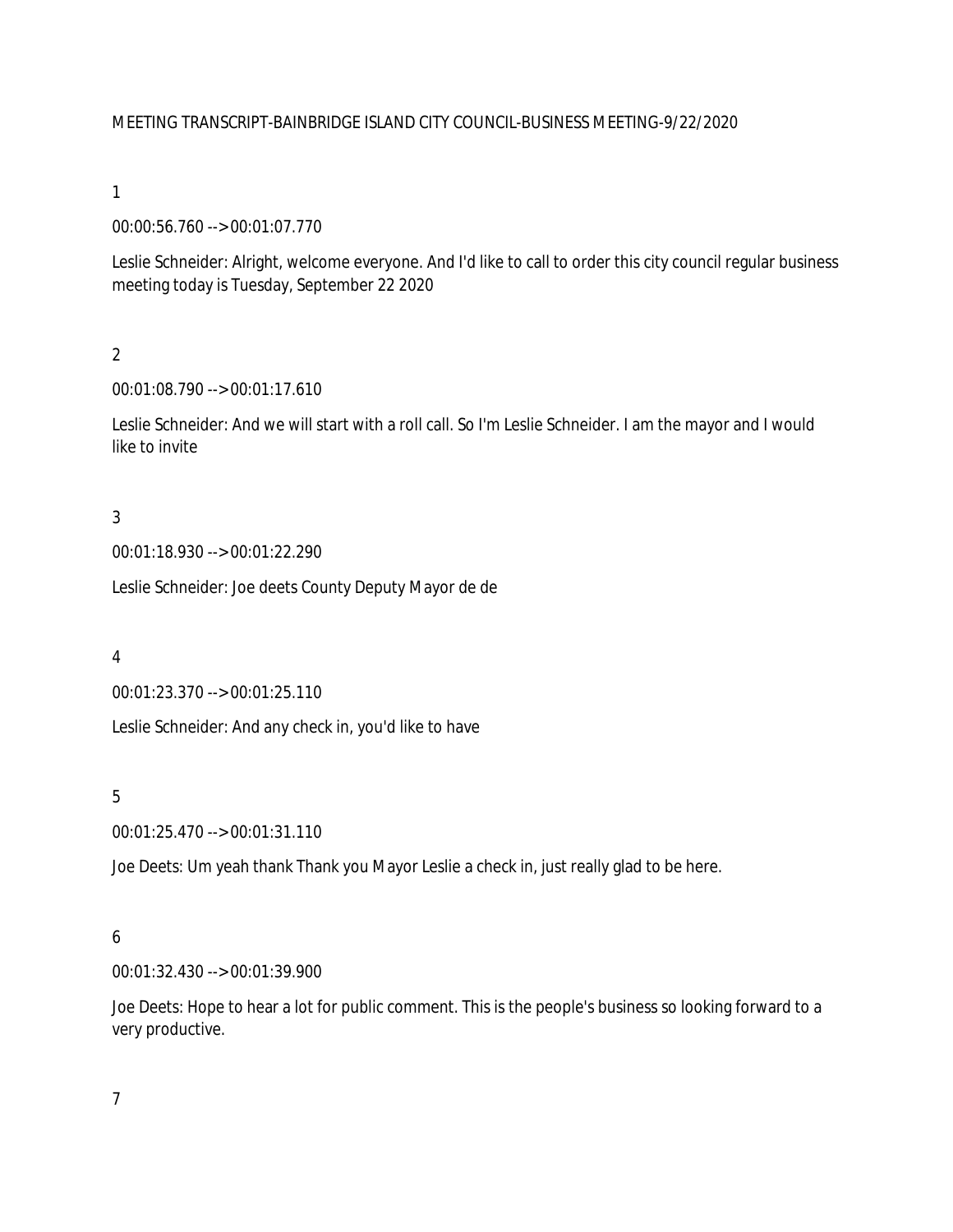00:01:41.130 --> 00:01:42.720

Joe Deets: Well, run meeting. So thank you.

8

00:01:45.030 --> 00:01:45.930

Leslie Schneider: We'll do our best.

9

00:01:46.560 --> 00:01:48.990

Leslie Schneider: And COUNCILMEMBER high topless is here.

#### 10

00:01:50.940 --> 00:01:57.780

Kirsten Hytopoulos: Hello, I'm not going to make a prediction like last week by the length of the meeting because that didn't help. But I hope you have a good meeting.

11

00:01:58.860 --> 00:02:00.990

Leslie Schneider: Thank you so much. Councilmember nisar

#### 12

00:02:03.270 --> 00:02:16.350

Rasham Nassar: Present really lovely to see everyone tonight, if I may, I just wanted to take a moment to acknowledge the life and passing of dear Ruth Bader Ginsburg and

# 13

00:02:17.670 --> 00:02:29.490

Rasham Nassar: just acknowledge the remarkable figure that she was what she meant for humanity and for our time and hoping that this Council can uphold and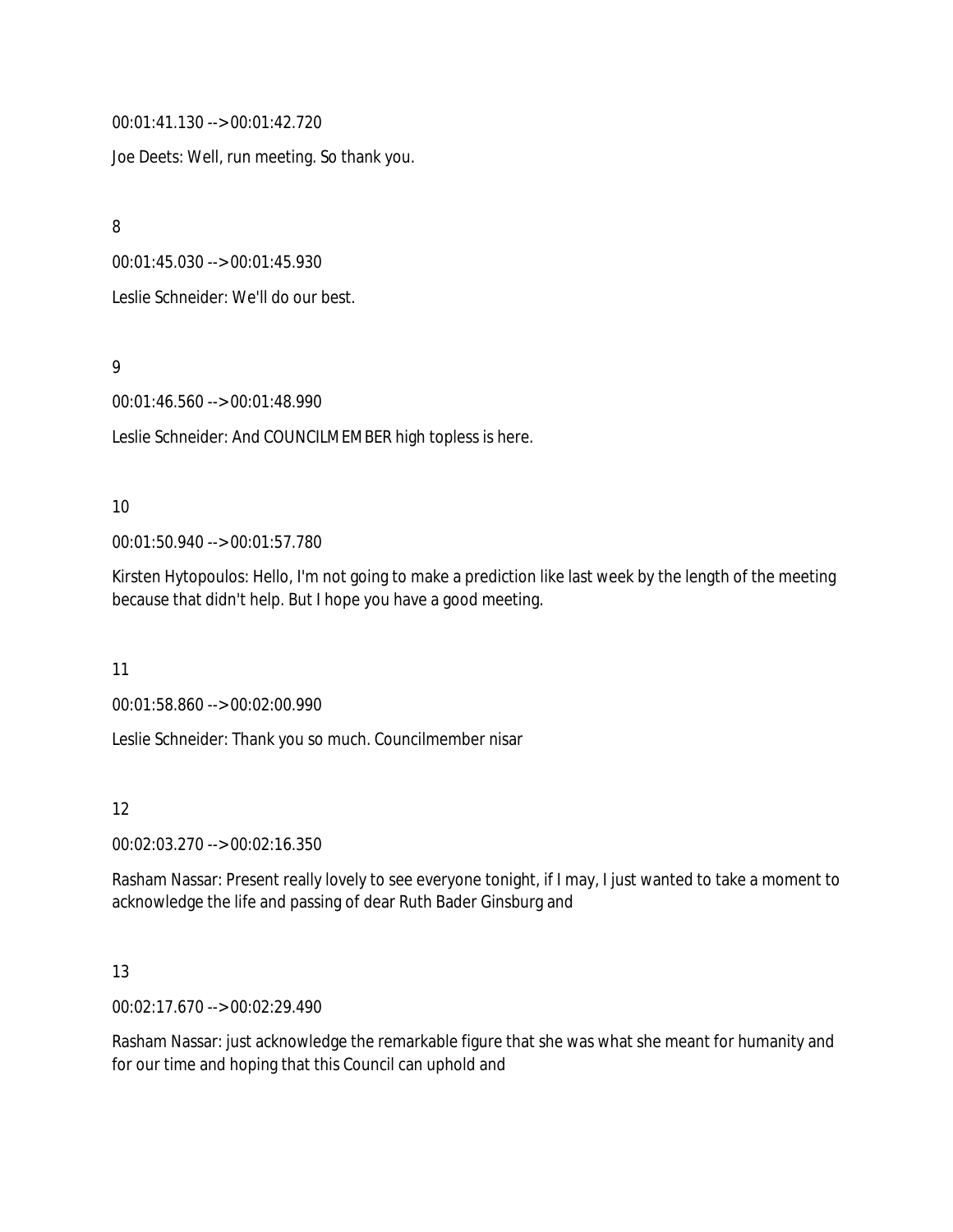# 00:02:30.720 --> 00:02:38.040

Rasham Nassar: Apply her legacy, which really was about the importance of diversity of voices in decision making.

15

00:02:39.090 --> 00:02:43.050

Leslie Schneider: Thank you very much for that. I really appreciate it. Councilmember Pollock.

16

00:02:45.030 --> 00:02:45.630

Michael Pollock: Present.

17

00:02:47.100 --> 00:02:56.280

Michael Pollock: Yeah, little check in. I'm glad to be breathing fresh air. Again, I'm, I'm glad to be enjoying a little bit of sun shines beautiful day to day

18

00:02:56.640 --> 00:03:08.280

Michael Pollock: And it's really nice. It makes you appreciate what a wonderful place we live in, but the the oppressive clouds that have smoke that have hung over us for days of

19

00:03:09.240 --> 00:03:26.040

Michael Pollock: Really a reminder that that climate change isn't going away and we need to move forward with it. So I'm, I'm looking forward to hearing from the climate change Advisory Committee and the liaisons sometime in the near future and and really liked the

20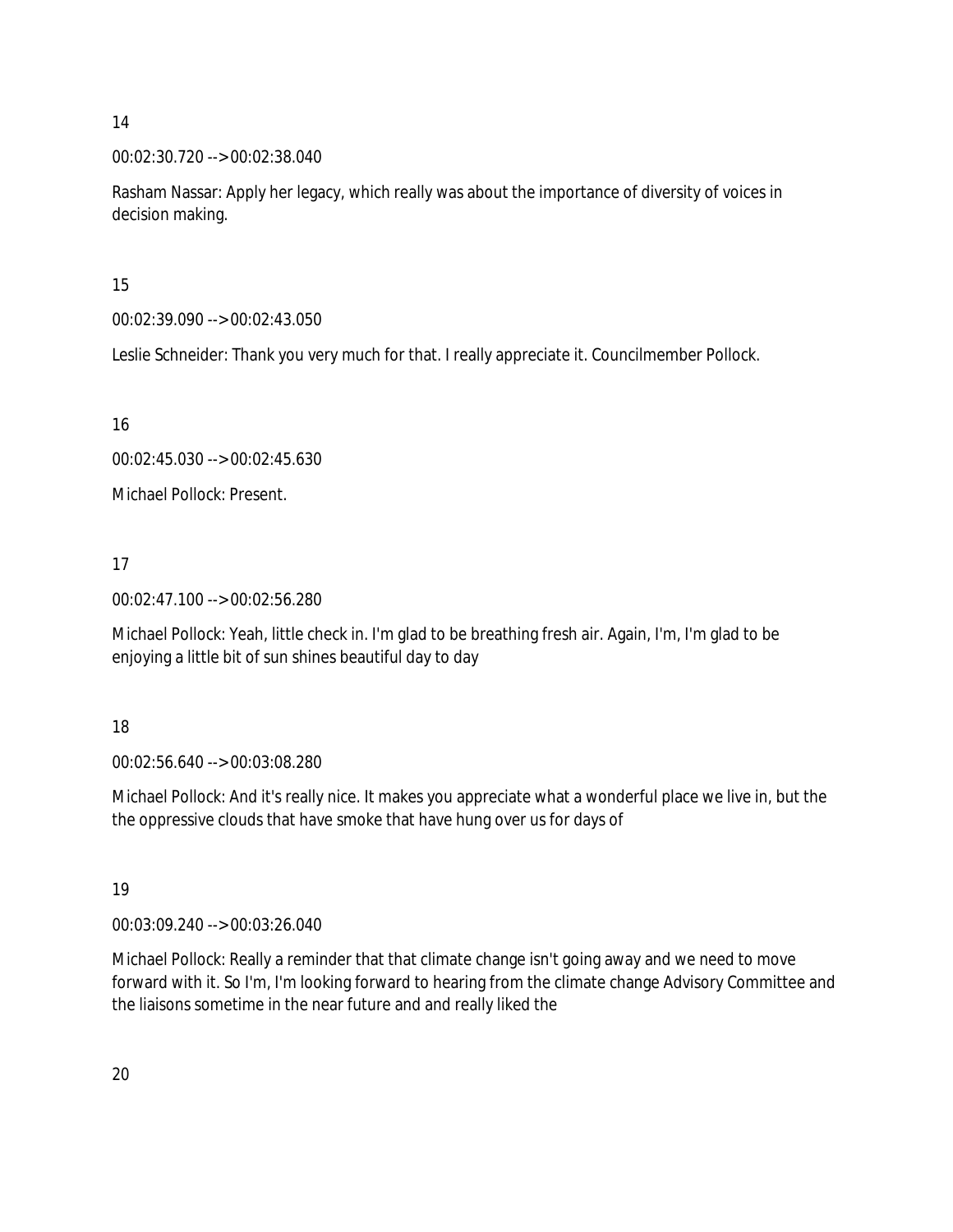00:03:28.470 --> 00:03:39.180

Michael Pollock: Past. I can't stress that we, we need to do what we can move things forward. And so I i I'm looking at Joe deets right now and and there was one of them. And I know he wants to do that so

21 00:03:40.080 --> 00:03:41.310 Joe Deets: Just sleep, Michael.

22

00:03:41.520 --> 00:03:43.650 Michael Pollock: Great. Looking forward to it.

#### 23

00:03:45.150 --> 00:03:47.760

Leslie Schneider: Great, thank you. Councilmember Medina.

24

00:03:49.680 --> 00:03:50.580 Kol Medina: evening everybody.

25

00:03:51.720 --> 00:03:53.640

Kol Medina: Call the Dena COUNCILMEMBER North ward.

# 26

00:03:55.530 --> 00:03:59.190

Kol Medina: Happy to be here. I'm going to do my best tonight. Thanks.

27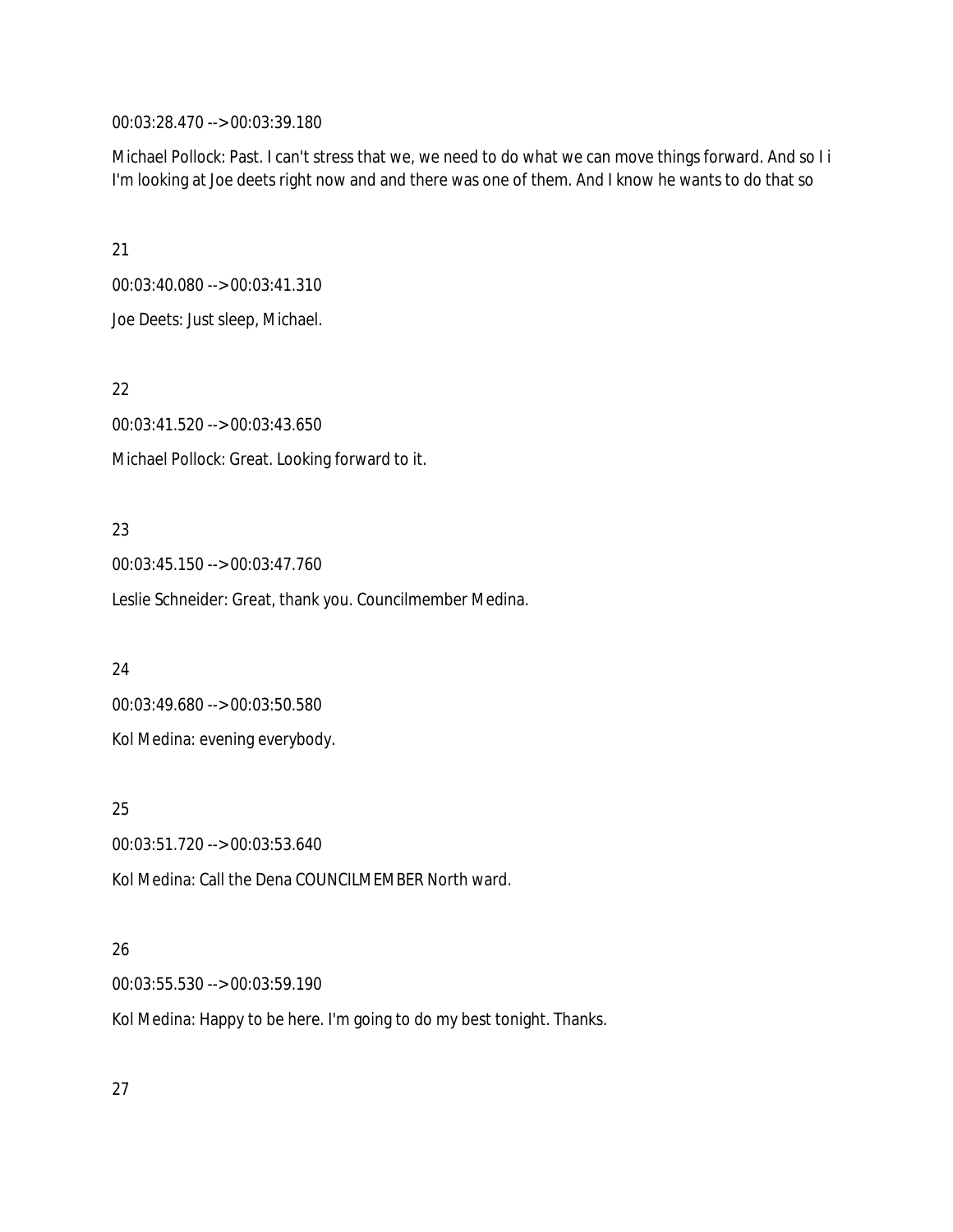00:04:00.540 --> 00:04:02.220

Leslie Schneider: Thank you very much and

28

00:04:02.760 --> 00:04:03.870

Leslie Schneider: COUNCILMEMBER car.

29

00:04:05.850 --> 00:04:08.280

Christy Carr: Thank you. Good evening, everyone. I'm glad to be here.

#### 30

00:04:10.500 --> 00:04:23.460

Leslie Schneider: Great, thank you. And we also have the city manager with us and the city attorney and that looks like we have the deputy city manager and we may see some other faces as we go. So thank you all very much for being here.

31

00:04:24.810 --> 00:04:28.380

Leslie Schneider: Let's move to item to for approval of the agenda.

32

00:04:31.680 --> 00:04:35.820

Leslie Schneider: If there are any comments or if someone would like to make a motion.

33

00:04:38.190 --> 00:04:39.150

Leslie Schneider: Deputy Mayor do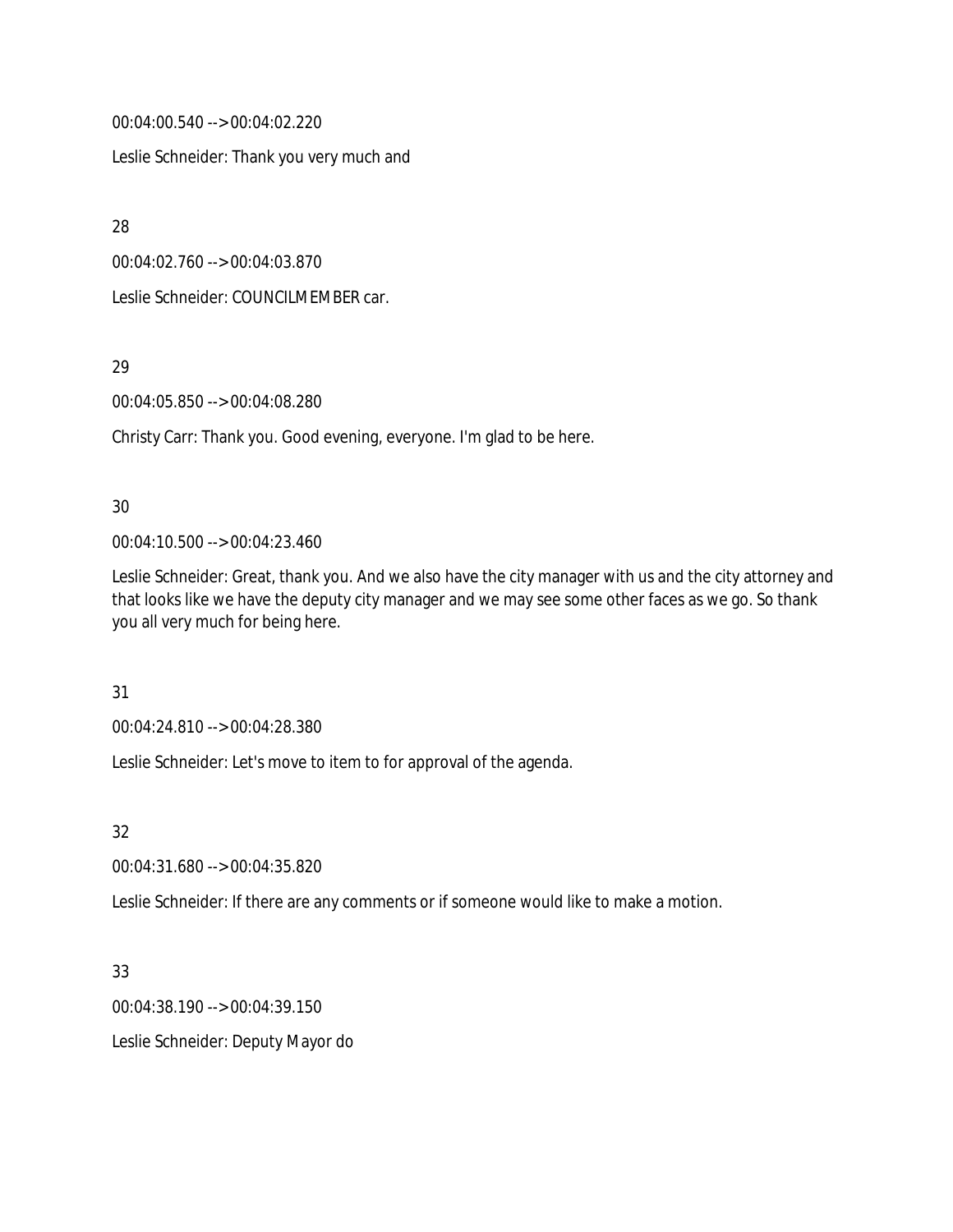00:04:39.960 --> 00:04:42.060 Joe Deets: A move to approve the agenda.

00:04:43.110 --> 00:04:43.650 Christy Carr: Second,

#### 36

00:04:47.580 --> 00:04:51.360

Leslie Schneider: I guess I'll give that to COUNCILMEMBER Pollock. He had the quiet version.

#### 37

00:04:52.470 --> 00:04:57.960

Leslie Schneider: Thank you very much. Any further any discussion. All those in favor please say aye.

#### 38

00:04:58.380 --> 00:05:09.600

Leslie Schneider: Aye. Any post passes unanimously. Thank you. And a conflict of interest for any of the items on tonight's agenda. Would anyone like to

#### 39

00:05:10.800 --> 00:05:14.160

Leslie Schneider: Disclose or comment Deputy Mayor deets.

#### 40

00:05:14.580 --> 00:05:24.330

Joe Deets: Yeah, just the discussion on the SNP just simple disclosure. I'm a waterfront property owner, so

#### 34

35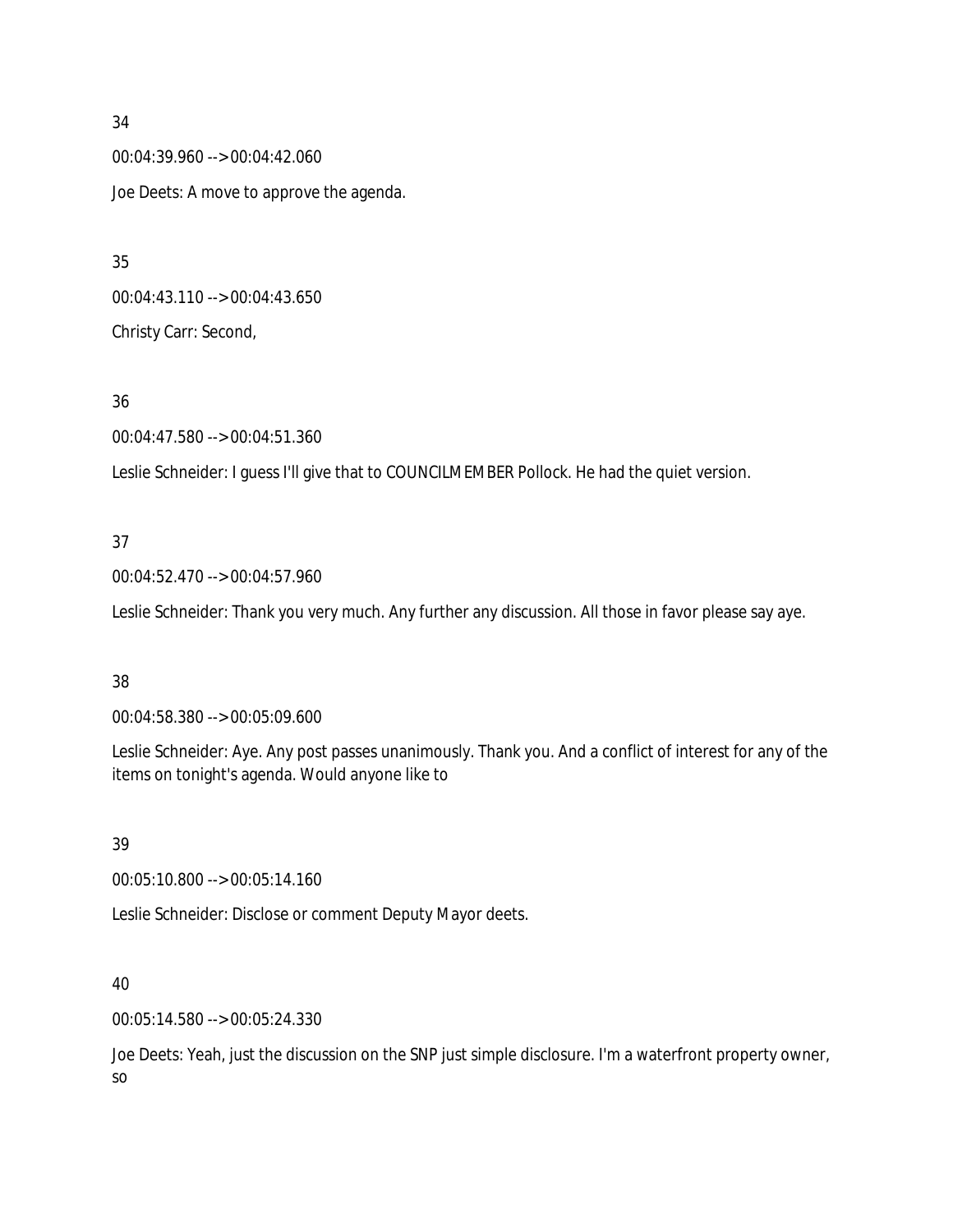00:05:26.430 --> 00:05:33.120

Joe Deets: I've done this before, but just one just put it out there as one of the council members actually owns property that's waterfront.

42

00:05:34.770 --> 00:05:40.650

Leslie Schneider: Great, thank you. And we've had that discussion in the past. Councilmember Pollock. You are also in that boat.

# 43

00:05:41.070 --> 00:05:59.820

Michael Pollock: I just wanted to yeah let people know. And yeah, I've actually been a waterfront a critical areas owner and my family is since 1905 critical areas in the state of Washington. So we've done a pretty good job managing them. But yeah, want to disclose that

44

00:06:01.680 --> 00:06:13.140

Michael Pollock: Quarter course. So, um, but yeah. Mayor, though you were in the middle of socks and we've discussed that before so I wanted to continue and talk about that as a conflict of interest it, that's where you're going, right.

45

00:06:13.590 --> 00:06:24.030

Leslie Schneider: I'm right. So I think that it's great for us to share items like that we've gone through this before and it doesn't really qualify as a conflict of interest, such that we would recuse ourselves.

46

00:06:25.080 --> 00:06:39.720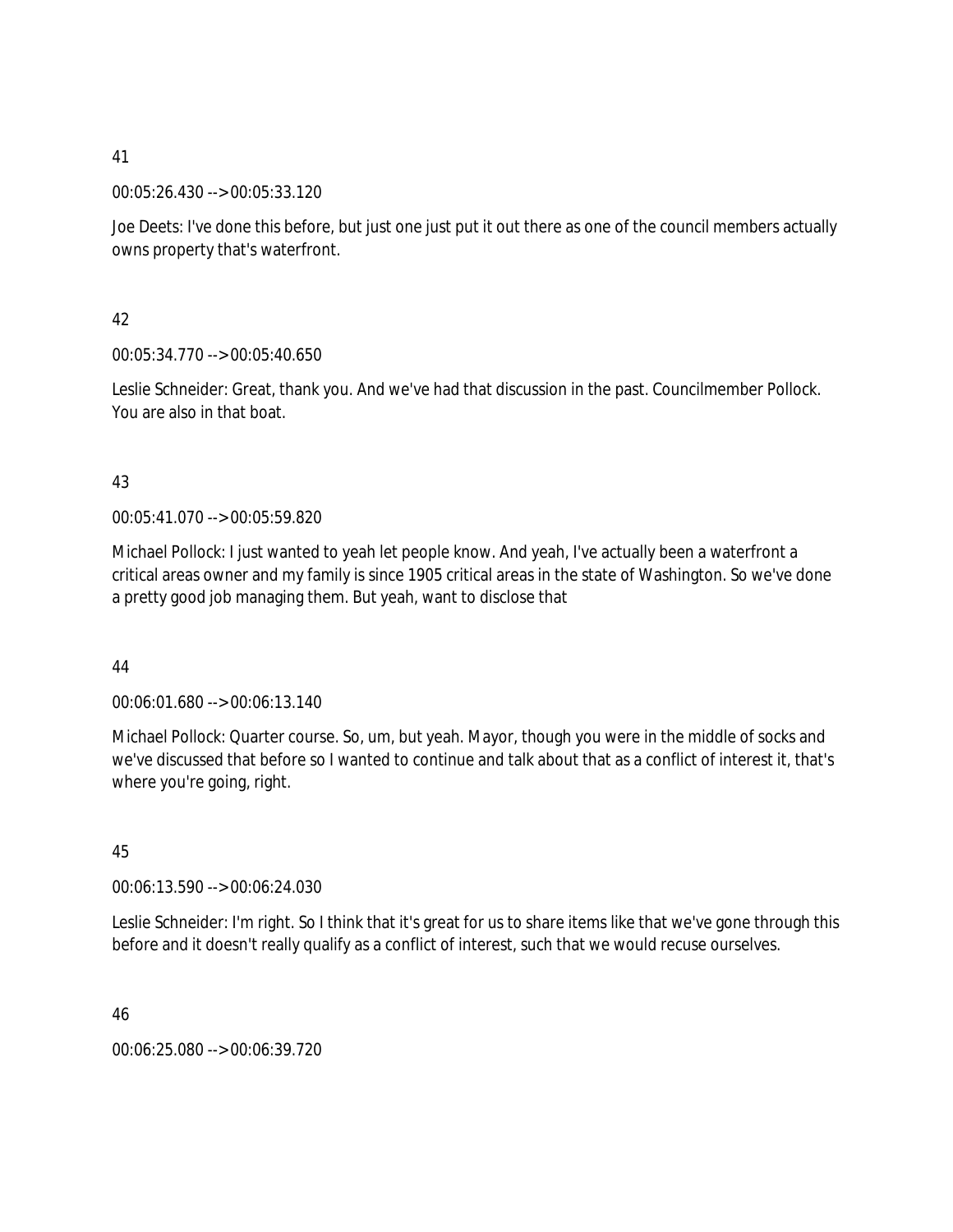Leslie Schneider: Otherwise, we might find ourselves all of us recusing ourselves from everything because we most of what we do impacts where we live, and so forth. But I do appreciate having that be front and center so that people can

47

00:06:40.200 --> 00:06:41.670

Leslie Schneider: Hear that and know where we're coming from

48

00:06:42.570 --> 00:06:46.380

Michael Pollock: Marathon, if I may, I you know I appreciate them and

# 49

00:06:47.550 --> 00:06:57.600

Michael Pollock: That it's important, even if we don't reach us that we just closed potential conflicts of interest. And I just want also offer to the, the non waterfront or non critical area owning

50

00:06:59.310 --> 00:07:03.660

Michael Pollock: Council members to weigh in. If they do have an objection or feel differently than that.

51

00:07:04.710 --> 00:07:06.750

Michael Pollock: Please speak up.

# 52

00:07:09.360 --> 00:07:18.450

Leslie Schneider: Great. Perfect. Thank you. Okay. So we are now moving into the public comment portion of our meeting and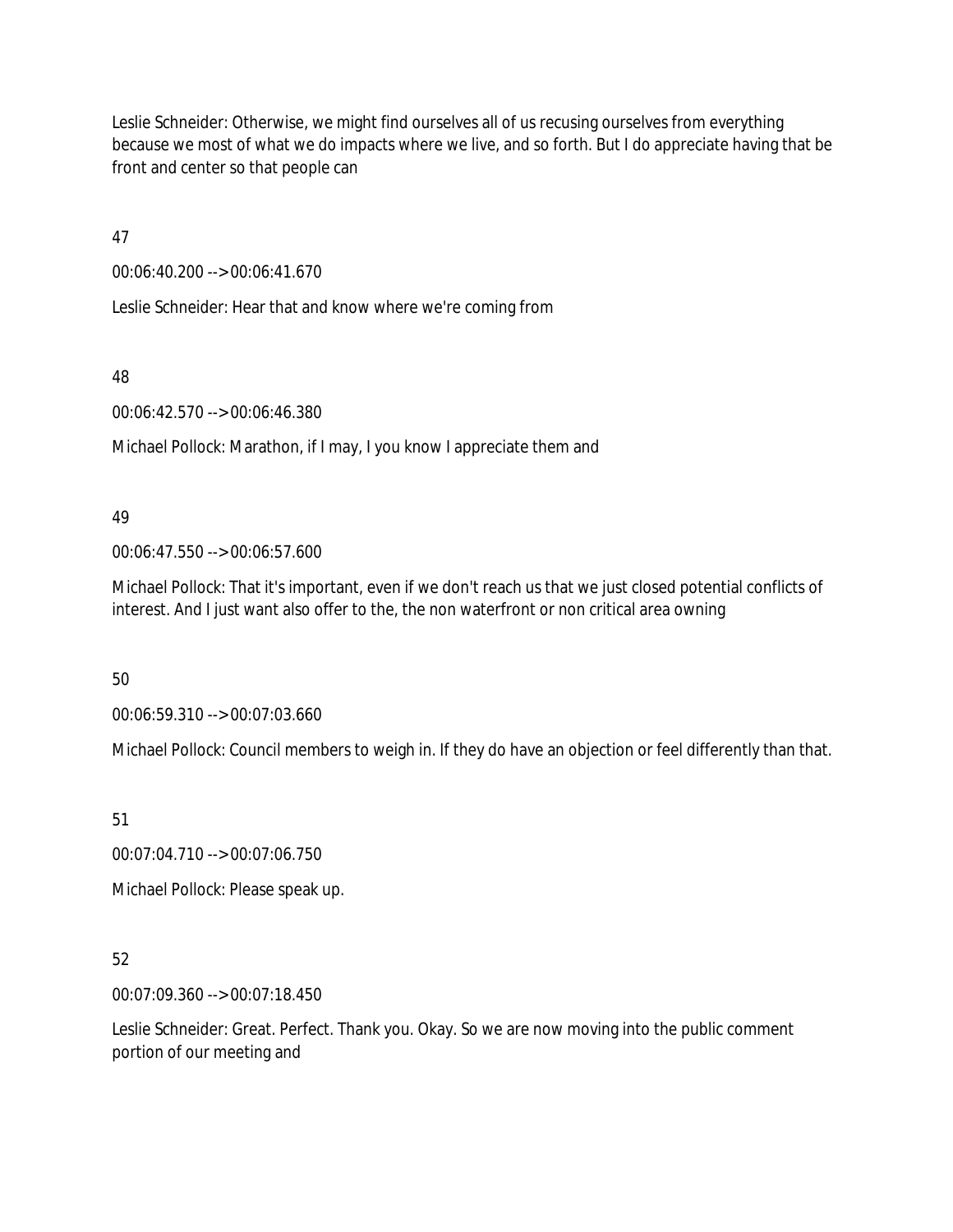00:07:18.990 --> 00:07:29.970

Leslie Schneider: So I'm going to switch over now. I won't see the palace list anymore. I'm going to go look at the attendees and if you are an attendee that would like to make. Public comment please find

54

00:07:30.450 --> 00:07:41.580

Leslie Schneider: The participants list, which is sort of center bottom of your screen. Make sure that showing and you should see a list of names and then find the raise hand.

55

00:07:42.510 --> 00:07:51.060

Leslie Schneider: Button and I will call on the raised hands in order and then our city clerk will unmute them and

# 56

00:07:51.930 --> 00:08:08.760

Leslie Schneider: You will have three minutes, as usual, please just state your name and the street that you live on, and the deputy mayor is standing by with some warning signs as you get close to your three minutes. I appreciate that. Thank you. And from here, you are first

# 57

00:08:13.500 --> 00:08:23.730

Ron Peltier: All right, good evening council members right until tear Valley Road appears. They may have been a violation of the open public meetings act by a member of our city council last week.

58

00:08:24.450 --> 00:08:36.510

Ron Peltier: During the September 15 meeting there was a discussion related to Agenda Item eight, a creation of a Council ad hoc committee to support the respect of the task force work plan, which seemed to indicate that a violation have occurred.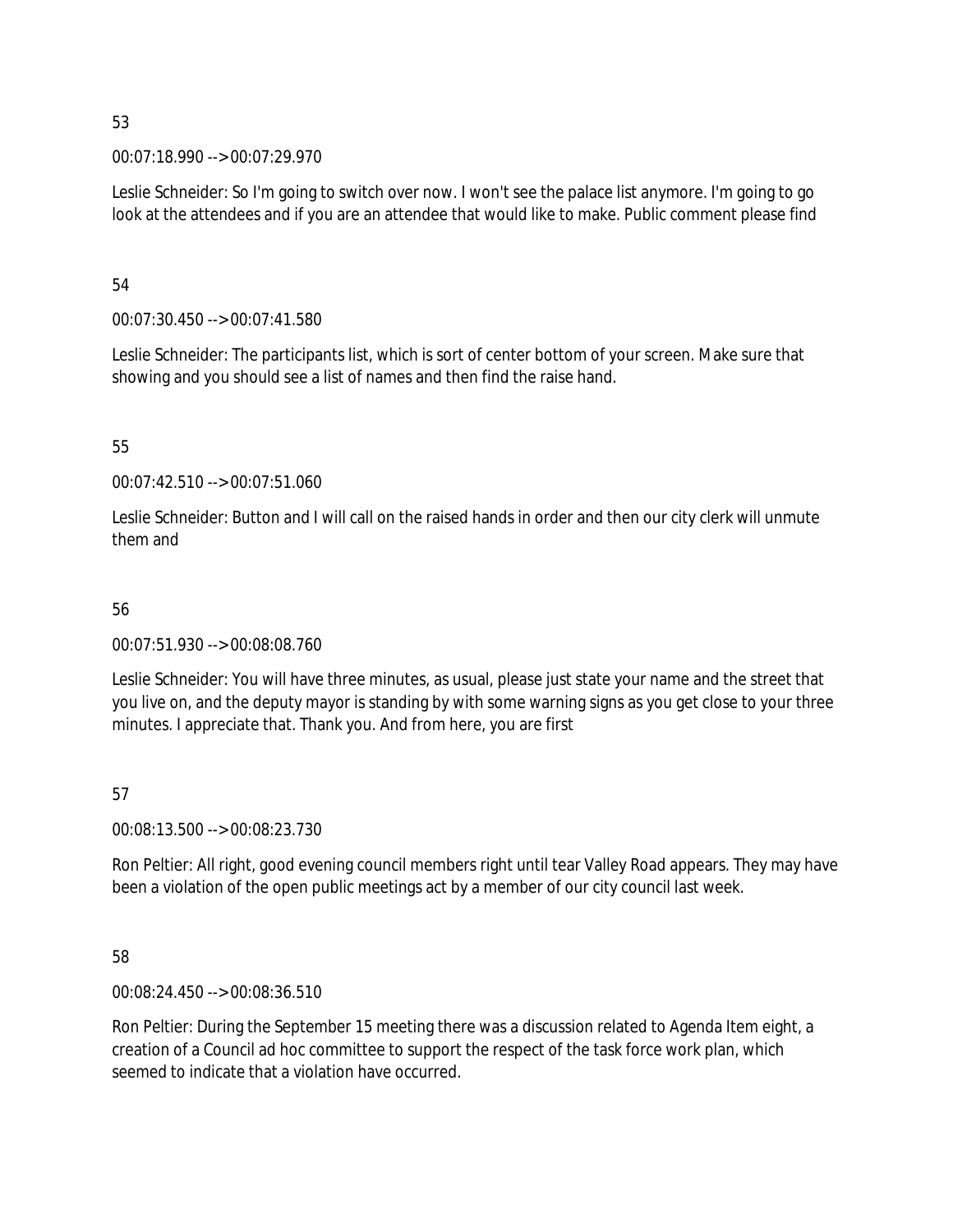00:08:37.620 --> 00:08:41.550

Ron Peltier: This began with discussion on Agenda Item three approval of the agenda.

60

00:08:42.300 --> 00:08:48.600

Ron Peltier: Council members are question whether the inclusion of item eight, which happened outside of a regular council meeting have followed

61

00:08:48.870 --> 00:08:56.760

Ron Peltier: The city's governance manual, which requires at least three council members, including the mayor and deputy mayor in order to add an item to an upcoming agenda.

# 62

00:08:57.360 --> 00:09:04.890

Ron Peltier: At that time, city manager Morgan Smith stated that COUNCILMEMBER I topless had emailed her Deputy Mayor deeds in their Schneider to confirm that should be like

# 63

00:09:05.190 --> 00:09:10.140

Ron Peltier: A creation of a Council ad hoc committee to support the race equity Task Force work plan.

#### 64

00:09:10.590 --> 00:09:20.370

Ron Peltier: Added to the September 15 council meeting. This was followed by more communications between three council members and city manager Smith to verify that we're all on the same page.

65

00:09:20.910 --> 00:09:30.360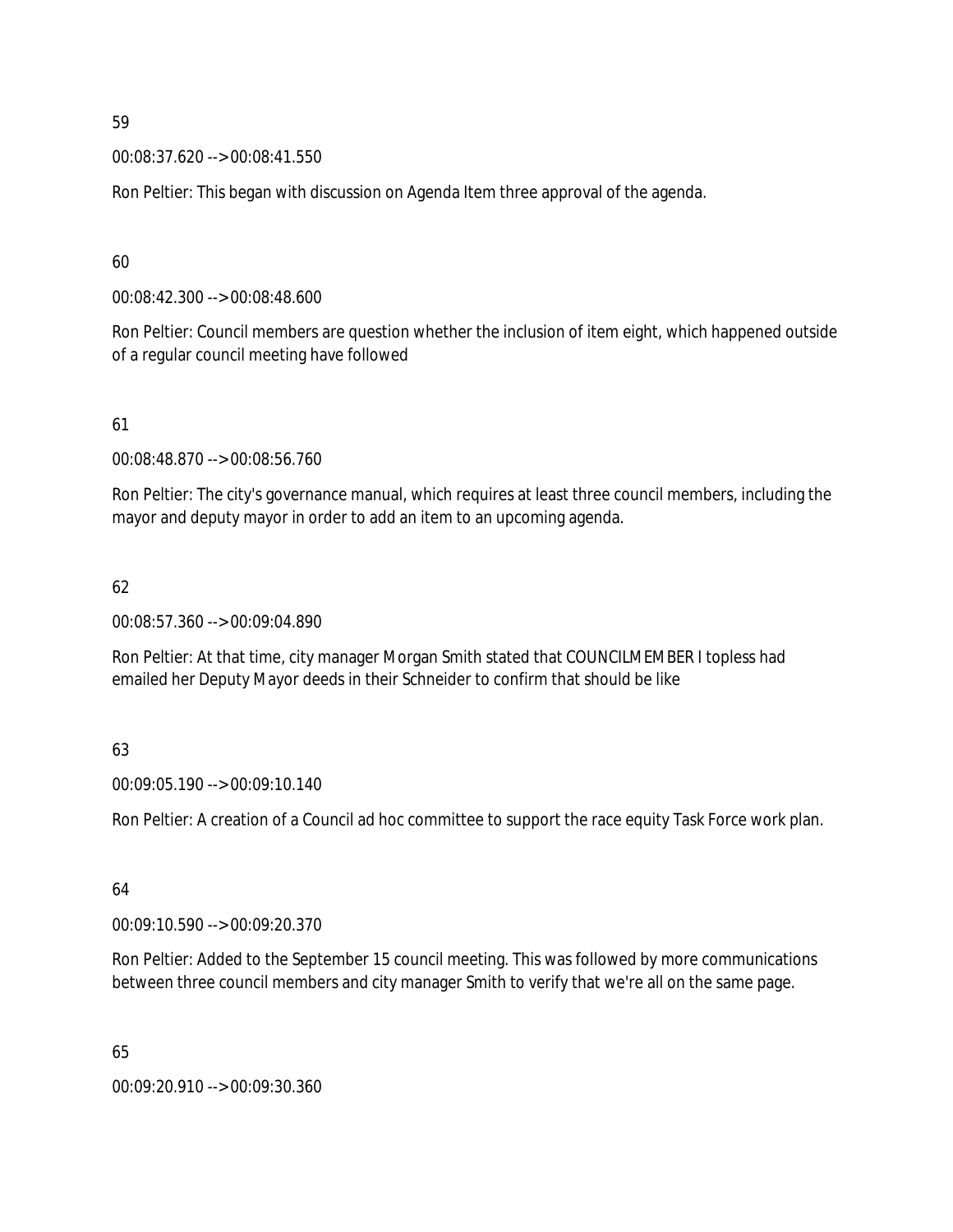Ron Peltier: So then we have three city council members taking action to place an item or an agenda that's not a violation of the LP may because it's the majority minority of the city council.

# 66

00:09:30.840 --> 00:09:38.190

Ron Peltier: during actual discussion of Agenda Item eight, a house or council member Medina mentioned that he'd spoken with council member her topless.

# 67

00:09:38.640 --> 00:09:51.300

Ron Peltier: Early in the day to get some background on the agenda item. This appears to me to be a rolling discussion by majority of the City Council regarding the specific item of city business and a clear violation of the open public meetings act.

# 68

00:09:52.050 --> 00:10:01.170

Ron Peltier: Consistent with your values of transparency and accountability and high standards, please discuss this issue during good OF THE ORDER. THANK YOU.

# 69

00:10:04.110 --> 00:10:05.280

Leslie Schneider: Great. Thank you, Ron.

# 70

00:10:07.110 --> 00:10:12.750

Leslie Schneider: I agree. I think we should discuss that it for the good of the order. Um. Next up is jack **Sutherland** 

# 71

00:10:24.960 --> 00:10:26.310

Jack Sutherland: Now unmuted. I think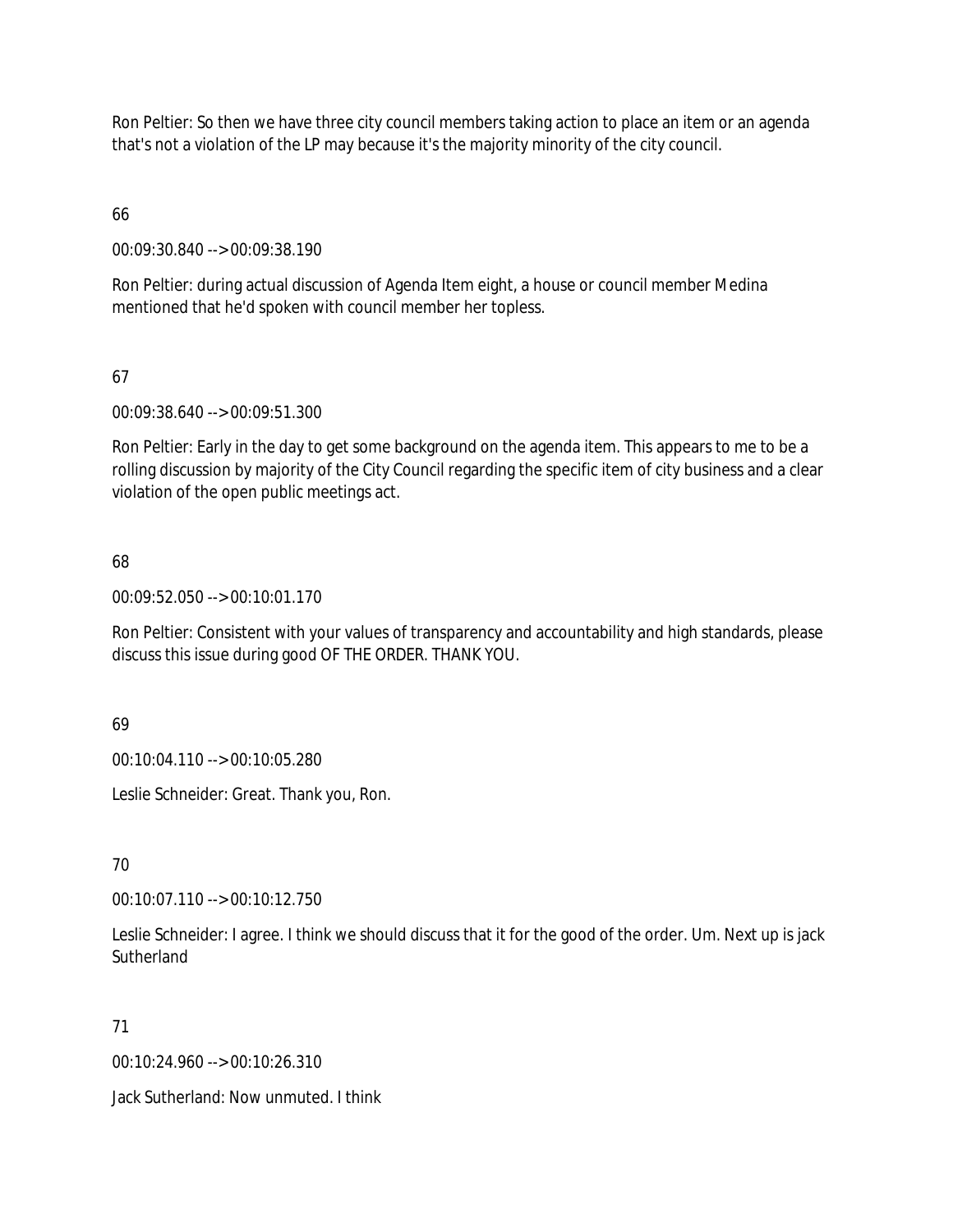00:10:26.610 --> 00:10:28.680

Leslie Schneider: Yes, you are ready, go. Yep.

# 73

00:10:28.800 --> 00:10:34.890

Jack Sutherland: Thank you for the opportunity to speak to you tonight. My name is jack Sutherland, I live on country club road on the south shore line of the

# 74

00:10:35.220 --> 00:10:43.230

Jack Sutherland: Likely harbor and I'm one of three harbors stores here in Blakely harbor I spoken with some of you personally about this and

# 75

00:10:43.860 --> 00:10:55.860

Jack Sutherland: You've given me some feedback that's it says it's a pretty straightforward and non controversial topics on going to limit my remarks likely harbor is experienced a very large influx of users in recent years.

# 76

00:10:56.940 --> 00:11:03.150

Jack Sutherland: Have been made many attractive improvements made to the Blakely harbor Park, which is improved it, which has contributed to that.

# 77

00:11:03.630 --> 00:11:10.830

Jack Sutherland: Widely available and easy to use paddleboard this plethora of affordable fresh or calm water kayaks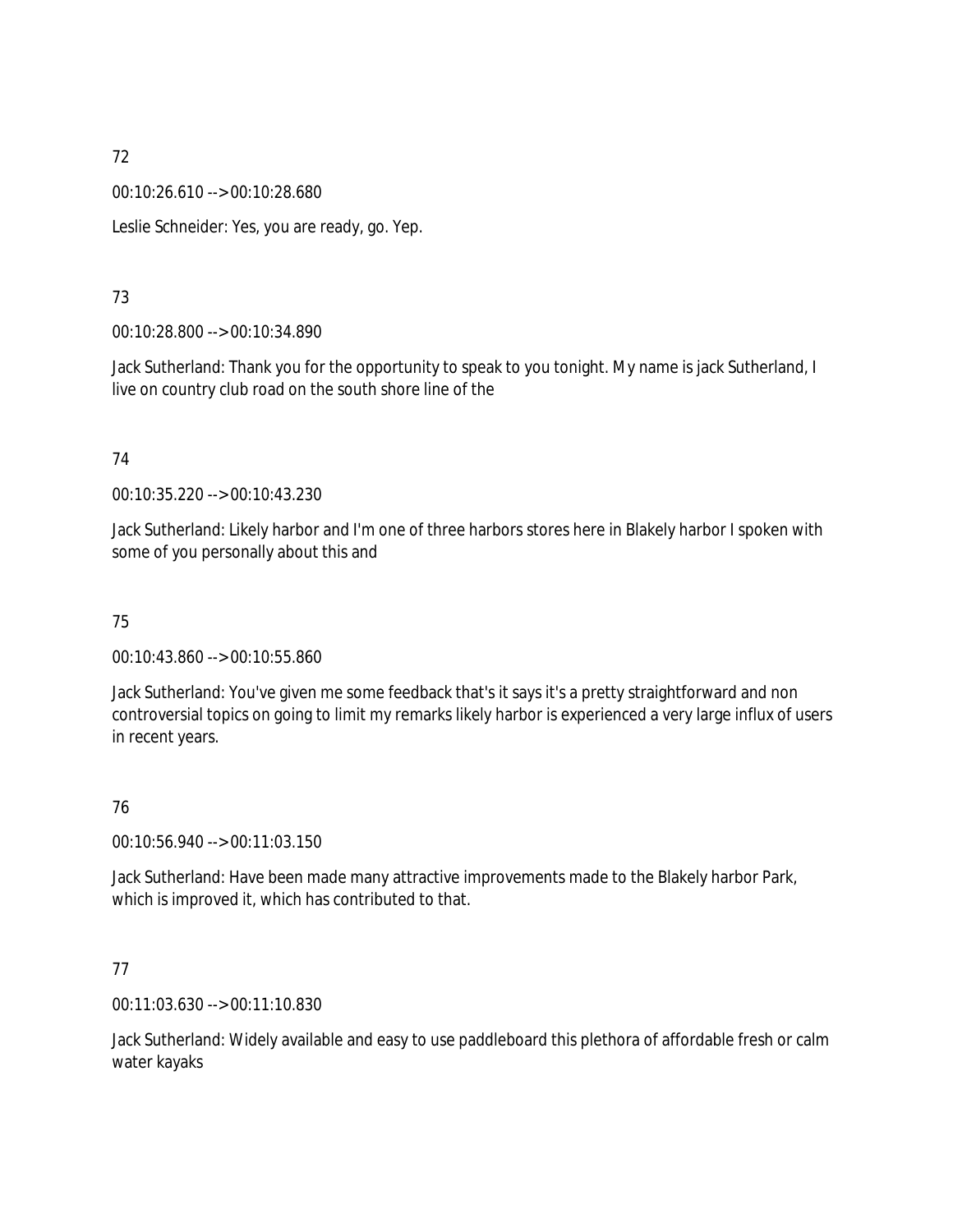00:11:11.280 --> 00:11:20.910

Jack Sutherland: ballooning population of open water swimmers and an increased number of anchored visiting pleasure boats are all contributed to what's become a congested harbor.

# 79

00:11:21.750 --> 00:11:28.860

Jack Sutherland: These users, including many children are all vulnerable to boats at higher speeds water skiers and wakes

# 80

00:11:29.280 --> 00:11:45.510

Jack Sutherland: And increasingly at risk of harm as they are utilizing a greater percentage of the expanding congested area, the harbor likely harbor has no boat speed or water skiing restrictions, except for staying away from docs by 150 feet.

# 81

00:11:46.860 --> 00:12:02.640

Jack Sutherland: Eagle harbor for Madison and manzanita each are covered by Bainbridge Island municipal code 1240 that 60 section B which restricts areas restricted area with boat speed maximum of five knots and no week

# 82

00:12:03.810 --> 00:12:20.670

Jack Sutherland: We three harbors towards here in the harbor have interviewed 41 shoreline residents and they have all agreed that likely harbor should be added to this section of the console or the section of the maybe gentleness code by console amendment.

# 83

00:12:22.320 --> 00:12:28.560

Jack Sutherland: Location of the restricted area north south boundary line marked by cautionary nautical bullies to be installed.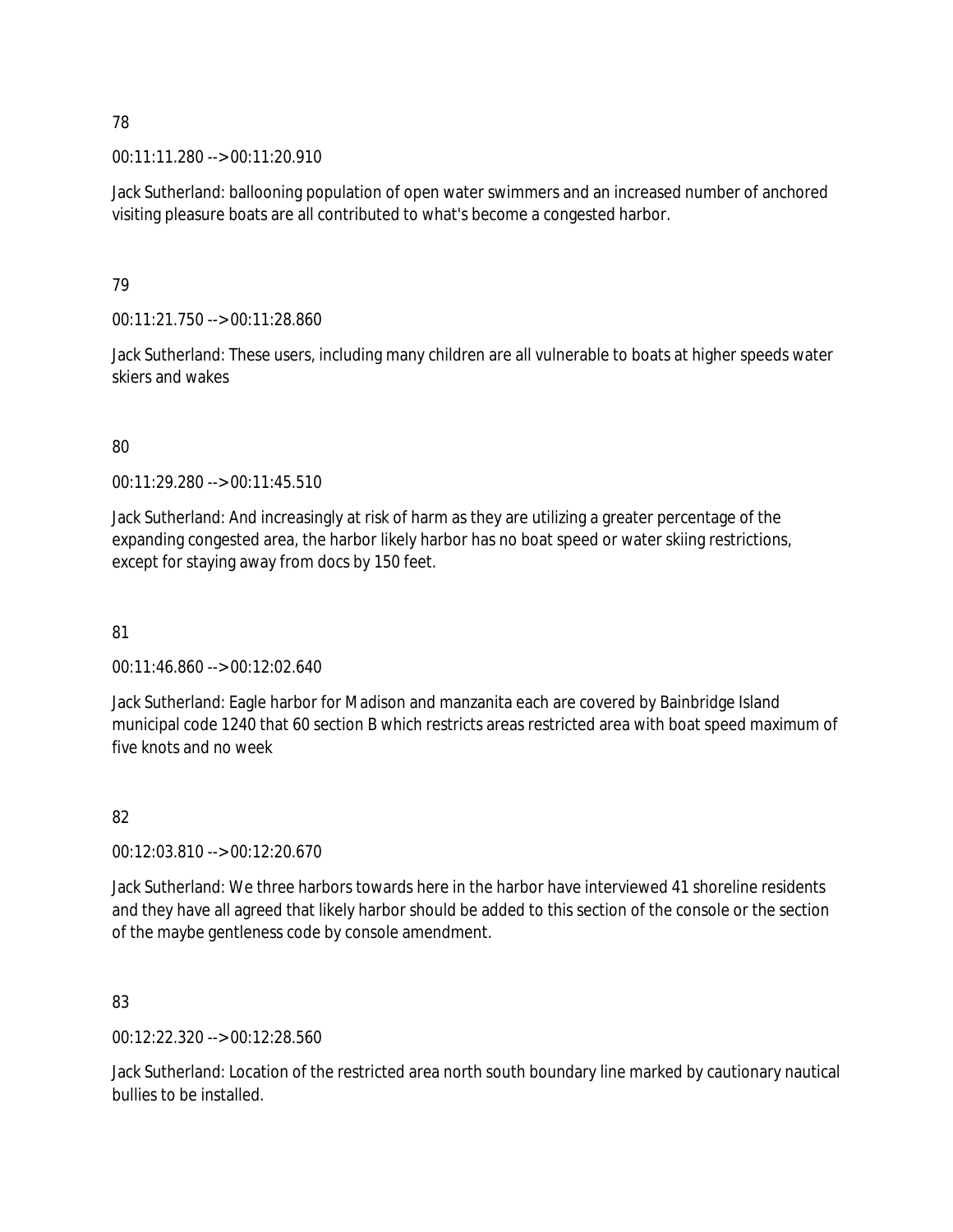00:12:29.340 --> 00:12:47.190

Jack Sutherland: Based upon the increased congestion and actual usage of these more vulnerable harbor users should be east of the residential shoreline development, the PDF harbor area aerial in your path that shows the approximate location as the green line to the right.

85

00:12:48.150 --> 00:12:56.910

Jack Sutherland: Order water ski to or simply operated faster speeds have ample generally flat water these to the line.

#### 86

00:12:57.630 --> 00:13:13.110

Jack Sutherland: Bottom line to improve safety in the harbor hopefully prevent any marine accident and injury to vulnerable warriors we requested the city council of groups of amendment to pay Magellan municipal code 12 4060 and I thank you for your attention.

87

00:13:15.780 --> 00:13:16.890

Leslie Schneider: Thank you very much, jack

88

00:13:17.910 --> 00:13:20.040

Leslie Schneider: Cindy Anderson, you are up next.

# 89

00:13:28.200 --> 00:13:31.170

cindy anderson: Sorry, I couldn't figure out how to unmute myself a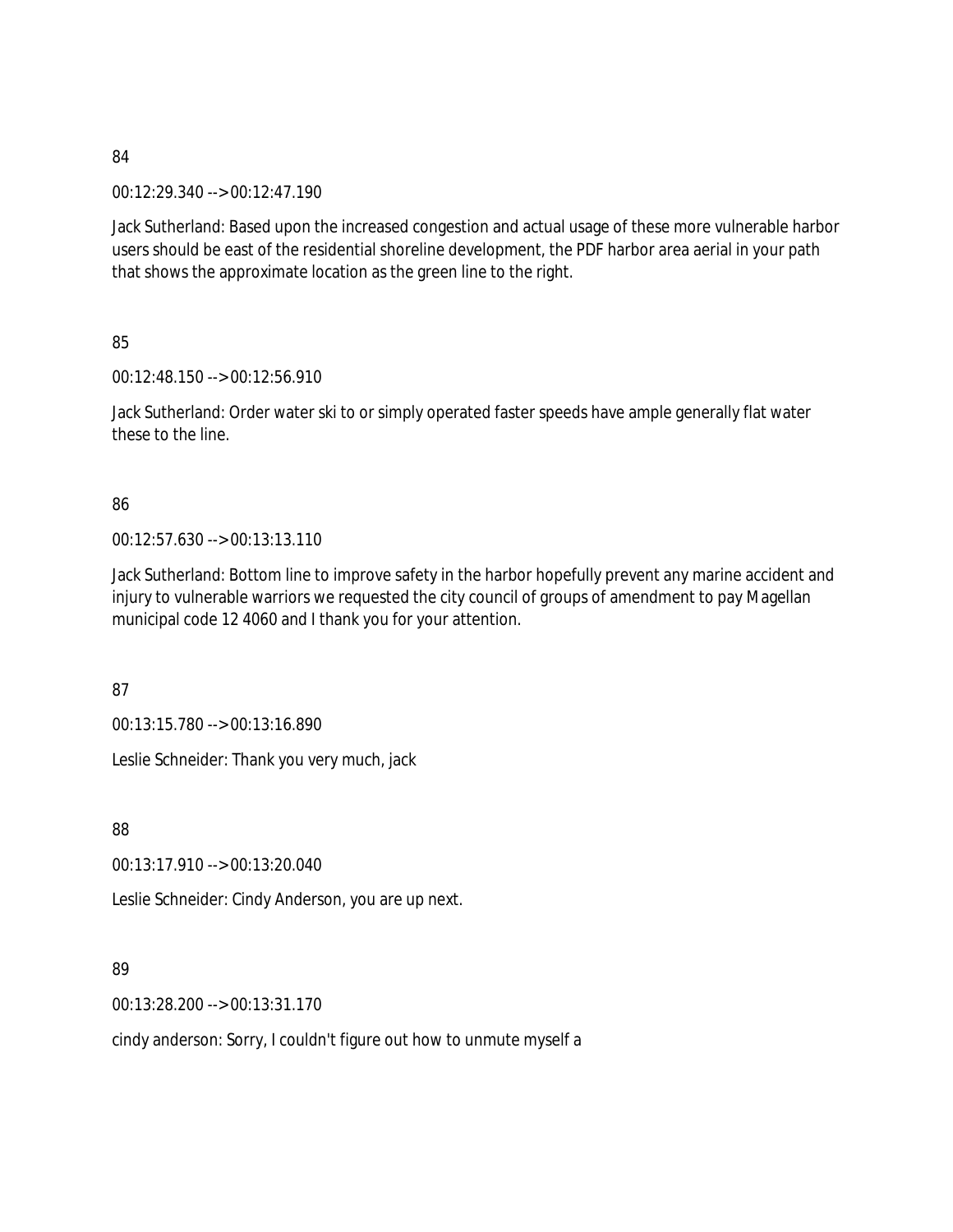00:13:32.760 --> 00:13:46.020

cindy anderson: My comment is basically the same comment that Ron held tears already made out the or appeared to be a violation of open public meetings act and it was troubling.

91

00:13:46.800 --> 00:13:56.460

cindy anderson: Specially under the circumstances of, you know, surprise. Motion to, you know, create a subcommittee that

# 92

00:13:57.090 --> 00:14:08.490

cindy anderson: That would meet privately wanted this whole thing could have been done to easily by just making it just creating three liaison to the race equity task.

# 93

00:14:09.210 --> 00:14:20.760

cindy anderson: Which was just out began. So anyway, I just troubled by the whole thing and I am happy to hear that you are going to discuss the matter during them. Thank you.

# 94

00:14:23.130 --> 00:14:24.330

Leslie Schneider: Thank you very much, Cindy.

# 95

00:14:25.560 --> 00:14:27.060

Leslie Schneider: Ashley, you're up next.

# 96

00:14:38.730 --> 00:14:41.310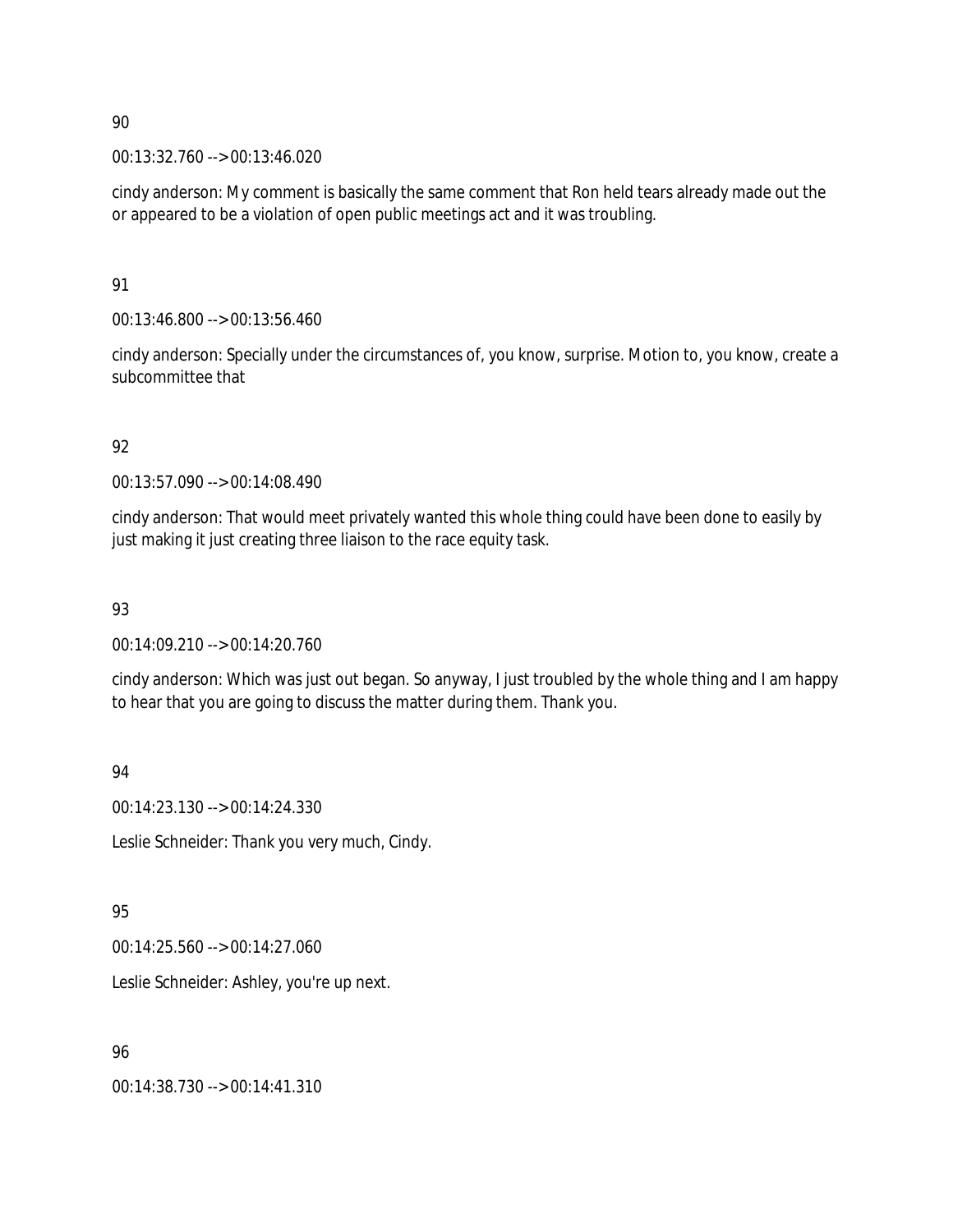Leslie Schneider: I'm Ashley was in the list and I

97

00:14:44.340 --> 00:14:54.990

Leslie Schneider: And we've got solders Leah present. Now, I guess we'll go ahead and sell, we'll go ahead with you. And then if actually comes back in Shelby next

# 98

00:14:56.010 --> 00:14:57.000 Sal DeRosalia: Alright, can you hear me.

99

00:14:57.420 --> 00:14:59.220

Leslie Schneider: Yes, we can. Thank you. All right.

100

00:14:59.250 --> 00:15:03.420

Sal DeRosalia: Hi, my name is Sal Rosalia and I live off of Madison Avenue on Bainbridge Island.

101

00:15:04.650 --> 00:15:15.450

Sal DeRosalia: The first thing I'd like to talk about today is I would love for you guys to remove the word master and the reference of the word master from the shoreline master plan and the Winslow master plan.

#### 102

00:15:16.620 --> 00:15:25.800

Sal DeRosalia: There's no reason it needs to be there. That word can be substituted with other words, and there are many reasons. The word should not be there. I have sent you guys emails. I think it's a racist term.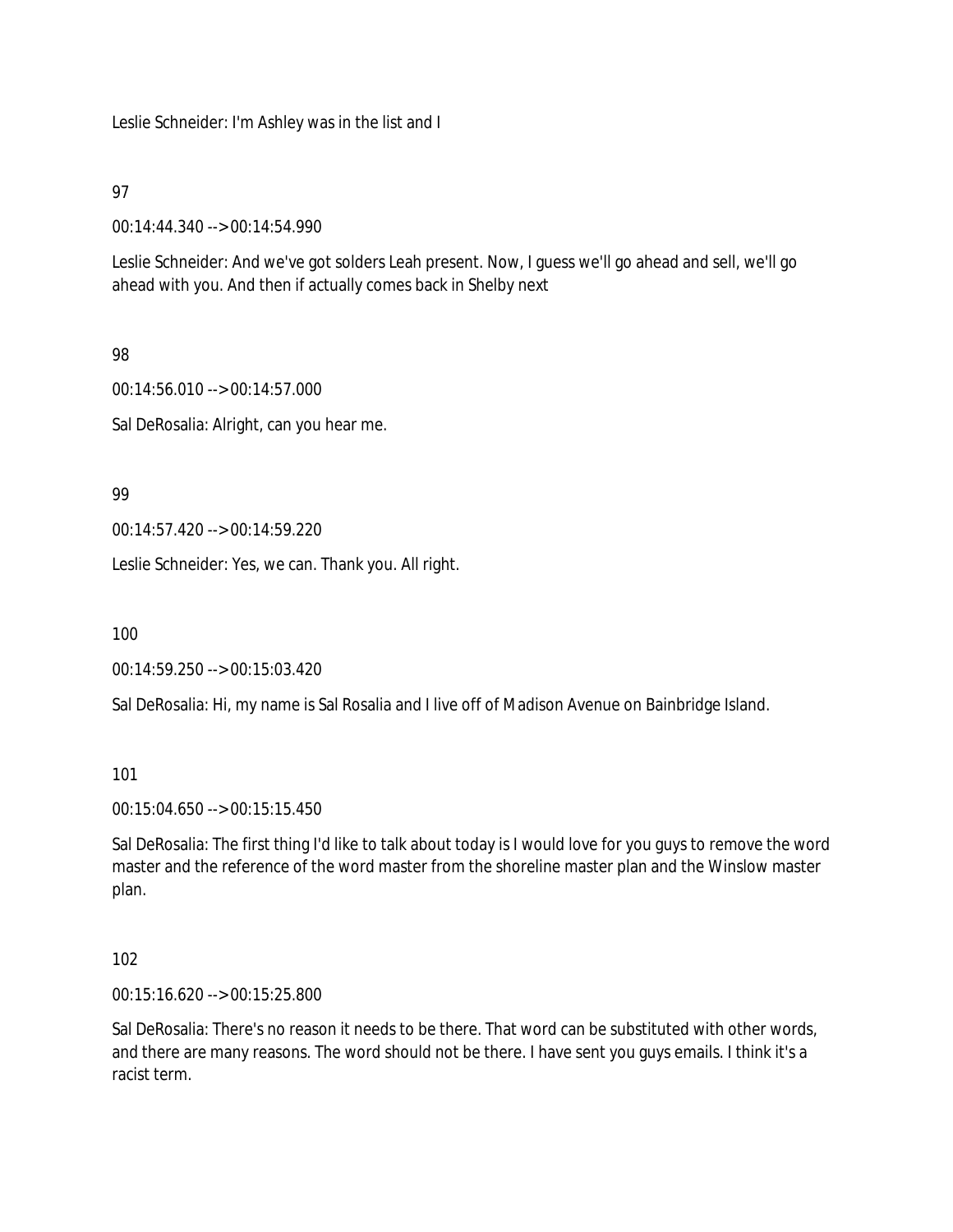00:15:26.280 --> 00:15:35.490

Sal DeRosalia: And so hopefully the Council uses this appetite and will to help remove that word from the documentation within the city that it can remove it from

104

00:15:35.790 --> 00:15:43.200

Sal DeRosalia: And doesn't just overlook it as whatever type thing that they don't want to spend the time to do so that's number one. My second one is

105

00:15:43.920 --> 00:15:49.050

Sal DeRosalia: The ad hoc committee. I'm not sure about whether somebody had a violation of three people or whatever.

106

00:15:49.350 --> 00:15:57.840

Sal DeRosalia: But the ad hoc committee being set up for the race equity task force is being set up because the liaison is completely failed the race equity task force.

107

00:15:58.230 --> 00:16:01.860

Sal DeRosalia: So I would ask anybody who looks at that to look back in history.

108

00:16:02.280 --> 00:16:10.410

Sal DeRosalia: Look at when the task force got appointed look at who the liaisons were at look at how much work. They were tasked with and what they actually got done for the task force.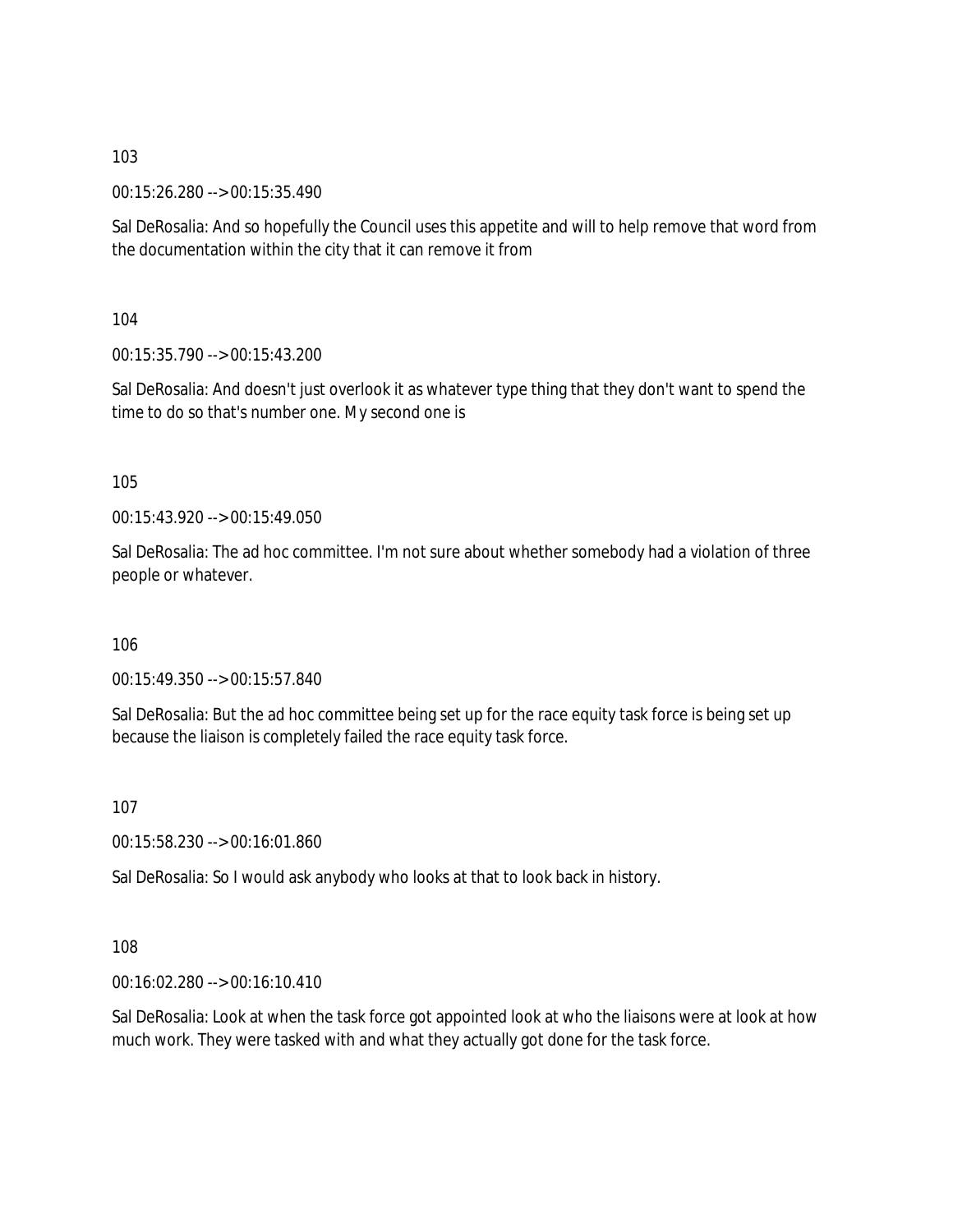00:16:10.860 --> 00:16:17.520

Sal DeRosalia: I'm really glad to see that it's cool and hip for everybody to pay attention to people of color right now and I'll take anything I can get

110

00:16:17.880 --> 00:16:27.180

Sal DeRosalia: But for anybody to to say that they have been serving the task force in any real meaningful way. I think that they're lying. I think that they're being disingenuous at best.

111

00:16:27.750 --> 00:16:36.300

Sal DeRosalia: And so I i do think that we should have an ad hoc committee because I think it'll actually get qualified people or people who can help make things happen.

112

00:16:36.690 --> 00:16:40.890

Sal DeRosalia: Involved in the work enough so that the work gets done not so that it just gets shoved to the side.

113

00:16:41.700 --> 00:16:52.290

Sal DeRosalia: So, so that's what I think about the ad hoc committee, I hope it gets put in place, because I hope we actually have some teeth to what we do and the Council actually starts to do some of this work in the city starts to do some of that as well.

114

00:16:53.010 --> 00:17:01.620

Sal DeRosalia: The other thing I'd like to say also has to do with the race equity Task Force last week a couple Sundays ago piggy Erickson who is a member of the race equity task force.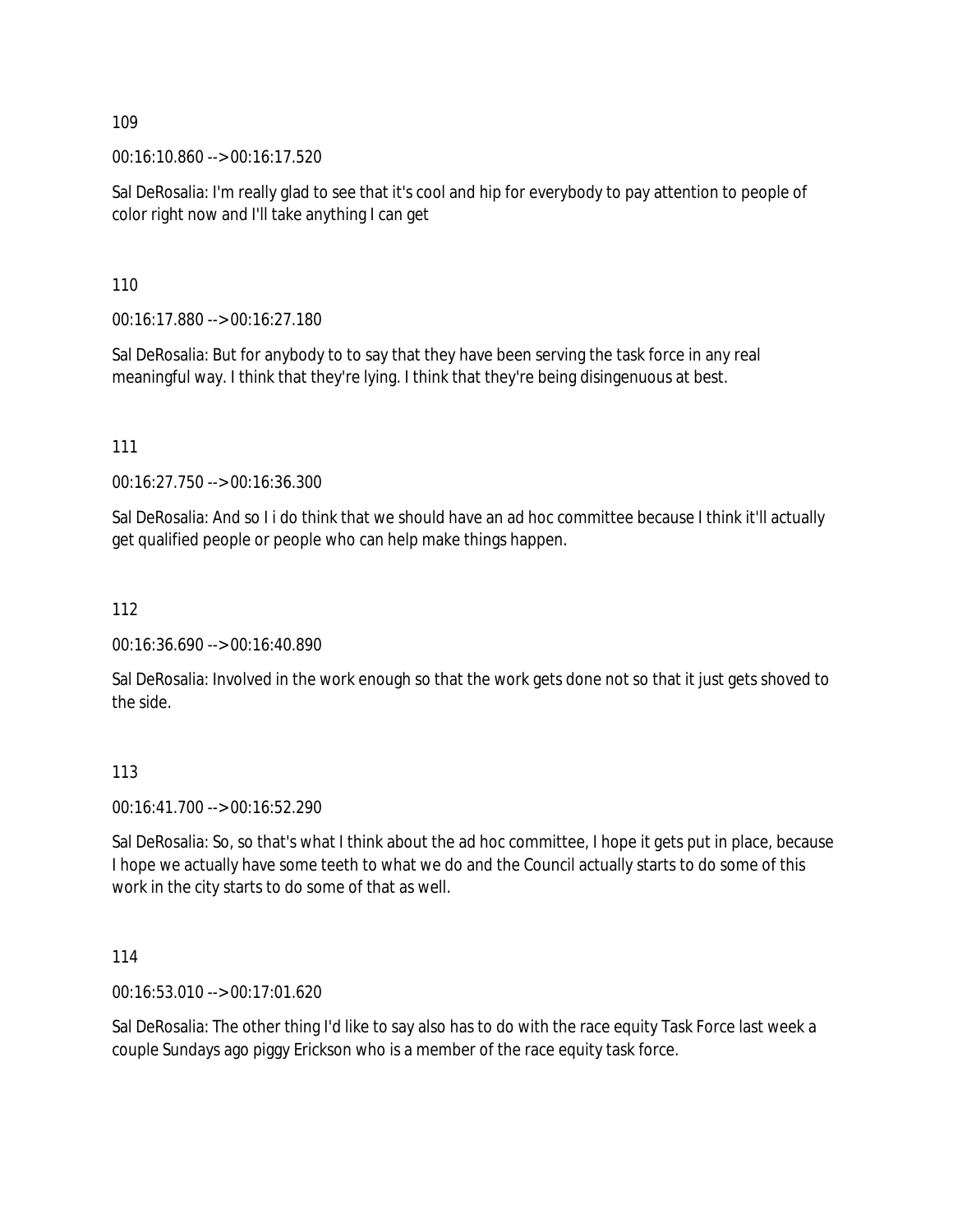00:17:02.070 --> 00:17:13.200

Sal DeRosalia: Decided to write from her personal email to a distribution list of of a list that she code facilitates and do raise equity Task Force business on her personal email.

116

00:17:13.890 --> 00:17:24.030

Sal DeRosalia: I do not know exactly how many people got sent out to. I'm sure she'd be honest enough to tell you, I know that she has had conversations with those people back and forth about what's happened. So it's created even more public records.

117

00:17:24.480 --> 00:17:32.910

Sal DeRosalia: But the issue here is that she willfully knew that she was using her personal email address to conduct business, on behalf of the race equity task force.

118

00:17:33.270 --> 00:17:42.360

Sal DeRosalia: She just thought that it was a good idea. She thought that it needed a look. The other reason that this is an issue is because there's people on the task force and there's people who helped the task force.

119

00:17:42.660 --> 00:17:51.270

Sal DeRosalia: And they helped her gave her information to construct this email. So I really hope that that unlike cold email. We don't just give us a pass because that's white privilege.

120

00:17:51.600 --> 00:17:59.910

Sal DeRosalia: I hope we really take a look at it and we start to enforce the rules that are here so that they're not just rules for nothing. Thank you very much. Have a great night.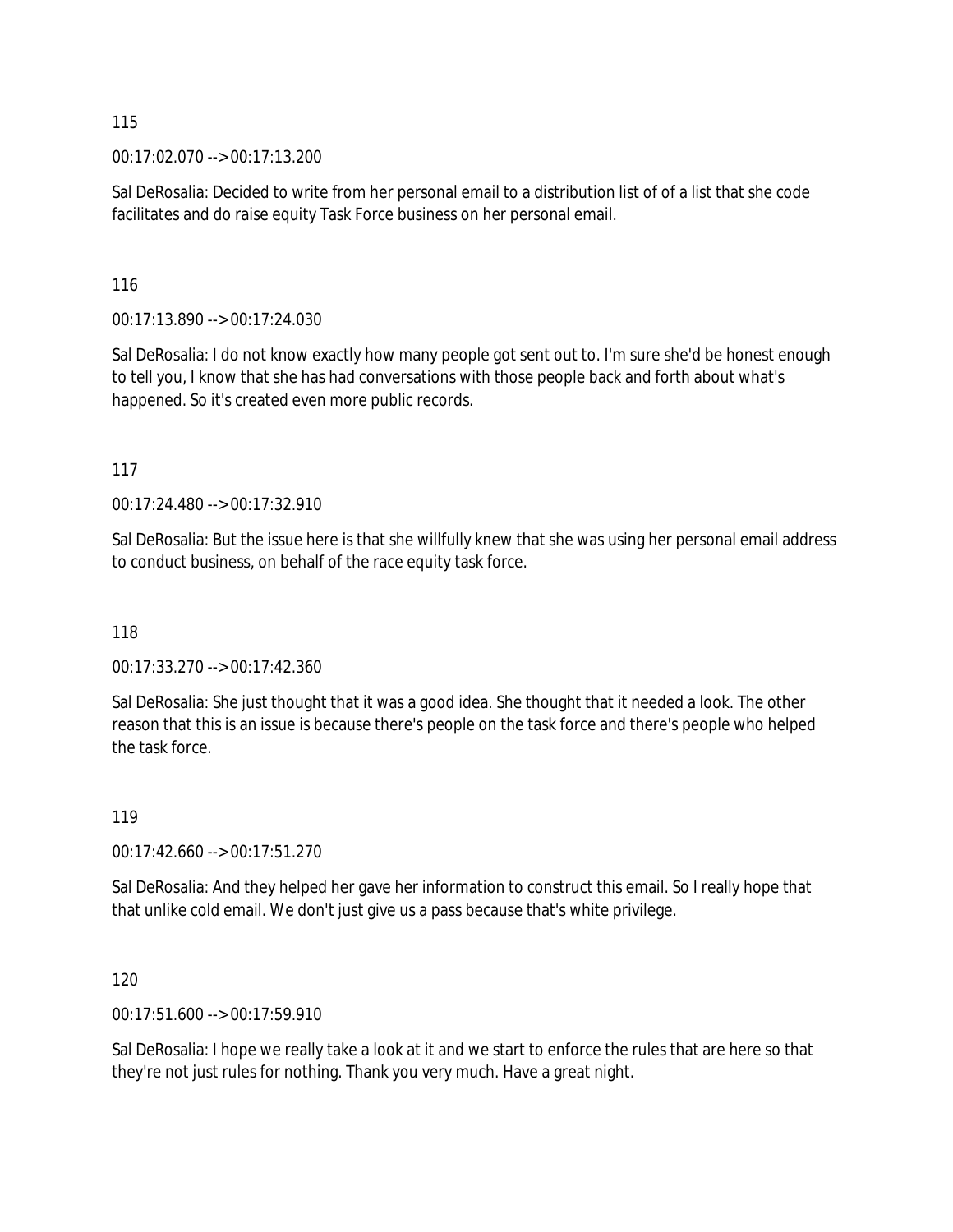00:18:02.190 --> 00:18:03.000

Leslie Schneider: Thank you so

122

00:18:04.680 --> 00:18:09.420

Leslie Schneider: You are up next. And if you could please state your full name and the street, you are on

123

00:18:12.630 --> 00:18:32.910

Lisa: Good evening. This is Lisa marchio and I live on Old Mill Road, which is just up from Blakely harbor and I was so excited to see on the agenda this discussion about likely harbor. So I live close enough to walk down there every day and

#### 124

00:18:34.590 --> 00:18:45.180

Lisa: Some of the things maybe historically you all don't know but the community in an overwhelming show up to Council.

125

00:18:45.990 --> 00:19:00.450

Lisa: Got an ordinance passed which doesn't allow any new individual docs and Blakely harbor. So we did this because, as a community, we saw the value of having an more open harbor with not a lot of docs.

#### 126

00:19:01.230 --> 00:19:12.510

Lisa: For boats to come in from over in Seattle more for the weekend and with the increase the interest in subs those stand up paddle boards.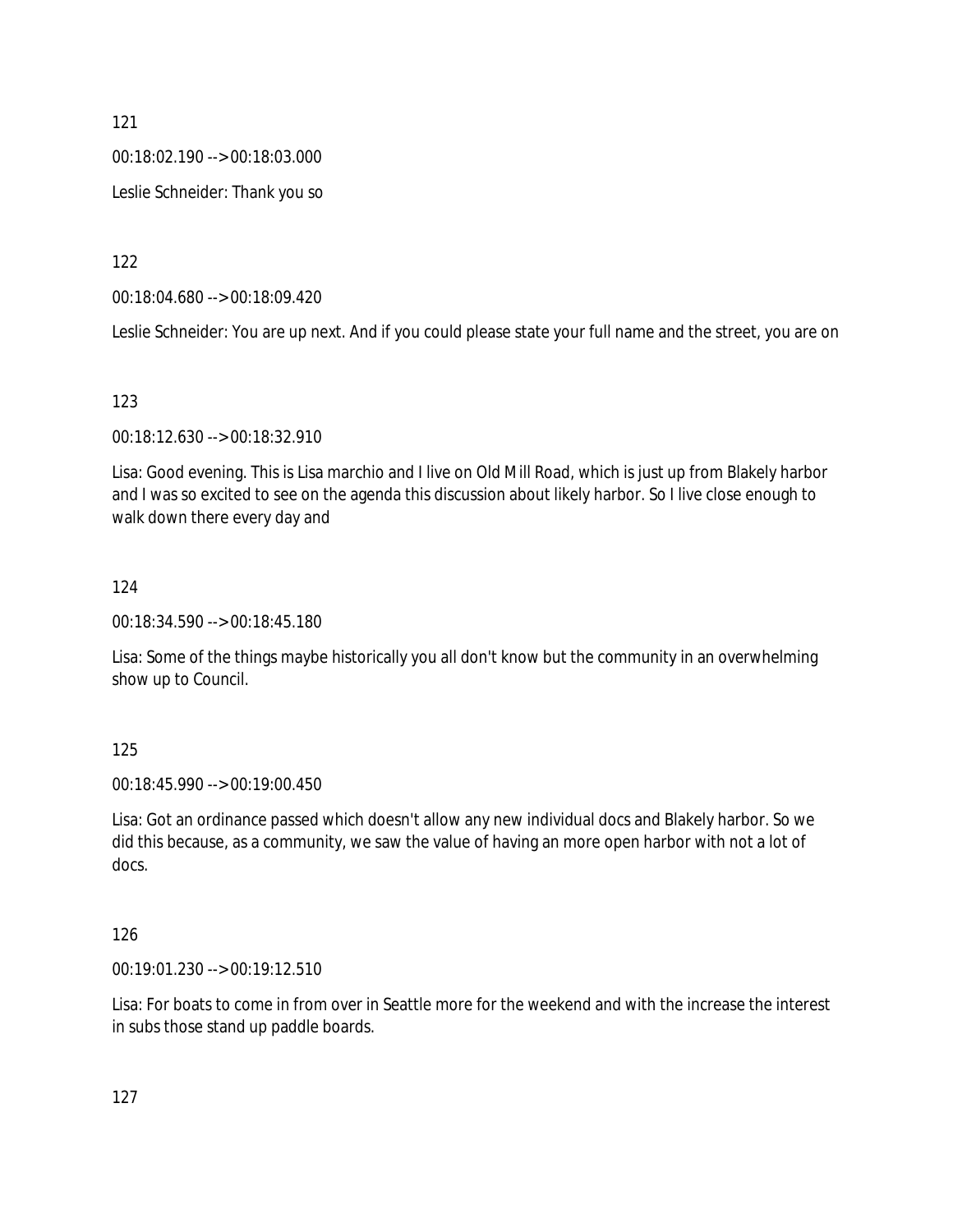00:19:12.960 --> 00:19:23.850

Lisa: The plethora of non motorized recreation. That happens down there is amazing. And as the gentlemen, before me spoke. There are swimmers.

128

00:19:24.150 --> 00:19:40.740

Lisa: kayakers, all kinds of wonderful human use without motors in that harbor that I think it is time to do a restriction of speeds and certain motor crafts, because with the increased

129

00:19:41.280 --> 00:19:54.240

Lisa: boating that happens down there in terms of boats that come over from Seattle for the weekend, their little I guess they're doing is they're motorized Zodiacs I have seen those guys lying around the harbor.

130

00:19:54.660 --> 00:20:05.160

Lisa: At speeds that are just unacceptable. So I would encourage you guys to think about additional restrictions in that harbor. It's one of the last

131

00:20:05.490 --> 00:20:18.180

Lisa: Really harbors, we have on the island that is really free of docs free of water skiing free of jet skiing. So I just wanted to tell you I'm wholeheartedly support.

132

00:20:18.990 --> 00:20:30.030

Lisa: The conversation and what we can do to preserve both Blakely harbor as a non motorized recreational area. And as you know, the park is down there.

133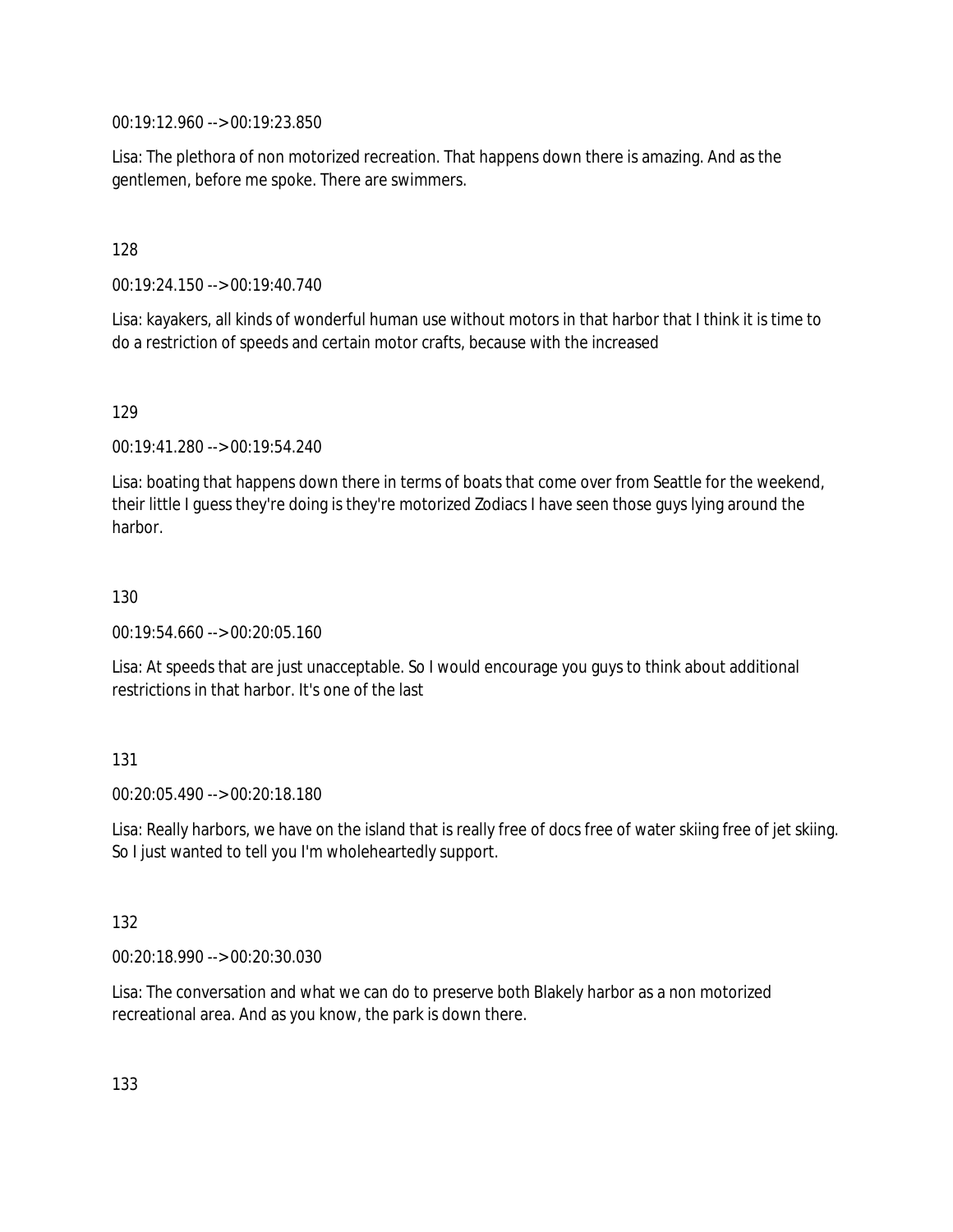00:20:31.320 --> 00:20:40.110

Lisa: And so I'll just end up with that that I have my you have my full support of hopefully getting something like that done. So thank you for your consideration.

134

00:20:41.940 --> 00:20:43.230

Leslie Schneider: Thank you very much, Lisa.

135

00:20:44.250 --> 00:20:48.090

Leslie Schneider: All right, with that, I don't see any other hands raised. So

136

00:20:49.440 --> 00:20:53.790

Leslie Schneider: Well, we actually do. Now Ashley. Let's come back to you and

137

00:20:55.320 --> 00:20:55.710

Leslie Schneider: Yes.

138

00:20:55.740 --> 00:21:11.040

Ashley: My there. Sorry about that. I live on the south end and sometimes our internet, it gets a little spotty down here. My name is Ashley Matthews, and I live on point with Dr. I wasn't going to say anything this evening, because I've been trying to

139

00:21:12.240 --> 00:21:21.180

Ashley: I don't know. Sometimes when you hear public comment. It's, I don't know what it's the purposes. I don't know if it's to like advanced all of these issues or if it's just for you guys to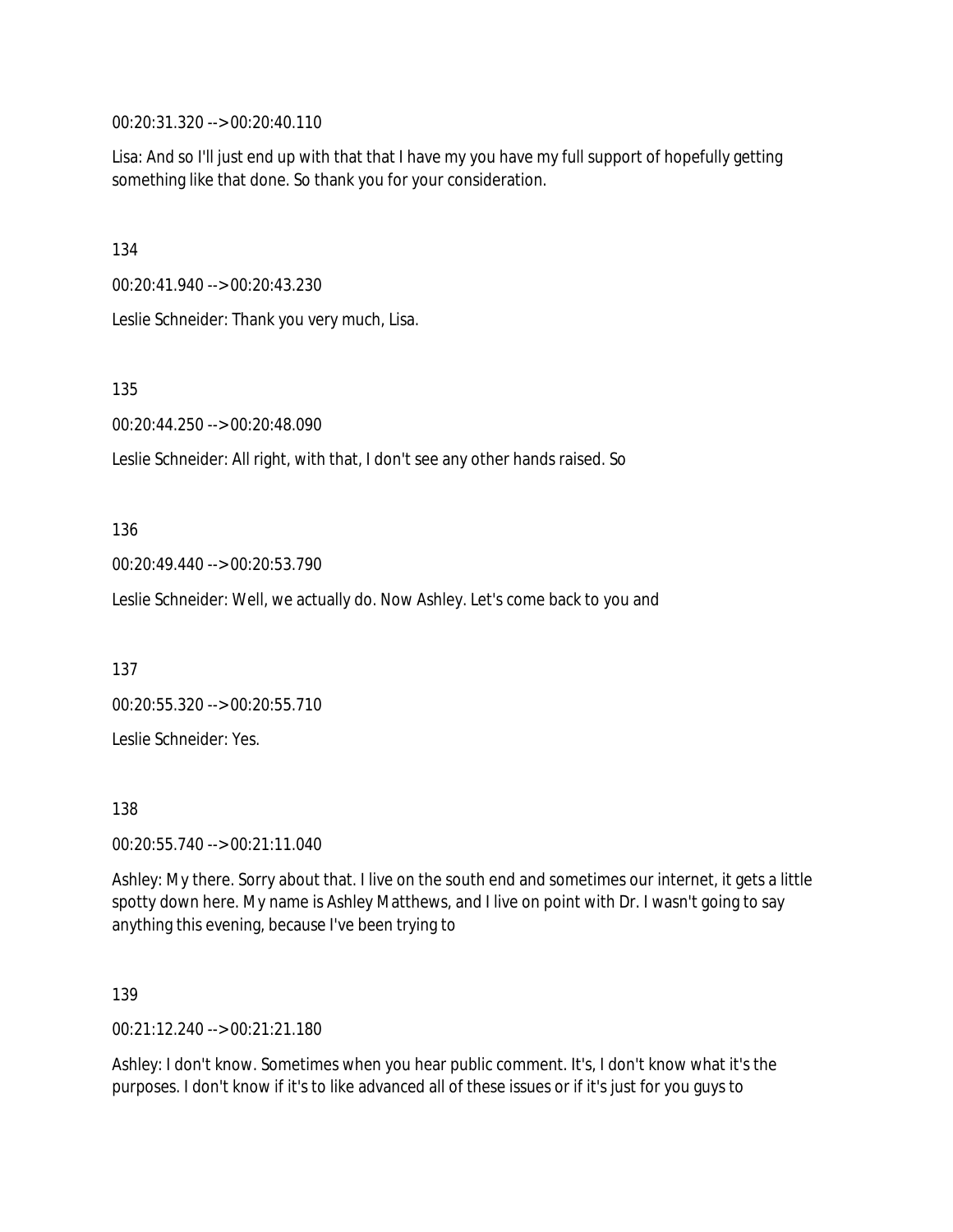00:21:21.810 --> 00:21:32.040

Ashley: Hear from us. But I guess I just wanted to say with hearing a lot with the the race equity Task Force conversation last week this last week that I just worry that

141

00:21:33.780 --> 00:21:44.520

Ashley: Sometimes diversions and we sometimes when we get uncomfortable. We harp on things that might seem diversionary or ways to

#### 142

00:21:44.910 --> 00:21:54.840

Ashley: Get us out of really getting into the exact issue and I worry. That's what's happening now with your conversation. I do believe that city manager last week was trying to be

143

00:21:56.040 --> 00:22:01.080

Ashley: Actually say that she needed some help. And I don't think that it was coming from a place of

144

00:22:02.580 --> 00:22:08.250

Ashley: Trying to not advance the issues of the race equity Task Force and I just worry that

145

00:22:09.300 --> 00:22:28.620

Ashley: There will be certain issues that work won't be advanced because of conflict. And so I just ask that you guys put aside your own issues and come together and it's make, like, make it a fight for too many people want to help the race equity Task Force and you have to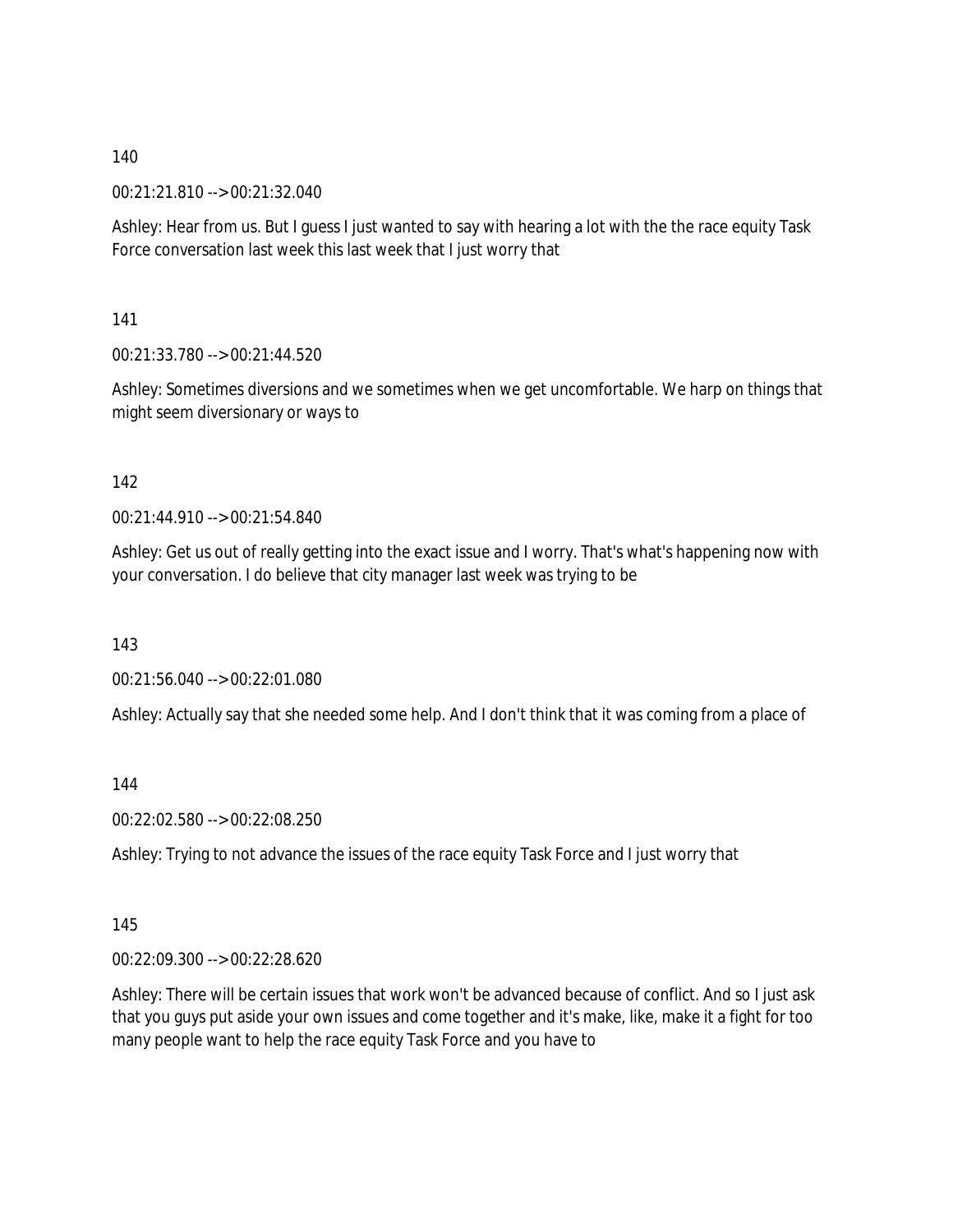00:22:30.180 --> 00:22:38.760

Ashley: To fight each other to not be on it, instead of not responding to this because of issues. So that was my only thing and then

147

00:22:39.720 --> 00:22:45.150

Ashley: COUNCILMEMBER deets economic recovery. Last week I was just thinking the whole time, about a Valera

148

00:22:45.810 --> 00:22:52.920

Ashley: There are not based here now, but they are a great company that started here and they deal with text data. I know they would help.

#### 149

00:22:53.820 --> 00:23:16.080

Ashley: And the state also came up with this week, a really cool data dashboard. It's commerce wa.gov and they spell out economic recovery and coven and all the things that I think would be good for us to look into you. And then, yeah, I think that's it. Um, yeah, that was all I have.

150

00:23:17.340 --> 00:23:23.490

Leslie Schneider: That's great, actually. Thank you very much. Um, okay, Betty Weiss. Your hand is up.

151

00:23:31.200 --> 00:23:31.740

Leslie Schneider: Alright.

152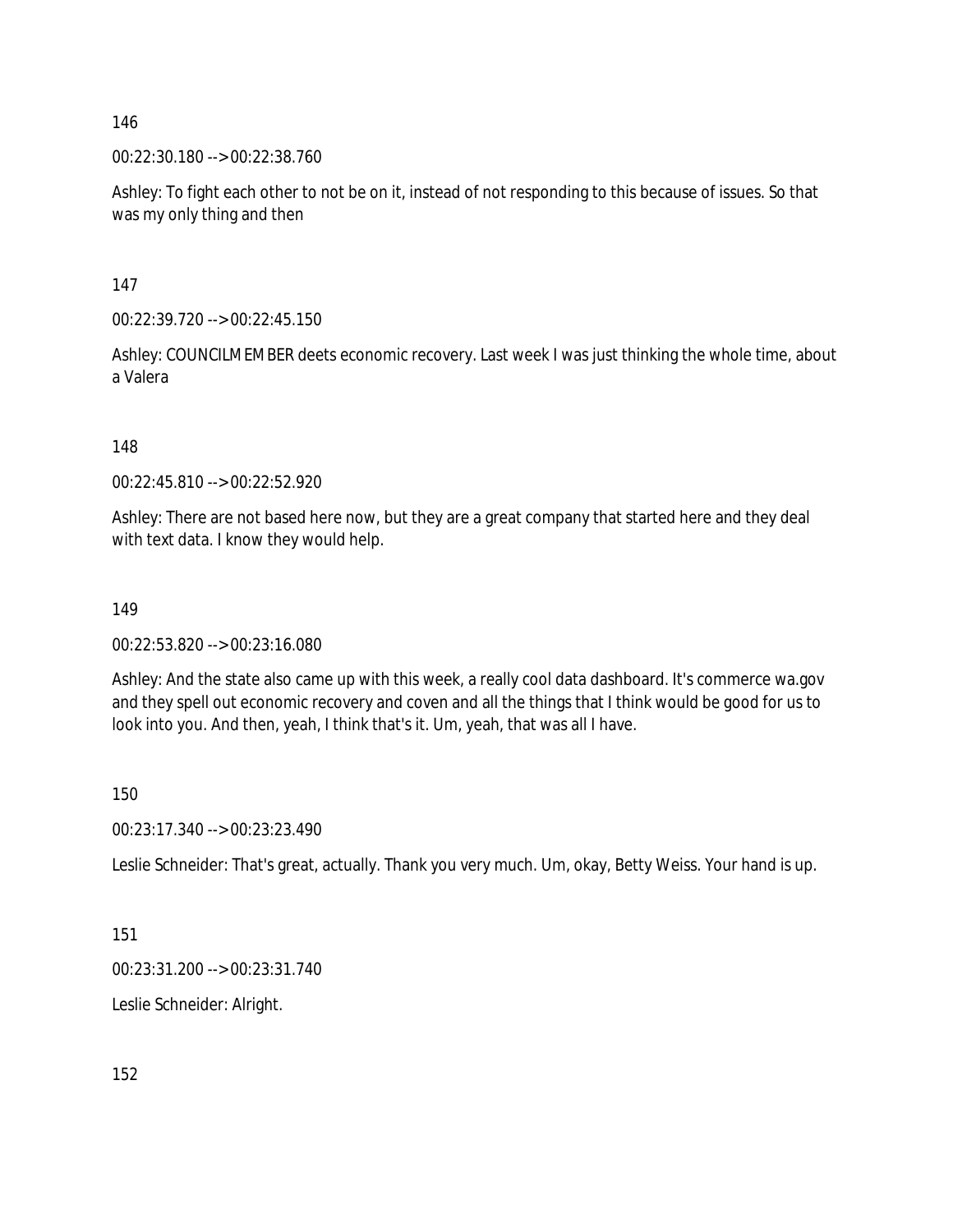00:23:34.350 --> 00:23:37.260

Leslie Schneider: I think Betty is going to be here in a minute.

153 00:23:39.780 --> 00:23:40.230 Betty Wiese: To do.

154 00:23:40.830 --> 00:23:41.460 Leslie Schneider: There we go.

155 00:23:47.100 --> 00:23:50.640

Leslie Schneider: Any if you can unmute it and if it's on your side. I'm not sure.

156 00:23:56.310 --> 00:23:57.450 Betty Wiese: Fair. Now my there.

157 00:23:57.960 --> 00:23:59.280 Leslie Schneider: You are indeed. Thank you.

158 00:24:00.690 --> 00:24:01.170 Betty Wiese: I'm sorry.

159 00:24:02.310 --> 00:24:12.030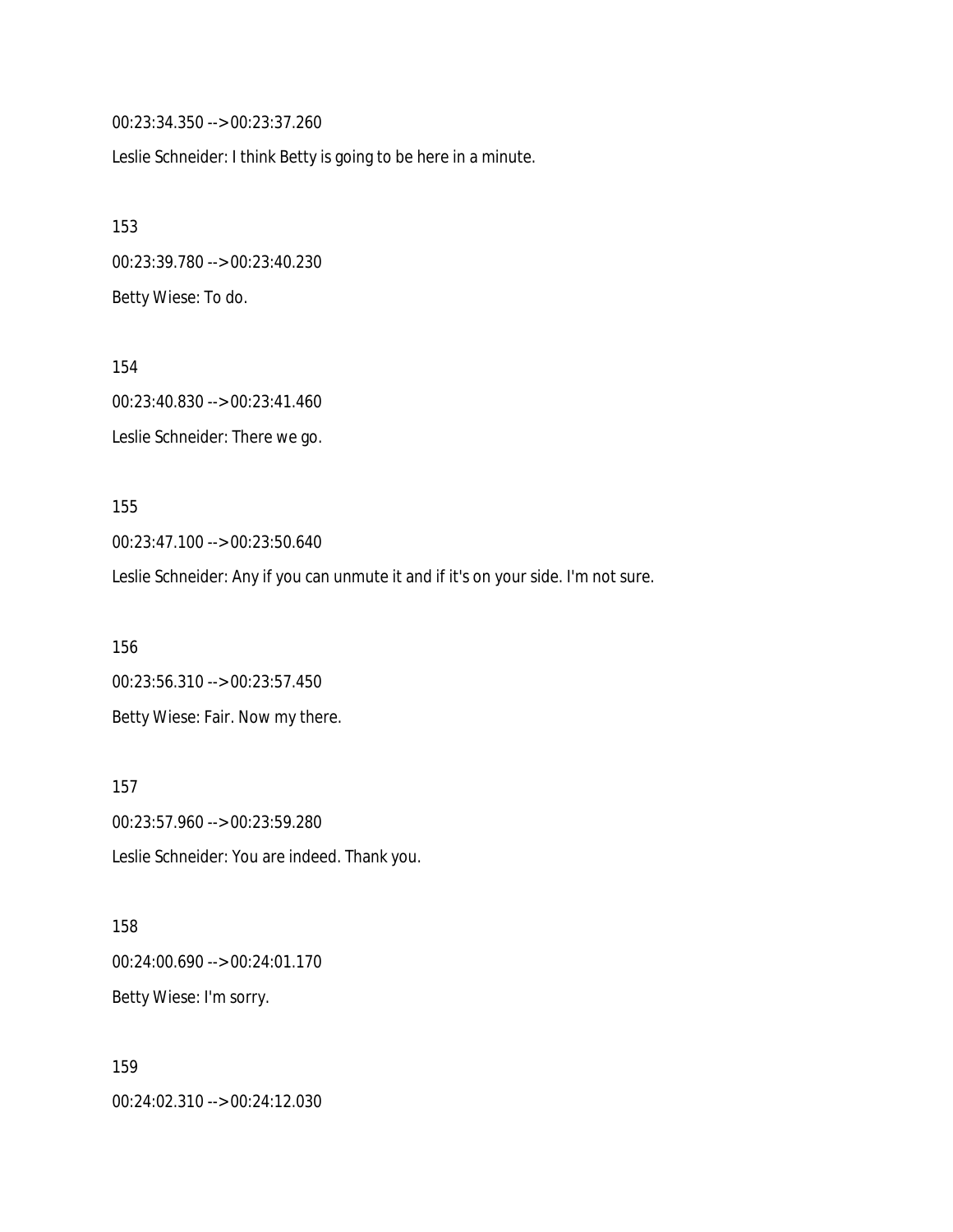Betty Wiese: Betty Weiss Nakata Avenue achieving raise equity on Bainbridge Island is important. It's work that many don't know how to do. And so there's going to be a big learning curve.

160

00:24:12.570 --> 00:24:17.340

Betty Wiese: And I'm asking the city to consider providing additional support in three ways.

161

00:24:17.790 --> 00:24:26.190

Betty Wiese: One make deputy city attorney Robbie settler available as a resource to the Advisory Committee. You see, I'm calling it advisory committee at this point.

162

 $00.24.26$  760 -->  $00.24.40$  110

Betty Wiese: When I see him in meetings as I saw him with the ethics board. He's very effective in responding to questions and being able to get information. And I really think this advisory committee deserves the best information.

163

00:24:40.710 --> 00:24:52.890

Betty Wiese: I'd like to see the ad hoc Council created. I think that will create more Council attention and it will also help you maintain progress and continuity when Morgan leaves at the end of this year.

164

00:24:53.520 --> 00:25:09.300

Betty Wiese: And I'd like to see councilman car included on the ad hoc committee. She is so professional and how she approaches her work and she's also very knowledgeable about how the city works. And those are assets that I think the Advisory Committee needs. Thank you.

165

00:25:12.210 --> 00:25:13.500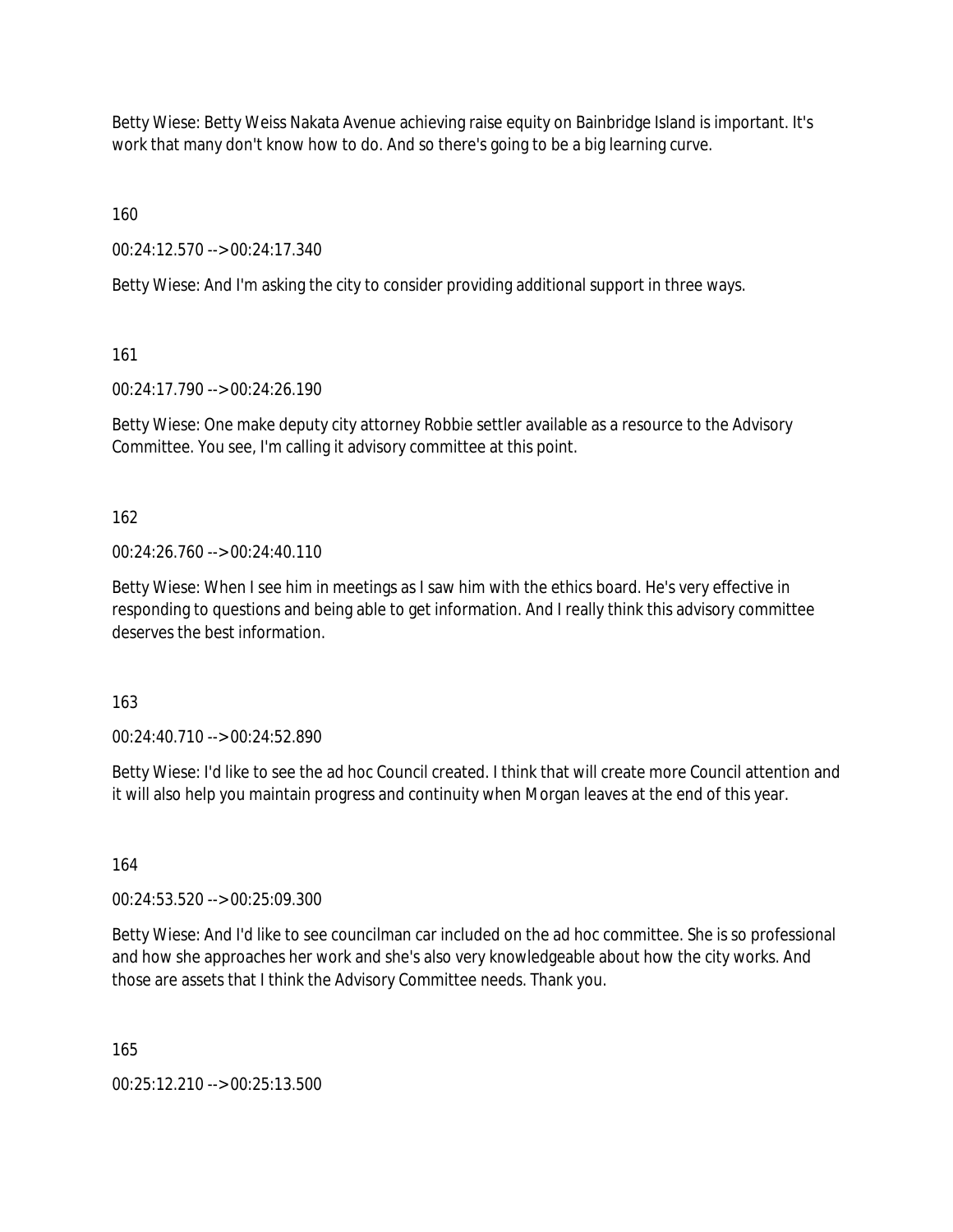Leslie Schneider: Thank you very much. Ready.

166

00:25:14.790 --> 00:25:22.830

Leslie Schneider: Okay, I'll wait another two seconds, and then I'm going to flip back to panelists. I don't see any other hands up. Alright.

167

00:25:24.390 --> 00:25:25.140

Leslie Schneider: And

168

00:25:26.370 --> 00:25:36.540

Leslie Schneider: We can now move on to the mayor's report, which I would like to start by doing a land acknowledgement. I'm never quite sure where to put this and oftentimes I forget about it and

169

00:25:37.020 --> 00:25:41.940

Leslie Schneider: Deputy Mayor deeds has been doing it on a regular basis. And I really believe that this is important.

170

00:25:42.480 --> 00:25:50.490

Leslie Schneider: So I would like to acknowledge that the land on which we gather is within the Aboriginal territory of the people of clear saltwater. The Squamish people

171

00:25:51.120 --> 00:26:08.760

Leslie Schneider: This accomplish live in harmony with the lands and waterways along Washington's central sailors sees as they have for thousands of years. Here the Squamish live and protect the lens and waters of their ancestors for future generations as promised by the point Elliot treaty of 1855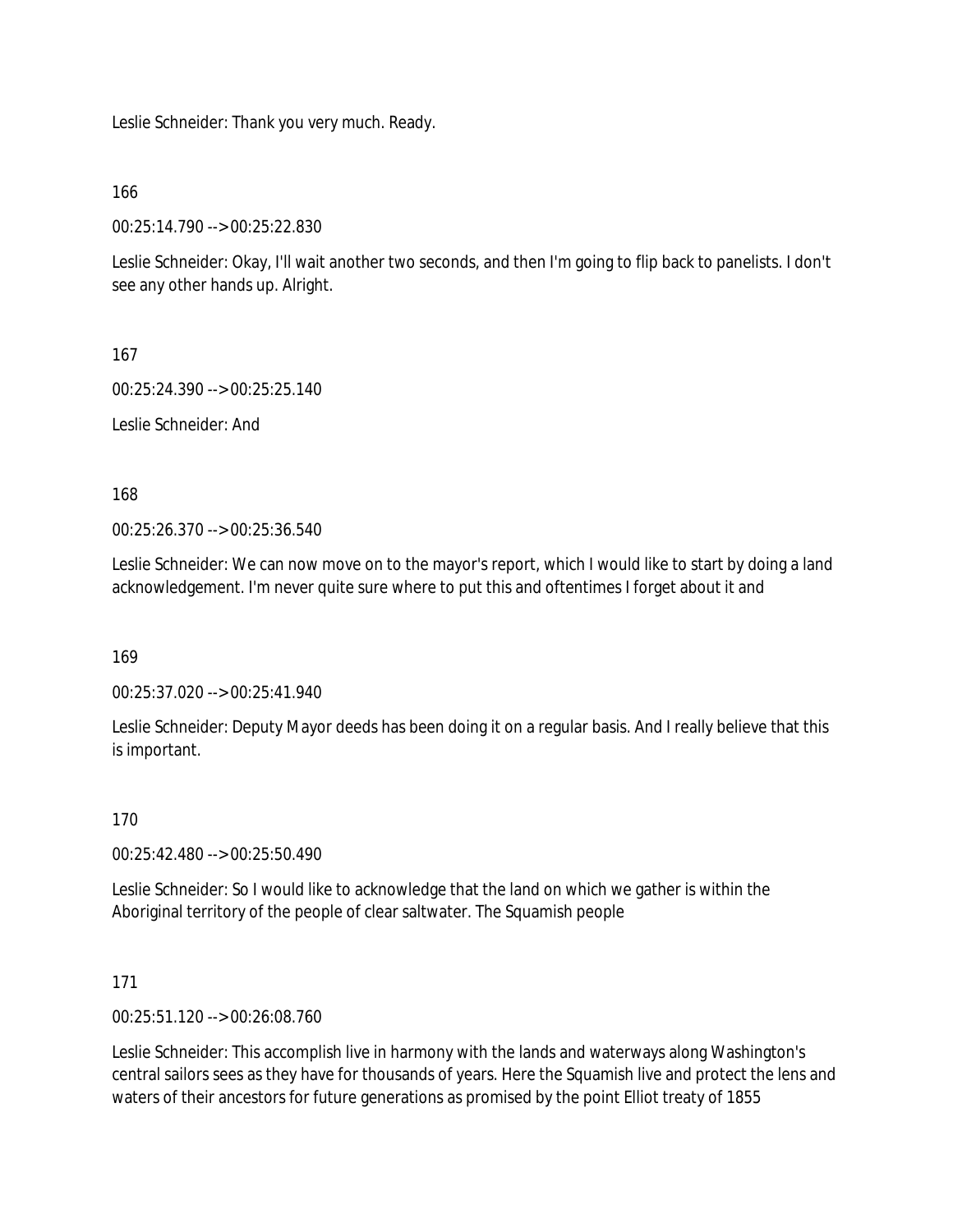00:26:11.160 --> 00:26:26.490

Leslie Schneider: And then I would also like to acknowledge that we are right now in the midst of the high holidays of Jewish tradition, which starts with Russia, Shawna, the Jewish New Year, so should not survive. Everyone for a good year, pretty please

# 173

00:26:28.710 --> 00:26:36.330

Leslie Schneider: Read by diode fagan's zoom enabled morning service included a paraphrasing of a central prayer called amino Malkin you

# 174

00:26:36.780 --> 00:26:42.120

Leslie Schneider: Wearing we feel the vulnerability of our being facing and recognizing our own limits.

# 175

00:26:42.780 --> 00:26:54.600

Leslie Schneider: And so, and it just felt so poignant to me for all of us right now. And so with the rabbi's permission. Here are just a couple of very quick excerpt of thoughts.

# 176

00:26:55.320 --> 00:27:07.770

Leslie Schneider: We have assumed that the color of skin or economic status or sexual orientation or ideas and beliefs have a hierarchy that divides and discriminates us we have been unfair by action or omission.

# 177

00:27:08.280 --> 00:27:21.270

Leslie Schneider: Humanity is being threatened may this nightmare lead us to reflect on the meaning of the human family and how each and how each thing we do influences the whole for good or bad.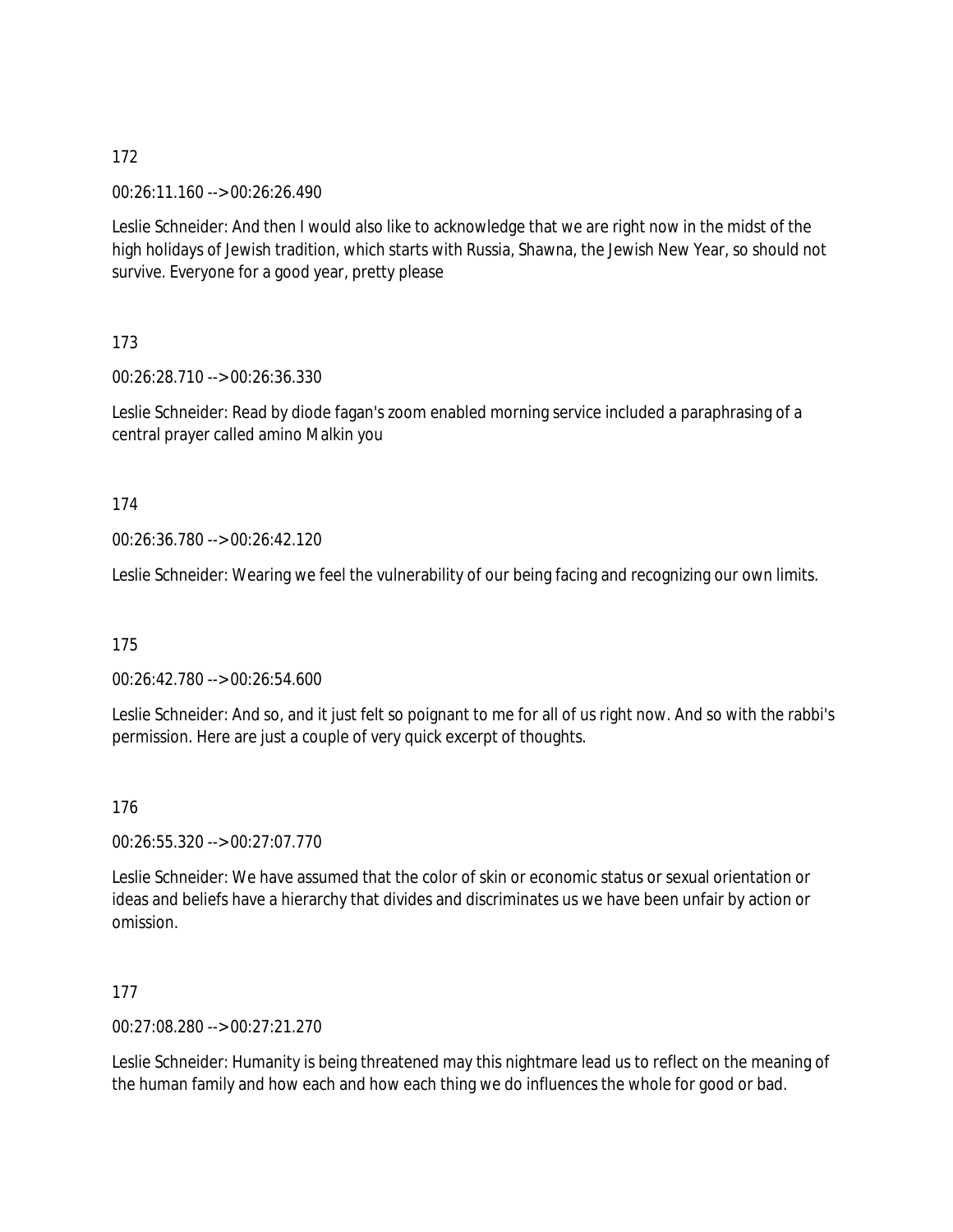00:27:22.590 --> 00:27:31.260

Leslie Schneider: And now, back to the business at hand. We've been anticipating tonight's meeting for months now, because this is the first time that we will see a draft of the budget from the city manager.

179

00:27:31.950 --> 00:27:47.520

Leslie Schneider: And as we've been warned. For many months now, due to the pandemic, there will be less money in the coming two years and we have to make cuts. So let's talk about capacity fund balance is created by spending less than we receive

180

00:27:49.380 --> 00:28:02.310

Leslie Schneider: fund balance is beyond what we put away as reserves. It's what we have to spend on priorities that can come up between budget cycles and it's what we have to compensate for lower revenues due to situations like what we have right now.

181

00:28:03.210 --> 00:28:11.730

Leslie Schneider: And we arrived here at this budget cycle in the middle of a pandemic still with fund balance because of 10 years of disciplined decision making.

182

00:28:12.540 --> 00:28:21.690

Leslie Schneider: We arrived here with the strength to whether this crisis, but of course revenue trends are down the fund balance will not grow in the foreseeable future.

183

00:28:22.560 --> 00:28:31.500

Leslie Schneider: So we have less capacity this year because some of that fund balance is going towards the revenue shortfall. We will have less capacity in the coming budget cycle for the same reasons.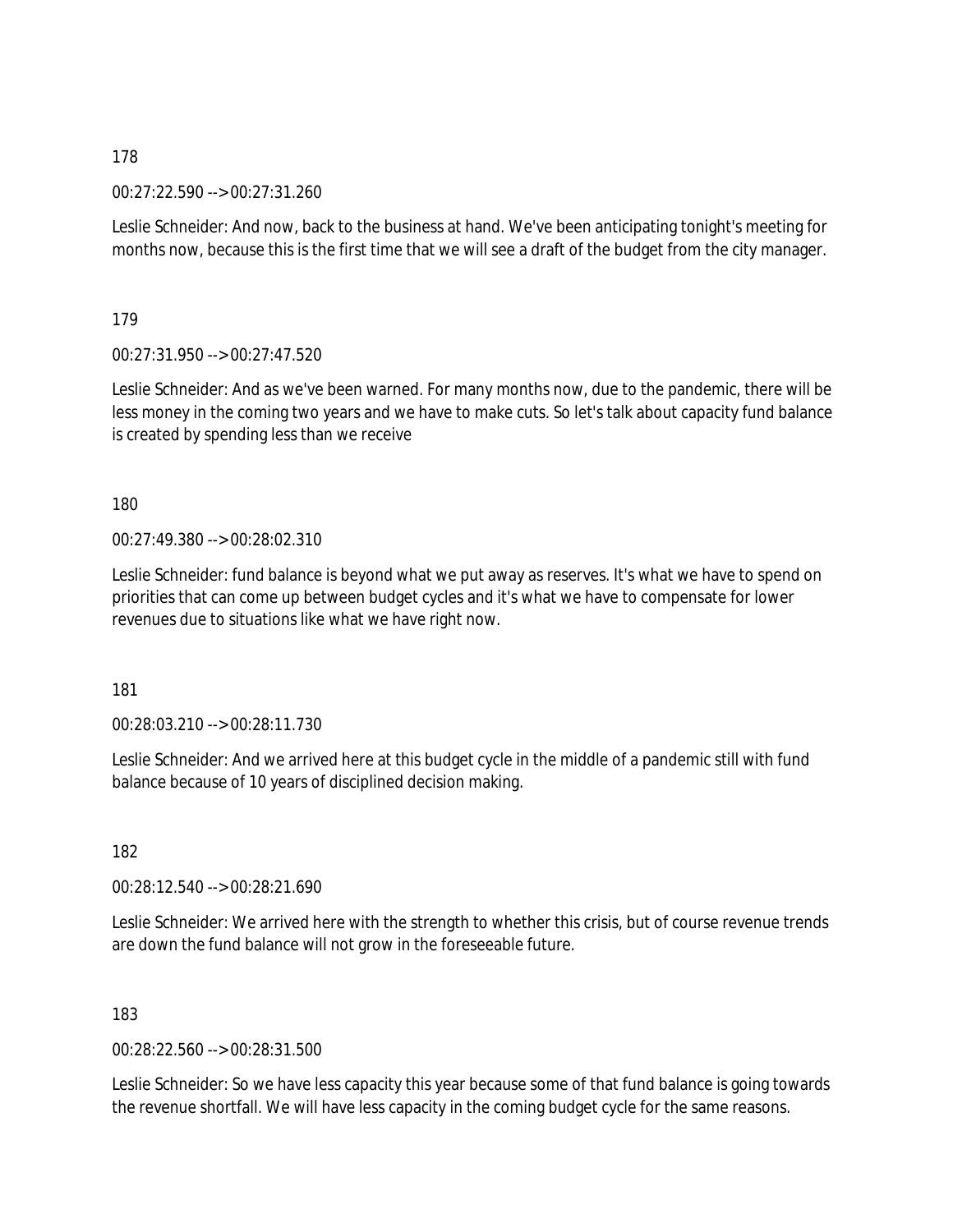00:28:33.450 --> 00:28:45.630

Leslie Schneider: We have priorities that we know you will want to fund. So even with that diminished capacity. I hope the city can build the budget and preserve the ability to be a strong partner with the community.

185

00:28:46.050 --> 00:28:56.580

Leslie Schneider: To important initiatives as an example, sustainable transportation and climate action will have unknown needs for funding and we will want the flexibility for that.

186

00:28:58.590 --> 00:28:59.760

Leslie Schneider: And with that.

187

00:29:01.230 --> 00:29:03.660

Leslie Schneider: Item number five is the city managers report.

188

00:29:07.740 --> 00:29:16.740

Morgan Smith: Could even evening council, just a couple of items to highlight for tonight. The first is coming up on Saturday the 26th from 10 to two o'clock.

189

00:29:17.130 --> 00:29:26.220

Morgan Smith: It's the annual this year it'll be a day of preparedness, rather than three days of preparedness and the format is a series of virtual presentations about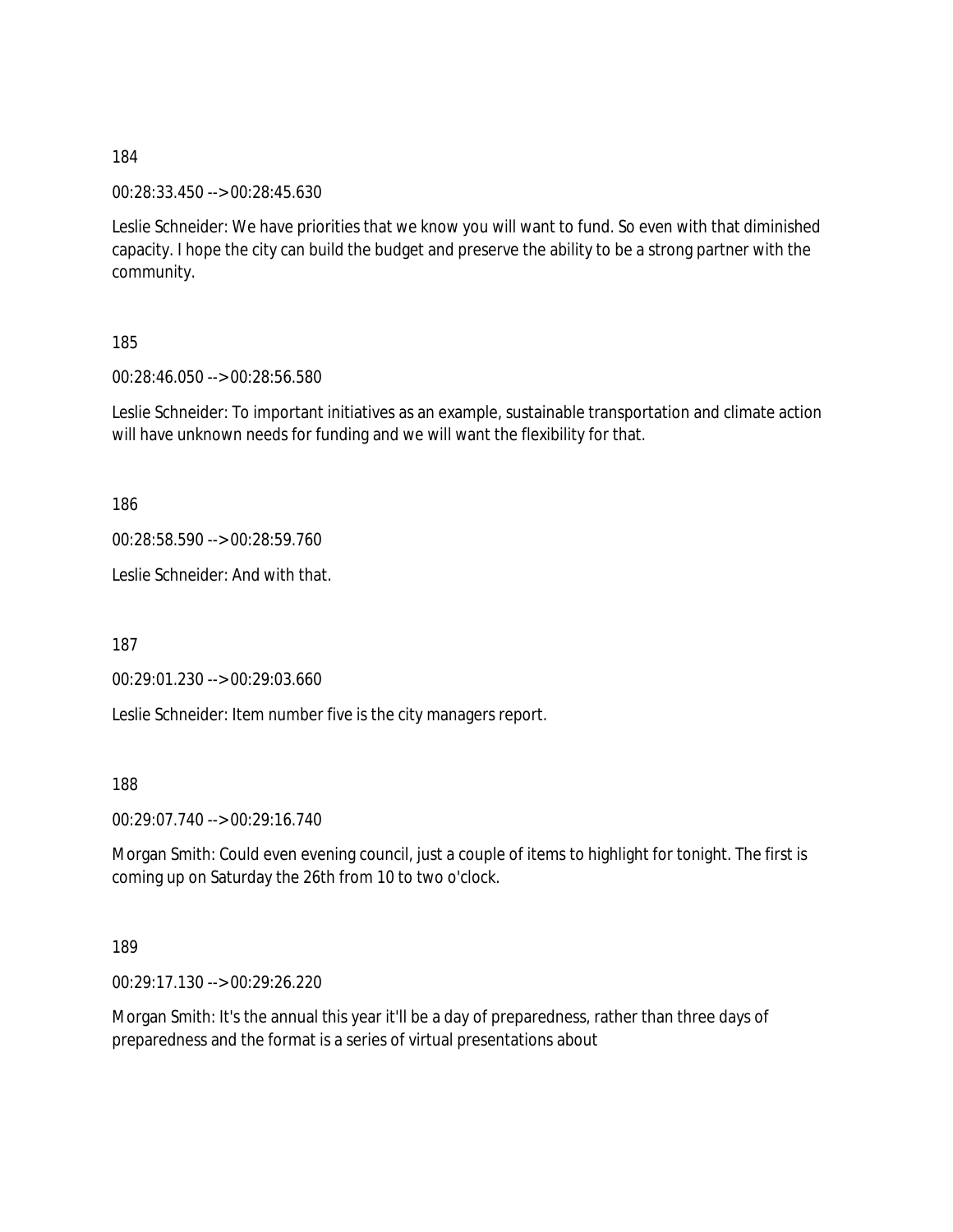00:29:26.700 --> 00:29:38.340

Morgan Smith: Our range of emergency and risk issues code 19 wildfires earthquakes power outages and more. You can learn more about the agenda and speakers at Bainbridge prepares.org

191

00:29:38.820 --> 00:29:51.390

Morgan Smith: And hopefully you can sign up and register and join us. We already have over 200 people registered and we'd love to get that that number up when it's a live event. It's been extremely well attended. And so we're hoping the virtual platform is a success as well.

192

00:29:52.650 --> 00:30:05.730

Morgan Smith: Next week, Wednesday is the deadline for our Comcast cable TV franchise survey. It's a way for residents to weigh in on services as we take that information into our franchise renewal process.

193

00:30:06.030 --> 00:30:10.440

Morgan Smith: There's more information on the city's website. So please take a minute to respond if that's of interest to you.

#### 194

00:30:11.220 --> 00:30:29.100

Morgan Smith: Also of interest to all of us is that next Wednesday the 30th is the deadline to respond to the US Census. At this point, we're just shy of 80% for Bainbridge households response rate. So there's still time to get that number of higher and you can get details on the Census website census.gov

195

00:30:30.180 --> 00:30:40.290

Morgan Smith: And finally, I hope that everybody has heard, but if you haven't. This is another chance to know that Wednesday the 30th at 6pm is our virtual policing town hall.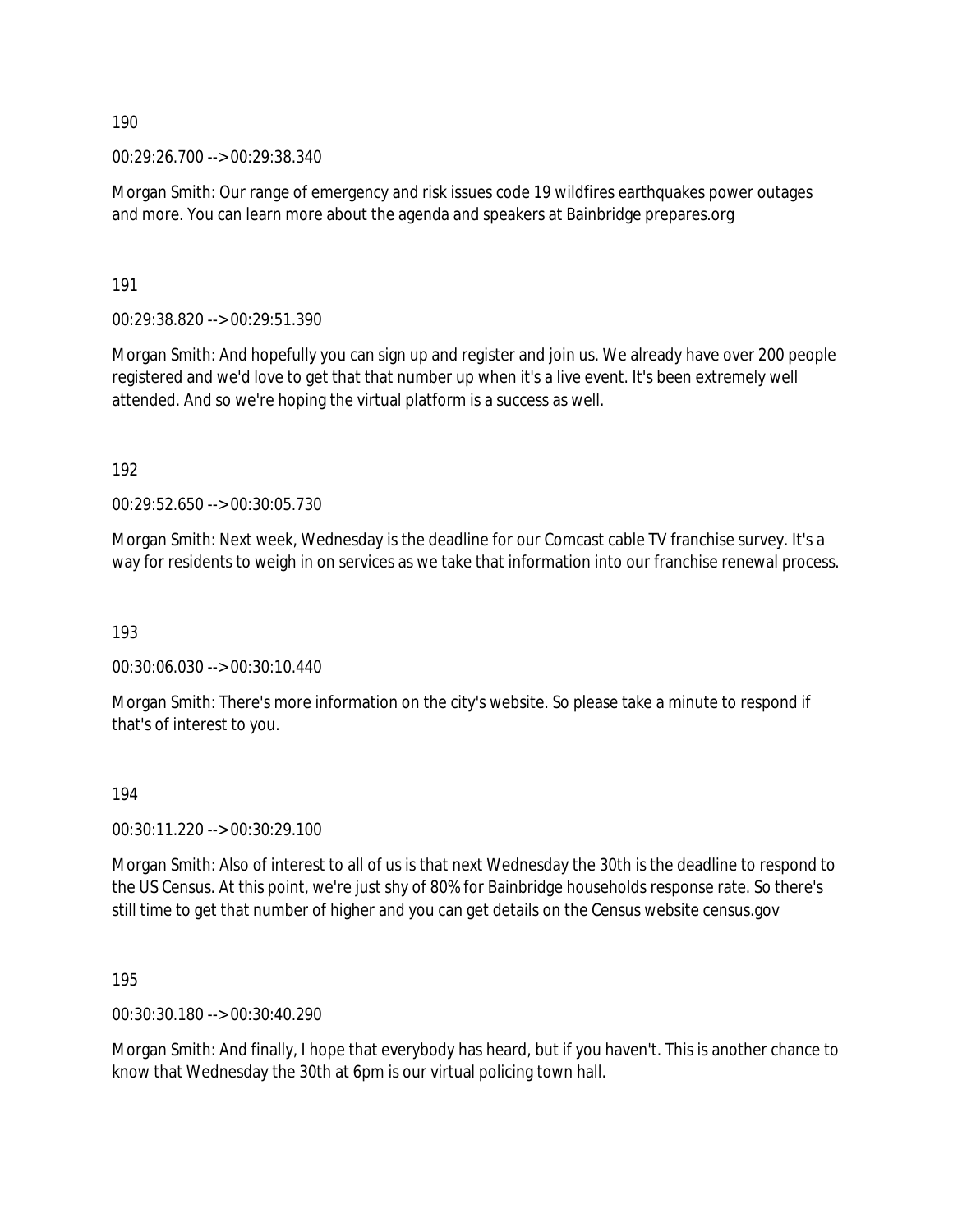00:30:40.560 --> 00:30:47.250

Morgan Smith: There's details on the city's website and the police department page and we have everybody who's available to interested will join us for that event.

197

00:30:51.150 --> 00:30:53.760

Leslie Schneider: Wonderful, thank you. City Manager and

198

00:30:53.820 --> 00:30:54.810

Leslie Schneider: Next up is

199

00:30:56.370 --> 00:31:00.360

Leslie Schneider: Our future Council agenda so if you'd like to start us off with that as well. That'd be great.

200

00:31:01.710 --> 00:31:08.430

Morgan Smith: Sure. In the packets. This week we wanted to give you a preview of all of the agendas for your October means

201

00:31:09.660 --> 00:31:17.970

Morgan Smith: There is a fifth Tuesday next week, so you don't currently have a council meeting scheduled. So it's important that we take a look in particular at the six

202

00:31:18.540 --> 00:31:29.190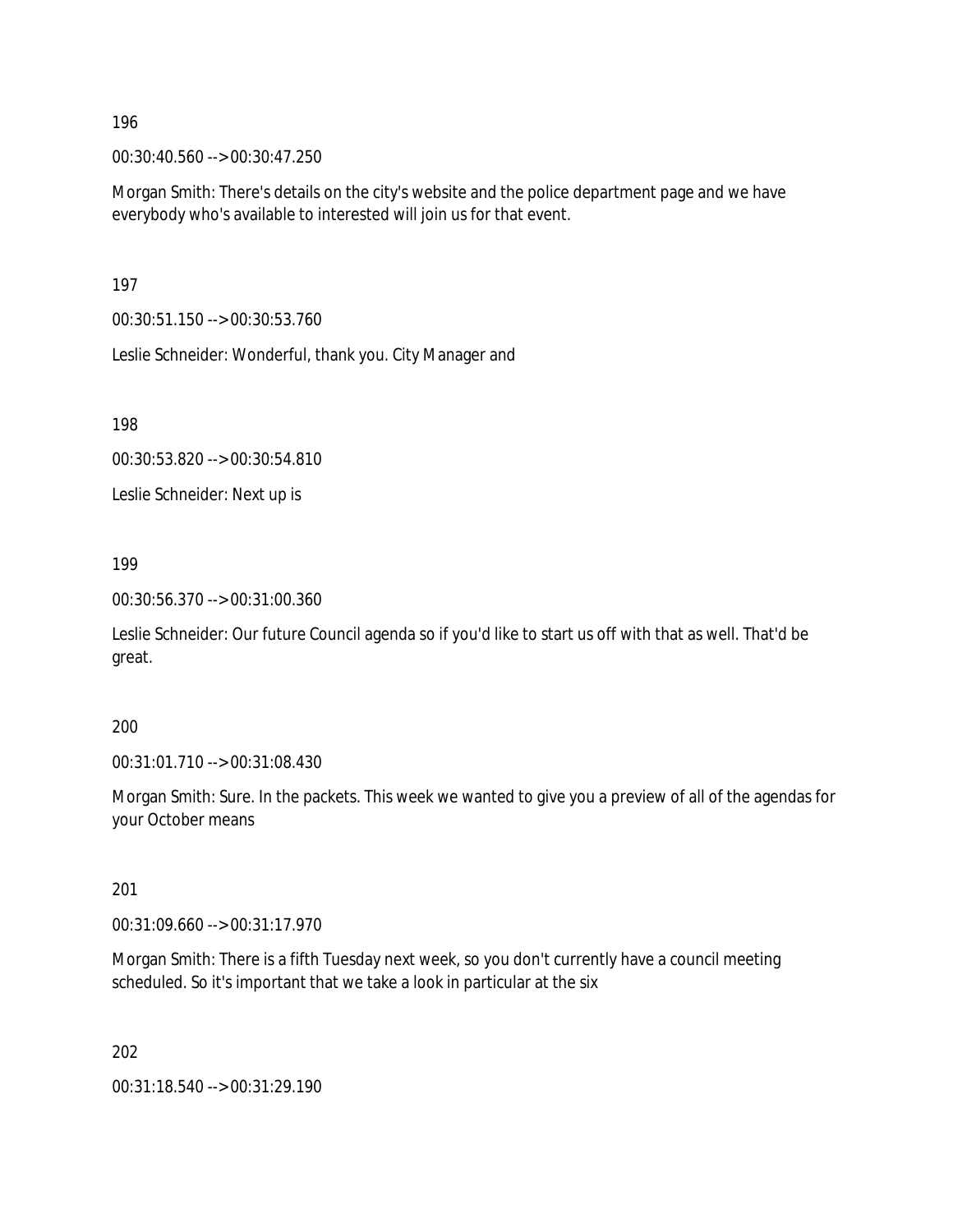Morgan Smith: So there are quite a few items scheduled for that night at all of the meetings in October. We're currently holding an hour at the beginning of the meeting for your work on the budget and you can adjust that as you go forward.

203

00:31:30.390 --> 00:31:35.220

Morgan Smith: And we'll talk a little bit more about the specifics of the six and the content when we do the budget process.

204

00:31:35.940 --> 00:31:48.270

Morgan Smith: But that's the first hour of the meeting. And then also, another significant item, the climate change advisory committee is scheduled to present to the Council, their climate action plan. So we've also reserved an hour for that.

205

00:31:50.190 --> 00:31:58.890

Morgan Smith: Also on the sixth, the deputy city attorney will be talking with Council about work on the ordinance to create a standing raise equity advisory committee.

206

00:31:59.310 --> 00:32:08.010

Morgan Smith: You have your regular brief first of the month update on the sustainable transportation plan and also the development moratorium and then we have

207

00:32:08.520 --> 00:32:20.010

Morgan Smith: A briefing for you to provide you with background on a proposed text amendment related to composting facilities in certain zoning areas. So that's the six it's fairly full

208

00:32:21.180 --> 00:32:29.130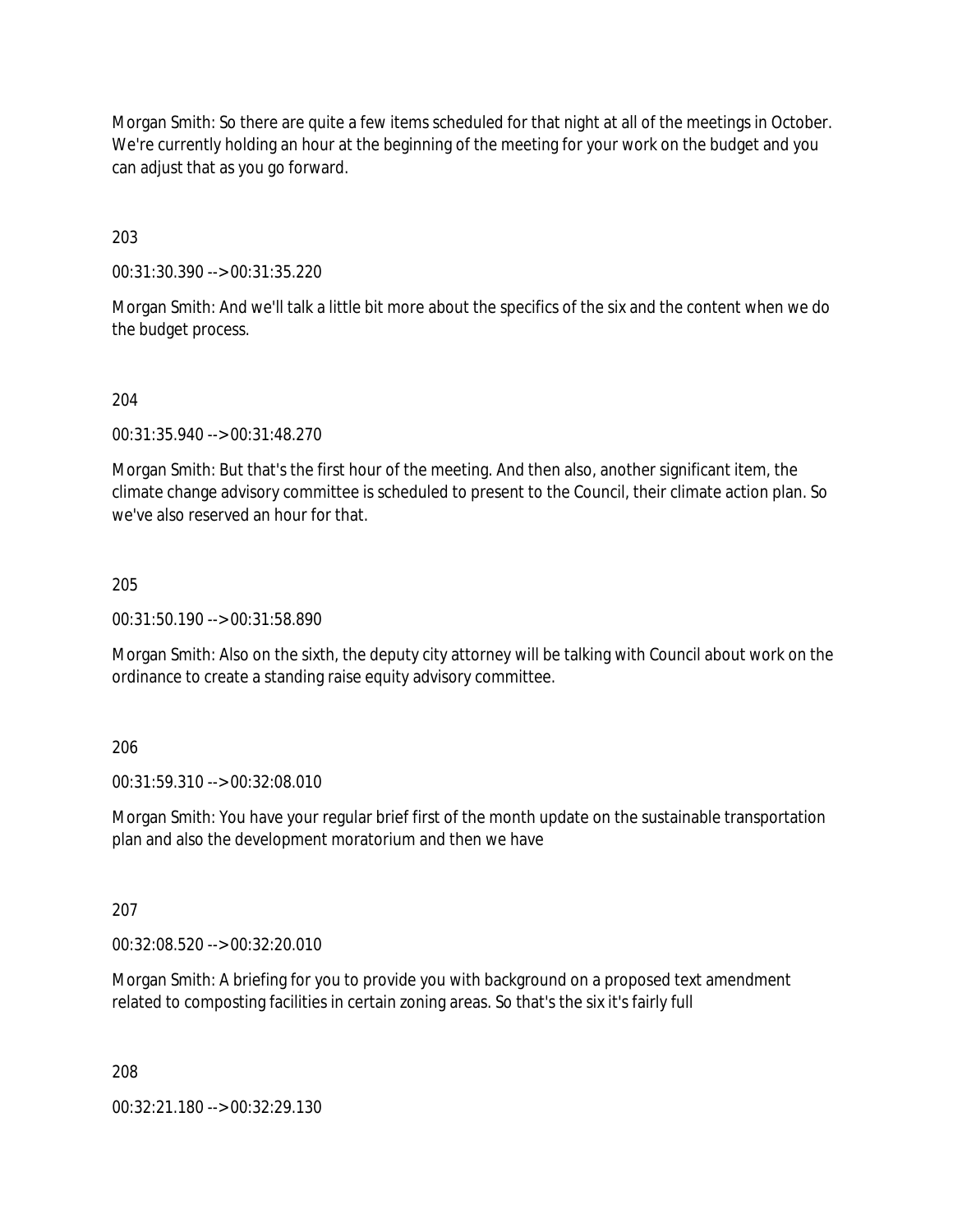Morgan Smith: And then going forward. I don't know. There's much I would call it specifically, as I said, we are holding time for the budget at each

209

00:32:29.550 --> 00:32:45.210

Morgan Smith: Of the meetings in October and November and you'll probably get a better sense of how you want to spend that time as you move ahead and your work on that. A couple of items from last week that we've placed just as you know initial timing. What is that on the

210

00:32:46.410 --> 00:32:58.260

Morgan Smith: 20th. There was a request to bring forward time so I there was a request for time for the friends of the farms to bring forward a proposal to the Council related to housing, and the public farmland.

#### 211

00:32:58.650 --> 00:33:06.060

Morgan Smith: So that's currently scheduled for the 20th and COUNCILMEMBER car had asked for the opportunity to talk about a resolution related to agriculture.

#### 212

00:33:07.050 --> 00:33:18.990

Morgan Smith: And we have tentatively scheduled that for the business meeting on the 13th and having to work with. Councilmember car she would rather have a different date, but there is a placeholder for that on the 13th at this point.

#### 213

00:33:20.070 --> 00:33:21.540

Morgan Smith: And then I can answer any questions.

214

00:33:22.620 --> 00:33:24.000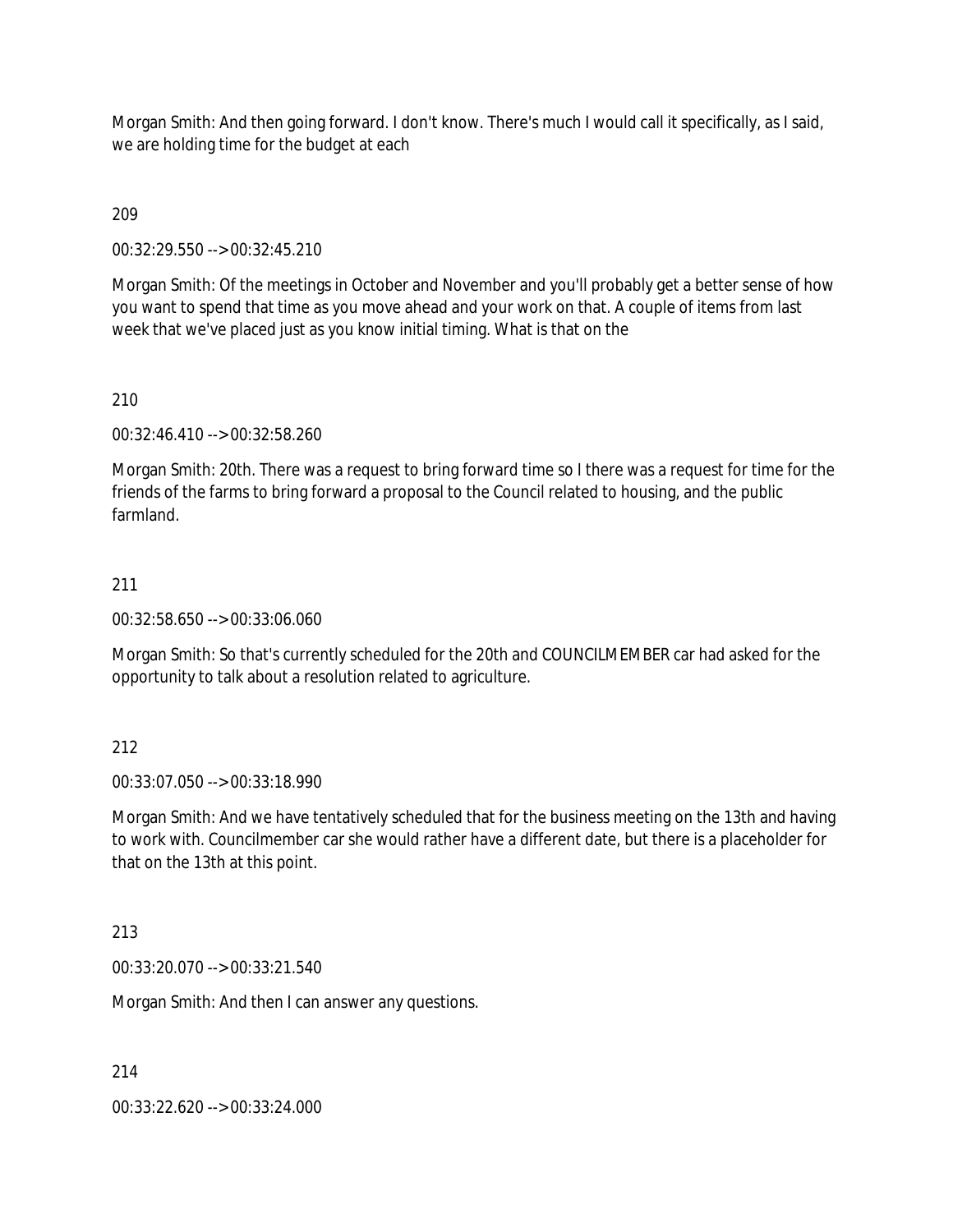Morgan Smith: About agendas, or we can

215

00:33:25.380 --> 00:33:26.340

Morgan Smith: Work forward from here.

#### 216

00:33:30.120 --> 00:33:34.710

Leslie Schneider: Great, thank you very much and Deputy Mayor, you've got your hand up first. Yeah.

217

00:33:34.770 --> 00:33:36.570

Joe Deets: Great. Thank you, Mayor, Leslie.

218

00:33:37.590 --> 00:33:46.380

Joe Deets: Yeah. So last week we had a discussion about economic recovery and we very fruitful discussion on relating to e commerce.

#### 219

00:33:46.890 --> 00:34:09.510

Joe Deets: And got some very good feedback good comments from colleagues. And so I'd like to ask that we put this back on the agenda, taking into account the feedback we've received and perhaps October 13 half our discussion relating to economic recovery and the role that e commerce can play

220

00:34:11.460 --> 00:34:13.800

Michael Pollock: And support that. The second

221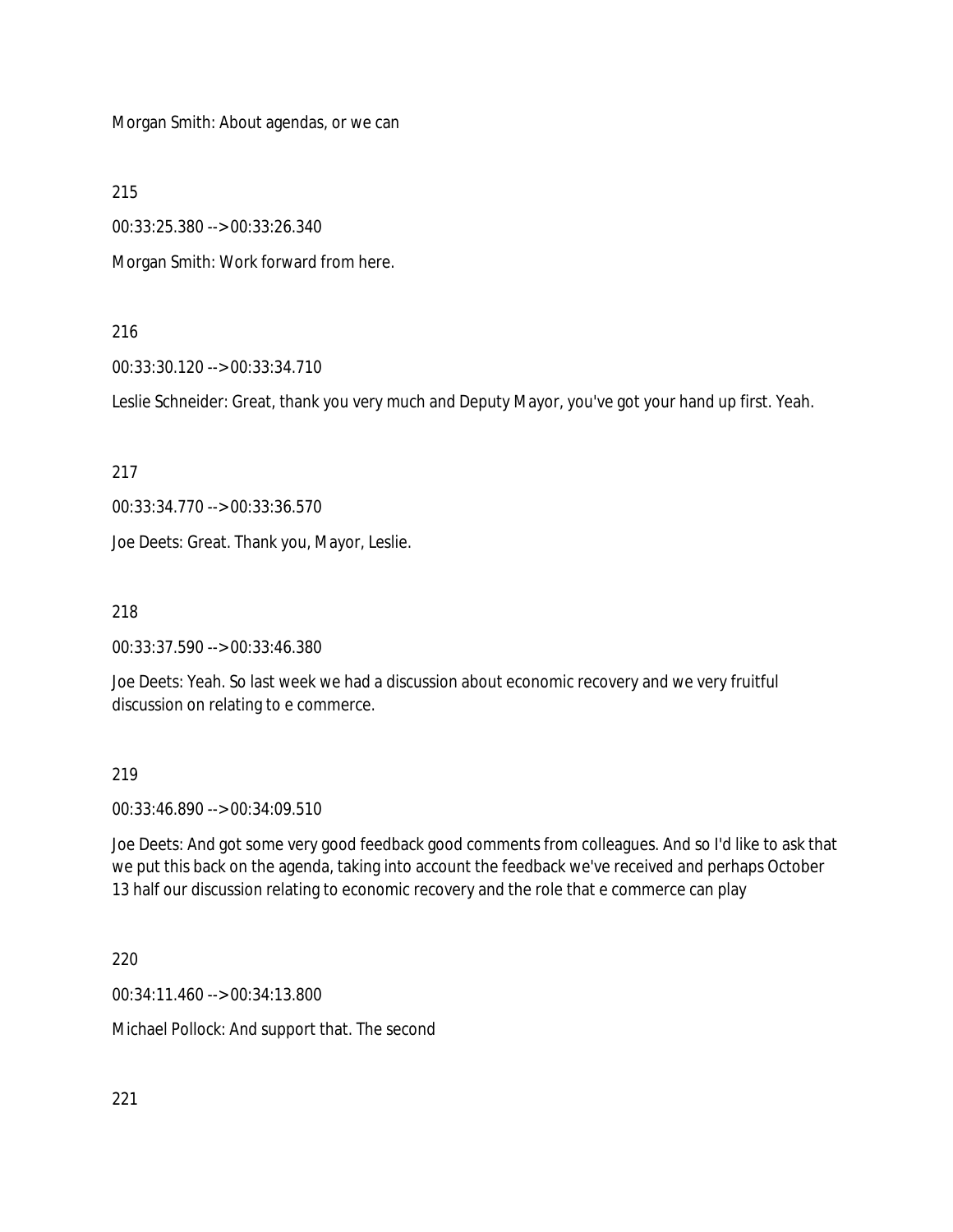00:34:14.850 --> 00:34:15.210

Joe Deets: Thanks.

222

00:34:15.930 --> 00:34:20.580

Leslie Schneider: Thank you. Councilmember Pollock. Um, and we've got a third and

223

00:34:22.200 --> 00:34:26.400

Leslie Schneider: Sounds like we're in right I'm certainly supportive, but you would have guessed that.

#### 224

00:34:28.140 --> 00:34:32.310

Joe Deets: Great Thank thank you yeah 30 minutes whatever I'm 13th.

225

00:34:33.750 --> 00:34:44.160

Leslie Schneider: City Manager. That's your good right you have what you need for that. Okay, wonderful. Um, and then we can move on to counsel overhead templates.

226

00:34:45.780 --> 00:34:48.150

Kirsten Hytopoulos: Yeah, two items one I wanted to

#### 227

00:34:48.150 --> 00:34:52.110

Kirsten Hytopoulos: Request that and hope it would be very short item, but I'd like to request that

228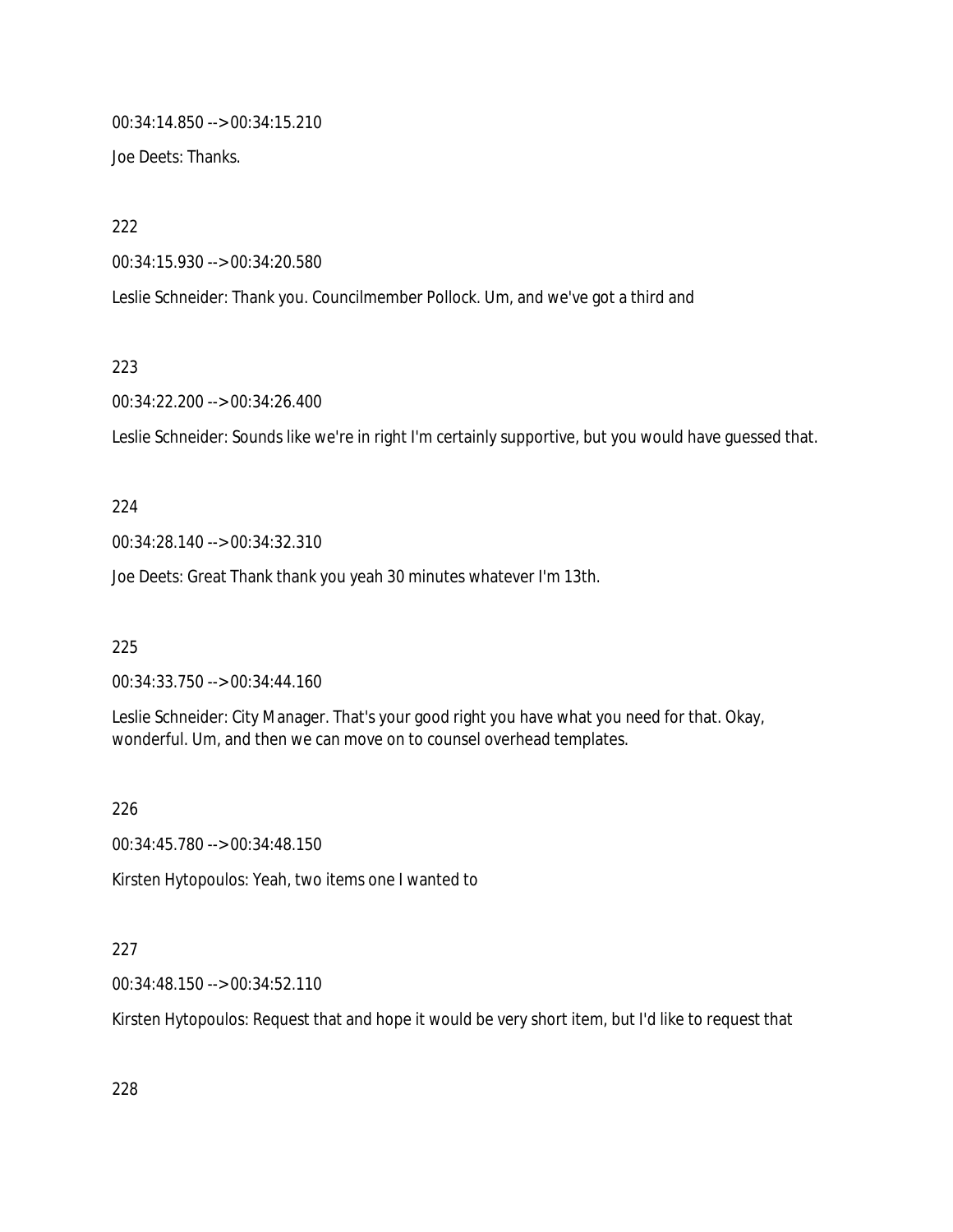00:34:52.170 --> 00:35:00.360

Kirsten Hytopoulos: The Council on they may need to get see if there's interest here. But I'd like to see by bringing back to counsel, probably, I guess I'm a six.

## 229

00:35:01.170 --> 00:35:11.070

Kirsten Hytopoulos: A letter written comment to the UTC regarding this PSC sale of coal strip the culprit plant to Montana utility

## 230

00:35:11.850 --> 00:35:19.620

Kirsten Hytopoulos: And I will in the interim, if this is something that I think we're going to see in the next two weeks, a lot of other legislators and body sign on to the comment.

## 231

00:35:20.550 --> 00:35:36.030

Kirsten Hytopoulos: The UTC hearing. I believe was on the seventh or eighth of October, and in the interim, what I would do is I would send materials out to everybody. With regards to the talking points from the Sierra Club and eventually a draft letter in advance of the of the six

## 232

 $00:35:37.110 \rightarrow 00:35:47.970$ 

Kirsten Hytopoulos: So I'm hoping it wouldn't be it's not very controversial or take much discussion, people are going to feel like it's a good idea or not. I don't want to waste our time now, but I'd be happy to. Anybody wants me to detailing of the reasons why.

## 233

00:35:50.040 --> 00:36:05.280

Kirsten Hytopoulos: environmental activists and organizations are protesting the sale of the of the plant as opposed to decommissioning the plant. I'd be happy to. But if that's something that a majority of us instantly can buy on to or thank you will. I'd like to ask to bring that back.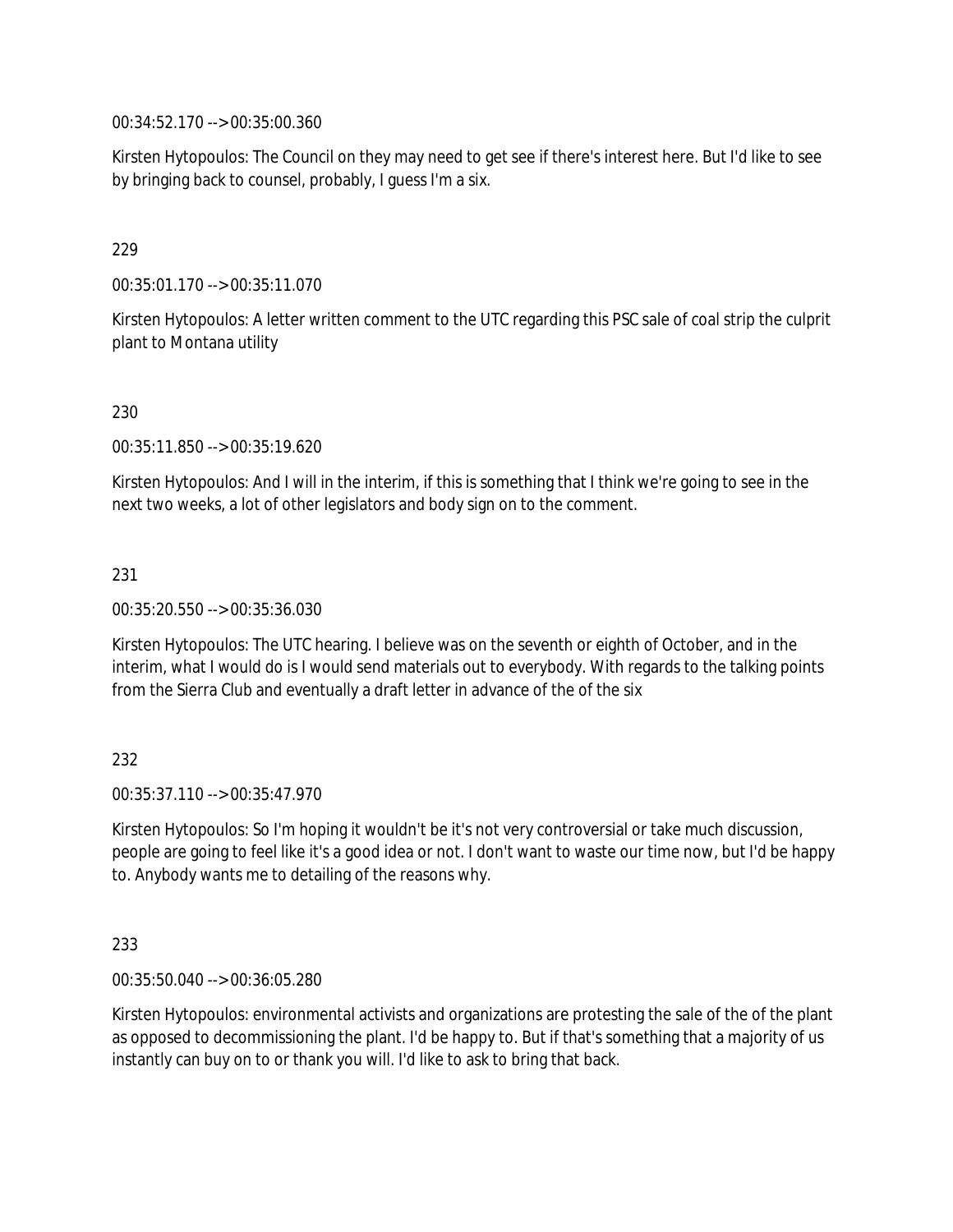00:36:06.720 --> 00:36:07.440 Kol Medina: I support that.

235 00:36:08.040 --> 00:36:08.400

Because

236 00:36:13.260 --> 00:36:14.490 Kirsten Hytopoulos: I had a second thing just said.

## 237

00:36:18.510 --> 00:36:18.870 Kirsten Hytopoulos: Yeah.

238

00:36:19.650 --> 00:36:26.160

Kirsten Hytopoulos: Yes. So I actually check in with Christie with a counselor car, who I can't see. Given my see here

## 239

00:36:27.000 --> 00:36:34.020

Kirsten Hytopoulos: Christie. Did we, I just wanted with regards to subcommittee of we might want to ask to hold time on on these

#### 240

00:36:34.620 --> 00:36:47.280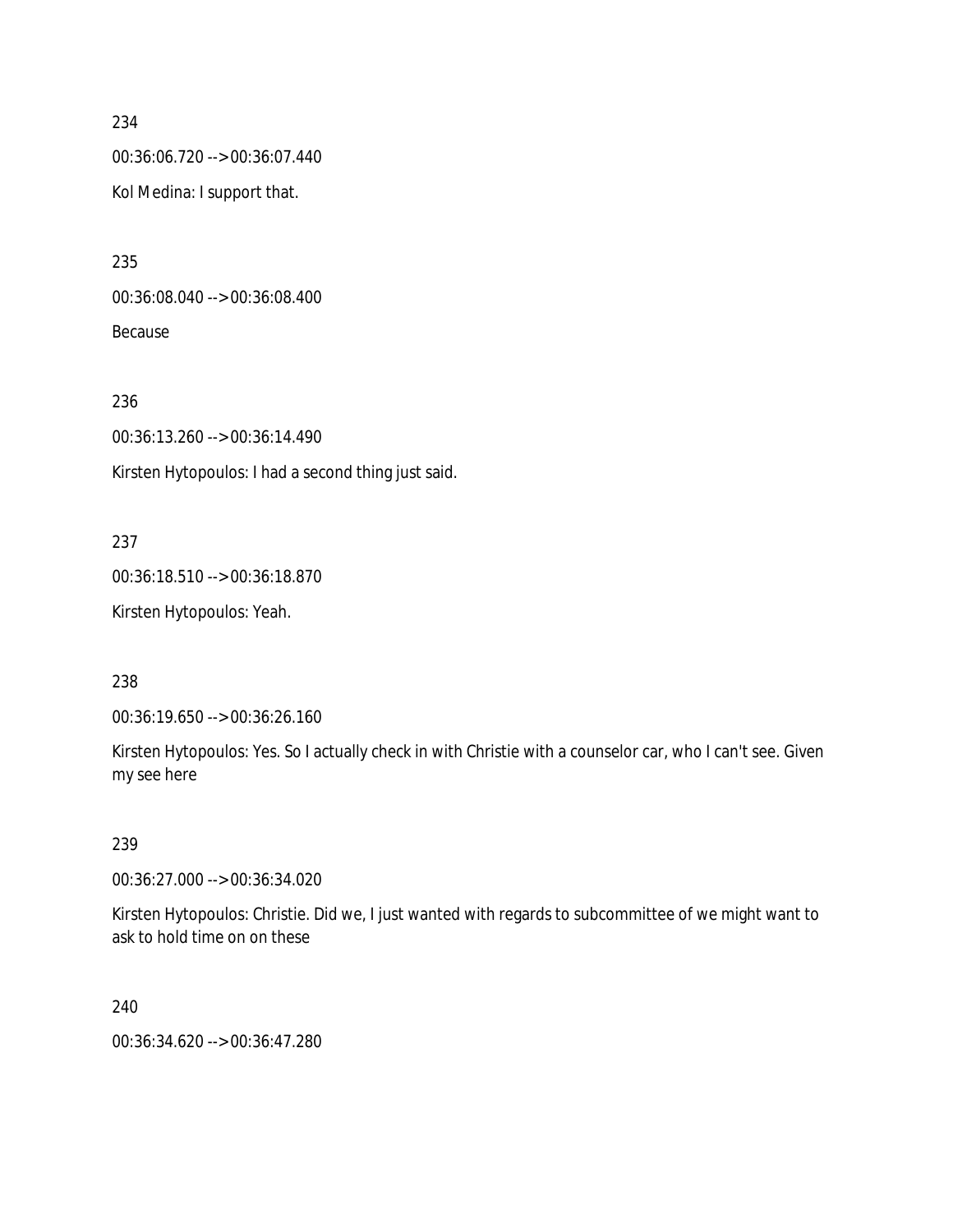Kirsten Hytopoulos: This study session of the 20th to bring our first word product back. I feel like we're close enough. We could always write it, but we can see how full things are going. It's just a thought. So I hope I'm not putting on the spot, but

241

00:36:53.310 --> 00:36:54.780

Kirsten Hytopoulos: You're not muted, you're on mute.

242

00:36:55.440 --> 00:36:55.770 Yeah.

243

00:36:57.750 --> 00:36:58.890

Christy Carr: Now I'm on the spot.

244

00:37:00.870 --> 00:37:07.440

Christy Carr: That sounds fine. Actually, I guess I would defer to Council, as we've discussed in the subcommittee.

245

00:37:08.220 --> 00:37:24.840

Christy Carr: Where we're anticipating that the public would want to comment on our trans middle to city council in terms of what we're bringing forward, that's an opportunity for us to receive public comment on that. So I'm not sure if we want our first touch to be a study session or business meeting.

246

00:37:25.770 --> 00:37:35.430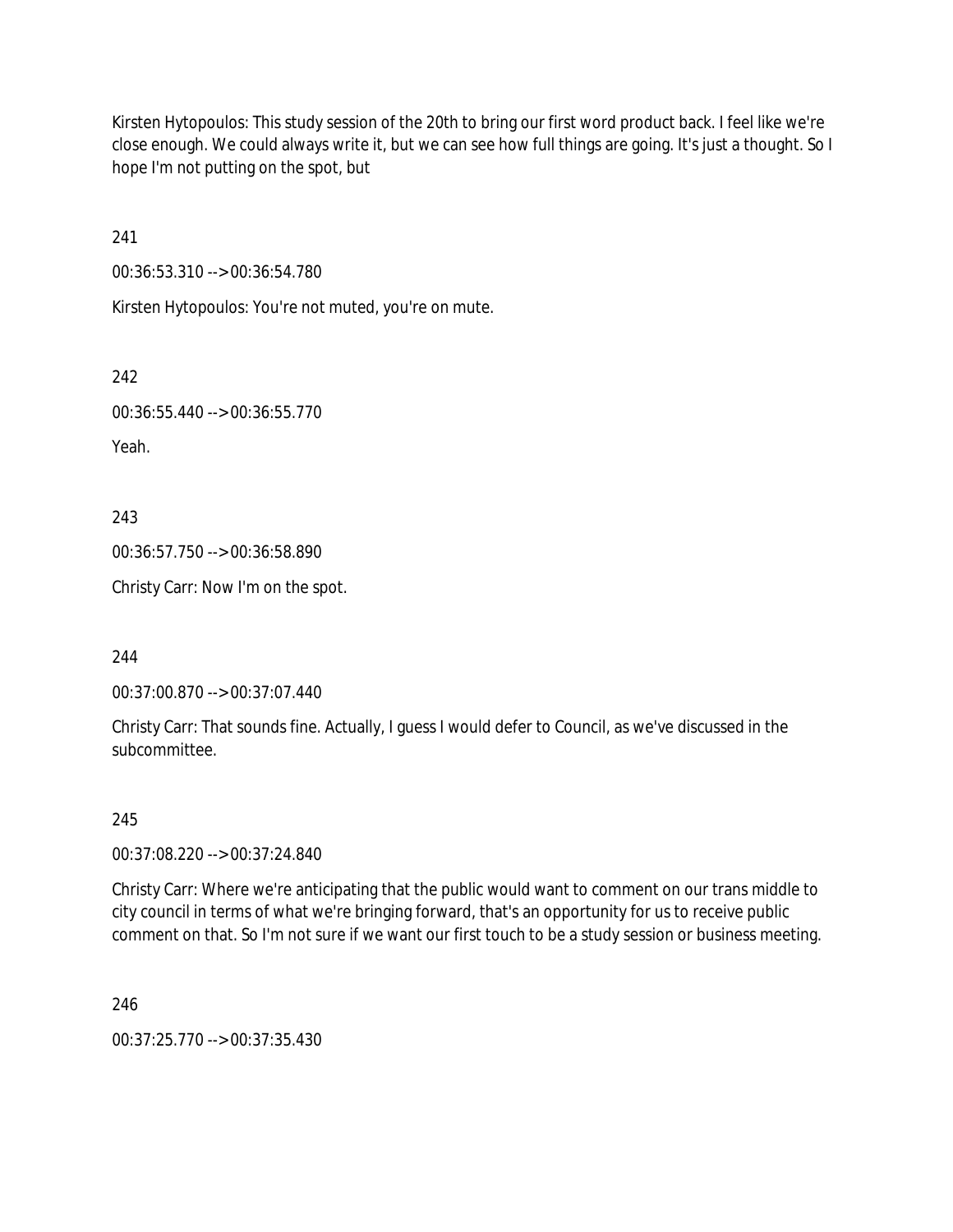Kirsten Hytopoulos: And could I just say I'm very sorry, Michael, I did not call you out, there's three of us here. So, I mean, obviously, Michael might have an opinion to I'm kind of just throwing this out here. But when we left the Subcommittee on Monday.

247

00:37:35.970 --> 00:37:37.800

Kirsten Hytopoulos: We all felt that we were very close to

## 248

00:37:37.800 --> 00:37:47.670

Kirsten Hytopoulos: Generating those triage items. And there's a reason they're triage. That's the reason I'm kind of jumping the gun and looking at these these upcoming agendas and thinking we better speak up if we want to get these out.

## 249

00:37:49.170 --> 00:37:56.010

Leslie Schneider: See manager. Do you have a preferred date. To me it seems like it could be on either a study session or a business meeting and we're getting

250

00:37:57.270 --> 00:37:59.100

Leslie Schneider: Is there one that's less full than others.

251

00:37:59.970 --> 00:38:04.830

Morgan Smith: Well, I think. Councilmember cars point about public comment. I, my suggestion is that you not try and mix.

252

00:38:05.610 --> 00:38:16.650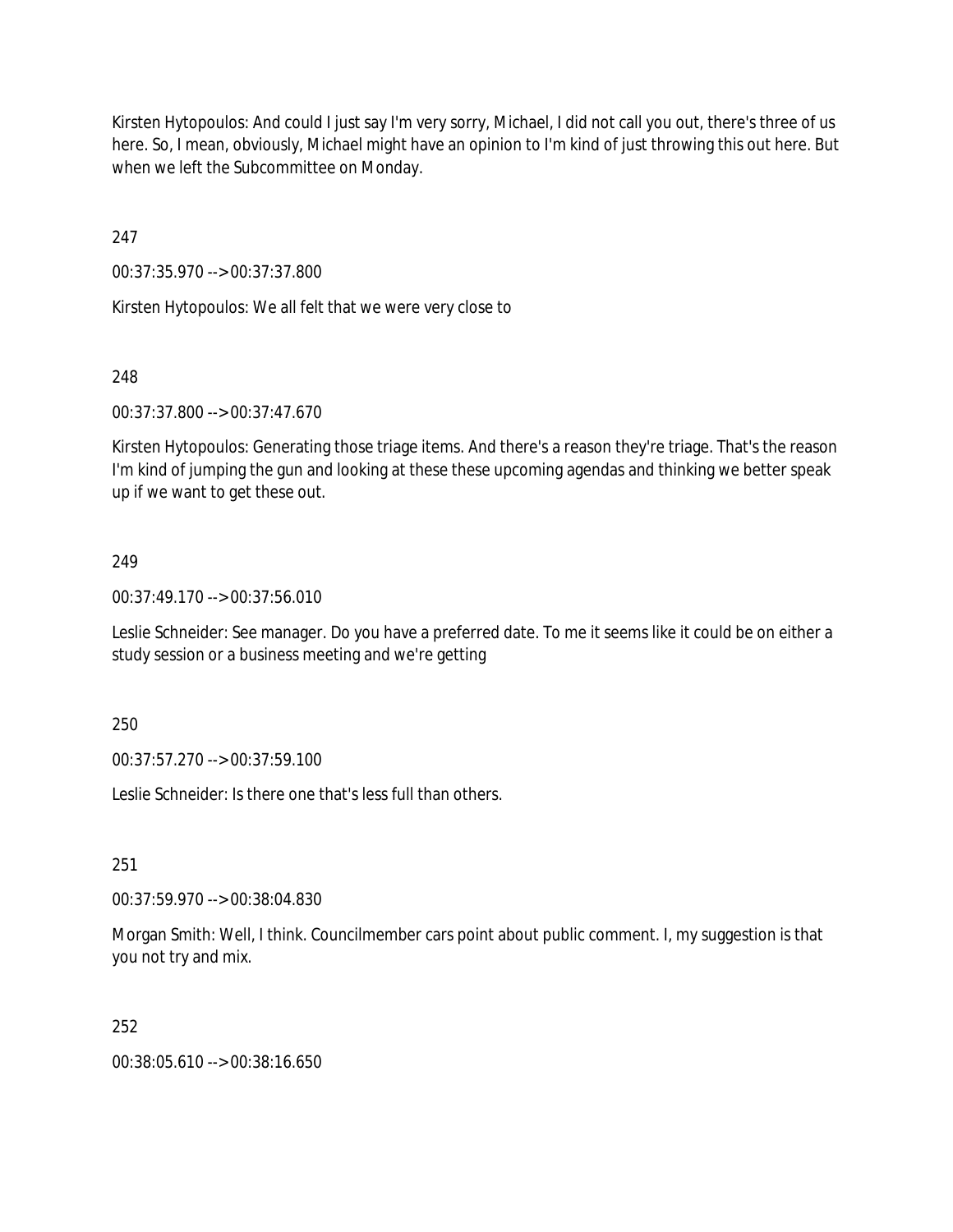Morgan Smith: You know only allowing public comment for one topic on a study session. I think that's confusing for the audience. So I would suggest the 27th as a business meeting that has a little more capacity than the 13th at this point.

253

00:38:19.320 --> 00:38:21.300

Leslie Schneider: Um. Does that work for the subcommittee.

254

00:38:24.210 --> 00:38:25.590

Michael Pollock: Written make it work. I mean,

255

00:38:26.730 --> 00:38:38.160

Michael Pollock: It's it's sooner would be better, quite honestly, and we, we, I would prefer to be on 13th, if we can, if we can do that. I don't know how the other

256

00:38:39.840 --> 00:38:48.960

Morgan Smith: Just so Council understands that will put you beyond four hours of scheduled discussion at that point because you just added 30 minutes of economic recovery discussion.

257

00:38:50.040 --> 00:38:52.500

Morgan Smith: So you can use your time however you prefer, but

258

00:38:54.450 --> 00:38:59.370

Leslie Schneider: Four hours and and then some doesn't sound productive.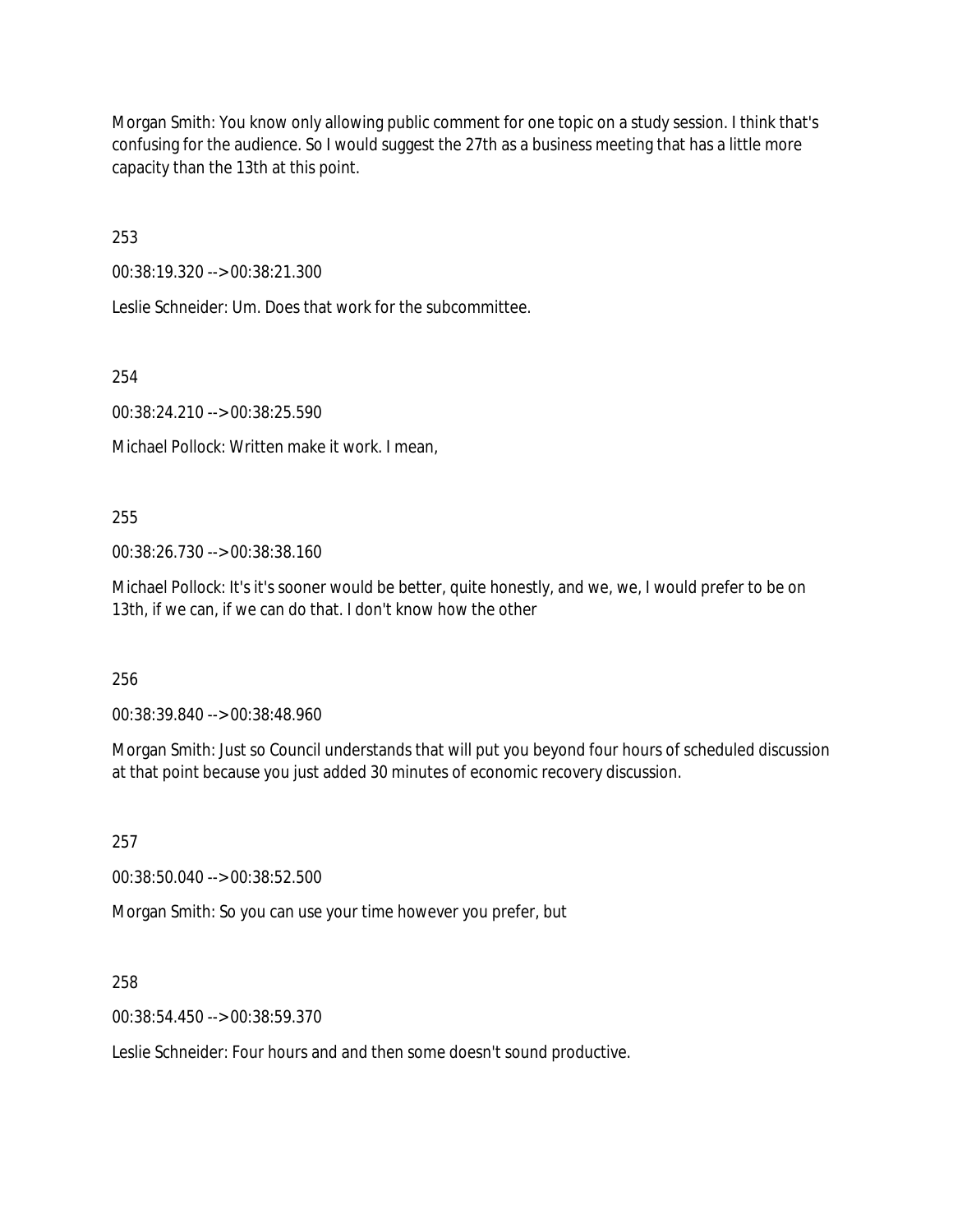00:39:01.200 --> 00:39:04.890

Leslie Schneider: Alright, well let's, let's, um, let's see what we can do is

260

00:39:06.180 --> 00:39:12.540

Leslie Schneider: I'm going to assume it's okay if we put it on a meeting, that's not already four hours of scheduled content, um,

261

00:39:12.720 --> 00:39:13.200

Morgan Smith: But take a

262

00:39:13.560 --> 00:39:23.430

Morgan Smith: Look at the 13th together on Thursday, and if it can fit on the 13th will will push it to the 13th. But if not, it sounds like the 27th. Is it is it acceptable Plan B. Is that right,

263

00:39:24.750 --> 00:39:25.170

Leslie Schneider: Okay.

264

00:39:25.800 --> 00:39:27.210

Christy Carr: Yes, thank you.

265 00:39:28.650 --> 00:39:29.040 Leslie Schneider: Great.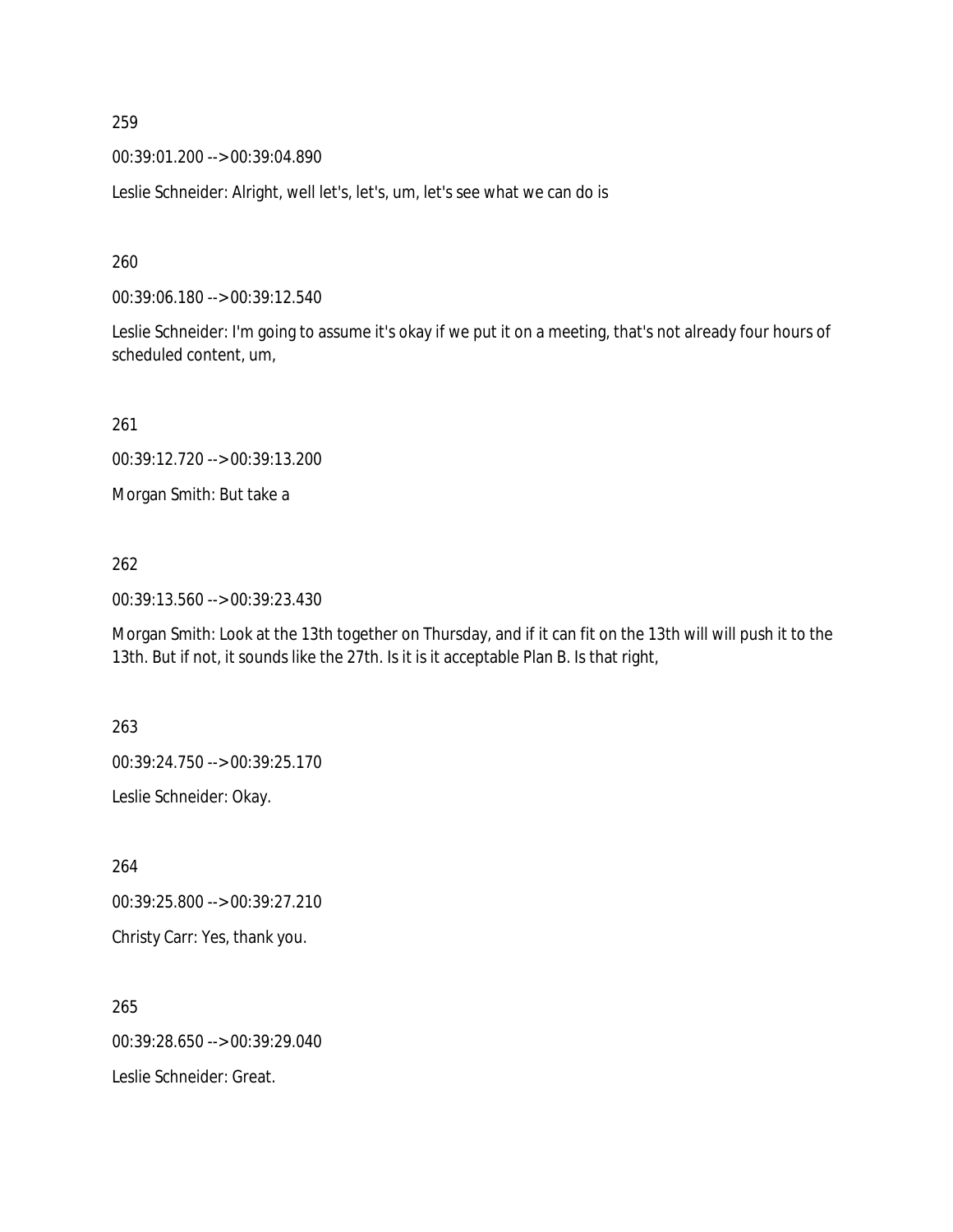00:39:30.570 --> 00:39:32.970

Leslie Schneider: Alright, moving on. Councilmember nisar

## 267

00:39:33.990 --> 00:39:42.420

Rasham Nassar: Yes, thank you. I have a couple of things. If you bear with me at the first is might be premature, but I wanted to use this as an opportunity to give

268

00:39:43.680 --> 00:39:47.340

Rasham Nassar: The public just a little bit of acknowledgement that the Council's listening.

269

00:39:48.600 --> 00:39:52.440

Rasham Nassar: Paying attention and that this the issue that they've raised has

## 270

00:39:53.160 --> 00:40:00.660

Rasham Nassar: Caught at least some of our attention this this pertains specifically to the development project on the Olympic drive and your battle point

## 271

 $0.0140 \cdot 01.110 - 0.00140 \cdot 11.370$ 

Rasham Nassar: That unknown number of us have been written on multiple times. And we've also received communication from the city with regard to that project and

272

00:40:12.240 --> 00:40:21.150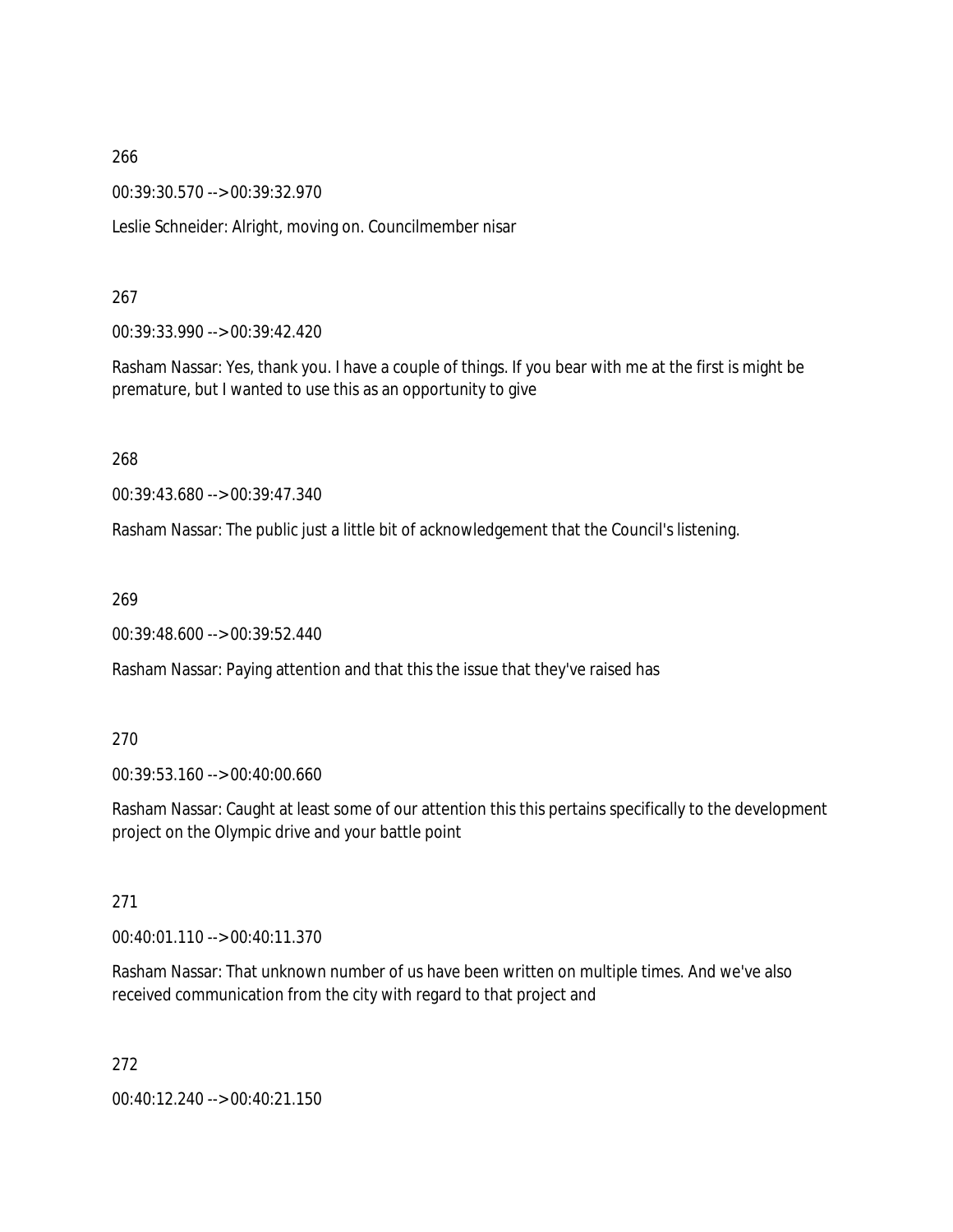Rasham Nassar: Again, I don't know if it's ready for an agenda item i. I know that there's at least one inquiry that I think the Council might want to consider submitting to staff.

273

00:40:21.630 --> 00:40:36.210

Rasham Nassar: And it pertains to lots in the rural zones and the conservation areas that are 12,500 square feet or less there potentially some code issues with those lots and that

## 274

00:40:36.720 --> 00:40:49.470

Rasham Nassar: If there are a number of them out there. I know that island center is comprised of a lot of these smaller lots, as well as the area around battle point that we might just want to put it on our radar radar.

#### 275

00:40:50.490 --> 00:41:01.710

Rasham Nassar: And potentially consider looking at the code and seeing what kind of protections and provisions, we don't have that are lacking. And what we might want to adopt as new legislation, um,

276

00:41:02.280 --> 00:41:03.990

Rasham Nassar: So that's my yeah

277

00:41:08.010 --> 00:41:22.530

Rasham Nassar: I'm I know that we're booking up pretty quickly here. So I wanted to just add that maybe if the mayor deputy mayor and city manager could flag that and note that I know that the city manager is very well aware of this project and city SAS been quite involved so city manager.

278

00:41:23.430 --> 00:41:30.660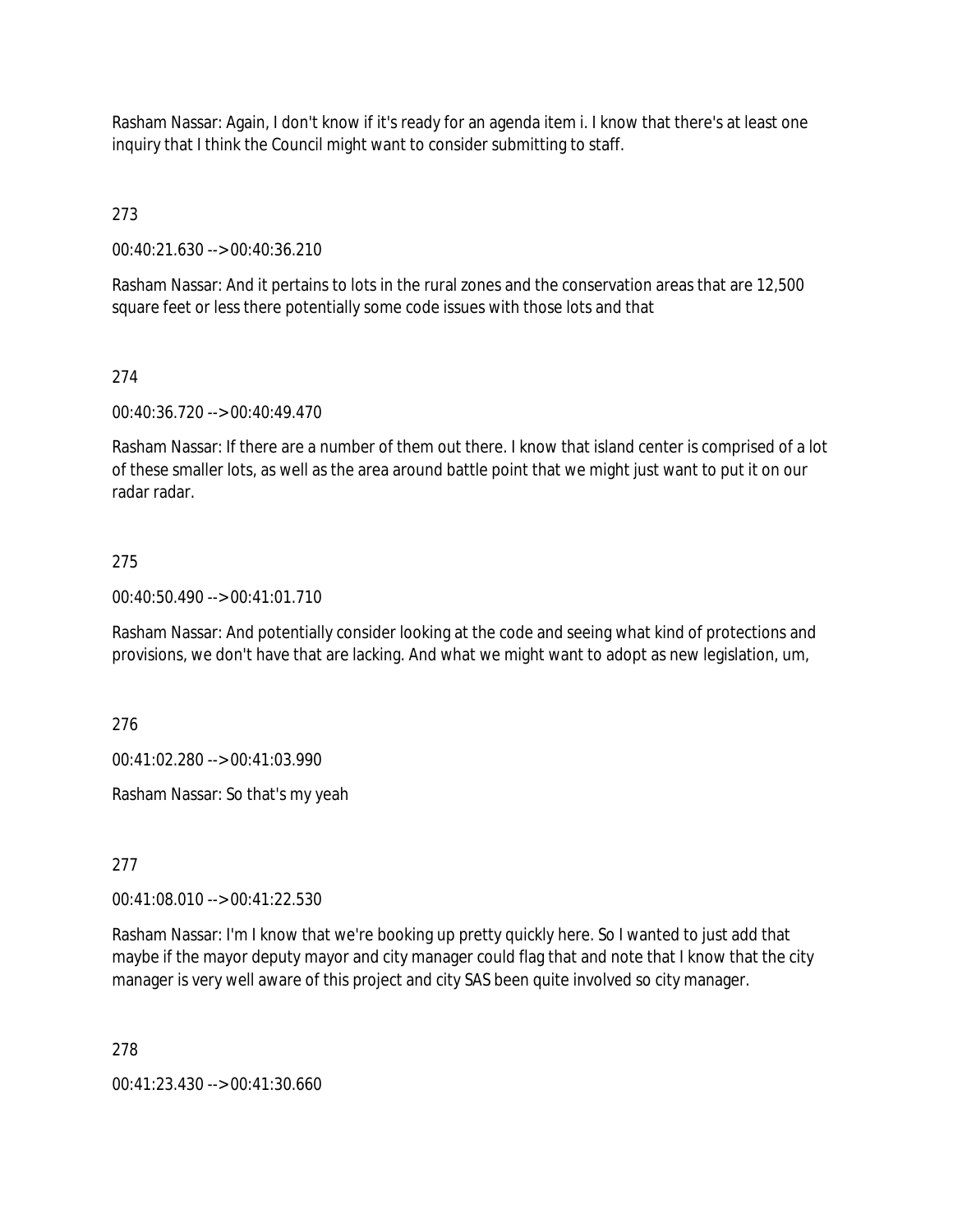Morgan Smith: Yeah, I think I've sent some follow up information and and her the planning directors, you know, they're preparing some

279

00:41:31.110 --> 00:41:37.590

Morgan Smith: Some backgrounds that have council does want to consider what code adjustments might help address scenarios like this going forward.

280

00:41:37.950 --> 00:41:46.710

Morgan Smith: I think the 20th that study session could be a good time for you to hear, hear about some options and then decide if you want to go forward from there and that would be a time that

281

00:41:47.250 --> 00:41:57.480

Morgan Smith: The staff could also give you the benefit of their research on how many sites might fall into this category. So to take a little bit of time to pull that together because of the GIS search

282

00:41:58.680 --> 00:42:01.350

Morgan Smith: The 20th is something we could be ready for if that seems like a fit.

283

00:42:02.340 --> 00:42:07.860

Leslie Schneider: So Council on just show of hands, who would be interested in in having this on the agenda.

284

00:42:09.690 --> 00:42:10.020

Leslie Schneider: Great.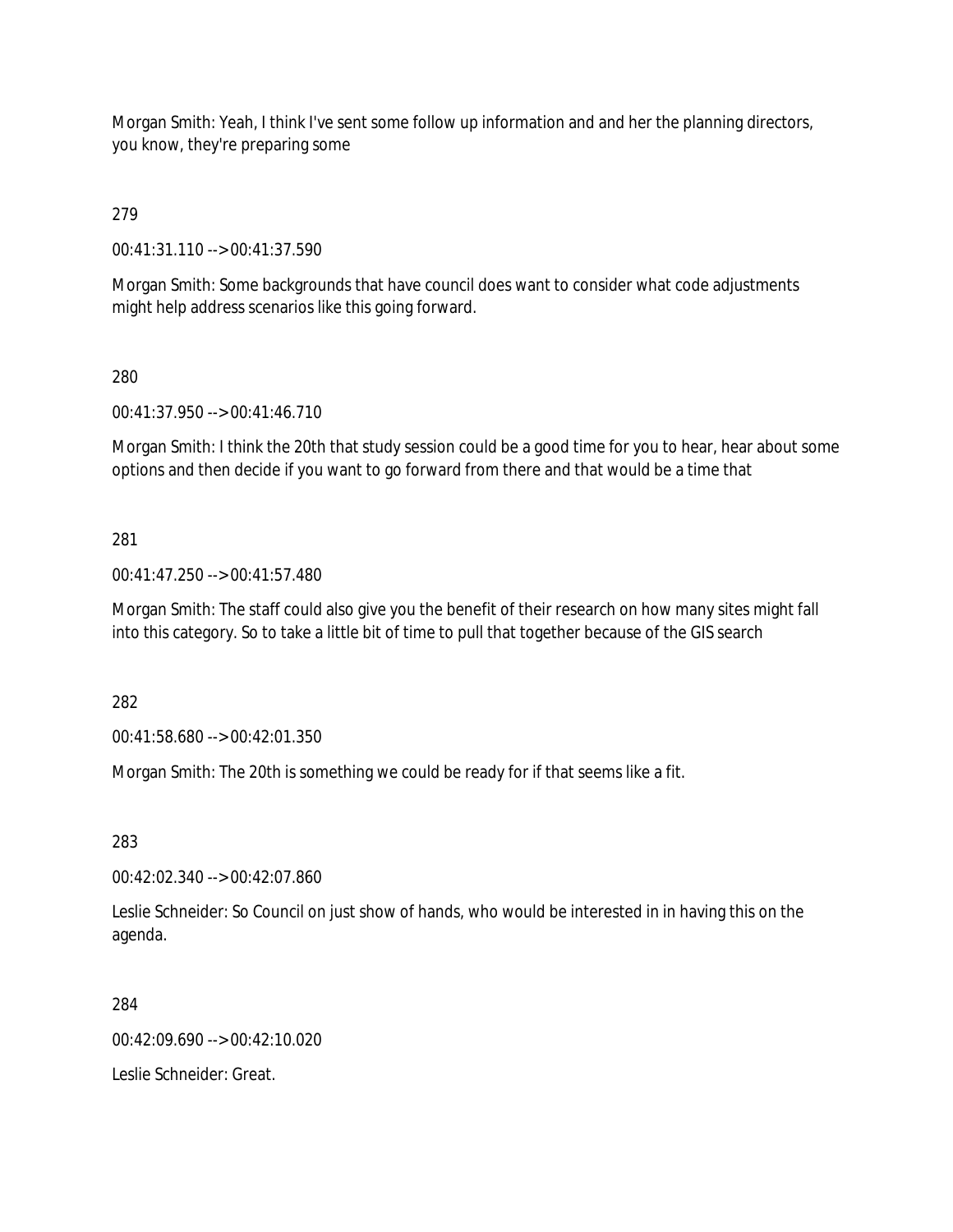00:42:11.820 --> 00:42:17.340

Rasham Nassar: Excellent. Thank you. And then the second item that I'd like to propose for Council consideration for a future agenda.

286

00:42:17.730 --> 00:42:30.660

Rasham Nassar: Is accountable discussion on how we discuss council and committee member conduct when a council member committee member or member of the public alleged misconduct. So really, just a brief discussion on our disciplinary procedures for council members and committee members.

287

00:42:35.160 --> 00:42:37.290

Leslie Schneider: Okay. Um, we have

288

00:42:38.550 --> 00:42:40.260

Leslie Schneider: Support from one other council member

289

00:42:49.680 --> 00:42:55.290

Rasham Nassar: I see a counselor hi tablets wanted wanted to comment. So I'm happy to provide additional

## 290

00:42:56.700 --> 00:43:02.400

Rasham Nassar: Kind of background information as to why bringing this forward now, but I'd be happy to allow other council members to comment this time.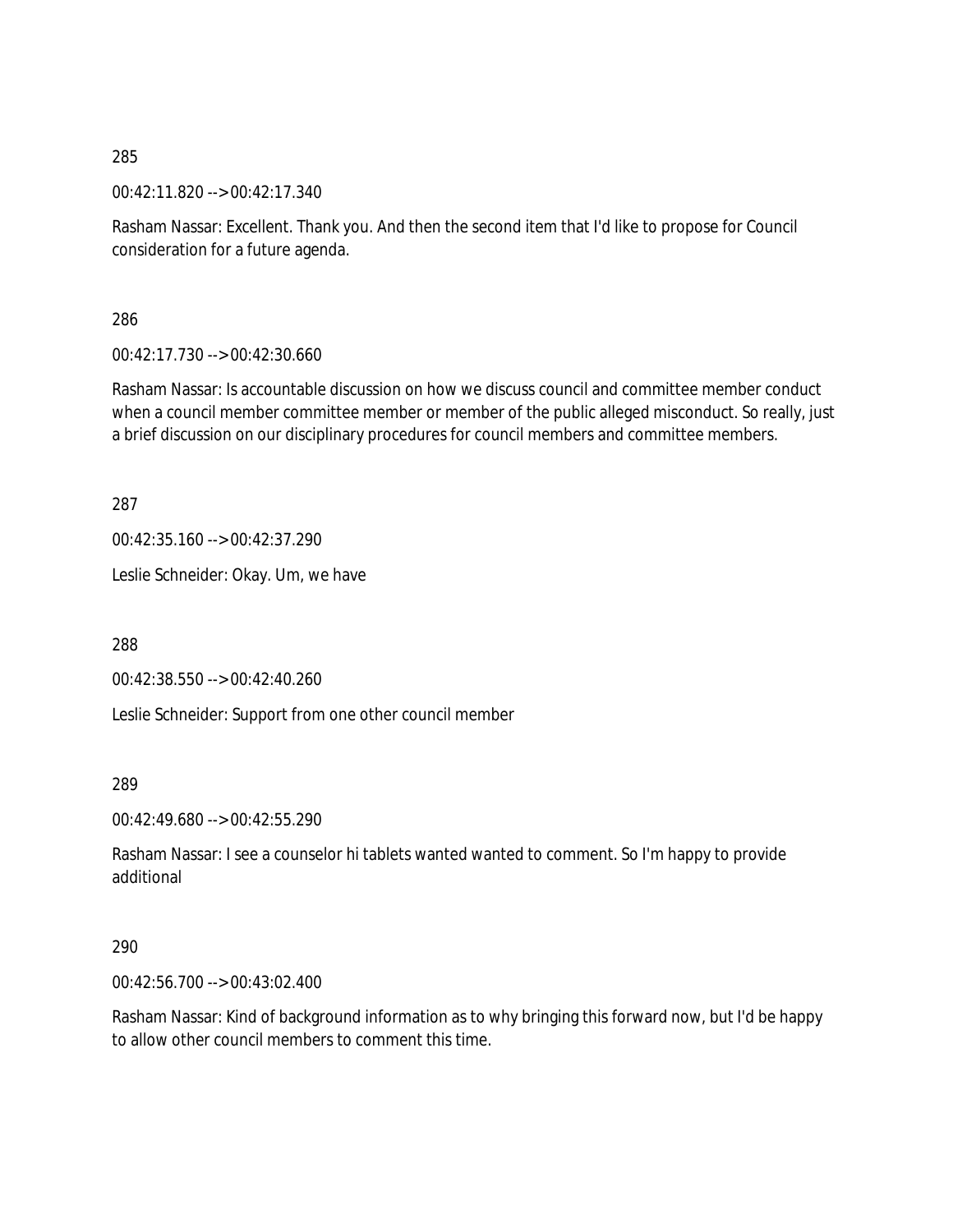00:43:02.820 --> 00:43:06.270

Leslie Schneider: Okay. Councilmember I topless. Did you want to comment on on that.

292

00:43:06.660 --> 00:43:17.400

Kirsten Hytopoulos: Well, I think what's really important is it might depend on how it's phrased to have this conversation. To me, the idea that it's for I'm trading with the word you just use do you choose us even numerous punishment. What, where did you use

293

00:43:17.580 --> 00:43:21.660

Rasham Nassar: Oh disciplinary procedures, which is what it's referred to in Robert's Rules of Order.

294

00:43:21.960 --> 00:43:31.200

Kirsten Hytopoulos: Yeah, well, okay, I mean if we have to call it, that's fine. I'd like i think you know as well, we'll have a conversation later today i don't i don't see these things were discipline each other. Um, but

295

00:43:31.740 --> 00:43:38.940

Kirsten Hytopoulos: I see this more as a conflict resolution, etc. But I'm a little concerned about the language about about this is about us disciplining each other.

296

00:43:39.240 --> 00:43:47.850

Kirsten Hytopoulos: But as far as at some point, it might be helpful for us. We see new vacillating between when we have issues like are we going to make an agenda item, are we going to do it for the good of the order and so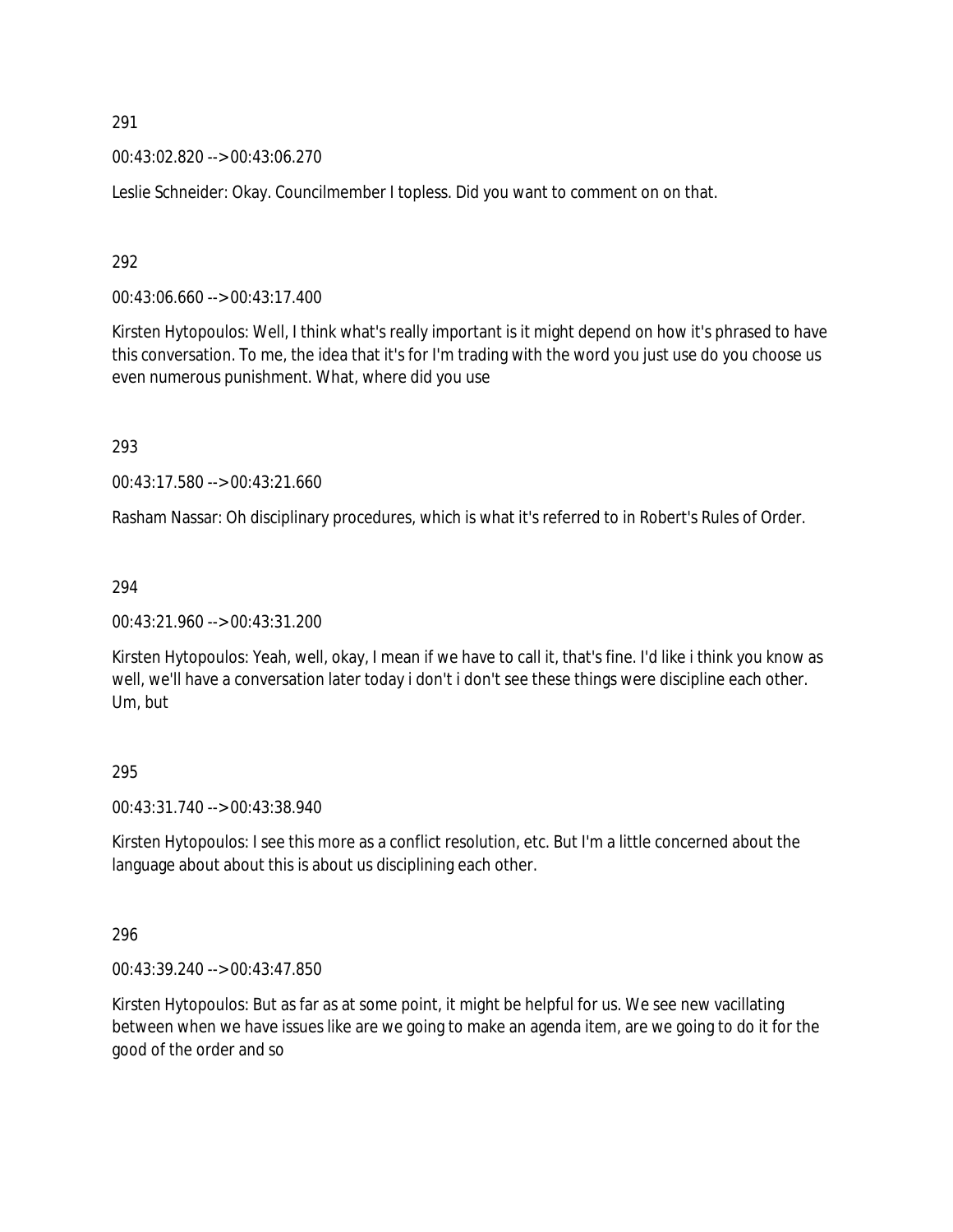00:43:48.120 --> 00:43:56.700

Kirsten Hytopoulos: I am supportive of us having a plan for how we want to talk about things and is a very delicate situation we're in having to deal with our personal our internal business publicly

298

00:43:58.050 --> 00:44:04.050

Kirsten Hytopoulos: So at some point I would definitely support the item I am. It's like I said just not sure about the, about the description

299

00:44:08.250 --> 00:44:14.550

Rasham Nassar: Okay, and just, if I may just just real quick. I will just to respond to customer had tablets. I appreciate your

300

00:44:15.390 --> 00:44:23.820

Rasham Nassar: The fact that you don't necessarily favor the language that's used I again I just borrowed it from Robert's Rules of Order and, you know, just as a follow up to counsel, we

301

00:44:24.090 --> 00:44:31.170

Rasham Nassar: We have disciplinary rules that we've agreed to follow and we've adopted Robert's Rules of Order as our Rules of Order. We also have an ethics program that outlines

302

00:44:31.500 --> 00:44:45.300

Rasham Nassar: A very clear process and procedure that to guide council members members of the public and committee members through a procedure, a process to when alleging code of conduct complaints against council members.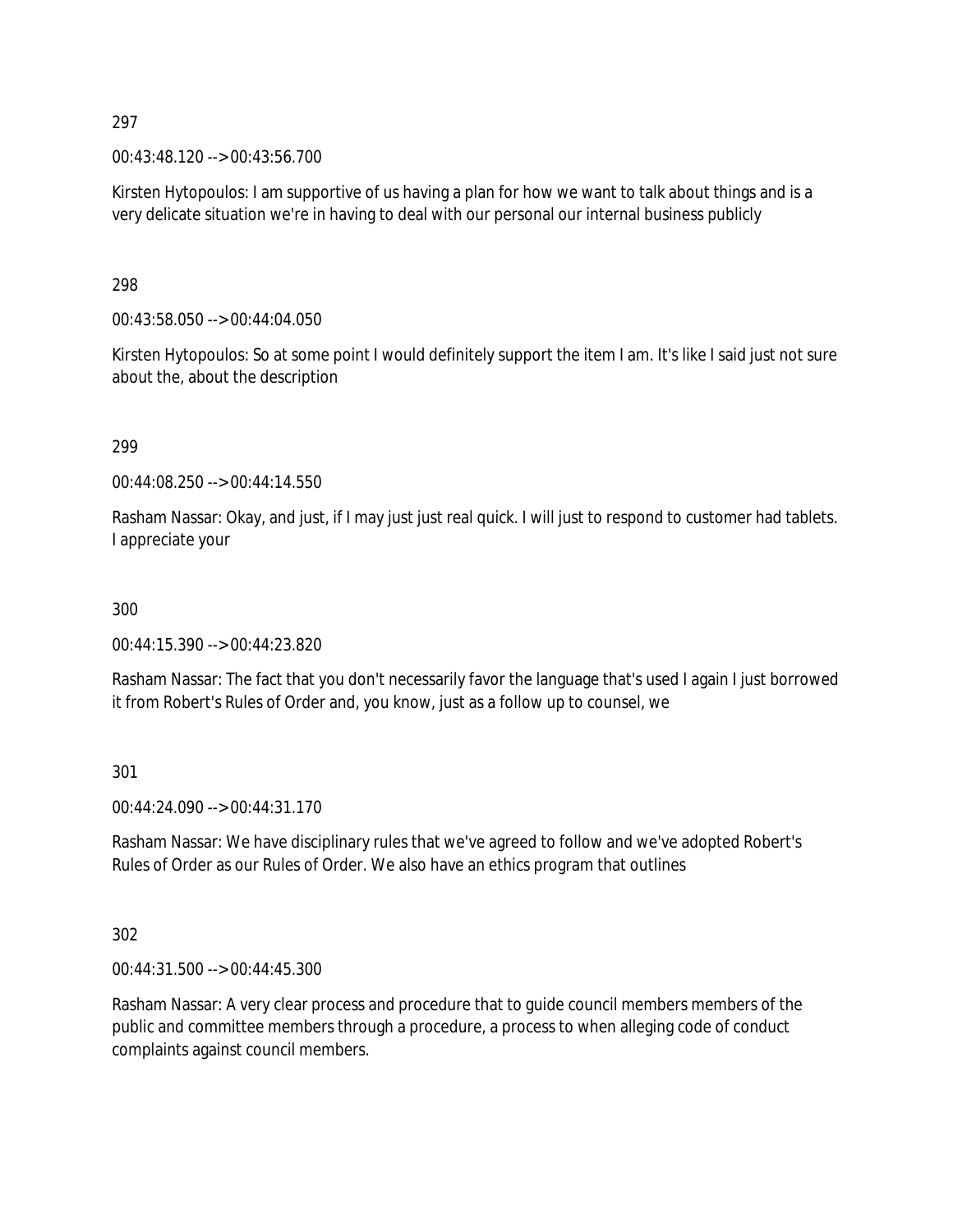00:44:46.080 --> 00:44:54.450

Rasham Nassar: What I've witnessed is that we tend to deviate from those rules. We tend just simply not to follow them. And so this discussion is actually a very critical discussion to have

304

00:44:55.320 --> 00:45:08.820

Rasham Nassar: Because I again we've adopted rules and we've adopted, we have an ethics program that outlines procedures, but those simply are not the procedures that have been followed by Council members when alleged misconduct against other council members in the very recent past.

305

00:45:10.050 --> 00:45:10.380

Rasham Nassar: So,

306

00:45:13.530 --> 00:45:14.370

Leslie Schneider: Okay, so

307

00:45:15.720 --> 00:45:23.670

Leslie Schneider: At this time, I don't see four members supporting it, but maybe I'm missing are there for members that would like to. And I'm not

308

00:45:24.960 --> 00:45:43.290

Leslie Schneider: I'm sort of with COUNCILMEMBER high top list in that I think there could be value to us doing this, I would just like to have a little more understanding of or planning for how this gets brought up. So my lack of support in this moment is not a lack of support ongoing Lee, it's just

309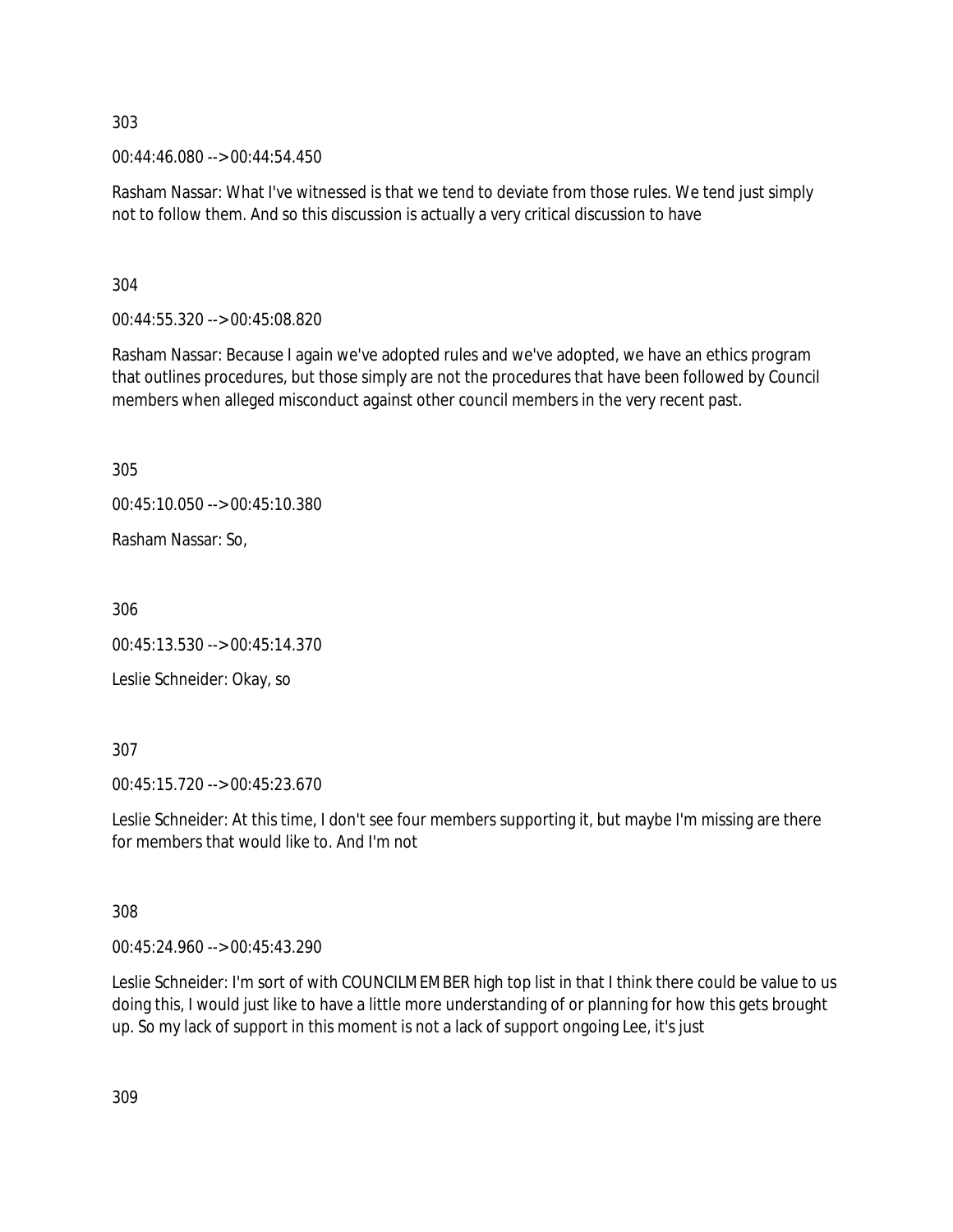00:45:44.580 --> 00:45:46.440

Leslie Schneider: With all of the conversation about

310

00:45:47.520 --> 00:45:50.160

Leslie Schneider: Deep me, you know, for our meetings.

311

00:45:51.210 --> 00:45:59.580

Leslie Schneider: I think we need to look at this one a little bit more closely. Councilmember nisar. Would you be interested in working with me on on that or

#### 312

00:45:59.880 --> 00:46:11.070

Rasham Nassar: Mayor, I'd be happy to. But I would also remind you that our rules for how items, get on the agenda is that two council members can support and I don't want it on the agenda and when it appears for the first time on that agenda, it appears with emotion to continue discussion.

313

00:46:11.400 --> 00:46:25.200

Rasham Nassar: So I think the background and the further support information that you have stated that you would require to support for the discussion of this wouldn't be could be provided at that time, but I have a second council member to support this. And so I expect it to.

314

00:46:26.280 --> 00:46:27.390

Rasham Nassar: Appear on a future agenda.

315

00:46:28.890 --> 00:46:32.610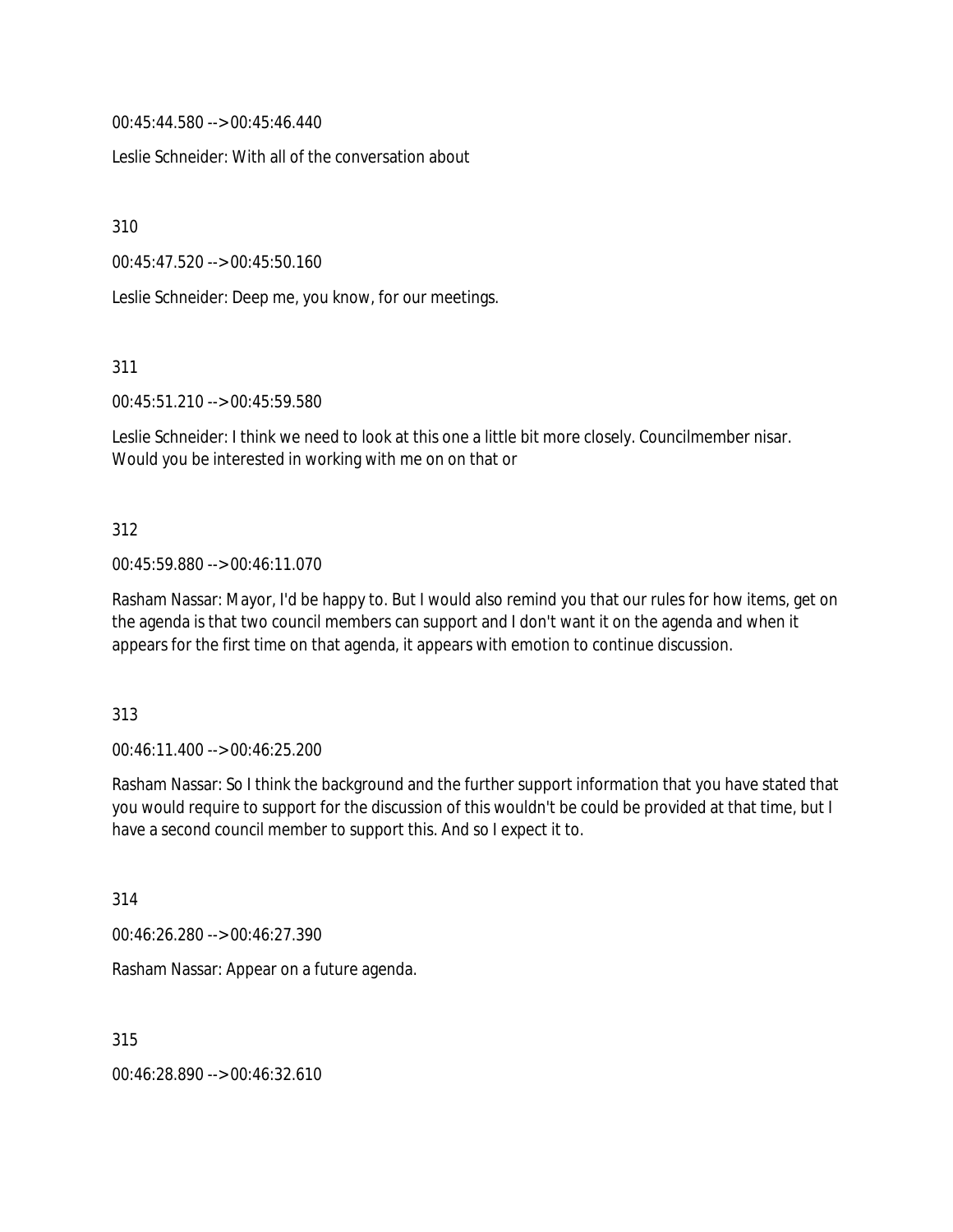Leslie Schneider: That's what I'm going to start. It's totally fine. I'm not fighting you on that.

316

00:46:33.630 --> 00:46:38.760

Leslie Schneider: 10 minutes and we figure out whether we want to discuss it more. That sounds, that sounds great will

317

00:46:39.990 --> 00:46:52.890

Leslie Schneider: That will be the time when we can create more definition around it. So I'm. That sounds good. And I guess that kind of means we need to put it at the very next meeting. Is that right, if we're following our, our policy.

318

00:46:54.240 --> 00:47:04.350

Leslie Schneider: Anyway, we can discuss this, we can discuss this offline city manager, but we'll need to add it a 10 minute item. Great, thank you. Councilmember pilot

319

00:47:05.730 --> 00:47:14.430

Michael Pollock: Right. Thank you. And thank you. Councilmember on the side. I think that's extremely important that we do that and we do it soon.

320

00:47:15.840 --> 00:47:18.270

Michael Pollock: I had a related item I wanted to add

321

00:47:19.290 --> 00:47:29.970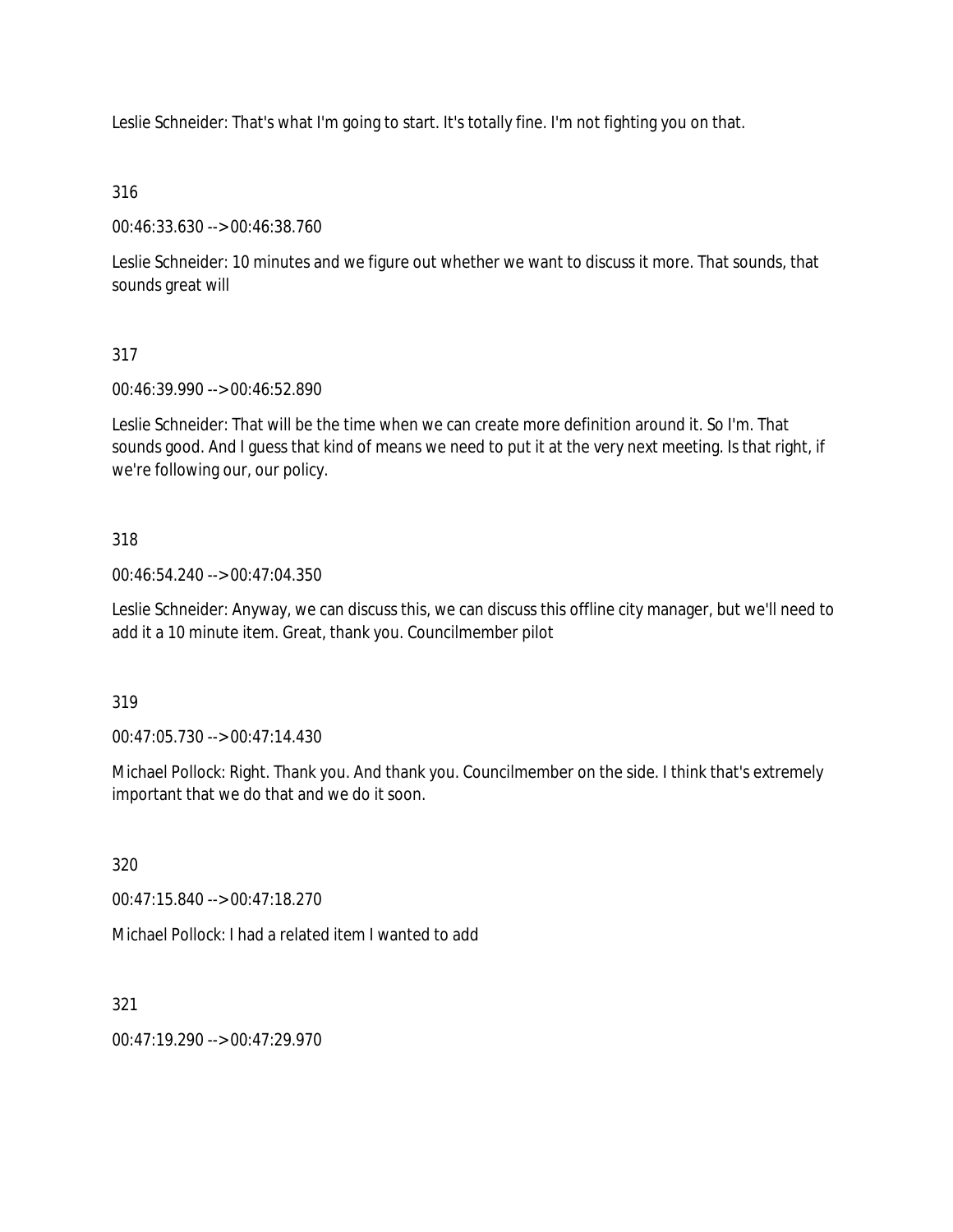Michael Pollock: For consideration. I looked at actually put together a spreadsheet of all of our communities and its really relates to the committee's and put the qualifications for committee members are

# 322

00:47:30.420 --> 00:47:39.090

Michael Pollock: And what the rules are for approving them there's as I think all of you know there's been a little bit of back and forth and what our process is

# 323

00:47:39.510 --> 00:47:47.670

Michael Pollock: And so I just did what I always do is this. Well, what's what's out there, but some state law. What's in

## 324

00:47:48.420 --> 00:47:57.930

Michael Pollock: The municipal code and what's in our governance manual and looked at it and it's really quite fascinating how variable it is and sort of some consistencies so

## 325

00:47:58.290 --> 00:48:11.190

Michael Pollock: I think it would benefit all of us and the community if we put together and discuss how we want what we want qualifications to be and what we want the process to be and agree on that.

## 326

00:48:12.030 --> 00:48:19.890

Michael Pollock: For appointments and agree on that and put it in writing. So I would like to propose that as a future agenda item.

## 327

00:48:21.240 --> 00:48:30.180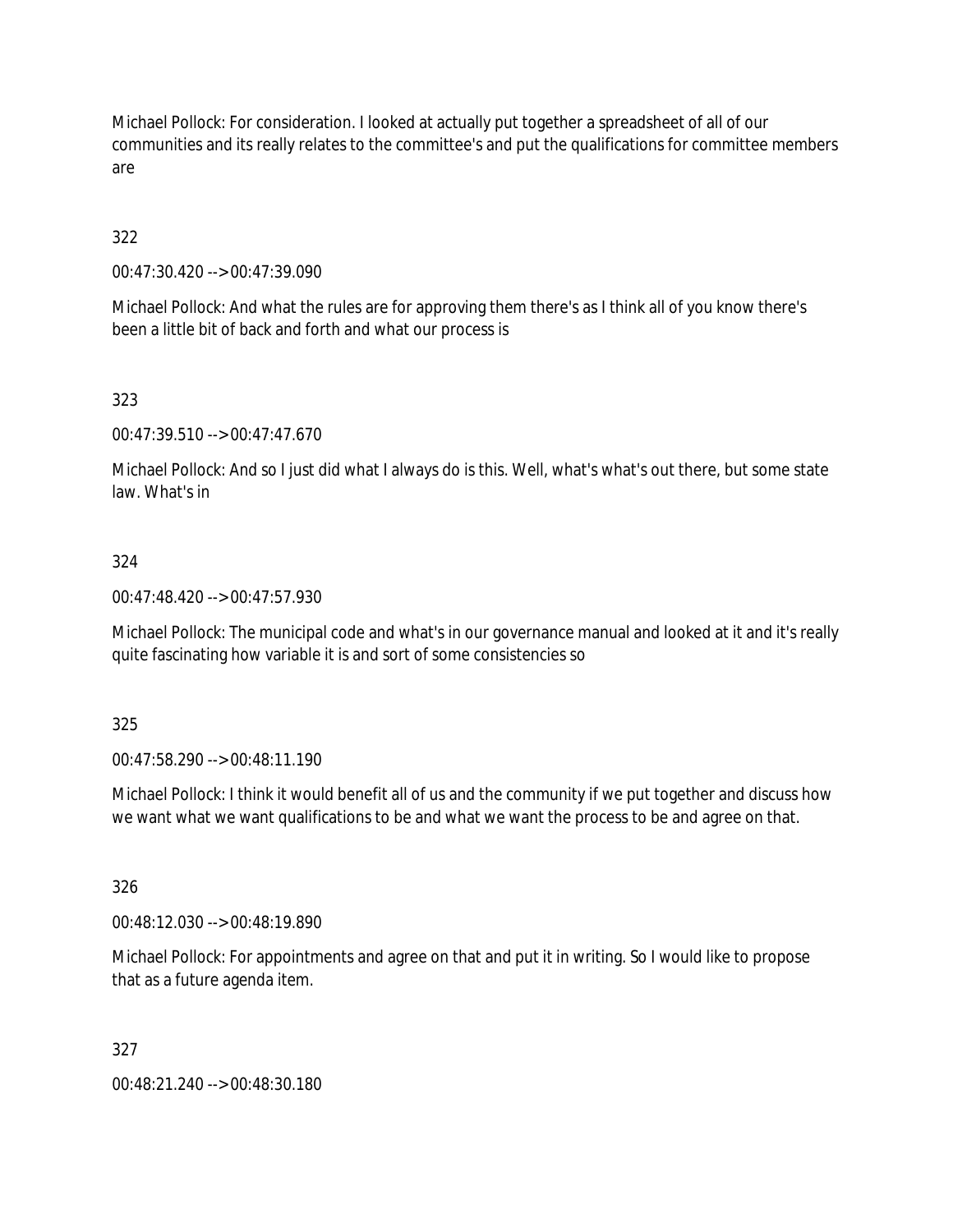Leslie Schneider: Okay. Do we have four members to do this as a full Council as a full discussion. Sounds like we do. Great. Okay.

328

00:48:30.690 --> 00:48:40.680

Michael Pollock: I'm gonna, I'm just as follow up on the the spreadsheets, a little messy. There's a lot of columns. So I'm going to clean it up and then I will get that out to everybody.

## 329

00:48:42.000 --> 00:48:52.650

Michael Pollock: Yeah. Give me, give me a few to how about if I say by the end of the week off, I'll send it to everybody, so that they have that available or for the agenda package. I'm yes, what would be your preference be

## 330

00:48:54.120 --> 00:48:57.120

Michael Pollock: delighted by Thursday evening, something like that.

## 331

00:48:58.050 --> 00:49:08.100

Leslie Schneider: So we're looking probably to put for a full for a full discussion we're probably out towards the end of October. So I think it'd be fine to just send it whenever, whenever you can.

## 332

00:49:08.490 --> 00:49:14.310

Michael Pollock: Okay, I just want to get upset and then get feedback and an opportunity for people not look at it and get it get it.

333

00:49:15.060 --> 00:49:15.690

Leslie Schneider: With a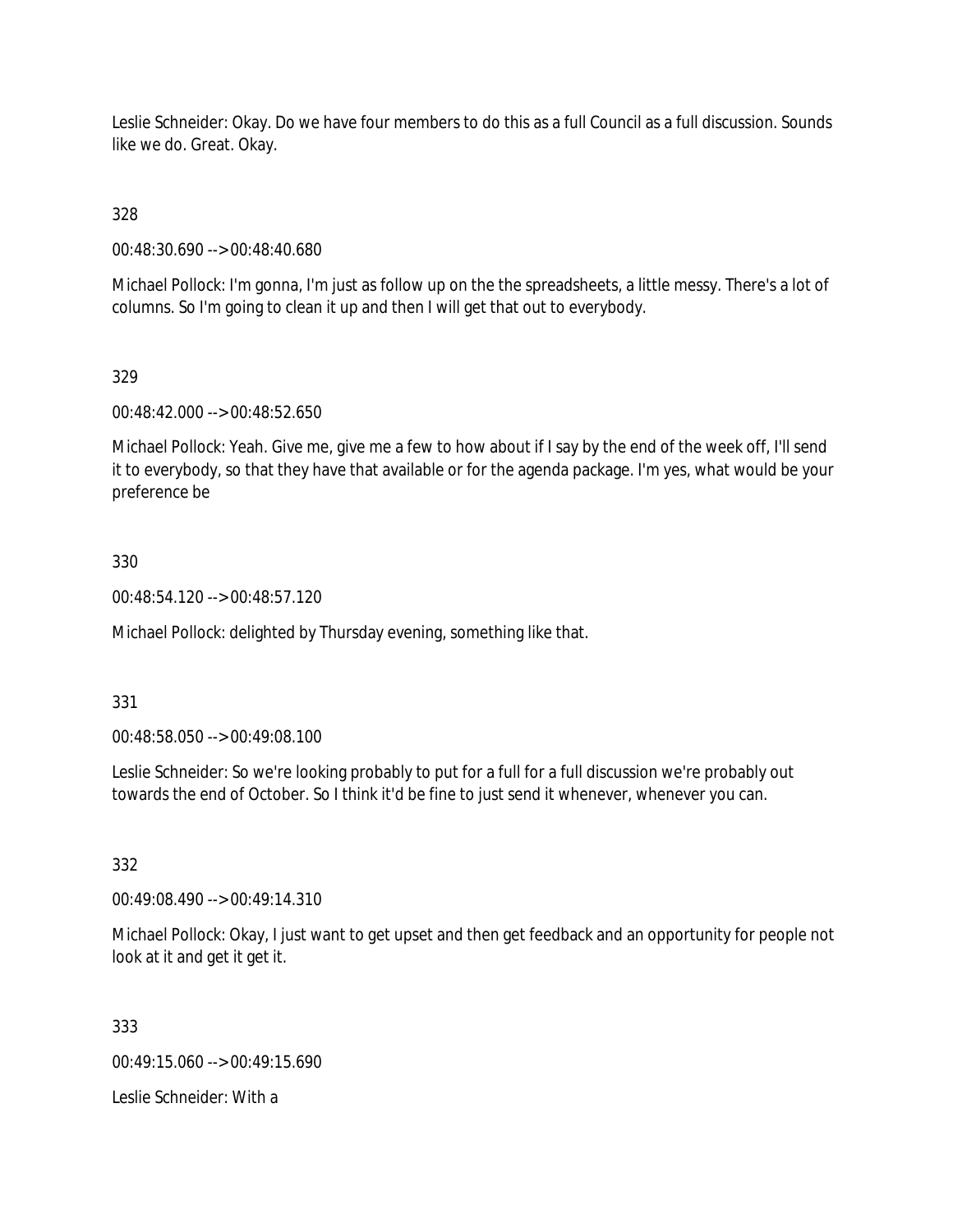00:49:16.110 --> 00:49:28.350

Kol Medina: Certain point of order, you can't send that out to the whole counsel and get feedback from us. So it's got to go into an agenda packet. We can't. That's violating the OPM a to like send it to all of us and give you feedback on

335

00:49:28.710 --> 00:49:33.690

Michael Pollock: Why don't we, why don't I get it out and you can put it in the just informational and the next agenda.

336

00:49:36.090 --> 00:49:37.620

The next agenda package, sir.

337

00:49:38.670 --> 00:49:39.480

certainly do that.

338

00:49:43.110 --> 00:49:50.970

Leslie Schneider: I don't think we're going to be putting it into an agenda packet until we have an agenda item to go with it. Right.

339

00:49:55.230 --> 00:50:05.940

Michael Pollock: Okay, well, we'll just do it that way, then I'm just trying to get the information out. So everybody has it, and the public housing and we can get commentary on so I'm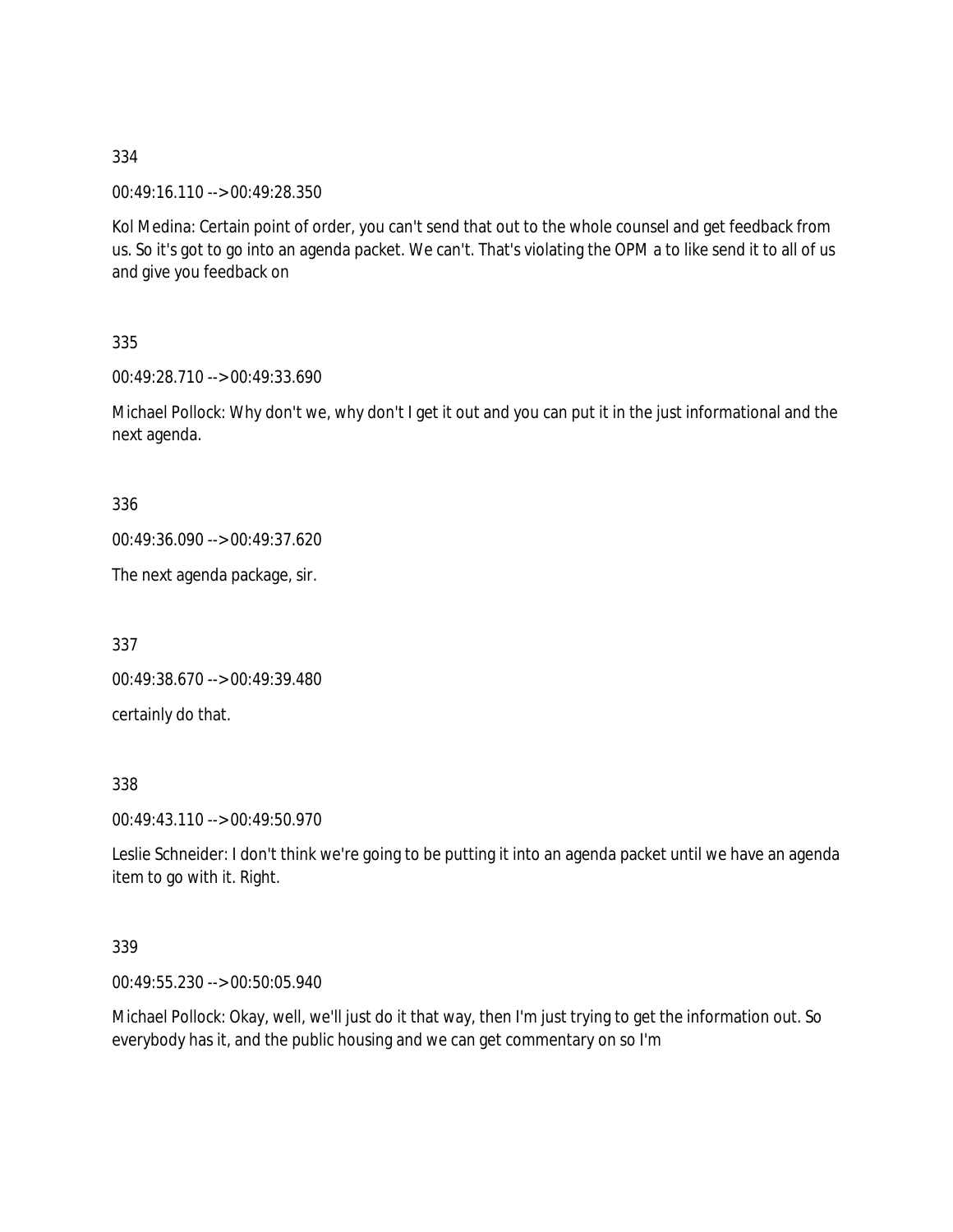00:50:07.410 --> 00:50:08.190

Michael Pollock: Helping out not and

341

00:50:08.880 --> 00:50:21.330

Leslie Schneider: So I think one, one thing you could do is you could send it to, to me, and the Deputy Mayor and we could discuss it. Send the material so that we have a little better. I have an idea and and if you have a preferred

342

00:50:22.290 --> 00:50:30.480

Leslie Schneider: Topic of title for the topic include that. And that way it doesn't have to go to counsel and we can look at that and we can schedule it accordingly.

343

00:50:30.990 --> 00:50:41.100

Michael Pollock: Okay. Okay. Great. All right, thank you. And then I have another item. Okay, I do too. Yeah, we can do to, um, there's

344

00:50:41.880 --> 00:50:55.710

Michael Pollock: I think most of you know, or some of you might know that cooking let sorry cook seafood and the rich passage for the view, aka culture, not least is up for for renewal and there's an effort to

345

00:50:57.900 --> 00:51:10.920

Michael Pollock: It can be bid on for other uses, essentially. And there's an effort to have it be used for something other than aquaculture something that's provides more public benefit because it's DNR lands. So there's kind of a growing up, or to to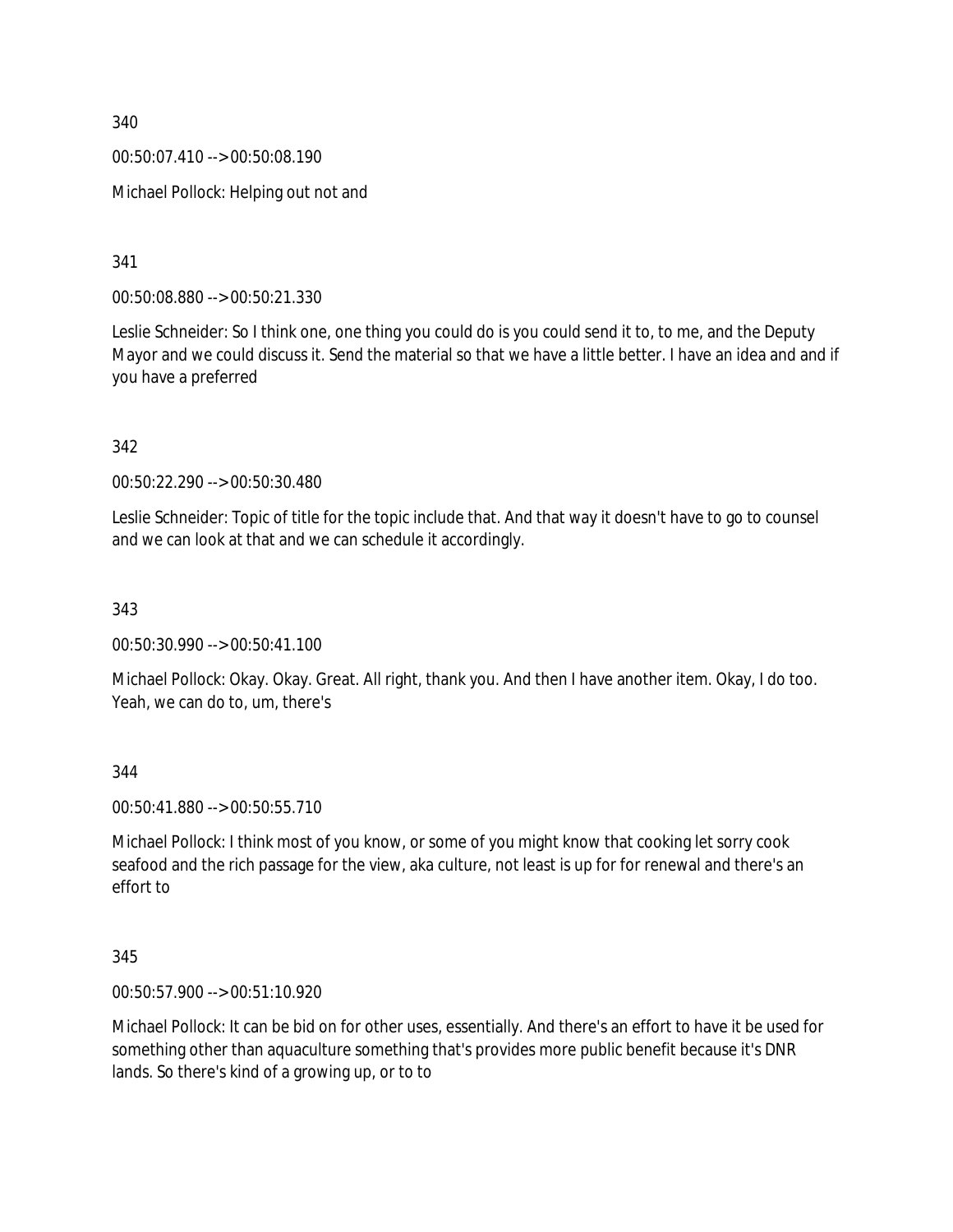00:51:12.000 --> 00:51:23.910

Michael Pollock: Pressure or I guess lobby, the Department of DNR to to use it for more beneficial public use such as access and things like that public access, so I'm

347

00:51:24.570 --> 00:51:37.950

Michael Pollock: Preparing a month to prepare a resolution for consideration by the Council to support such an alternative views. So I wanted to bring that forward or if there's interest. I'll bring that forward.

348

00:51:38.400 --> 00:51:39.840

Leslie Schneider: I can interrupt you for a second.

349

00:51:41.160 --> 00:51:42.570

Leslie Schneider: I'm getting some deja vu here.

350

00:51:43.770 --> 00:51:46.680

Leslie Schneider: COUNCILMEMBER car. Did you bring this up already or

351

00:51:47.100 --> 00:51:50.640

Christy Carr: Yeah, just scheduled for I think the city manager just said.

352

00:51:51.540 --> 00:51:52.140 Morgan Smith: 30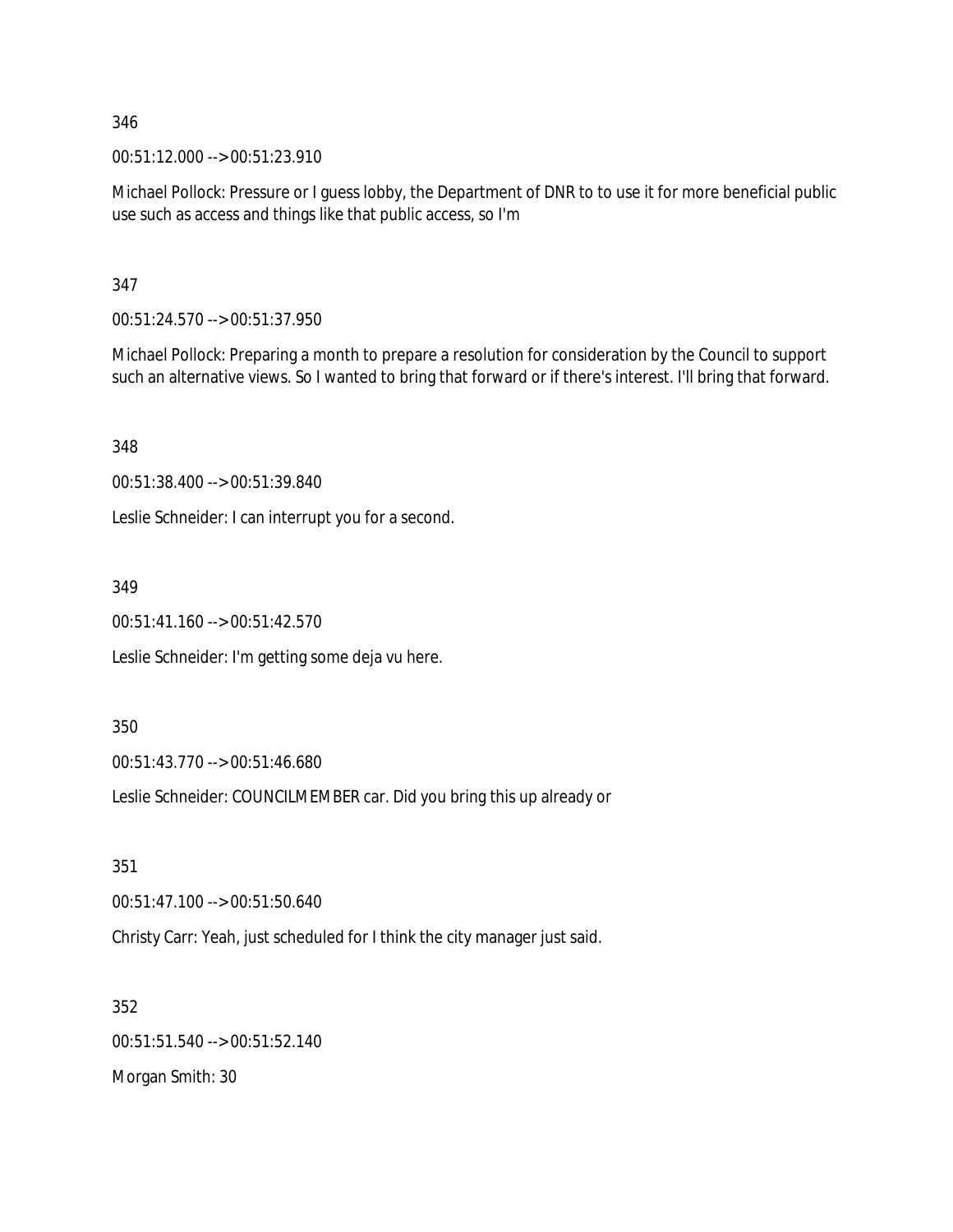353 00:51:52.560 --> 00:51:54.540 Michael Pollock: Of October. Okay.

354

00:51:55.920 --> 00:52:00.060

Christy Carr: Michael council member public I can talk with you offline about that.

355

00:52:01.140 --> 00:52:08.310

Michael Pollock: Okay. Okay, great. We're probably I'm guessing we're probably on the same page and talk to the same people. Yeah, so super

356

00:52:08.700 --> 00:52:09.270 Christy Carr: Thank you.

357

00:52:09.630 --> 00:52:10.200

Great.

358

00:52:11.700 --> 00:52:13.620

Leslie Schneider: Alright. Councilmember high topless.

359

00:52:14.310 --> 00:52:19.650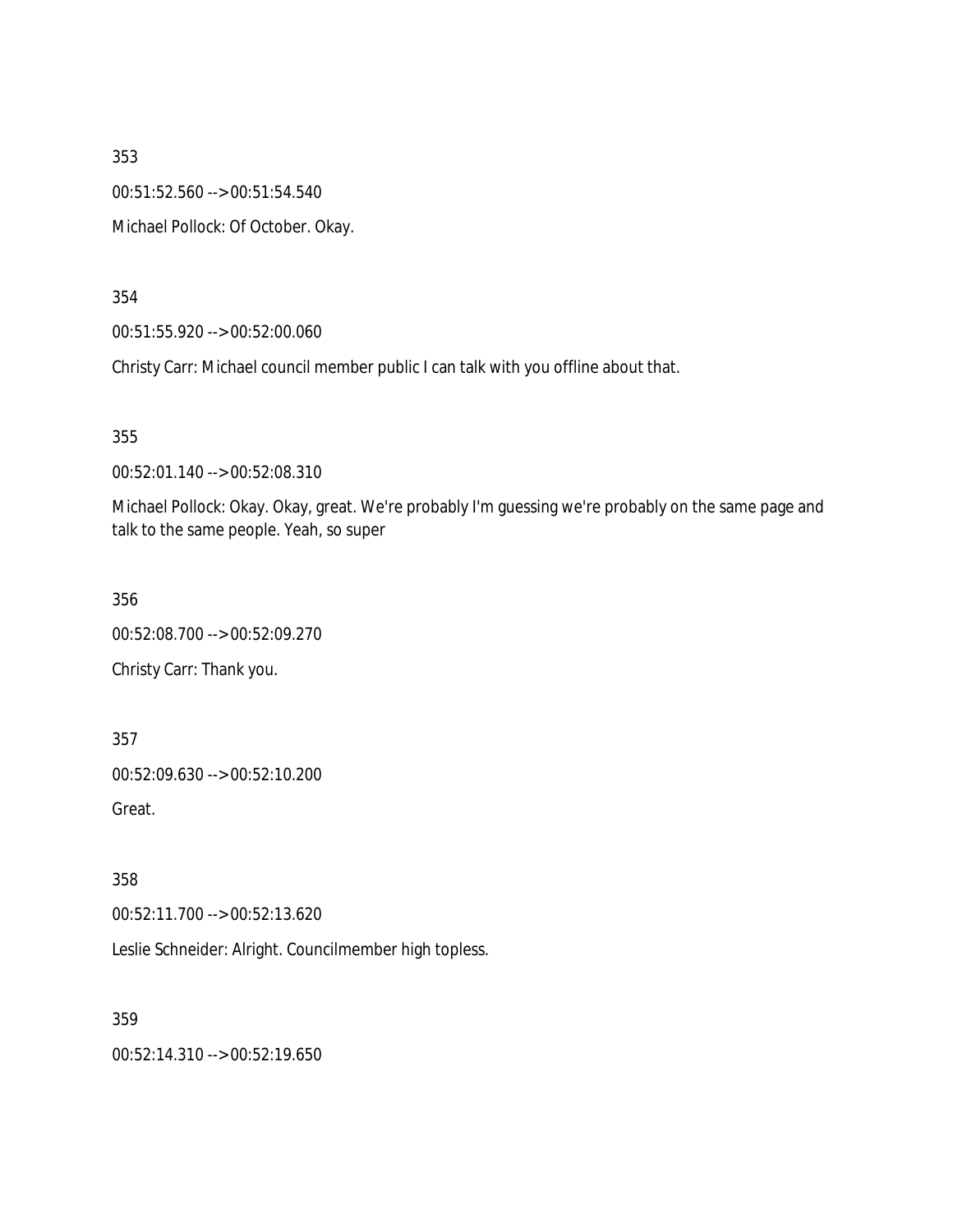Kirsten Hytopoulos: Yeah, just to follow up things real quick. I just want to be clear that it might support for the last, the item about

360

00:52:20.520 --> 00:52:27.000

Kirsten Hytopoulos: Committing to writing our committee, our committee processes selection processes. I'm not, I'm not on the same page.

361

00:52:27.450 --> 00:52:35.880

Kirsten Hytopoulos: With the councilman republic that that we don't have a process. However, I do believe it is and become clear to all of us that we have very good idea to write it down.

362

00:52:36.150 --> 00:52:49.950

Kirsten Hytopoulos: And be very good idea for us to have a conversation about, are there things that we like to change. So I did want to make that clarification for the public. And then I also just wanted to follow up on customer stars desired start talking about the

363

00:52:51.240 --> 00:52:55.230

Kirsten Hytopoulos: The topic with regards to confronting council members regarding behavior.

364

00:52:55.590 --> 00:53:08.160

Kirsten Hytopoulos: And with regards to Robert's Rules, we're about to do. And if I'm not mistaken, we're about to do a training on Robert's Rules on Saturday. So I would hope that within the time if we're careful within the time we have with our expert.

365

00:53:08.880 --> 00:53:16.440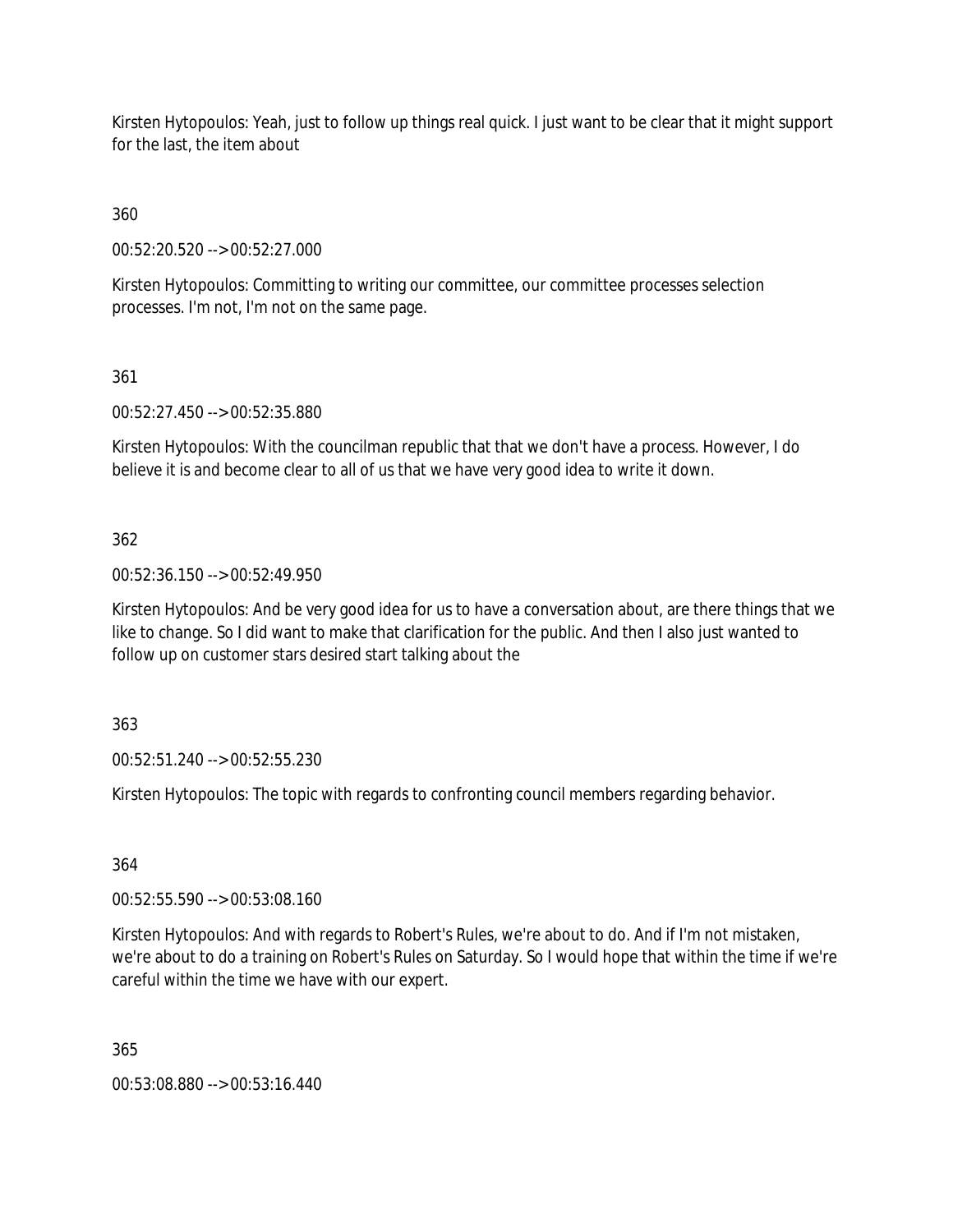Kirsten Hytopoulos: We might be able to raise that issue because I'm, again, if this is a contentious issue, which you probably will between us, but there if the issue that

366

00:53:16.830 --> 00:53:28.920

Kirsten Hytopoulos: One of the sub issues is how does Robert's Rules handle this. This is our shot to have a neutral professional, let us know expert, let us know. So I'm just going to highlight. We do have that coming up on Saturday, that we could take advantage of.

367

00:53:31.740 --> 00:53:35.250

Rasham Nassar: I have that in my calendar for October.

368

00:53:36.120 --> 00:53:37.200

Rasham Nassar: 17 I'm

369

00:53:37.320 --> 00:53:44.130

Kirsten Hytopoulos: Sorry. I didn't mean that. I was talking to you last week I told you it. That was last Saturday. I'm so sorry. It's going to be done.

370

00:53:44.550 --> 00:53:45.150

Leslie Schneider: A heart attack.

371

00:53:46.080 --> 00:53:46.710

I'm sorry.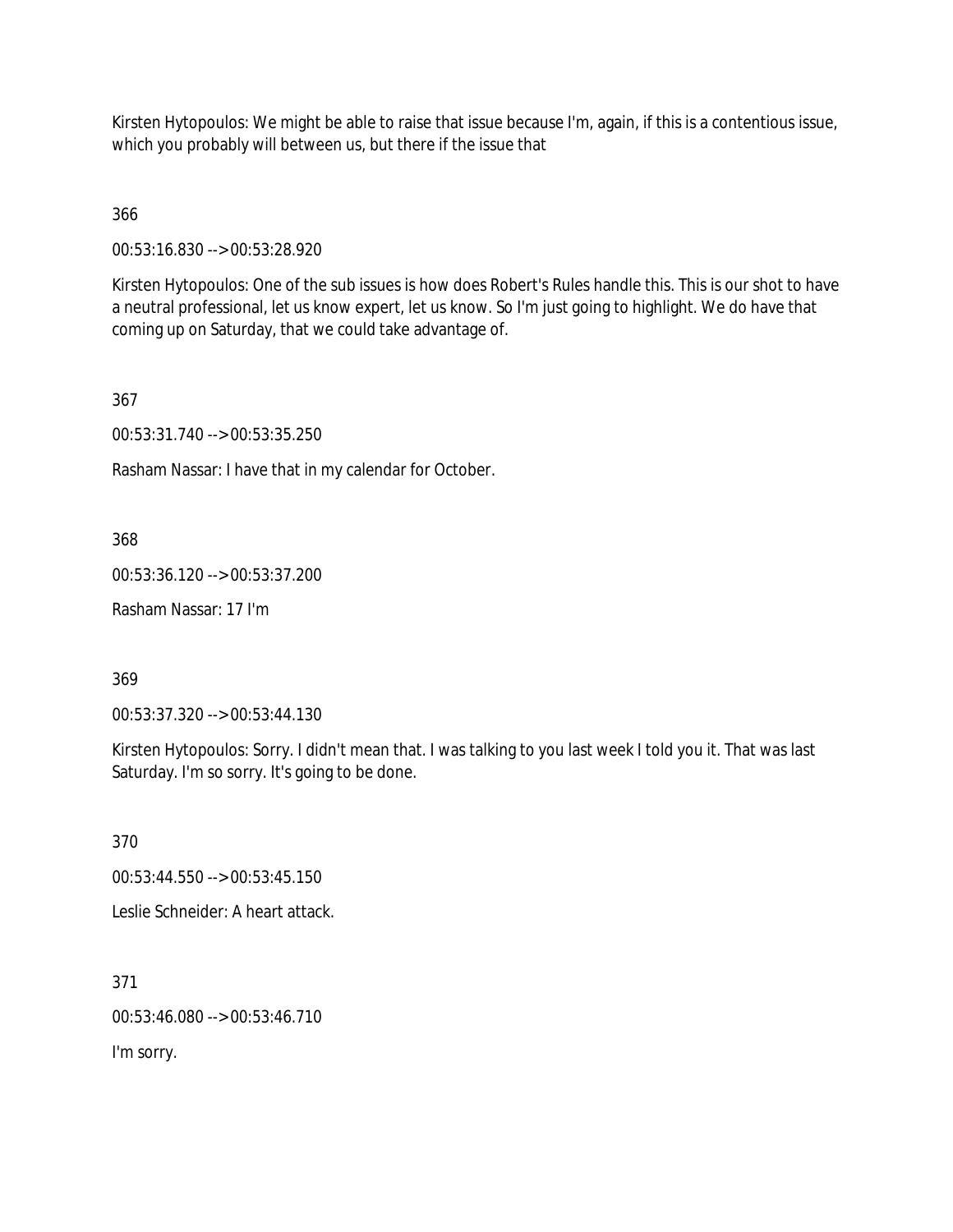00:53:48.720 --> 00:53:49.380

Kirsten Hytopoulos: I'm losing it.

373

00:53:49.680 --> 00:53:51.060

Kirsten Hytopoulos: But we do have that coming

### 374

00:53:51.150 --> 00:54:00.150

Kirsten Hytopoulos: Up soon in a few weeks of so ignore the timing that I just said, but I think that's a forum where we could get some professional assistance on this question.

#### 375

00:54:01.680 --> 00:54:02.070

Thanks.

### 376

00:54:03.930 --> 00:54:08.520

Leslie Schneider: Great. Okay. Councilmember nisar. Do you have some quick follow up.

#### 377

00:54:13.350 --> 00:54:26.370

Leslie Schneider: Alright, so I think that we might be good with our future agendas. And with that, we can move on to item seven for the budget deliberations and the big reveal.

#### 378

00:54:28.740 --> 00:54:29.700

Leslie Schneider: City Manager.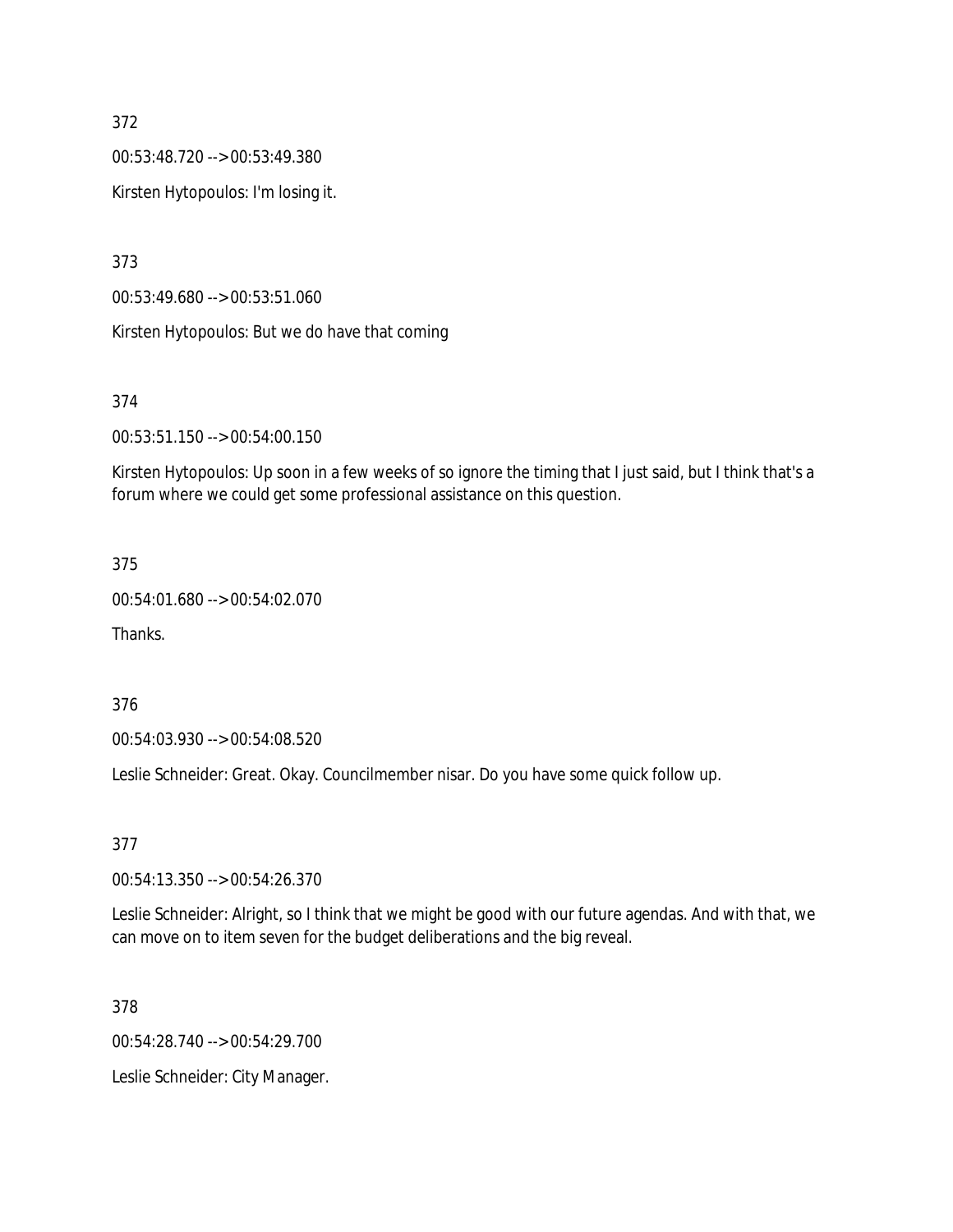00:54:29.880 --> 00:54:38.040

Morgan Smith: Thank you, counsel. I'm hope if you'll indulge me maybe. Let's all just together. Take a minute and re center ourselves. We just spent

380

00:54:38.850 --> 00:54:44.190

Morgan Smith: Close to an hour doing our regular business. And that's important, but I do want to

381

00:54:44.700 --> 00:54:54.360

Morgan Smith: Create some mental space for us to focus now on something that is not our usual day to day, and that is a really important exercise that we do once every two years.

382

00:54:54.870 --> 00:55:03.090

Morgan Smith: And we are beginning that with this step tonight of presenting from the city administration to the city council a proposed budget.

383

00:55:03.930 --> 00:55:14.880

Morgan Smith: We will be giving you a lot of information tonight, but I hope what we want to accomplish. Tonight is for you to just kind of receive this big picture overview and introduction

384

00:55:15.360 --> 00:55:33.690

Morgan Smith: And then from here you will be hopefully the sweet spot between highly informed, but not quite overwhelmed with your access to more detailed and granular follow up materials. So the goal for the presentations tonight is to give you a really good foundation on what is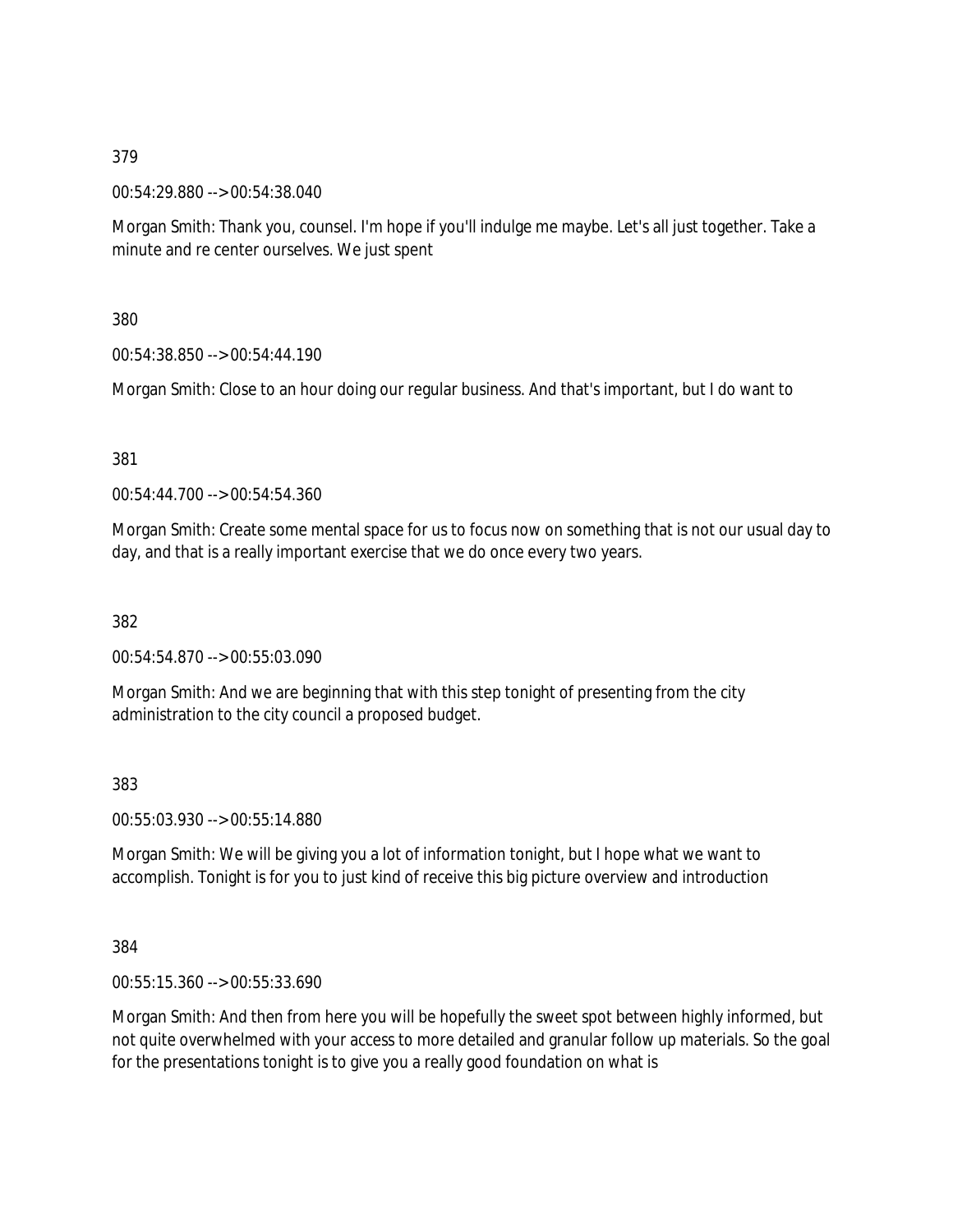00:55:34.740 --> 00:55:41.850

Morgan Smith: The decisions that were used to create the proposed budget and the context for that and and set you up for

386

00:55:42.780 --> 00:55:57.540

Morgan Smith: The process that you prefer to use going forward. So we'll go into that presentation now but just know that all of the detailed information is going to follow, beginning with a series of emails and materials posted online tomorrow morning so

387

00:55:57.870 --> 00:56:07.140

Leslie Schneider: I know that if I just also throw in. We got 30 minutes budgeted for this. And so to kind of reiterate what the city manager is saying we don't need to go into

388

00:56:07.170 --> 00:56:15.420

Leslie Schneider: Big deliberations on it tonight because we've got time scheduled in future many future meetings to have those deliberations, is that

389

00:56:15.930 --> 00:56:17.100

Morgan Smith: Yep, and

390

00:56:17.340 --> 00:56:26.100

Morgan Smith: Again, the intent, the level of information tonight is intended to be introductory I hope that you'll hear things that prompt you to say, I'd like to know a lot more about that.

391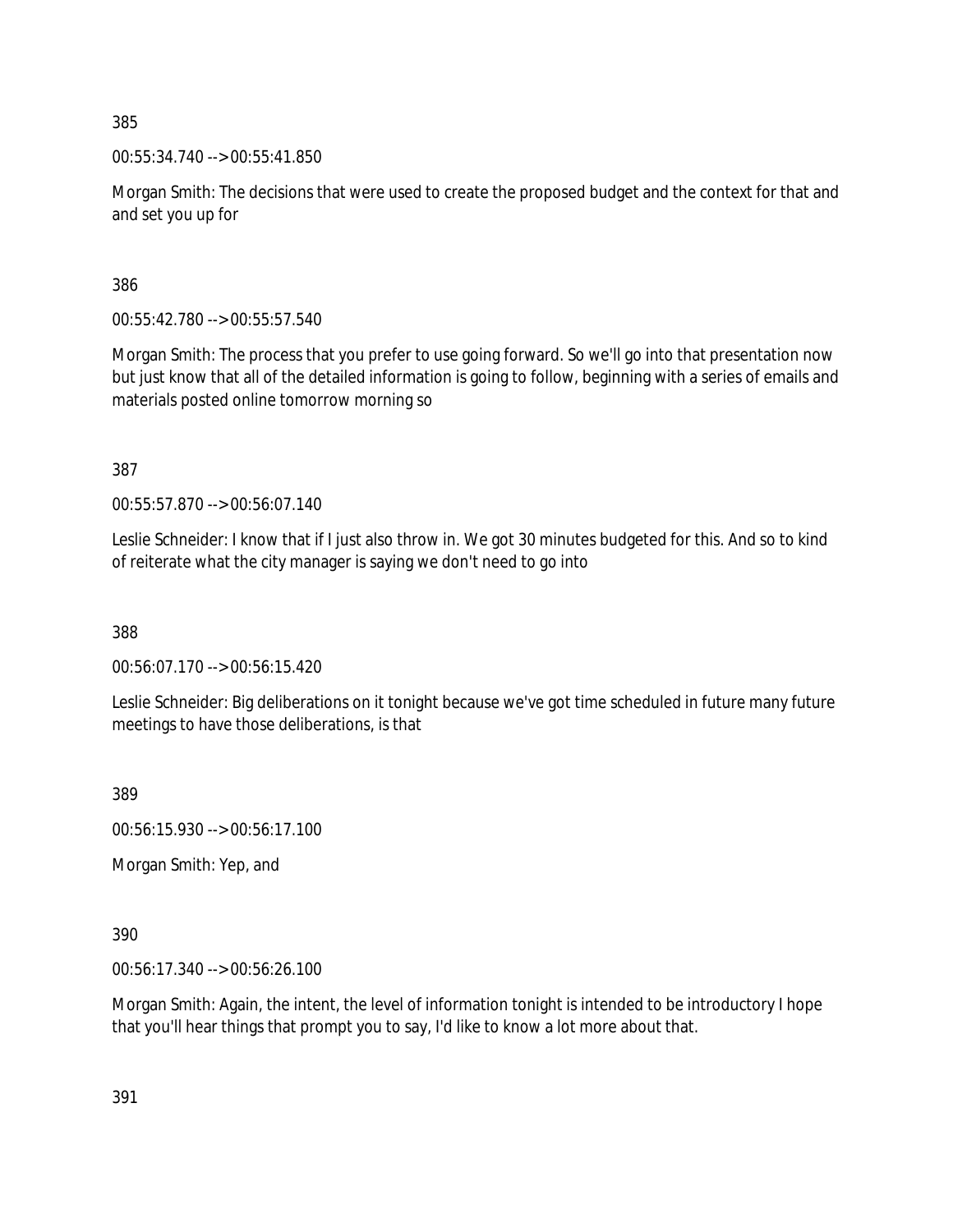00:56:27.870 --> 00:56:35.010

Morgan Smith: But that doesn't mean that our intent was to carve out all of tonight for that. So, the information is PowerPoint level.

## 392

00:56:35.700 --> 00:56:43.770

Morgan Smith: But trust if there's something significant or really knew that there is follow up information that will get you into a much more

393

00:56:44.430 --> 00:56:56.190

Morgan Smith: Detailed level of information and learning to follow. So deputy city manager L ensure finance director Dwayne pits are here with me. We're going to start the presentation now.

394

00:56:57.150 --> 00:57:08.250

Morgan Smith: As I said at the outset I want to thank the finance team and all the work of the city organization from the departments on up to put together this together. It's a massive amount of work and it's been

## 395

00:57:09.090 --> 00:57:21.480

Morgan Smith: easily the most challenging budget that we've worked on in my time here because of the larger context. So with that we'll get started. I'm going to do the beginning section and then Elena will take over the later parts and

396

00:57:22.410 --> 00:57:27.720

Morgan Smith: If there's something you really want to stop us and ask about along the way, please do. Otherwise, we can answer questions at the end.

397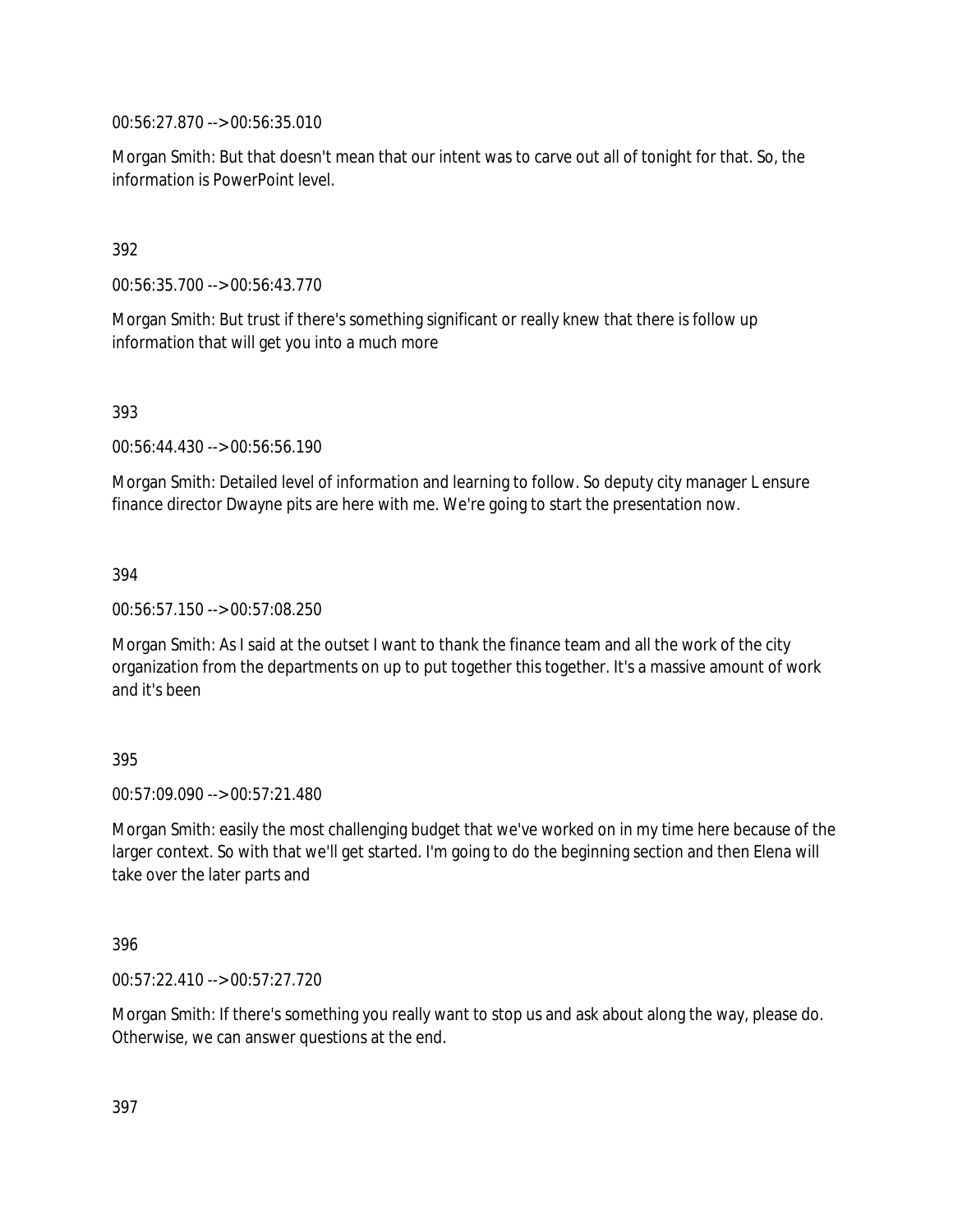00:57:29.550 --> 00:57:33.240

Morgan Smith: Okay, Ellen. Yes. Next slide.

398

00:57:36.750 --> 00:57:46.620

Morgan Smith: I also want to point out before we begin, that all of this will be posted to the city's website for folks in the community who are watching you can come back to this presentation at any time.

399

00:57:47.070 --> 00:57:53.190

Morgan Smith: So the city's webpage where we're going to house all of our budget information is shown at then at the bottom of this slide.

400

00:57:53.580 --> 00:58:01.020

Morgan Smith: And one document. I want to particularly call attention to will be the introductory section of the budget book. It's called the city managers message.

401

00:58:01.290 --> 00:58:13.080

Morgan Smith: And that is a place where the themes that I'm going to introduce tonight are discussed in greater detail. And so that's a good place for residents who are interested to begin. They want to begin with a conversational

402

00:58:13.800 --> 00:58:17.190

Morgan Smith: Discussion of the city budget highlights. That's the right starting point.

403

00:58:19.440 --> 00:58:27.330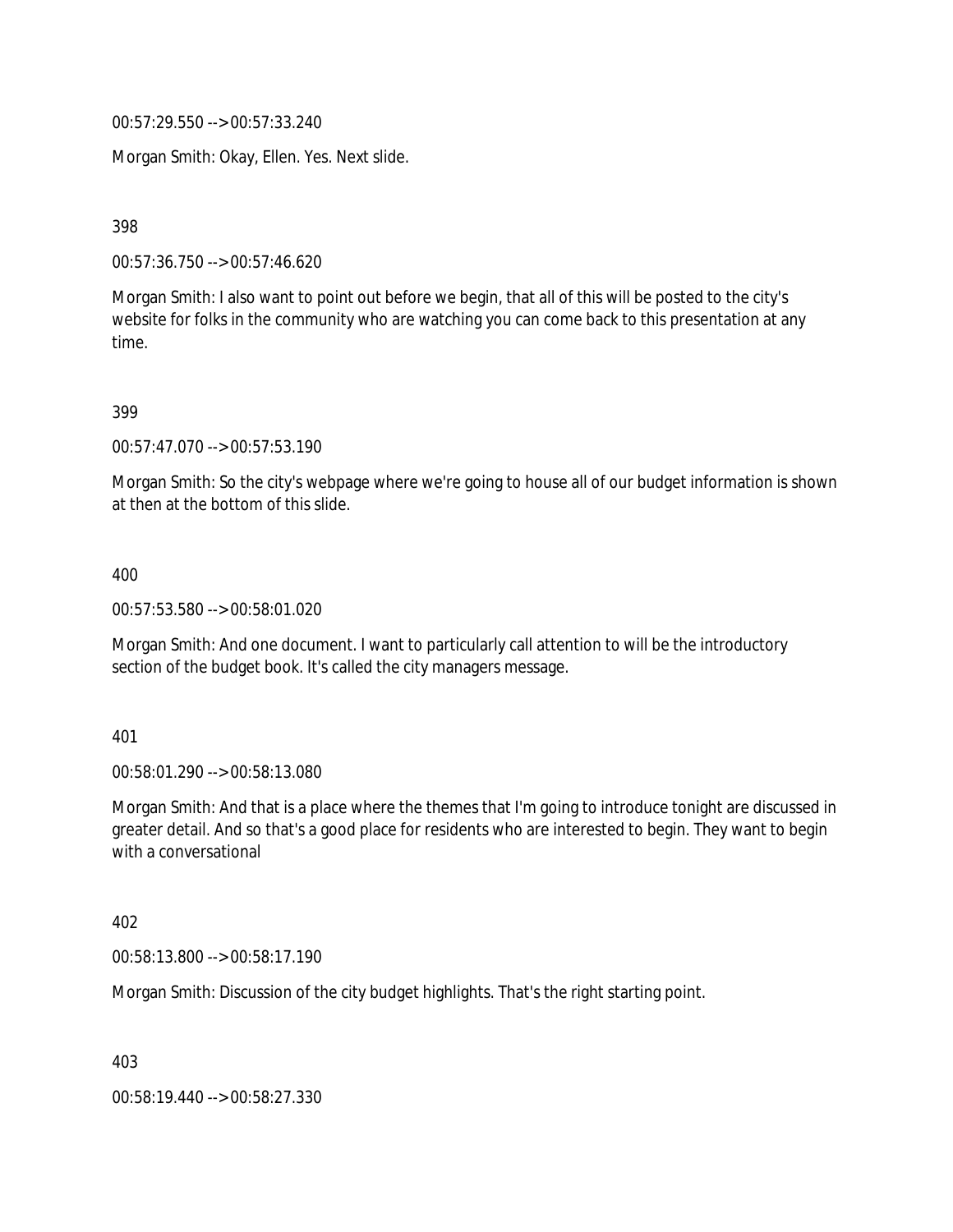Morgan Smith: So tonight we're going to group our information into four areas. One is the financial context and cities fiscal capacity.

404

00:58:28.020 --> 00:58:34.260

Morgan Smith: And as the mayor alluded to this is obviously very different backdrop for us than other recent budgets have been

405

00:58:35.040 --> 00:58:43.380

Morgan Smith: The next area of information will be highlights of what's important for you to know that's in the budget what choices were made and putting this balanced budget together.

406

00:58:44.310 --> 00:58:51.240

Morgan Smith: We're also going to get into a little bit more specificity around staffing related changes that are incorporated into the proposed budget.

407

00:58:51.630 --> 00:58:56.790

Morgan Smith: And then at the end, we are going to step through particularly particularly important for Council our

408

00:58:57.510 --> 00:59:03.150

Morgan Smith: Baseline assumptions about the process you want to use that you prefer to use in your work together, going forward.

409

00:59:03.450 --> 00:59:14.460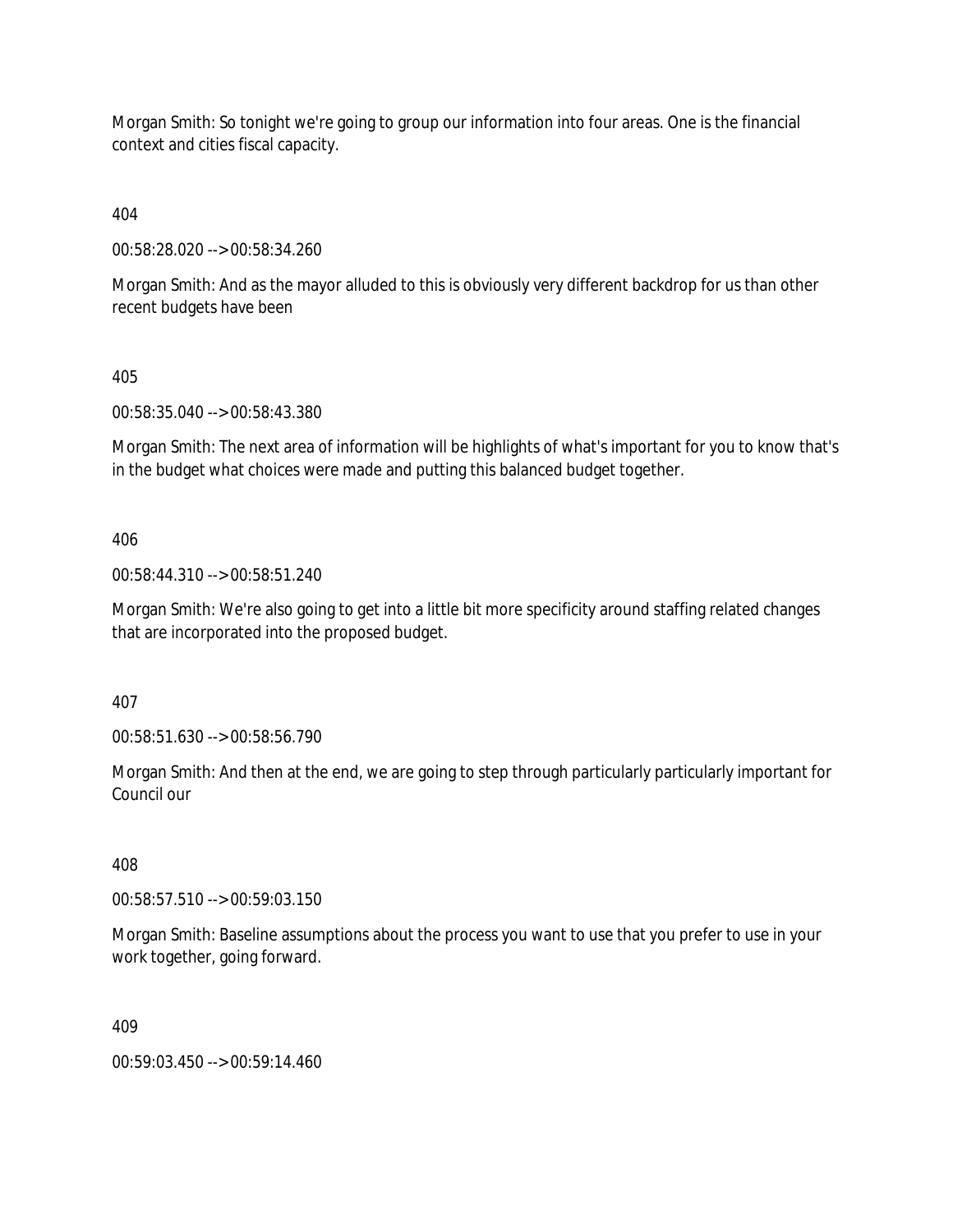Morgan Smith: And if you want to make any adjustments, particularly to those first couple of meetings, it would be really helpful to hear from you tonight because we won't have the benefit of having you together to confirm that for us.

410

00:59:15.000 --> 00:59:26.130

Morgan Smith: Before the six. So just as as one bit of baseline information for the community members listening, what we're discussing tonight is the proposed budget that's the title of this document.

## 411

00:59:26.610 --> 00:59:36.270

Morgan Smith: And that, by law, the city administration is required to present the Council with a balanced budget to begin your work from

## 412

00:59:36.840 --> 00:59:46.260

Morgan Smith: And that's what this is. And then the next phase is when Council will take that budget and work together and hear from the community and develop any adjustments that you prefer.

413

00:59:46.560 --> 00:59:55.890

Morgan Smith: To that proposed budget and that work completes. When you are ready to finalize the budget and once you finalize it and approve it. That becomes our approved budget.

414

00:59:56.160 --> 01:00:03.330

Morgan Smith: For the next two years. So tonight, you're receiving the proposed budget and then you will do your work with it and to develop and finalize the approved budget.

415

01:00:04.500 --> 01:00:13.290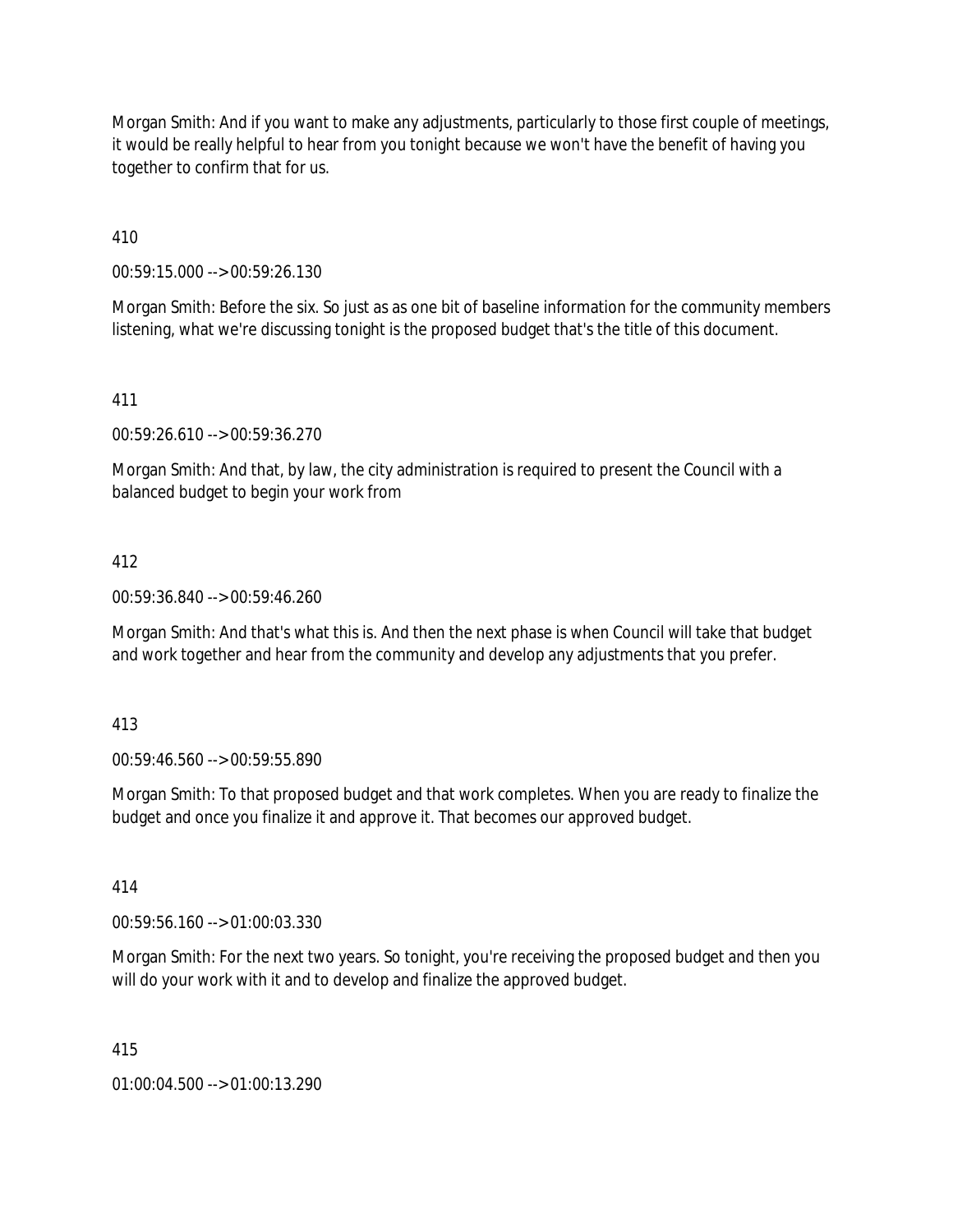Morgan Smith: Okay, the first section is I believe the most important and that is talking to you about the financial context for us this year and the city's capacity.

416

01:00:15.120 --> 01:00:24.030

Morgan Smith: We've talked with you. Several times this year on a monthly basis about the impacts that the city has experienced through the larger economic challenges.

# 417

01:00:24.450 --> 01:00:34.770

Morgan Smith: We believe, at this point, sitting in September that we will end this current year with roughly 10% revenue loss for our tax supportive funds.

## 418

01:00:35.250 --> 01:00:48.480

Morgan Smith: Just for community members listening tax supported is what we is the label, we use to describe funds that are not related to our utility services. So those are the funds that are available for general government purposes. So 10%

## 419

01:00:48.900 --> 01:00:59.310

Morgan Smith: Decrease for us equates to about two and a half million dollars that is not as significant of a loss as we were concerned, we might experience when we worked with Council back in the spring.

## 420

01:00:59.640 --> 01:01:08.310

Morgan Smith: But it's still a very meaningful impact in one that we worked hard to pivot towards once it became clear was necessary to do so.

## 421

01:01:08.970 --> 01:01:22.230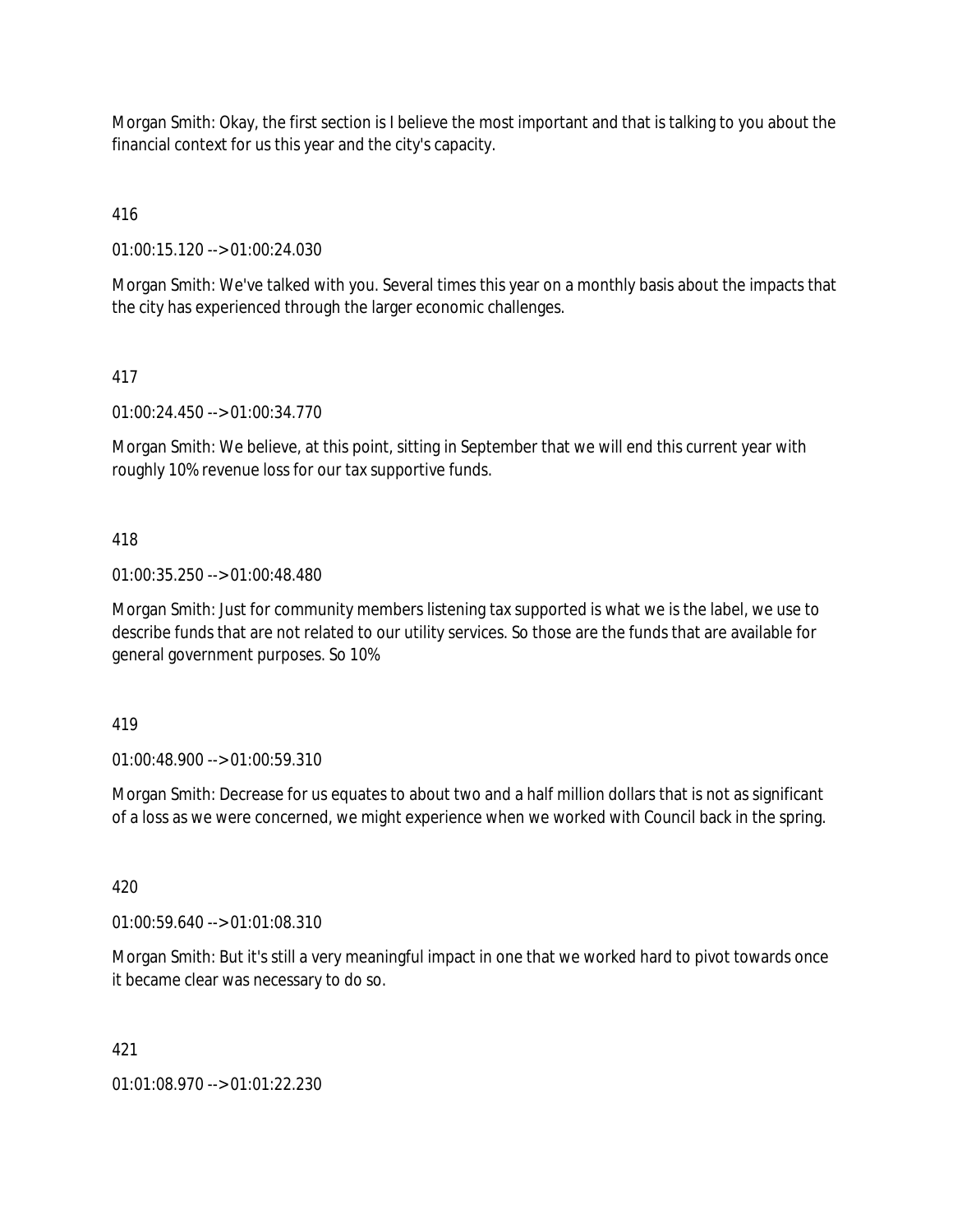Morgan Smith: So now that we've had some experience with the current conditions for six or seven months, we feel like we have some insight into what 21 and 22 might look like. We do expect to see some recovery during those years, we believe that

422

01:01:23.340 --> 01:01:30.120

Morgan Smith: Or the consensus view from economic advisors, is that 21 will be the hardest hit year

## 423

01:01:30.900 --> 01:01:44.520

Morgan Smith: But despite the fact that we expected to show recovery from here we will still have fewer resources in the coming budget cycle than we had in the previous cycle. So we have to organize our plans around that reality.

## 424

01:01:45.570 --> 01:01:54.630

Morgan Smith: The last bullet point is just to confirm, as we've seen this year, our utility revenues have not demonstrated any significant impact from the economic downturn.

## 425

01:01:54.960 --> 01:02:04.230

Morgan Smith: And because our funding sources have remained whole are for a large part of our system plans and our expenditures in the city's three utilities.

## 426

01:02:04.590 --> 01:02:18.390

Morgan Smith: Are moving ahead on track. So a lot of the discussion from here forward will be about those tax supported funds because that's where the decision making is required. That is where we need to make choices and trade offs to respond to the revenue loss.

427

01:02:20.970 --> 01:02:34.440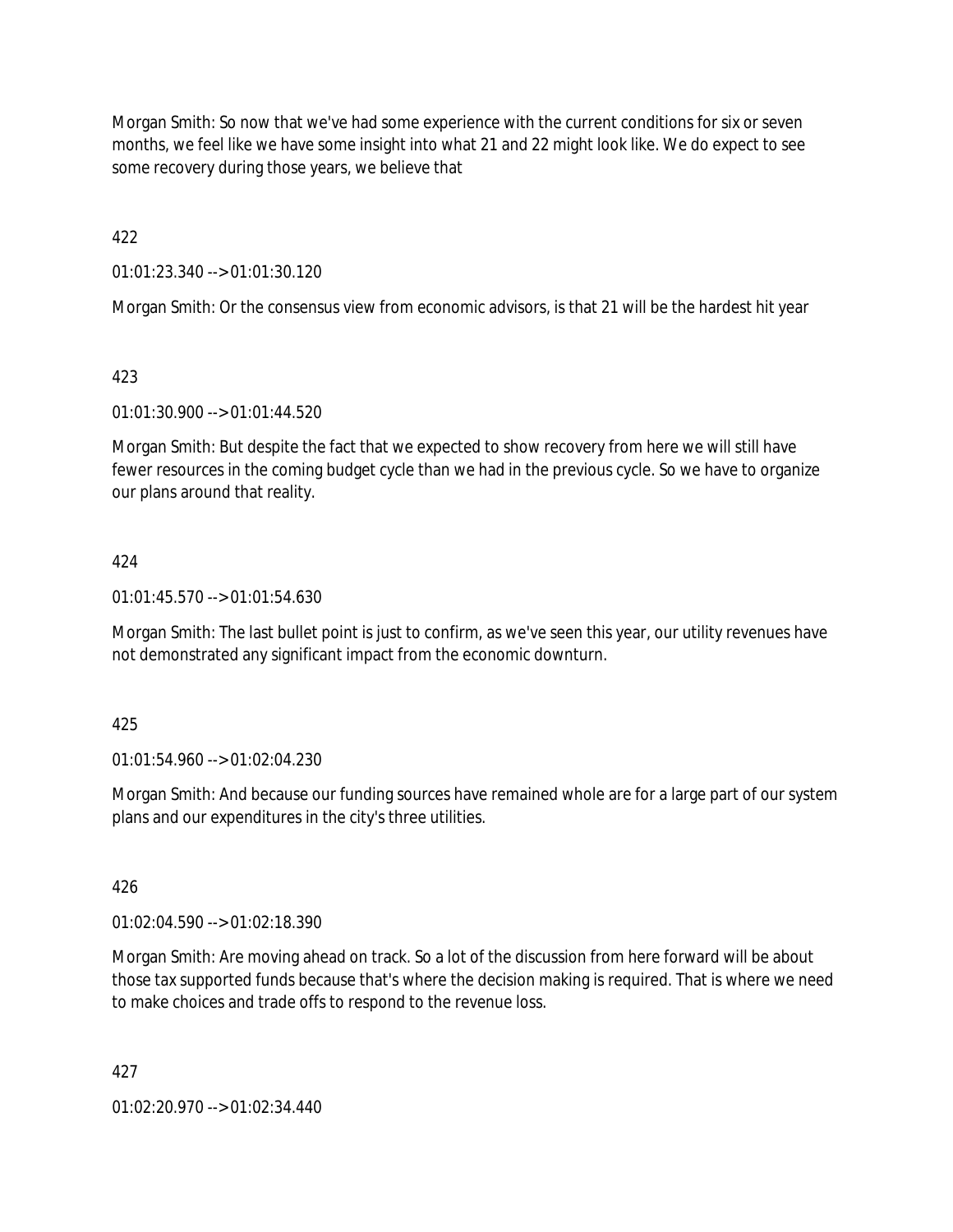Morgan Smith: So we have a very important baseline city financial policy, which is that our recurring expenses, meaning our ongoing costs that we anticipate year over year must be fully supported by recurring revenues.

428

01:02:34.830 --> 01:02:43.860

Morgan Smith: And so the current economic conditions have reduced our recurring revenues. So we are required to adjust costs downward to acknowledge that loss.

429

01:02:44.490 --> 01:02:50.220

Morgan Smith: That's not a recommendation, that's a requirement. So to do that we look first

## 430

01:02:50.700 --> 01:02:56.010

Morgan Smith: To staffing and the reason that we look first to staffing is that in our tax supported funds.

## 431

01:02:56.280 --> 01:03:05.640

Morgan Smith: Roughly 70% of those expenses are associated with personnel. So it's not structurally possible to solve for this revenue loss in other types of spending.

432

01:03:06.060 --> 01:03:11.310

Morgan Smith: So we have identified reductions in staffing to help respond to this required reduction.

## 433

01:03:12.300 --> 01:03:22.470

Morgan Smith: We do want to have a balanced approach, though, so we did take a close examination of our other forms of discretionary spending within the departments and have identified reductions there as well.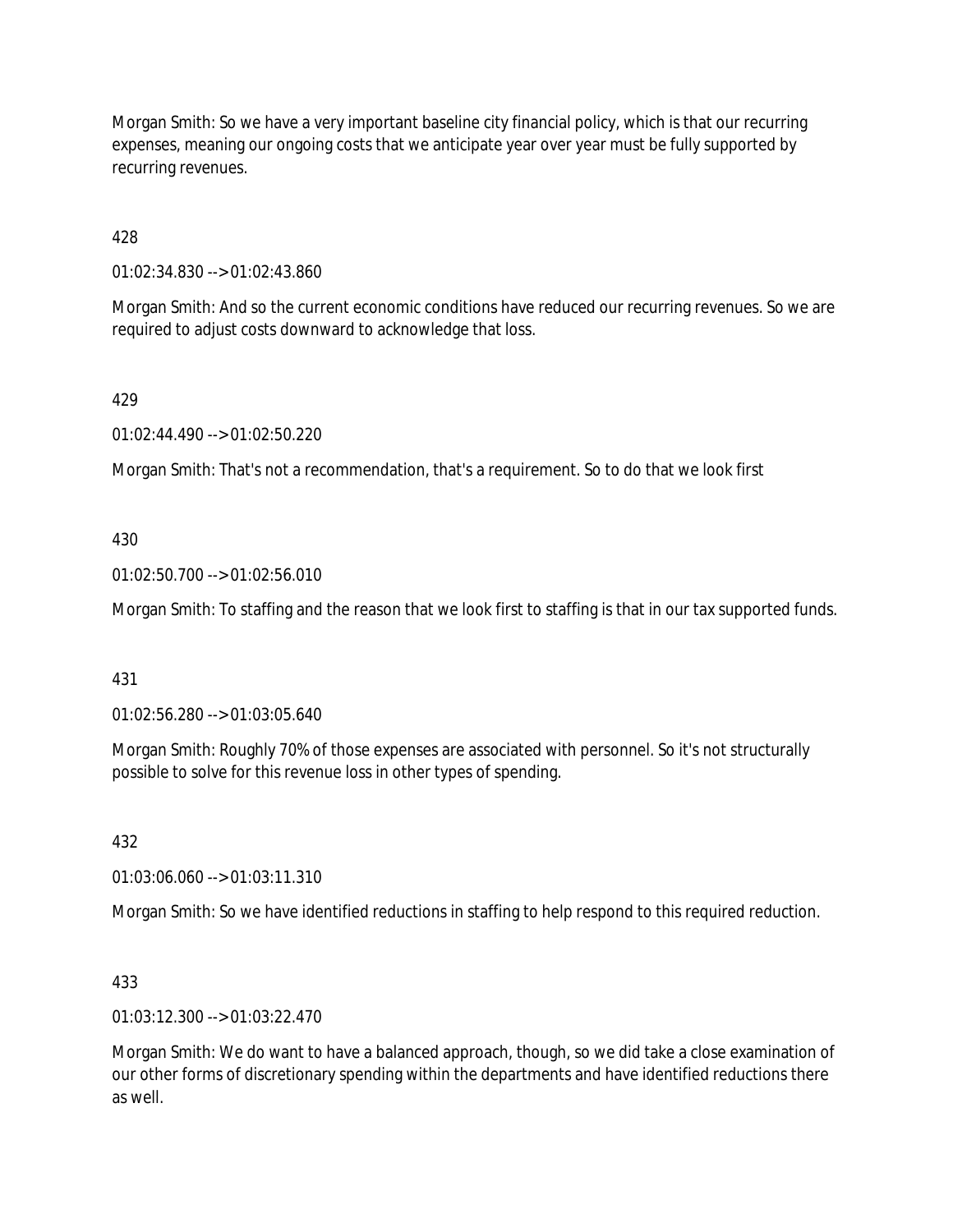01:03:23.370 --> 01:03:32.640

Morgan Smith: The third point here is one that I want to make sure I share with council in the community, because I think it's very helpful as you move forward. If you are clear.

435

01:03:33.000 --> 01:03:44.520

Morgan Smith: On what the organizing principles of the proposed budget. We're so when you move forward from this starting point, you can examine adjust where you think it's important to do so.

## 436

01:03:45.210 --> 01:03:54.900

Morgan Smith: I felt like it was important for the proposed budget to maintain current funding levels for Community Services. That is a pretty significant pot of discretionary

437

01:03:55.500 --> 01:04:06.300

Morgan Smith: Spending for the city, but is also the case that the city is a very meaningful and key contributor to our local nonprofits and to some of our

438

01:04:07.230 --> 01:04:14.880

Morgan Smith: Local economic activity and given that this next planning period will be a time of increase need in our community.

439

01:04:15.330 --> 01:04:30.360

Morgan Smith: I felt like it was important to keep that funding intact. So the proposed budget maintains all of our current levels of community partnership funding, even though. And so we saw reductions in other discretionary funding outside of that area.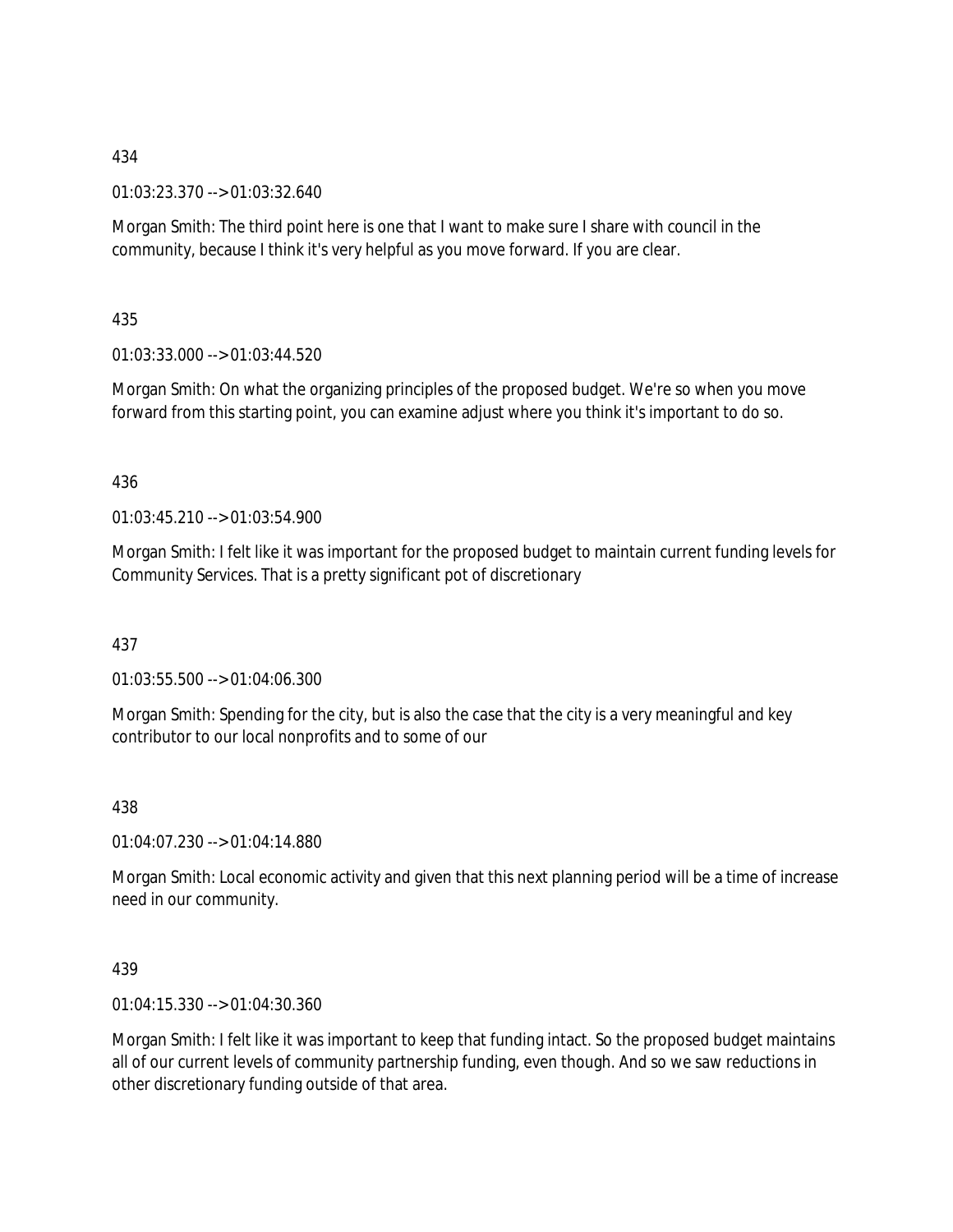01:04:34.740 --> 01:04:43.530

Morgan Smith: The other top line organizing principle for the proposed budget is to try to retain as much future fiscal capacity as possible.

441

01:04:46.020 --> 01:04:55.830

Morgan Smith: As the mayor alluded to the reason to do this is because this is the approach that had this having that future capacity is the approach that has gotten the city.

442

01:04:56.190 --> 01:05:01.020

Morgan Smith: The secure financial footing relatively that we enjoy today.

443

01:05:01.530 --> 01:05:08.850

Morgan Smith: And it gives you a whatever resource you want to think of it as whether you want to think of it as time to make decisions in the future.

444

01:05:09.090 --> 01:05:24.270

Morgan Smith: Or whether you want to think of it as capacity to support future plans and spending that you haven't yet identified that that capacity going forward is critical and, in particular, I wanted to mention that the Council is on track to receive

445

01:05:25.440 --> 01:05:33.330

Morgan Smith: Recommendation recommendations and plans related to to large policy areas, but you don't have those yet in place. So I thought that it was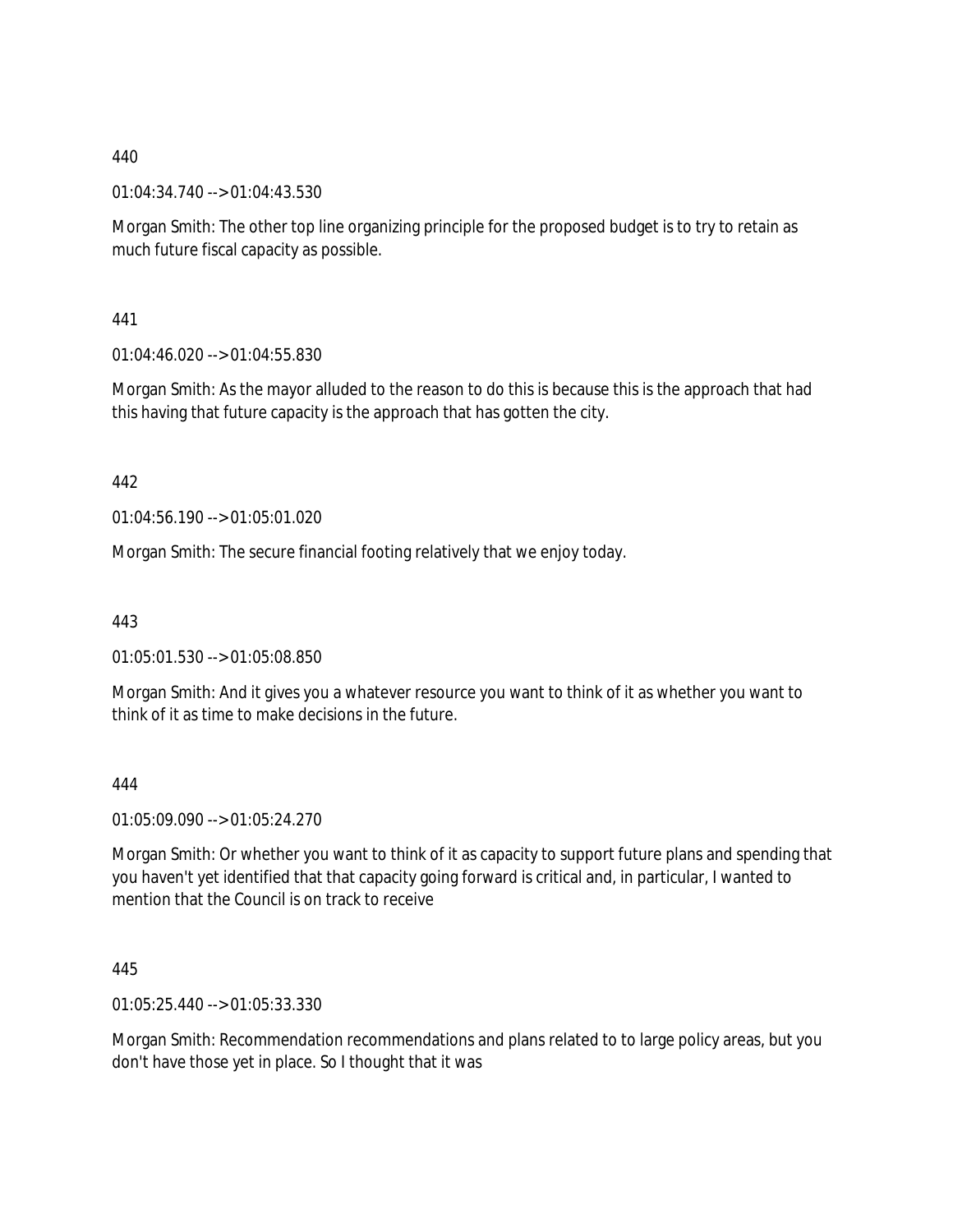01:05:35.190 --> 01:05:39.780

Morgan Smith: The important reflection of the Council's priorities to make sure that this budget.

447

01:05:40.080 --> 01:05:51.720

Morgan Smith: Was ready for you to move forward with future decision making to the degree possible, even though we have some reductions that are needed. So I'm just calling out those two areas as as what I think of as the most

448

01:05:53.820 --> 01:06:01.140

Morgan Smith: critical areas for your future decision that you don't have in front of you today. But, for example, the climate action plan is coming to you next month.

449

01:06:01.530 --> 01:06:13.050

Morgan Smith: Planning around sustainable transportation is ongoing. So when you're thinking about the trade off between additional additional current spending in this budget. What you're trading off is your future capacity for other decisions.

450

01:06:14.700 --> 01:06:15.030

Ellen Schroer: Sorry.

451

01:06:16.290 --> 01:06:28.740

Morgan Smith: Um, so those two things together are baked into this concept called budget sustainability. And while I think it's really incumbent on me to communicate to counsel in the community, the ways in which we are in a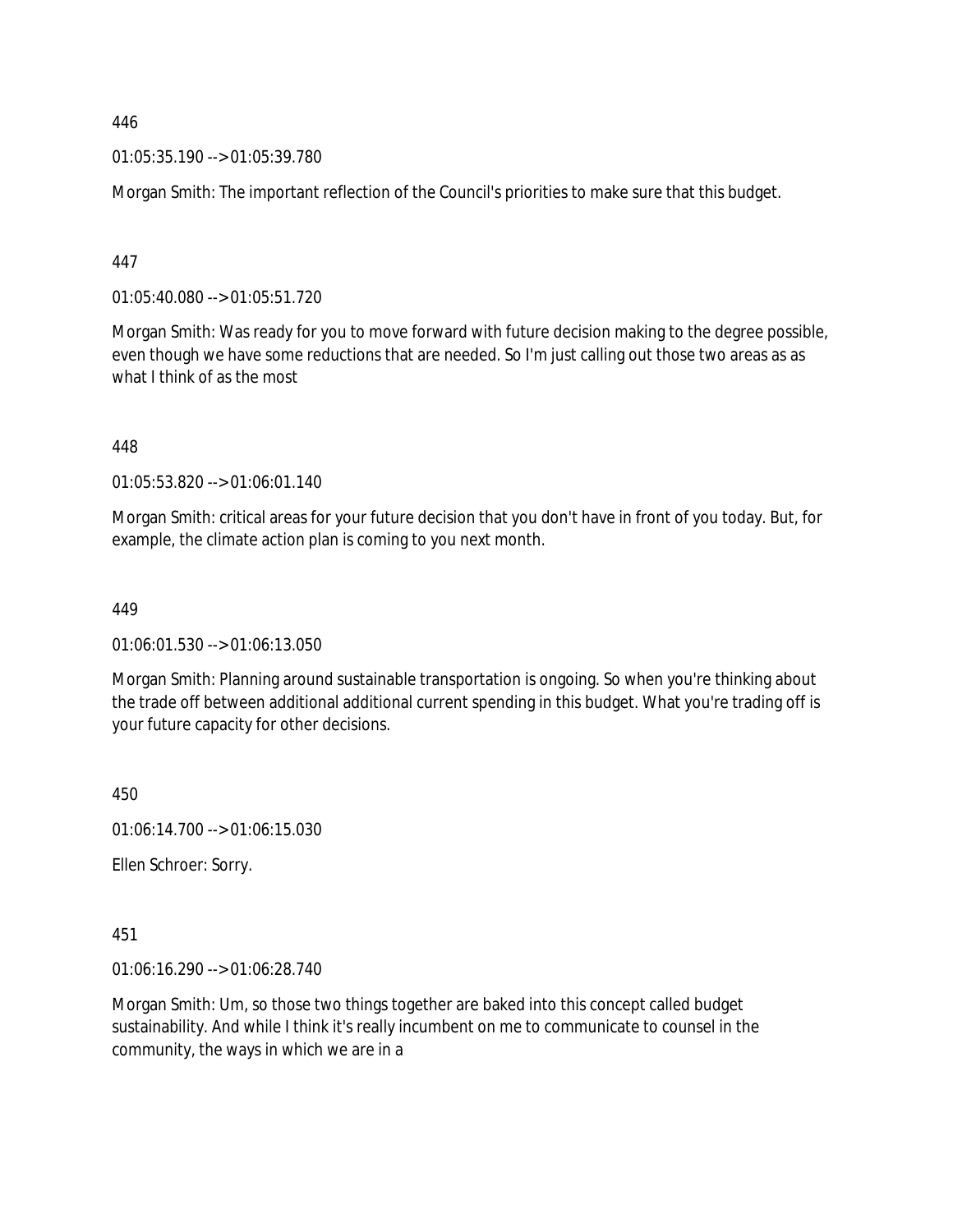01:06:30.060 --> 01:06:42.090

Morgan Smith: A contraction period. I also want to reinforce that the city is continues to be very successful in meeting its baseline financial obligations and goals. So we have met

453

01:06:42.540 --> 01:06:44.280

Morgan Smith: The requirements that recurring revenues are

454

01:06:44.940 --> 01:06:52.950

Morgan Smith: Are used to fully support recurring expenses and we continue to successfully meet our goals to fully fund all of our policy research. So I don't want to leave any

#### 455

01:06:53.160 --> 01:07:03.330

Morgan Smith: doubt about the fact that we will continue in this budget, and I assume going forward to always deliver in those ways. So the next slide gives you some details on that.

#### 456

01:07:04.650 --> 01:07:11.370

Morgan Smith: And I won't get into all of these numbers, but I want to highlight for you on the lower part of the graph in 2021

#### 457

01:07:11.880 --> 01:07:16.500

Morgan Smith: The total policy reserves and track funds are about \$5.8 million

458

01:07:16.980 --> 01:07:25.320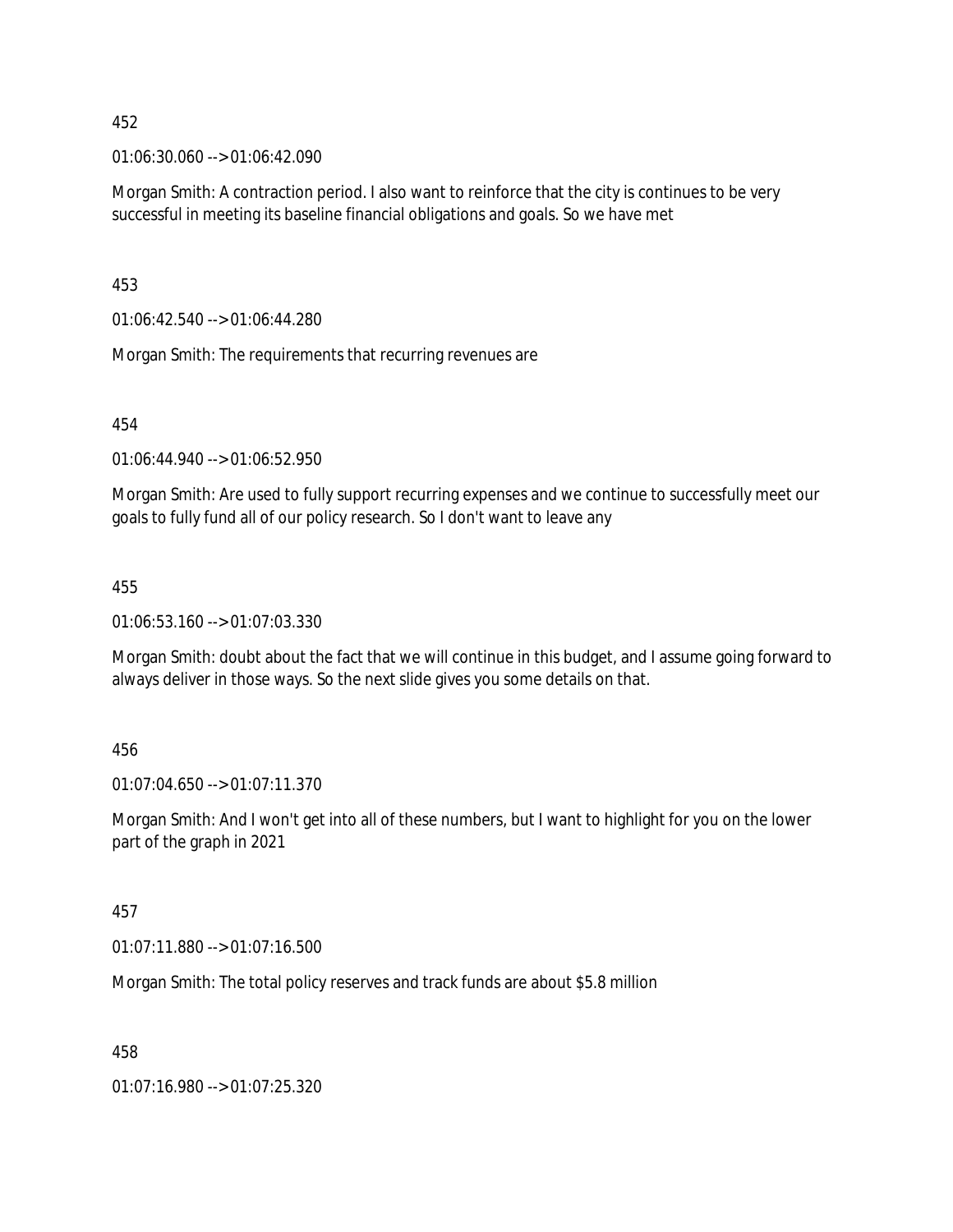Morgan Smith: And you can see just below that THAT WE WILL ABSOLUTELY HAVE THAT WE according to our forecast have that money on hand will have close to \$13 million

459

01:07:25.680 --> 01:07:33.780

Morgan Smith: Which means that that \$7.1 million remaining is fun balanced above our reserve requirements, that's at the end of 2021

460

01:07:34.680 --> 01:07:42.450

Morgan Smith: Going to the next column in 2022. This will be the third budget cycle that the city has a structural practice of setting aside.

461

01:07:42.750 --> 01:07:49.890

Morgan Smith: The city's contribution for the next upcoming capital improvement plan so that line where you see \$1.9 million

462

01:07:50.190 --> 01:08:00.690

Morgan Smith: That's us completing that set aside for the next cycles budget and we will talk and have talked with you about why that's important. I won't spend time on it now, but I wanted to explain why that

463

01:08:01.620 --> 01:08:10.020

Morgan Smith: Policy reserve set aside number increases by \$2 million in the second year of our budget is because of that structural set aside that we do.

464

01:08:10.290 --> 01:08:19.020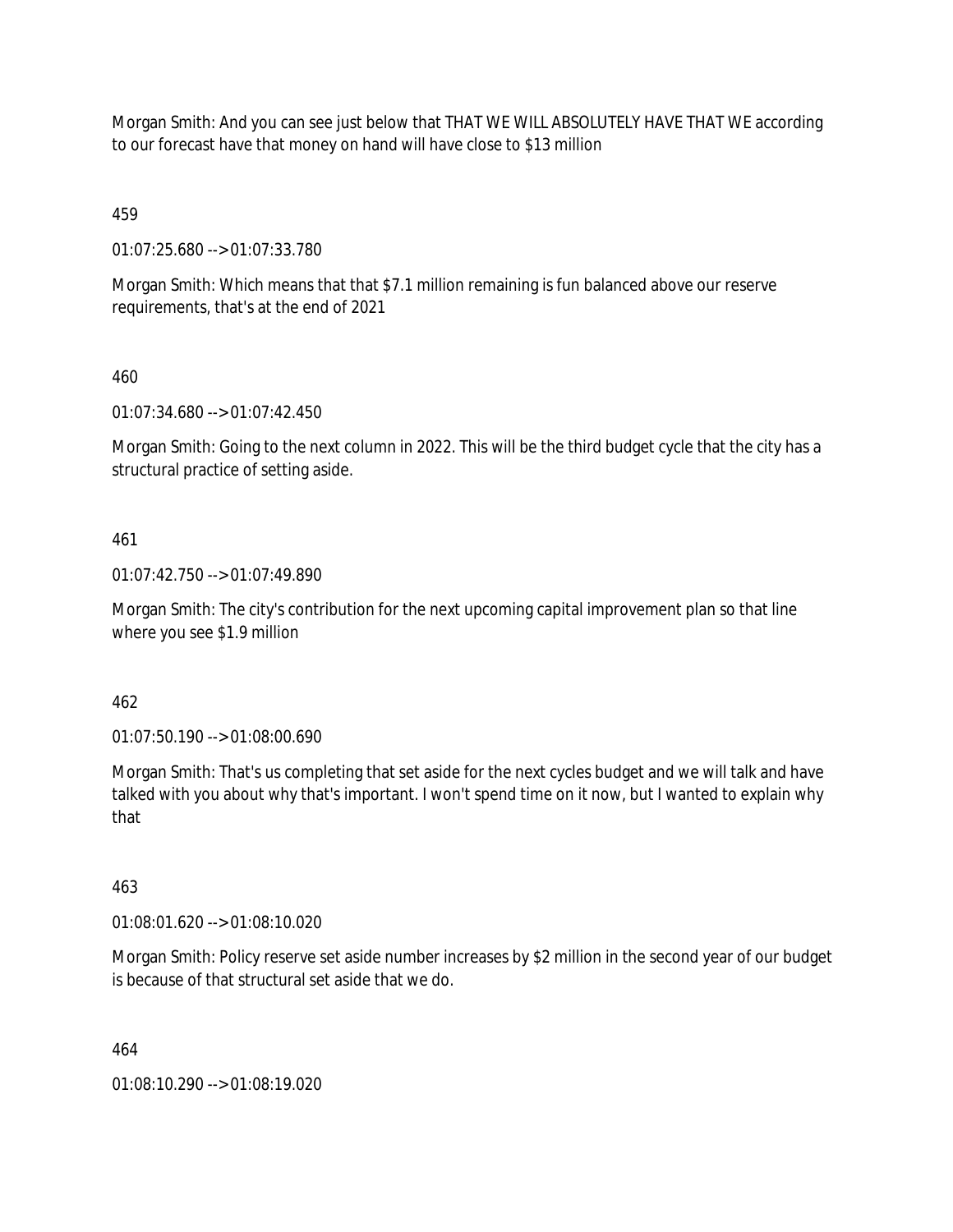Morgan Smith: We did that last cycle for this cycle and we want to keep paying that forward so that in this cycle we do it for the cycle after so that increases.

465

01:08:19.650 --> 01:08:37.230

Morgan Smith: Across the second year, the budget to set aside policy reserve funds to 7.8 we still expect to have more funds on hand, then those reserves. But what you'll notice, and this is a really important number Ellen. If you can hover over it so everyone can be on the same page.

## 466

01:08:38.250 --> 01:08:45.480

Morgan Smith: That \$3.7 million. That is our capacity. That's our forecasting capacity at the end of this budget, according to the proposed budget.

## 467

01:08:46.320 --> 01:08:52.830

Morgan Smith: That's not a tremendous amount of capacity, given the universe of important needs and projects. We want to plan around

468

01:08:53.160 --> 01:09:07.740

Morgan Smith: So as you're making your decisions about choices and trade offs in this budget development cycle, working with us together. That's the number that we want you to be thinking about is that that's the capacity that you have for what you haven't yet planned for

#### 469

01:09:09.480 --> 01:09:17.820

Morgan Smith: So next slide. So, so that budget sustainability framework. The other way we look at it, that's a little more visual and graphic.

#### 470

01:09:18.270 --> 01:09:23.760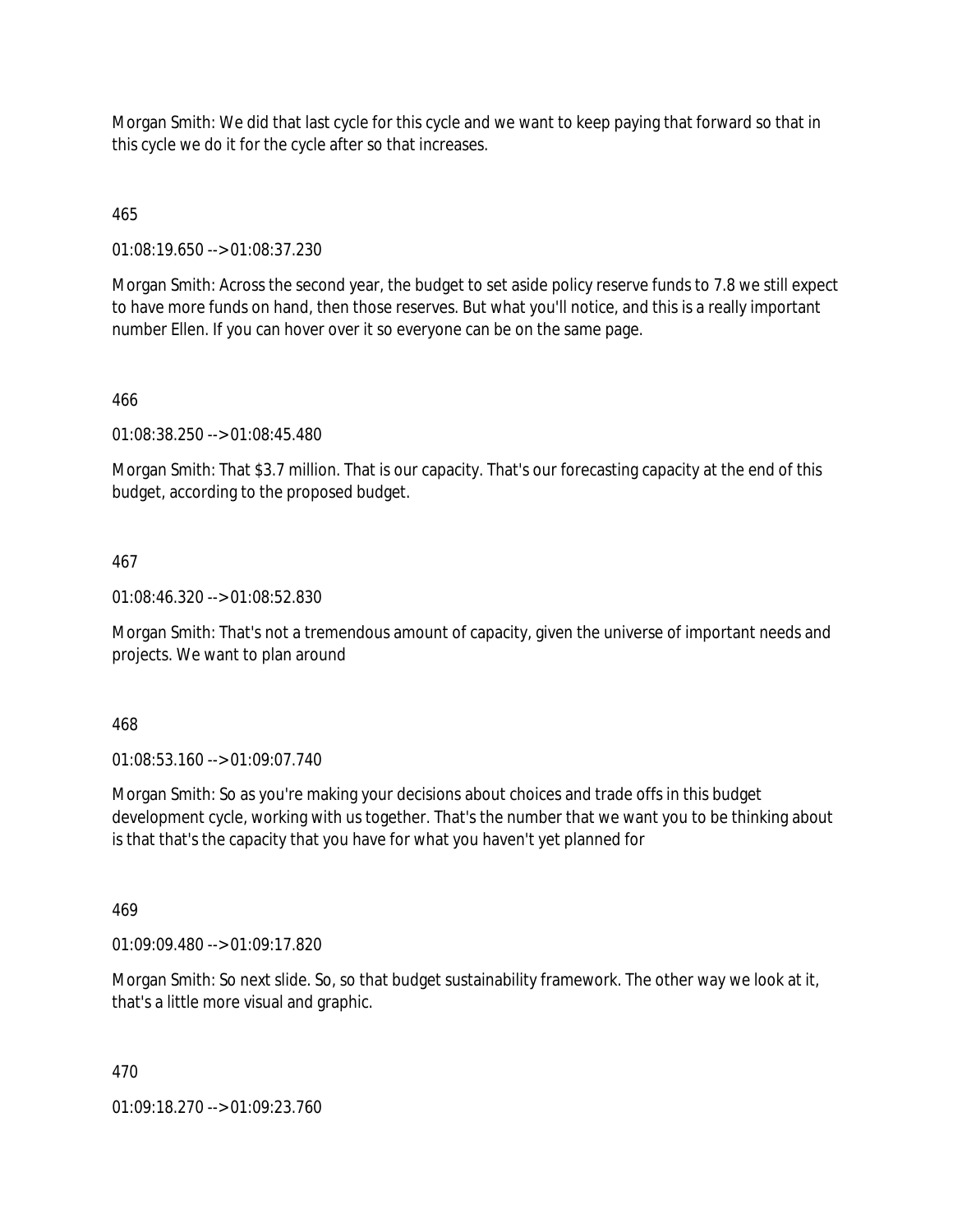Morgan Smith: Is we we take that information and turn it into a couple of charts that you should be pretty familiar with.

471

01:09:24.240 --> 01:09:37.620

Morgan Smith: And we have begun to have a baseline that we take a 10 year assessment of how our budgets look when we either deliver them to you in this kind of planning exercise or when we make specific when we discuss

# 472

01:09:38.580 --> 01:09:43.140

Morgan Smith: Significant spending choices like the police station or other other large ticket items.

## 473

01:09:43.530 --> 01:09:52.110

Morgan Smith: And what we want to do is we wanted to take that 10 year look so we can understand how the choices we make today play forward over 10 years, not just today.

#### 474

01:09:52.410 --> 01:09:56.640

Morgan Smith: But what's going to happen for decision making what constraints are we building for ourselves in the future.

# 475

01:09:57.180 --> 01:10:05.550

Morgan Smith: And so the proposed budget. I'm delivering to you today can sustain the recurring expenses for six years and meet the record reserve requirements for six years.

#### 476

01:10:06.120 --> 01:10:09.780

Morgan Smith: Most recently, we were able to do that for a 10 year time frame.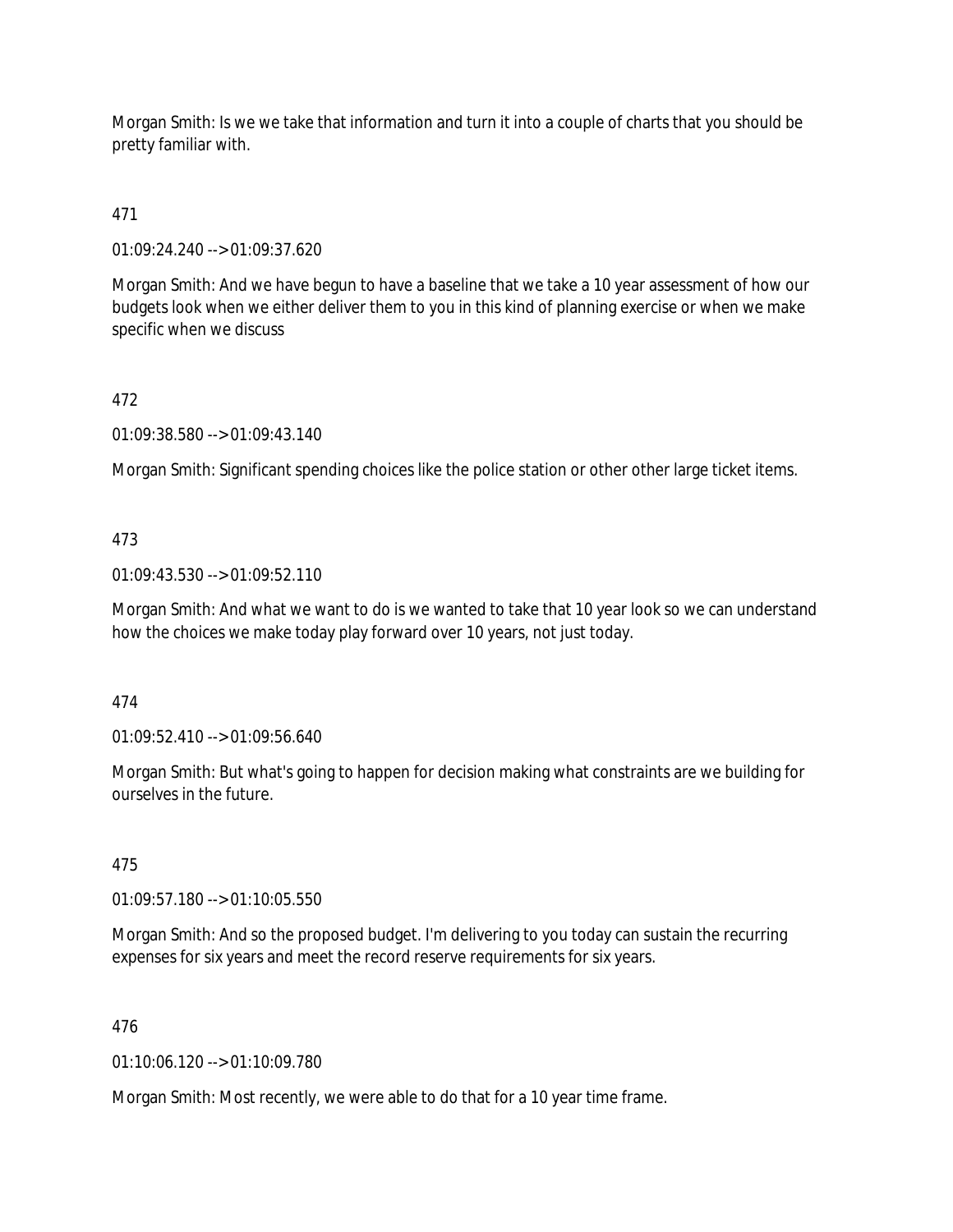01:10:10.380 --> 01:10:18.600

Morgan Smith: And so I want to show you now, just as a comparison because it was really helpful to me to see the perspective. I'm going to show you these next couple of slides.

478

01:10:18.990 --> 01:10:24.660

Morgan Smith: Are from two years ago. This is from the proposed budget that was delivered in September of 2018

#### 479

01:10:25.290 --> 01:10:35.190

Morgan Smith: So this is the recurring revenue portrayal at that time. And you can see that we successfully met the goal in that the recurring revenues are higher.

480

01:10:35.490 --> 01:10:44.760

Morgan Smith: That blue line than the red line recurring expenses and you can see that that remains the case, the forecast was that we'd be able to continue that for a 10 year perspective on now.

481

01:10:45.540 --> 01:10:58.770

Morgan Smith: The other thing that this chart helps to show you is the gap between the two lines indicated that our ongoing expenses were less than our ongoing revenues that scenario contributes to a growth in fund balance. That's how you

482

01:10:59.130 --> 01:11:03.420

Morgan Smith: That's how you build reserved extra money extra capacity going forward.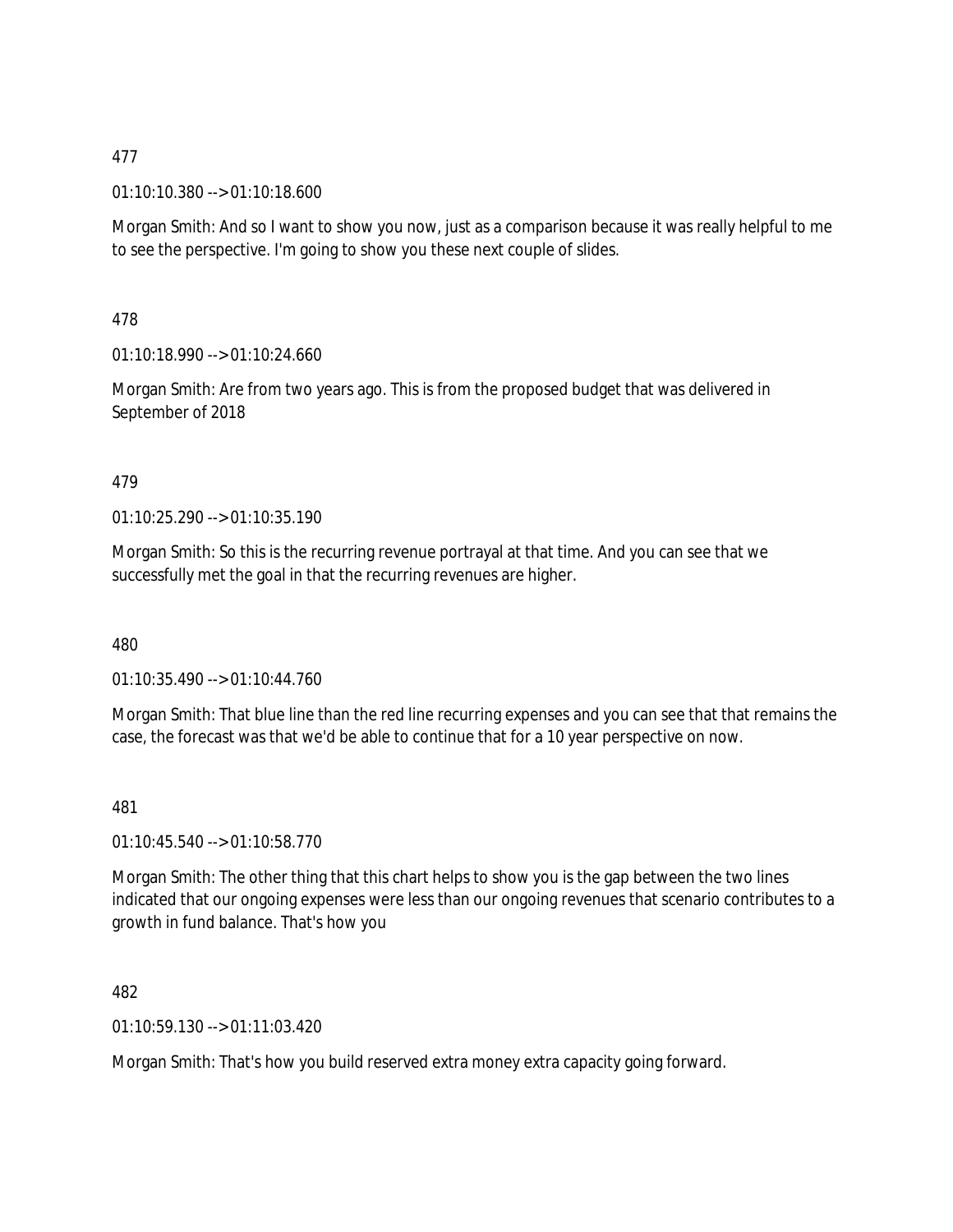01:11:04.470 --> 01:11:15.750

Morgan Smith: The next slide is also from two years ago. And that's our fund balance sustainability assessment and you can see the 1920 proposed budget is inside the blue box.

484

 $01:11:16.140 \rightarrow 01:11:22.560$ 

Morgan Smith: And the amount of fund balance above the reserves the reserves are the red line, just like we talked about numerically. A minute ago.

485

01:11:23.040 --> 01:11:35.040

Morgan Smith: We have money above the reserves and in this assessment, two years ago, not only did we have it for the proposed budget cycle but we expected to be in that position for a 10 year outlook going forward.

486

01:11:35.580 --> 01:11:42.450

Morgan Smith: So that's where we were two years ago and now I'm going to move to the same slides, but for this budget proposed budget.

487

01:11:43.470 --> 01:11:45.390

Morgan Smith: So let's stay here for a minute.

488

01:11:46.470 --> 01:11:54.630

Morgan Smith: This chart looks very different these two lines are very close together. In fact, there they are literally touching in the first year of our upcoming budget cycle.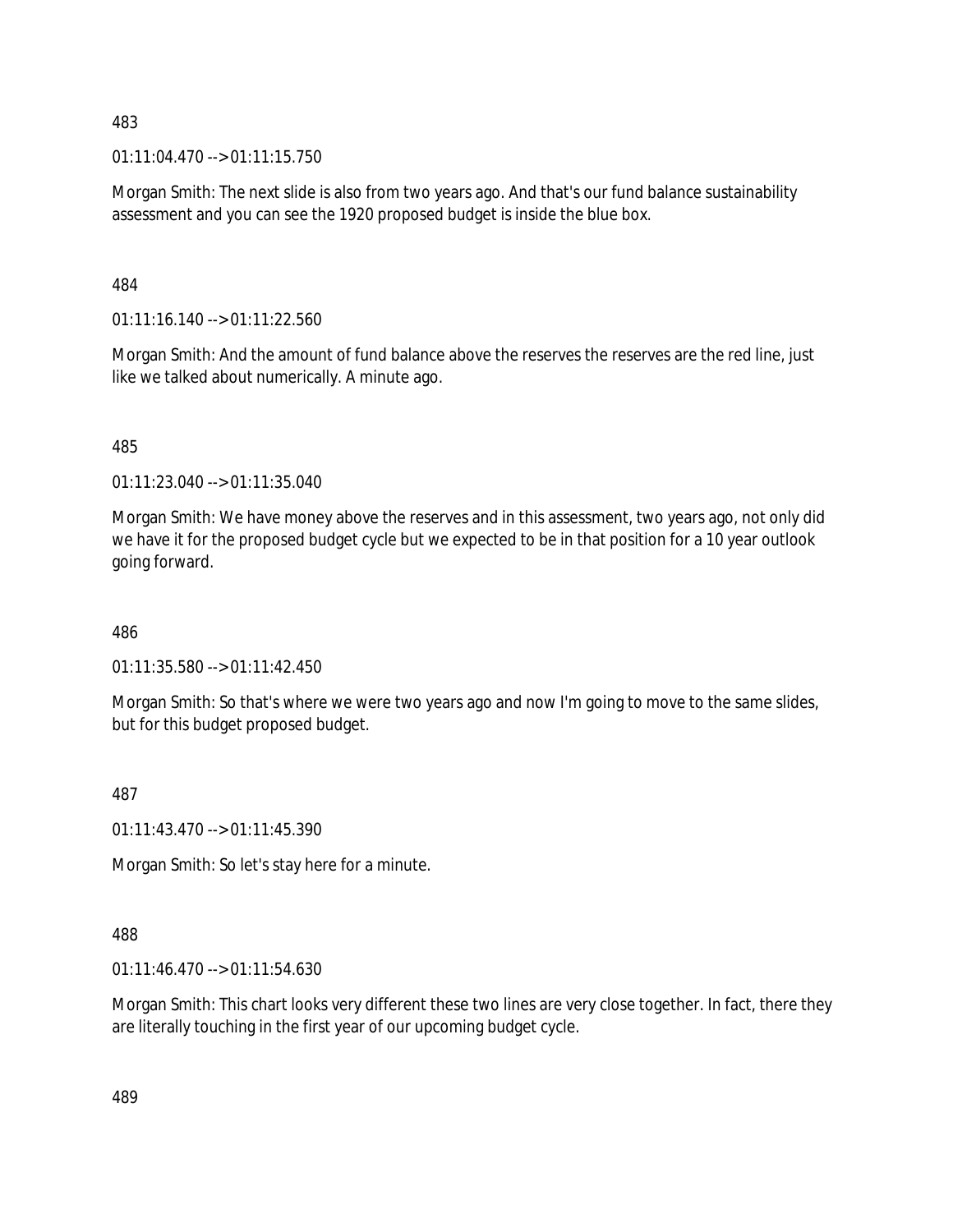01:11:54.930 --> 01:12:04.650

Morgan Smith: And then they remain very close to each other on out. And this is how you can really see the distinction between, as I said, the proposed budget is not designed to deliver a 10 year

490

01:12:05.460 --> 01:12:15.240

Morgan Smith: Sustainability, but it does have a six year planning window. The reason that in 2021 the lines are touching is because we pursued.

491

01:12:15.840 --> 01:12:24.060

Morgan Smith: Expenditure reductions up to the point we were required to so we pursued recurring expense reductions until the point

492

01:12:24.540 --> 01:12:28.230

Morgan Smith: That we met our forecasts for recurring revenues.

493

01:12:28.710 --> 01:12:40.800

Morgan Smith: And then our modeling right now is that those lines are going to stay very close together. So the other thing to take away from this forecast is that we don't expect to be generating extra fund balance in the foreseeable future.

494

01:12:41.760 --> 01:12:47.370

Morgan Smith: And this is given the forecast, we have today if we get into our planning cycle and

495

01:12:48.300 --> 01:13:00.510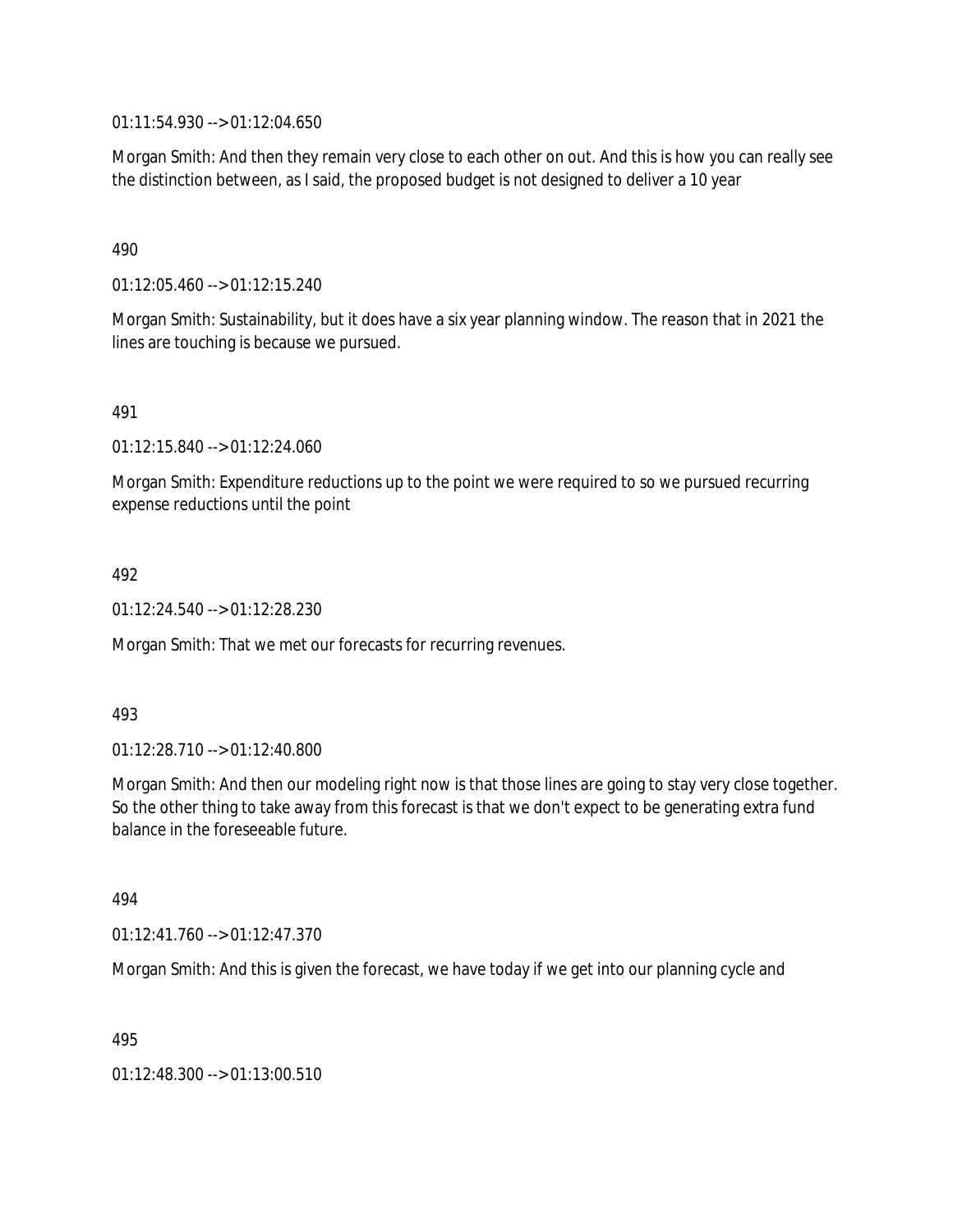Morgan Smith: Revenue returns more quickly more robustly than we expect or expense. You make different spending decisions in our budget that'll affect this, but I think it's very important for council to have this backdrop in

496

01:13:01.050 --> 01:13:16.830

Morgan Smith: In your thinking as you take up the work that you're about to initiate and I want to be very clear with Council and with the community about the reality of what the current environment is in terms of the differences for us because it is very different from our recent decision making.

497

01:13:18.360 --> 01:13:23.010

Morgan Smith: The next slide is this year's proposed budgets.

498

01:13:24.030 --> 01:13:31.530

Morgan Smith: fund balance forecast and as you can see we have capacity above our reserves in the current planning cycle.

499

01:13:32.010 --> 01:13:43.350

Morgan Smith: And we expect that to remain the case for the next six years or so, but it's not the case that if our current spending forecast in our current revenue forecast hold together.

500

01:13:43.650 --> 01:13:53.970

Morgan Smith: That we will have 10 years of planning window before we need to make adjustments Council need to make your decisions about this current budget, but also your decisions beyond that point.

501

01:13:54.360 --> 01:14:07.110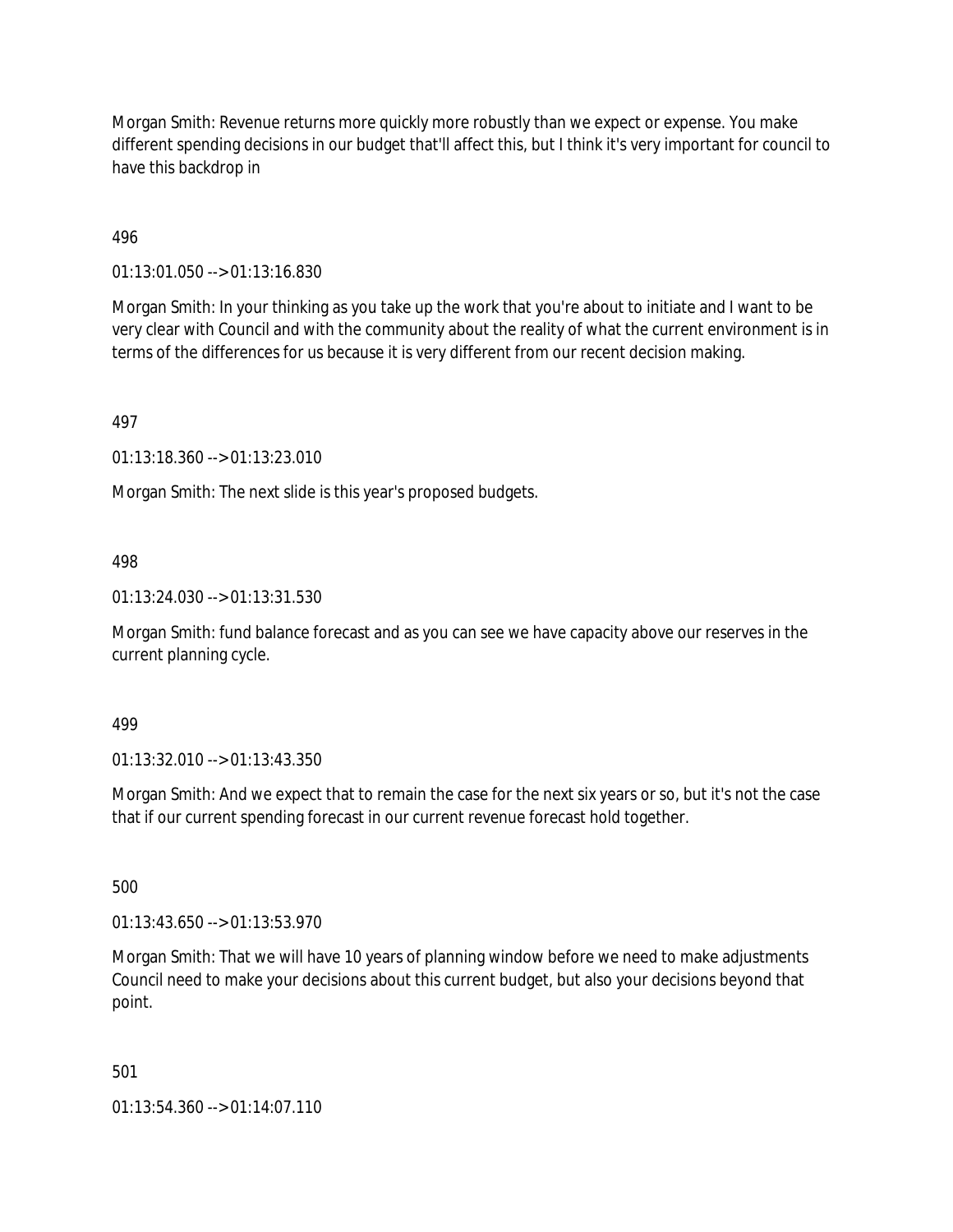Morgan Smith: Keeping in mind the fact that it is it is likely that you'll need to make some choices about changes in order to get ready and make adjustments before that pivot point that we right now forecast is about six years out.

502

01:14:09.030 --> 01:14:23.370

Morgan Smith: So this capacity backdrop is I think most critical and we will be working with you to update and refine this as you add in your thinking and adjustments on the proposed budget, but this is where we sit today.

503

01:14:26.730 --> 01:14:26.970

Okay.

504

01:14:28.560 --> 01:14:40.290

Morgan Smith: So Ellen's going to now take you through some of the key changes and the proposed budget things we want you in the community to know about right out of the gate that are different and

505

01:14:41.070 --> 01:14:50.910

Morgan Smith: Hopefully that will help you understand the trade offs that are already baked in to this set of decisions and that can be useful to inform the decision making that you make going forward.

506

01:14:53.010 --> 01:15:07.830

Ellen Schroer: Okay. Thanks, Morgan. I'm council. Now I'm going to take you through some of the proposed budget highlights. I have a number of slides to step through and to provide some more background about the effects of the choices that Morgan just explained

507

01:15:10.260 --> 01:15:16.380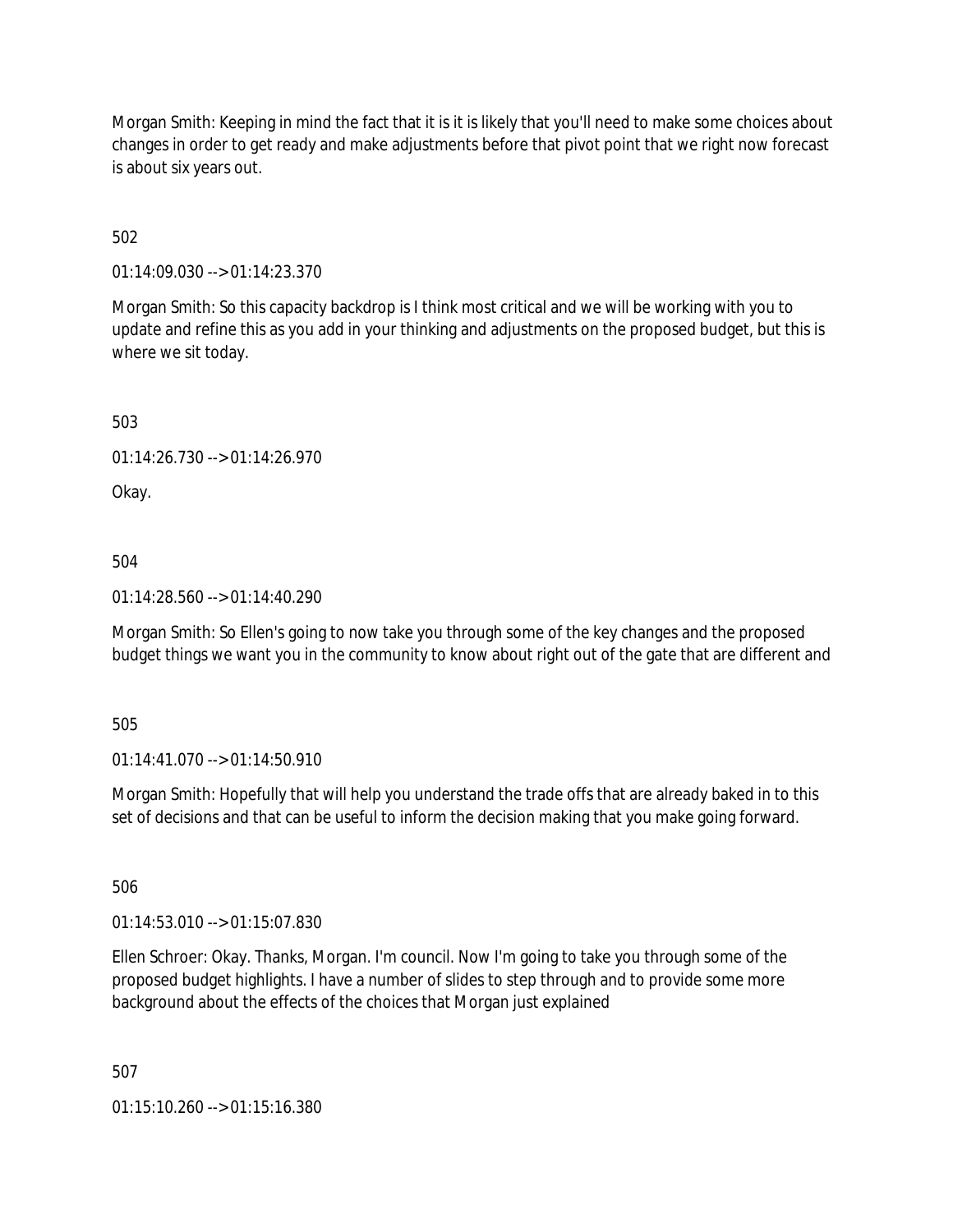Ellen Schroer: The first on the first couple of slides provide some organizing principles, some of the top line.

# 508

01:15:17.460 --> 01:15:24.450

Ellen Schroer: framework that we use when we were making decisions and we made a lot of decisions that went into putting the budget together that we're bringing you

## 509

01:15:24.990 --> 01:15:38.550

Ellen Schroer: I do want to also reiterate as Morgan said there's a lot more information that you can find in the city managers message and and other parts of the budget book all of this information will be posted tomorrow to the city's website and you and the community will all have access to that.

## 510

01:15:39.780 --> 01:15:48.570

Ellen Schroer: So as we started making the decisions. I'll step through these now and then provide some more information. Some more detailed information going forward.

#### 511

01:15:49.860 --> 01:16:01.530

Ellen Schroer: The first thing we looked at when we were putting the budget together was we knew we needed to respond to our recurring revenue loss or financial policies is Morgan explained require that we reduce the recurring expenditures to match that level.

#### 512

01:16:02.550 --> 01:16:09.930

Ellen Schroer: We also knew that we needed to respond, the elimination of TRANSPORTATION FUNDS due to the statewide approval in 2019 initiative.

#### 513

01:16:11.970 --> 01:16:24.900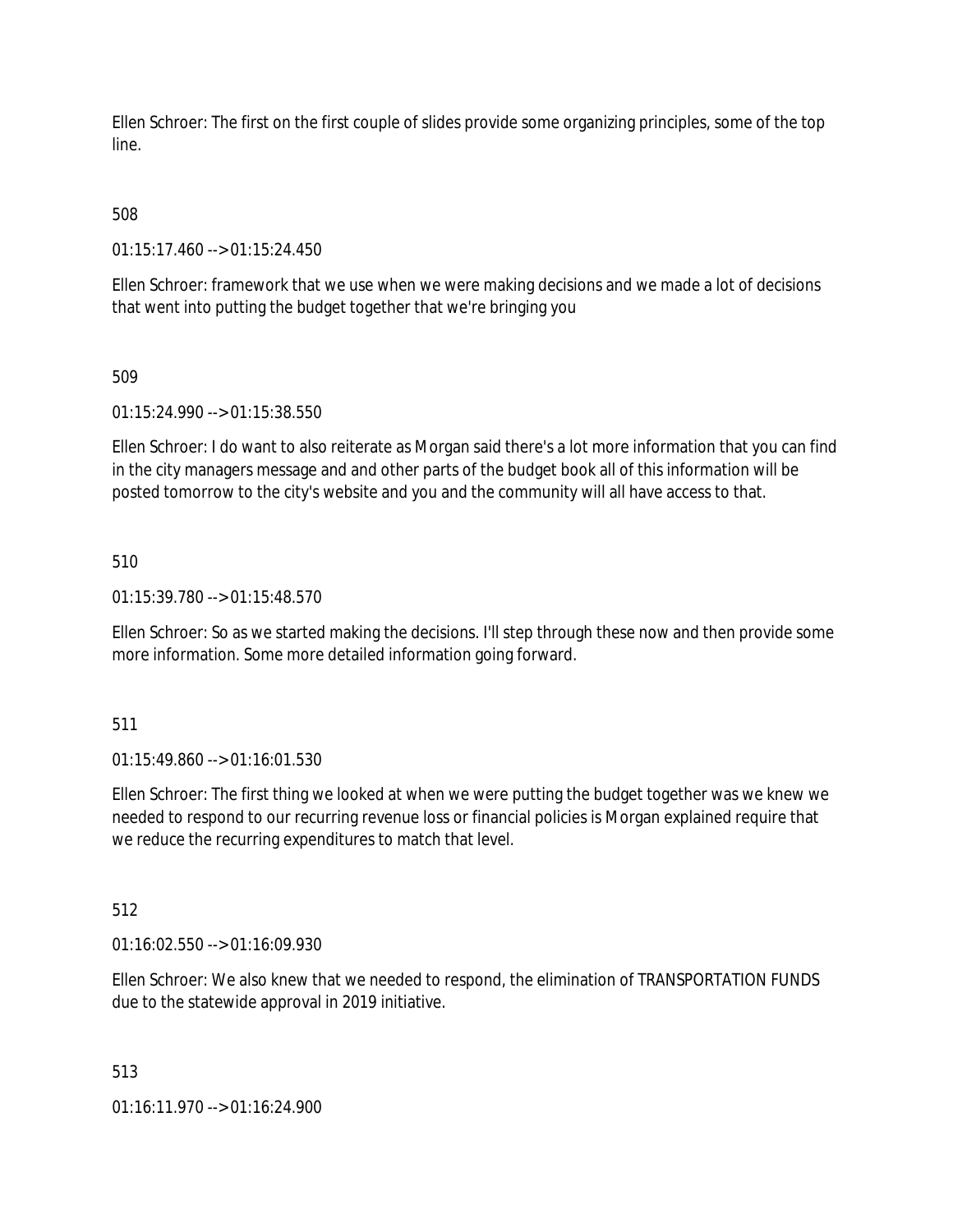Ellen Schroer: This created a loss of revenue of \$600,000 for the city and at the same time, it's important to us to maintain the stewardship of our roads. So we kept that in mind as we were putting together a budget.

514

01:16:25.950 --> 01:16:34.980

Ellen Schroer: And finally on this slide, maintaining infrastructure investments this budget that we're about to discuss with you. Doesn't step back from the investment in our infrastructure.

515

01:16:35.340 --> 01:16:48.060

Ellen Schroer: And I think you'll see that it's as robust as it has been over the past couple of cycles. We have learned that stepping back from investment and ongoing infrastructure maintenance creates more cost going forward.

## 516

01:16:50.940 --> 01:17:06.900

Ellen Schroer: Again, we also continue to support our community partners and to maintain our role as an important funder in the community. We know that we need to set aside money and funding to support the Climate Action Plan, which you'll be receiving in October.

#### 517

01:17:08.220 --> 01:17:23.310

Ellen Schroer: This budget also proposes some adjustments to our policing strategies, including a new position in the police department and provide support for diversity, equity, and inclusion, which is a very important part of what we are responding to right now in our community.

518

01:17:26.490 --> 01:17:41.070

Ellen Schroer: So I'll step through each of those in a little bit more detail here the recurring revenue loss due to the changes in everyone's economic situation as a part of the code recession.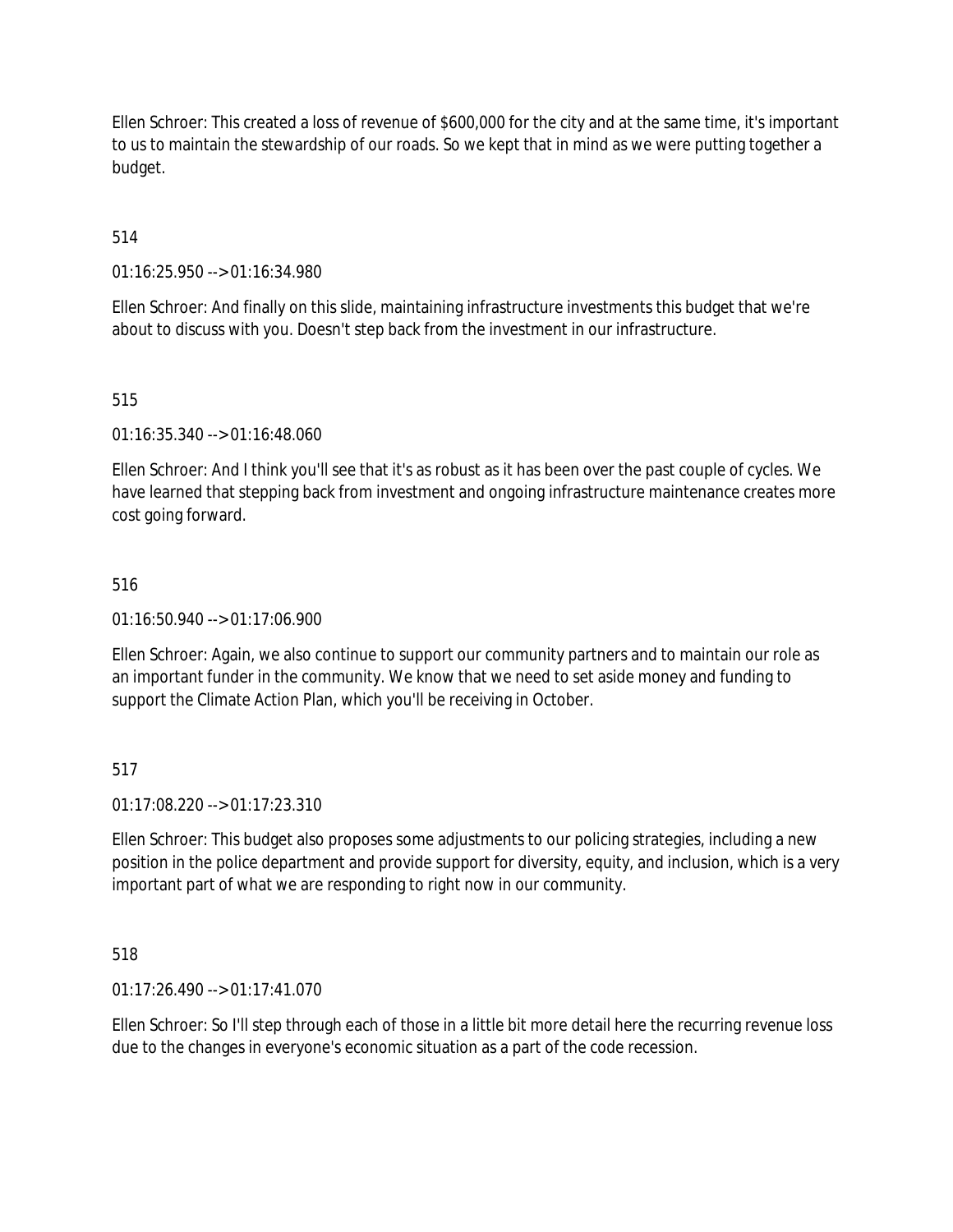01:17:42.120 --> 01:17:52.200

Ellen Schroer: Has led to a decrease of about \$2 million in our tax supported funds or a revenue loss of about 9% this compares to what we typically

520

01:17:52.830 --> 01:18:01.050

Ellen Schroer: Seen more like a 3% increase or a 2% increase your year over year. So necessitated looking for some reductions in our spending.

521

 $01.18:01.710 \rightarrow 01:18:14.130$ 

Ellen Schroer: And at the same time, to continue to meet our follow our financial policies of meeting all of our recurring expenses which are personnel and ongoing expenses like that service and maintenance with recurring revenues.

522

01:18:17.610 --> 01:18:38.160

Ellen Schroer: In order to get there, we are proposing reductions, including the elimination of three regular positions ongoing positions and to term limited positions. I'll step through each of these in much more detail later on and an overall city staff reduction of three f t

523

01:18:42.870 --> 01:18:49.800

Ellen Schroer: We also knew that we needed to look for our expenditure reductions and other part of the budget and

524

 $01:18:50.160 \rightarrow 01:19:08.310$ 

Ellen Schroer: Have looked for and reduced discretionary departmental spending in areas like professional services training and supplies we really took a fine tooth comb to all of those areas to make to bring you a budget that is as balanced as careful as we believe it can be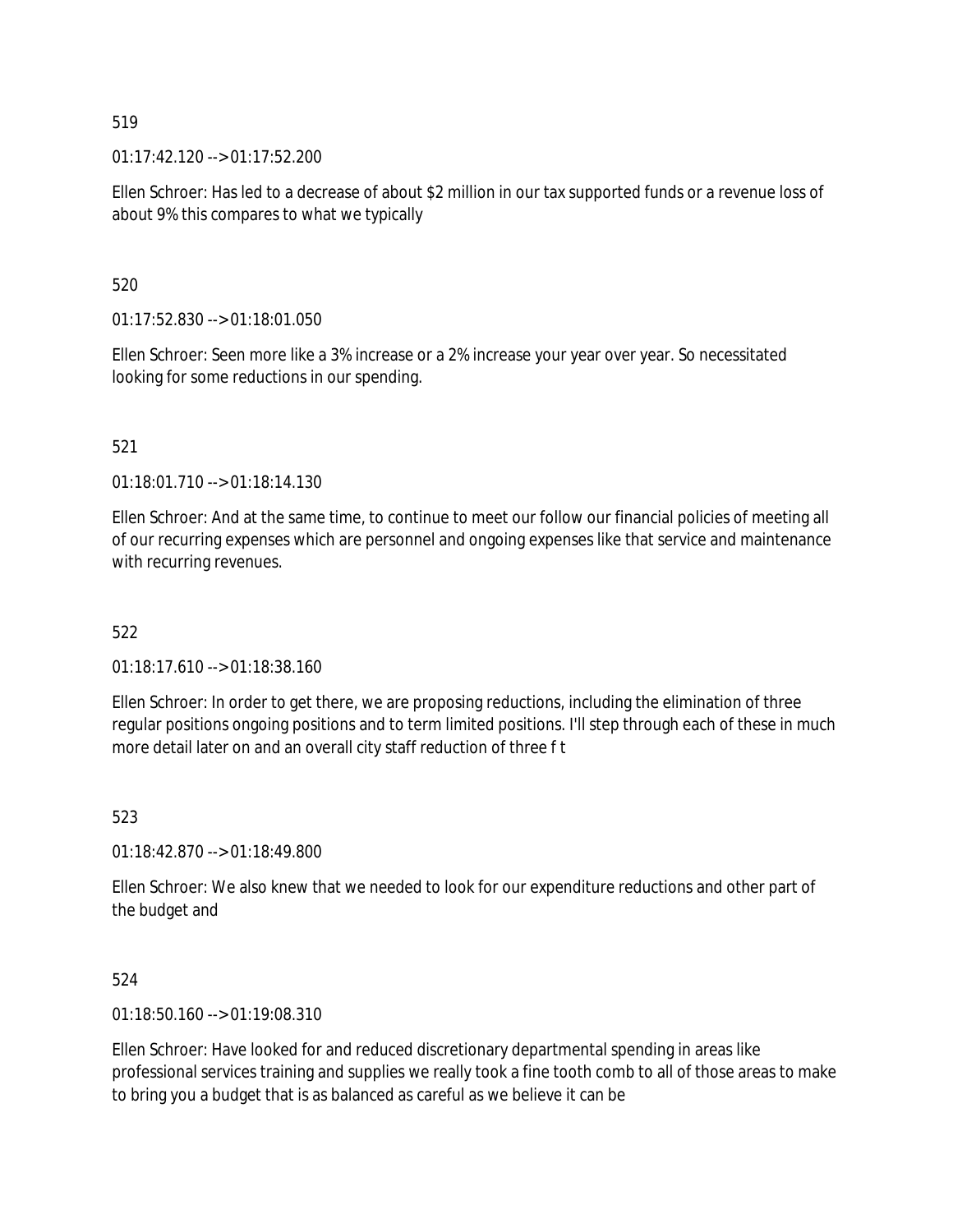01:19:09.360 --> 01:19:16.740

Ellen Schroer: In that same vein, we took a look at the Council contingency. There is a \$300,000 line item in the Council budget.

526

01:19:17.490 --> 01:19:33.840

Ellen Schroer: We are suggesting reducing that to \$200,000 per year. We believe this to be sustainable as over the past five years, the average spending has done just over \$100,000. So I think that Council will still be able to address the items that come up

527

01:19:34.770 --> 01:19:38.250

Ellen Schroer: But at a with a slightly lower funding level going in.

528

01:19:42.630 --> 01:19:56.370

Ellen Schroer: In terms of the elimination of the dedicated TRANSPORTATION FUNDS statewide voters approved initiative 976 last year which eliminated the vehicle license fee collected by the city's transportation benefit district.

529

01:19:56.640 --> 01:20:03.600

Ellen Schroer: This has provided \$400,000 in funding for annual roads maintenance over the past several years for the city.

530

01:20:04.170 --> 01:20:19.740

Ellen Schroer: At the same time, we didn't want to reduce that spending. So you'll see in the budget that the annual roads program remains at the same level of over \$650,000 with additional money set aside for road striping and other safety measures.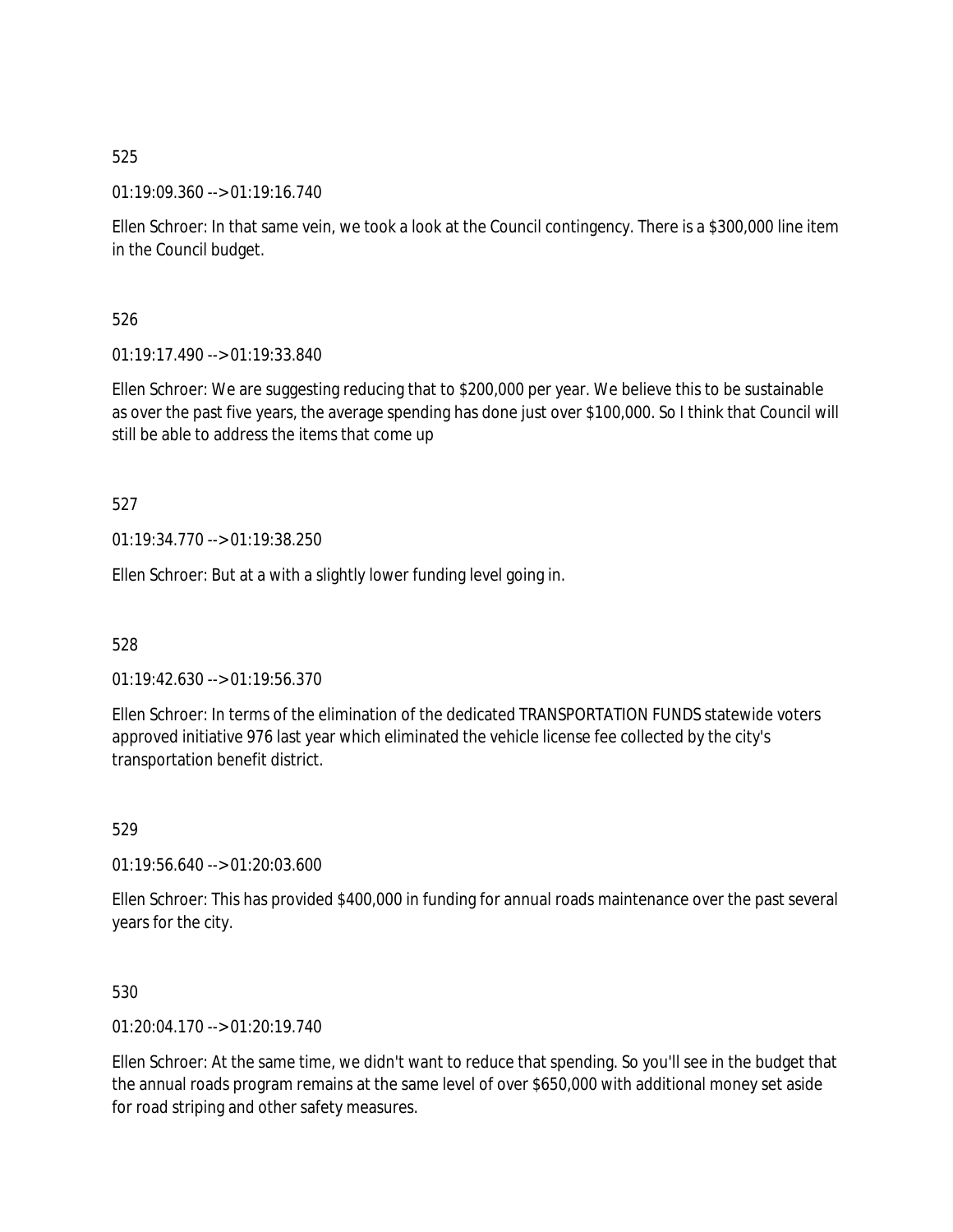01:20:20.520 --> 01:20:28.950

Ellen Schroer: In order to support this. We will use the available balance in the transportation fund, which is about \$600,000 at the beginning of the year.

532

01:20:30.120 --> 01:20:34.500

Ellen Schroer: In 2021 and then provide additional funding from other resources for

## 533

01:20:36.630 --> 01:20:53.970

Ellen Schroer: In order to maintain this level of spending, we will work with you city leadership will need to work together to plan for future revenue one option that exists still after the passage of I 976 is a dedicated sales tax for transportation.

#### 534

01:20:55.110 --> 01:21:04.560

Ellen Schroer: That can be passed by the voters and could provide some some funding. We've estimated that that could be between four or \$500,000

#### 535

01:21:04.980 --> 01:21:21.570

Ellen Schroer: If that's not a choice that we as a community want to make, we could will need to look for other reductions to continue that same level of spending and it's also worth noting that while initiative 976 was passed statewide. It was rejected here on Bainbridge Island.

536

01:21:25.080 --> 01:21:33.660

Ellen Schroer: Continuing to think about infrastructure this tip that we discussed with you in June and then again in September. Earlier this month, remains robust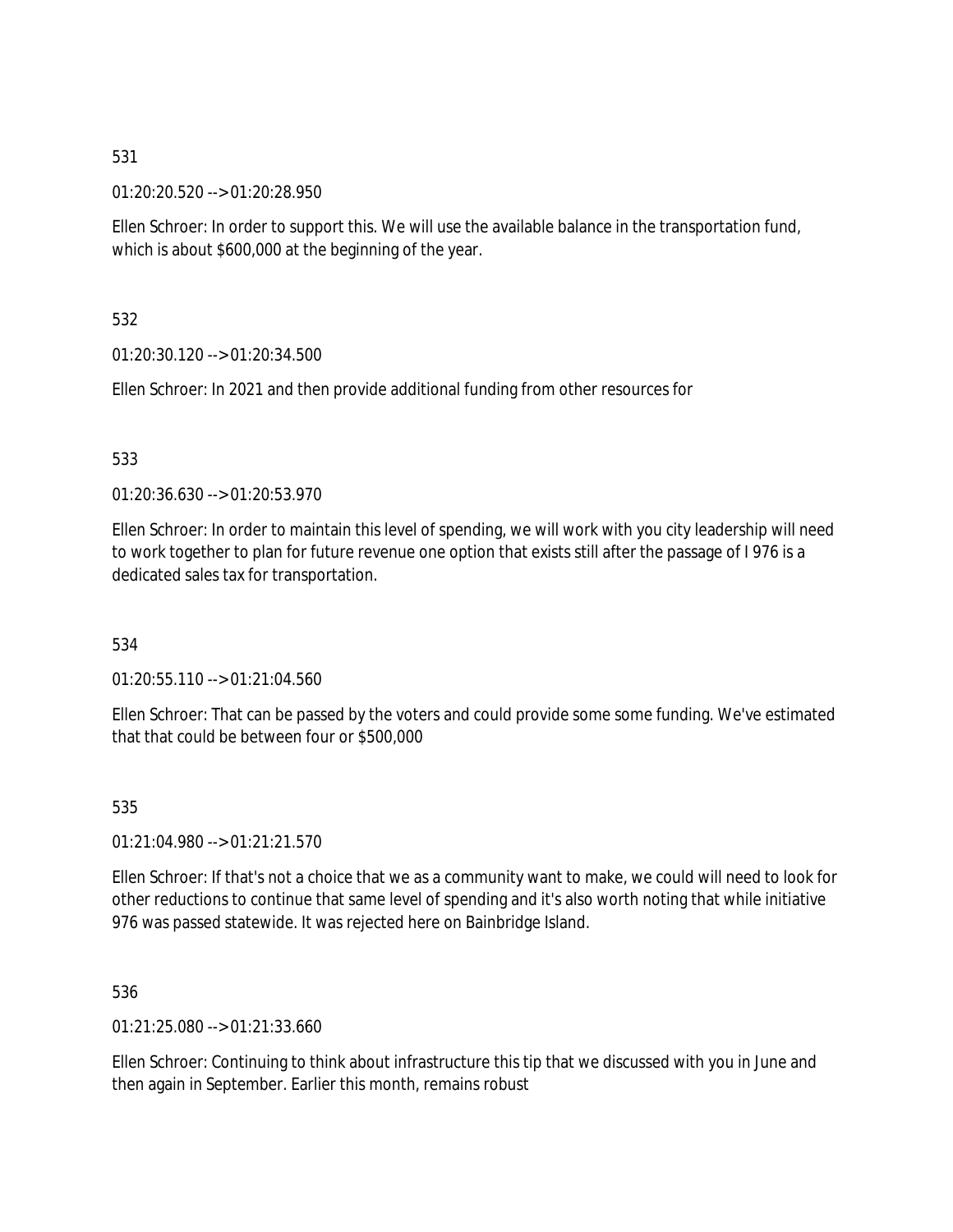01:21:34.560 --> 01:21:44.820

Ellen Schroer: The stewardship of our assets now helps reduce future repair costs and continues to provide for investment which is important to our community in rows and and facilities.

538

01:21:45.480 --> 01:22:03.030

Ellen Schroer: At the same time, we have been successful in securing grant funds to help leverage city spending and the tip that is included in the proposed budget includes nearly \$6 million in currently secured and then also in future planned grants.

# 539

01:22:07.800 --> 01:22:11.220

Ellen Schroer: This slide summarizes the planned capital investment.

540

01:22:11.580 --> 01:22:28.680

Ellen Schroer: divided between utility projects and tax supported projects tax supported projects are typically transportation non motorized and facilities projects and the utility projects are those in our water, sewer and swim utility surface water surface and stormwater management.

541

01:22:30.240 --> 01:22:38.430

Ellen Schroer: And then the ongoing work for the police court project you'll notice that the utility projects show an increased level of investment.

542

01:22:40.890 --> 01:22:50.310

Ellen Schroer: And that is because we in this CIT this capital improvement plan, we are addressing the increasing backlog of utility repair projects.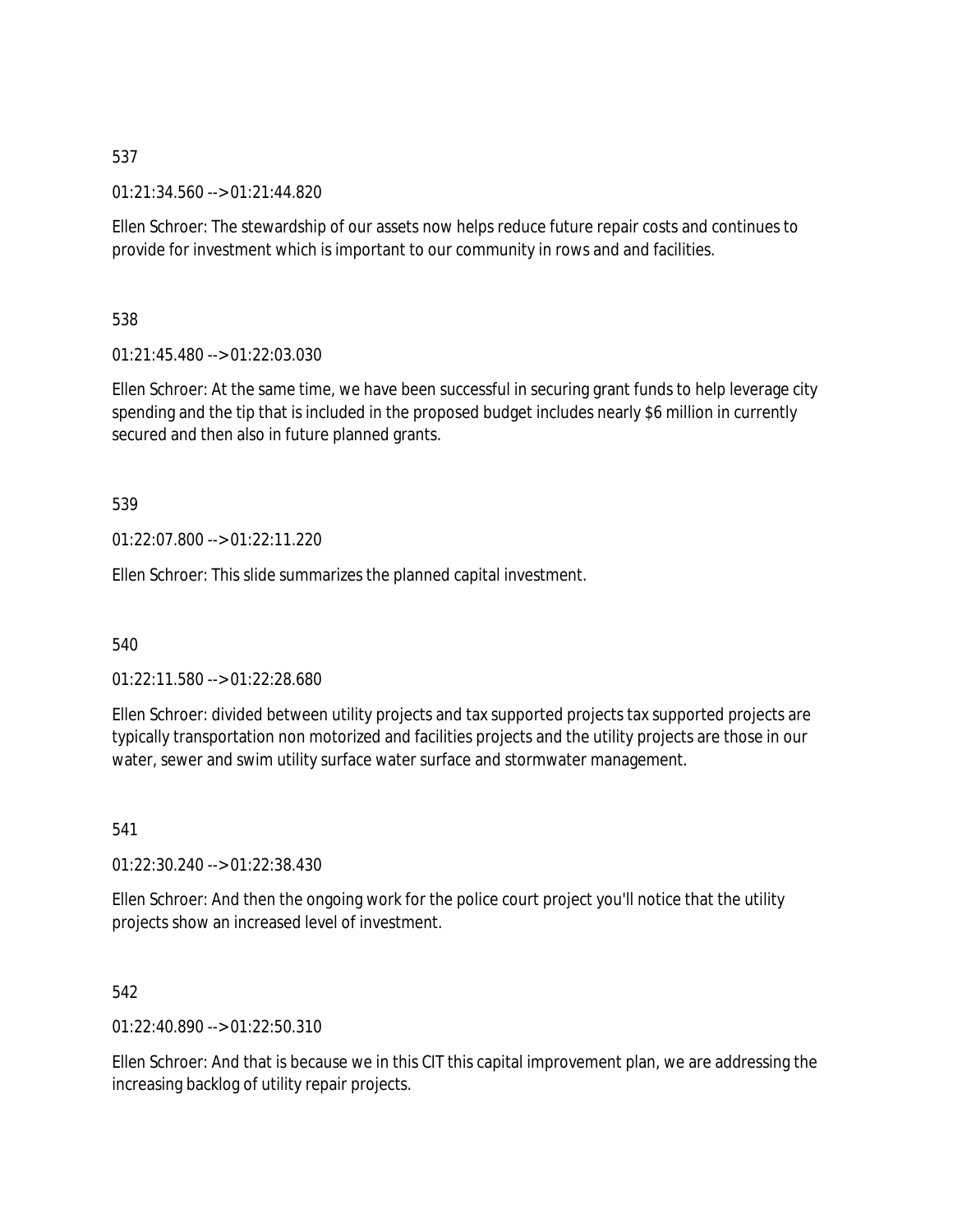01:22:50.670 --> 01:22:56.580

Ellen Schroer: We these projects came out of system plans completed for the water and sewer utilities over the last five years.

544

01:22:56.880 --> 01:23:05.370

Ellen Schroer: And in order to do that, and to address these new projects we are suggesting. This is the first new position that we've detailed here, the creation of a new

545

01:23:05.820 --> 01:23:10.290

Ellen Schroer: A new engineer position specifically for utility projects.

546

01:23:10.770 --> 01:23:19.950

Ellen Schroer: This position does a couple of things. One, it allows us to have staff capacity to address the backlog and our water, sewer and swim utilities.

547

01:23:20.280 --> 01:23:30.120

Ellen Schroer: And then also maintains engineering capacity to manage other high priority projects in the city for transportation facilities and non motorized projects.

548

01:23:34.560 --> 01:23:40.410

Ellen Schroer: The budget continues to support our community partners. We know that as the economy.

549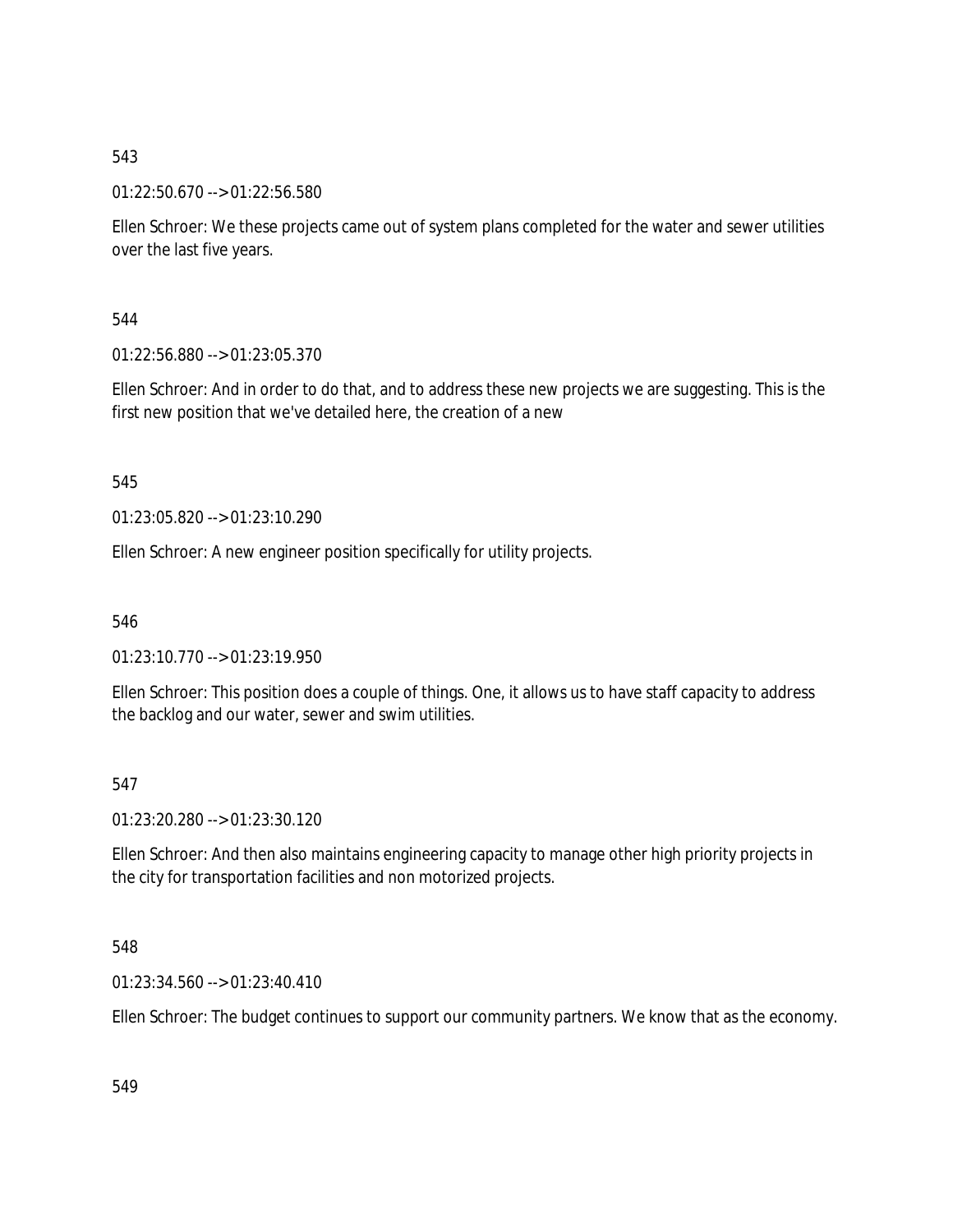01:23:41.610 --> 01:23:49.020

Ellen Schroer: faces challenges that there are challenges in our community as well and the needs of our community are greater now, not less.

550

01:23:49.650 --> 01:24:00.120

Ellen Schroer: We also know that the city partnership is meaningful. We provide significantly significant support each year to community organizations nearly a million dollars in each of the coming years.

551

01:24:00.600 --> 01:24:08.100

Ellen Schroer: And you and we have heard from our partners that they value that support and are planning on continuing to receive it.

552

01:24:08.790 --> 01:24:20.850

Ellen Schroer: So we continue to use or to continue to include the same level of Community funding, although these are discretionary spending items and certainly items that we can continue to discuss with you.

553

01:24:23.280 --> 01:24:34.230

Ellen Schroer: There's roughly \$2 million in Community funding in the coming years, which is close to 4% of all of the tax supported revenue that we, the city is budgeting to receive

554

01:24:35.130 --> 01:24:44.550

Ellen Schroer: And as we've discussed, this is a significant community value for us and does represent a higher level of spending than some other jurisdictions in our region.

555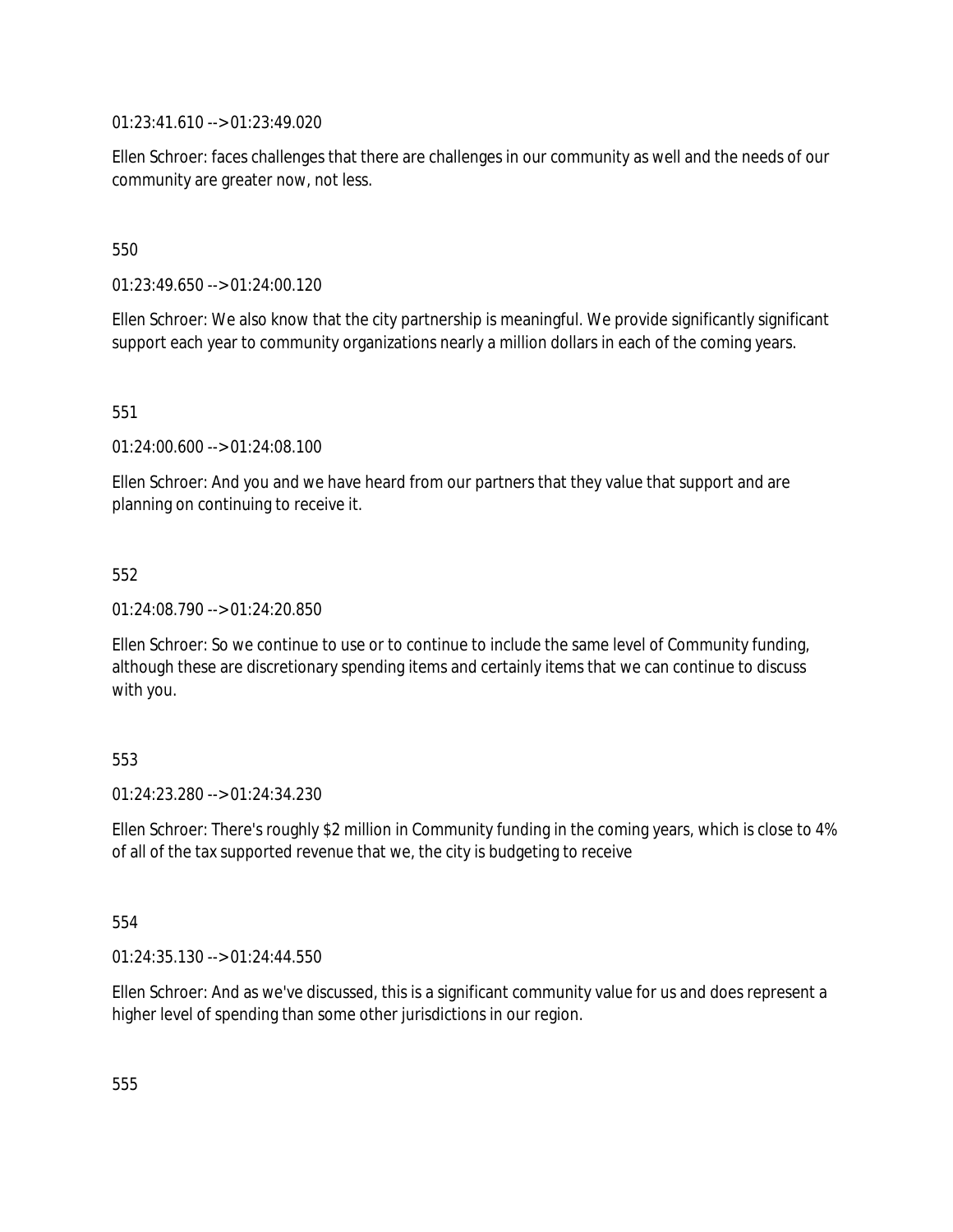01:24:47.490 --> 01:24:52.350

Ellen Schroer: That money is split out across a number of different community.

556

01:24:53.610 --> 01:25:07.170

Ellen Schroer: partners, including that in human services, housing arts organizations public art economic development and then the lodging tax or L tak award cycle that the city runs each year.

557

01:25:13.440 --> 01:25:23.310

Ellen Schroer: We know that it's important to have funding to support the Climate Action Plan. This was the highest priority budget item for the Council in your discussions in March and again in June.

#### 558

01:25:24.150 --> 01:25:30.960

Ellen Schroer: The climate action plan is coming to you in your next study session, the climate change advisory committee will be providing that to you.

559

01:25:31.440 --> 01:25:40.440

Ellen Schroer: There are dozens of actions almost 200 in that plan is 130 pages of all kinds of really important work.

560

01:25:40.770 --> 01:25:52.020

Ellen Schroer: And our budget includes \$300,000 to support that work, understanding that the Council, the staff and the climate change Advisory Committee will work together to make plans for the spending of that money.

561

01:25:56.490 --> 01:26:09.510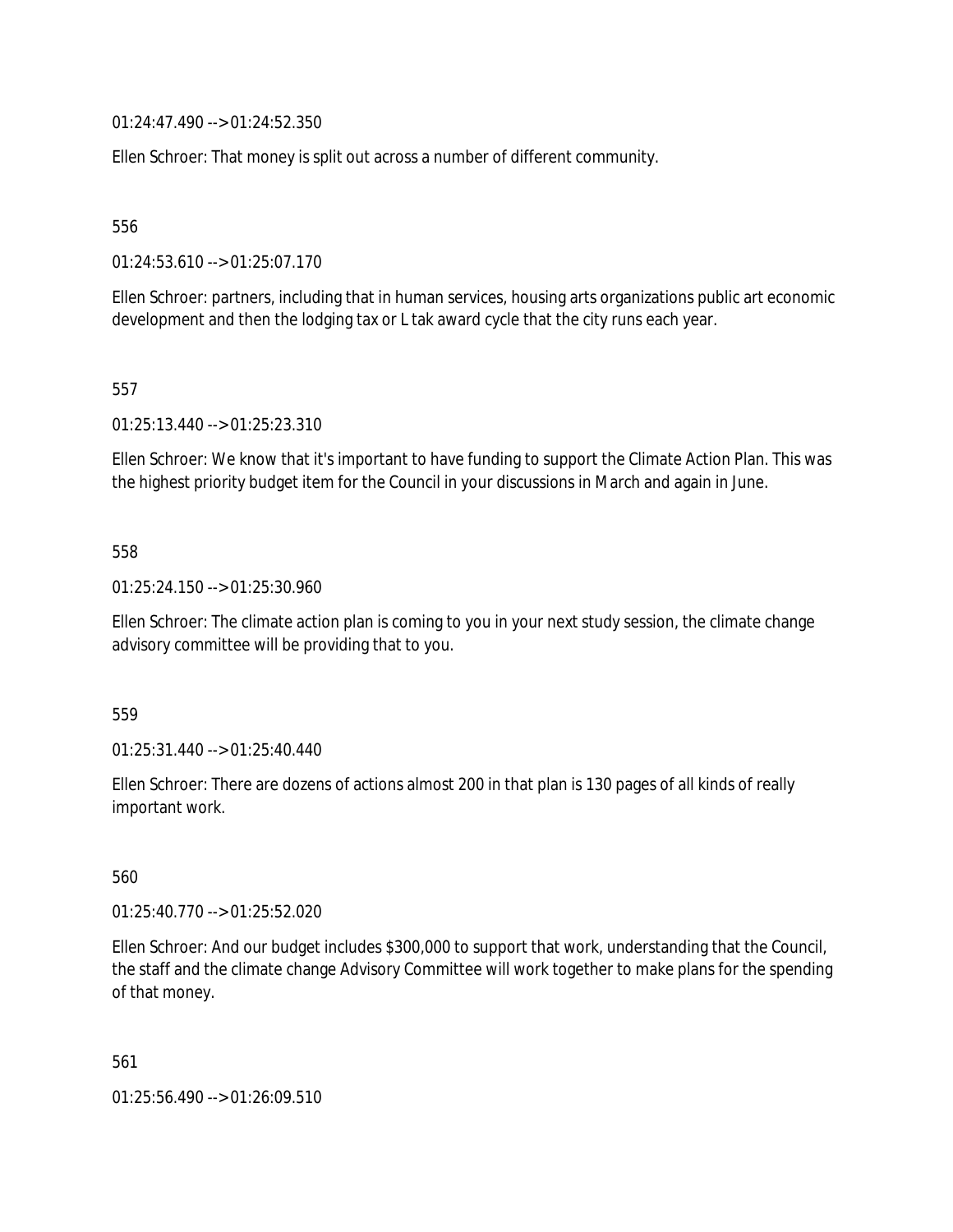Ellen Schroer: This, we are also including in the budget some changes to our policing strategies. This is a big change. And I really important add to our department and to our organization and community as a whole.

# 562

01:26:10.110 --> 01:26:22.320

Ellen Schroer: I will step through some of the information now and you can expect to hear much more about this on October six, when chief Clark comes to make his presentation to you about the police department's budget.

563

01:26:23.460 --> 01:26:29.220

Ellen Schroer: But the budget includes the creation of a new position a full time position.

#### 564

01:26:29.610 --> 01:26:38.010

Ellen Schroer: We're titling behavioral health navigator to provide full time support to our community related to behavioral health, social service needs.

#### 565

01:26:38.430 --> 01:26:48.570

Ellen Schroer: This is a function that we have right now as part of a, an agreement with a neighboring jurisdiction. We have about half of this person's time

566

01:26:49.050 --> 01:27:03.330

Ellen Schroer: And the inter local agreement that supports that program with the city of Poulsbo is winding down that gave the city manager and the chief the opportunity to review that program to consider how

#### 567

01:27:04.380 --> 01:27:20.490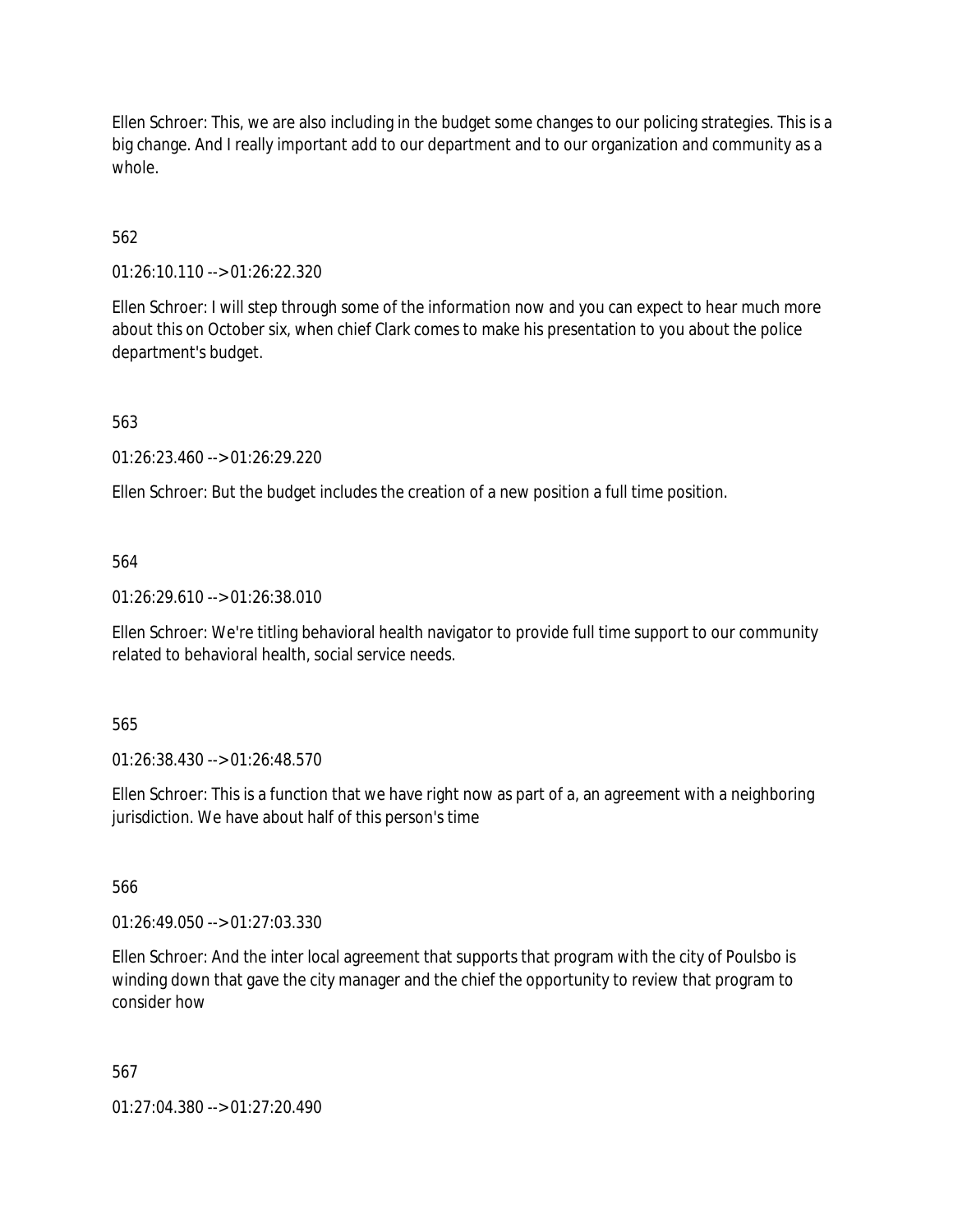Ellen Schroer: It was supporting our department and our community and the decision that's included in the budget is to increase that position from a part time, effort to a full time, effort to how's that position inside of our police department and to

568

01:27:21.540 --> 01:27:27.870

Ellen Schroer: Work then to go with the goal of improving their our communities outcomes in this very important area.

#### 569

01:27:30.900 --> 01:27:38.070

Ellen Schroer: This navigator position integrates behavioral health community engagement mental health diversity and training.

#### 570

01:27:38.610 --> 01:27:52.710

Ellen Schroer: And with more time, we believe that we can move from a reactive program so serving people in crisis to a proactive program which can look to provide services to the our community, while they're still

#### 571

01:27:53.280 --> 01:28:01.980

Ellen Schroer: Whether it's not a crisis time while we're really helping people access services before the time when it's really become critical

#### 572

01:28:04.350 --> 01:28:15.030

Ellen Schroer: In order to help pay for this we are suggesting that we will reduce our police officer staffing level by one f t. This is a vacant position, which was added.

#### 573

01:28:16.050 --> 01:28:33.120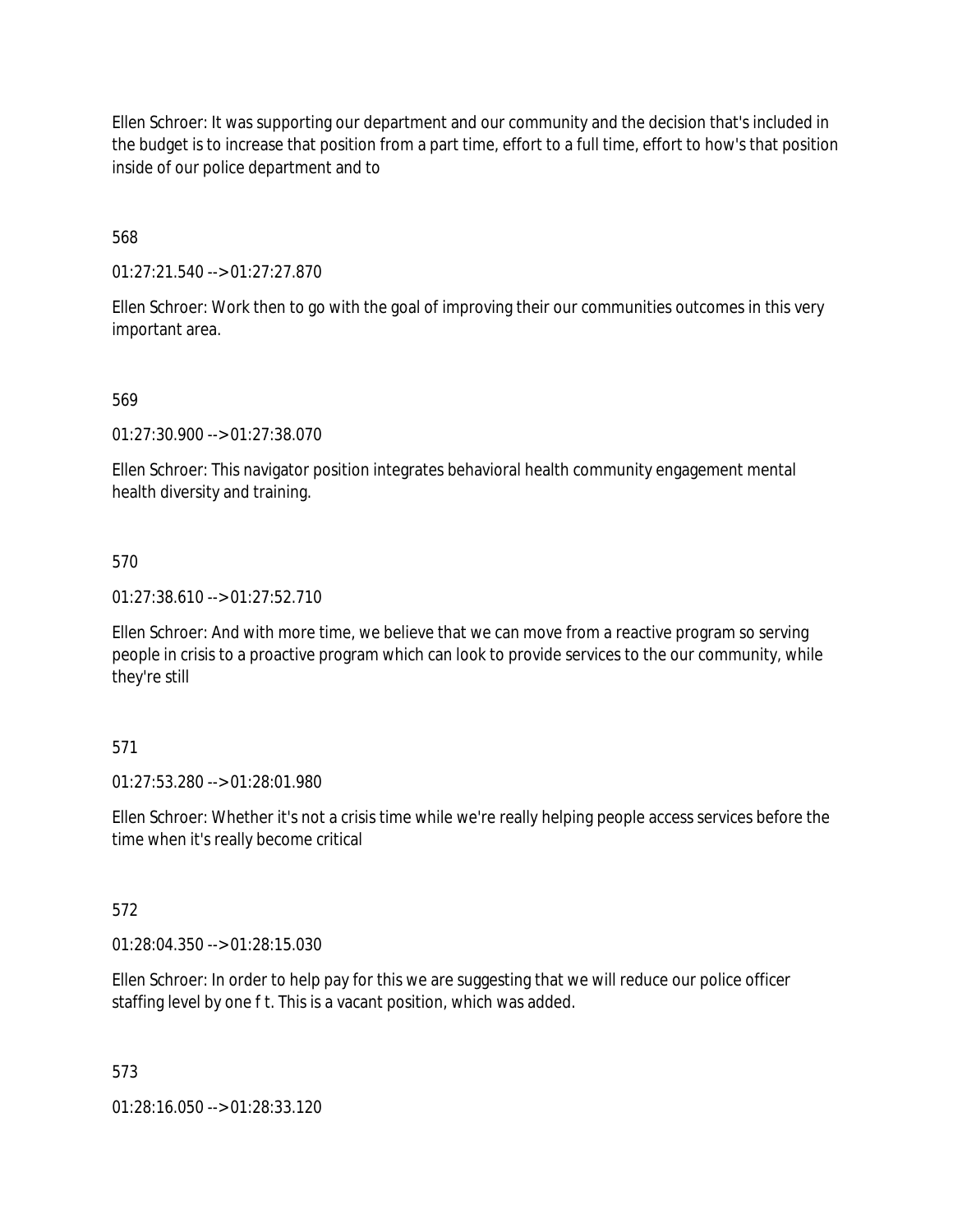Ellen Schroer: A couple of years ago to the police department, but has not been filled and the chief and the city manager believe that we can continue to presume provide comparable level of services and this also then provide some additional funding to support the new behavioral health navigator

574

01:28:38.430 --> 01:28:45.240

Ellen Schroer: And the budget also includes money. This is the final of the organizing principles for diversity, equity inclusion.

## 575

01:28:45.990 --> 01:28:54.990

Ellen Schroer: The race equity Task Force work plan is robust and continuing, we expect that there will be an advisory committee in place by the end of this year.

#### 576

01:28:55.290 --> 01:29:09.930

Ellen Schroer: And in order to support that committee and its ongoing work the budget has \$100,000 to support implementation of diversity, equity, and inclusion and initiatives both our city organization and for the community as a whole.

#### 577

01:29:13.950 --> 01:29:26.940

Ellen Schroer: So that's the the overarching the policy discussion. These are all done by by people because the city is a service organization. And I wanted to just step through some of the staffing related changes.

#### 578

01:29:28.410 --> 01:29:37.260

Ellen Schroer: When we were reviewing positions we looked for areas where we felt that we could tolerate the reduction in staffing and ongoing reductions in services.

579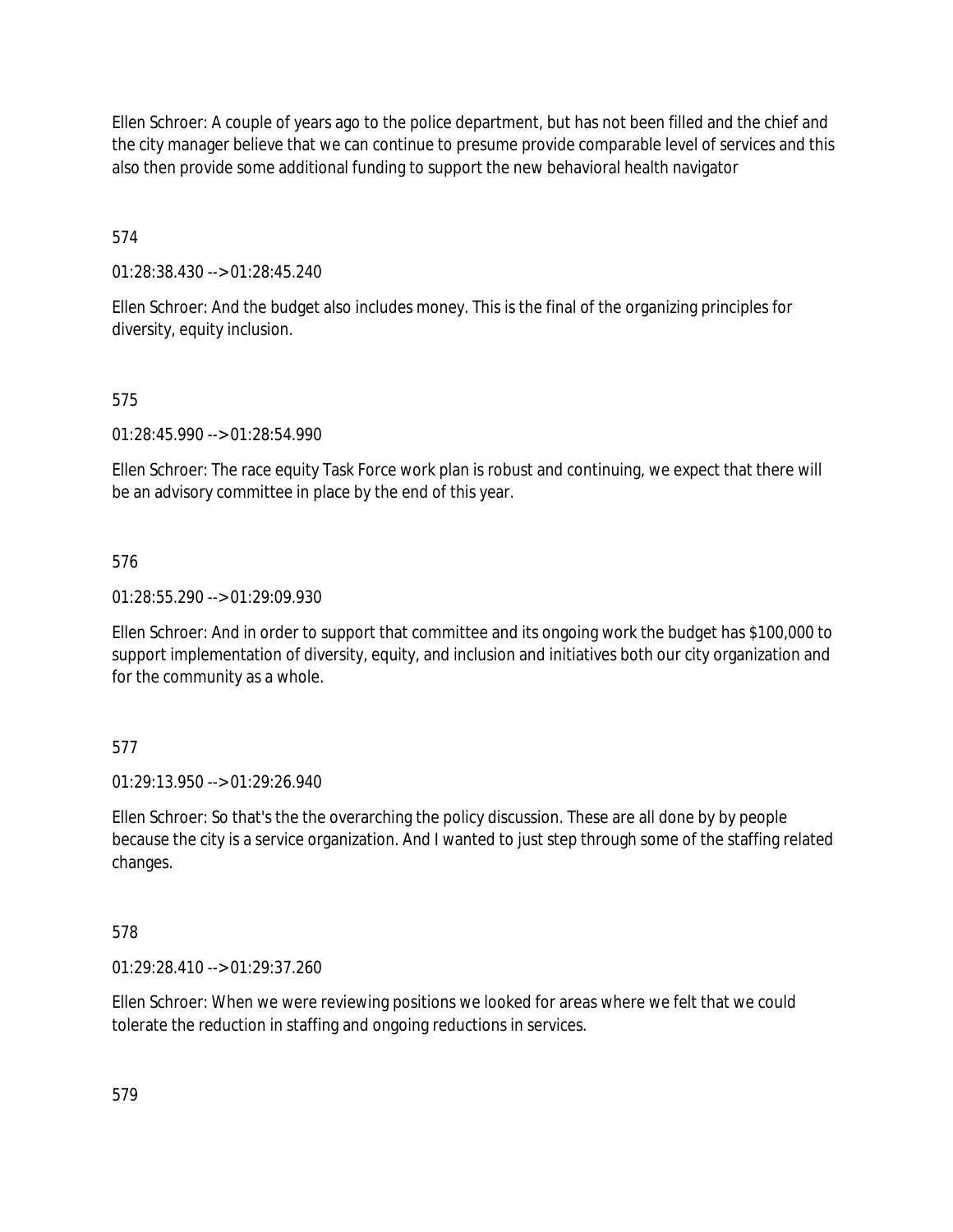01:29:37.800 --> 01:29:56.580

Ellen Schroer: This summarizes the ads at the top. So there are two new positions provided are proposed in this budget one in the public works department and one in the public safety department, the engineer for the capital projects and behavioral health navigator in the public safety or police department.

580

01:29:57.840 --> 01:30:11.130

Ellen Schroer: The numbers in brackets are then show reductions of both dollars and f t these five positions are all vacant at this time. So there are no layoffs provide proposed in this budget.

#### 581

01:30:13.440 --> 01:30:23.610

Ellen Schroer: The vacant positions which are proposed for elimination in this budget include a patrol officer, a senior plan check engineer in the planning department.

582

01:30:24.690 --> 01:30:39.960

Ellen Schroer: A senior judicial specialist at the municipal court and to turn limited positions which were added due to workload and have never been filled due to the staffing pause that we put in place due to the coven

583

01:30:40.740 --> 01:30:52.530

Ellen Schroer: To the coven pandemic, the public records specialist in the executive department and a senior planner in PC D that the planning senior planner was actually added last year.

584

01:30:53.490 --> 01:31:03.960

Ellen Schroer: With the intention of devoting that to sub area plans to allow for another staff person to be wholly dedicated to affordable housing, but that position has never been filled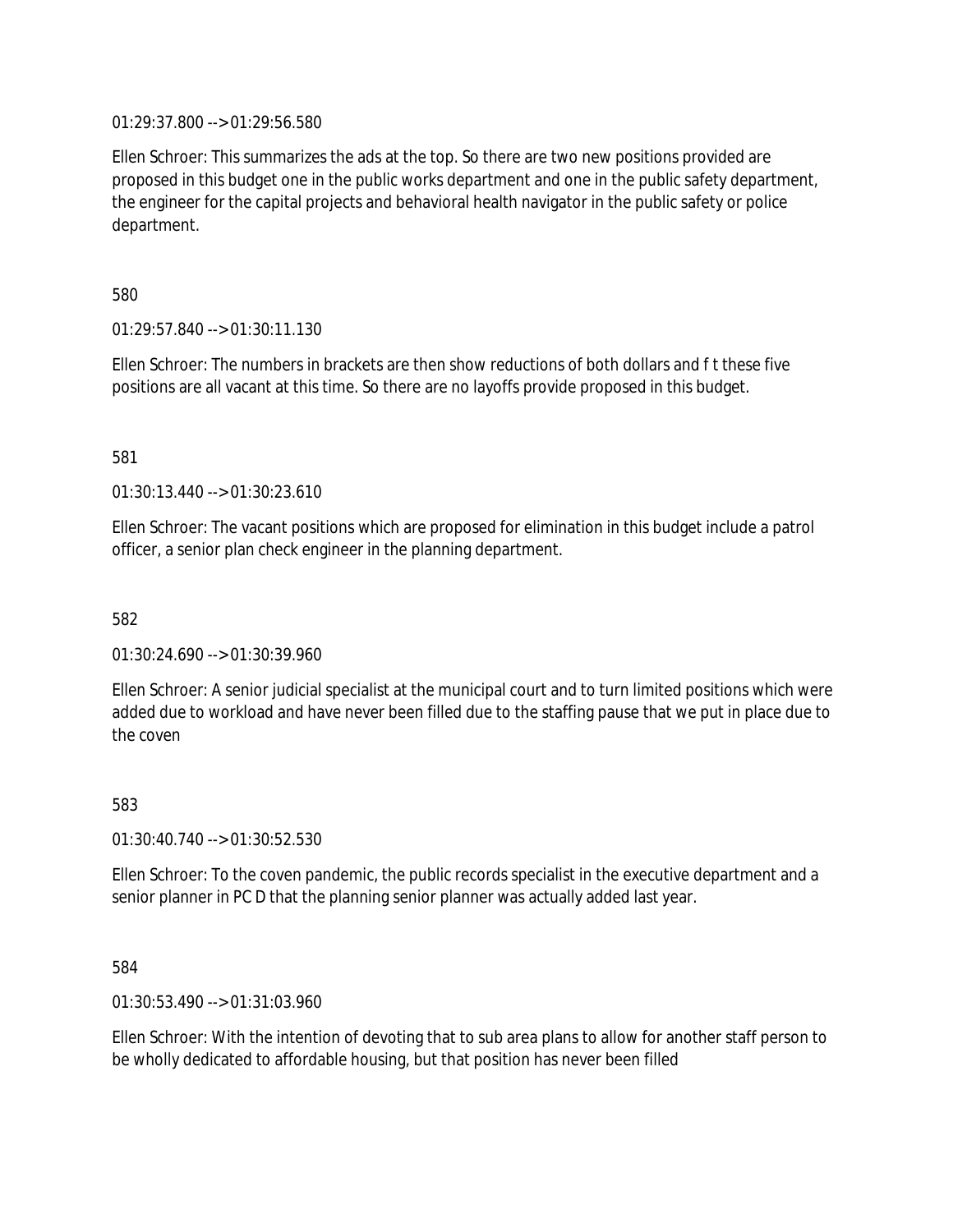01:31:05.130 --> 01:31:14.370

Ellen Schroer: So the net of all of that is a reduction of about \$350,000 and ongoing costs and a reduction of three overall fit.

586

01:31:17.730 --> 01:31:26.430

Ellen Schroer: This slide shows a long term comparison of city staffing. So looking at City staffing over the last 15 years

587

01:31:27.630 --> 01:31:34.110

Ellen Schroer: 2008 marked the high watermark for city staffing just over 150 f t

588

01:31:35.130 --> 01:31:39.180

Ellen Schroer: And the budget that we're proposing today has 127 f t

589

01:31:40.290 --> 01:31:58.170

Ellen Schroer: So I want to highlight that for you. There's a reduction of 17% over that timeframe. At the same time, and the city's population has grown by about 10% and I think that we would acknowledge that the city's work is perhaps more complex than it was at that time. So,

590

01:31:59.940 --> 01:32:14.010

Ellen Schroer: That's an important benchmark to keep in mind the the 2021 proposed budget produces or includes about a 2% staffing reduction as compared to our approved positions for 2020

591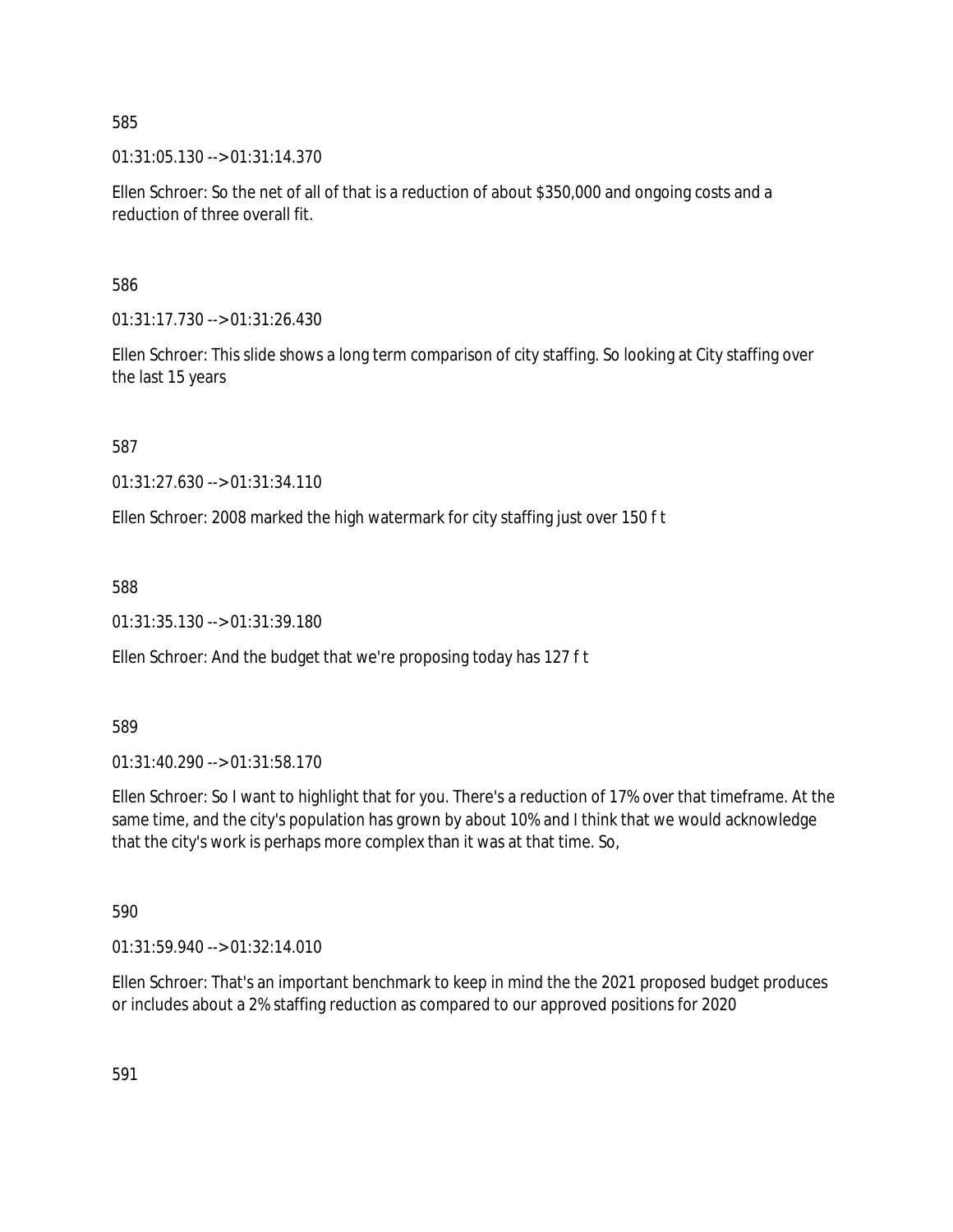01:32:20.850 --> 01:32:26.640

Ellen Schroer: And wanted to step through these the hiring plan for the vacancies. This is something that we

### 592

01:32:27.180 --> 01:32:36.780

Ellen Schroer: discussed at length in May, when we were talking about how to move into a contraction phase due to the revenue reductions we were seeing in 2020

#### 593

01:32:37.500 --> 01:32:48.150

Ellen Schroer: At that time there were 15 vacant positions at the city and we agreed at the very outset in May to feel three of them. Those are the development engineer and two police officers.

#### 594

01:32:48.990 --> 01:32:56.850

Ellen Schroer: And we have since that time held 12 positions bacon that has been a heavy lift from any staff people at the city, but has

#### 595

01:32:57.390 --> 01:33:06.480

Ellen Schroer: Created some really meaningful savings for the city organization. And that was where we started thinking about what we could add back and what we needed to

596

01:33:07.290 --> 01:33:20.940

Ellen Schroer: Get or needed to eliminate as we prepared the budget for 2021 and ongoing years we are proposing at this time to begin the hiring process for for positions in public works and in planning.

597

01:33:22.140 --> 01:33:30.510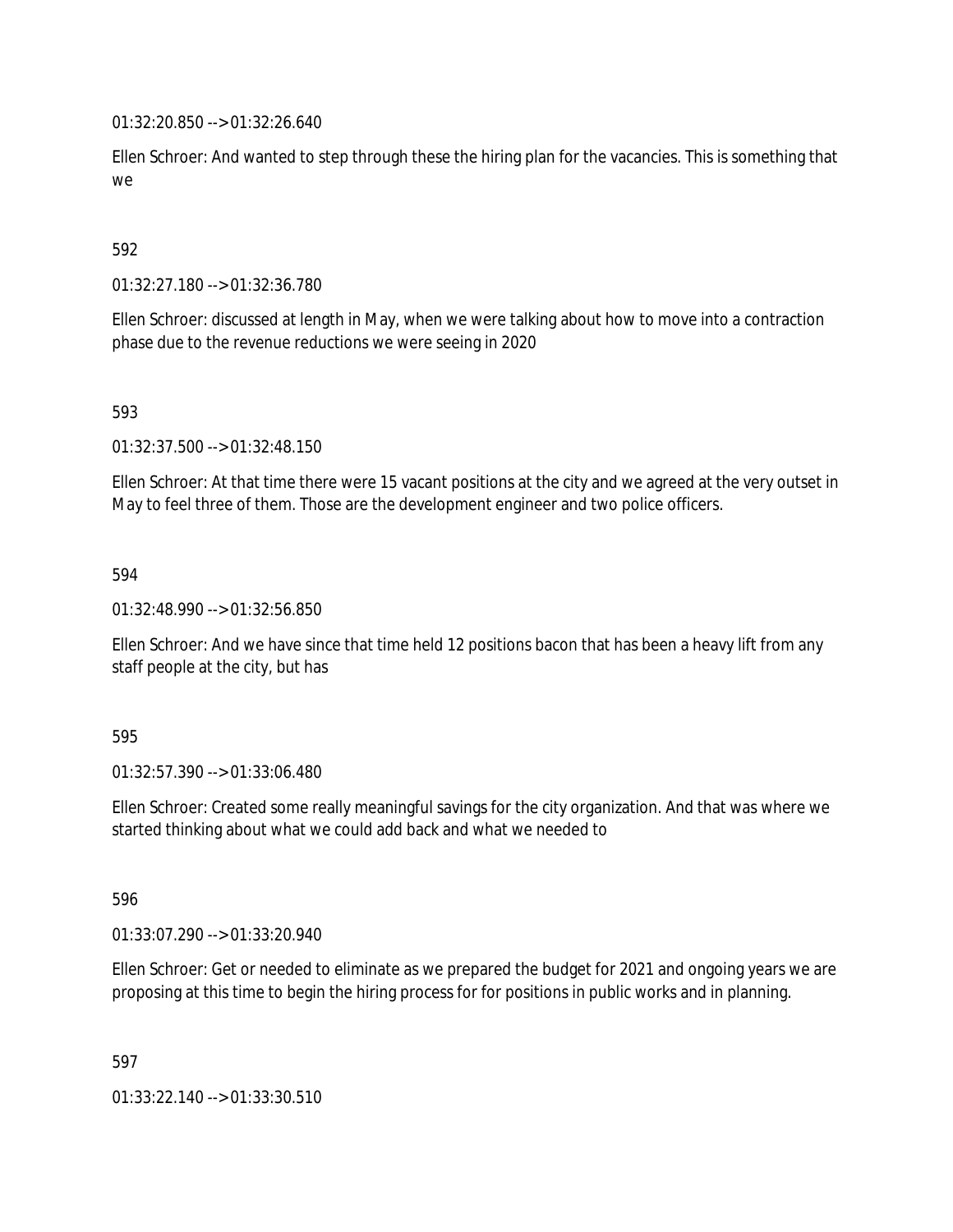Ellen Schroer: We expect that we would start working on that in the fourth quarter of 2020 with the expectation that those would be filled, perhaps at the beginning of 2021

# 598

01:33:31.680 --> 01:33:44.040

Ellen Schroer: There are three additional positions that we are going to hold off on for a little bit longer, in order to save a little bit more money and give ourselves a little bit more time to understand exactly how our revenues are going to work out.

## 599

01:33:44.940 --> 01:33:51.000

Ellen Schroer: And then the balance of five positions are the ones that we're proposing to remove or eliminate in this budget.

## 600

01:33:52.560 --> 01:34:00.210

Ellen Schroer: And finally, at the bottom, just to continue to tie out all of our vacancies. There was one position that was not taken in May, when we talked

#### 601

01:34:00.780 --> 01:34:10.920

Ellen Schroer: With you about this slate of positions that has since become bacon and we are proposing to fill that with the remainder of with the other positions at IT operations and maintenance.

#### 602

01:34:16.260 --> 01:34:21.510

Ellen Schroer: Next, I'll talk to you a little bit about process, the upcoming discussion and deliberations that will have

#### 603

01:34:25.260 --> 01:34:34.380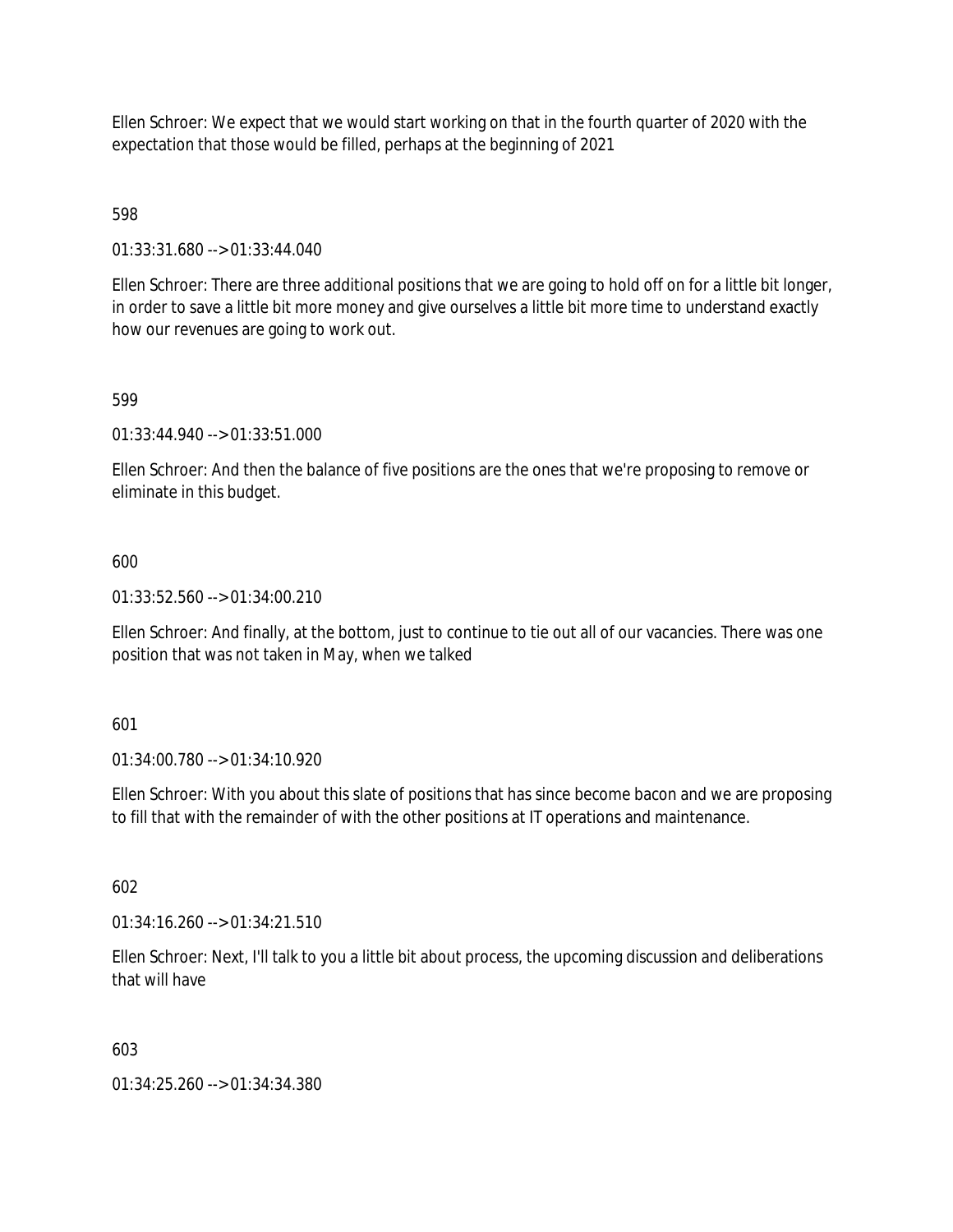Ellen Schroer: Morgan alluded earlier to budget queries. This is the way that we have done question and answers in the past will ask that you email questions that you have about the budget.

604

01:34:35.040 --> 01:34:39.690

Ellen Schroer: Either. What does this number mean or what if we did this, that, or the other kind of thing in the budget.

605

01:34:40.290 --> 01:34:42.450

Ellen Schroer: Those questions should go to the finance director

606

 $01:34:42.870 \rightarrow 01:34:55.560$ 

Ellen Schroer: And the finance team will work on putting those together Dwayne and his team will put responses together, which will then be provided to all council members and also post posted to the website. So the community can understand

607

01:34:55.740 --> 01:35:10.470

Ellen Schroer: The information that we're putting together about the budget if there is really significant work. We will come back to you and ask if there's widespread interest in that topic and make sure that we're prioritizing getting you the information that you need most

608

01:35:11.940 --> 01:35:21.900

Ellen Schroer: And this slide just shows an example of what those look like. And it's really just a word document with question at the top and information at the bottom to help people understand what changes to the budget might look like.

609

01:35:23.940 --> 01:35:37.710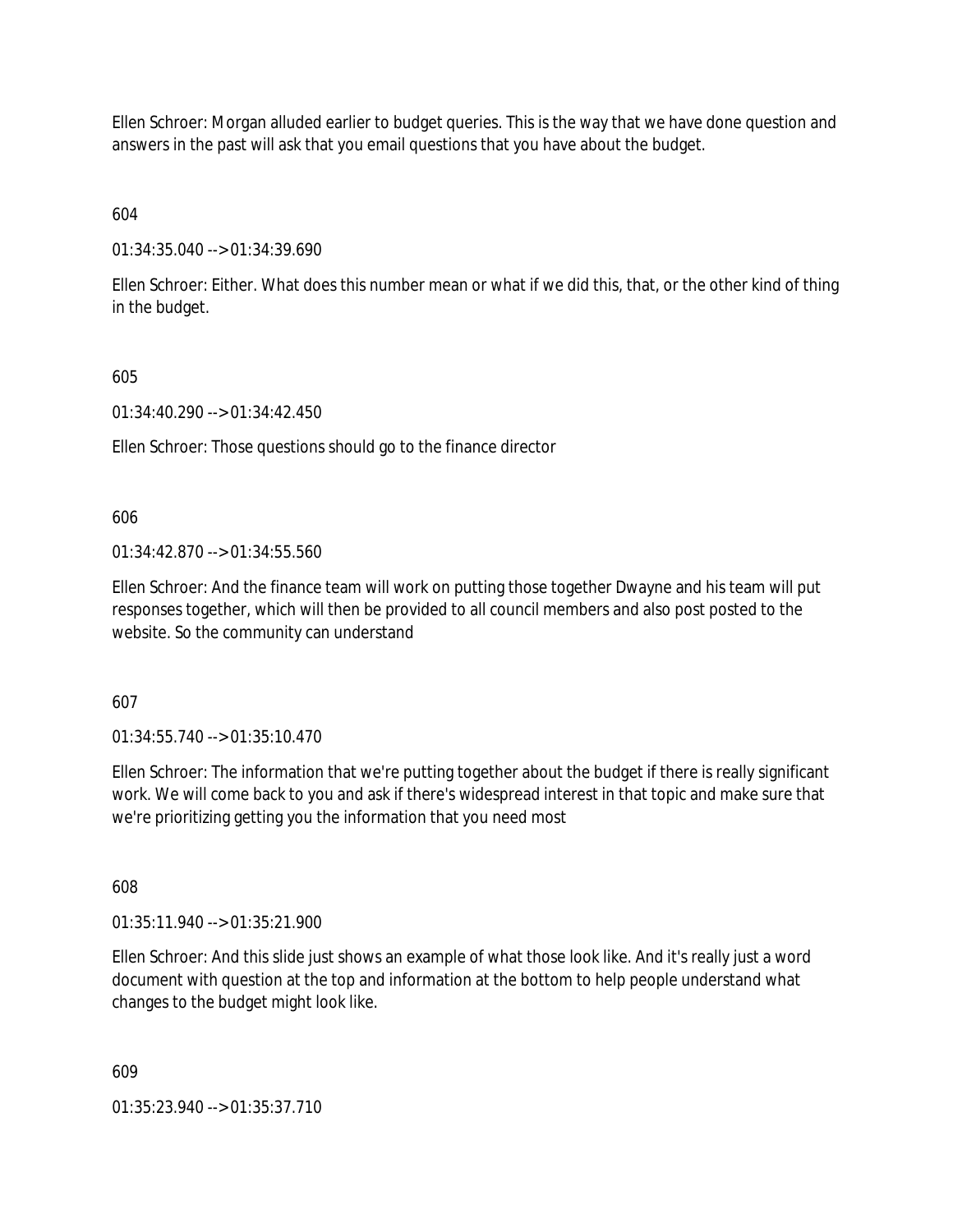Ellen Schroer: Another thing that we will provide to you is a scenario tool. This is a high level review tool for Excel and we'll let you make your own versions of the charts that Morgan showed you earlier, the recurring revenue and expense and fund balance chart.

610

01:35:38.010 --> 01:35:44.820

Ellen Schroer: So that you can help you can just understand what the financial impact might be of changes, you might want to make

611

01:35:45.540 --> 01:35:55.470

Ellen Schroer: Will send you an Excel spreadsheet and I will encourage you to review those scenarios. When you're working on them with the finance staff to make sure that the pictures, you're getting are the ones that

#### 612

01:35:56.010 --> 01:36:00.330

Ellen Schroer: That correspond with the information that you're trying to put in

#### 613

01:36:01.320 --> 01:36:08.160

Ellen Schroer: And this just shows you, again, that will be sending you a spreadsheet that looks pretty much like this and then you'll be able to put in

614

01:36:08.400 --> 01:36:18.750

Ellen Schroer: Your potential changes and then watch the lines. Move on the chart because it will be important that we continue to satisfy our tests for recurring revenue and expense and fund balance going forward.

615

01:36:22.110 --> 01:36:28.470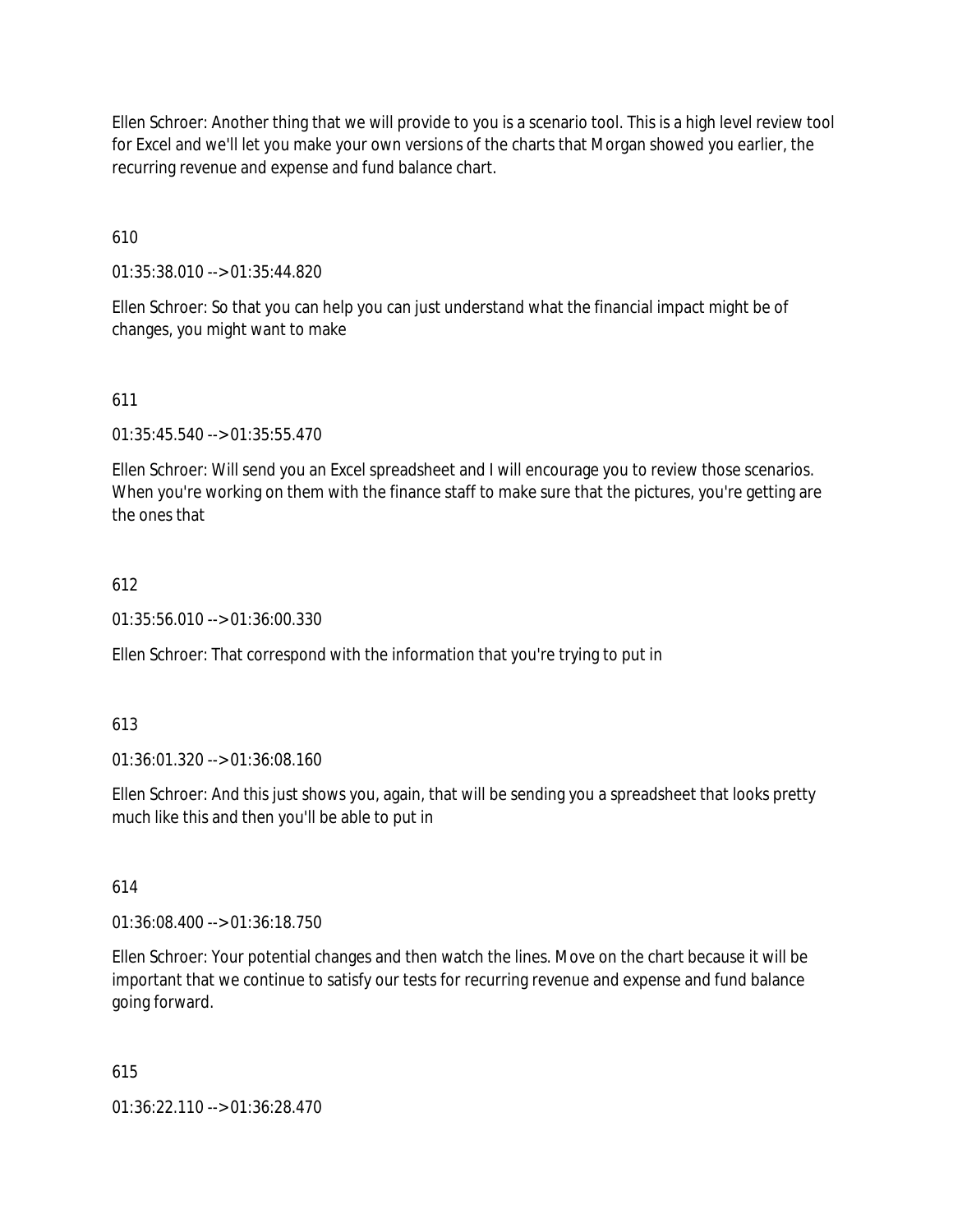Ellen Schroer: In the last biennium. We put together a ranking or a voting tool that we found to be pretty effective and

# 616

01:36:28.920 --> 01:36:37.050

Ellen Schroer: We'll be ready to support that process with you if you want to use it again. We found it to be an efficient way to work through all of the

# 617

01:36:37.860 --> 01:36:45.510

Ellen Schroer: Discussion items and last two years ago, we used it to score previously identified and then also newly proposed items.

## 618

01:36:45.990 --> 01:36:52.110

Ellen Schroer: And so what that would entail is you receiving a list of all of the changes that are included in the budget.

#### 619

01:36:52.860 --> 01:37:08.160

Ellen Schroer: Each council member assigns a score one to 10 and then we plot all of those items and calculate an average so that counselor can then use that information to as a gauge for how much consensus, there is or isn't about any particular change.

620

01:37:10.230 --> 01:37:13.980

Ellen Schroer: And then the last thing is the schedule. How, what do we expect to bring to you and when

# 621

01:37:14.490 --> 01:37:27.270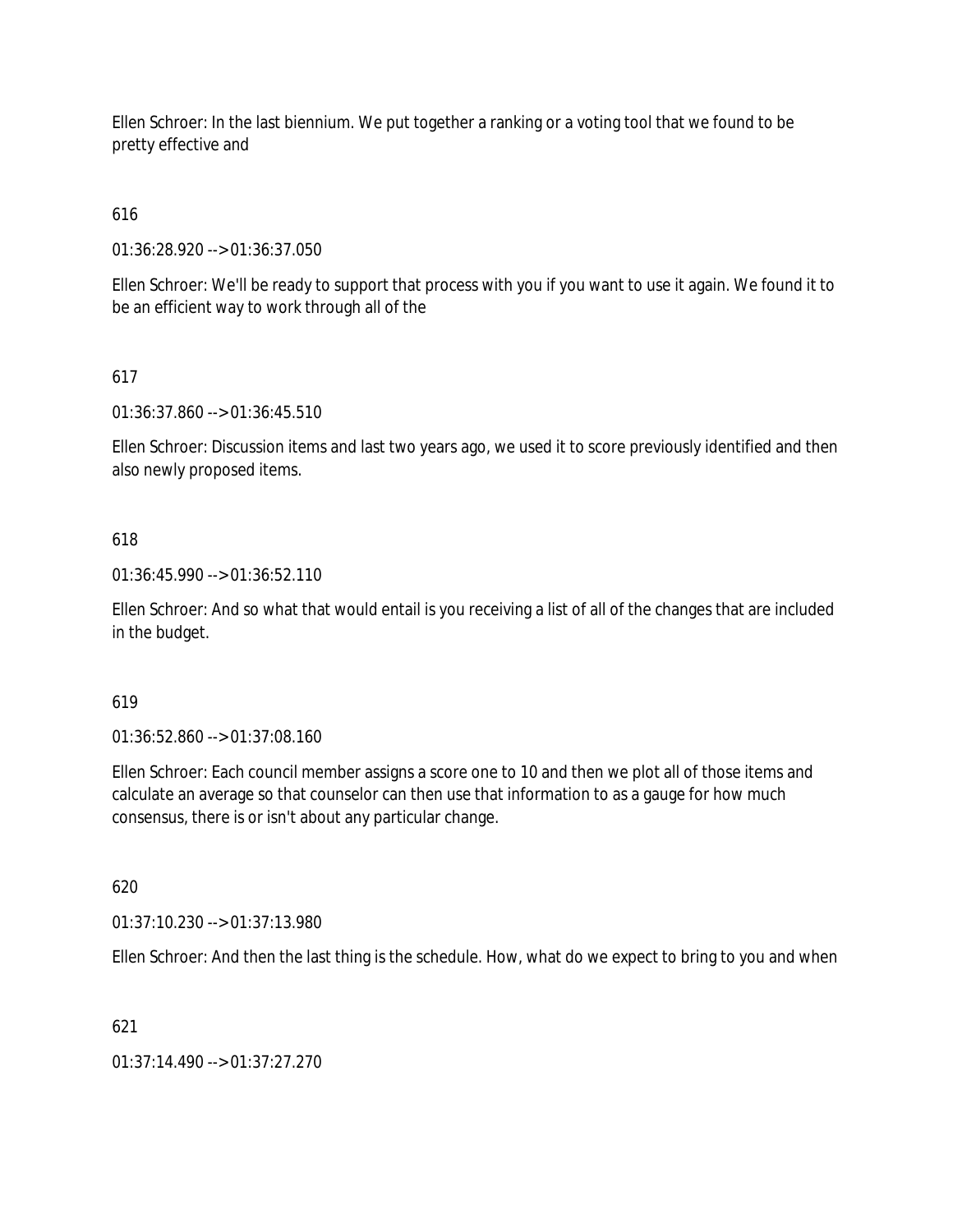Ellen Schroer: So as we discussed earlier, there is time at all budget meetings or at all council meetings in October and November currently set aside for budget deliberations that's at the beginning of the meeting and each of the meetings through Thanksgiving.

622

01:37:28.290 --> 01:37:36.690

Ellen Schroer: We will ask you that you when you want to make a change to the budget that we make it by motion so that we are sure we understand what your intended change to the budget is

## 623

01:37:37.470 --> 01:37:45.120

Ellen Schroer: And then if we're needed will work with you to identify offsets to make sure that the budget continues to satisfy our financial policies.

#### 624

01:37:46.800 --> 01:37:56.580

Ellen Schroer: Starting on the sixth the topics for discussion include the key assumptions that we used on the revenue and expense side to put this together and presentations from your operating departments.

#### 625

01:37:58.410 --> 01:38:10.020

Ellen Schroer: The following week on the 13th more budget discussions to include the Capital Improvement Plan and some internal services information and then also the first reading of some of the budget related ordinances.

#### 626

01:38:11.820 --> 01:38:16.380

Ellen Schroer: And then through the balance of October, more budget discussions, some public hearings.

627

01:38:17.880 --> 01:38:30.690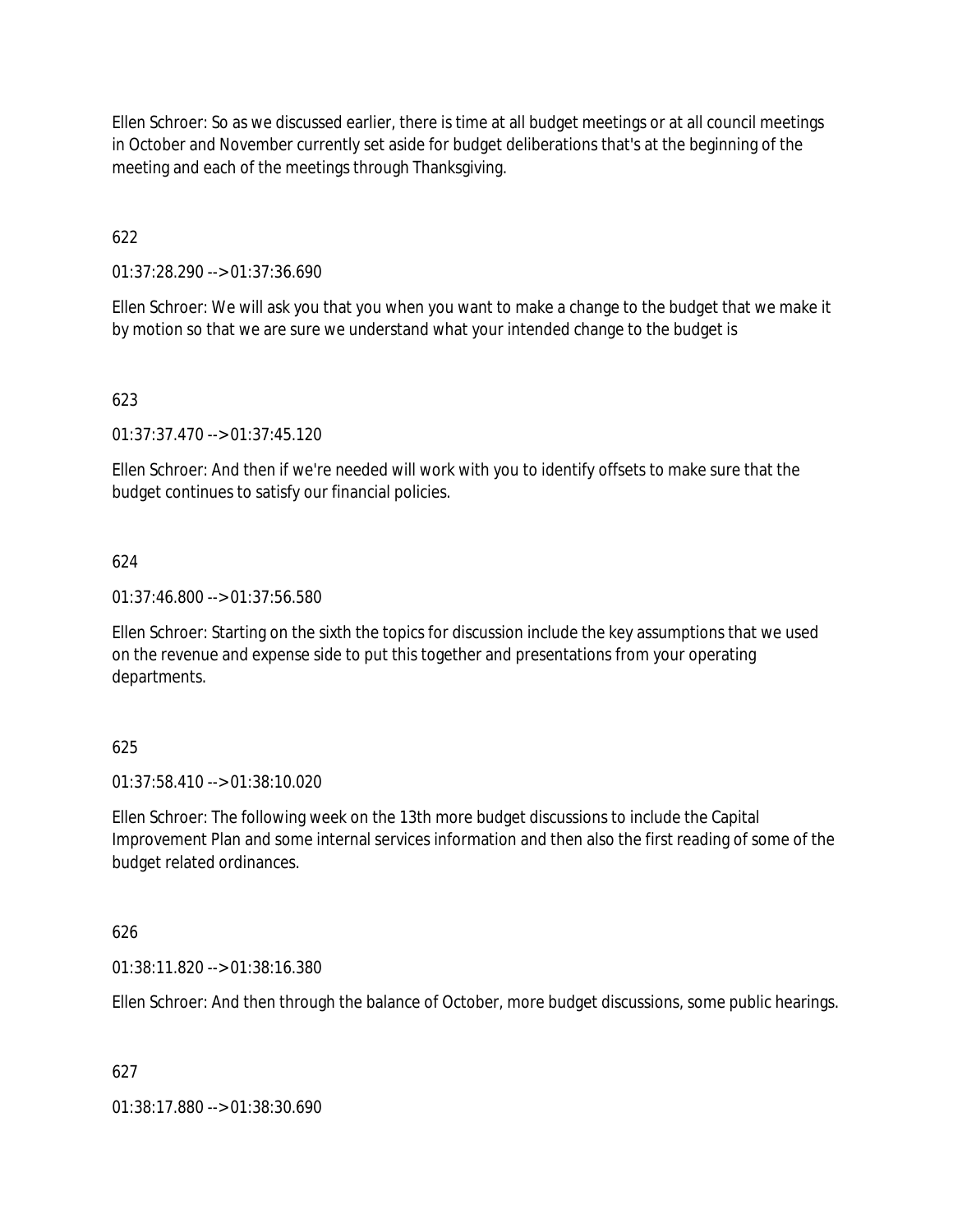Ellen Schroer: And then in November. We are planning to work with you to approve the property tax levy and a capital improvement plan and have helped time through Thanksgiving with the goal of passing the budget before Thanksgiving.

628

01:38:32.970 --> 01:38:48.570

Ellen Schroer: The resources that will be providing you include the proposed budget document. This is a 200 page document that will be posted to the web tomorrow. It has a list of all of the changes that we considered and whether or not they were funded in the budget, and then also has

629

01:38:49.770 --> 01:38:57.270

Ellen Schroer: A section for the budget by department and also by funds so that you can analyze it either way. That makes most sense to you.

#### 630

01:38:59.430 --> 01:39:08.520

Ellen Schroer: And that's where it will be the right on the budget page at the city's finance website will post the budget book and an initial set of queries.

631

01:39:09.990 --> 01:39:25.950

Ellen Schroer: Like to wrap up by again extending my acknowledgement and thanks to the budget team and particular Dwayne Kim and Ron and Kerry who worked really hard to put all of this information together and turn this over now to you for questions or any discussion that you'd like to

632

01:39:26.340 --> 01:39:27.120

Have at this time.

633

01:39:29.190 --> 01:39:33.750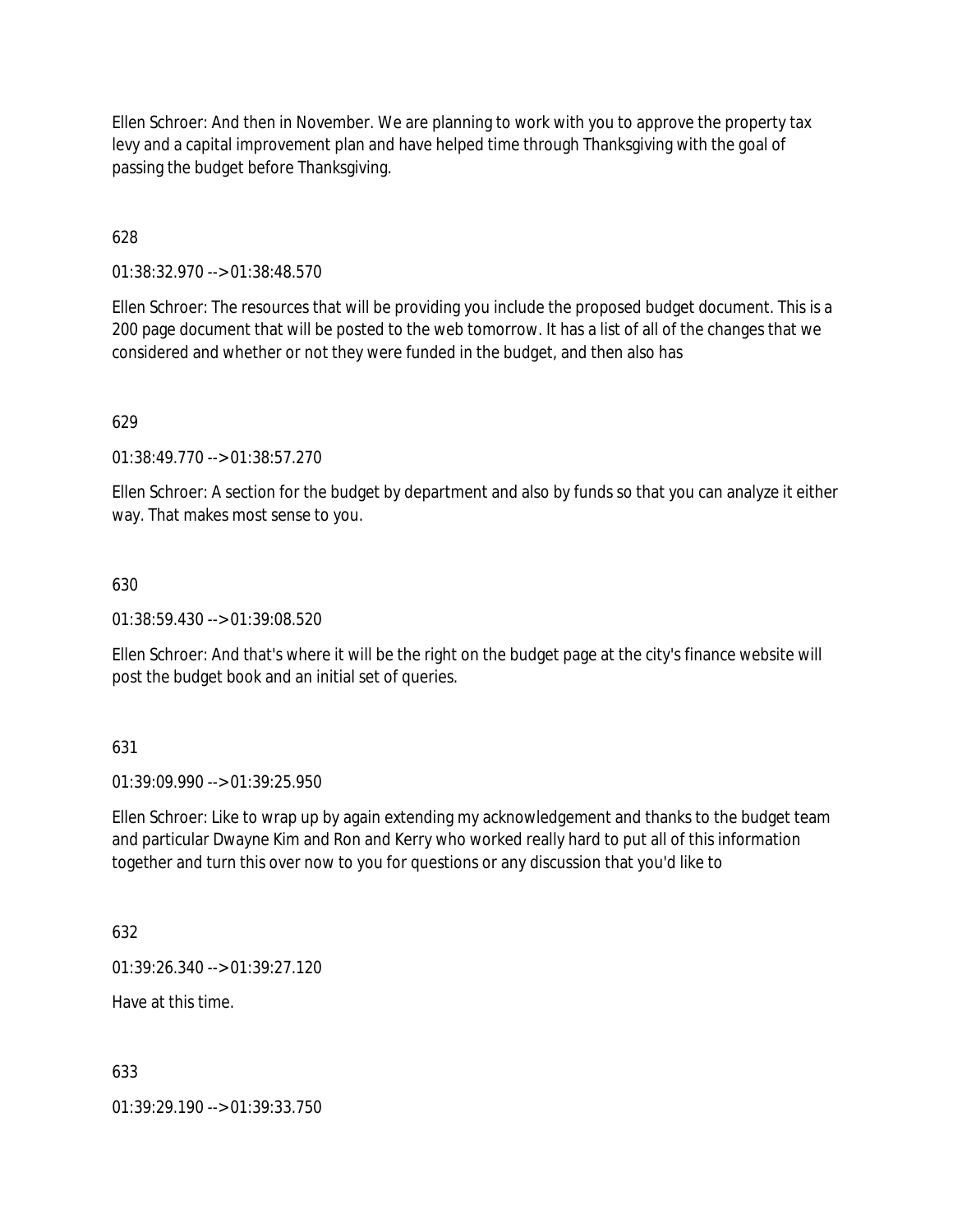Leslie Schneider: Thank you Ellen. Thank you. Morgan. I think I tracked all of it.

634

01:39:35.250 --> 01:39:36.510

Leslie Schneider: I appreciate it greatly

635

01:39:38.550 --> 01:39:50.340

Leslie Schneider: Let's just jump right in, noting that we're already at a post our 30 minute but budget of time for this budget item, but this is important stuff. Councilmember Medina.

636

01:39:53.580 --> 01:40:01.530

Kol Medina: Yeah, thank you both very well explained. A GOOD JOB PRESENTING A balanced budget. I'm sure it was not easy. Just two quick questions.

637

01:40:02.580 --> 01:40:10.170

Kol Medina: Can you please email us when it's posted to the website with a link to the website so that we can just know it's supposed to go get it. Then

638

01:40:10.950 --> 01:40:11.340

Ellen Schroer: Lately,

639

01:40:11.820 --> 01:40:12.990

Kol Medina: Thank you and

640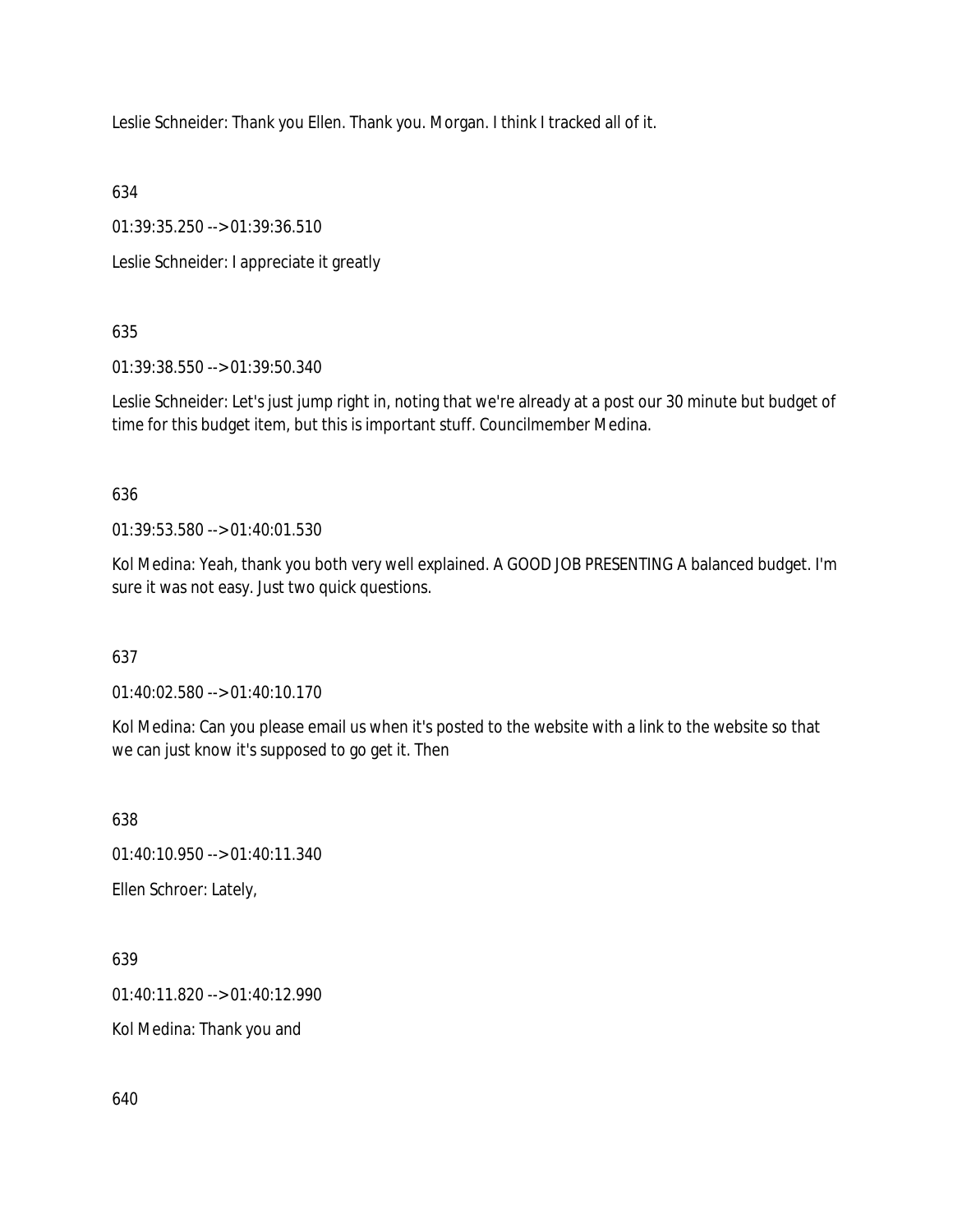01:40:15.060 --> 01:40:26.490

Kol Medina: On. So a large kind of me. One of the biggest levers are variables in the budget on the income side is sales tax. And I'm curious.

641

01:40:27.600 --> 01:40:36.960

Kol Medina: What you have estimated in there for sales tax over that when we're looking at 10 years, you know, what are your sales tax estimates in that 10 year planning horizon.

642

01:40:39.570 --> 01:40:45.510

Morgan Smith: We can, as part of the key assumptions on the sixth we can review sort of the baseline.

643

01:40:46.560 --> 01:40:48.540

Morgan Smith: Revenue assumptions like that one.

644

01:40:49.920 --> 01:40:56.970

Morgan Smith: Our overall as we said overall tax supported forecasts about a 9% reduction in 2021

645

01:40:57.930 --> 01:41:10.200

Morgan Smith: And property tax is forecast to be steady. So quite a bit. I say, if I were just off the cuff. I'd say probably half of that 9% is coming from sales tax so

646

01:41:11.130 --> 01:41:23.490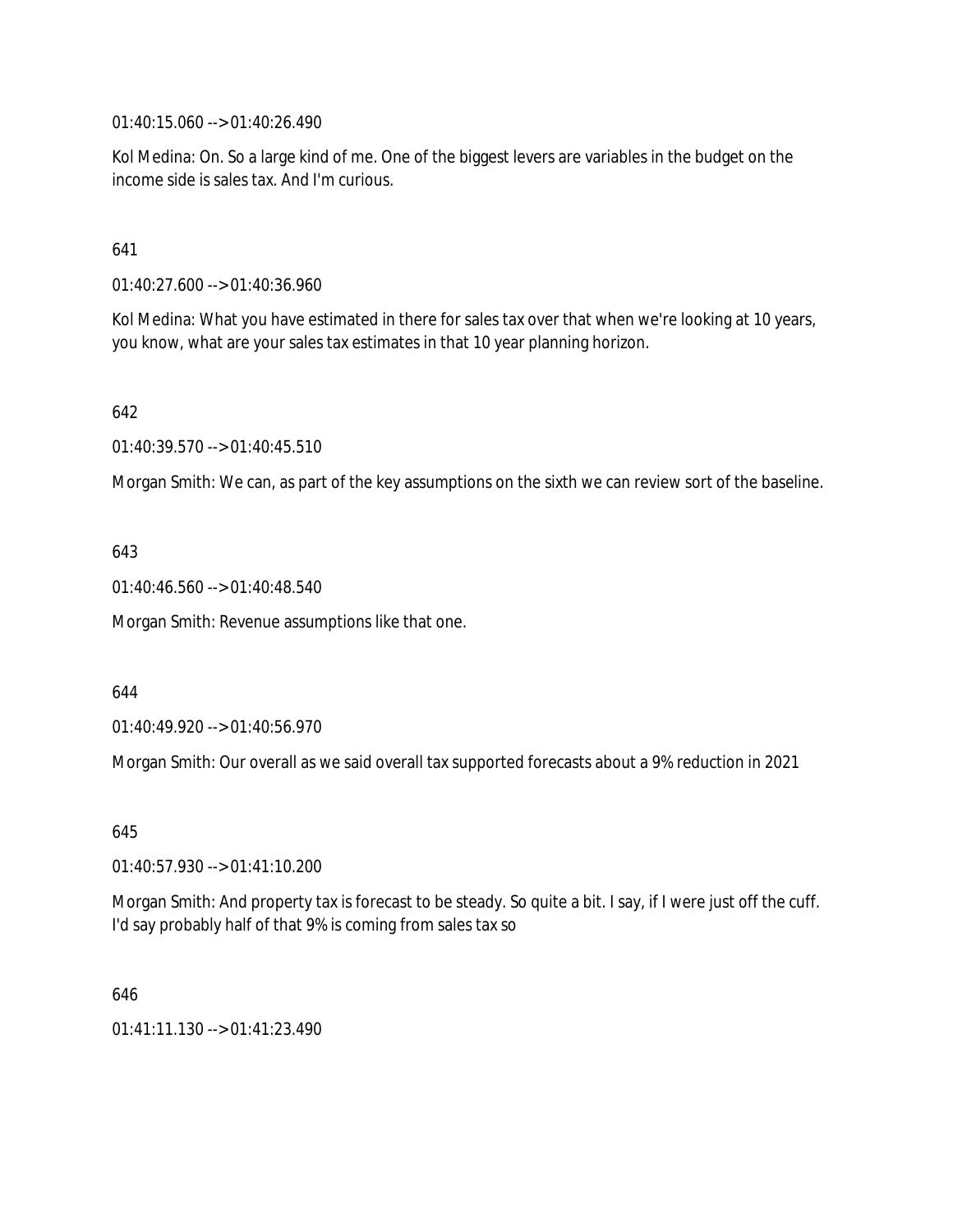Morgan Smith: We are going to give you the last of your monthly 2020 updates in a little bit tonight. And we can look at that do that line there, and it will probably be very similar to what's in the in the proposed budget.

647

01:41:24.030 --> 01:41:31.080

Morgan Smith: But if you'd like. We can take a couple minutes on the sixth and just review the revenue assumptions that drive the tax supported forecast.

648

01:41:32.490 --> 01:41:40.770

Kol Medina: Sure. I mean, I think it's pretty simple. I mean, you probably just plugged in, like 4% or something going forward. But if you want to wait till six to tell me that number I can wait.

#### 649

01:41:41.430 --> 01:41:45.210

Morgan Smith: Well, again, I don't know if Ellen has it handy. I'm going to guess it. Something like 10%

650

01:41:48.930 --> 01:41:53.760

Leslie Schneider: I have a quick question. In the meantime, and Ellen, feel free to jump in when you have that answer.

651

01:41:54.270 --> 01:42:09.630

Leslie Schneider: Morgan. I think this is for you. I think that it was in during your piece of the presentation. When you were showing that there was a \$300,000 sort of set aside that might not be the right word for Climate Action I'm

652

01:42:10.350 --> 01:42:15.810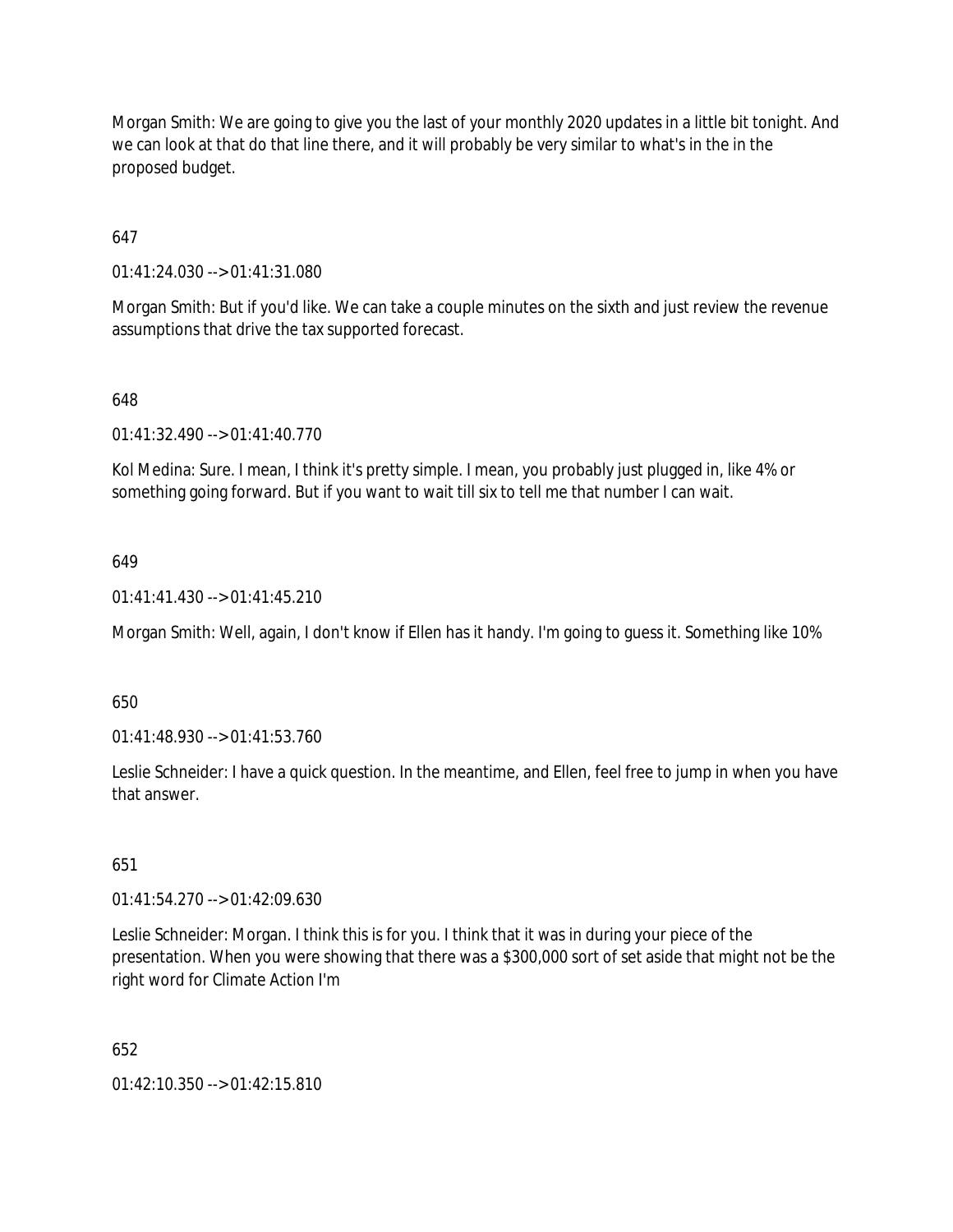Leslie Schneider: Implementation. Right. So did that also include sustainable transportation

# 653

01:42:16.530 --> 01:42:25.650

Morgan Smith: Know, so stated that we do not have a placeholder in the proposed budget for an identified transportation projects.

# 654

01:42:26.910 --> 01:42:35.970

Morgan Smith: So the tip that's in there is funded and when you have your CFP discussion that as you've been having your CFP discussion you become familiar with those projects.

655

01:42:36.420 --> 01:42:46.080

Morgan Smith: future projects that you identify are not don't have a placeholder. And so that's the significance of that future capacity is that that's decision making that isn't yet there.

656

01:42:46.350 --> 01:43:02.490

Morgan Smith: Were a little bit closer with climate action. So it felt appropriate to me to put an allocation in to suggest that we'd be moving ahead with allocate with work there. Also because green building is in progress and you may want to use some funds towards that at some point.

657

01:43:03.540 --> 01:43:10.110

Morgan Smith: But there is not a funding allocation specifically for future sustainable transportation needs.

658

01:43:10.710 --> 01:43:11.550

Leslie Schneider: Great, thank you.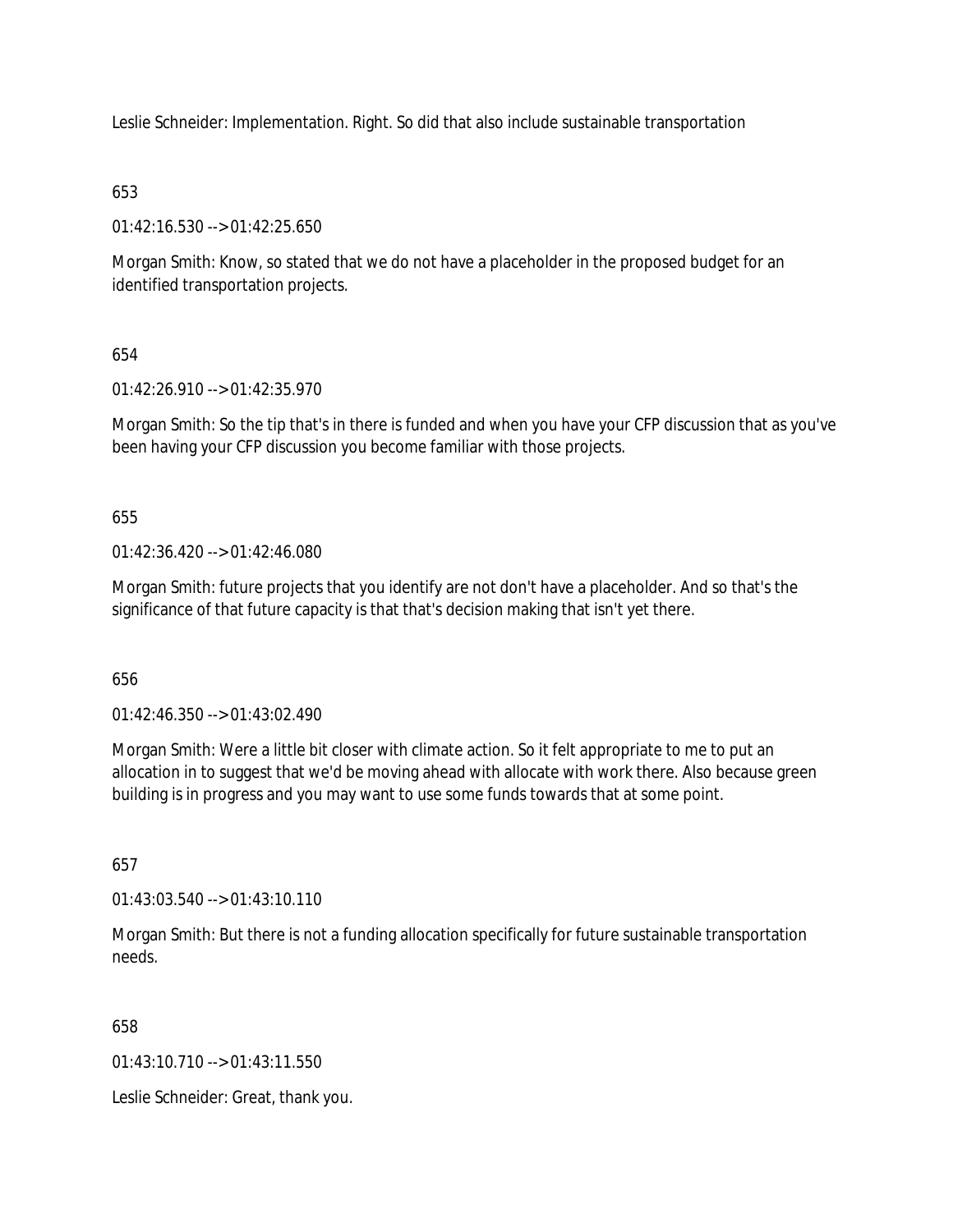01:43:12.570 --> 01:43:13.590

Leslie Schneider: Ellen, you have a

660

01:43:13.860 --> 01:43:28.020

Ellen Schroer: Recycle answer. Councilmember Medina's question if you'd like. So it was correct, that we we assumed a 4% increase in sales and use tax for 2021 and then another 2% on top of that for 2022

661

01:43:29.070 --> 01:43:30.480

Morgan Smith: Above 2020 though.

662

01:43:30.540 --> 01:43:32.460

Ellen Schroer: Above 20 20th revised budget.

663

01:43:33.000 --> 01:43:39.330

Morgan Smith: What and so to make that kind of makes sense, you'd have to sort of start with what was the reduction in 2020

664

01:43:40.170 --> 01:43:45.720

Ellen Schroer: That's correct. So yes, and I can give you those numbers, maybe not right now but

665

01:43:46.140 --> 01:43:59.610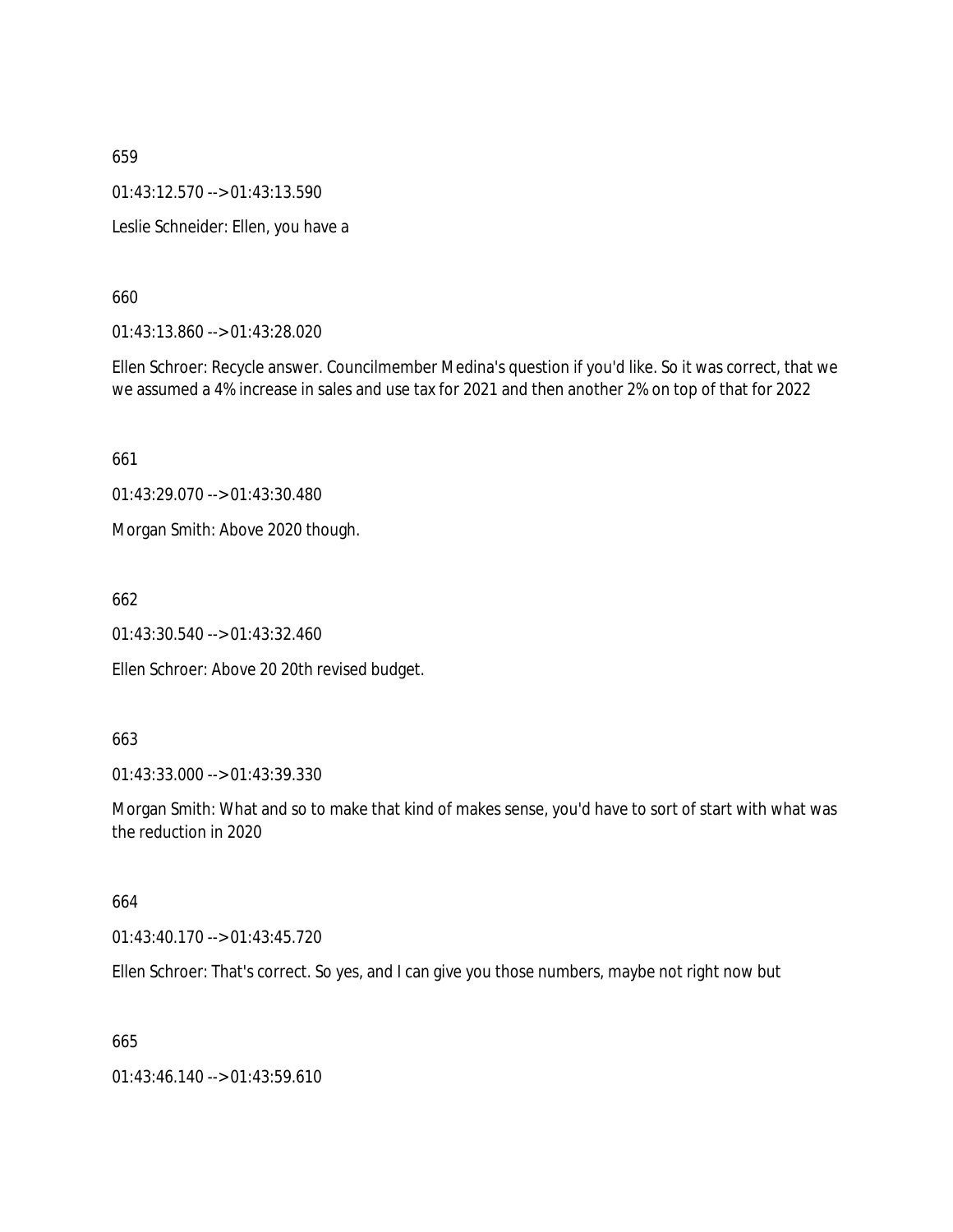Morgan Smith: Right, so we're expecting again that top line holds true with sales tax because it's a perfect bellwether for the volatility that we've had. We had a decrease and we expect to come back off of that bottom not back to the levels we were at in the previous budget.

666

01:44:03.000 --> 01:44:04.020

Leslie Schneider: councilman, we're going to start

667

01:44:06.660 --> 01:44:08.550 Rasham Nassar: Yeah, I'm just curious about

668

01:44:10.080 --> 01:44:16.230

Rasham Nassar: budget items that were allocated in the previous biennium that I don't recall seeing them in this presentation.

669

01:44:17.250 --> 01:44:19.050

Rasham Nassar: specifically referring to

670

01:44:20.070 --> 01:44:22.230

Rasham Nassar: One. The ground water management plan.

#### 671

01:44:23.520 --> 01:44:29.640

Rasham Nassar: Where and then there are two other city manager and I think they were intended

672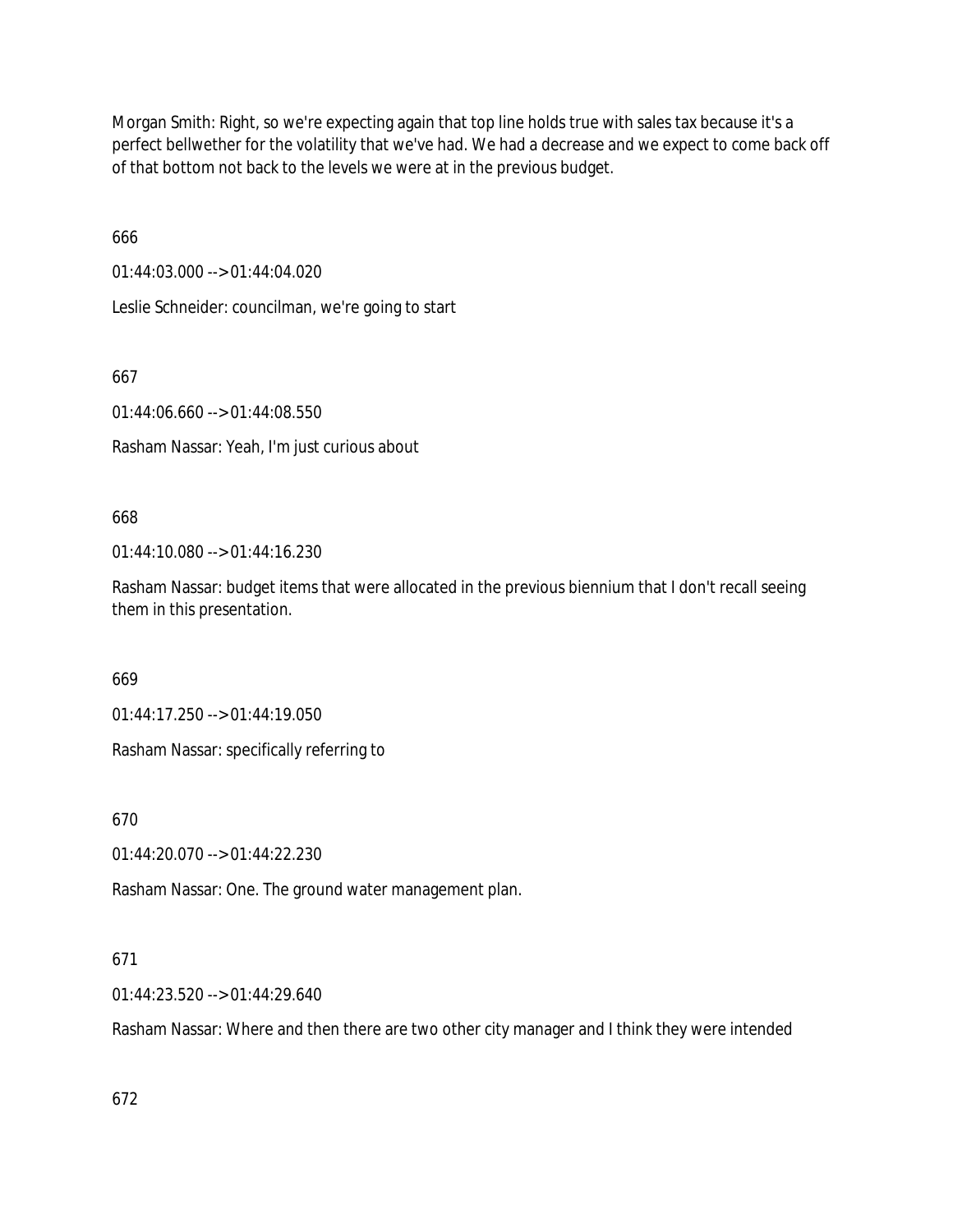01:44:31.080 --> 01:44:46.140

Rasham Nassar: To be source for utility funds they were two proposals by former council member Peltier one was for a related to the swim storm water study and there was an second study I blinking on it at the top. From the top my head, but maybe you recall

## 673

01:44:46.560 --> 01:44:50.820

Morgan Smith: I do, I'll try and answer your question, but I'm going to use it as a chance to put in a plug

## 674

01:44:51.060 --> 01:45:03.180

Morgan Smith: For people to go to the city manager introductory section because that's a great list that details out the things that were included and the things that were considered but not included. So first of all, the

## 675

01:45:03.630 --> 01:45:13.140

Morgan Smith: Way you identified is funding for the ground water management plan the form that that took in our prior 2019 2020 budget was funding for a term limited position.

## 676

01:45:13.560 --> 01:45:22.080

Morgan Smith: The hydrogeologist and so that position is carrying forward as we said on the go forward, scheduled for vacancies. Our proposal is we're going to

#### 677

01:45:22.440 --> 01:45:33.630

Morgan Smith: Open up and move forward with hiring for that now essentially in Q4 and fill that position so that position is included in the proposed 2021 and 2022 budget.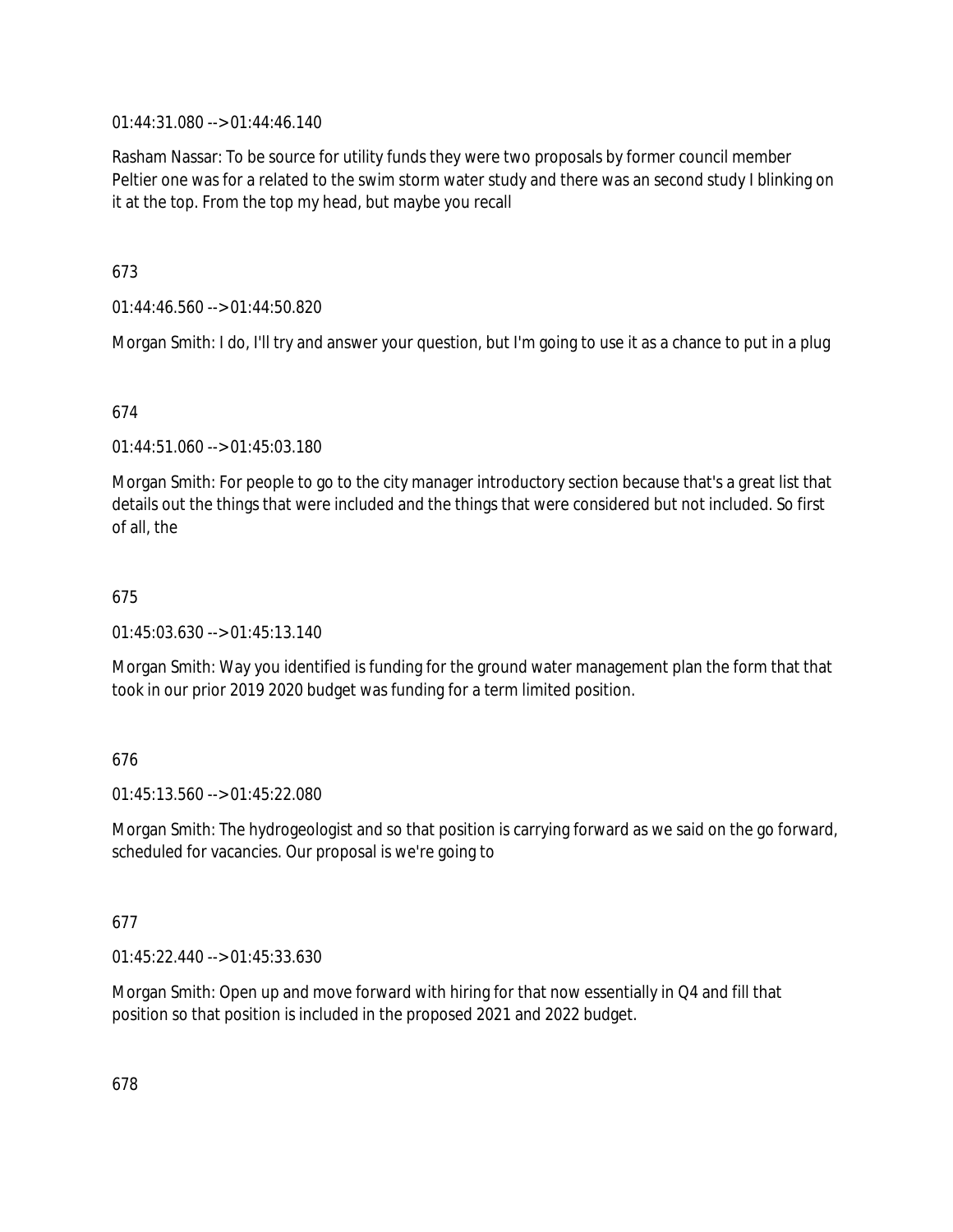01:45:34.170 --> 01:45:45.570

Morgan Smith: The stormwater study is also included in the proposed budget. And you can see that again and that list. I don't know off the top my head, if I can remember a different utility item. But as soon as you come up with that we can look together and see

679

01:45:49.860 --> 01:45:58.980

Leslie Schneider: Great, thank you. Um, so, colleagues, I don't see any other hands and that's appropriate for an OK, now I do

680

01:46:01.560 --> 01:46:05.610

Kol Medina: Excuse me. I think the other item is a tertiary treatment study at the wastewater plant.

681

01:46:06.210 --> 01:46:09.960

Morgan Smith: If that's in progress that's been packaged with some other work. So that's underway.

682

01:46:13.500 --> 01:46:24.990

Leslie Schneider: All right. Alright, so we can, we will be getting a heads up on when this information is ready for us on the website and then we will come with our questions for next week, then, is that right

683

01:46:25.860 --> 01:46:34.500

Morgan Smith: Yeah, actually we won't meet again. So the sixth and I would encourage you if council members have questions don't hold them till the six we can best use our time together at Council meetings.

684

01:46:34.740 --> 01:46:41.850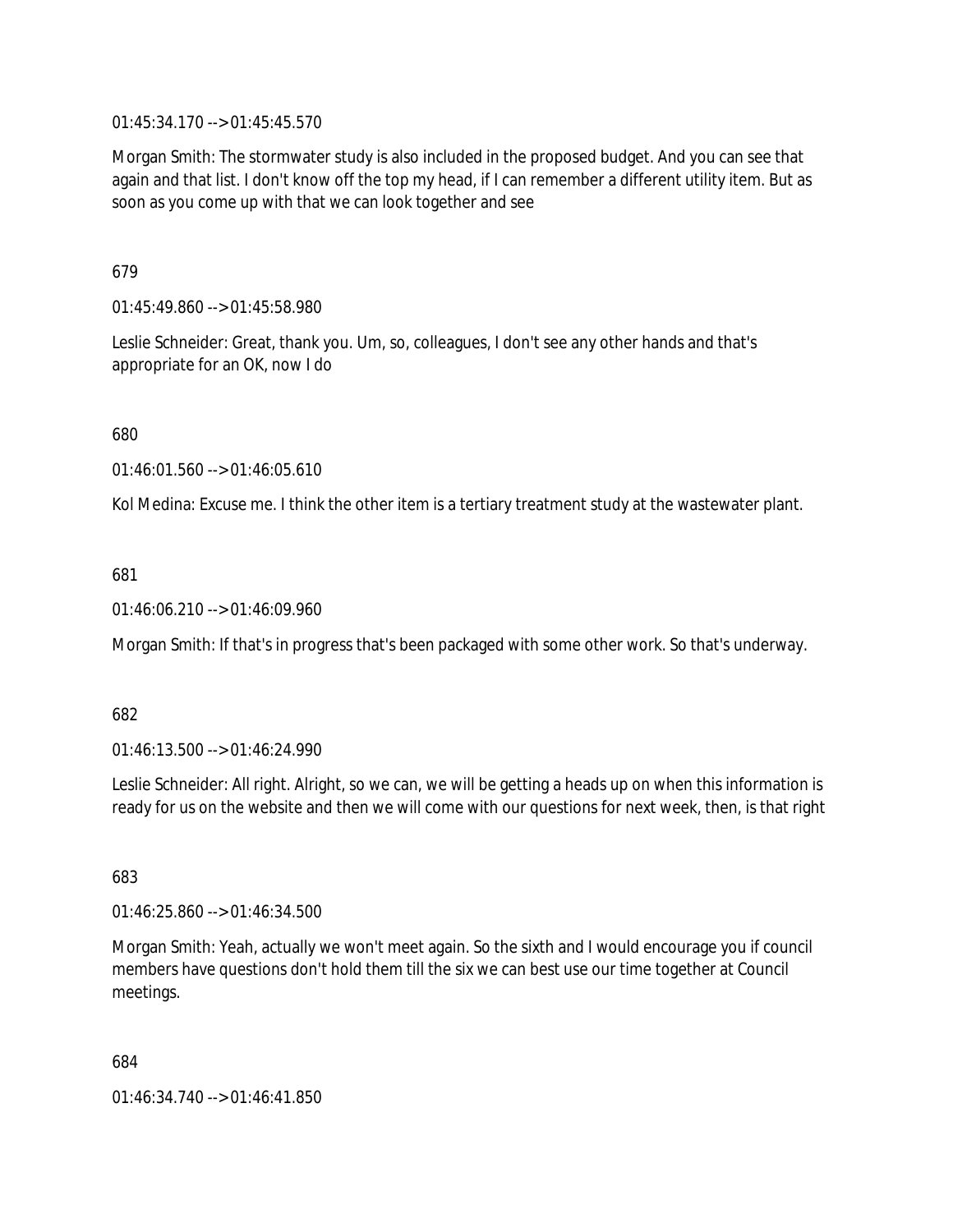Morgan Smith: If you submit your questions ahead of time so staff can be prepared can know what information they want to have on hand to help inform you.

685

01:46:42.090 --> 01:46:47.790

Morgan Smith: In the case of budget queries. One of the reasons that tool is so successful is because if a council member has a question.

686

01:46:48.180 --> 01:46:55.320

Morgan Smith: So often more than one council member would like to know that information. And once we've made the investment in doing the research and developing it.

687

01:46:55.620 --> 01:47:05.040

Morgan Smith: The reason we send it to all of the Council and posted on the Web, so everyone can have the benefit of that information. So the way you can help us and yourselves with this next phase.

688

01:47:05.370 --> 01:47:10.950

Morgan Smith: Is by being interactive being dynamic in your in your Q AMP a to the staff.

689

01:47:11.370 --> 01:47:15.660

Morgan Smith: And what will specifically happen next. I believe tomorrow morning, you will receive an email.

690

 $01:47:15.960 \rightarrow 01:47:22.710$ 

Morgan Smith: To point you towards the online budget materials you'll also receive a first batch of budget queries. I don't know if that was explicit but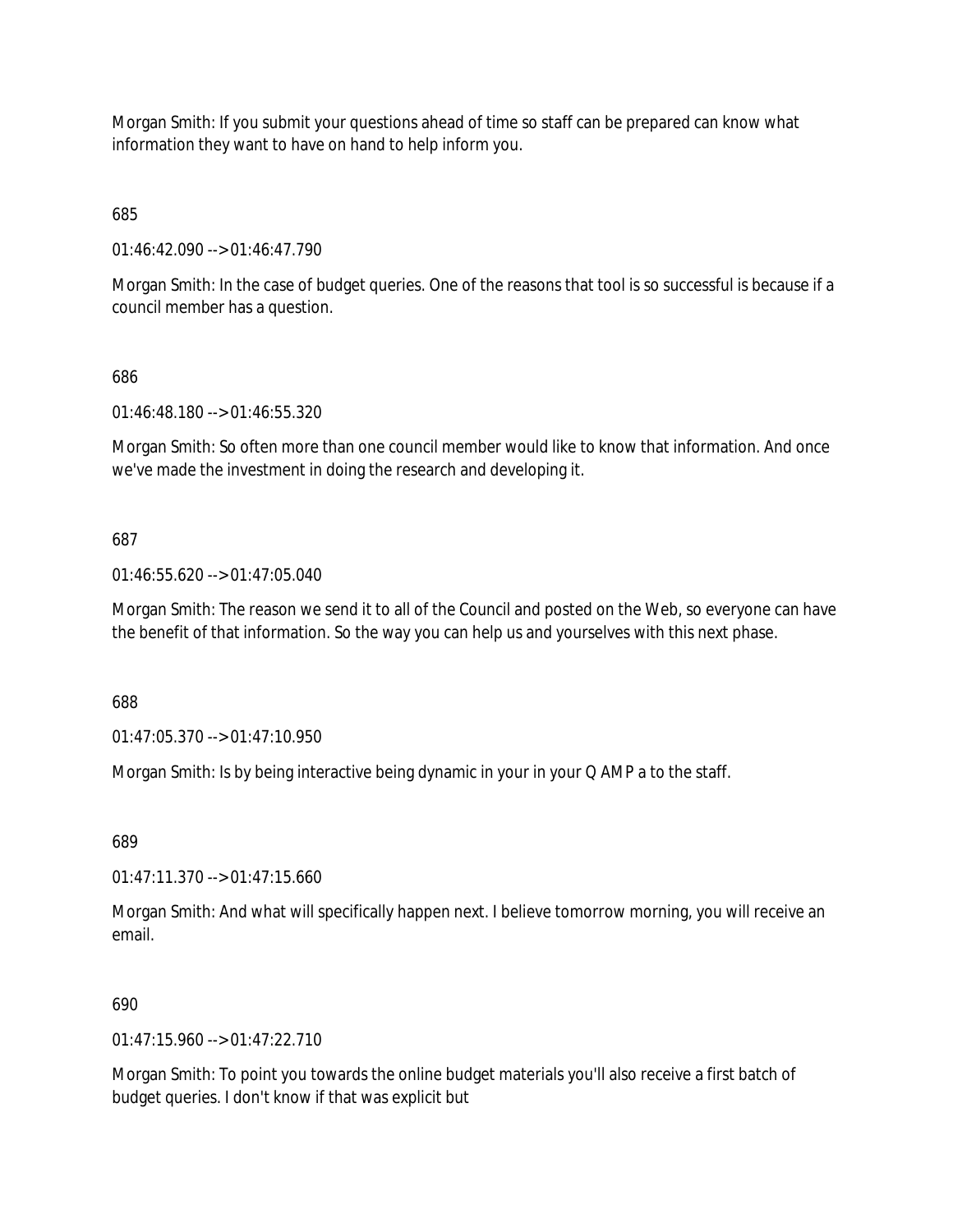01:47:22.950 --> 01:47:30.120

Morgan Smith: We often have things we know you're going to want to know more about like the behavioral navigator position. And so we do an initial batch of

692

 $01:47:30.360 \rightarrow 01:47:37.950$ 

Morgan Smith: Half dozen budget queries just about those top line questions. So you'll get those, but just to clarify for new Council members if you say who asked this question.

#### 693

01:47:38.220 --> 01:47:46.740

Morgan Smith: There are some questions. We just sort of attribute that everybody will be asking. And so that kicks that off and then you'll get the scenario tool and then

694

01:47:47.460 --> 01:47:57.600

Morgan Smith: Today, it would be a good chance for you to give a head nod about whether you want us to be prepared to work with you on potentially having a voting tool available this year as well. Did you find that helpful last time.

695

01:47:58.800 --> 01:48:03.510

Morgan Smith: That ranking exercise. Okay. You were just helps us to know what to be prepared for

696

01:48:03.780 --> 01:48:09.450

Morgan Smith: So with that in mind, unless you have a different plan will come on to six planning to focus that time at the outset on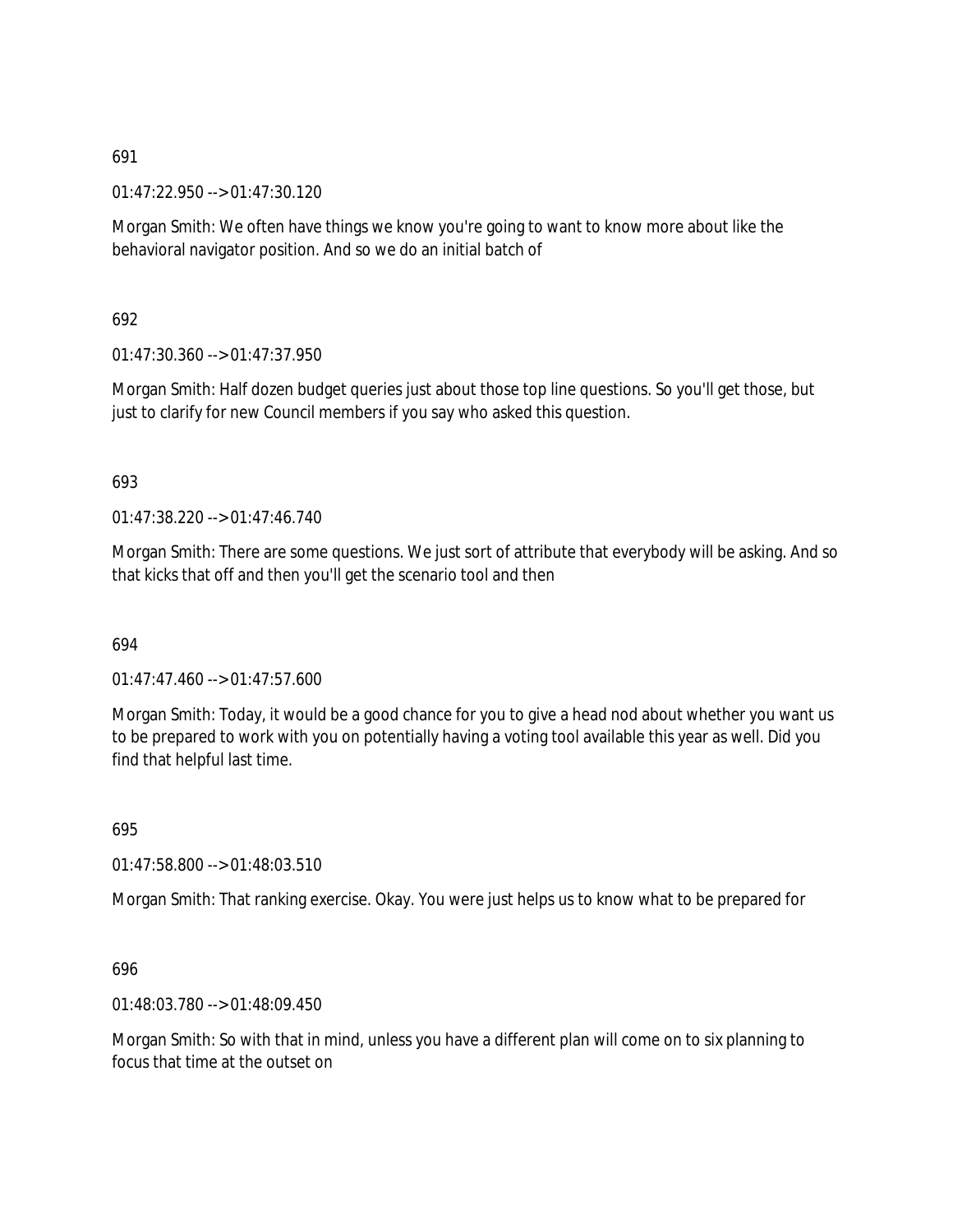01:48:09.660 --> 01:48:19.740

Morgan Smith: Very short presentations from each of the operating departments, some discussion about key assumptions and then use the rest of that time for councils back and forth and Q AMP. A and discussion amongst yourselves.

698

01:48:20.640 --> 01:48:24.300

Leslie Schneider: And city manager. Do you want us to send our questions to you or

699

01:48:24.480 --> 01:48:25.410 Morgan Smith: Finance Director

700

01:48:25.500 --> 01:48:26.490

DeWayne Pitts: To me, please. Thank you.

701 01:48:26.730 --> 01:48:28.350 Leslie Schneider: All right, thank you doing

702 01:48:28.920 --> 01:48:30.210 Morgan Smith: Okay, great. Thanks everyone.

703 01:48:30.690 --> 01:48:31.920 Ellen Schroer: Right. Thank you very much.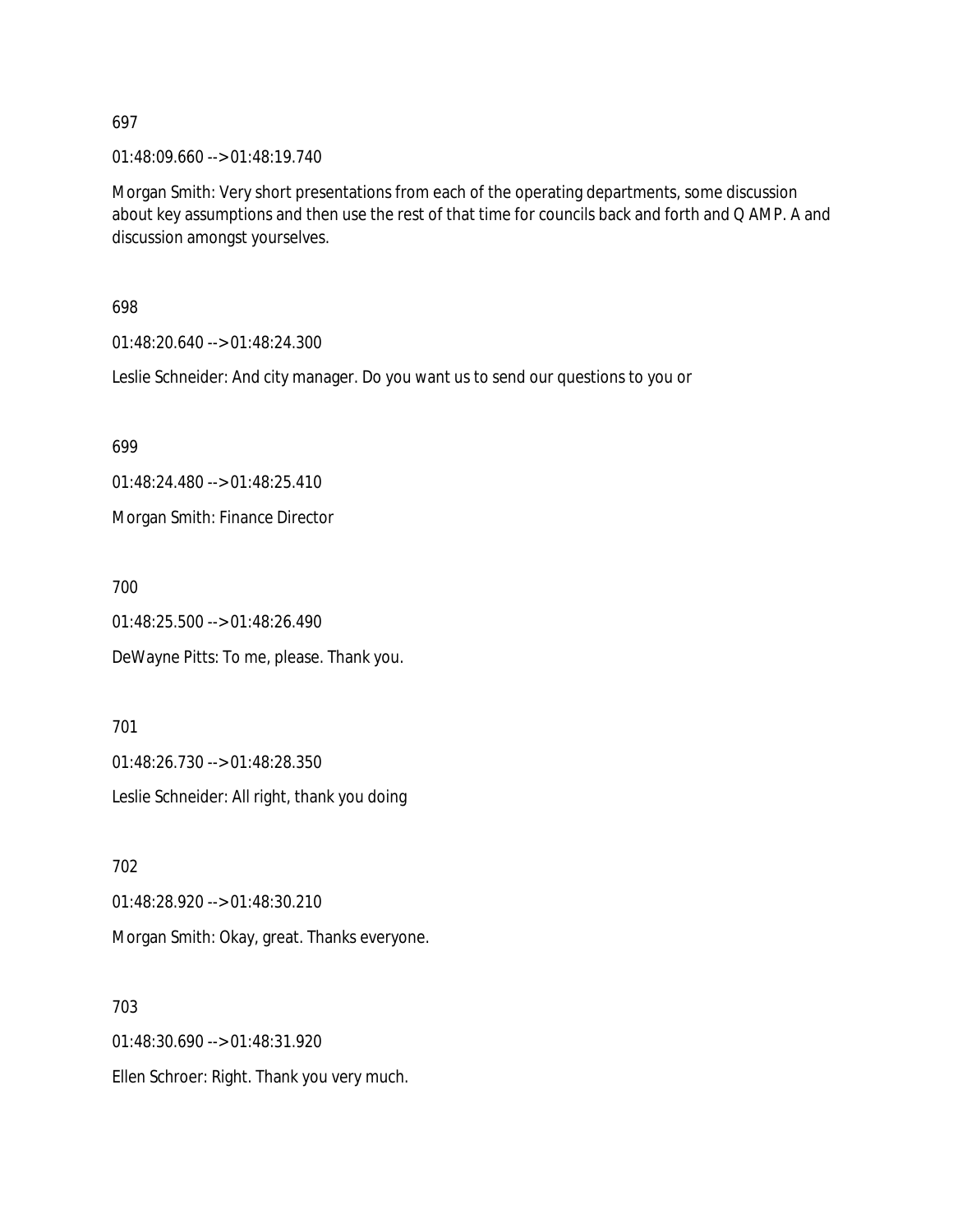704 01:48:33.030 --> 01:48:33.660 Leslie Schneider: Thank you.

705

01:48:33.720 --> 01:48:35.760

Leslie Schneider: It's really, really helpful. Very, very

706

01:48:36.060 --> 01:48:37.320

Leslie Schneider: Clear presentation.

707

01:48:38.880 --> 01:48:49.020

Leslie Schneider: Okay, so in moving on. We are now at item eight, a and this is a proclamation declaring October 7 2020 as energy efficiency day

708

01:48:51.990 --> 01:48:59.490

Leslie Schneider: A proclamation by the city council of the city of Bainbridge Island Washington declaring October 7 2020 as energy efficiency day

709

01:48:59.910 --> 01:49:10.410

Leslie Schneider: Whereas energy efficiency continues to be the cheapest quickest and cleanest way to meet our energy needs and reduce utility bills for residential business and industrial customers.

710

01:49:11.280 --> 01:49:19.140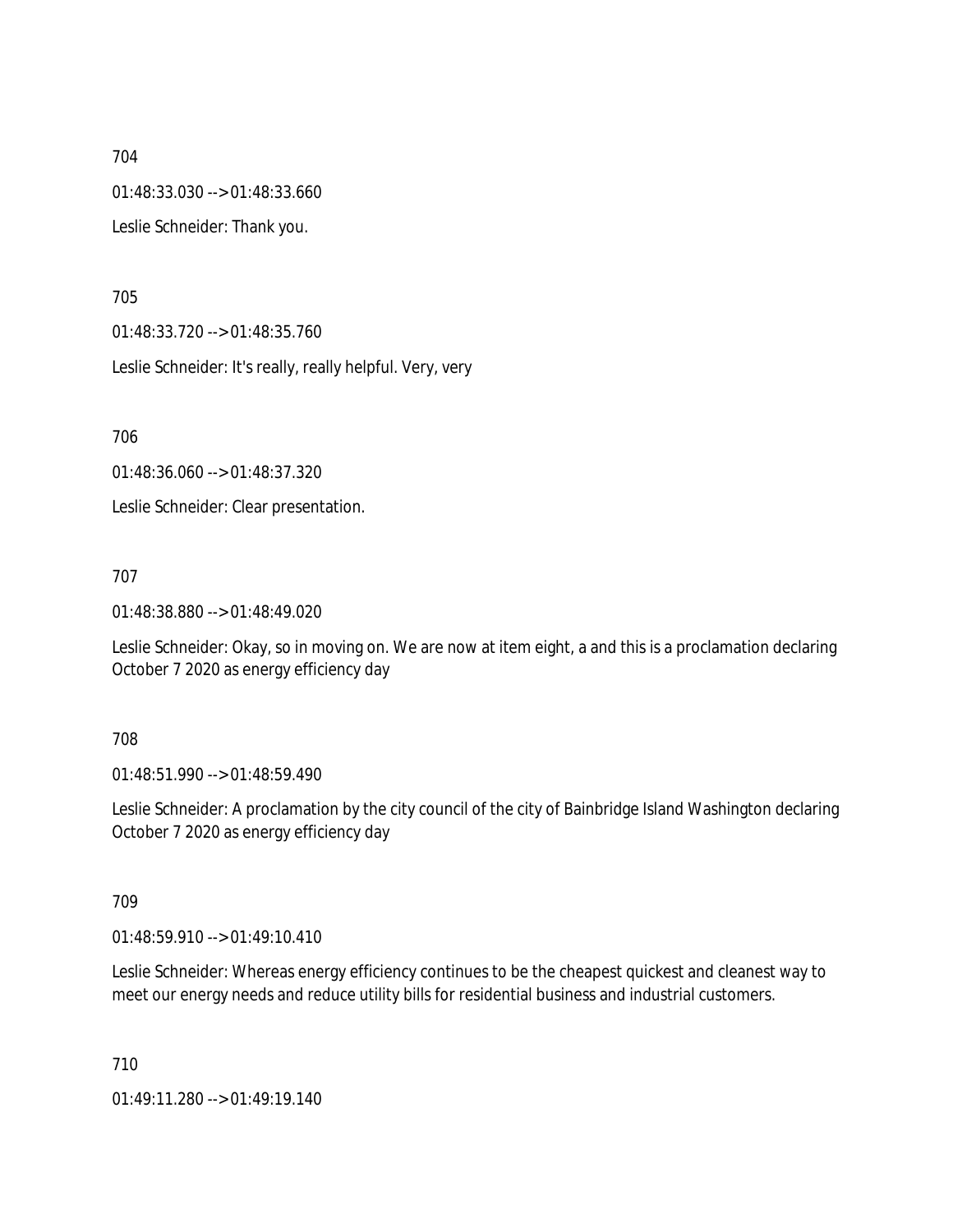Leslie Schneider: And whereas energy efficiency can also make our homes and workspaces healthier safer and more comfortable and whereas smarter energy use.

# 711

01:49:19.590 --> 01:49:27.930

Leslie Schneider: reduces the amount of electricity, we need to power our lives, which helps avoid power plant emissions that can harm our health pollute our air warm our climate.

# 712

01:49:28.530 --> 01:49:40.710

Leslie Schneider: And whereas cutting energy waste, waste saves us consumers billions of dollars on their utility bills every year up to \$500 per household from Appliance Efficiency Standards alone.

## 713

01:49:41.370 --> 01:49:52.770

Leslie Schneider: And whereas implementing energy efficiency and other clean energy policies and programs can help boost economic opportunities and job creation, while continuing to move toward a sustainable future.

## 714

01:49:53.370 --> 01:50:03.450

Leslie Schneider: And whereas more than 2.4 million Americans were working in the energy efficiency sector prior to the pandemic in local good paying clean energy jobs that couldn't be outsourced

## 715

01:50:03.810 --> 01:50:11.460

Leslie Schneider: And increasing America's recovery efforts by ramping up our efficiency efforts that will sustain and create more of them.

## 716

01:50:12.060 --> 01:50:16.740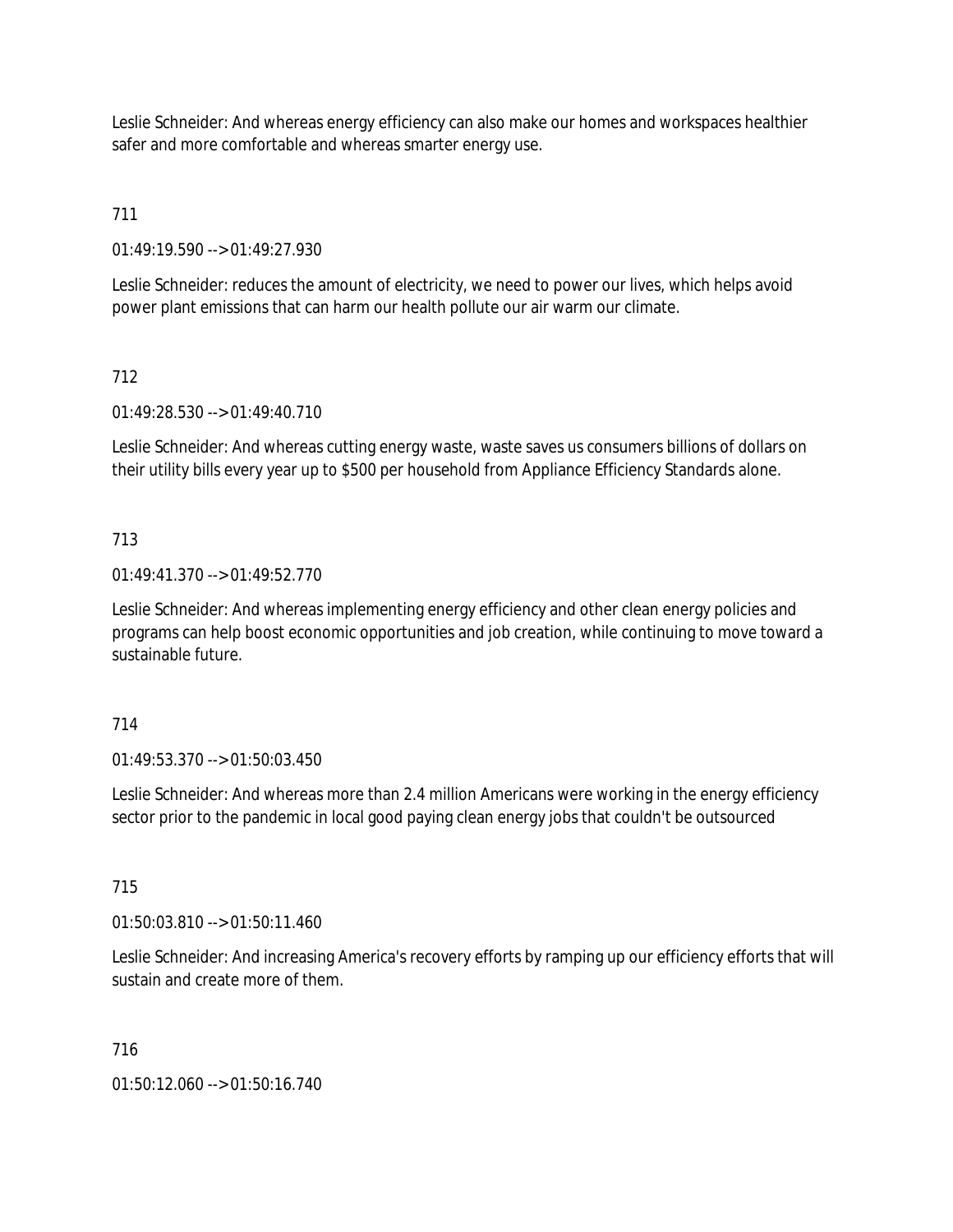Leslie Schneider: And whereas improved energy codes for homes and commercial buildings also can

## 717

01:50:17.160 --> 01:50:28.530

Leslie Schneider: Significantly reduce utility costs and create new jobs and the city of Bainbridge Island supports increasing the minimum levels of efficiency for new buildings through adoption of a stricter code or the model.

## 718

01:50:29.490 --> 01:50:42.270

Leslie Schneider: International Energy conservation code I ECC and whereas for cities and states tackling harmful pollution, energy efficiency can get them about halfway toward their climate goals.

## 719

01:50:42.870 --> 01:50:54.360

Leslie Schneider: And whereas a national a nationwide network of energy efficiency groups and partners has designated the first Wednesday in October, as the fifth national and annual energy efficiency day

#### 720

01:50:55.170 --> 01:51:07.560

Leslie Schneider: And whereas together the residents of the city of Bainbridge Island can continue to contribute to our sustainability efforts by learning more about energy efficiency and practicing smarter energy use in their daily lives.

#### 721

01:51:08.340 --> 01:51:18.870

Leslie Schneider: Now, therefore I Leslie shader Mayor of the City of Bainbridge Island, on behalf of the city council do hereby proclaim October 7 2020 as energy efficiency day

#### 722

01:51:19.290 --> 01:51:30.090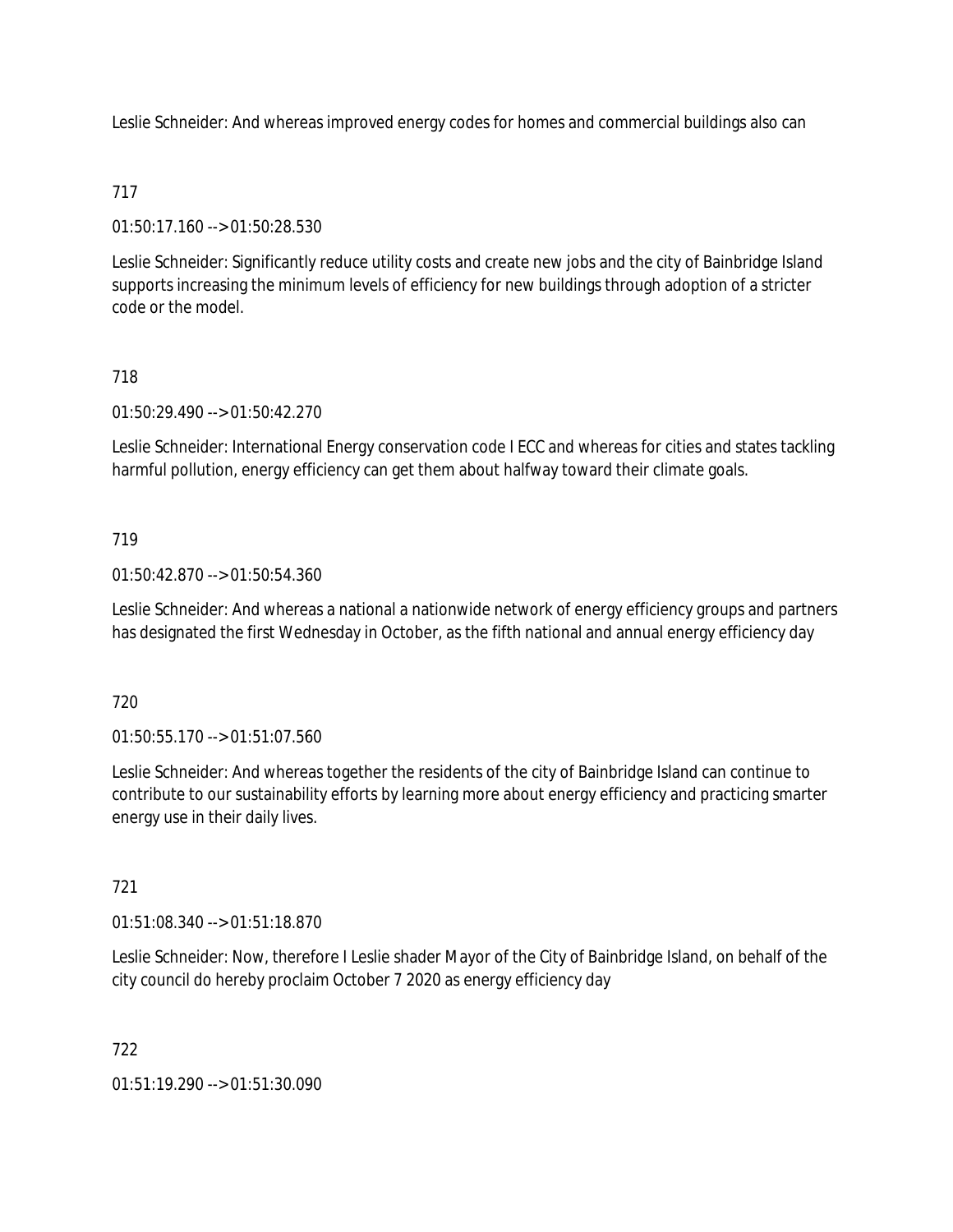Leslie Schneider: In the city of Bainbridge Island and urged citizens to join us in supporting our clean energy goals, goals and moving toward more energy efficiency, now and in the future.

723

01:51:32.910 --> 01:51:34.230

Leslie Schneider: Let me just make sure

## 724

01:51:38.700 --> 01:51:43.830

Leslie Schneider: We need a motion on that. Yes. So there is a recommended motion in the packet

## 725

01:51:48.420 --> 01:51:49.080

Leslie Schneider: Deputy Mayor

726 01:51:49.590 --> 01:51:50.970 Joe Deets: Thank you had my hand on but

## 727

01:51:52.110 --> 01:51:57.690

Joe Deets: I moved to a proclamation declaring October 7 2020 is energy efficiency day

# 728 01:51:59.040 --> 01:51:59.400 Kol Medina: Second,

729 01:52:01.170 --> 01:52:04.980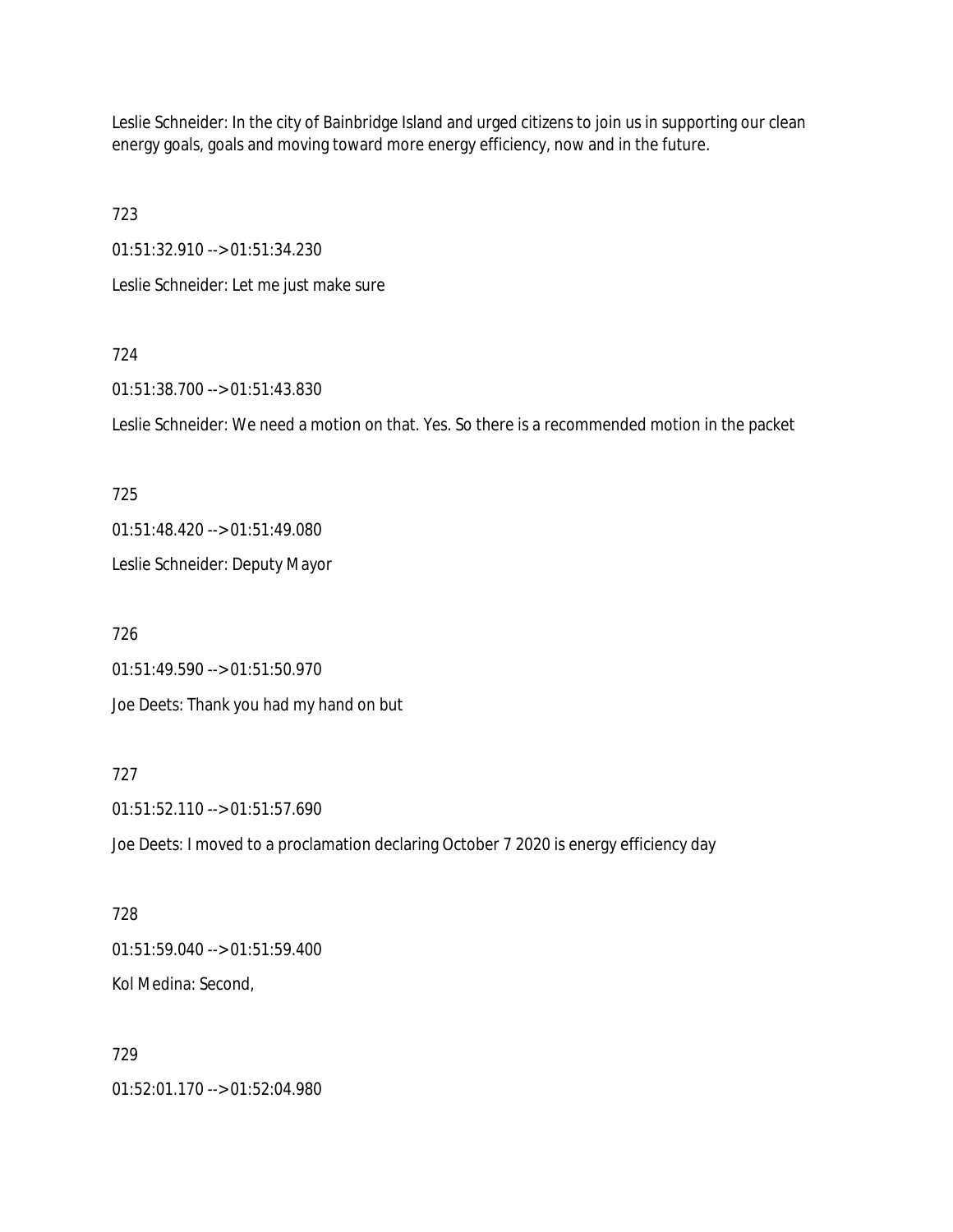Leslie Schneider: councilman council member Medina, second to that any discussion.

730

01:52:05.820 --> 01:52:07.500 Leslie Schneider: All those in favor please say I

731

01:52:07.950 --> 01:52:10.230 Leslie Schneider: Write a post

732

01:52:10.380 --> 01:52:11.640

Leslie Schneider: That passes unanimously.

733

01:52:11.760 --> 01:52:12.480

Leslie Schneider: Thank you all.

734

01:52:14.820 --> 01:52:21.510

Leslie Schneider: Alright, so we are now moving on to public hearings and

735

01:52:24.030 --> 01:52:40.170

Leslie Schneider: Let's see, there's been a quick change in Item nine A. So first of all, I just want to acknowledge from both from comments made earlier in the in the public comments section and from emails that we received earlier.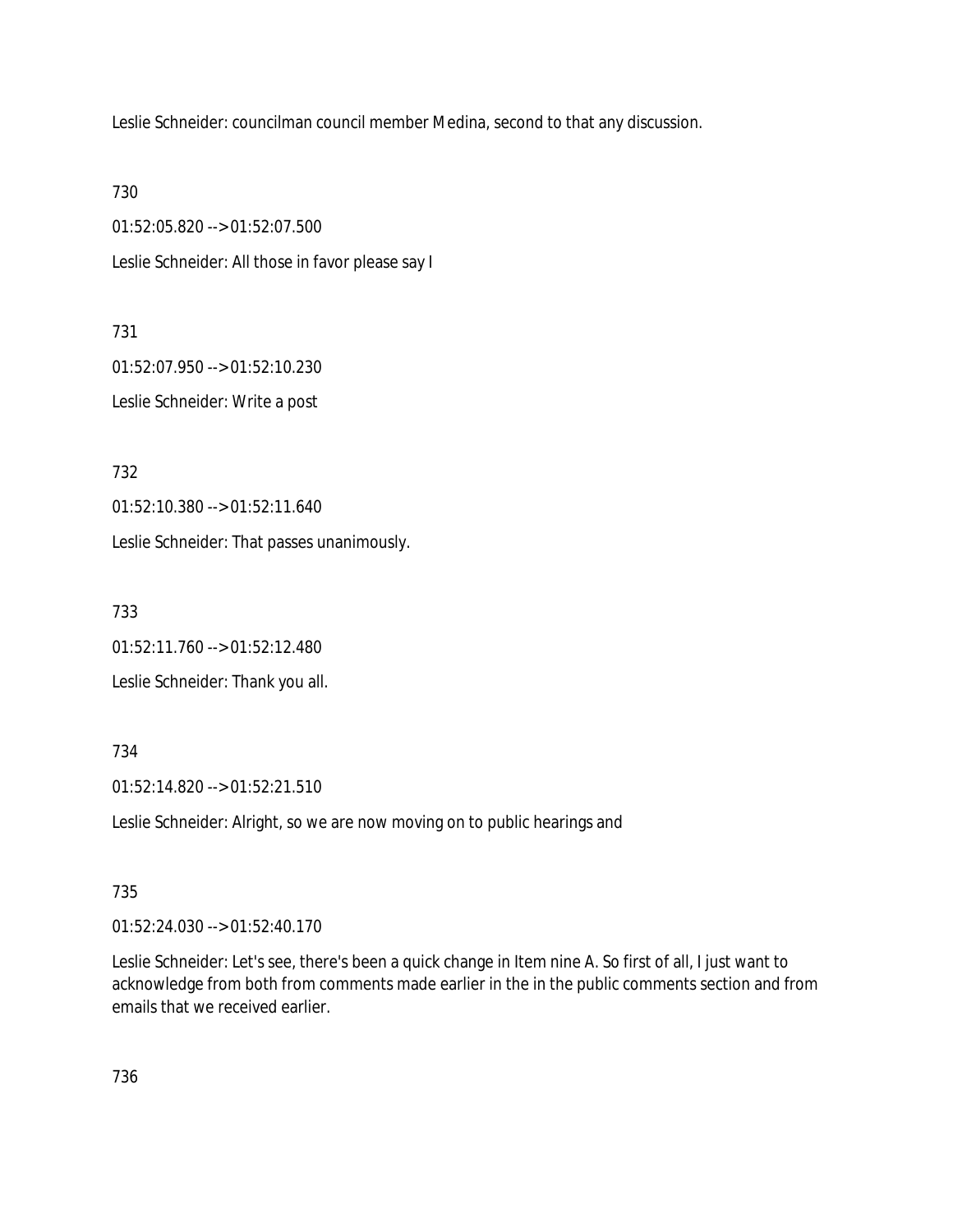01:52:41.460 --> 01:52:48.210

Leslie Schneider: There the shoreline master program is including the word master, which is

737

01:52:50.970 --> 01:53:01.590

Leslie Schneider: Is painful to some members of our community and we acknowledged that we did a little bit of research about that in this particular case, it is a state term and we will seek to

738

01:53:02.070 --> 01:53:19.260

Leslie Schneider: Figure out how we could influence or change that. However, at this time, I just want to acknowledge that this is a term that's been brought to our awareness as being painful so happy to have conversations with people with anyone on that we're going to see a lot of these

739

01:53:21.330 --> 01:53:29.970

Leslie Schneider: Difficult Conversations in the future. And I believe as a city, we are ready to welcome those difficult conversations. So with that, I'm

740

01:53:31.800 --> 01:53:38.220

Leslie Schneider: In so director. Right. Do you have any guidance for me, or should I just go ahead and open up this

741

01:53:40.110 --> 01:53:43.920

Leslie Schneider: Public Hearing. Thank you, Mayor Snyder. I did want to alert.

742

01:53:43.920 --> 01:53:52.260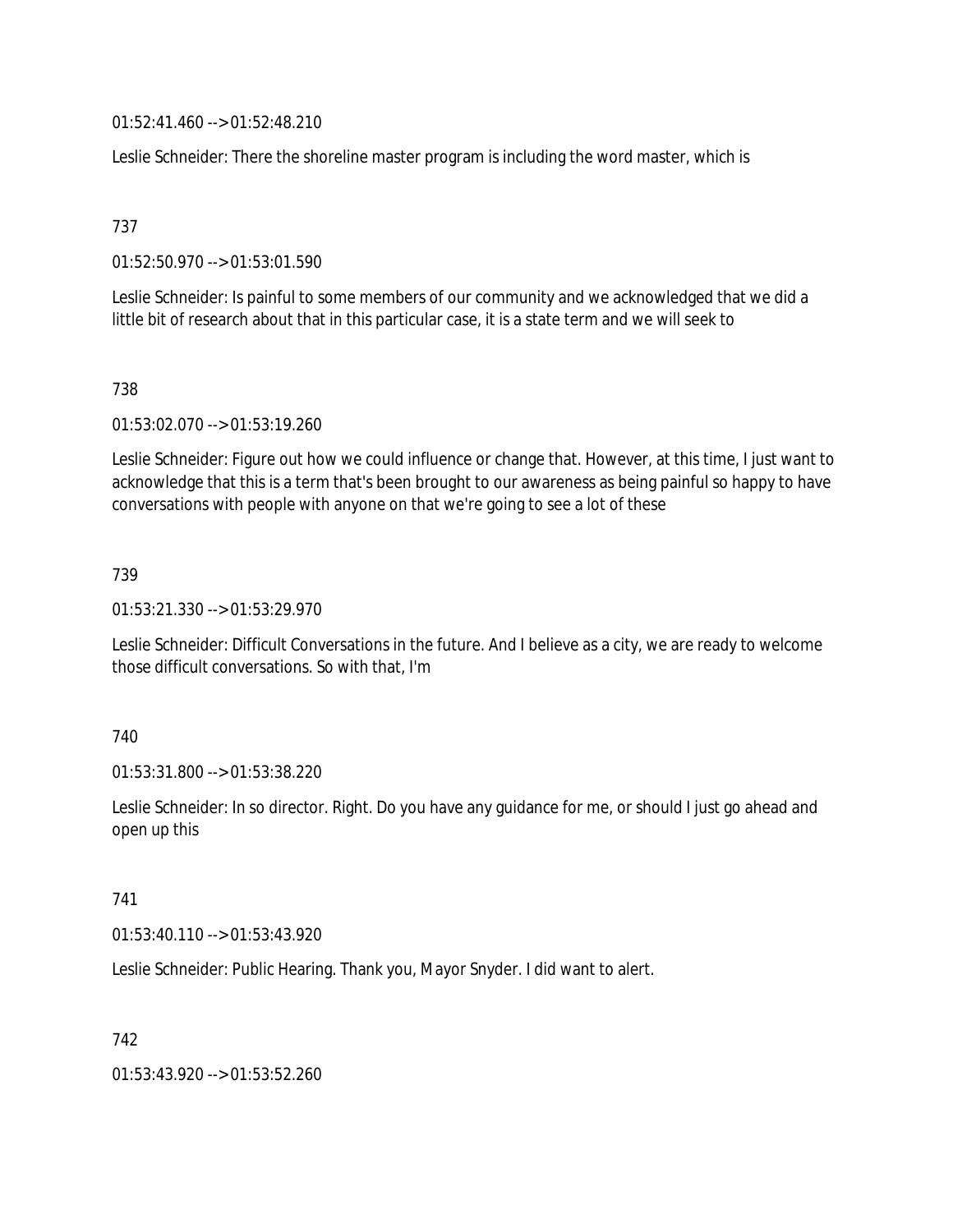Heather Wright: The Council of an email that I sent you all earlier as well as the public on an update that we had that will modify our request this evening.

743

01:53:52.770 --> 01:53:56.160

Heather Wright: We will not be asking for you all to make a decision on the ordinance.

## 744

01:53:56.580 --> 01:54:05.400

Heather Wright: While staff was doing its due diligence and compiling the information necessary for our middle package to the Department of Ecology in anticipation of our urine tonight.

## 745

 $01:54:05.850 \rightarrow 01:54:12.120$ 

Heather Wright: We did find that the secret process that was done on October 12 of 2018 appears to be incomplete.

## 746

01:54:12.660 --> 01:54:21.960

Heather Wright: Staff can only substantiate that the SEPA notice went to the newspapers, but we cannot confirm yet if it did go to the interested parties and to the SEPA agencies.

## 747

01:54:22.830 --> 01:54:29.700

Heather Wright: We want to be certain that the project went through the complete SEPA process to ensure that there's adequate agency and public input.

#### 748

 $01:54:30.150 \rightarrow 01:54:36.720$ 

Heather Wright: So, to ensure this, we will be conducting a second SEPA comment period after we conduct our public hearing this evening.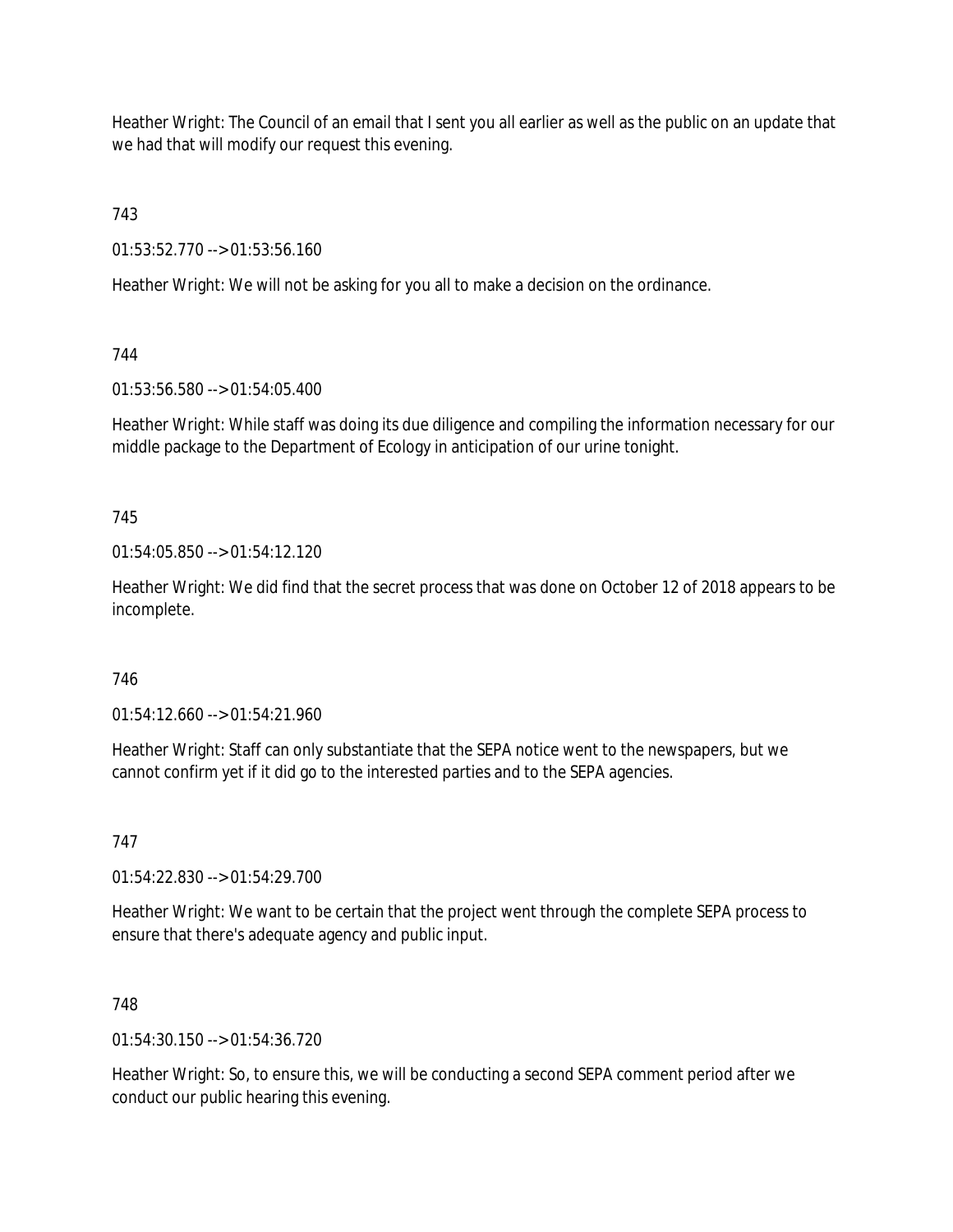01:54:37.470 --> 01:54:43.170

Heather Wright: So therefore, in consultation with our city attorney. We are recommending that we conduct our hearing tonight.

750

01:54:43.590 --> 01:54:48.720

Heather Wright: as planned, but hold off and adopting the ordinance until after the secret process is complete.

## 751

01:54:49.050 --> 01:55:03.900

Heather Wright: Depending on the comments that we received during the SEPA comment period, we may seek the Council's approval of an ordinance as it as drafted in prison to to you this evening, or we may come back if there are material changes and request a second public hearing

752

01:55:05.070 --> 01:55:14.340

Heather Wright: If they're not, any questions about what I just discussed in prison to to you, I would like to introduce any Hillier our associate planner, who's available for questions on the amendment.

753

01:55:14.730 --> 01:55:20.610

Heather Wright: Or we can discuss the process with Joe Libyan if there are any questions about what I presented. Thank you.

754

01:55:21.690 --> 01:55:30.870

Leslie Schneider: Thank you very much, director, right. So, colleagues, or is there anything that we would like to discuss before I open up the hearing.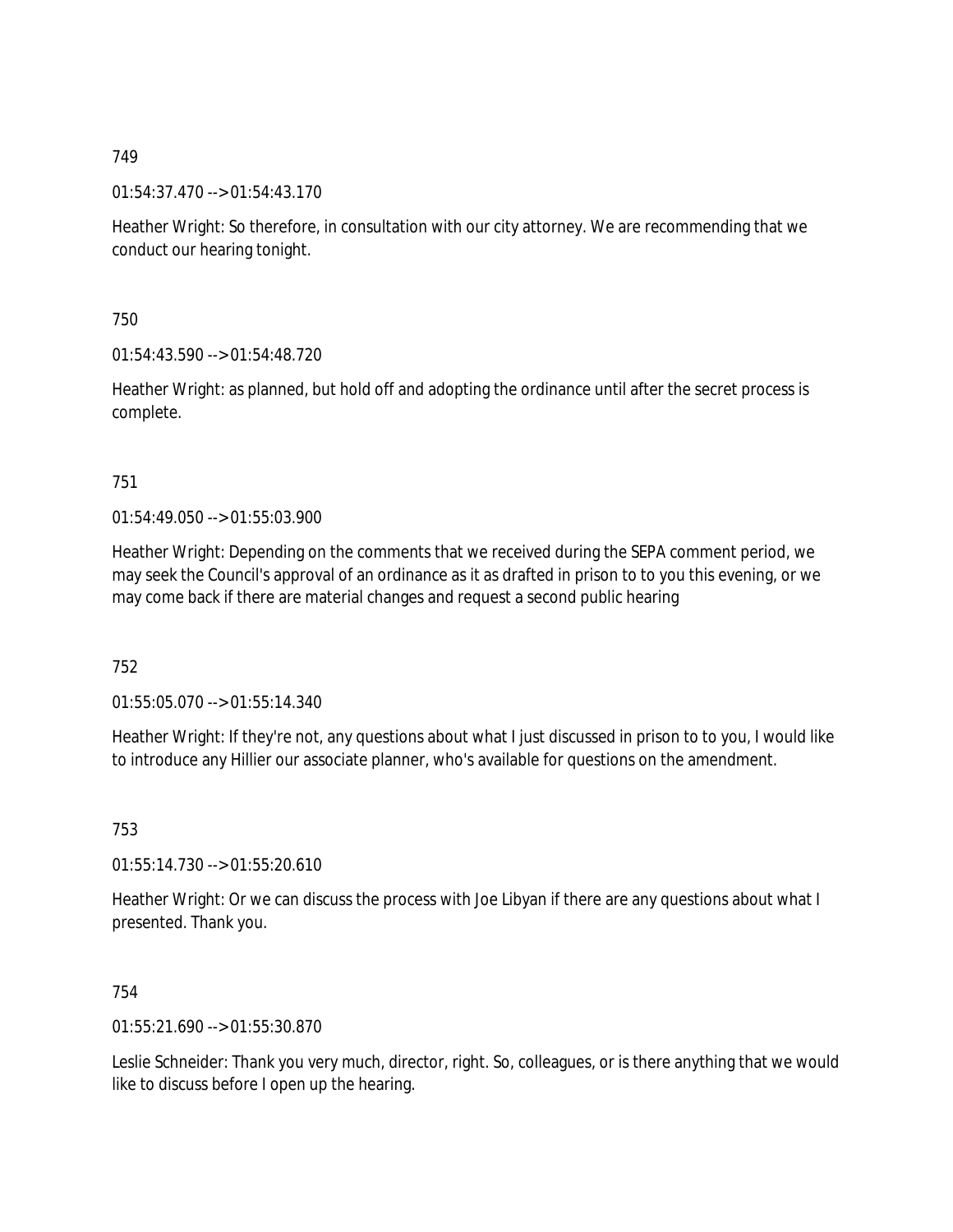01:55:33.780 --> 01:55:46.440

Leslie Schneider: Alright, so for our attendees. This will be this will go very similarly to the way we do public comment at the beginning of the meetings. If you are interested in commenting in this in this public hearing

#### 756

01:55:47.730 --> 01:55:56.550

Leslie Schneider: Go ahead and raise your hand and you will do that by making sure that you can see the participants list. And once you see the participants list you can

## 757

01:55:57.330 --> 01:56:12.750

Leslie Schneider: There will be some icons down at the bottom that will allow you to raise your hand. So with that, I now open the hearing for adopting the shoreline master program amendment to integrate the critical areas ordinance and make changes to the non conforming sections.

758

01:56:14.910 --> 01:56:17.400

Leslie Schneider: And Kyle look brush.

759

01:56:18.630 --> 01:56:21.780

Leslie Schneider: If you could state your name, the way you would pronounce it and

760

01:56:22.800 --> 01:56:23.670

Leslie Schneider: Please go ahead.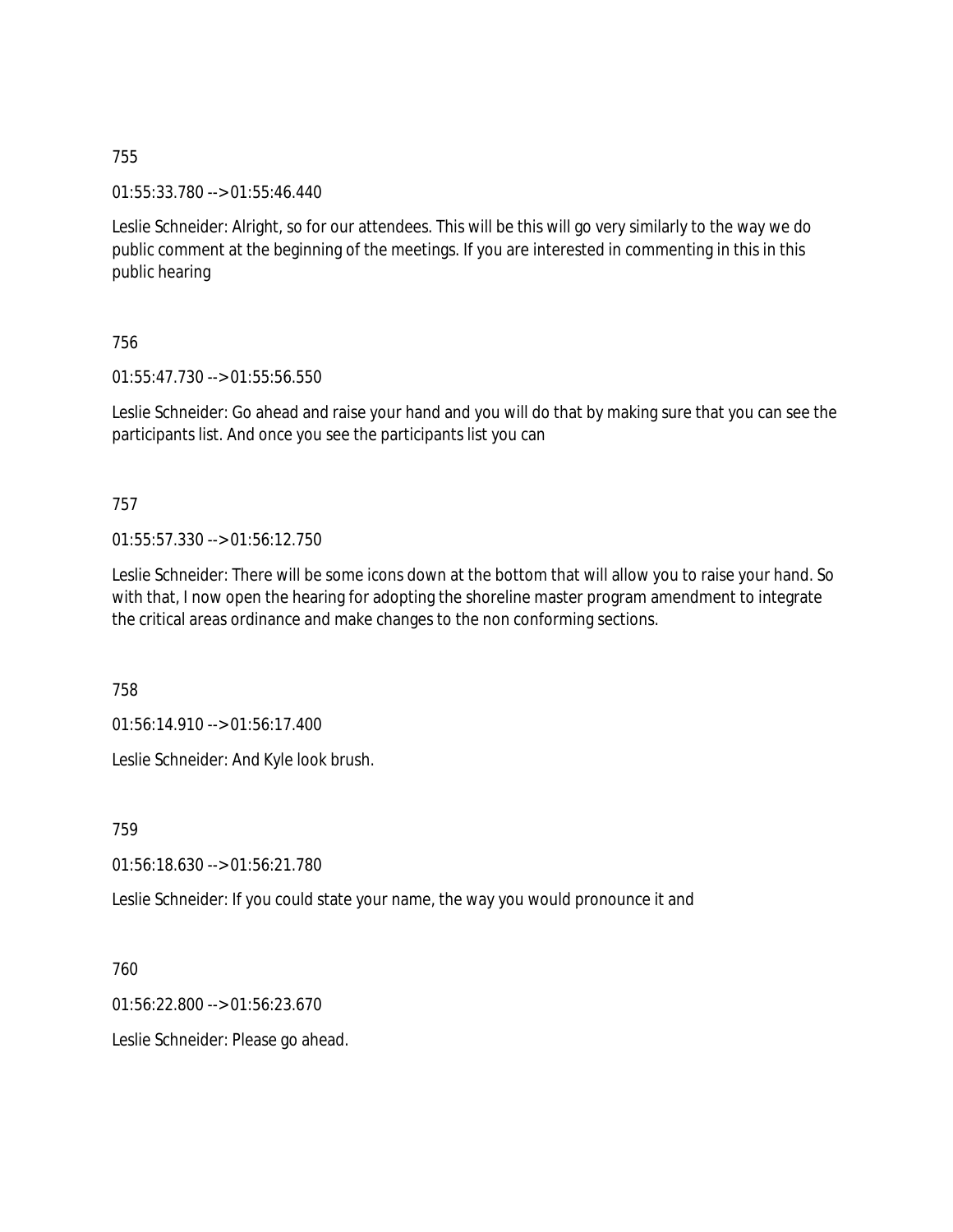762

01:56:23.910 --> 01:56:25.380 Kyle LaBrache: Hi there. Can you hear me.

01:56:25.620 --> 01:56:26.040 Leslie Schneider: Yes.

763 01:56:26.250 --> 01:56:27.780 Kyle LaBrache: Okay, it's Kyla brash

764 01:56:28.080 --> 01:56:30.870 Kyle LaBrache: Okay, let me get here, I'm

765

01:56:32.790 --> 01:56:42.330

Kyle LaBrache: Closing the settings here. Hi, I'm a fairly new resident and eager to kind of get involved in helping shape things and contribute where I can help.

766

01:56:42.840 --> 01:56:49.980

Kyle LaBrache: Moving forward with the things we're doing here on the island and I have a specific interest in oysters. I'm very much an oyster evangelist.

767

01:56:50.490 --> 01:56:54.720

Kyle LaBrache: And in in moving forward. What we're doing here with the shoreline master program.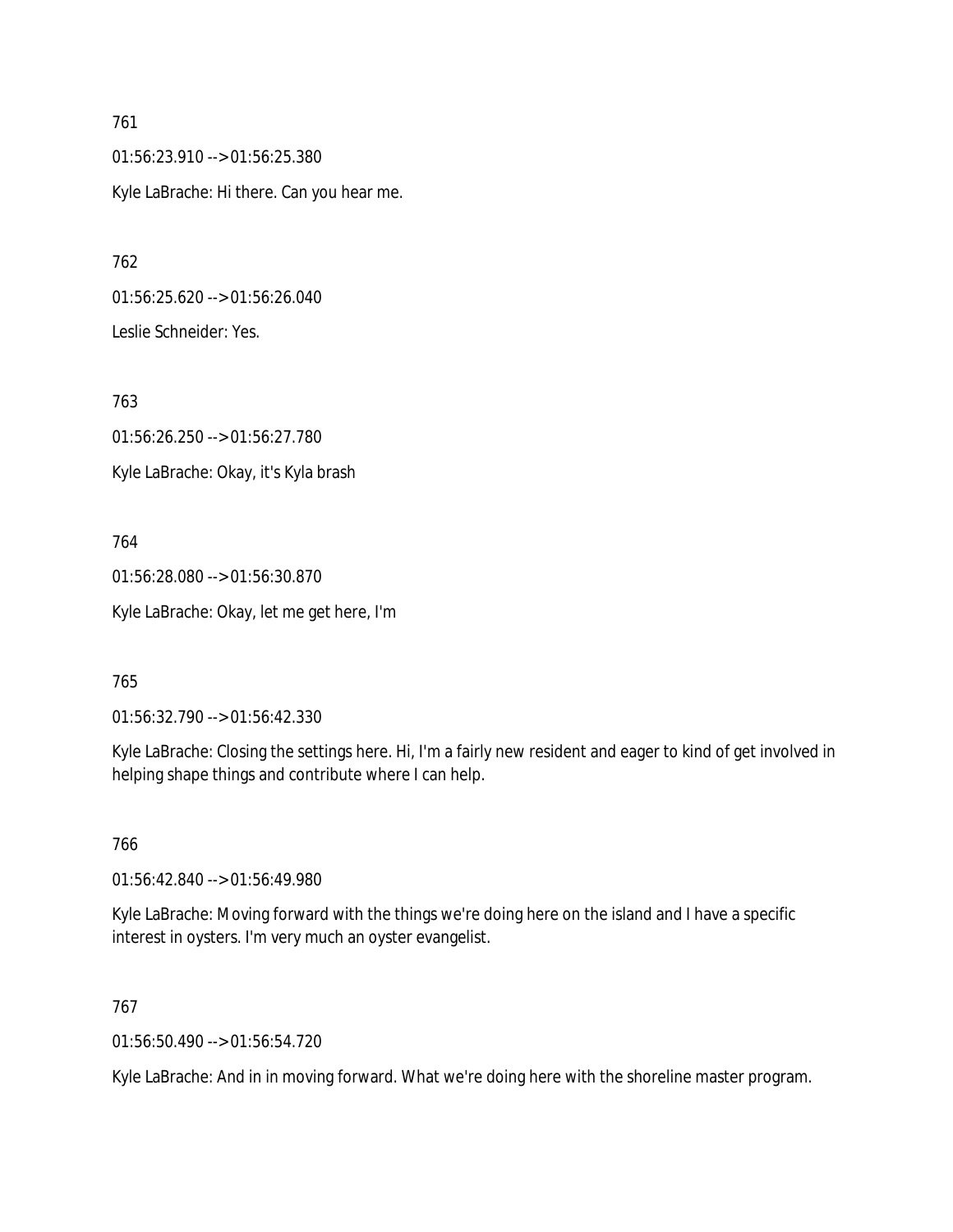01:56:55.230 --> 01:57:04.680

Kyle LaBrache: I had spoken previously this month with some of the permit specialist about an idea and interest. I had in a family run boutique oyster.

## 769

01:57:05.220 --> 01:57:09.540

Kyle LaBrache: Farm on the island, and in doing so in speaking with some of the State people,

# 770

01:57:10.050 --> 01:57:17.730

Kyle LaBrache: And ecology and whatnot, we realized there were some in consistencies and perhaps some areas of concern with the way the amendment is written now.

# 771

01:57:18.210 --> 01:57:25.440

Kyle LaBrache: And they told me that since we were having this hearing, potentially changing the new amendment that it might be a good time for me to share some of the things I've found

## 772

01:57:25.830 --> 01:57:30.840

Kyle LaBrache: And maybe see if that would be helpful or useful in adding a new amendment to the SNP

## 773

01:57:31.470 --> 01:57:42.120

Kyle LaBrache: And specifically, the two things that I kind of came across were that there's very little designation. When we say commercial in terms of what we mean by shellfish aquaculture.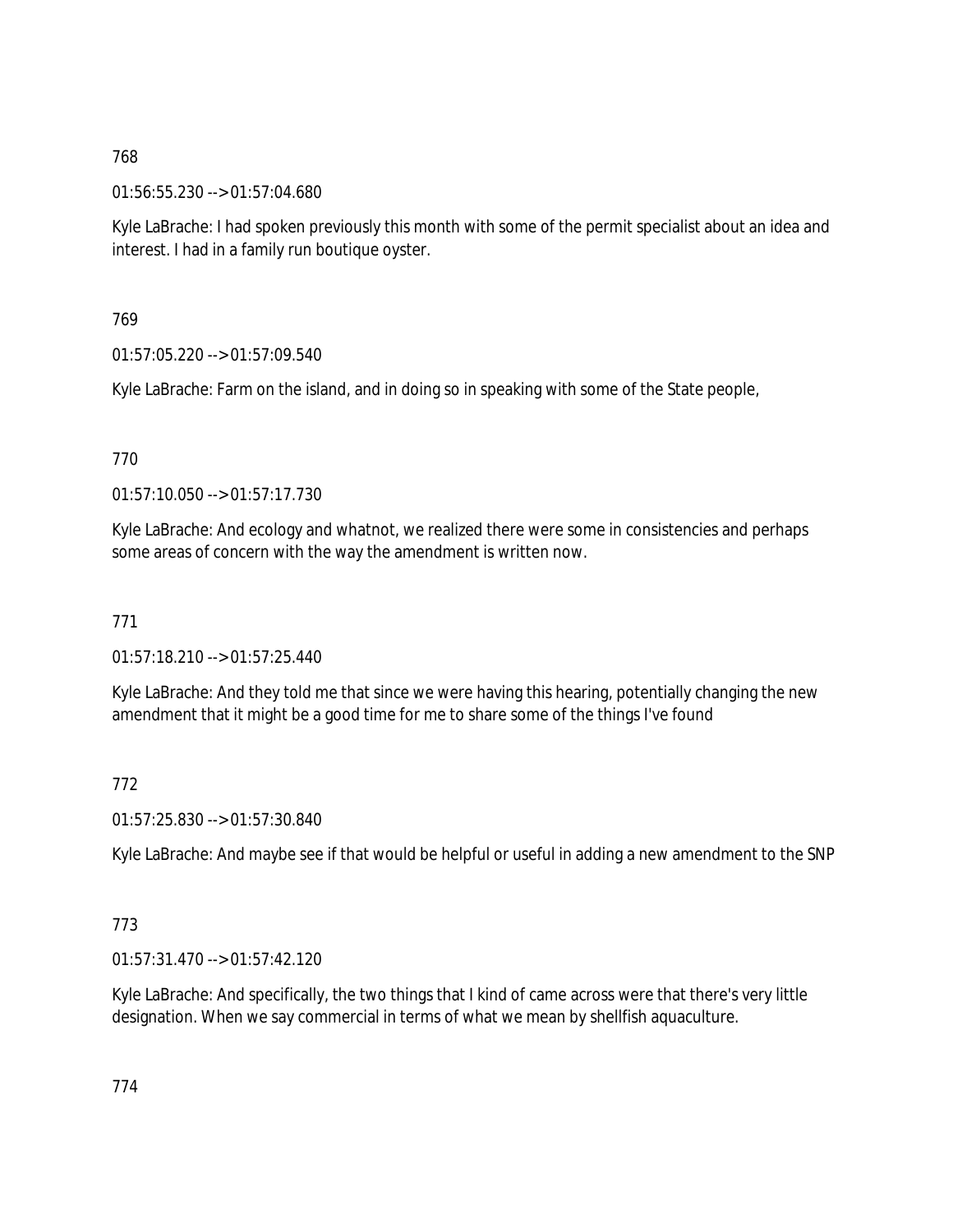01:57:42.510 --> 01:57:51.510

Kyle LaBrache: That there's really no designation between a massive company coming in and running the big operation or a small family run local boutique operation.

## 775

01:57:52.110 --> 01:57:57.450

Kyle LaBrache: Because if you're selling the oysters and that becomes commercial as opposed to a shellfish garden right

## 776

01:57:57.840 --> 01:58:09.210

Kyle LaBrache: So in my mind is a resident and as someone who's interested in oysters that broad swath I could imagine one version of shellfish farming that we would like and one that we would try to discourage

#### 777

01:58:09.510 --> 01:58:17.940

Kyle LaBrache: And maybe there's an interest in making that designation, a little clever or maybe having some levels of how that would work in terms of

#### 778

 $01:58:18.540 \rightarrow 01:58:29.940$ 

Kyle LaBrache: What would be preferred or not. The other areas, just in terms of designating use on the shoreline. I know there was a previous amendment that would maybe it was one of the early ones that was then changed in 2014

#### 779

01:58:30.360 --> 01:58:36.420

Kyle LaBrache: But as it stands now if you look at some of the designations for where commercial in quotes.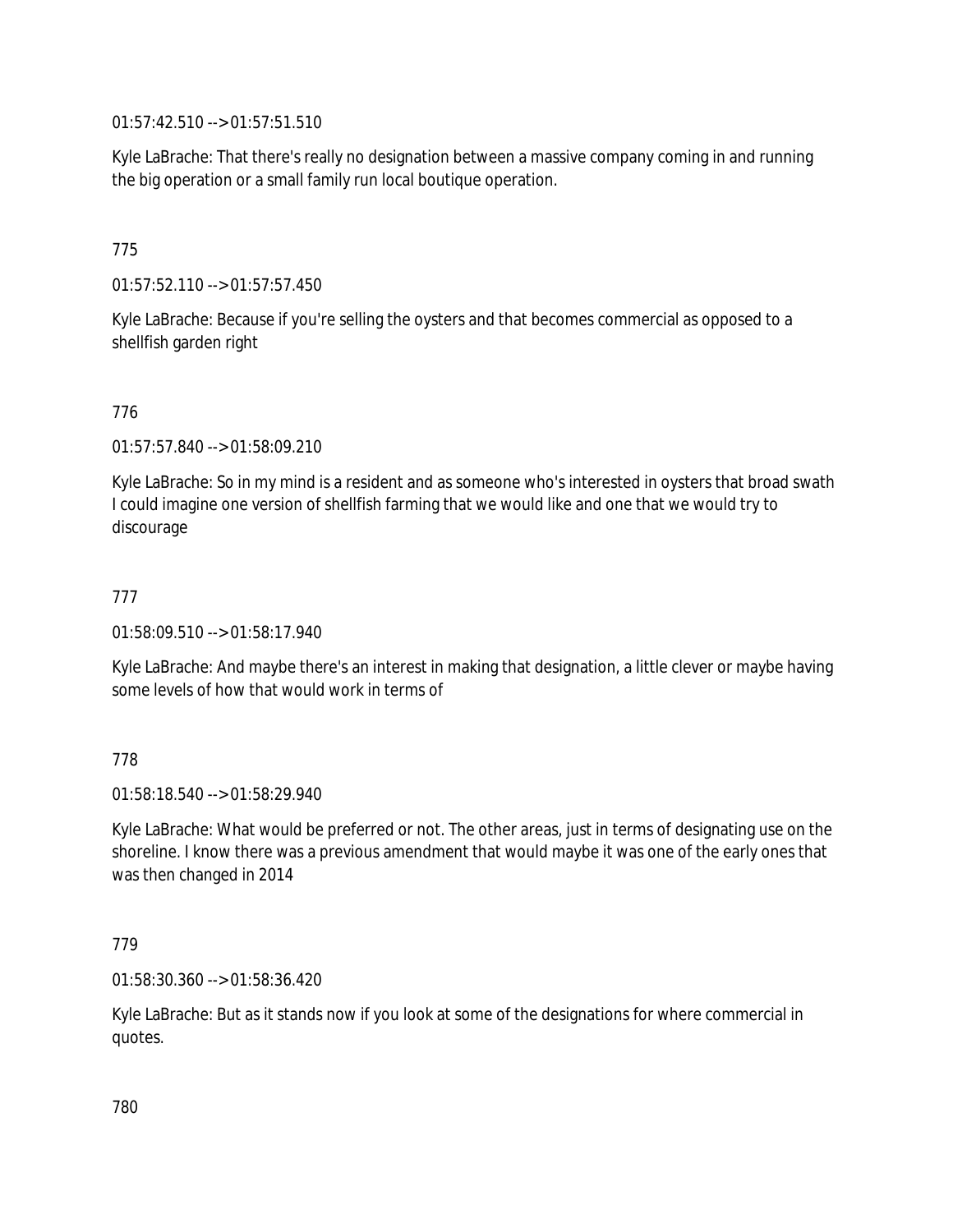01:58:37.590 --> 01:58:50.100

Kyle LaBrache: Shellfish is allowed. It's allowed in sort of in urban designations meaning like Eagle harbor. But if you look at the states, map the state prohibits it in Eagle harbor. So we have some inconsistency is there.

781

01:58:51.150 --> 01:59:02.100

Kyle LaBrache: And the other point is that right now we're seeing that we're allowing commercial shellfish at any level in both residential areas and Conservancy and regular residential

782

01:59:02.550 --> 01:59:08.130

Kyle LaBrache: And now, a lot of those are privately owned Thailand's right but there are some state title ends that are available.

783

01:59:08.670 --> 01:59:13.680

Kyle LaBrache: In speaking with them. I was looking at this process of single where could I do a small local boutique

784

01:59:14.010 --> 01:59:21.720

Kyle LaBrache: oyster farm with a couple of employees, maybe an acre or less of shellfish and we look at it, the main areas where it's allowed is residential

785

01:59:22.020 --> 01:59:34.740

Kyle LaBrache: So what that would mean is that I could go with the state get approved to Thailand, that I could least from the state and it might be in front of someone's house and next to a bunch of neighbors, which I don't think is what we want to be encouraging.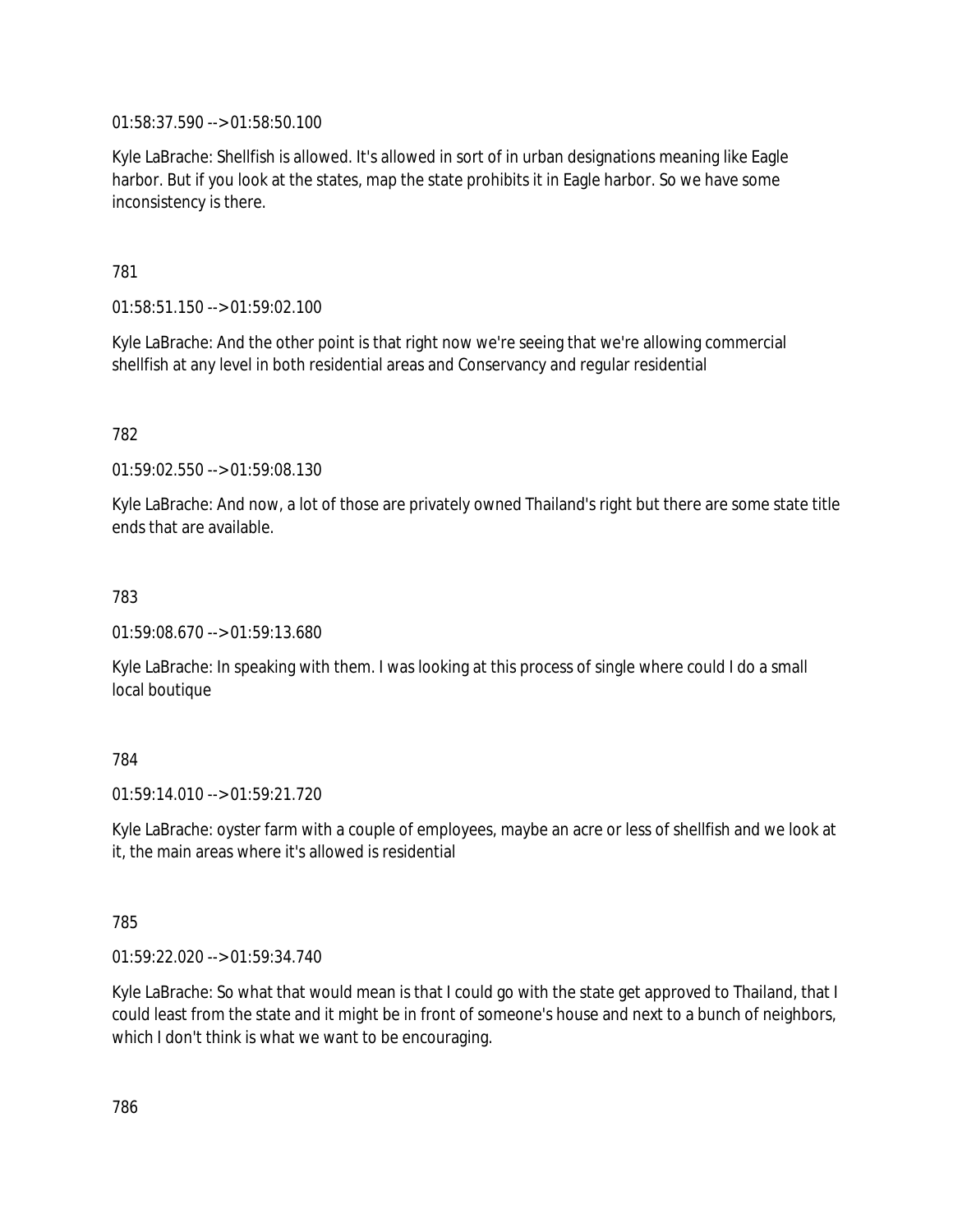01:59:36.030 --> 01:59:48.210

Kyle LaBrache: And as I looked further. The other thing was I could buy a property that had tied lens and I could run a massive shellfish operation off my front timelines, which also doesn't seem to be something that we want to be encouraging.

787

01:59:48.930 --> 02:00:00.930

Kyle LaBrache: However, in looking around, I found some ideal spots that would not impact any owners any landowners and it would also not affect any public use. There are parklands places that are owned by

788

02:00:01.590 --> 02:00:07.140

Kyle LaBrache: The municipal parks. I'm thinking specifically of two places one on the west side.

789

02:00:07.830 --> 02:00:17.130

Kyle LaBrache: Where Crystal Springs sort of hits Baker Hill. There's a stretch of beach right off the title ends where half the road that's not really an area. It's just up from the point white peer

790

02:00:17.430 --> 02:00:23.220

Kyle LaBrache: That would be an ideal place but it's prohibited because it's part of the parklands part of the island Conservancy.

791

02:00:23.880 --> 02:00:31.620

Leslie Schneider: Excuse me, Kyle I just want to jump in and say you've had about four minutes, which is over. What we've had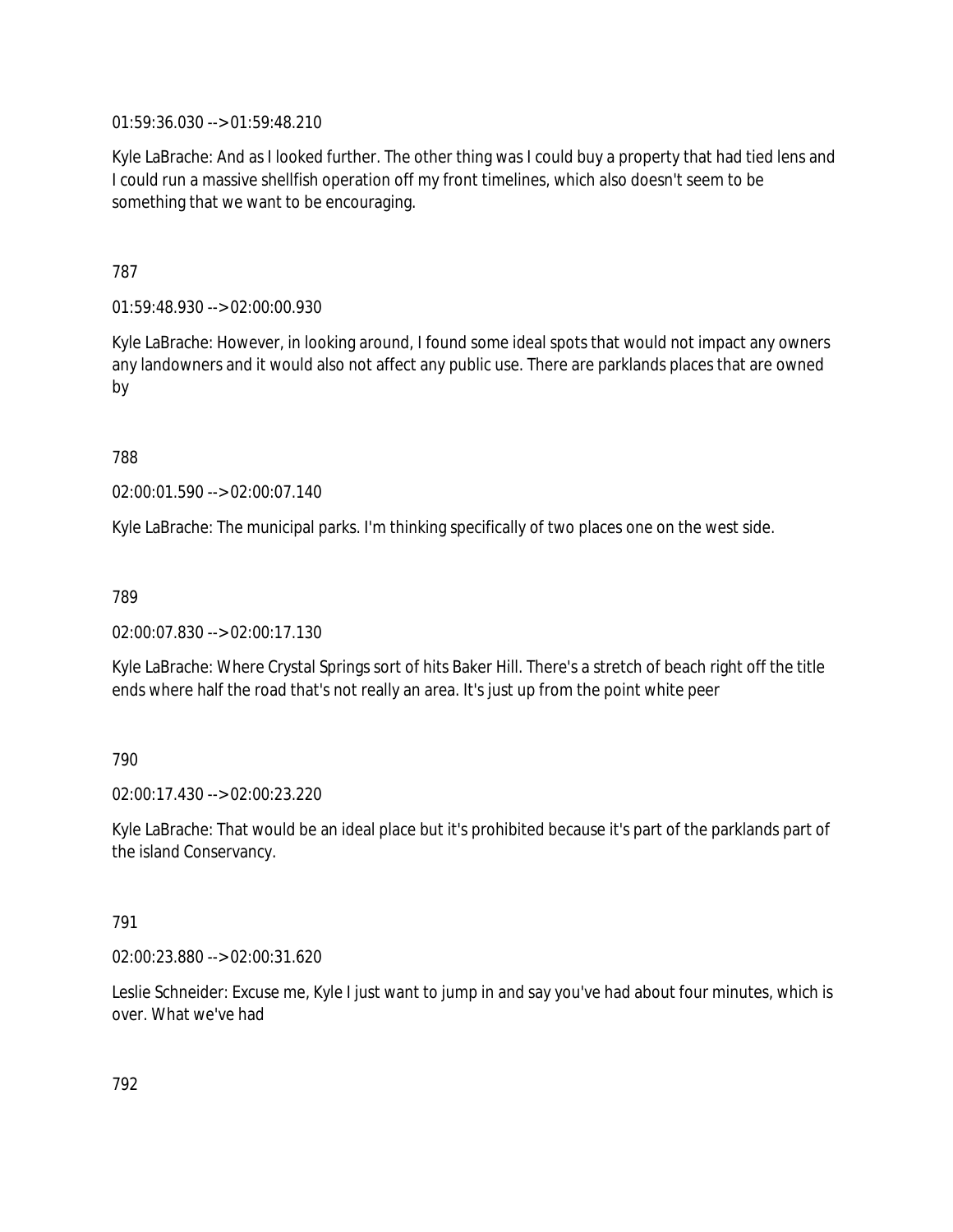02:00:32.490 --> 02:00:38.100

Leslie Schneider: Wrap up quickly. You've got great detailed information. Maybe you could follow that by sending us that as well.

#### 793

02:00:38.310 --> 02:00:45.360

Kyle LaBrache: Sure, sure. And again, I don't know if this is the right form to be talking about the shellfish, but they told me since you were adopting a new amendment that it should maybe I should bring this up.

794

02:00:45.660 --> 02:00:56.310

Kyle LaBrache: Anyway, my point was long story short, maybe it's time to look at some of those designations more clearly. And in my mind, allowing shellfish aquaculture on a commercial level.

795

02:00:56.700 --> 02:01:01.560

Kyle LaBrache: In the island Conservancy areas would make more sense than having it in the residential

796

02:01:01.980 --> 02:01:12.690

Kyle LaBrache: And even if we did that allow it as a conditional use where it could still be reviewed. So you could say, great, you could do it on Crystal Springs. But let's not do it at a main you know boat launch in Fort ward.

797

02:01:12.990 --> 02:01:14.310

Kyle LaBrache: Okay, um, any

798

02:01:14.820 --> 02:01:21.630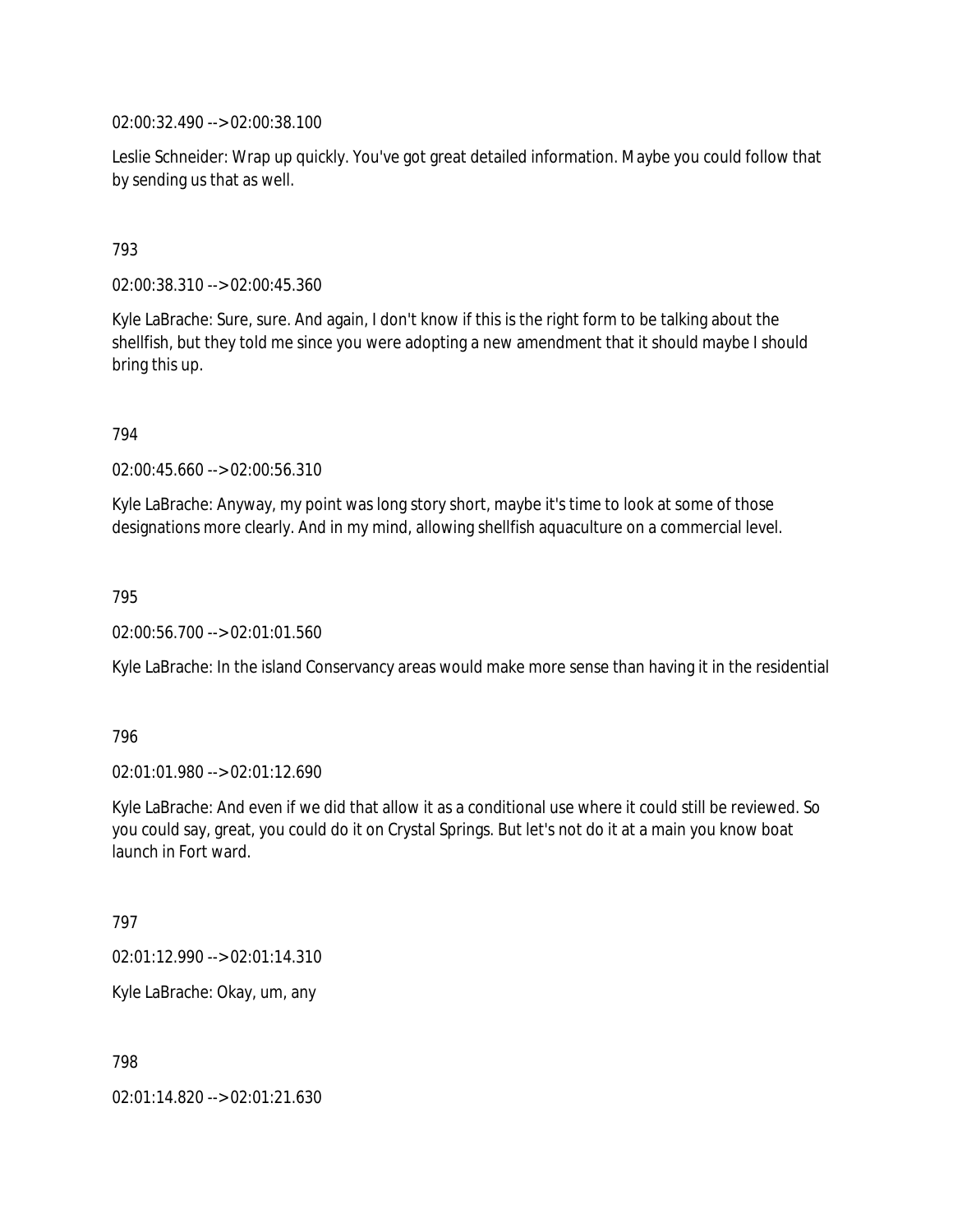Leslie Schneider: All right, great. I appreciate it and look forward to seeing your comments in detail. As a follow up in

799

02:01:21.660 --> 02:01:22.260

Kyle LaBrache: Okay, great.

800

02:01:22.290 --> 02:01:22.980 Kyle LaBrache: Thanks so much.

801

02:01:23.280 --> 02:01:25.080

Leslie Schneider: Wonderful. Okay.

802

02:01:26.130 --> 02:01:29.700

Leslie Schneider: LISA YOU IF YOU CAN state your full name and

803

02:01:31.170 --> 02:01:32.550

Leslie Schneider: We welcome your comments.

#### 804

02:01:35.520 --> 02:01:44.040

Lisa: Good evening. My name is Lisa akio and I live at all no road and I'm commenting as a Public Citizen

805

02:01:45.840 --> 02:02:02.280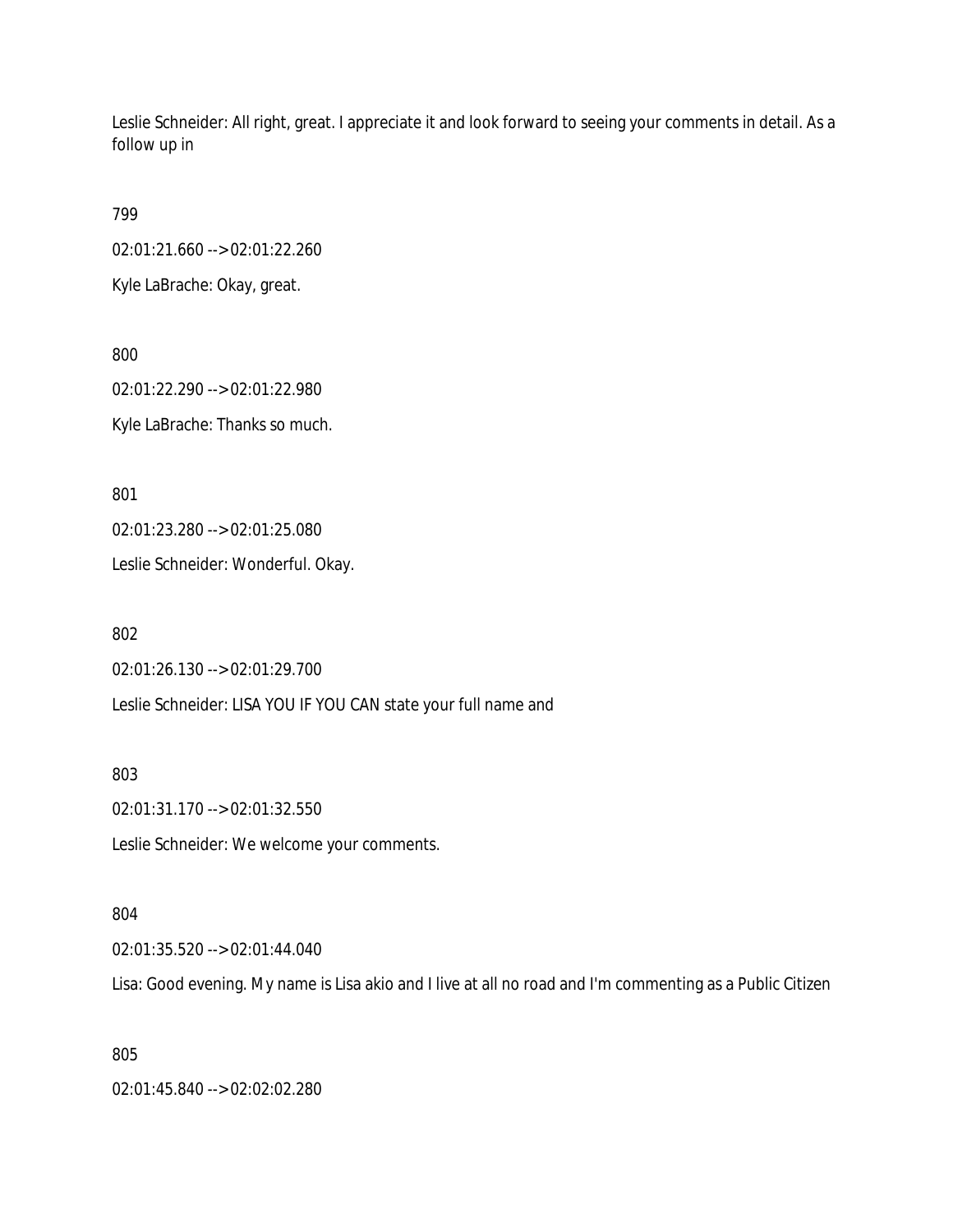Lisa: I think the work that was done to line up the SMP with the CEO was really great work. I heard that gentleman speak about some things that he pointed out, and I would

806

02:02:02.910 --> 02:02:14.400

Lisa: Just say to him, and to you, you know we we have what's coming up as an SMP update and that's the place for that gentleman to come to the city.

807

02:02:14.820 --> 02:02:26.910

Lisa: And suggest what updates, he, he would like to see. So I would just like to say as a as a citizen and someone who is very vested in protection of our shoreline.

808

02:02:27.240 --> 02:02:43.140

Lisa: I think these changes and the recommendations by ecology are good and I would wholeheartedly support the Council moving forward and adopting these changes. I think the city staff did a great job.

809

02:02:43.500 --> 02:02:50.460

Lisa: On this, I thought ecologies comments were appropriate and I'd like to see the city, move on.

810

02:02:51.540 --> 02:02:54.780

Lisa: With this, so this expressing my support.

811

02:02:56.430 --> 02:02:58.650

Leslie Schneider: Great, thank you very much. Lisa appreciate that.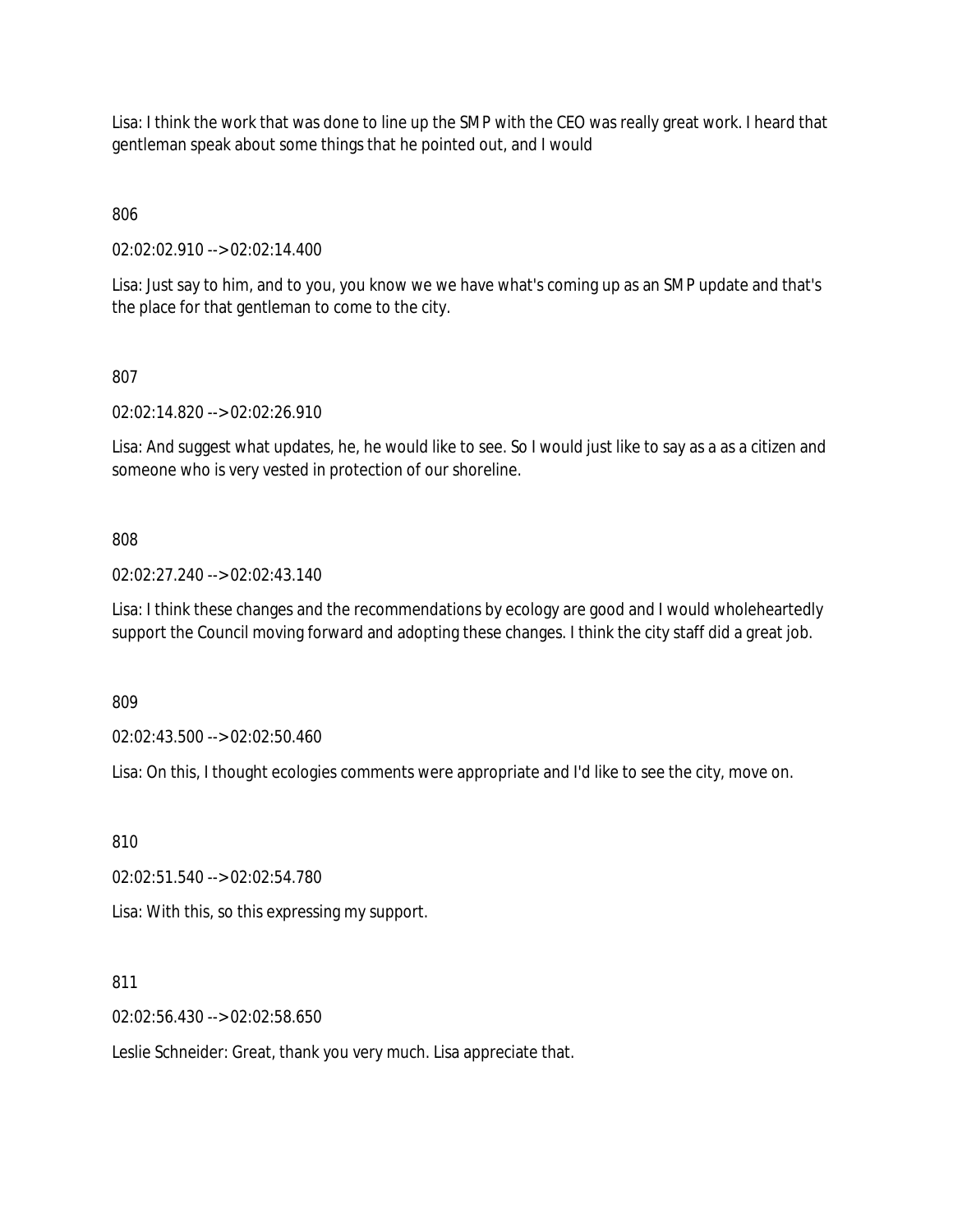02:03:00.780 --> 02:03:01.770

Leslie Schneider: All right.

813

02:03:03.330 --> 02:03:05.640

Leslie Schneider: Seeing no other hands raised.

814

02:03:06.810 --> 02:03:09.300

Leslie Schneider: I'm going to close.

#### 815

02:03:10.680 --> 02:03:22.710

Leslie Schneider: The public hearing on ordinance number 2020 dash 17 adopting the shoreline master program amendment to integrate the critical areas ordinance and make changes to the non conforming sections.

#### 816

02:03:24.300 --> 02:03:37.800

Leslie Schneider: And we can now move on to the second public hearing nine b, which is on ordinance number 2020 dash 24 related to extending the moratorium on certain development activities.

817

02:03:39.720 --> 02:03:40.590

Leslie Schneider: And

818

02:03:43.320 --> 02:03:48.840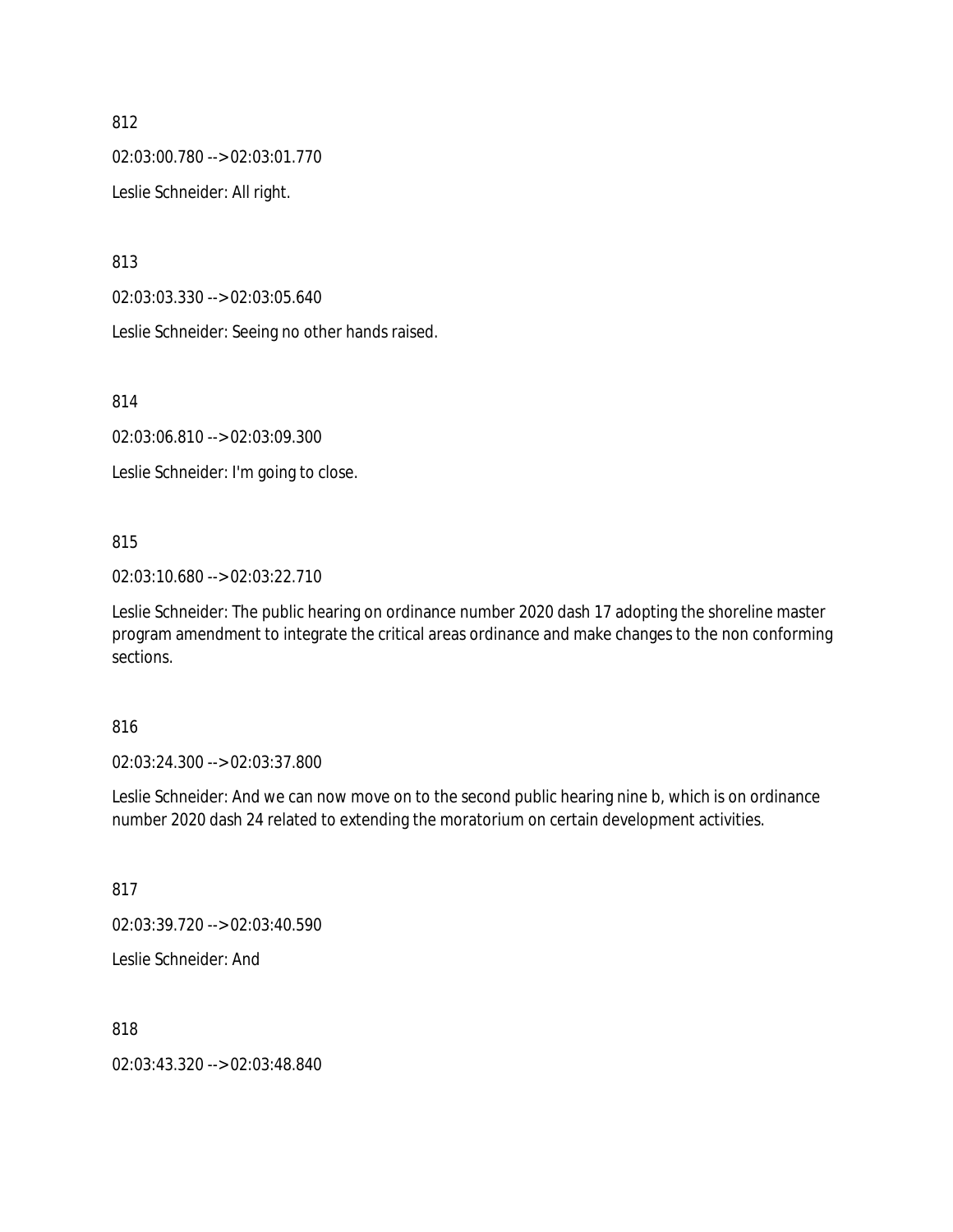Leslie Schneider: Heather. Did you want, did you have anything you wanted us to note there, or should I just go ahead and

819

02:03:49.920 --> 02:03:51.360

Leslie Schneider: Start the public hearing

820

02:03:53.370 --> 02:03:54.240

Leslie Schneider: We are on mute.

821

02:03:55.230 --> 02:04:01.740

Heather Wright: Thank you. Yes, council, you may start to hear and Jennifer had a brief presentation, but I'm not seeing it come up at the moment.

822

02:04:02.340 --> 02:04:10.560

Heather Wright: But we are asking to extend the moratorium to complete the critical areas integration that we just had our public hearing on

823

02:04:11.280 --> 02:04:17.970

Heather Wright: And it could the moratorium is for six months, but it could be ended sooner, which was indicated by Council that they had interest in doing

824

02:04:18.750 --> 02:04:29.190

Heather Wright: In the event that the ordinance, the critical areas ordinance is integrated in sooner than that six months. And if that's the case, then we could be returning to counsel sooner to in the moratorium.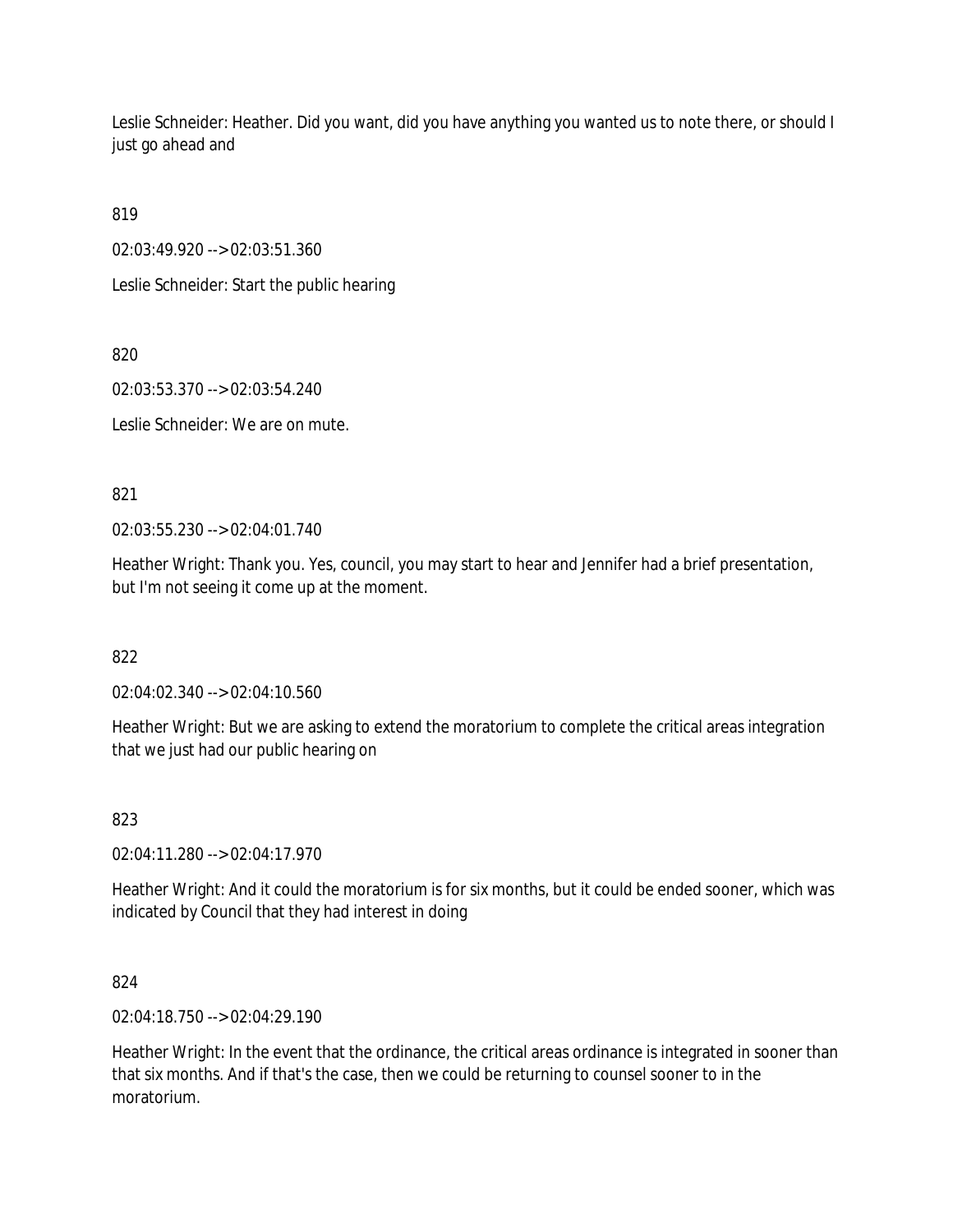02:04:30.750 --> 02:04:33.000

Leslie Schneider: Great. Thank you, Jennifer. Oh, I'm sorry.

#### 826

02:04:36.600 --> 02:04:38.070

Leslie Schneider: Jennifer, did you want to go ahead

#### 827

02:04:39.240 --> 02:04:55.680

Jennifer Sutton: Sure I do have just some simple. What is the moratorium at this time slides, if the Council would like to for the community benefit to you know remind everyone what we're talking about tonight about what is the more time. What does it apply to

828

02:04:56.490 --> 02:05:00.540

Leslie Schneider: And since we're maybe about to wrap it up soon. This could be appropriate. Right.

#### 829

02:05:02.040 --> 02:05:05.100

Jennifer Sutton: So, if you don't mind, I'll share my screen. Thank

#### 830

02:05:14.790 --> 02:05:16.710

Leslie Schneider: Okay, okay, we are seeing your screen.

831

02:05:17.100 --> 02:05:17.790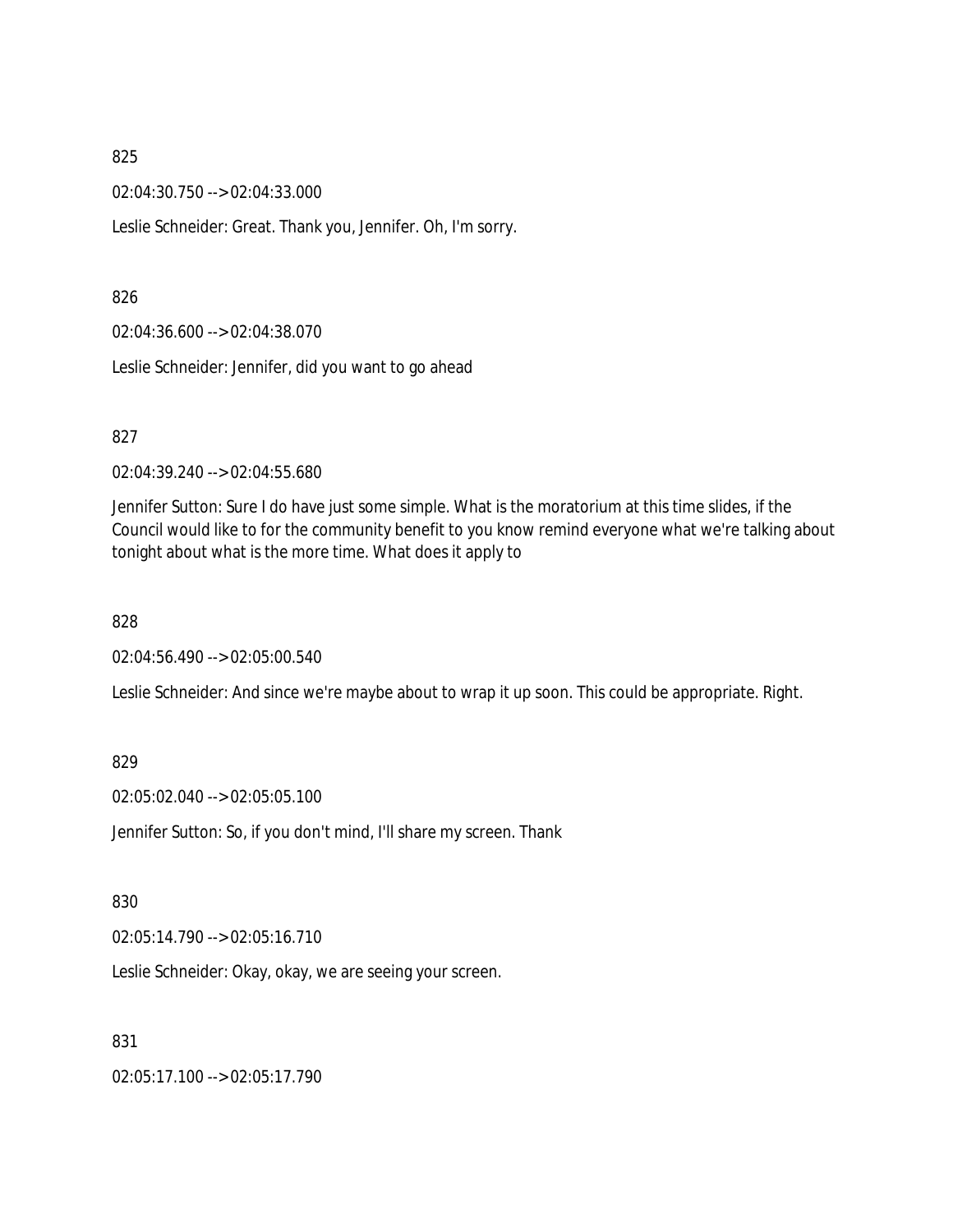Okay.

#### 832

02:05:20.700 --> 02:05:24.900

Jennifer Sutton: Okay, so as Heather said, we're here to talk about ordinance.

## 833

02:05:26.370 --> 02:05:39.150

Jennifer Sutton: To consider whether to extend the moratorium and we wanted to just take a step back to say, what are we talking about remind ourselves what this moratorium applies to at this time as we consider extension.

## 834

02:05:40.530 --> 02:05:53.850

Jennifer Sutton: So the moratorium applies to the major site plan review and major conditional use permits only these are land use permits that are required when commercial or mixed use or institutional

#### 835

02:05:54.360 --> 02:06:05.190

Jennifer Sutton: Or multifamily projects come in. So they're not so single family homes and plants are not under subject to the moratorium at this time.

## 836

02:06:07.680 --> 02:06:17.550

Jennifer Sutton: The moratorium has been scaled back over time. And the last time it was scaled back it was scaled back to apply only within the Winslow masterplan study area.

## 837

02:06:18.480 --> 02:06:28.470

Jennifer Sutton: And then there are several types of permits that are excluded from the moratorium, such as government facilities and schools and affordable housing.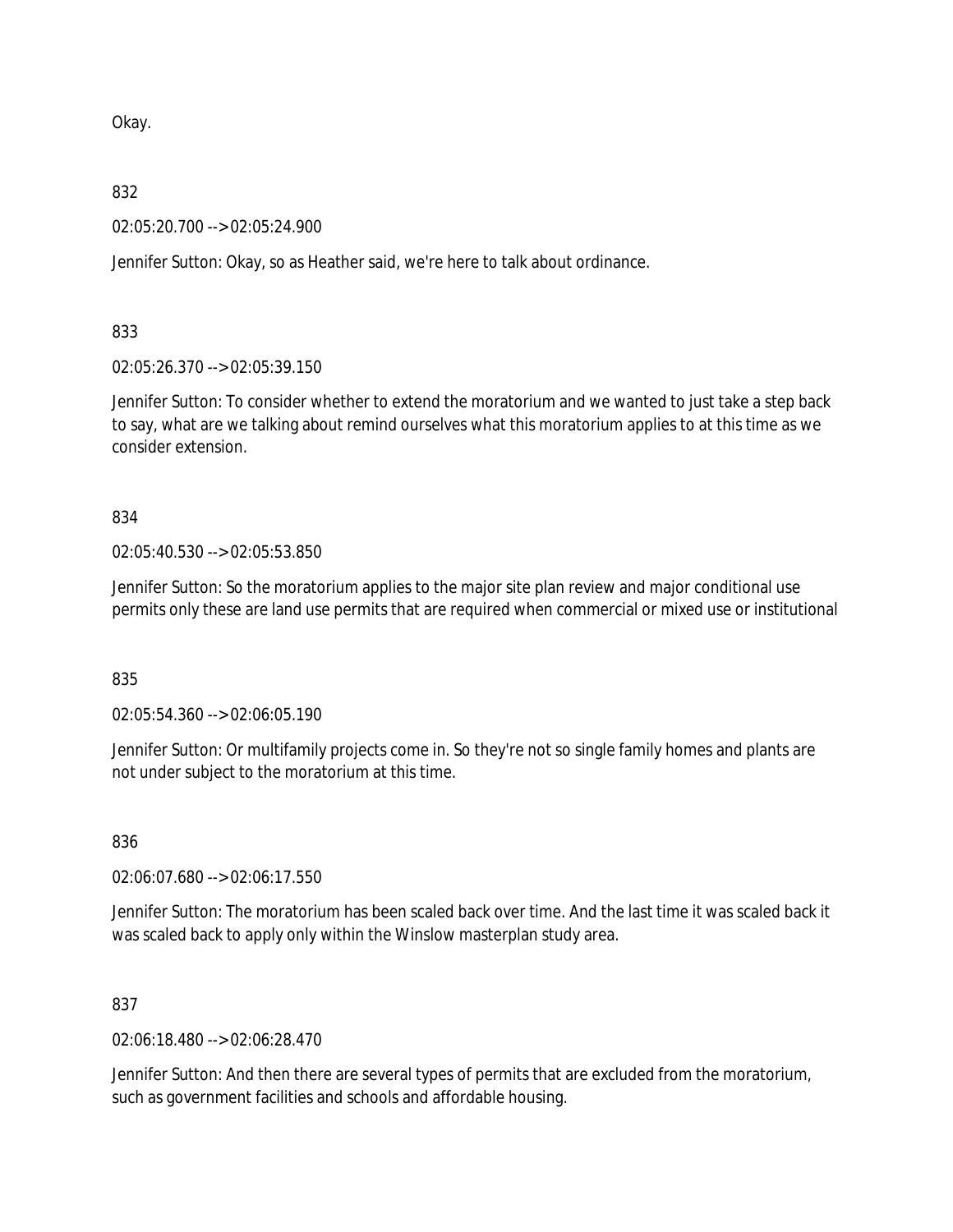02:06:29.460 --> 02:06:40.500

Jennifer Sutton: Projects, even within the Winslow study area also the central core district is exempt from the moratorium and has been since the middle of

839

02:06:43.380 --> 02:06:54.540

Jennifer Sutton: So the Council indicated on September 8 that you would like to consider extending it the moratorium for six additional months in order to complete the critical area.

840

02:06:55.110 --> 02:07:04.260

Jennifer Sutton: Regulation integration into the shoreline regulations which you just discussed. And that completion of that project.

841

02:07:05.190 --> 02:07:17.880

Jennifer Sutton: is estimated to be no earlier than November and as Heather said although the moratorium ordinance is drafted to extend for an additional six months until April 3

842

02:07:18.360 --> 02:07:31.230

Jennifer Sutton: That the Council may always end it earlier if the work is completed. So that's all we had today and happy to take any questions or just hear from the public.

843

02:07:33.270 --> 02:07:34.290

Leslie Schneider: Great, thank you.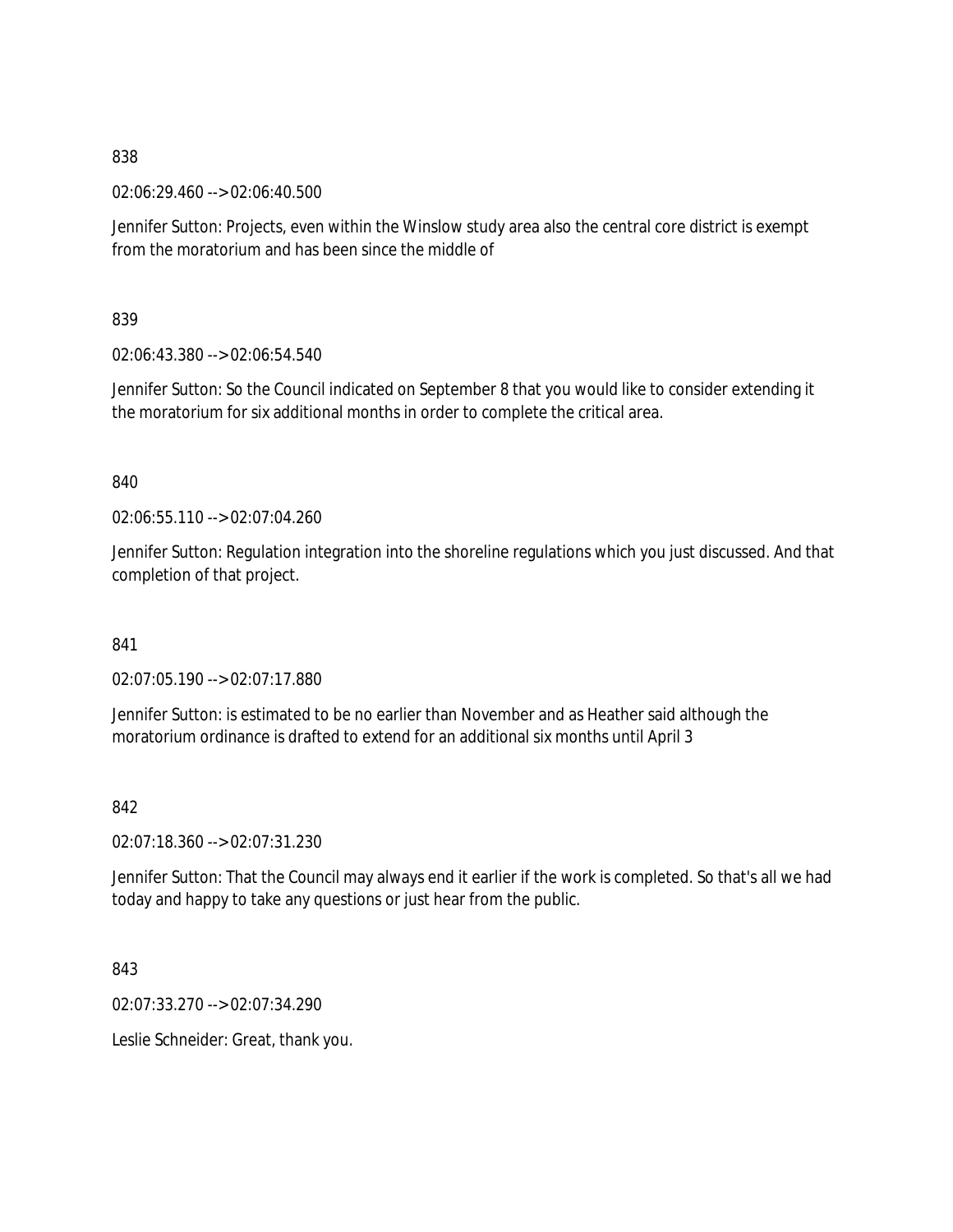02:07:35.400 --> 02:07:36.150

Leslie Schneider: So,

845

02:07:38.100 --> 02:07:45.060

Leslie Schneider: If you could stop sharing that'll just help me keep an eye on the participants here.

#### 846

02:07:51.060 --> 02:07:59.670

Leslie Schneider: And so for attendees. When I open up the public hearing. Again, this will be very similar to our public comment section at the very beginning of the meeting.

#### 847

02:08:00.330 --> 02:08:12.390

Leslie Schneider: And you'll just be in in the participants list you'll just want to raise your hand and I'll call on folks in order and try to keep your comments to three minutes I'm

#### 848

02:08:12.870 --> 02:08:20.640

Joe Levan: Not a mayor before you start the public Aaron just really quick, just want to know, for the record, this was in your in the explanation and the agenda, Bill.

## 849

02:08:21.180 --> 02:08:29.130

Joe Levan: But there's there's been there was one change made to the ordinance and it's it's non subjective, it just as a so whereas closet described

850

02:08:29.520 --> 02:08:39.390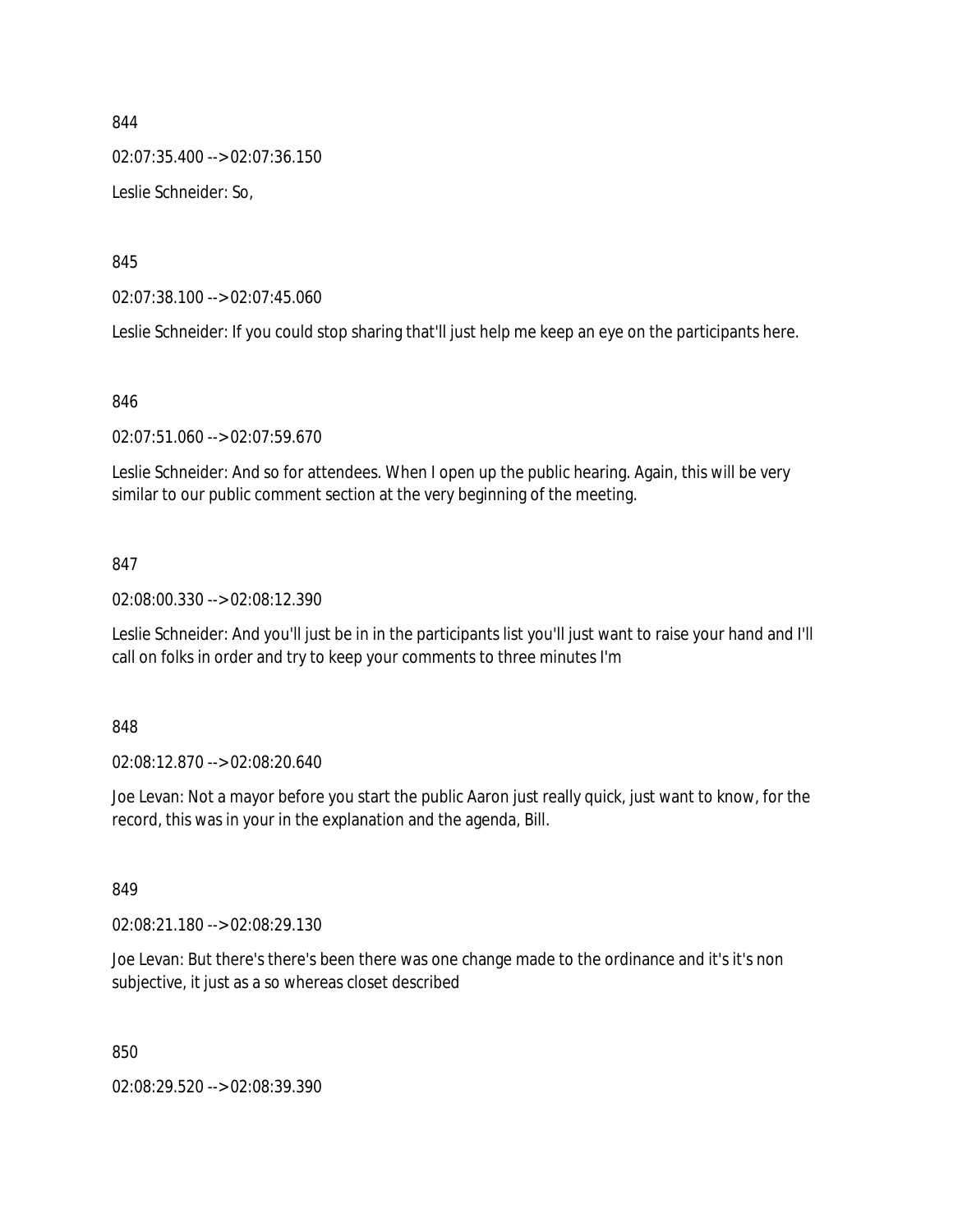Joe Levan: The scribes with the Council did on September 8 which is highlighted in the ordinance itself. So that makes sure that everyone knows that that's the one difference. It's an ordinance that you saw previously.

851

02:08:40.050 --> 02:08:51.990

Leslie Schneider: Great. I appreciate that. Thank you. So colleagues do we want to have any discussion before I open up the the public hearing and then when the public hearing is finished. There is emotion, a suggested motion in the packet

852

02:08:53.520 --> 02:08:57.840

Leslie Schneider: Alright. Seeing none, I'm looking at the attendees list.

853

02:08:59.880 --> 02:09:00.240

Kol Medina: Or

854

02:09:00.330 --> 02:09:00.930

A company was

855 02:09:01.980 --> 02:09:02.130 Joe Deets: Me.

856

02:09:02.430 --> 02:09:03.810

Leslie Schneider: Sorry, it was looking at the wrong list.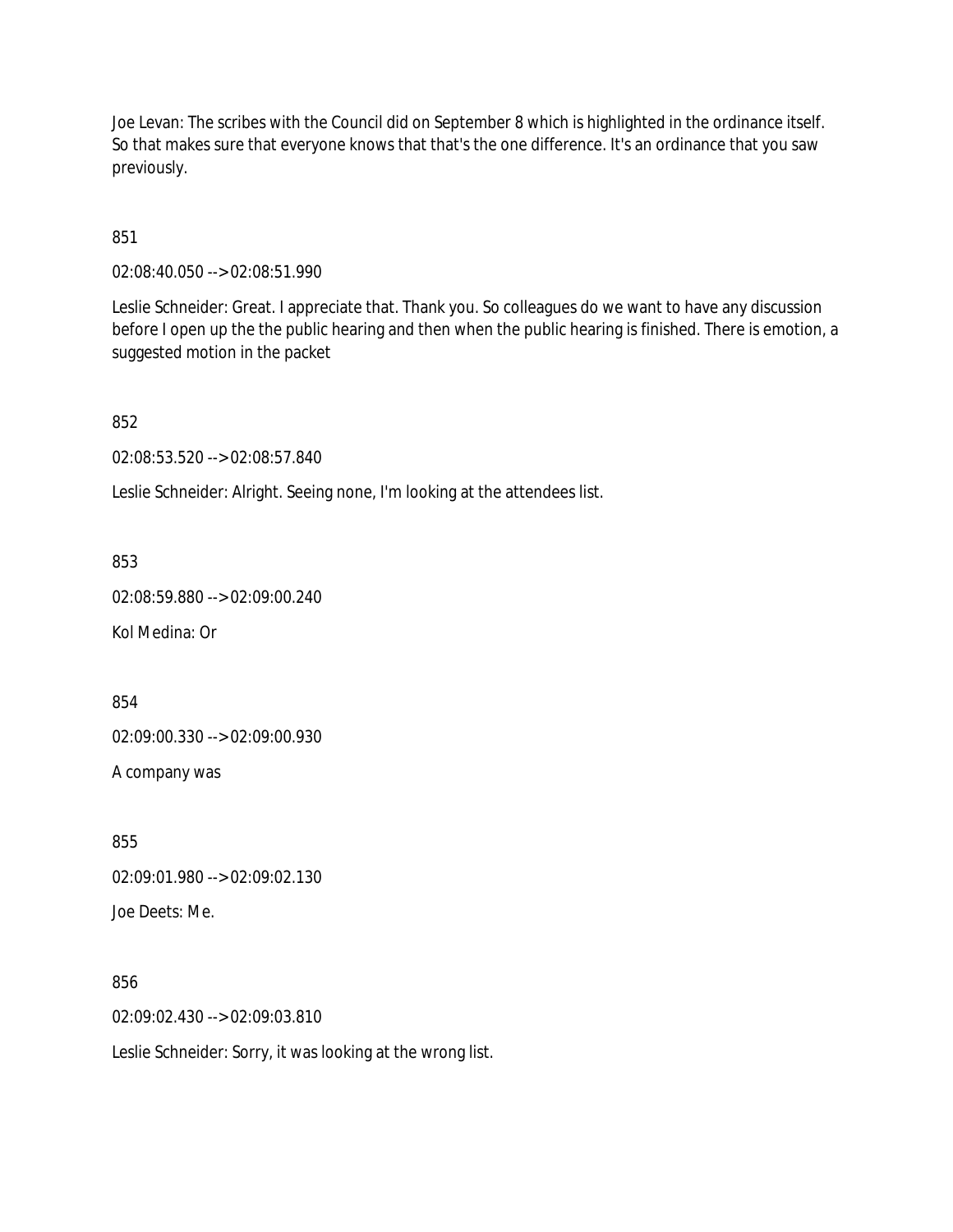02:09:05.520 --> 02:09:06.930

Leslie Schneider: County. Councilmember Medina.

858

02:09:08.130 --> 02:09:08.700

Kol Medina: Thank you.

859

02:09:10.530 --> 02:09:20.940

Kol Medina: If Jennifer if you wouldn't mind, I'd actually in the mirror doesn't mind. I appreciate you sharing your screen again, I'd like to go back to that map you showed us because my question is about that.

860

02:09:24.990 --> 02:09:25.590

Leslie Schneider: Yeah, great.

861

02:09:34.890 --> 02:09:37.830

Jennifer Sutton: Okay. All right. Is that coming up for everyone.

862 02:09:38.790 --> 02:09:39.210 Kol Medina: For me,

863 02:09:41.400 --> 02:09:41.940 Jennifer Sutton: Yes.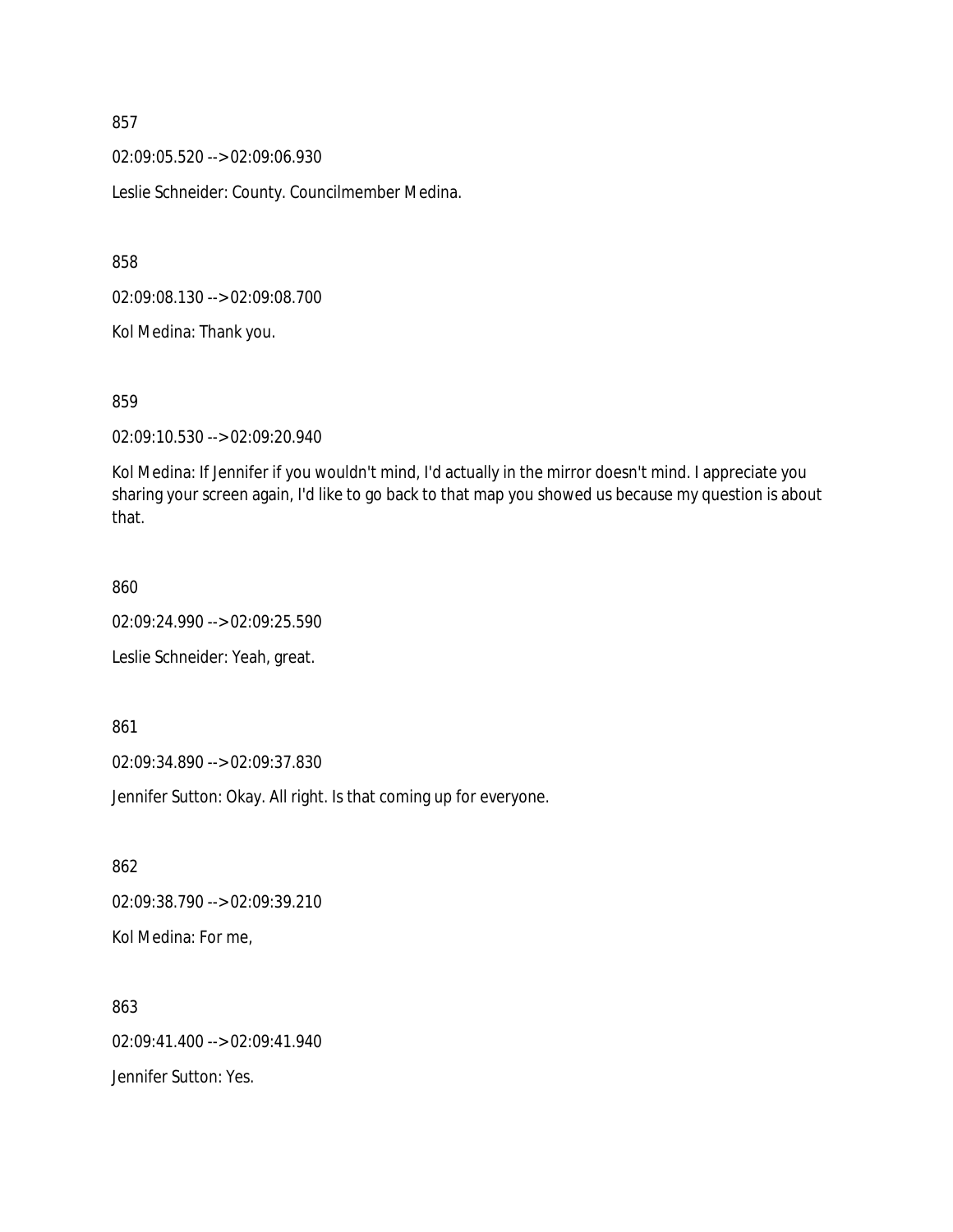02:09:42.450 --> 02:09:51.930

Kol Medina: Thank you. My question then, as I understand it, now we're saying, the only reason why would extend this is to finish the CEO integration into the SMP

865

02:09:54.150 --> 02:09:55.200

Kol Medina: So where

866

02:09:55.470 --> 02:09:58.290

Leslie Schneider: Wait, wasn't that the previous one.

867

02:10:02.130 --> 02:10:14.250

Jennifer Sutton: That is the reason that the Council stated that they wanted to consider extension of the more of the moratorium September 8 meeting. But yes, you're right. That's the next slide, kind of the lie.

868

02:10:15.300 --> 02:10:22.980

Kol Medina: I mean that that's what the Council, I believe now or majority council members are saying would be a reason to extend it is to get that item completed.

869

02:10:24.240 --> 02:10:37.530

Kol Medina: So on this map. Could you show us with your mouse maybe what parcels would actually be impacted by that comes to integration being completed.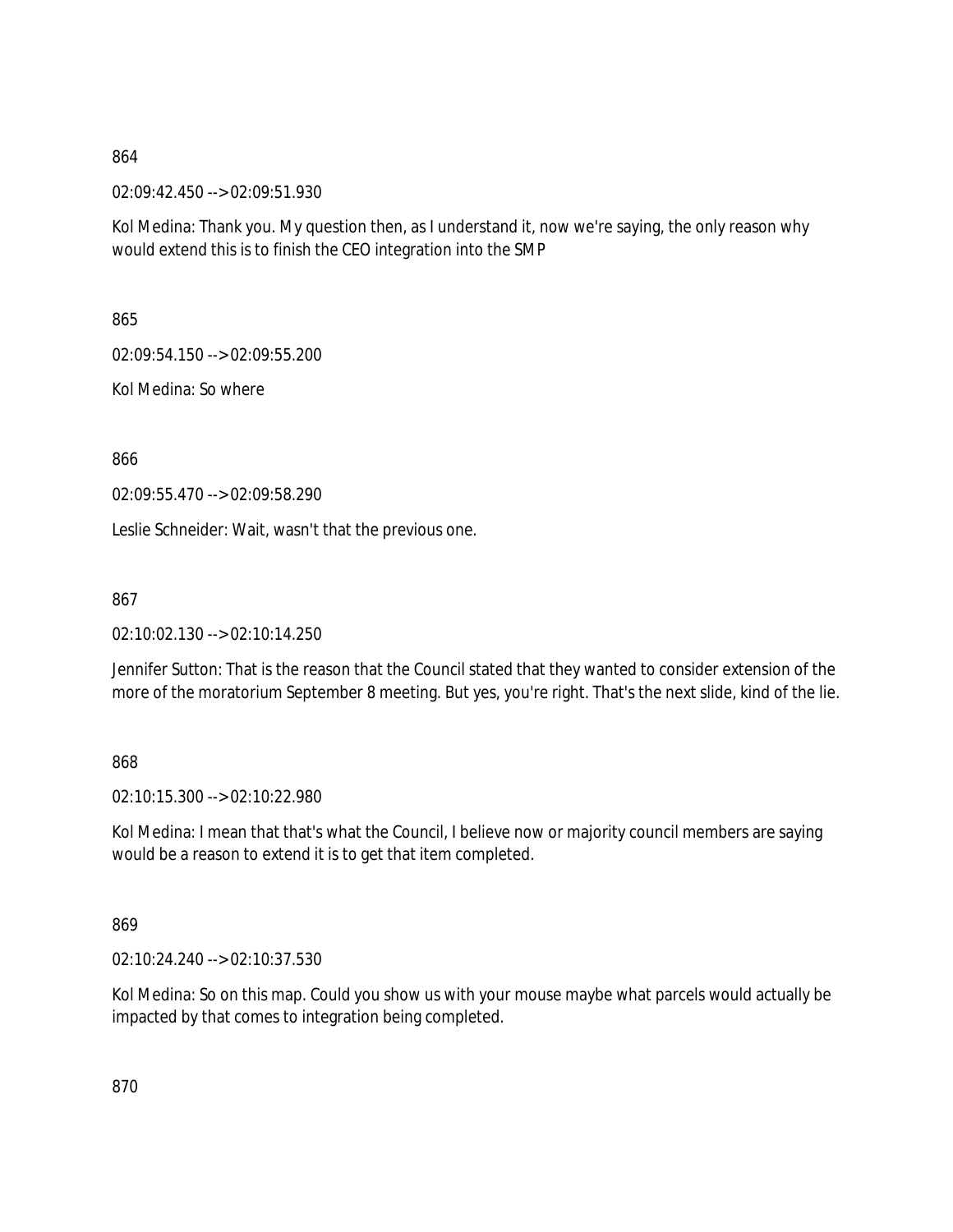02:10:39.330 --> 02:10:51.570

Jennifer Sutton: Sure. Well, it would be so the shoreline master program applies within 200 feet of all shorelines. And so you can imagine a 200 foot ban.

871

02:10:52.590 --> 02:10:54.150

Jennifer Sutton: Ban BA n

872

02:10:55.500 --> 02:11:05.280

Jennifer Sutton: That just goes all along the shoreline, both in the mixed use town center and then out in the residential areas. This is the are 2.9 zone.

## 873

02:11:06.810 --> 02:11:11.400

Jennifer Sutton: And then y'all point. This is the art zone so

#### 874

02:11:12.780 --> 02:11:26.010

Jennifer Sutton: That is where we're that's the area that we're talking about as far as the CEO SMP integration outside of the shoreline areas. The updated critical area ordinance is already in effect.

875

02:11:26.790 --> 02:11:42.060

Kol Medina: Right. And it wouldn't really apply in the residential areas out to the what what I see as the right here because the more terms only applying to different types of permits not single house permits right

876

02:11:43.980 --> 02:11:54.540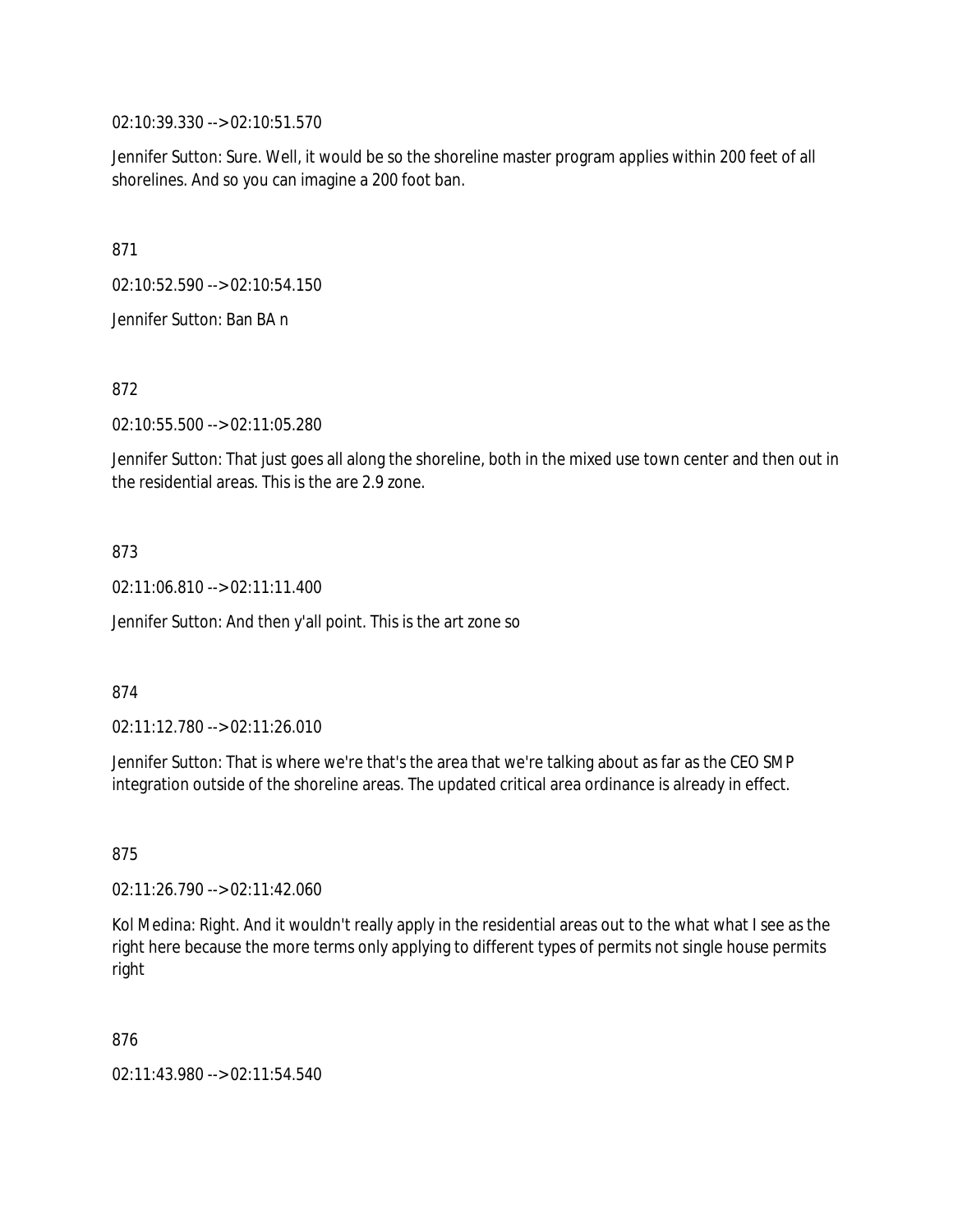Jennifer Sutton: Correct it you know there's always a chance that someone might apply for a multi family permit or a project like a club out in a residential zone.

877

02:11:54.960 --> 02:12:03.780

Jennifer Sutton: And then those type of permits would be subject to the moratorium, but you're, you're correct. It doesn't apply to single family plots are single family development.

## 878

02:12:04.440 --> 02:12:10.620

Kol Medina: So the, the moratorium though applies to all of that.

## 879

02:12:11.640 --> 02:12:25.440

Kol Medina: And so if we were to extend the moratorium on the basis of getting this integration done, we would be in scanning a moratorium that applies to a mainly to a bunch of property that isn't even going to be impacted by the CEO integration, right.

880

02:12:27.150 --> 02:12:28.470

Jennifer Sutton: That's one way of looking at it.

881

02:12:29.490 --> 02:12:29.760

Jennifer Sutton: Okay.

882

02:12:29.790 --> 02:12:31.020

Kol Medina: Thanks. That was my question.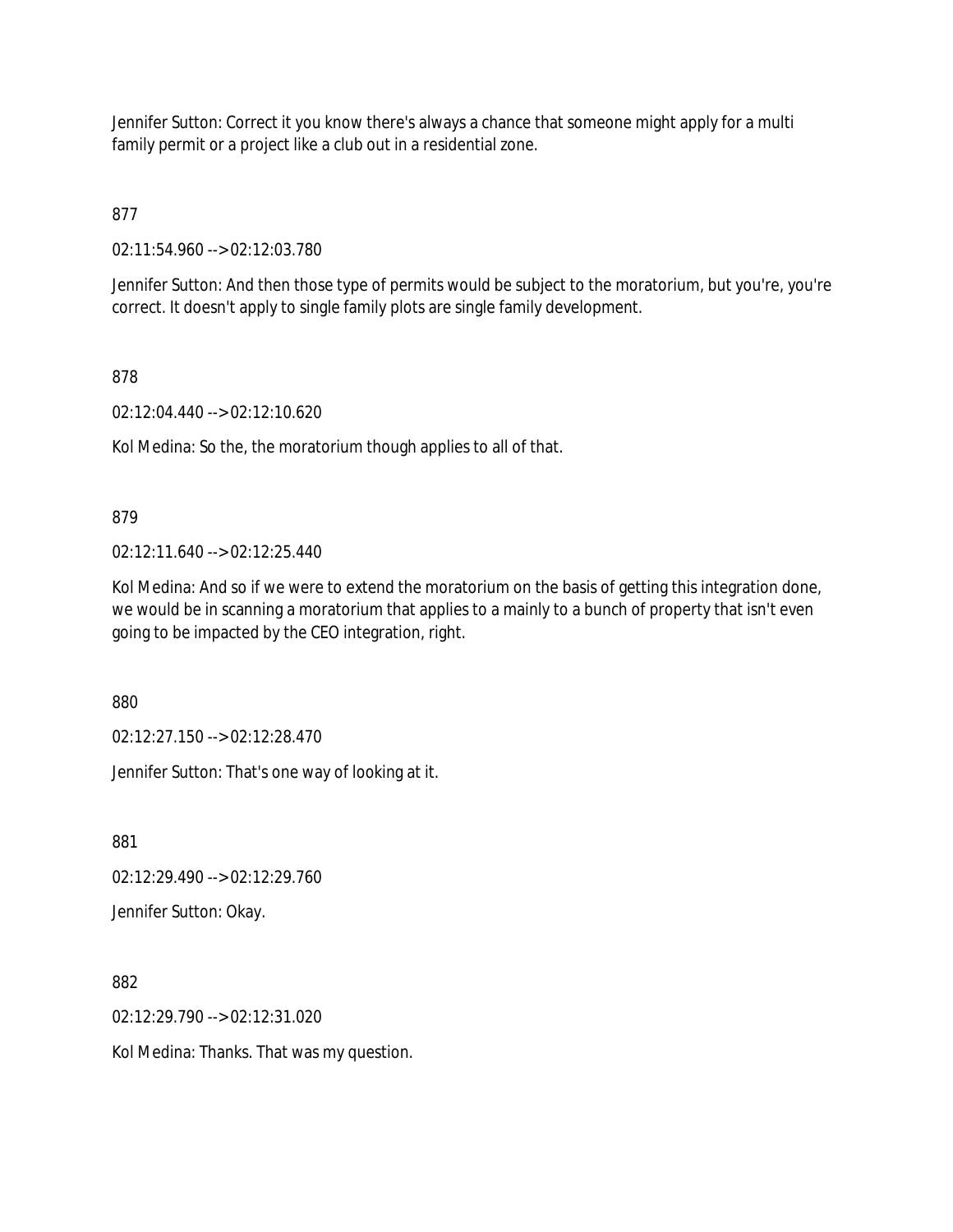02:12:40.470 --> 02:12:42.390

Leslie Schneider: Okay. Councilmember car.

884

02:12:44.940 --> 02:12:49.560

Christy Carr: Thank you. I think to follow on to COUNCILMEMBER Medina's point

885

02:12:50.940 --> 02:12:57.540

Christy Carr: I think at this point where we are in terms of narrowing the moratorium and what's left to do, integrating the

#### 886

02:12:58.560 --> 02:13:02.970

Christy Carr: critical areas ordinance the update into the SNP

887

02:13:04.110 --> 02:13:10.530

Christy Carr: I don't know that we need to extend the moratorium, just for that. My understanding of the

888

02:13:11.820 --> 02:13:26.910

Christy Carr: The integrated are adopting by reference sections of the CEO that were, if you will, objectionable to people, which includes the ARPA as well as the newer tree and vegetation sections actually aren't in aren't being brought over into the SMP so

889

02:13:28.020 --> 02:13:37.860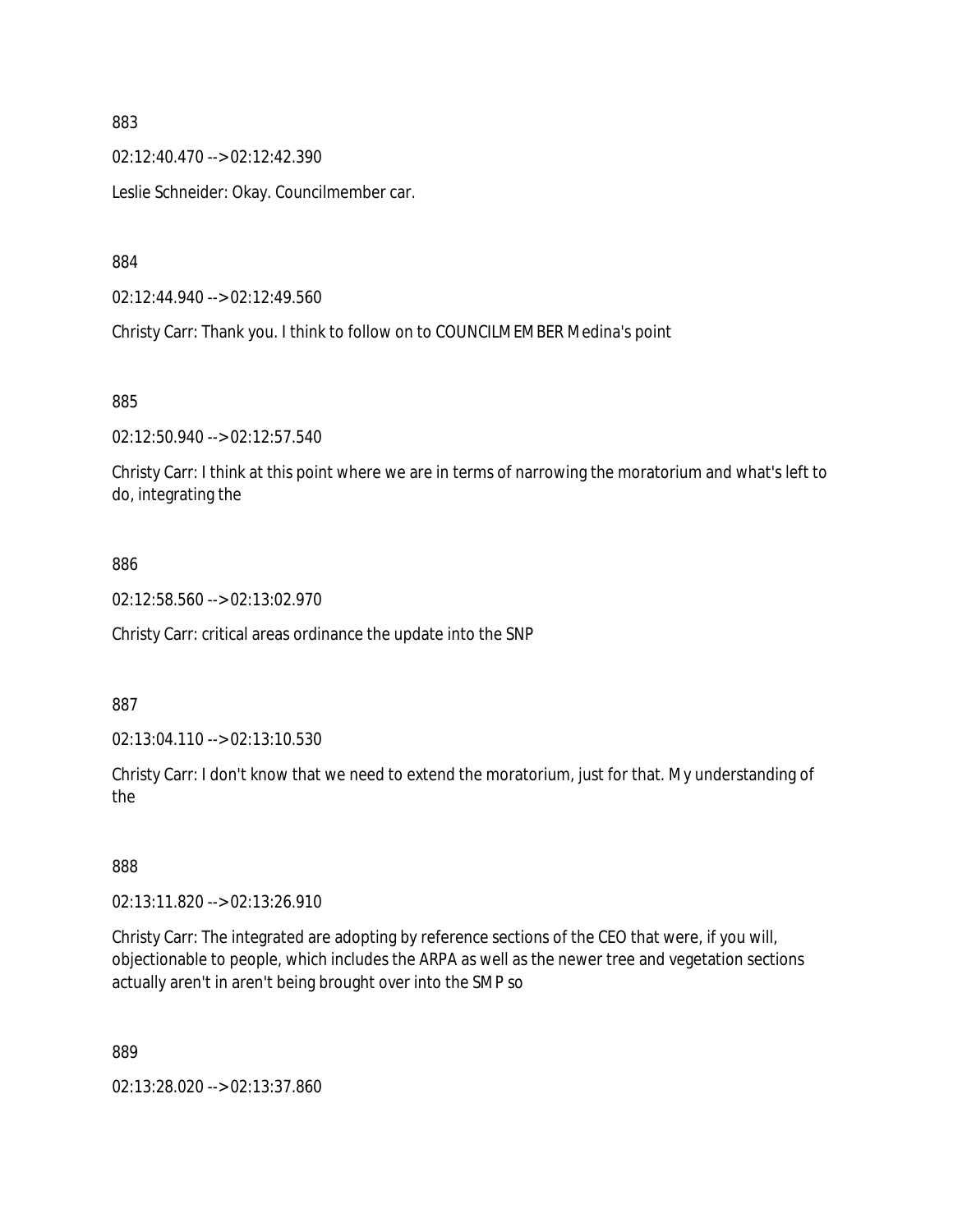Christy Carr: I think that, again, to COUNCILMEMBER Medina's point. I think that the moratorium doesn't apply to Single Family Development. Most of our shoreline is single family development.

890

02:13:38.760 --> 02:13:51.720

Christy Carr: And I don't know that there is value in extending it another six months just to integrate the CEO into the SNP, given the likelihood of it being applicable to snow, very few parcels.

891

02:13:55.320 --> 02:13:57.690

Leslie Schneider: Great, thank you. Councilmember hey topless.

892

02:13:59.880 --> 02:14:09.180

Kirsten Hytopoulos: Well, I'm glad that this question was asked, because I was starting to wonder myself. Um, it sounds like kills me her car was talking about potentially not doing not extending the moratorium at all.

893

02:14:10.380 --> 02:14:20.310

Kirsten Hytopoulos: I'm just wondering, is there any reason not to consider shrinking the geographical area to the to those parcels that are within the jurisdiction of the SMP

894

02:14:20.910 --> 02:14:31.860

Kirsten Hytopoulos: There are commercial there are commercial waterfront properties. Maybe it's a long shot, any of them are going to redevelop during this time, but I mean if we want to do, you know, complete our job neatly and what we set out to do.

895

02:14:32.370 --> 02:14:36.690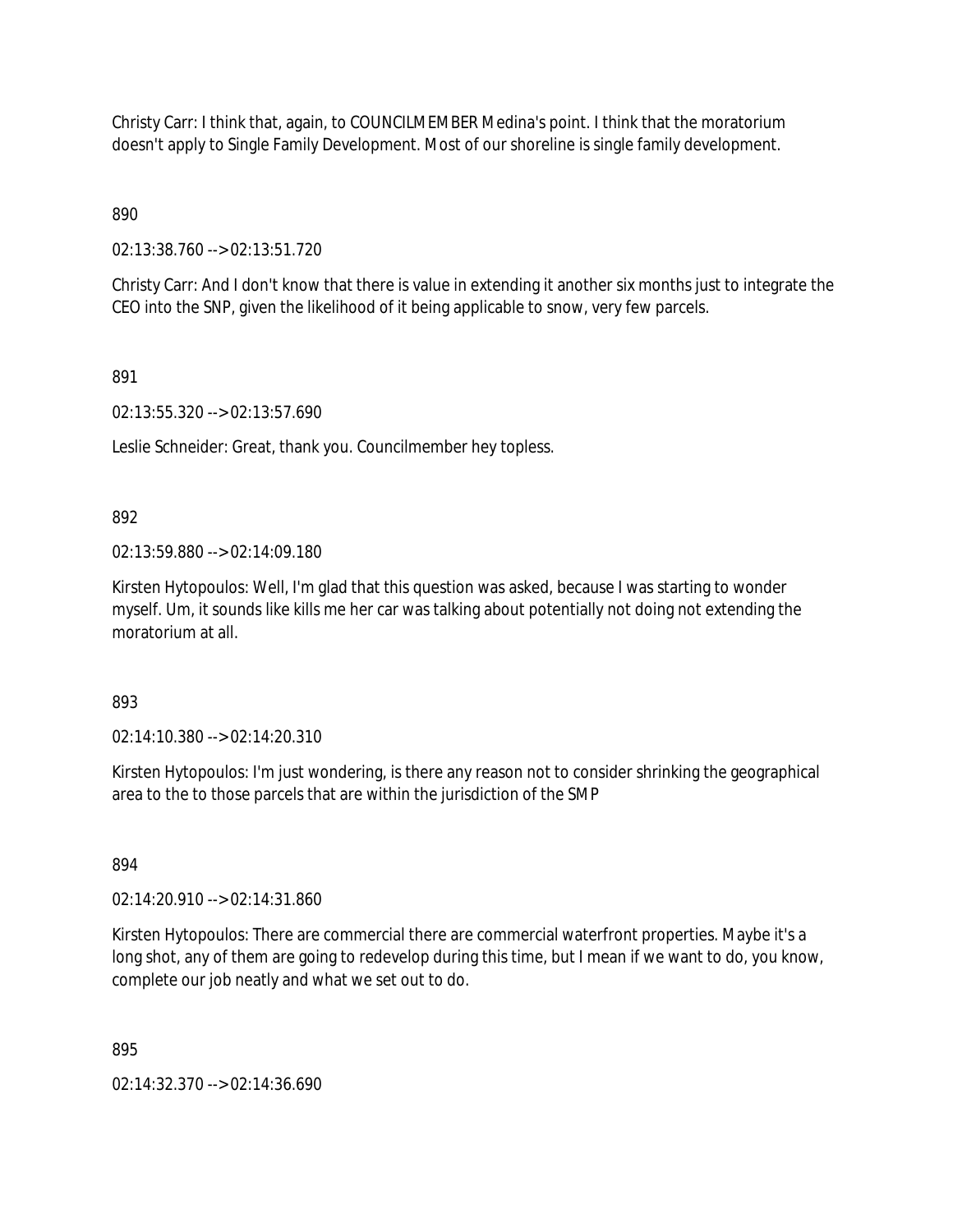Kirsten Hytopoulos: That would seem like an appropriate approach. So I just wonder how difficult would that be for us to shrink the

896

02:14:37.860 --> 02:14:42.030

Kirsten Hytopoulos: Shrink the geographical area to align with the SMP jurisdiction.

## 897

02:14:44.160 --> 02:14:48.600

Kirsten Hytopoulos: But but continue at four in the same manner. We talked about six months, but then

#### 898

02:14:49.860 --> 02:14:52.650

Kirsten Hytopoulos: But then terminate early upon completion of the work.

899

02:14:55.860 --> 02:15:12.330

Jennifer Sutton: And that is that is a mapping task that would be easy to accomplish to basically amend this this exhibit be to show the shoreline jurisdiction area and add to the legend, if that's what the Council desires.

#### 900

02:15:18.660 --> 02:15:22.260

Leslie Schneider: COUNCILMEMBER car. Your hand is still up, did you want to follow up. No.

#### 901

02:15:26.130 --> 02:15:27.900

Leslie Schneider: Okay, so with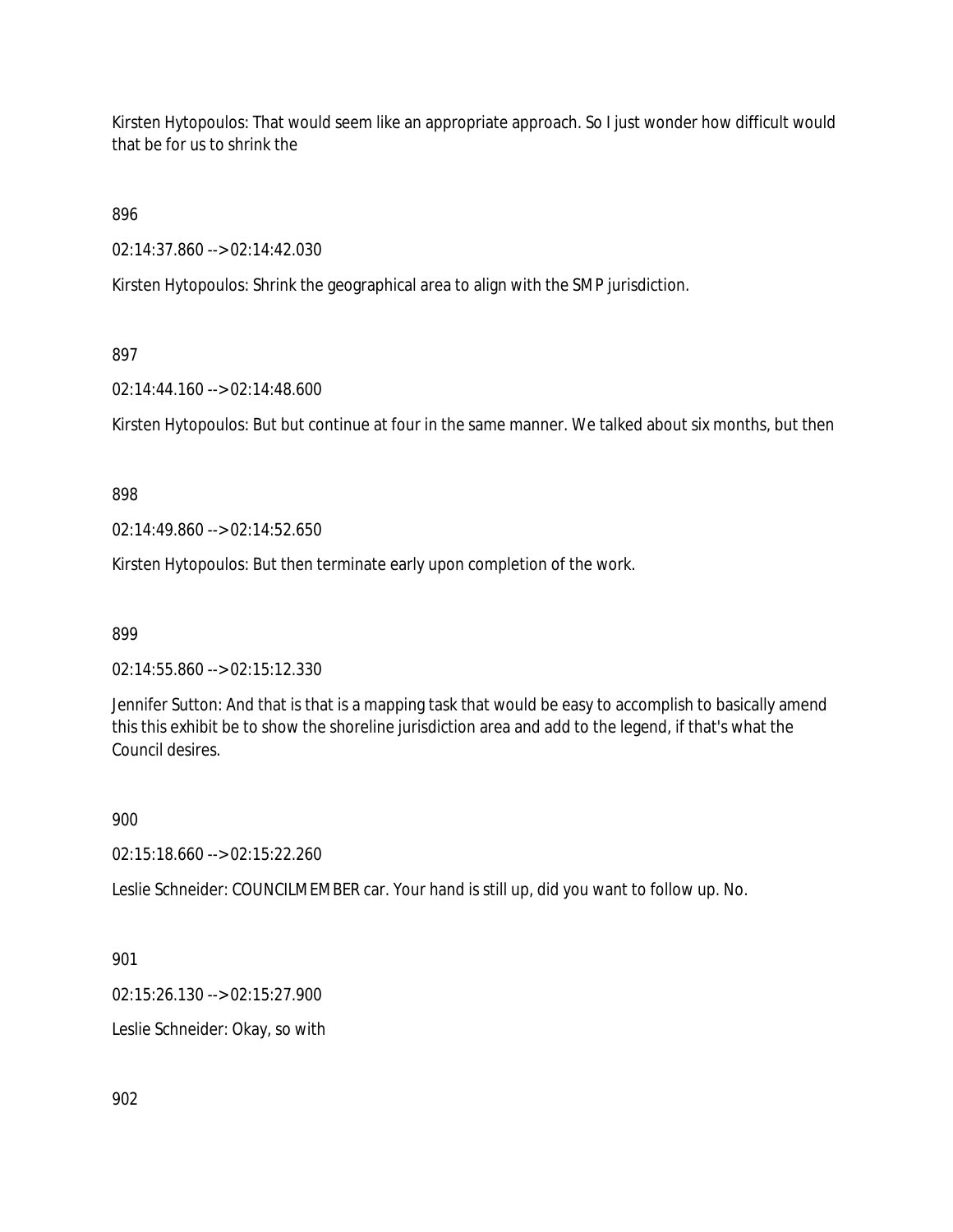02:15:29.970 --> 02:15:30.990

Leslie Schneider: COUNCILMEMBER into, sir.

903

02:15:31.650 --> 02:15:46.020

Rasham Nassar: Yeah I would support that I would support what the proposal. They COUNCILMEMBER had topless just stated, I mean, I think this discussion has been, you know, it's morphed and transformed and the the the intent that we talked about a few was a month ago maybe

904

02:15:47.490 --> 02:15:56.820

Rasham Nassar: behind why we capture this specific geographical area that appears to it was for affordable housing and then we had to come to the very, you know, real and painful.

905

02:15:57.360 --> 02:16:04.800

Rasham Nassar: Realization that our work on affordable housing is just not going to be completed within a six month period of time. And that was a recent realization

906

02:16:05.910 --> 02:16:12.090

Rasham Nassar: And now counselor Medina's racing. Another really important point. I think for us to consider if it's not, if the

907

02:16:12.720 --> 02:16:21.210

Rasham Nassar: The reason of the cause for the moratorium is not applicable to the geographical area that we've prescribed it under it just simply doesn't make sense to continue to capture

908

02:16:21.570 --> 02:16:25.590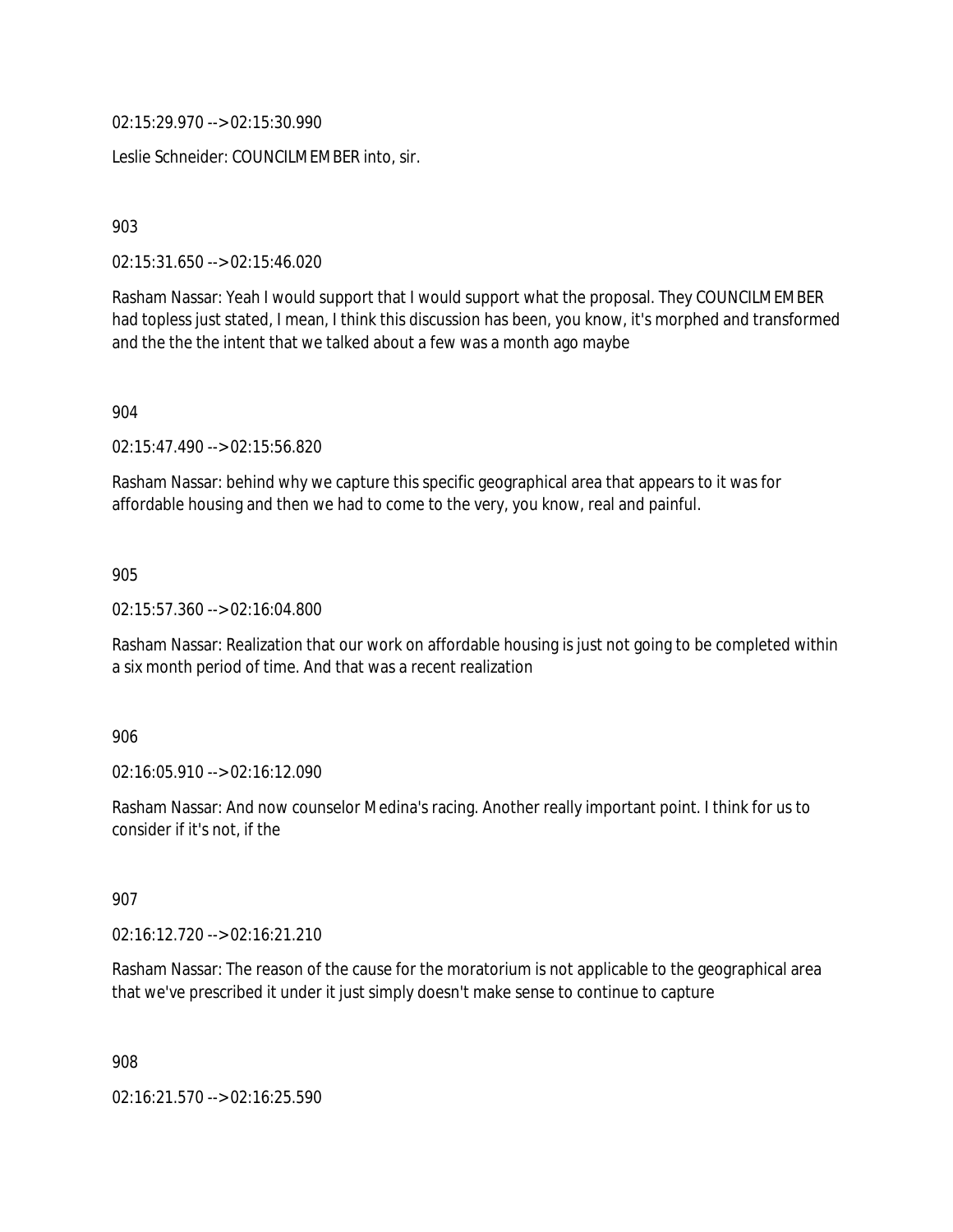Rasham Nassar: The entire Winslow master plan study area when we're talking specifically about shoreline property.

909

02:16:26.550 --> 02:16:35.610

Rasham Nassar: So I would look at the city attorney. I know that I'm recalling that one of his words of wisdom and advice was to caution us against

910

02:16:36.060 --> 02:16:55.620

Rasham Nassar: Changing the any anything about the moratorium at, at this late stage in the game. And I don't know if that was a comment, specific to expanding the moratorium, or if, if the city attorney would advise the Council that we could

## 911

02:16:57.360 --> 02:17:09.150

Rasham Nassar: You know, without risk Taylor, the geographical areas as suit the just to capture the specifically the the shoreline in the image that we see the Forest City attorney.

912

02:17:10.890 --> 02:17:11.430

Joe Levan: Okay.

913

02:17:13.050 --> 02:17:29.700

Joe Levan: A couple things. One, keep in mind that the moratorium expires on October 3 the Council doesn't take action to to extend it. So there's not this is pretty much the last. This is the last Council meeting, it's currently scheduled to allow for you to take action on this.

914

02:17:31.020 --> 02:17:43.830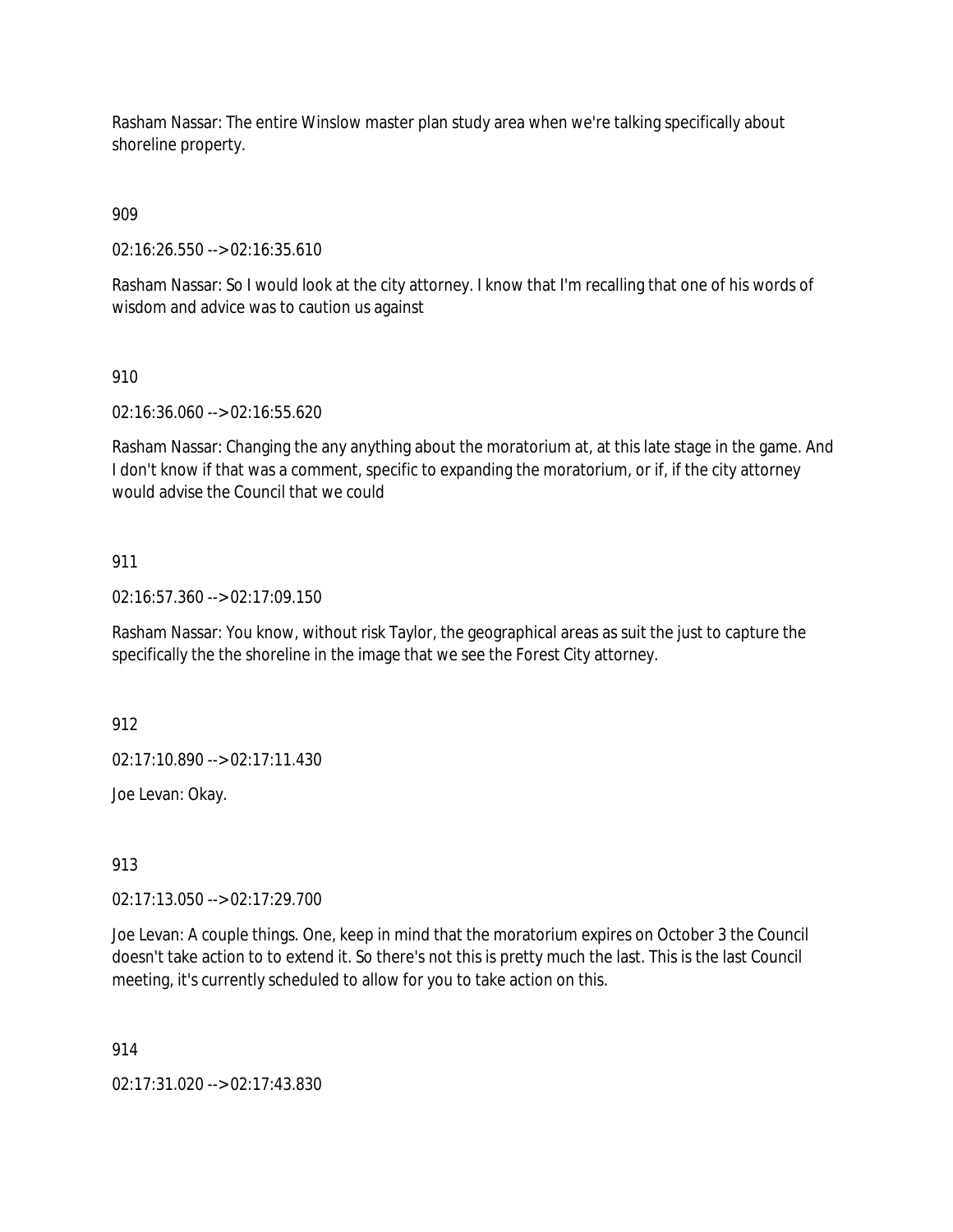Joe Levan: In terms of changing this ordinance to be to be more narrow. I think the the Council based on your discussion. You could do that because the public hearing that you're going to have tonight.

## 915

02:17:44.340 --> 02:17:51.390

Joe Levan: Relates to an area that's that's that's wider than what you're talking about. So, any concerns that about that area, presumably the

## 916

02:17:52.410 --> 02:18:02.400

Joe Levan: Public would have been on notice about that's what was that in consideration. And so you'd be potentially looking to adopt would be something more narrow. But, but, again, the problem is the timing.

## 917

02:18:03.450 --> 02:18:06.480

Joe Levan: Since we don't have that information in the ordinance currently

918

02:18:07.890 --> 02:18:08.970

Joe Levan: You have to be amended.

919

02:18:10.620 --> 02:18:12.600

Joe Levan: And it's tough to do that on the fly here.

## 920

02:18:13.710 --> 02:18:16.770

Joe Levan: So that's, that's something to think about how best to do that.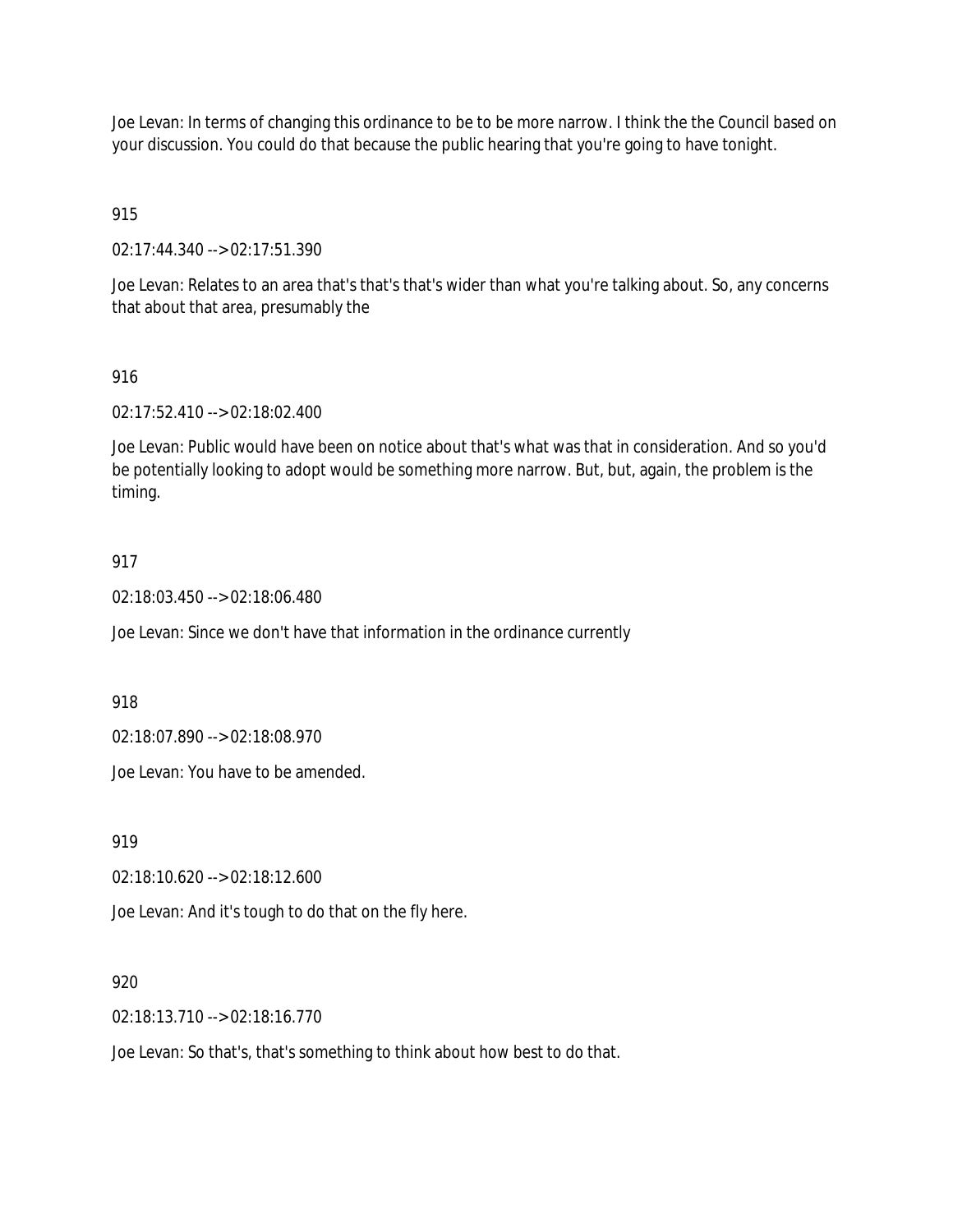02:18:19.350 --> 02:18:20.370

Leslie Schneider: I'm seeing now manager.

922

02:18:23.310 --> 02:18:32.730

Morgan Smith: Yeah, I was just going to highlight that timing issue that we scheduled we work towards this schedule so that you could approve an extension before the expiration of the existing moratorium.

#### 923

02:18:33.240 --> 02:18:42.150

Morgan Smith: That mapping exercise is certainly feasible to do but I agree with the city attorney, it will be difficult to successfully construct it tonight in a conversational way.

#### 924

02:18:45.240 --> 02:18:46.140

Leslie Schneider: However, I topless.

#### 925

02:18:48.150 --> 02:18:53.370

Kirsten Hytopoulos: Well, it's not very neat and tidy. But we could put so we could move this forward and then we could come back with an amendment.

#### 926

02:18:54.720 --> 02:18:58.740

Kirsten Hytopoulos: To reduce to reduce the the geographical area.

## 927

02:19:00.750 --> 02:19:07.860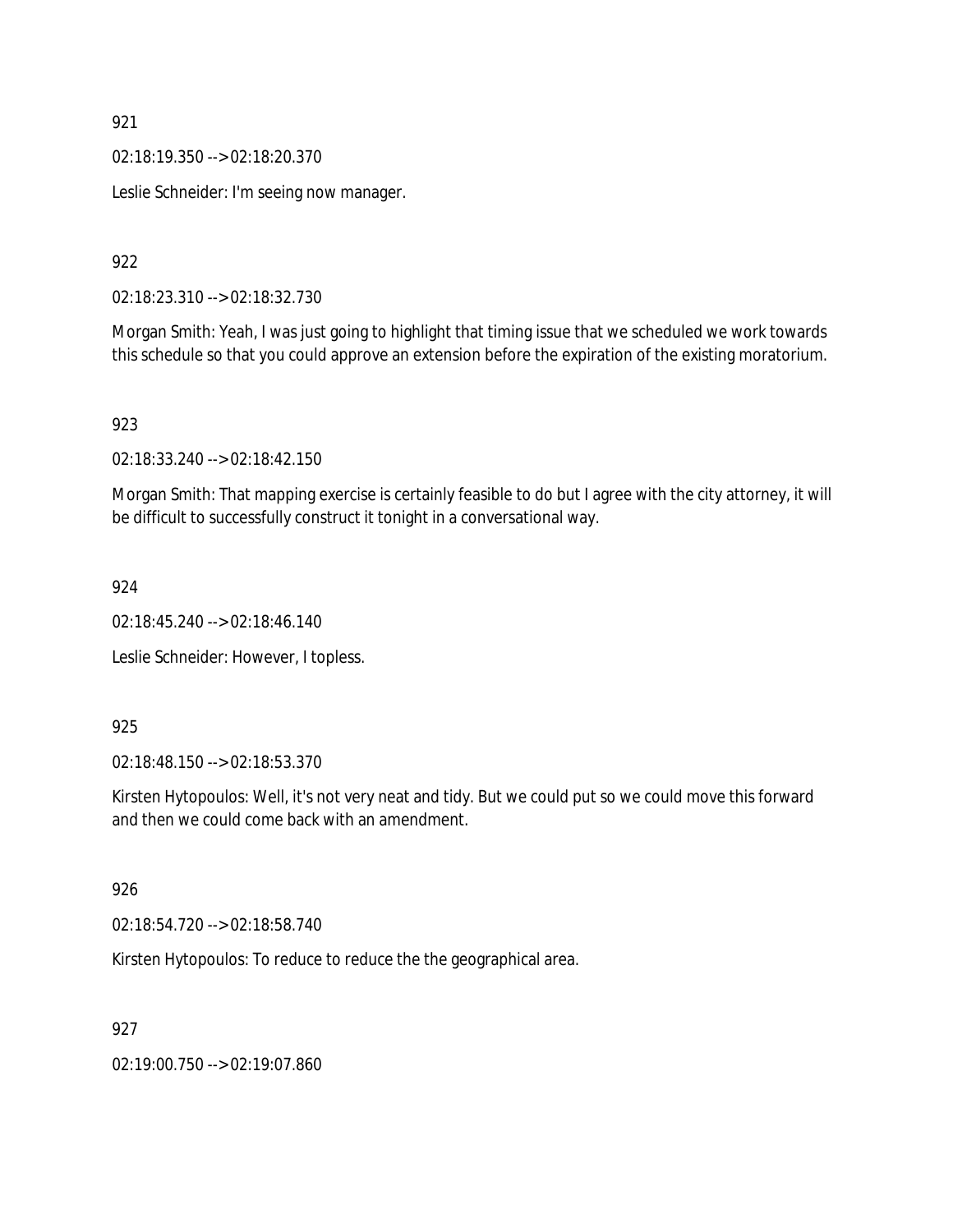Joe Levan: So that for that to happen. You'd have to be have to have Nick next week and I have to be adopted down on an emergency basis.

928

02:19:08.010 --> 02:19:08.370

Well,

929

02:19:09.540 --> 02:19:17.970

Morgan Smith: Thank God, she's saying proceed with the extension as is tonight and at a later date construct a narrow an amendment to narrow it. Okay.

930

02:19:18.090 --> 02:19:18.360

Morgan Smith: That's

931

02:19:18.600 --> 02:19:19.470

Joe Levan: That's definitely possible.

932

02:19:20.520 --> 02:19:24.090

Kirsten Hytopoulos: I would like to put that out on the table. I mean, now that we've discussed this, and I

# 933

02:19:24.780 --> 02:19:29.850

Kirsten Hytopoulos: Be curious to know if it sounds like there may be consensus. But as to the logic of this the the chance that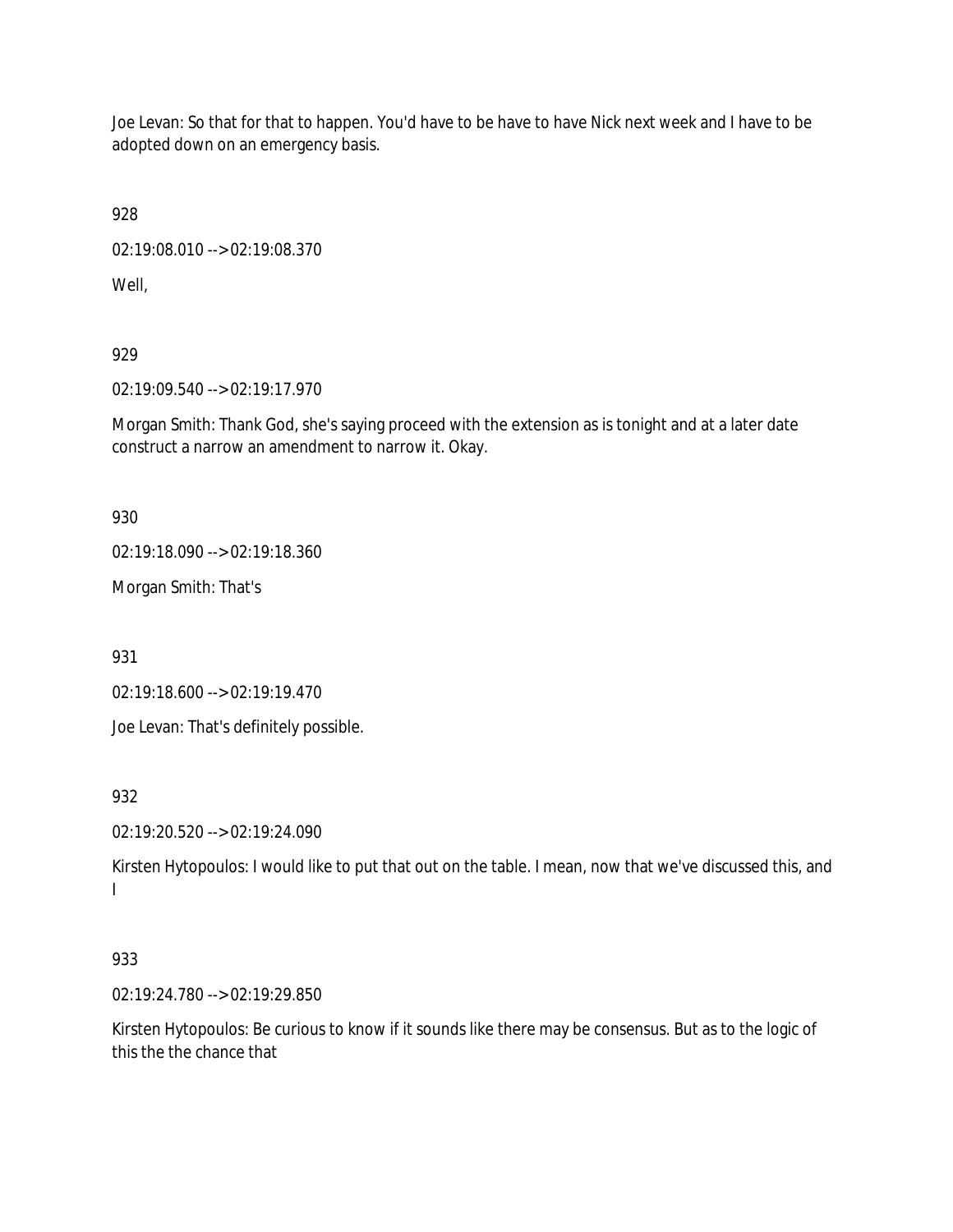02:19:30.390 --> 02:19:44.970

Kirsten Hytopoulos: That is other word could go on for more months or five more months we don't you know i mean i again. Little bit sloppy for us to do that have to be a little bit messy or another step and I apologize to staff to ask for more work on that. But I think we should consider doing that.

935

02:19:47.790 --> 02:19:48.390

Leslie Schneider: If you there.

936

02:19:49.380 --> 02:20:02.100

Joe Deets: Yeah, I'm in favor of that. So it sounds like we would go ahead and approve the ordinance tonight, that's before us, but understand soon by consensus. I'm not sure everyone agrees with this, but then to

937

02:20:03.270 --> 02:20:07.170

Joe Deets: Reduce it as a COUNCILMEMBER Medina suggested i'm i'm in favor of that.

938

02:20:09.540 --> 02:20:10.770

Leslie Schneider: That's no remedy. No.

939

02:20:14.430 --> 02:20:16.170

Kol Medina: I don't, I don't see why we couldn't

940

02:20:17.280 --> 02:20:32.130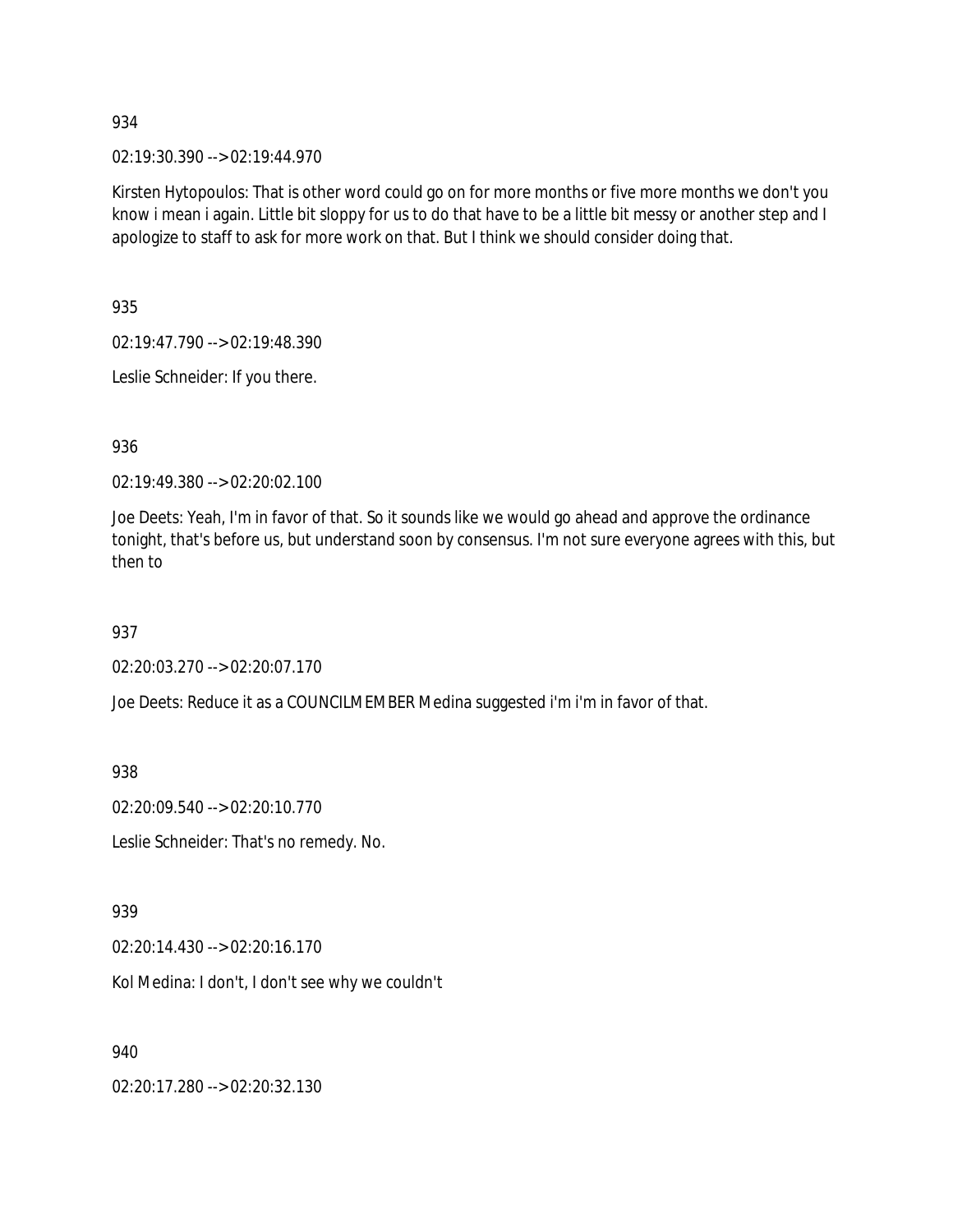Kol Medina: Make a motion to approve the ordinance in front of us with an amendment that had been narrowed to only apply within the shoreline district within the Winslow masterplan study area. Why can't we pass that motion tonight.

941

02:20:36.870 --> 02:20:37.410

Joe Levan: You could

942

02:20:37.770 --> 02:20:38.610

Joe Levan: It would be a matter of

943

02:20:38.670 --> 02:20:45.120

Joe Levan: That actually would be amended language to the ordinance itself. So we have to determine where that's going to be in the

944

02:20:57.150 --> 02:20:57.480

Leslie Schneider: Car

945

02:20:59.940 --> 02:21:10.320

Christy Carr: Thank you. I just have a question for clarification, and I apologize if I haven't tracked this well enough. But does the moratorium apply to shoreline conditional use permits.

946

02:21:13.860 --> 02:21:29.010

Jennifer Sutton: No, that's not listed as one of the applicable permit subject to the moratorium only if that shoreline conditional use permit would also require as site plan review or major see up under zoning.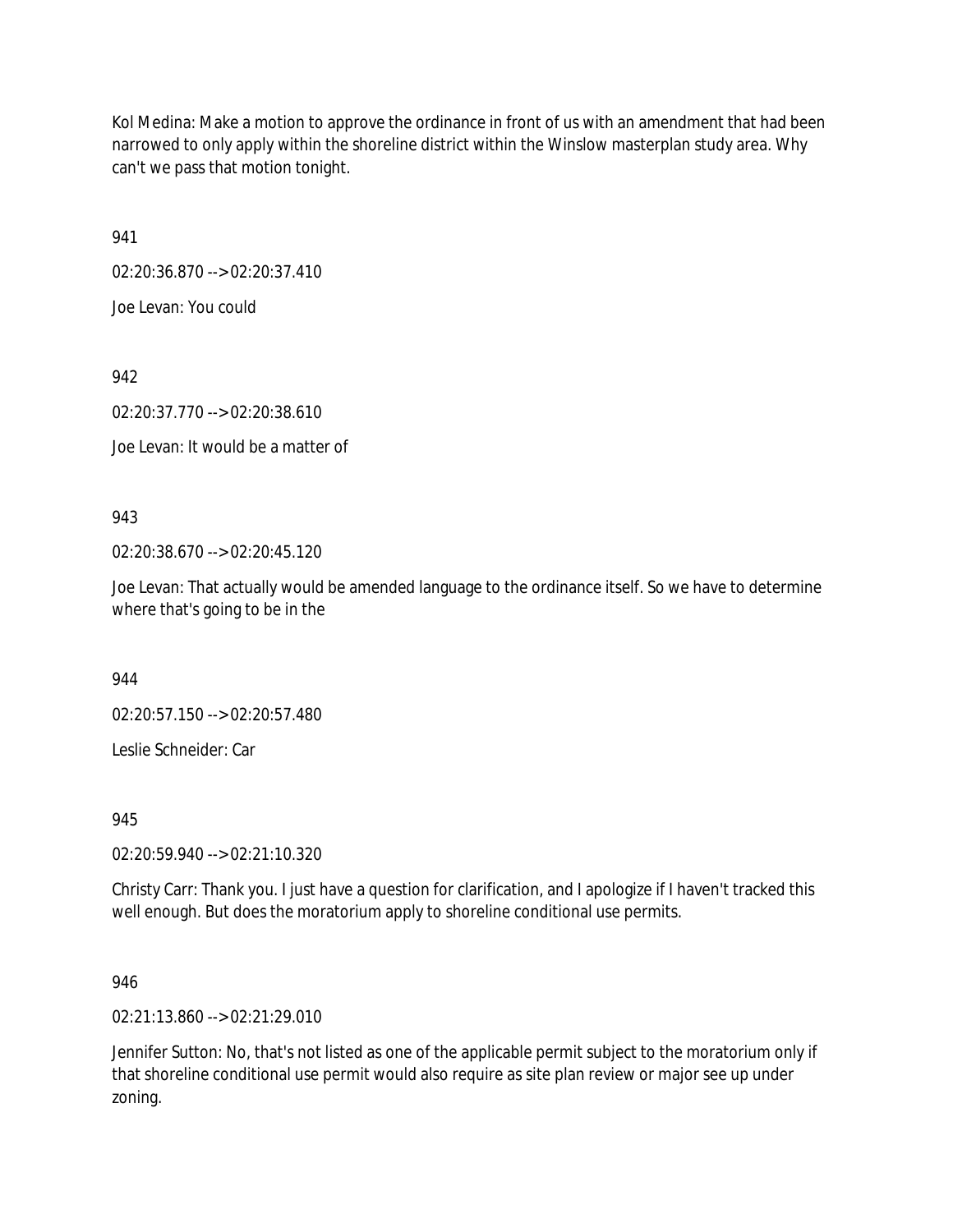02:21:37.560 --> 02:21:39.180

Joe Levan: So, if I may just answer the

### 948

02:21:40.380 --> 02:21:46.320

Joe Levan: Questions been asked to in terms of what comes to require just ask, but also what comes from Regina asked. I mean, it's a

#### 949

02:21:47.430 --> 02:21:57.000

Joe Levan: My recommendation is not to try to amend this on the fly because it just is be better to have it come back to you clearly for you and the public to know exactly what what's an issue.

950

02:21:57.600 --> 02:22:08.040

Joe Levan: So, and we could do that, you know, within, within a few weeks to bring it back to you with a map to show exactly which parcels that would apply to but to try to do this tonight and amending this ordinance.

#### 951

02:22:08.760 --> 02:22:17.820

Joe Levan: Because it's a significant, you know, this has gone on for a few years. We want to make sure that the wording is matches exactly what the Council is intending

## 952

02:22:18.240 --> 02:22:27.900

Joe Levan: And also, you know, related to this public hearing. It's going to be tonight because you're still gonna have the public hearing you may get some additional comments and maybe you want some additional changes as well.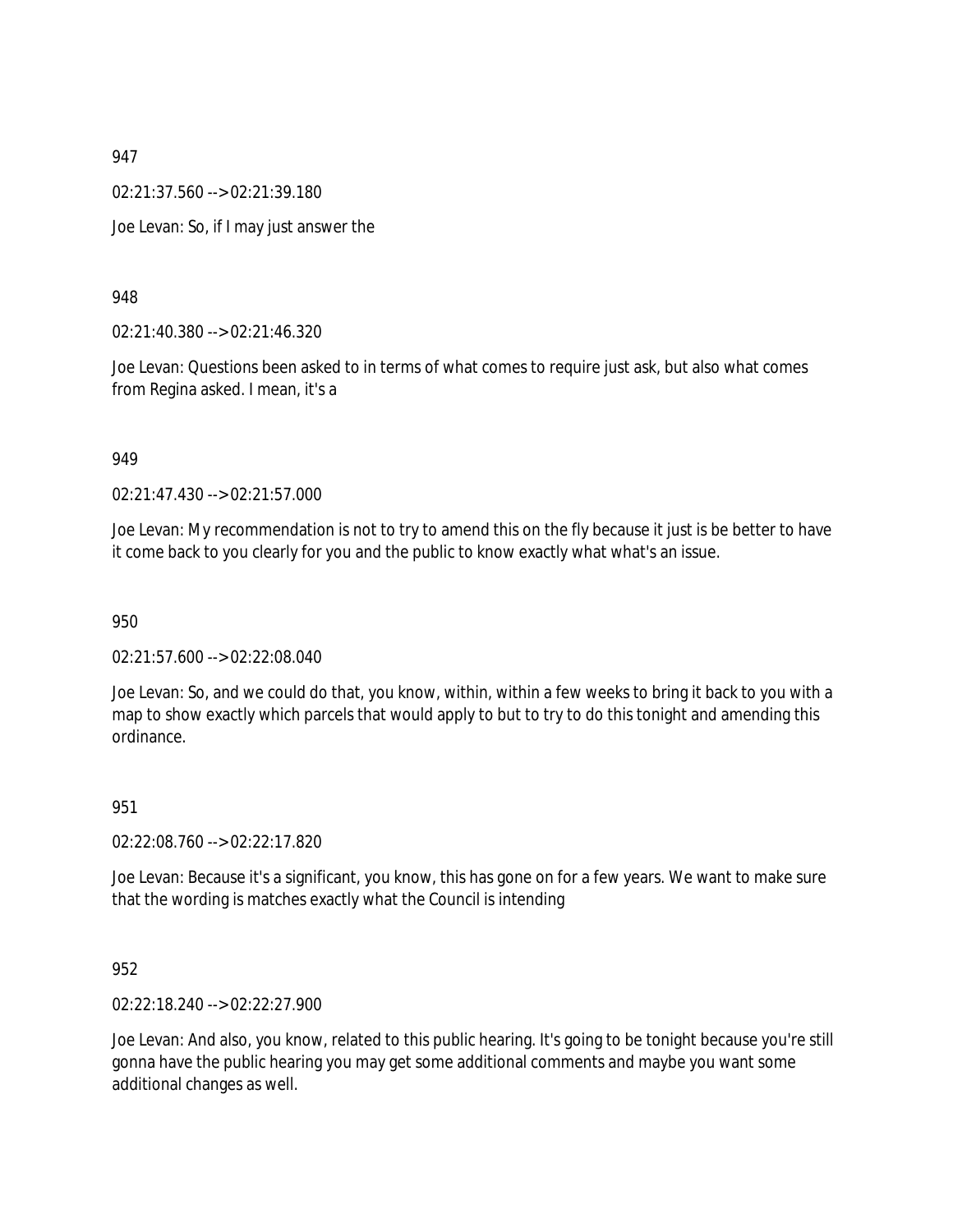02:22:34.050 --> 02:22:36.630

Leslie Schneider: Looks like we may be

954

02:22:37.650 --> 02:22:41.520

Leslie Schneider: City attorney. Your hand is still up but I'm assuming you're done. Councilmember nisar

## 955

02:22:42.300 --> 02:22:55.650

Rasham Nassar: Yeah, I would just like to you know move us along, and maybe we're all in agreement about the direction that COUNCILMEMBER high topple is proposing to just go ahead and approve this tonight, and I don't know how fast after around with the amendment is this something that we can have

956

02:22:56.730 --> 02:22:58.980

Rasham Nassar: Before us the next business meeting to

## 957

02:23:00.090 --> 02:23:02.100

Rasham Nassar: adapt to the changes that we've heard tonight.

958

02:23:03.210 --> 02:23:04.170

Rasham Nassar: I mean, I think that's

959

02:23:05.250 --> 02:23:06.300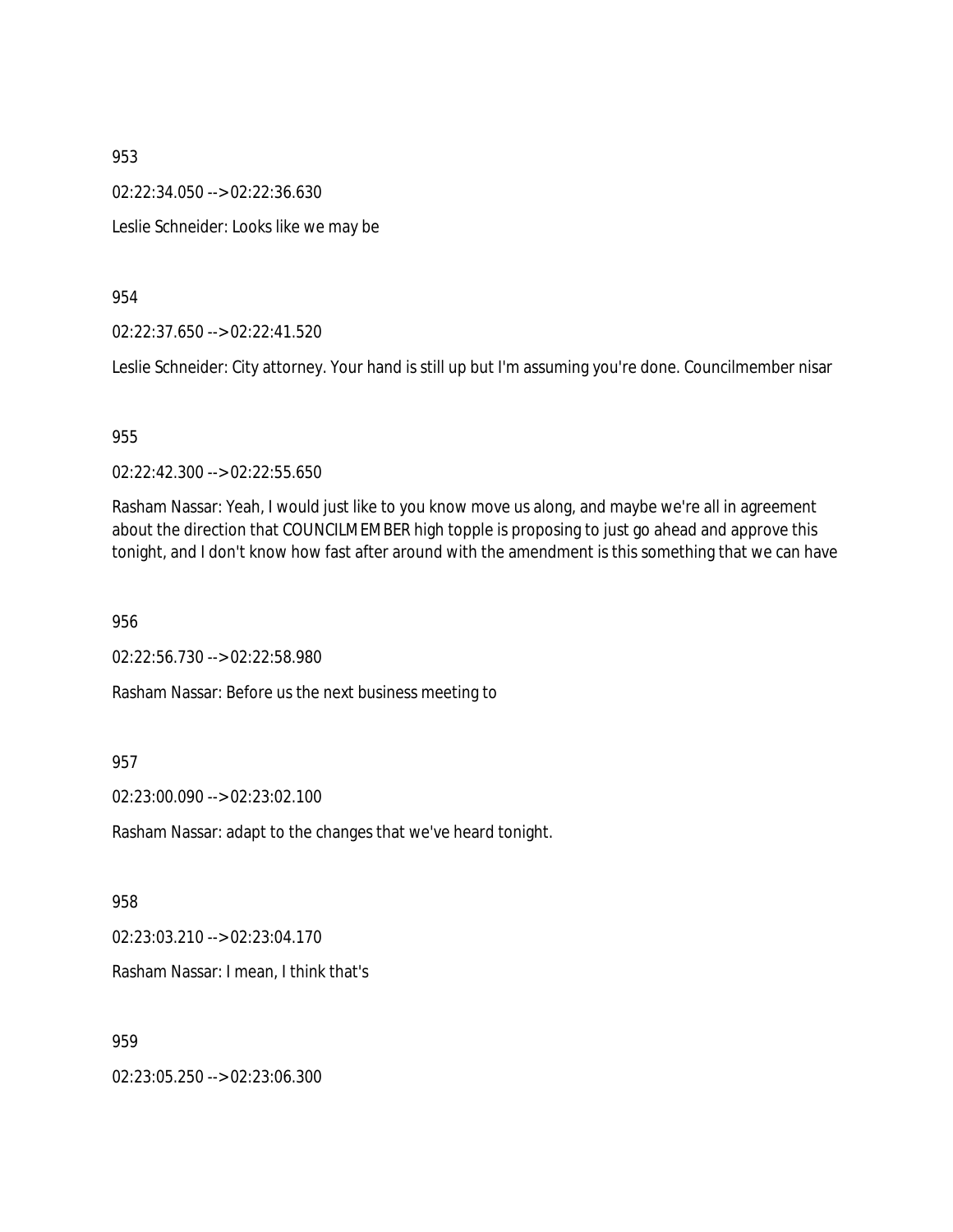Rasham Nassar: It sounds like that's

960

02:23:07.320 --> 02:23:15.120

Rasham Nassar: One of two options, and maybe then the more the one most preferred by a majority of the Council, what's the timeframe for that to the attorneys that

961

02:23:17.910 --> 02:23:22.560

Joe Levan: Well, it'd be coming from the planning department. I would assist them. So it kind of depends on their, their schedule.

962

02:23:24.390 --> 02:23:35.790

Joe Levan: But, you know, so it's if it's a high priority for the Council, then we can work with the planning department to create that I can work with them on the ordinance and getting a map to show which parcels that would apply to

963

02:23:38.280 --> 02:23:39.930

Rasham Nassar: Director. Right. Yes.

964

02:23:40.020 --> 02:23:49.470

Heather Wright: We could work towards that would be October six meeting. Is that correct, now we can work towards getting that for the October six meeting and at the very least will be the 20th

965

02:23:51.840 --> 02:23:55.290

Joe Levan: Although you don't want to have it a regular meeting, so it'd be public comment. You're talking about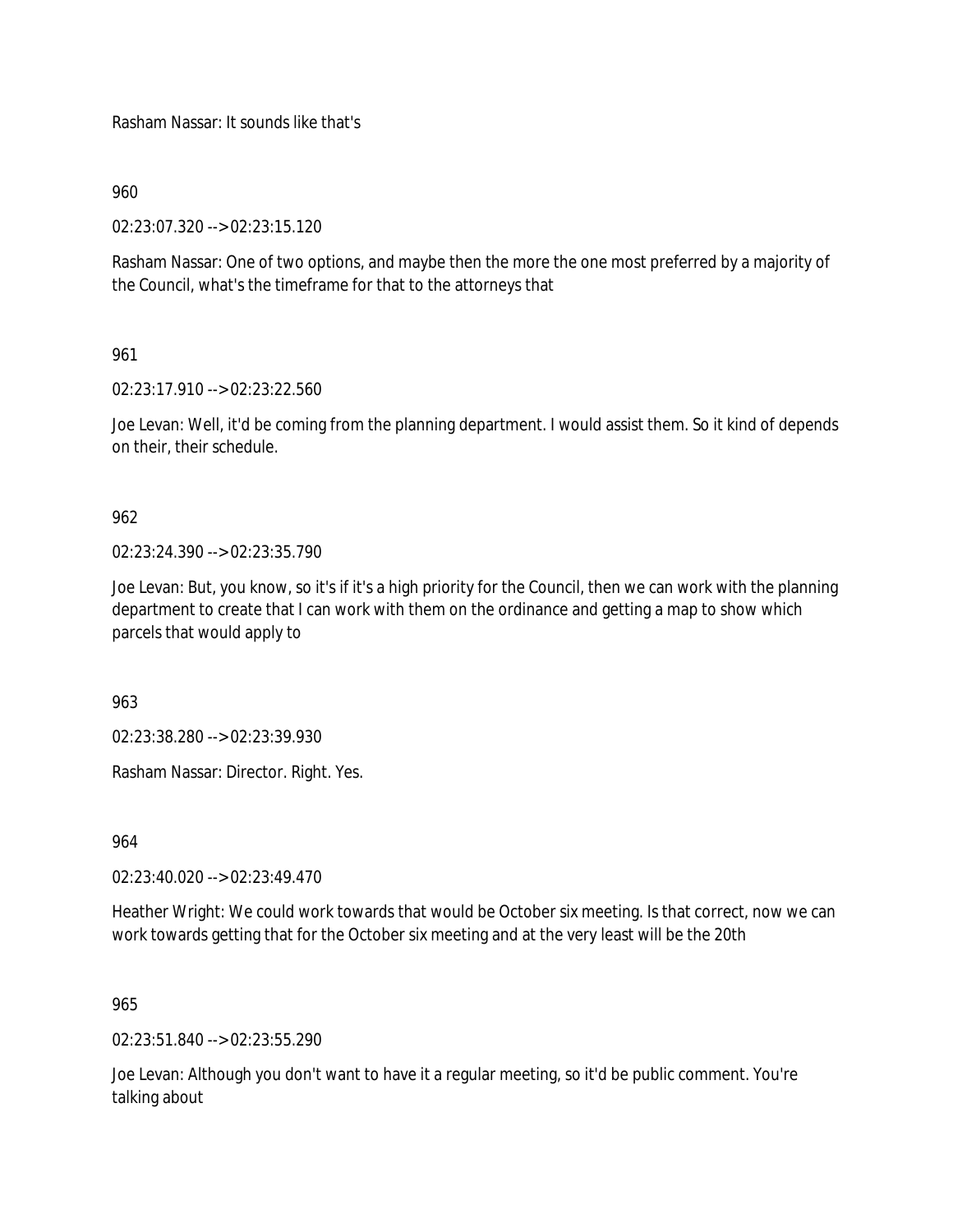02:23:55.380 --> 02:23:57.480 Rasham Nassar: Orchestral that's the six

967

02:23:58.680 --> 02:24:01.410

Morgan Smith: Okay, that's the 13th is your next business meeting.

968

02:24:01.770 --> 02:24:06.300

Morgan Smith: I don't clarify Heather or Joe would we be having a subsequent public hearing

969

02:24:07.920 --> 02:24:22.170

Joe Levan: You wouldn't need to do to a men especially to narrow this because it's not a public hearing relates to extension to the more forum and this wouldn't be an extension. This would be a amendment to the moratorium. So no, there wouldn't be a public area wouldn't be required.

970

02:24:22.890 --> 02:24:35.310

Morgan Smith: So we can work to develop information for a Council to consider on the 13th as possible, as we talked about an agenda setting that meeting, maybe kind of full right now, we'll do what we can. THE 27th would be the business meeting after that.

971

02:24:37.590 --> 02:24:38.730

Rasham Nassar: And have we conducted the

972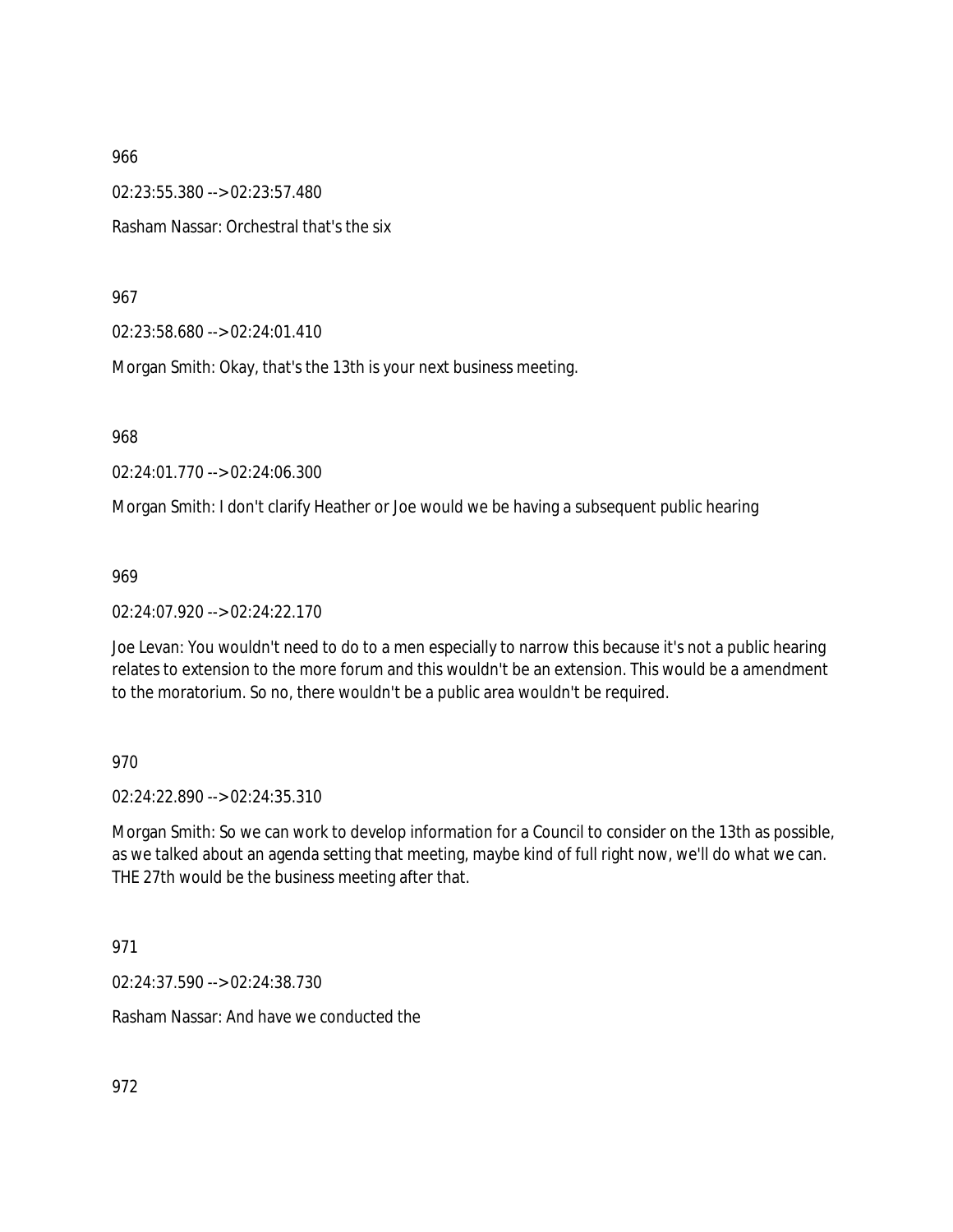02:24:38.730 --> 02:24:46.440

Rasham Nassar: public hearing on this is that closed. No. Okay, so I will happy to put the motion on the floor, but let's

973

02:24:48.180 --> 02:24:49.080

Rasham Nassar: The reverse

974

02:24:49.380 --> 02:24:49.710

Right.

975

02:24:52.230 --> 02:25:03.930

Leslie Schneider: Okay, seeing no more hands here, I am going to now open the public hearing on the ordinance number 2020 dash 24 related to extending the moratorium on certain development activities.

976

02:25:04.740 --> 02:25:18.270

Leslie Schneider: And I'm looking at our attendees list now. And if any of you who would like to make comment in this public hearing, please raise your hand. Now, at this time, I do not see any hands.

977

02:25:21.450 --> 02:25:37.200

Leslie Schneider: Alright, so I am now going to close the public hearing on ordinance number 2020 dash 24 related to extend moratorium on certain development activities. Alright, colleagues, it's back to us and council Marina side.

978

02:25:37.530 --> 02:25:40.470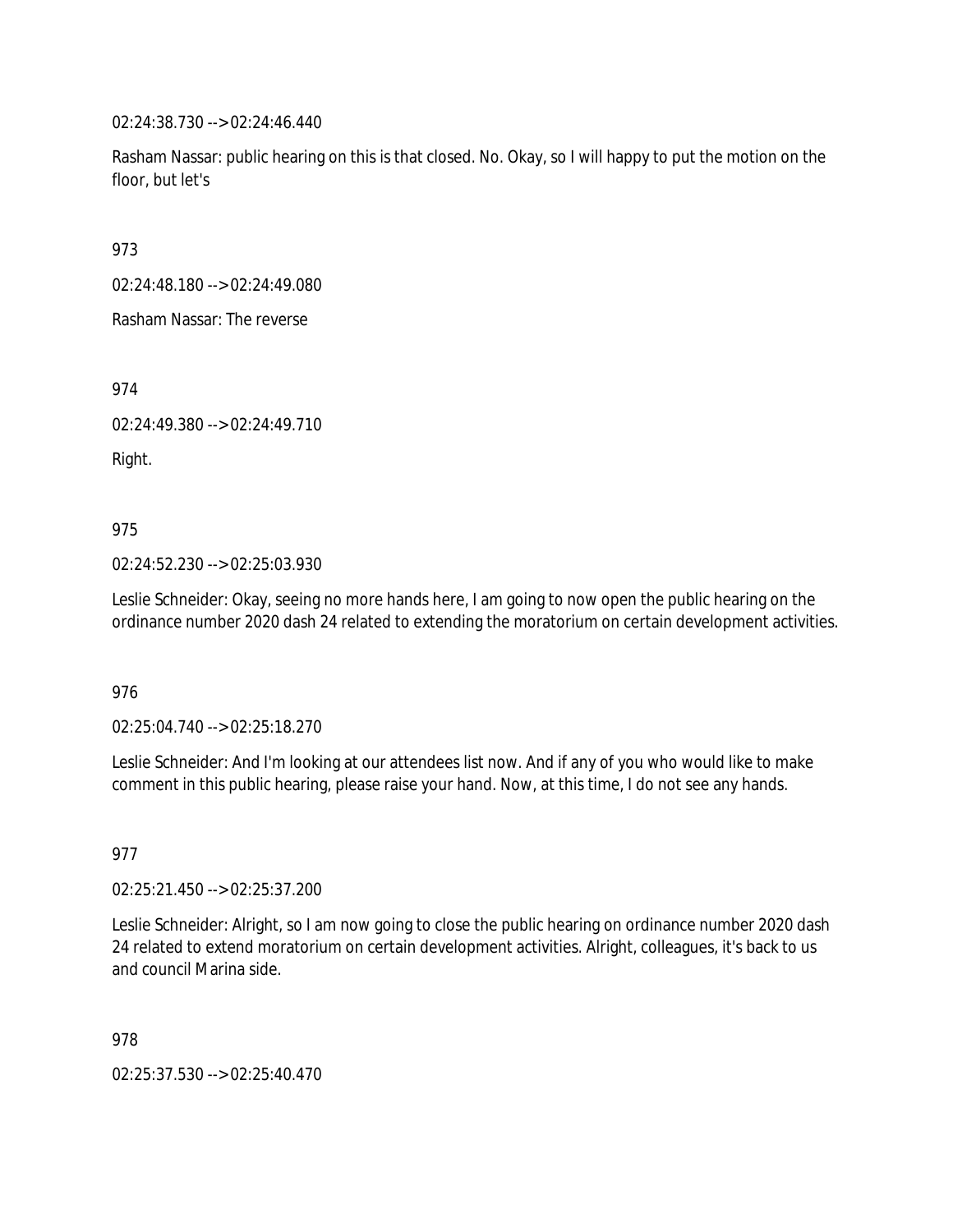Rasham Nassar: I moved to a pair of ordinance number 2020 dash two for

979

02:25:42.120 --> 02:25:47.760

Leslie Schneider: COUNCILMEMBER Pollock. Second to that. Any further discussion. All those in favor please say aye.

980

02:25:48.750 --> 02:25:49.230

Aye.

981

02:25:50.610 --> 02:25:51.660

Leslie Schneider: Any opposed.

982

02:25:52.380 --> 02:25:53.580

Leslie Schneider: That passes unanimously.

983

02:25:55.800 --> 02:25:59.670

Leslie Schneider: And Kelsey I'm sorry. Your hand is still up for no. Okay.

984

02:26:01.230 --> 02:26:03.180 Leslie Schneider: All right, moving on.

985

02:26:03.660 --> 02:26:12.060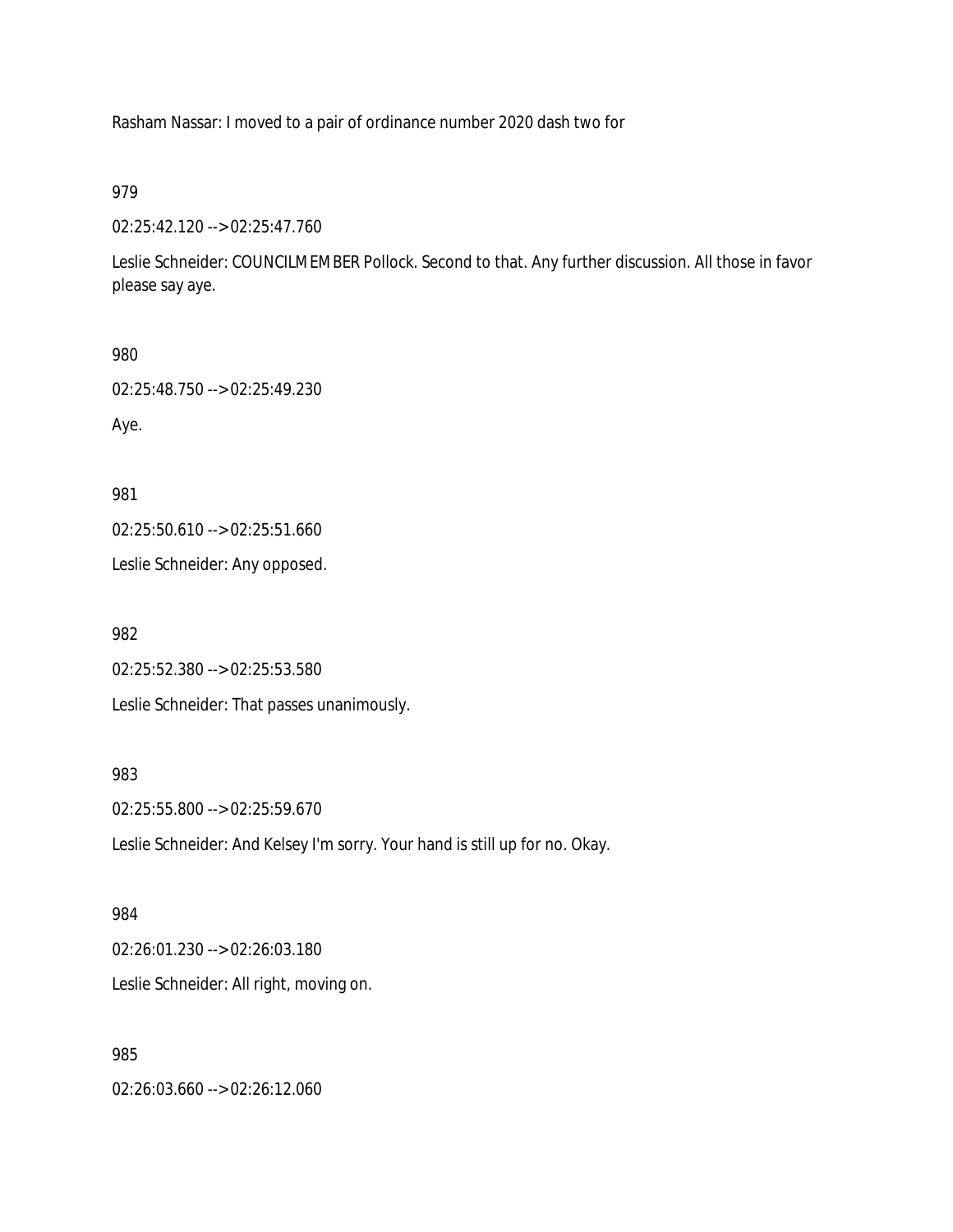Morgan Smith: Um, there, there, I think it would be helpful for you to for the Council to consider making an emotion to direct us to prepare an amendment to narrow

986

02:26:15.930 --> 02:26:19.290

Leslie Schneider: cast member into sorry. Would you be prepared or able to

987

02:26:20.400 --> 02:26:21.600 Leslie Schneider: To do that or

988

02:26:21.900 --> 02:26:24.660

Rasham Nassar: I'd be happy to give that over to Medina.

989

02:26:28.110 --> 02:26:29.010

Leslie Schneider: COUNCILMEMBER Medina.

990

02:26:30.180 --> 02:26:34.830

Kol Medina: Sure, I'll take a crack at it. Thank you for the opportunity council members are

991

02:26:36.060 --> 02:26:36.960

Kol Medina: I move

992

02:26:37.170 --> 02:26:42.870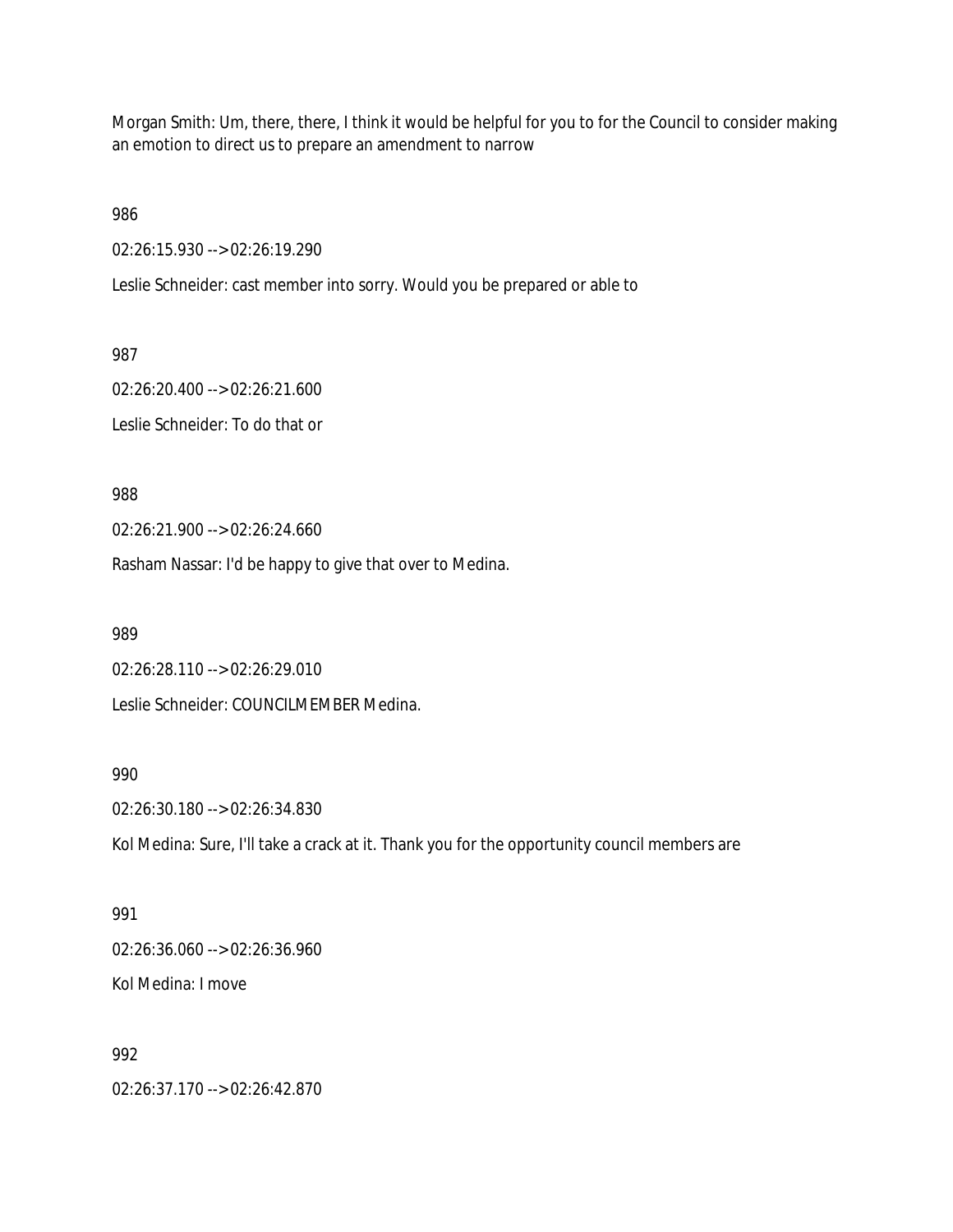Kol Medina: Not the Council direct staff to bring back to the Council, a

993

02:26:45.210 --> 02:26:52.620

Kol Medina: Revised moratorium that limits the moratorium to be applicable to the shoreline.

#### 994

02:26:53.730 --> 02:26:57.030

Kol Medina: Zone within the Windsor master planning area.

## 995

02:26:58.380 --> 02:26:58.770 Again,

#### 996

02:27:00.150 --> 02:27:04.470

Leslie Schneider: I've never kind of second did that well freeze motion.

## 997

02:27:06.000 --> 02:27:10.050

Leslie Schneider: All right. Any further discussion. All those in favor please say aye.

#### 998

02:27:11.460 --> 02:27:15.060

Leslie Schneider: Any opposed, that passes unanimously.

## 999

02:27:16.770 --> 02:27:20.340

Leslie Schneider: Thank you for keeping us on track, keeping me on track.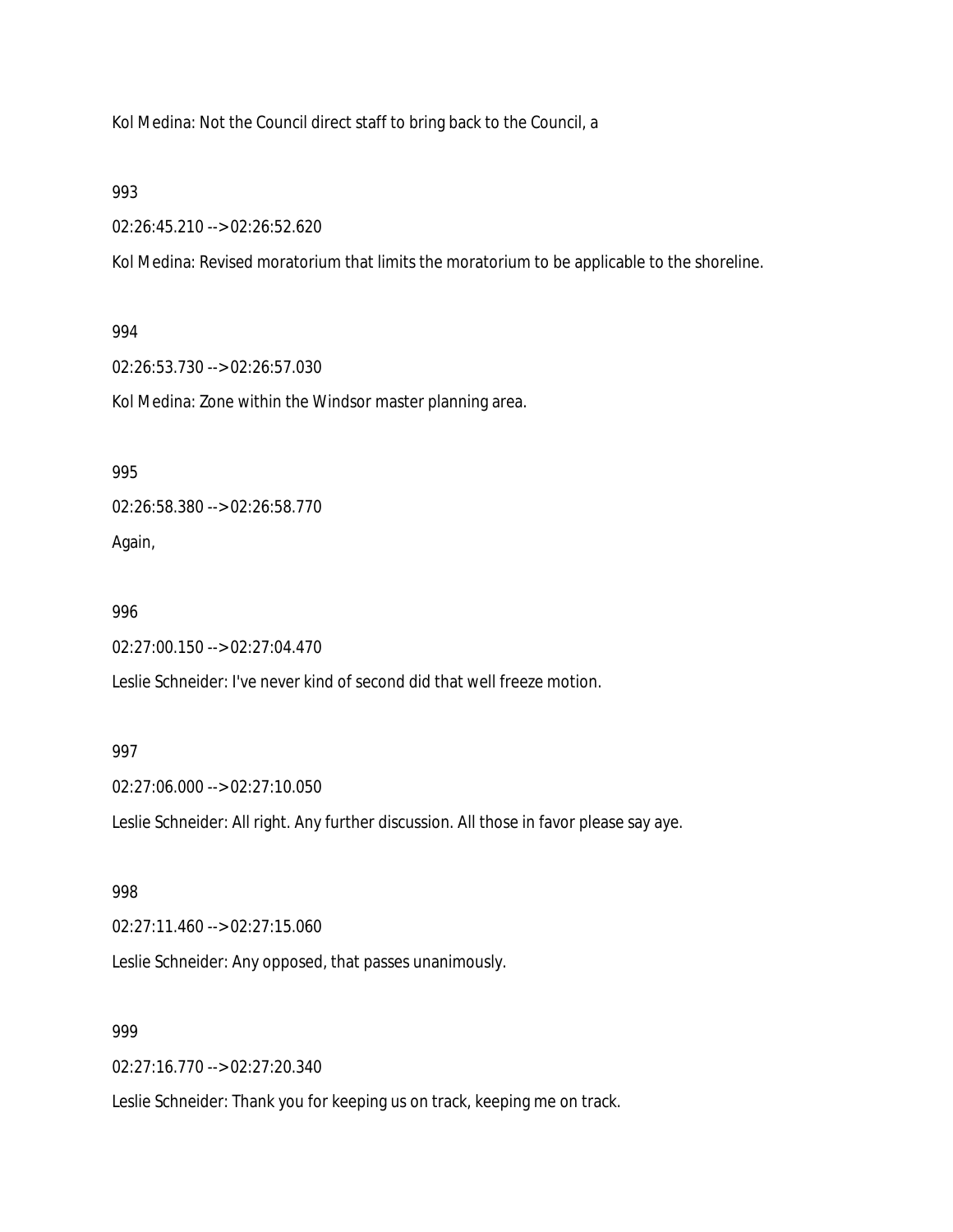02:27:21.510 --> 02:27:34.080

Leslie Schneider: OK, so now we can move forward to item 10 a under unfinished business. The monthly update on 2020 revenue and expenses forecasts and

1001

02:27:35.520 --> 02:27:36.000

Ellen Schroer: That's me.

1002

02:27:36.600 --> 02:27:37.080

Leslie Schneider: Hi. Oh.

1003

02:27:37.590 --> 02:27:44.280

Ellen Schroer: Hi. So I have a couple of slides to share. I'll share my screen. And then I think the city manager will wrap this item up

1004

02:27:45.630 --> 02:27:53.790

Ellen Schroer: With a little bit of information on cares. So start here and looks good to me. Does it look into you on

1005

02:27:54.060 --> 02:28:08.580

Ellen Schroer: The screen. Okay, great. So this is then maybe fifth monthly update. We've done on revenue and expense. We started working on these in May and response to the real changes, we were seeing in 2020 is financial performance.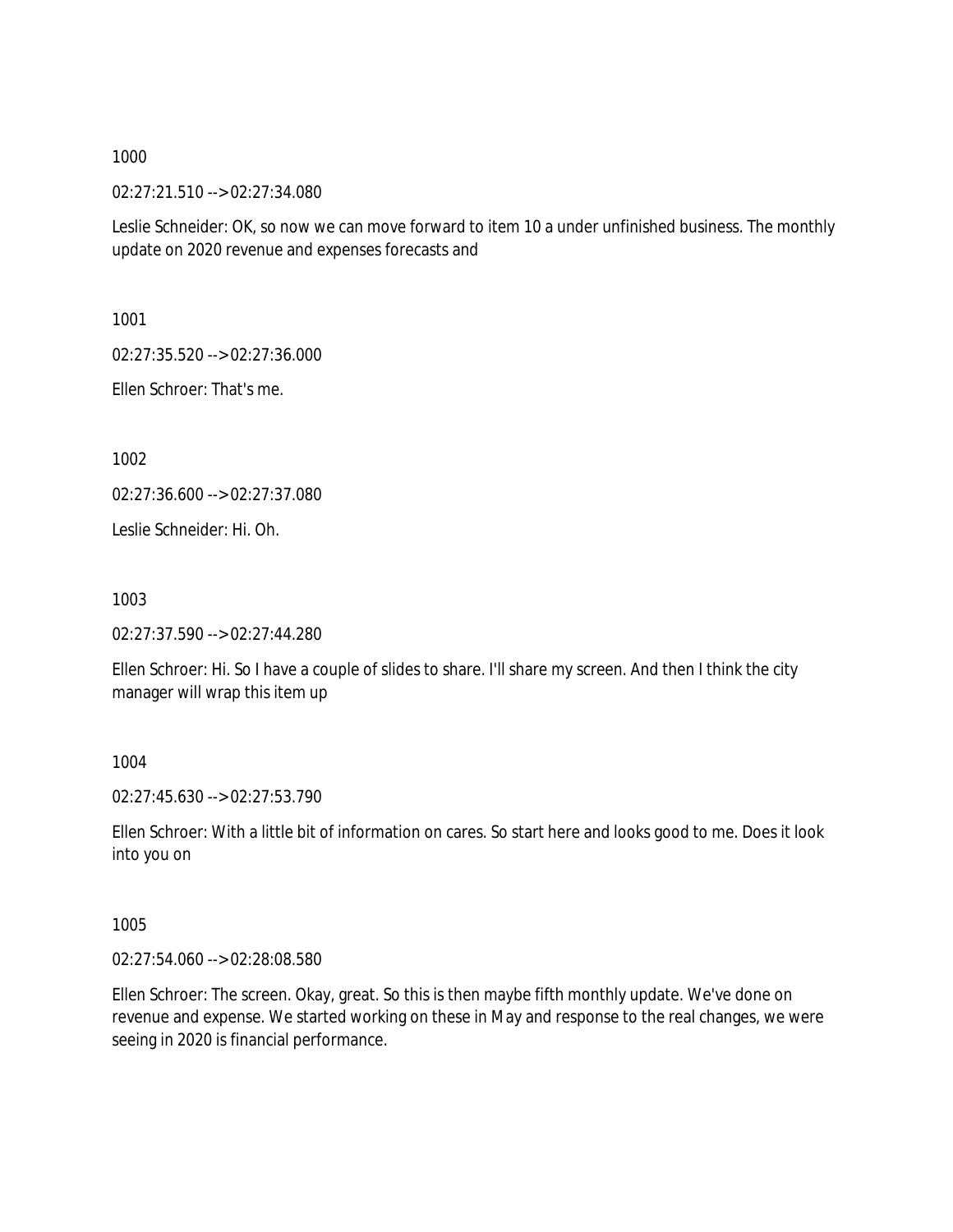02:28:20.010 --> 02:28:21.780

Ellen Schroer: Now my screen is not

1007

02:28:23.280 --> 02:28:24.180

Ellen Schroer: I will try again.

1008

02:28:34.230 --> 02:28:38.580

Ellen Schroer: That's interesting. Today, it doesn't want to progress through my slides.

## 1009

02:28:43.980 --> 02:28:48.270

Leslie Schneider: If you were to take it out of presentation mode. Could you just manually. Click on different slides.

## 1010

02:28:49.110 --> 02:28:54.120

Ellen Schroer: I'm, um, it's actually saved as a PDF. But let me try it one more time here. Sorry.

1011

02:28:54.690 --> 02:28:56.640

Leslie Schneider: Oh, that might be a problem.

1012

02:28:57.030 --> 02:28:59.940

Ellen Schroer: Yeah. Um, another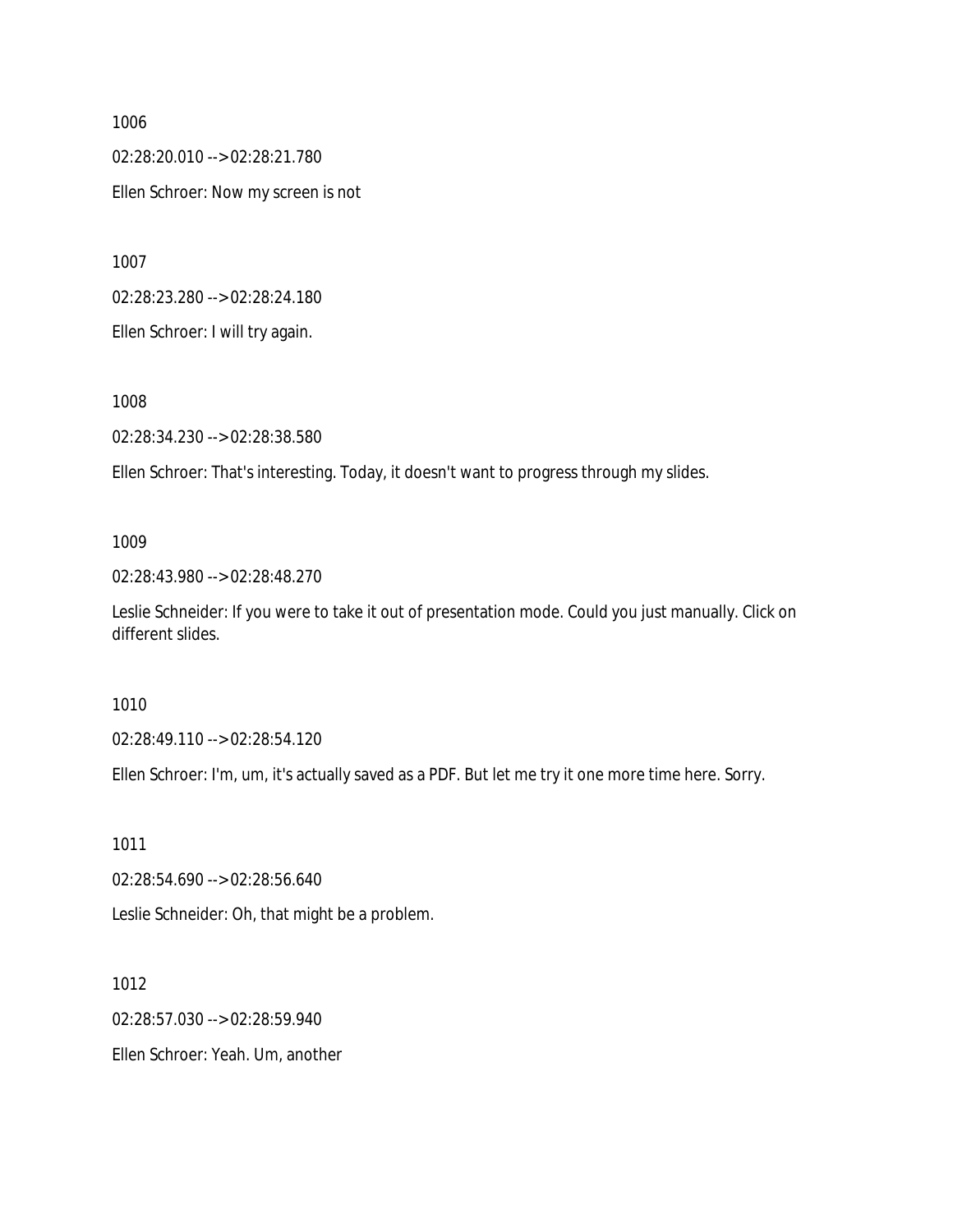1013 02:29:01.050 --> 02:29:01.770 Ellen Schroer: Try here.

1014

02:29:04.590 --> 02:29:07.200

Ellen Schroer: There we go. Um, apologies for that.

1015

02:29:08.880 --> 02:29:09.300 Ellen Schroer: This

## 1016

02:29:10.380 --> 02:29:15.090

Ellen Schroer: Version of the presentation is updated with information through the end of August.

1017

02:29:17.550 --> 02:29:22.710

Ellen Schroer: When we first brought this in May we promised monthly updates and we've been doing that since then.

1018

02:29:23.010 --> 02:29:34.800

Ellen Schroer: I think tonight is probably the last one of these monthly updates will bring you as we are now moving to the budget discussions and we have used this information to prepare the budget as before, we're focusing on the tax supported funds.

1019

02:29:38.190 --> 02:29:51.840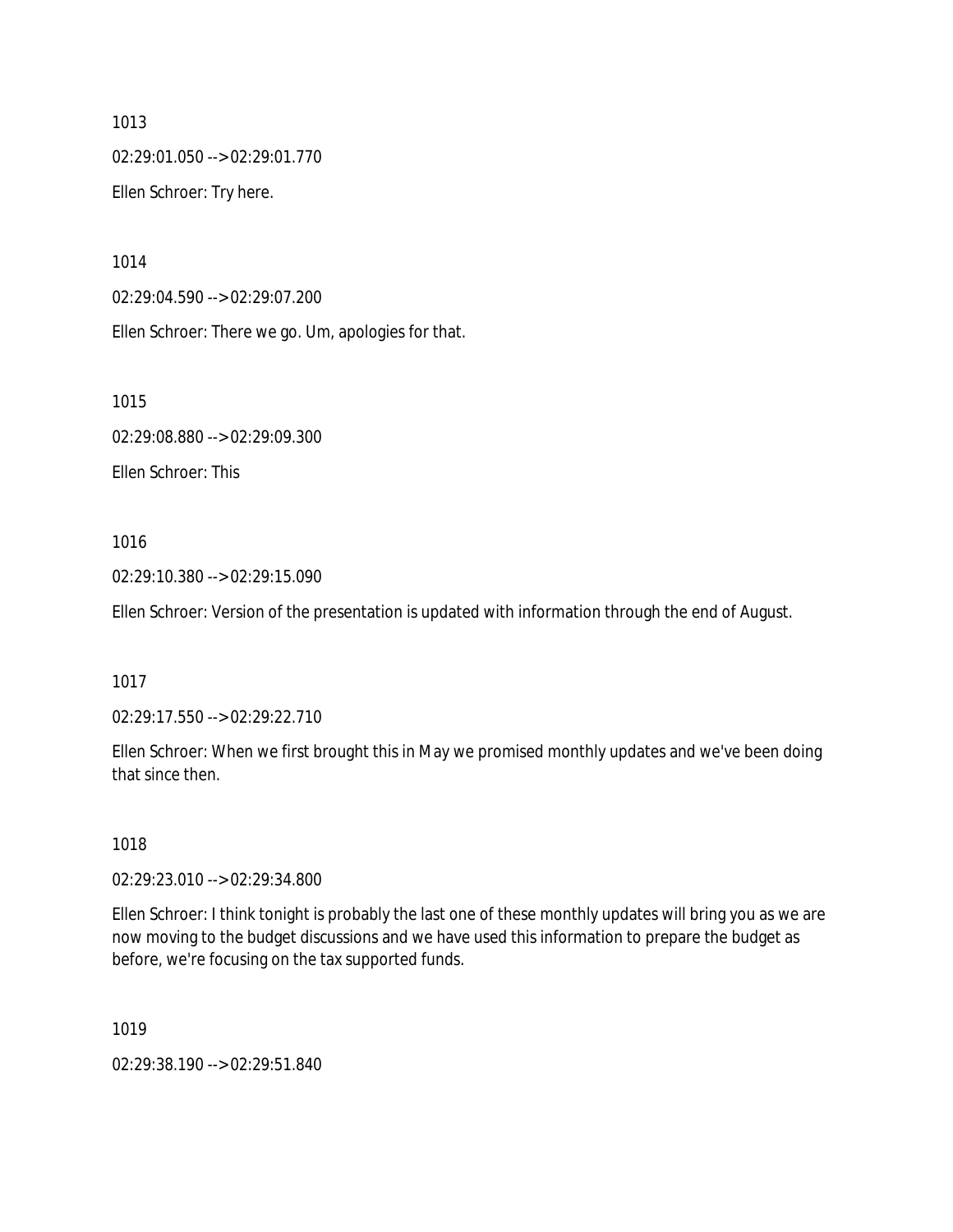Ellen Schroer: We worked through the beginning of this year and first quarter are actually we're close to our modified budget and then in the beginning of the second quarter in April we prepared a reduced forecast on the revenue side.

1020

02:29:53.160 --> 02:29:54.480

Ellen Schroer: To respond to the code.

1021

02:29:55.980 --> 02:30:08.070

Ellen Schroer: Rich recession and since then we've brought you the information about what we what we're seeing in in both the second and third quarter our revenue estimates were slightly were worse or our

## 1022

02:30:08.430 --> 02:30:27.270

Ellen Schroer: Revenue actual is are better than we had planned, although they are still less than the original budget in May. We made some expenditure reduction agreements with you, which we have held and are receiving and are continuing to hold in terms of position vacancies and other spending deferral

# 1023

02:30:28.950 --> 02:30:36.780

Ellen Schroer: When we started in May we were looking at a revenue reduction of about four and a half million dollars across our tax supported funds or 17%

1024

02:30:37.350 --> 02:30:51.450

Ellen Schroer: And we propose to address that by holding positions vacant and making other spending deferrals or reductions and addressing the potential gap of up to \$1.8 million by use of dollars, but used to fund balance.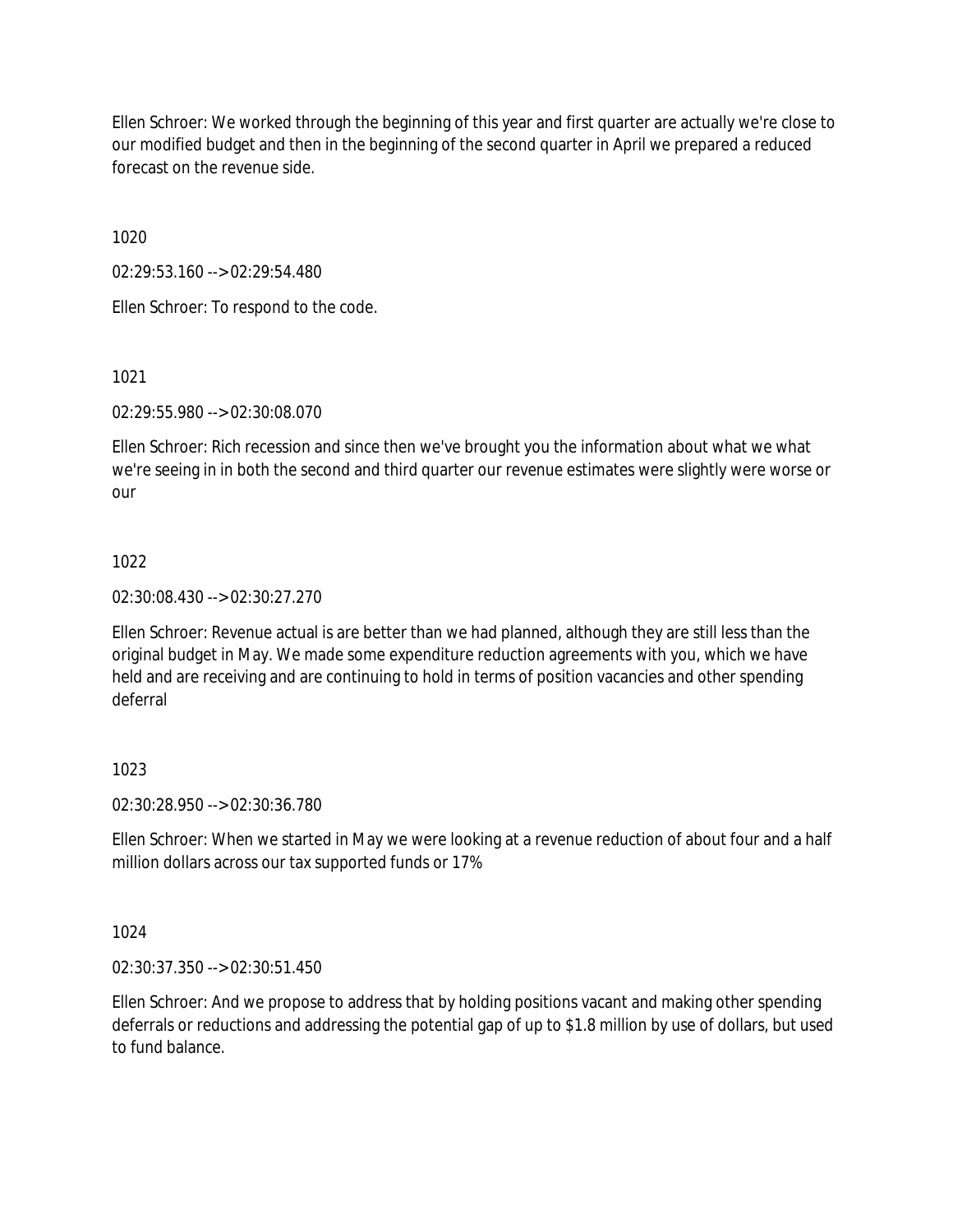02:30:53.160 --> 02:30:56.220

Ellen Schroer: Based on the information we're seeing through the end of August.

1026

02:30:56.550 --> 02:31:07.770

Ellen Schroer: The revenue loss forecast has been reduced from four and a half million dollars to two and a half million dollars. So that means our revenue outlook continues to improve, but we are still

1027

02:31:08.280 --> 02:31:21.330

Ellen Schroer: Expecting to receive roughly 10% less revenue than we had originally planned to receive in 2020 so we are continuing to hold the position vacancies, as we discussed earlier, and also to implement other cost saving measures.

1028

02:31:23.940 --> 02:31:31.350

Ellen Schroer: The next slide step through some of the primary revenues that COUNCILMEMBER Medina was asking about earlier, including sales tax.

1029

02:31:31.920 --> 02:31:40.890

Ellen Schroer: This is the forecast that we showed you in May and has the primary text supported revenues on the left side.

1030

02:31:41.490 --> 02:31:47.820

Ellen Schroer: The amounts that we had originally expected to receive are shown. First, in this first column.

1031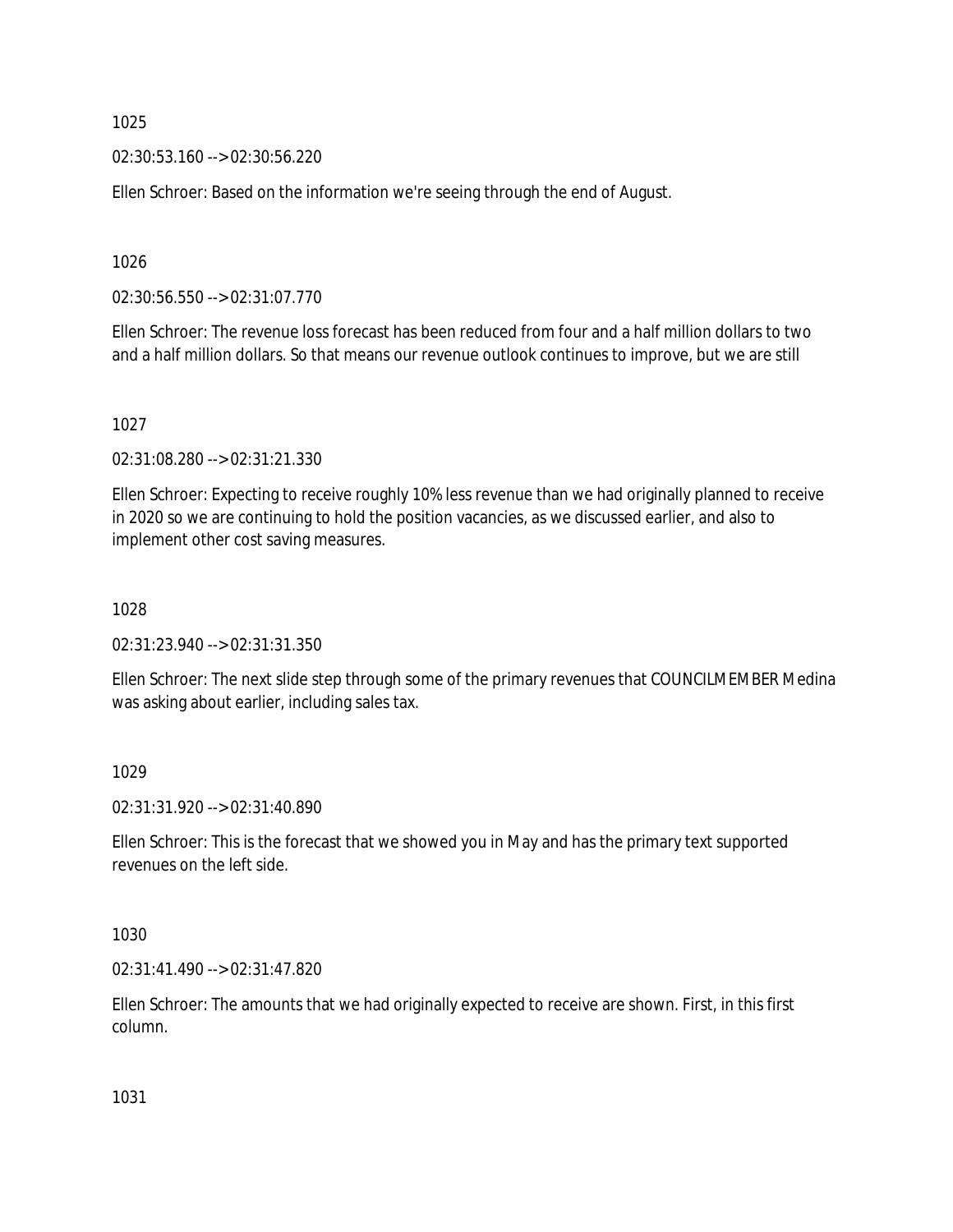02:31:48.720 --> 02:31:58.890

Ellen Schroer: The revenue forecasts that we developed in April is in the next column. And so you can see down here at the bottom line rather than 25 and a half million dollars. We were looking

1032

02:31:59.280 --> 02:32:16.320

Ellen Schroer: We thought we would be receiving about \$21 million. So a reduction of four and a half million dollars, and then I'll highlight the sales tax row here for you. So we had estimated \$5.3 million in sales tax revenue for 2020 we actually received more than that in

1033

02:32:18.840 --> 02:32:22.500

Ellen Schroer: \$5.7 million. So we had already started to

1034

02:32:23.580 --> 02:32:26.520

Ellen Schroer: Estimate, a little bit of reduction there.

1035

02:32:28.500 --> 02:32:37.110

Ellen Schroer: In sales tax. The this next slide compares the forecast that we originally provided in name with what we are currently seeing

1036

02:32:37.620 --> 02:32:53.760

Ellen Schroer: So rather than \$21 million, we are expecting across all of the tax supported funds to currently receive around \$23 million. This is an increased compared to me, but an overall decrease as compared to our original

1037

02:32:55.500 --> 02:33:08.880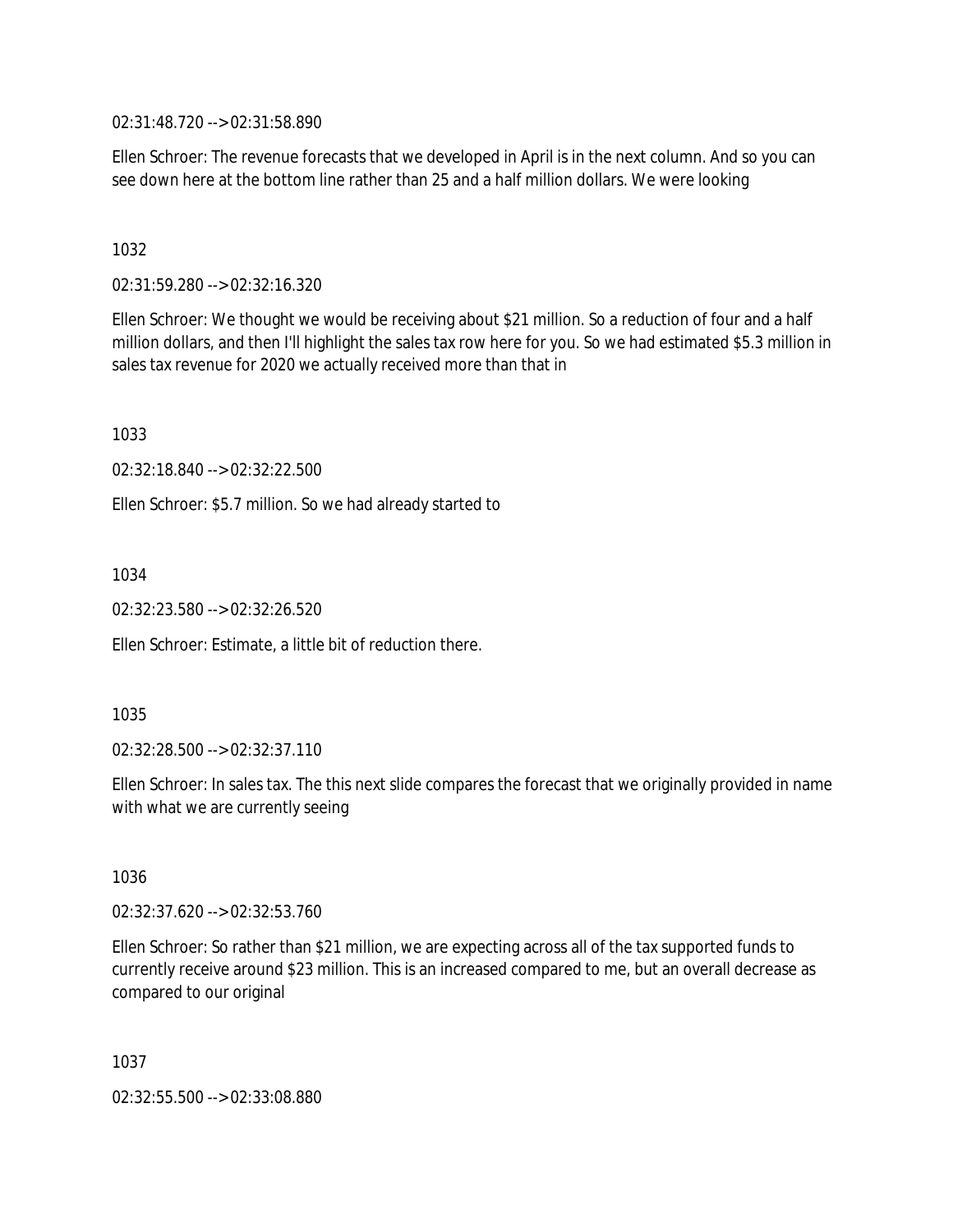Ellen Schroer: adopted budget and we have picked up most of that money in sales tax, and in read where our estimates have moved up roughly 30% or 30 and almost 40% for read

1038

02:33:10.350 --> 02:33:21.360

Ellen Schroer: And then other in other items we have had some where we continue to receive less revenue than we had originally anticipated and some slightly more and building in development services.

1039

02:33:23.940 --> 02:33:25.710

Ellen Schroer: And then this is again the

1040

02:33:26.730 --> 02:33:32.100

Ellen Schroer: Urine forecast compared to our original budget. So we are across all of these

1041

02:33:33.780 --> 02:33:50.280

Ellen Schroer: revenue sources forecasting a bottom line reduction of about two and a half million dollars or 10% so slightly less than forecast or less than forecast in all areas, except for property tax but not as much less as we had originally thought.

1042

02:33:53.100 --> 02:34:05.820

Ellen Schroer: The next few charts show the monthly receipt of very of our primary revenues sales tax is continuing to follow our typical seasonality with 2020 showing as the light blue line.

1043

02:34:07.980 --> 02:34:18.450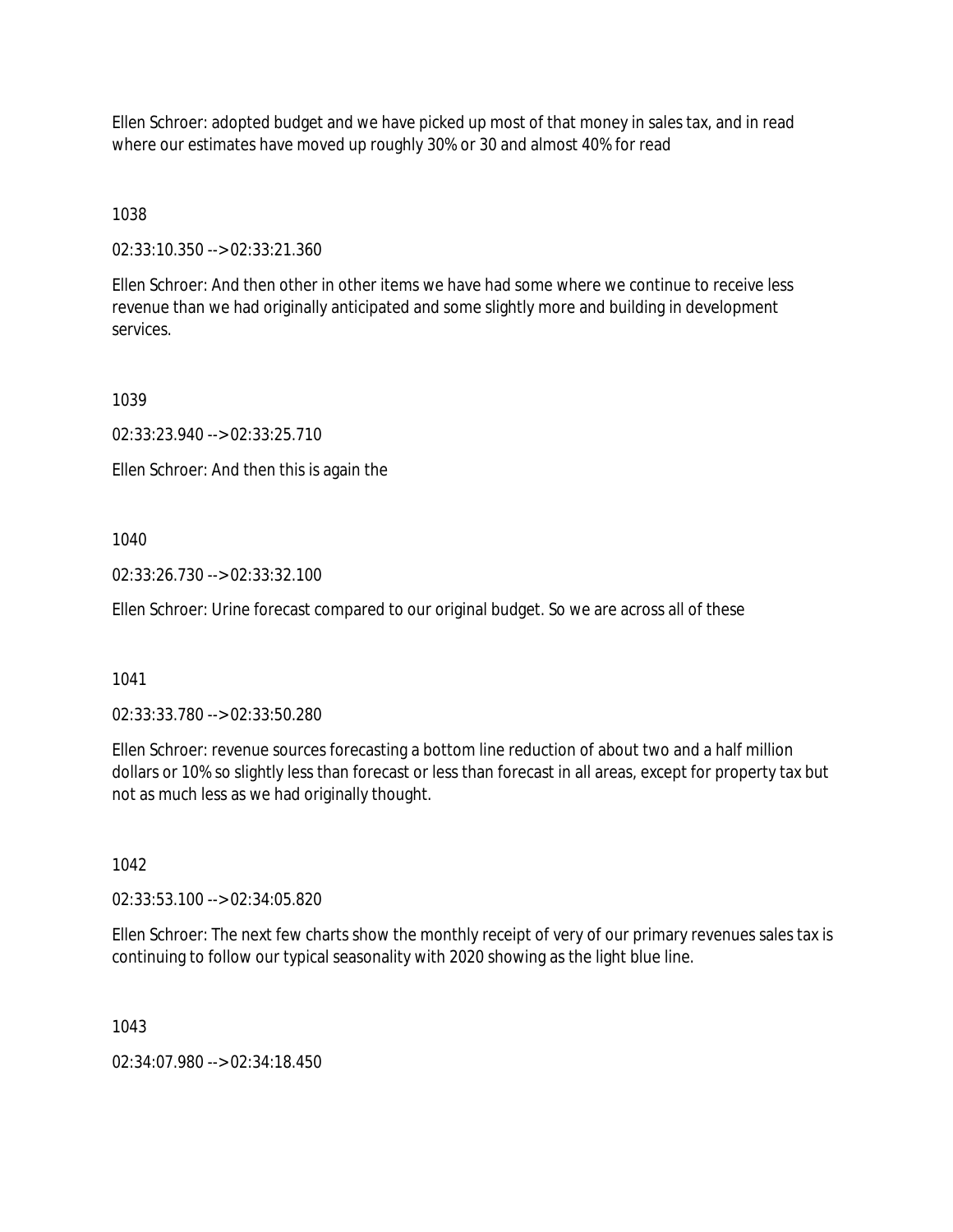Ellen Schroer: We had picked up almost as much to a point nearly as high as previous years in July and in August received slightly less but still continuing to show a typical shape.

1044

02:34:19.950 --> 02:34:31.050

Ellen Schroer: Real Estate excise tax. Conversely, also shown by the blue line in August. We actually received more revenue than we have in prior years and August for real estate excise taxes.

1045

02:34:32.670 --> 02:34:38.730

Ellen Schroer: And property tax continues to show sees our typical seasonality and is coming in really very much at budget.

1046

02:34:41.820 --> 02:34:48.600

Ellen Schroer: So for the financial review. This concludes the presentation for today, unless you have particular questions and I'll turn it over to Morgan.

1047

02:34:54.420 --> 02:35:00.690

Morgan Smith: Thanks, Ellen counseling. You know, we've talked a lot about numbers when even I am beginning to get a little glazed over

1048

02:35:03.720 --> 02:35:18.360

Morgan Smith: Switching gears a little bit. I thought this would be a good moment to tie out our conversations about where we stand with cares funding because it really lives inside that code response financial planning pivot that we kicked off with you in May.

1049

02:35:19.440 --> 02:35:29.100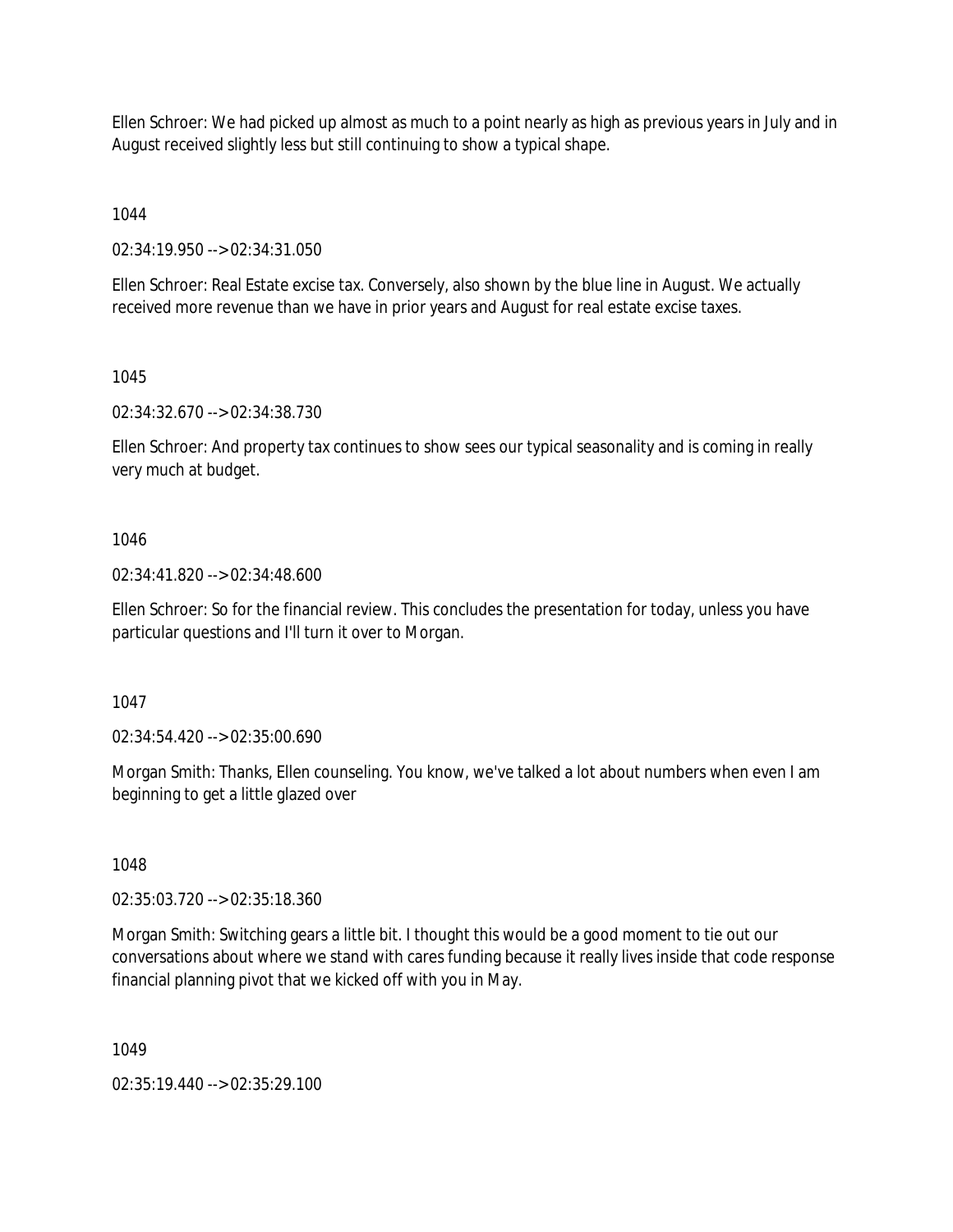Morgan Smith: And will also be a follow up on the economic recovery discussion from last week and looking ahead to the next discussion you have scheduled for the 13th of October.

1050

02:35:29.490 --> 02:35:42.390

Morgan Smith: in round one is you remember we were awarded 730 \$5,000 in round two. We recently received an additional allocation of 367 that means the city's total receipt for cares funding is really right at 1.1 million

1051

02:35:45.240 --> 02:35:55.770

Morgan Smith: As you know, in order to use those those funds have to meet specific tests and have to have all of our expenses turned in and incurred by November 30 so

1052

02:35:56.430 --> 02:36:06.870

Morgan Smith: The next slide will give you a sense of how we expect to achieve our drawdown of those phones. So if you look at the first column which I won't step through that was our plan to date.

1053

02:36:07.500 --> 02:36:16.650

Morgan Smith: Before we got the August additional allocation. So now what we're, what I want you to understand is, we're going to start at the top and then come back to that second line.

1054

02:36:18.000 --> 02:36:30.420

Morgan Smith: The city has the ability has eligible costs really right around \$950,000 so we're able to draw down most of the 1.1 by submitting the city's own expenses.

1055

02:36:31.080 --> 02:36:37.170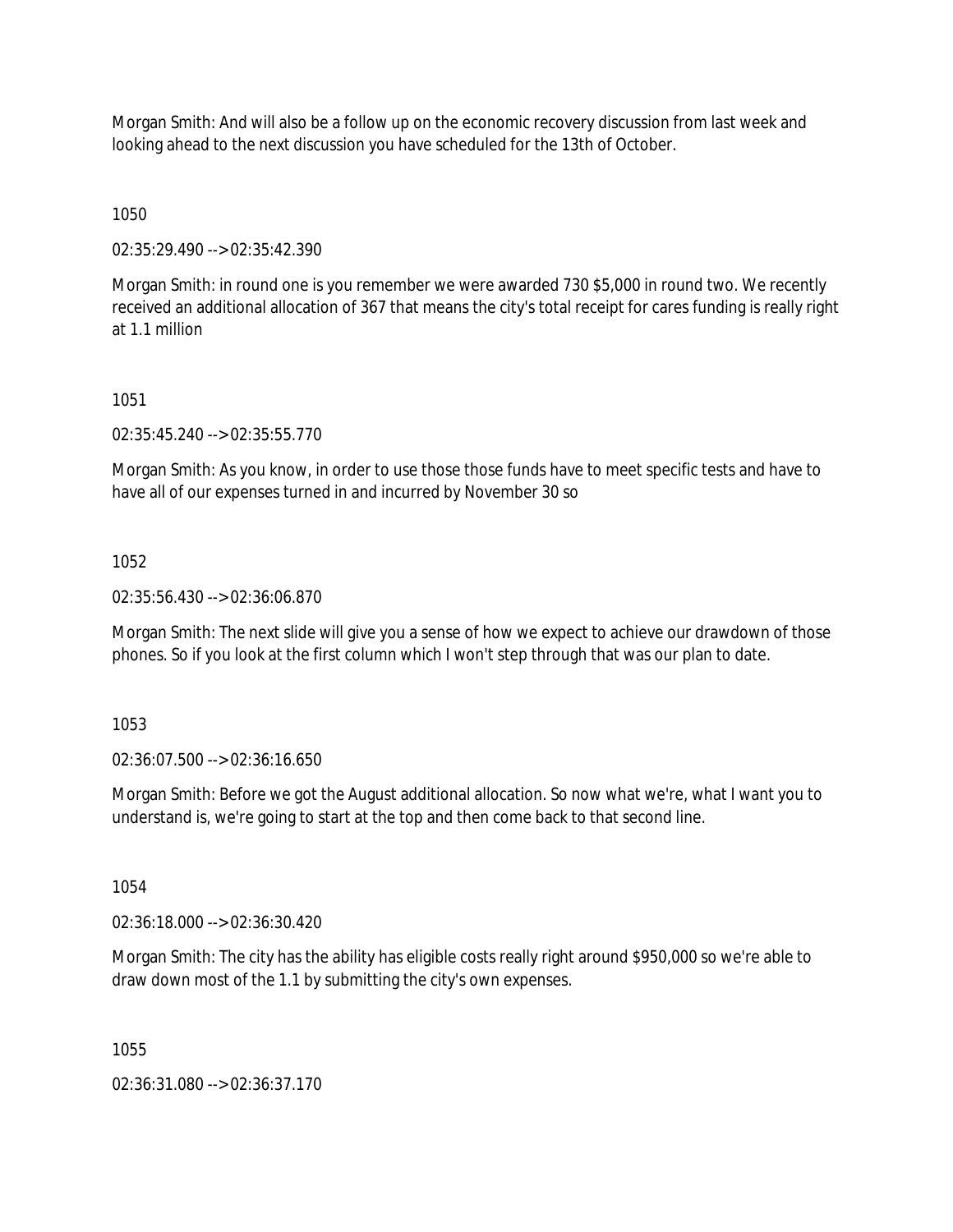Morgan Smith: Then we have also identified community partner expenses that are eligible for carriers funding that we will submit

1056

02:36:37.590 --> 02:36:48.120

Morgan Smith: Those include the \$60,000 and rental assistance to help on house up to \$91,000 in eligible expenses from the parks district in \$5,000 and eligible expenses from vita

1057

02:36:48.660 --> 02:37:02.580

Morgan Smith: We have worked with you to decide to provide additionally outside of curious funding \$20,000 towards a marketing program for the local save our stores program, but that's not listed here because it's not part of the care spending.

## 1058

02:37:04.440 --> 02:37:12.630

Morgan Smith: Something that we talked about last week that I promise would be easier to talk together about when you had the the money in front of you, was the sizing exercise.

1059

02:37:13.230 --> 02:37:20.730

Morgan Smith: And so if you look at that second line item and and now we're in this in the far right column, because we're not talking about our total funding.

1060

02:37:21.120 --> 02:37:31.680

Morgan Smith: That 340 \$8,000 is the amount of funding that the city will receive from cares for expenses that we had already budgeted and expected to pay

1061

02:37:33.000 --> 02:37:42.510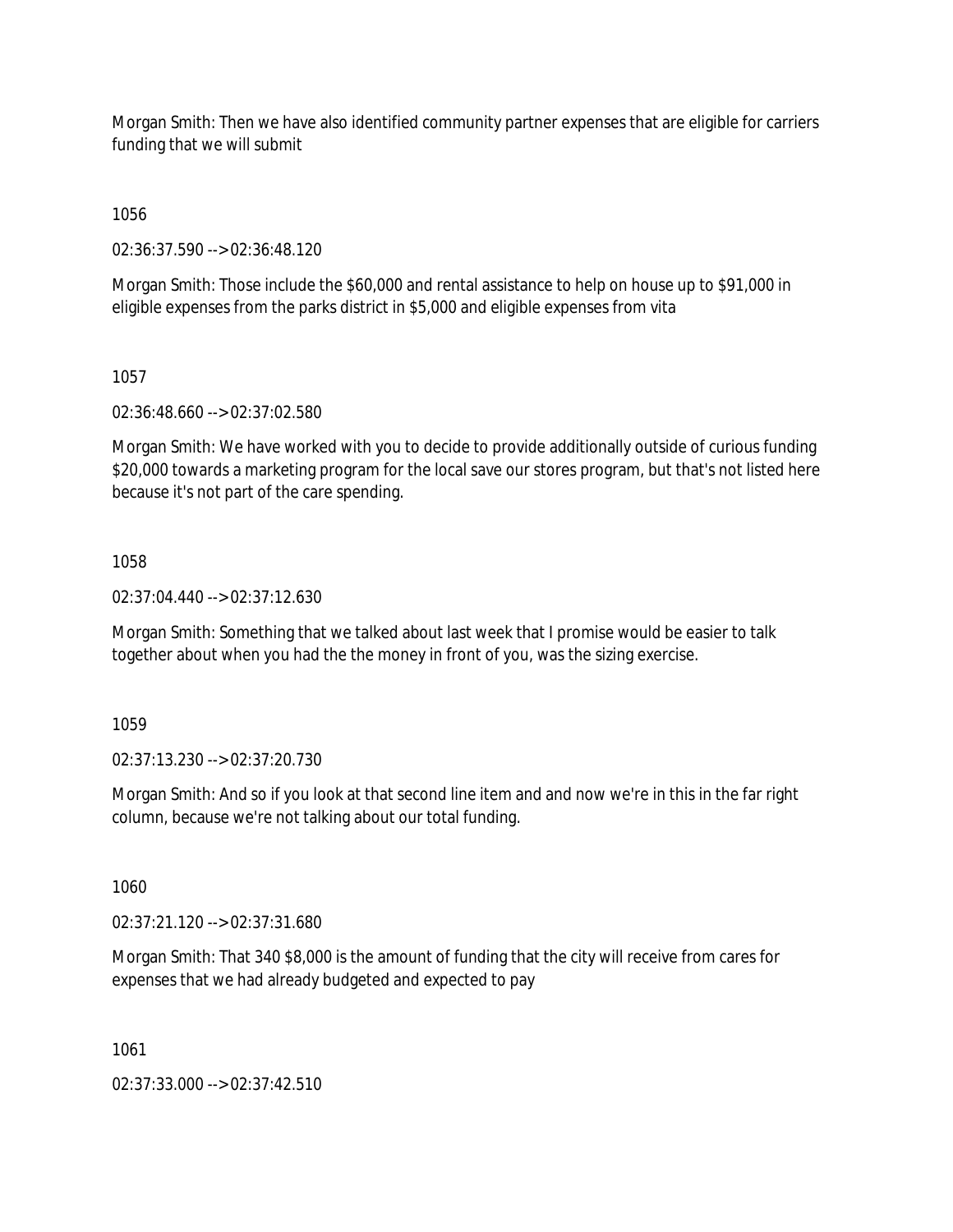Morgan Smith: So when I talk with you about the amount of support or other funding decisions that you could make and still be budget neutral. That is how we arrive at that sizing.

1062

02:37:43.290 --> 02:37:53.700

Morgan Smith: So that amount that that is available for Council decision making and still be remaining budget neutral is 340 \$8,000

# 1063

02:37:54.360 --> 02:38:07.380

Morgan Smith: I think it would be appropriate to subtract the \$20,000 that you decided to spend to support the marketing program. So let's just say round numbers you have roughly \$300,000

# 1064

02:38:08.070 --> 02:38:19.110

Morgan Smith: A little bit more available to spend on unbudgeted support for economic development or other items and still be budget neutral with respect to the rest of your budget.

1065

02:38:22.110 --> 02:38:25.890

Morgan Smith: I know that Council has previously talked about using those funds for economic recovery.

1066

02:38:26.400 --> 02:38:41.670

Morgan Smith: I wanted to talk tonight about an emerging issue that our community partners have identified for us that I think maybe worth spending a little bit of unplanned time tonight to get some counsel feedback on. So if we're clear on this sizing Ellen. That was the last slide right

1067

02:38:43.080 --> 02:38:46.650

Ellen Schroer: And there's just some detail about what the numbers are.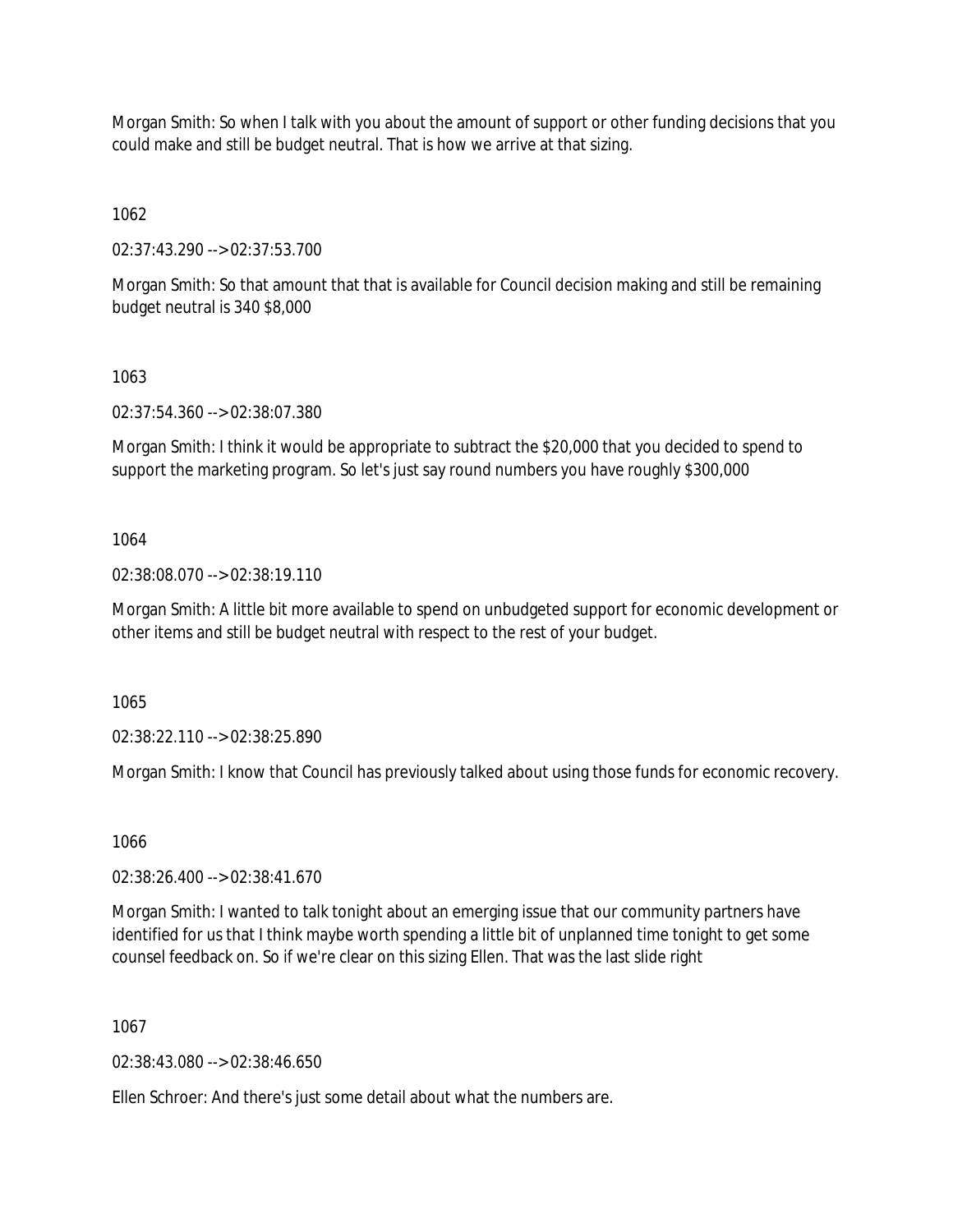02:38:46.800 --> 02:38:53.670

Morgan Smith: That was in the packet. So if you have questions about how we're spending that money. We can come back to that. But I think if we could share the screen.

1069

02:38:54.150 --> 02:39:01.200

Morgan Smith: If we're clear on this kind of general concept that the Council has roughly \$300,000 available to consider other spending choices.

1070

02:39:01.920 --> 02:39:11.340

Morgan Smith: I have a couple of things to point out one is that in my discussions with our emergency preparedness coordinator analysts age our school superintendent.

1071

02:39:11.910 --> 02:39:26.190

Morgan Smith: Fire and our other partners, one need that is still very clear in our community and that may be how more and more important as we talk about reopening is access to Community testing right now in on Bainbridge Island. We do have

1072

02:39:27.930 --> 02:39:34.980

Morgan Smith: Testing sites through our primary care providers like Virginia Mason Swedish painters period of pediatrics and other places.

1073

02:39:35.400 --> 02:39:41.340

Morgan Smith: But right now, it is still not widely available for asymptomatic residents to get tested.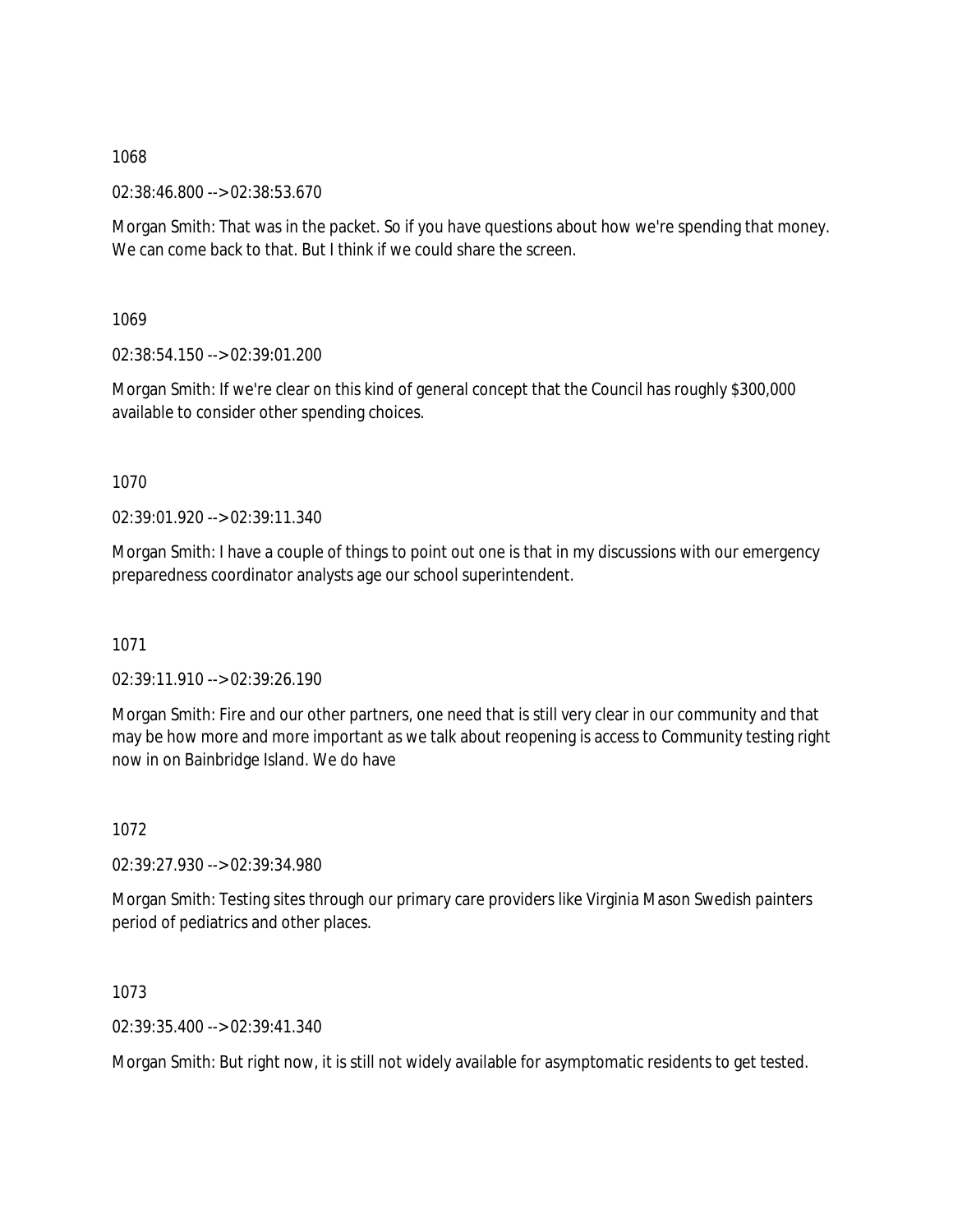02:39:41.910 --> 02:39:55.650

Morgan Smith: As part of reopening, for example, for the schools, which is our largest employer as part of the work for Bainbridge islanders to be able to go back to their own jobs or to just quickly be able to respond with contact tracing, etc.

1075

02:39:56.550 --> 02:40:11.430

Morgan Smith: One thing that I think is worth considering for us is to take some of that funding and pointed towards the development of a community testing site. I think that could be real value added. And it's clearly a space that the market is not providing for us right now.

1076

02:40:12.510 --> 02:40:22.950

Morgan Smith: The kids at public health district previously launched a community testing site. It was very short lived. It was staff largely with our medical Resource Core and it was shut down.

1077

02:40:23.520 --> 02:40:33.240

Morgan Smith: In my mind prematurely their current plans are to resume the creation of a testing site a single testing site in Bremerton, and to also develop

1078

02:40:33.690 --> 02:40:44.640

Morgan Smith: A mobile testing capability that will travel throughout the county that will take several weeks to get up and running. And the reality is that those services will be designed to serve the entire county of which we are only about 10%

1079

02:40:45.900 --> 02:40:57.390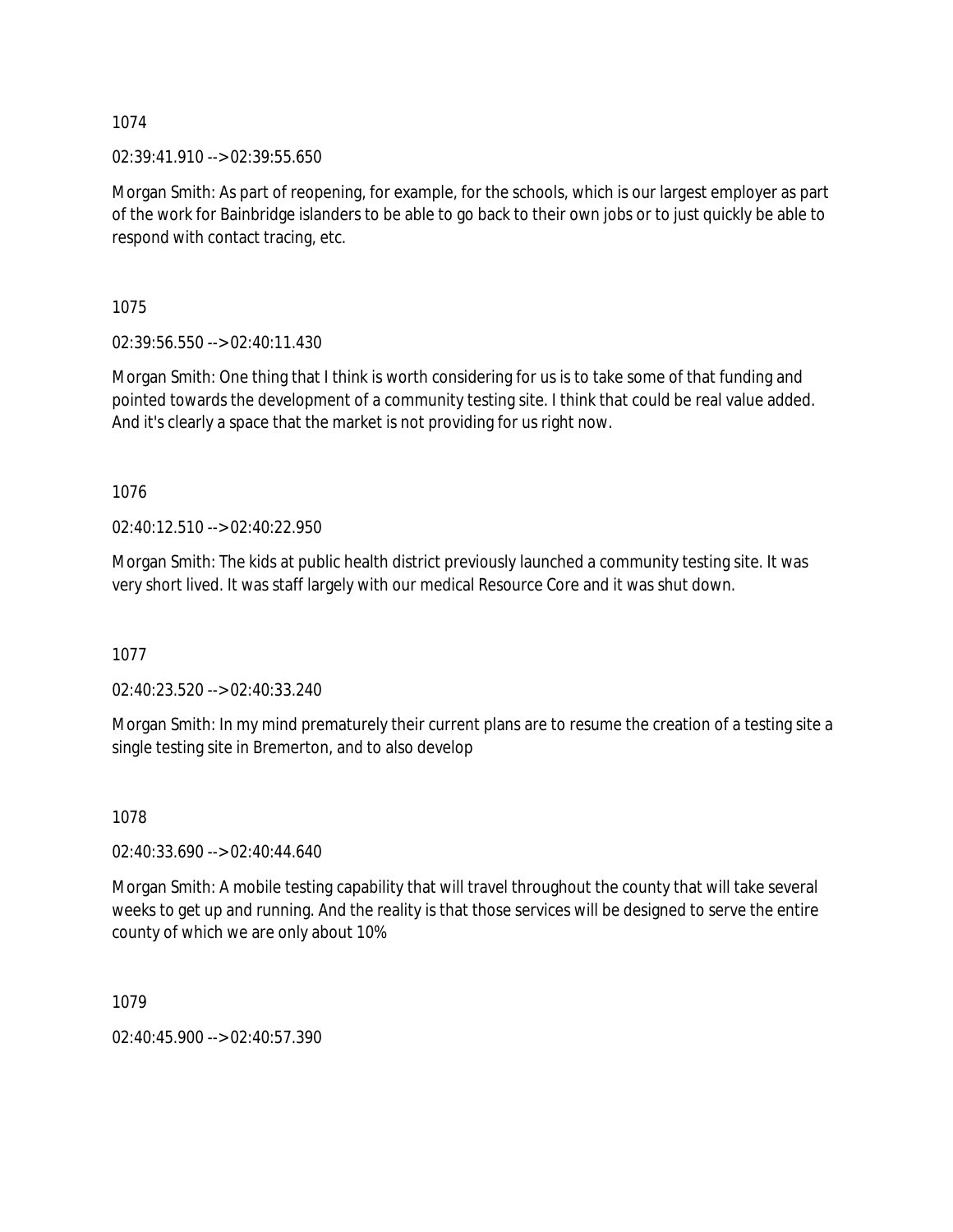Morgan Smith: I think that we have the capacity with our emergency preparedness resources and with funding that we have available to create a successful and robust rapid response community testing site here.

1080

02:40:57.900 --> 02:41:04.530

Morgan Smith: That could provide quick testing results, which is what our schools need if they want to begin to plan and organize around reopening

1081

02:41:04.800 --> 02:41:12.450

Morgan Smith: Is what our local employers need. It's what our residents need if they want to know if it's safe to go back to work, or if they should be prudent and quarantine.

1082

02:41:12.930 --> 02:41:26.520

Morgan Smith: We can look to both Sean Island and the Seattle community testing sites as a model unless he has researched some initial feasibility. We think that for 50 to \$100,000 we could stand up the site.

1083

02:41:27.180 --> 02:41:32.610

Morgan Smith: Get our logistics organized follow the roadmap of other community testing sites that have been established.

1084

02:41:32.940 --> 02:41:40.230

Morgan Smith: And the thing I really like about this approach and the models that we have to look at is that they're entirely scalable on the Sean right now they are picking

1085

02:41:41.010 --> 02:41:51.270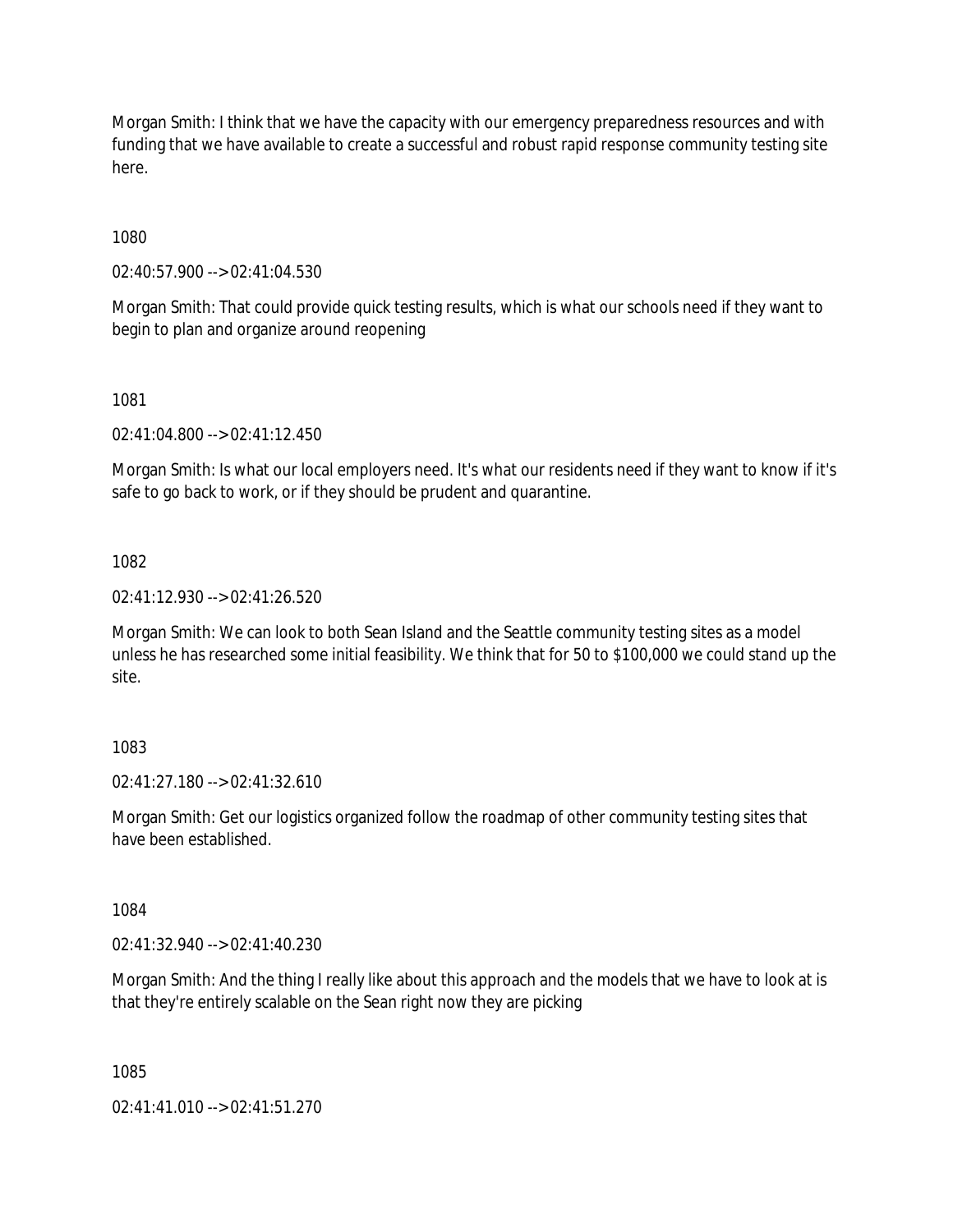Morgan Smith: Certain days of the week for certain hours if we had an experience where our need was greater we could scale up if we've had the experience that our testing me wasn't we could scale down the volunteer.

1086

02:41:51.900 --> 02:42:03.090

Morgan Smith: Network allows us to do it at a low labor costs, we have the operational plans to borrow from so that at the rainbow could be relatively quickly. So what I want to share tonight is that I think that this is

1087

 $02:42:04.170 \rightarrow 02:42:11.910$ 

Morgan Smith: A potential to add real value and still leave or a significant remaining amount of funding for economic planning in the future.

# 1088

02:42:12.150 --> 02:42:20.850

Morgan Smith: But we could really deliver the city as a partner to our community and our local employers, we could really deliver a service that is just not at all present for us right now.

1089

02:42:21.240 --> 02:42:32.550

Morgan Smith: And not only is a need today, but it could really become an emerging important ingredient in reopening as we move at some point out of phase two into whatever comes next.

1090

02:42:32.970 --> 02:42:49.080

Morgan Smith: So what I'm looking for from council tonight is some initial feedback on whether you would be supportive of us moving ahead to develop some more specific plans and coming back to you. For explicit approval for funding to set up a community testing program.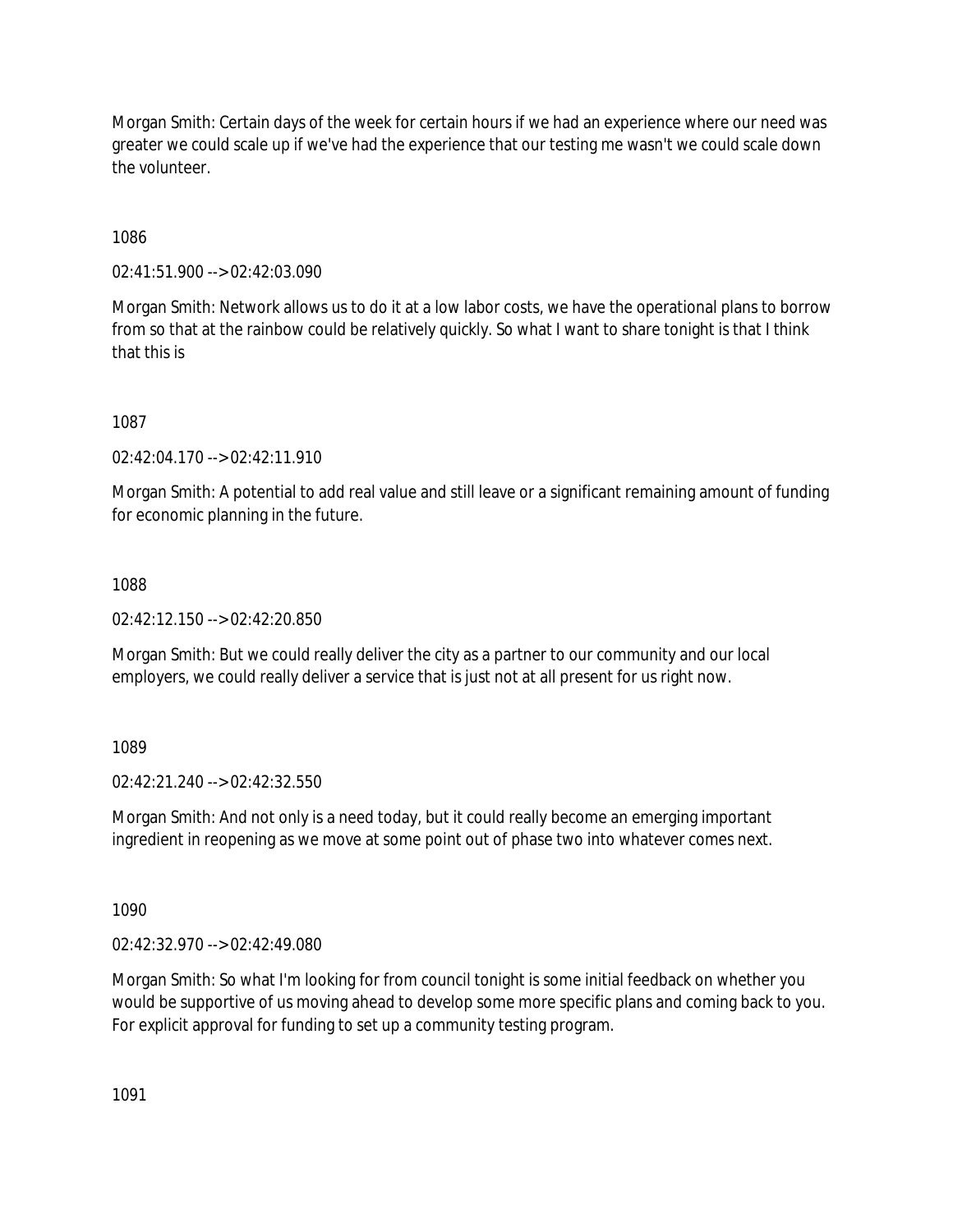02:42:54.990 --> 02:42:56.580

Leslie Schneider: Thank you very much. City Manager.

1092

02:42:58.710 --> 02:43:02.790

Leslie Schneider: I will see Deputy Mayor you've had your hand up.

1093

02:43:03.990 --> 02:43:15.360

Joe Deets: Yeah, thank you. I was gonna ask about something else. But this is more important to know. I thank you, Morgan for bringing this up I I'm totally in favor where this is a brilliant idea.

1094

02:43:17.370 --> 02:43:25.470

Joe Deets: Two questions. What barriers remain to be able to implement this. And second is how quickly could we implement this.

1095

02:43:27.300 --> 02:43:36.750

Morgan Smith: Um, the main barrier that we see, we think is solvable. And that is that the success of a testing of the value added as if you can provide

1096

02:43:37.050 --> 02:43:43.500

Morgan Smith: rapid testing. And so that has to do with the contract. The lab that you're able to contract with we have two good options.

1097

02:43:44.370 --> 02:43:48.990

Morgan Smith: And we think that that's solvable other communities have been able to make it work.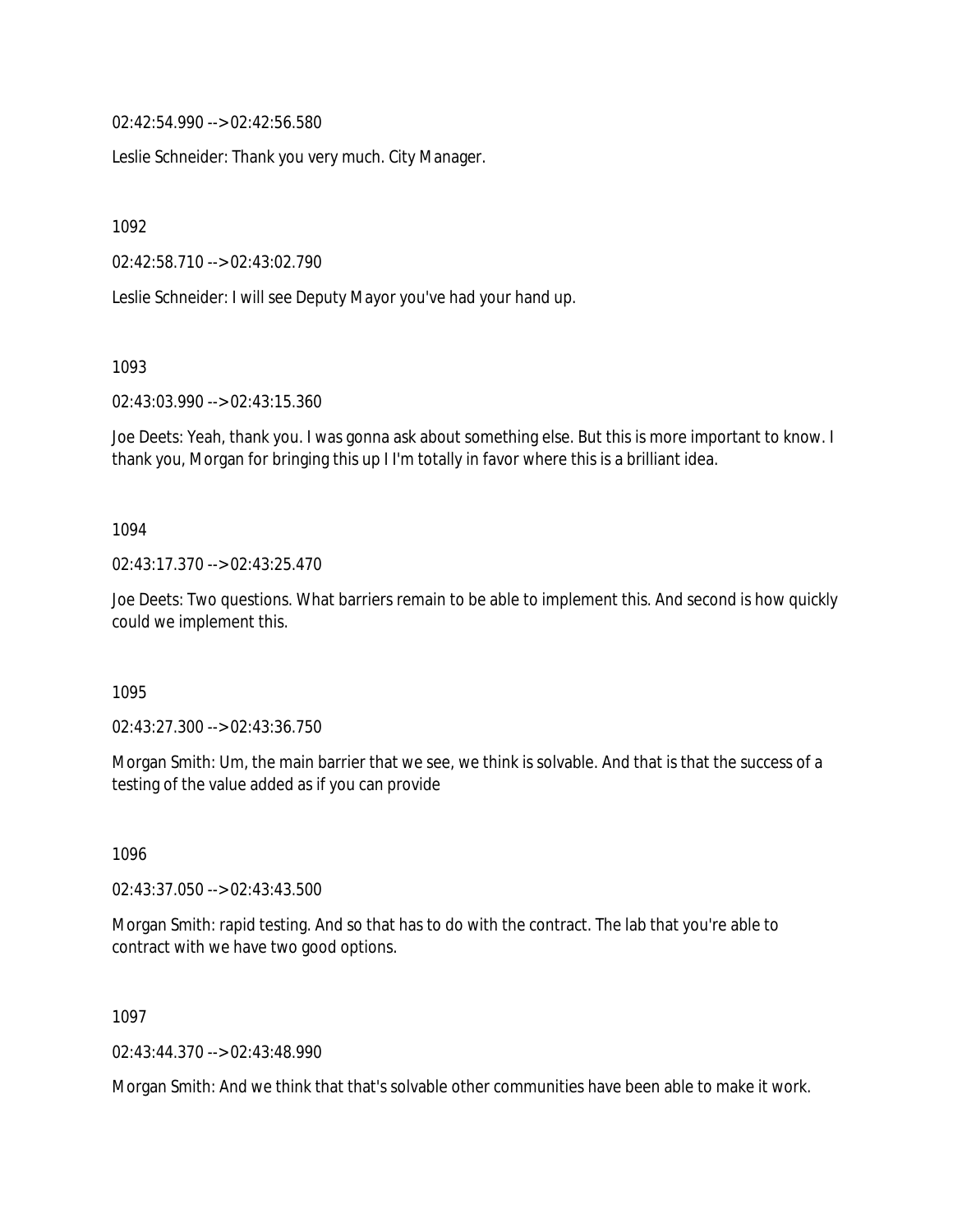02:43:49.620 --> 02:43:56.880

Morgan Smith: We have the specifics in place. I think the the thing that we have that other communities can't draw from is we have this outstanding Resource Network.

1099

02:43:57.120 --> 02:44:05.100

Morgan Smith: Through Bainbridge repairs or medical Resource Core. So we have a team of folks who are skilled and have the right experience who are ready to stand up.

1100

02:44:05.550 --> 02:44:11.430

Morgan Smith: And I guess at this point, I would prefer to stand them up to the benefit of our community and our economic recovery.

1101

02:44:11.910 --> 02:44:24.120

Morgan Smith: And then go forward from there. And if we get to a point in the road where that's not a need, where the larger market has solved for that where our local health care providers are able to make themselves available to quickly test.

1102

02:44:25.140 --> 02:44:38.790

Morgan Smith: Asymptomatic Islanders, then we can just drop back. We don't need to be in that first position, we don't need to be in the healthcare business. But right now, that is what our local economy needs and we have the capacity to do it, which is why I'm advocating for our consideration of this

1103

02:44:41.160 --> 02:44:42.390

Leslie Schneider: COUNCILMEMBER a topless.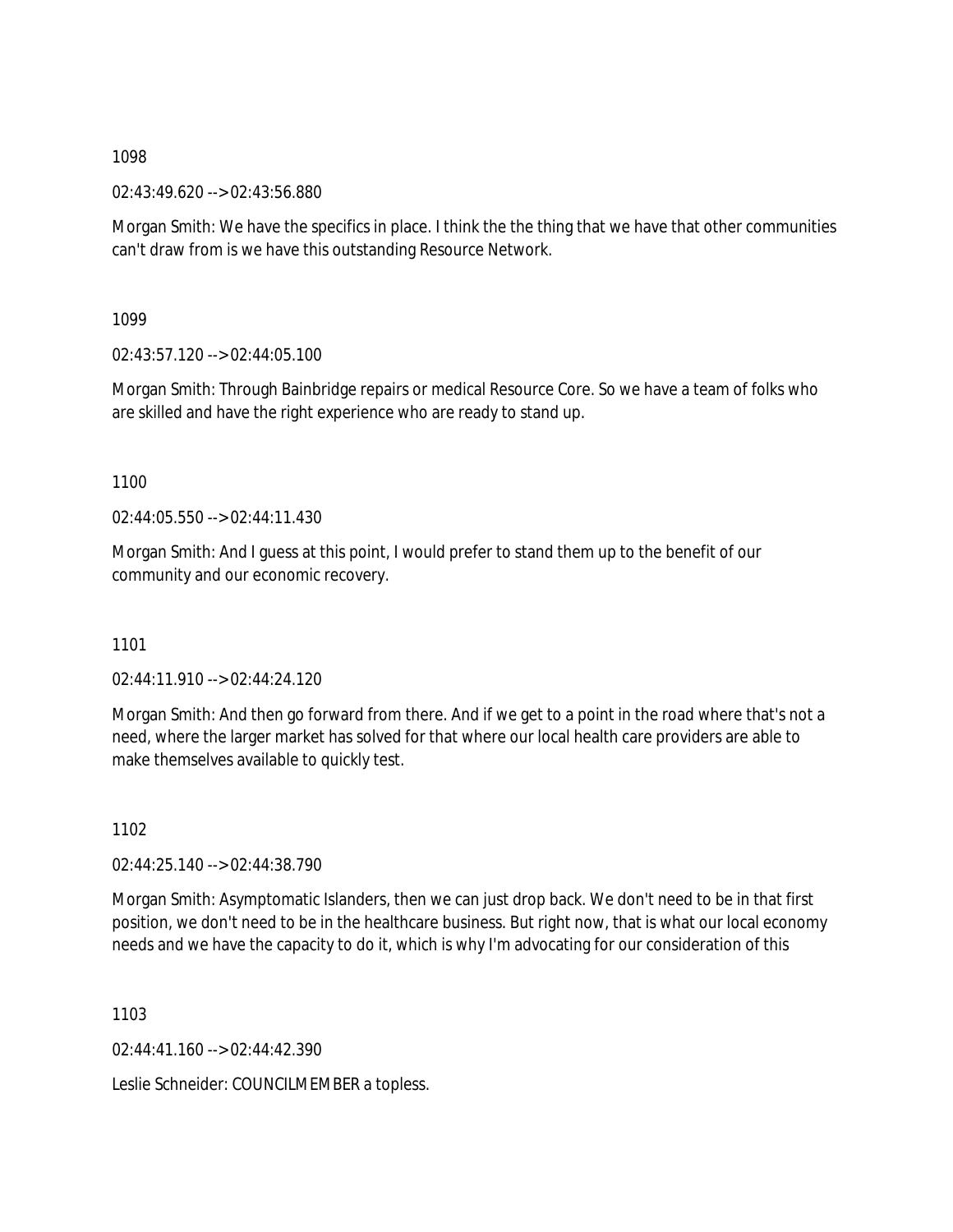02:44:43.980 --> 02:44:50.580

Kirsten Hytopoulos: Um, so I'd like to understand a little bit more about the who that we're serving. So are we serving just our community. Would we be able to distinguish

1105

02:44:50.940 --> 02:44:58.650

Kirsten Hytopoulos: And I guess I'm more concerned about people who, for whatever reason, don't have access to private health care or another. So I've been tested. I had a

1106

 $02.44.59$  130 -->  $02.45.02$  640

Kirsten Hytopoulos: minor surgical procedure across the water. I got tested like that.

1107

02:45:03.090 --> 02:45:11.100

Kirsten Hytopoulos: But I have insurance, and I could go get that done. So I, you know, and then at one point, I hate to admit it. I've been tested twice. Go to sinus infection. Early on my doctrine system.

1108

02:45:11.400 --> 02:45:25.500

Kirsten Hytopoulos: We got a fever. So I know that you can get testing. When you have insurance even get testing on the island. What I would like to see is that we're helping people who who needed to get back to work, or who need it for whatever reason, but they're not able to get it. So how do we, yeah.

1109

02:45:25.560 --> 02:45:35.310

Morgan Smith: So a couple things you raised a couple points, but I just want to put out there. There's the baseline. It is not easy to get tested. Currently, if you're asymptomatic, you may have been able to be tested in the context of other medical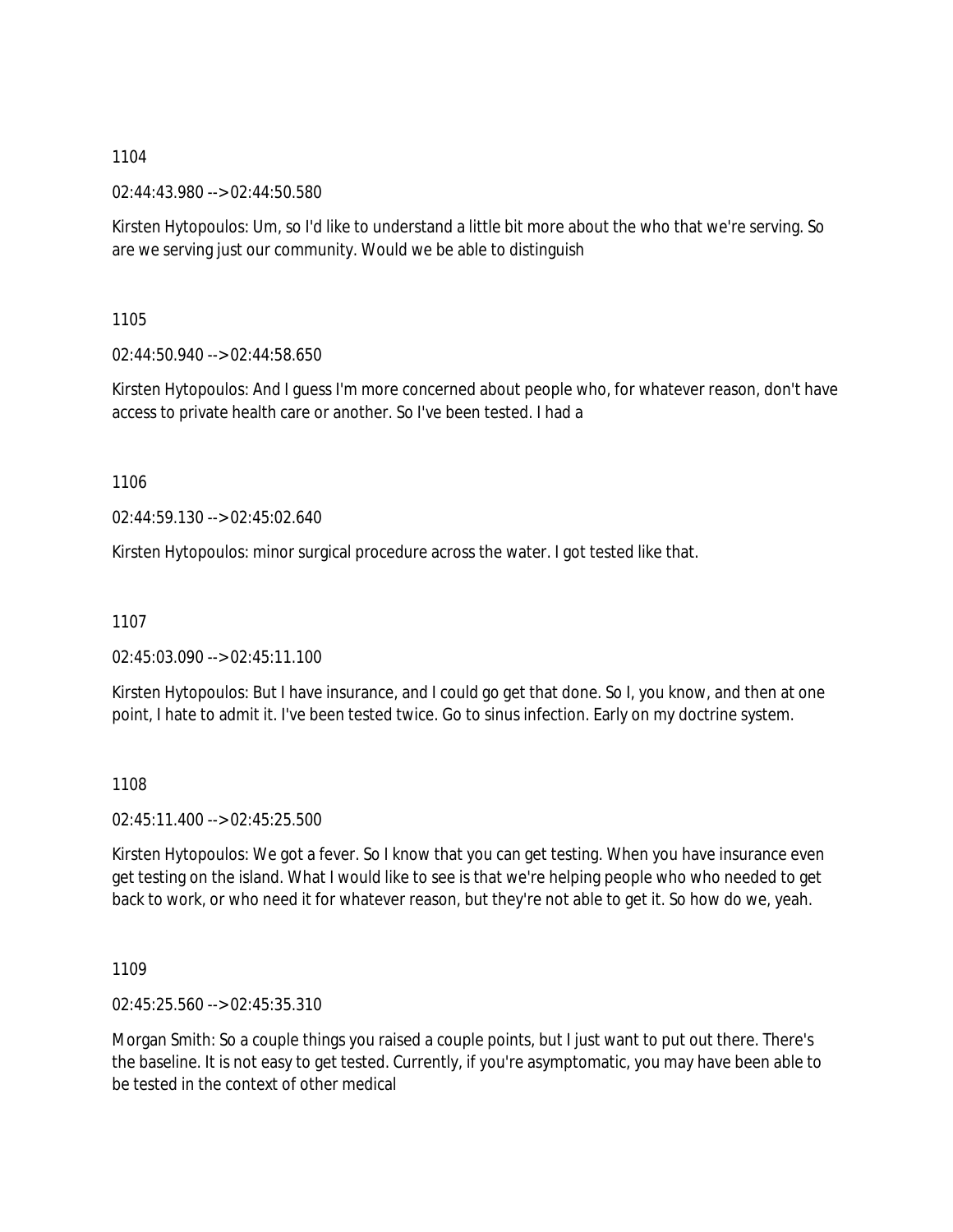02:45:37.020 --> 02:45:47.250

Morgan Smith: Health issues. But if you are just asymptomatic and you let's say are someone who works in the schools and you just are in an age group that you would feel more comfortable if you had a quick access to

1111

02:45:48.300 --> 02:45:58.560

Morgan Smith: Regular testing that's not available right now. And that's the knee. We want to try and address because that's fundamental to our opening up plans, whatever they are, whether they're slow, fast never

1112

02:45:59.250 --> 02:46:02.820

Morgan Smith: Unless you have the capacity in place. You just can't even begin to execute on that.

1113

02:46:03.450 --> 02:46:14.940

Morgan Smith: Or if you find out that your neighbor has it and you're sort of have concerns about should I get tested. If you're not symptomatic, that is not easy to do right now. So I just want to get to that need part and speak to it clearly the

1114

02:46:15.810 --> 02:46:25.560

Morgan Smith: premise of the program that we would set up. And again, I want to talk to you more specifically with more information, but just from an initial feasibility, is that the city's funding would be used to backstop

1115

02:46:26.070 --> 02:46:36.690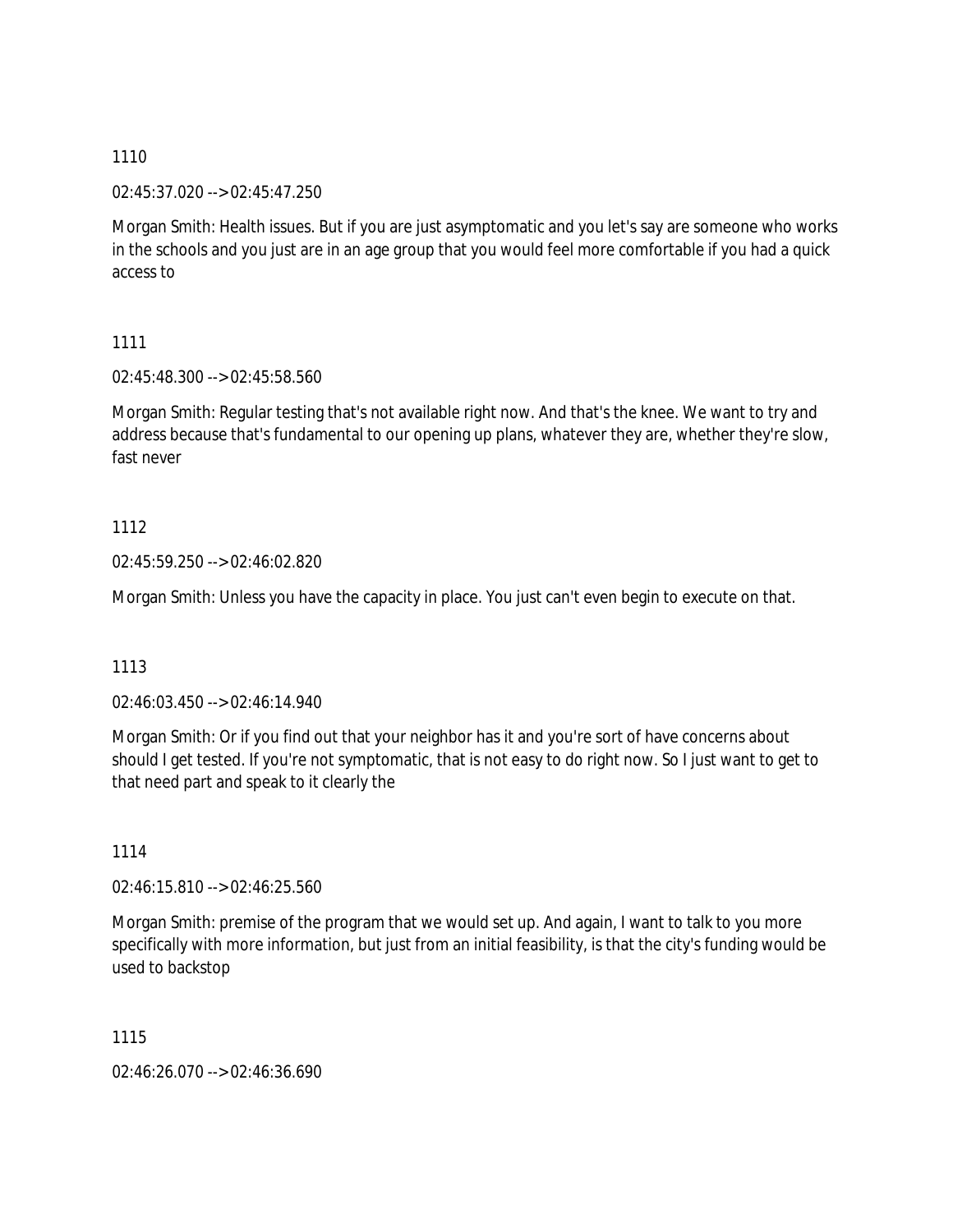Morgan Smith: If the tests were not covered by insurance. So the testing labs, we would contract with would seek insurance coverage. First, but in the case of non payment, then the city's funds will be used to supplement that

1116

02:46:37.050 --> 02:46:42.780

Morgan Smith: Your last question is an important one. I don't want to try and answer tonight with the question of whether we would focus first

## 1117

02:46:43.110 --> 02:46:48.780

Morgan Smith: On residence and have a de minimis residency text is a legal one that I want to work with the city attorney on

## 1118

02:46:49.140 --> 02:46:55.440

Morgan Smith: But again, given the absence of this capacity elsewhere. We want everybody to come forward and be help

## 1119

02:46:55.650 --> 02:47:06.090

Morgan Smith: Get the help they need. At the same time, but these are city funds and I would want to focus their use on supporting city residents are our own Bainbridge Island residents first and see where that takes us

## 1120

02:47:06.510 --> 02:47:19.290

Kirsten Hytopoulos: Right. And I just want to be clear, I would love to. In a perfect world offer the testing to everybody. To me, I'm thinking about removing funds from clearly directed for other city healing efforts. That's, that's the reason I'm concerned about who we're serving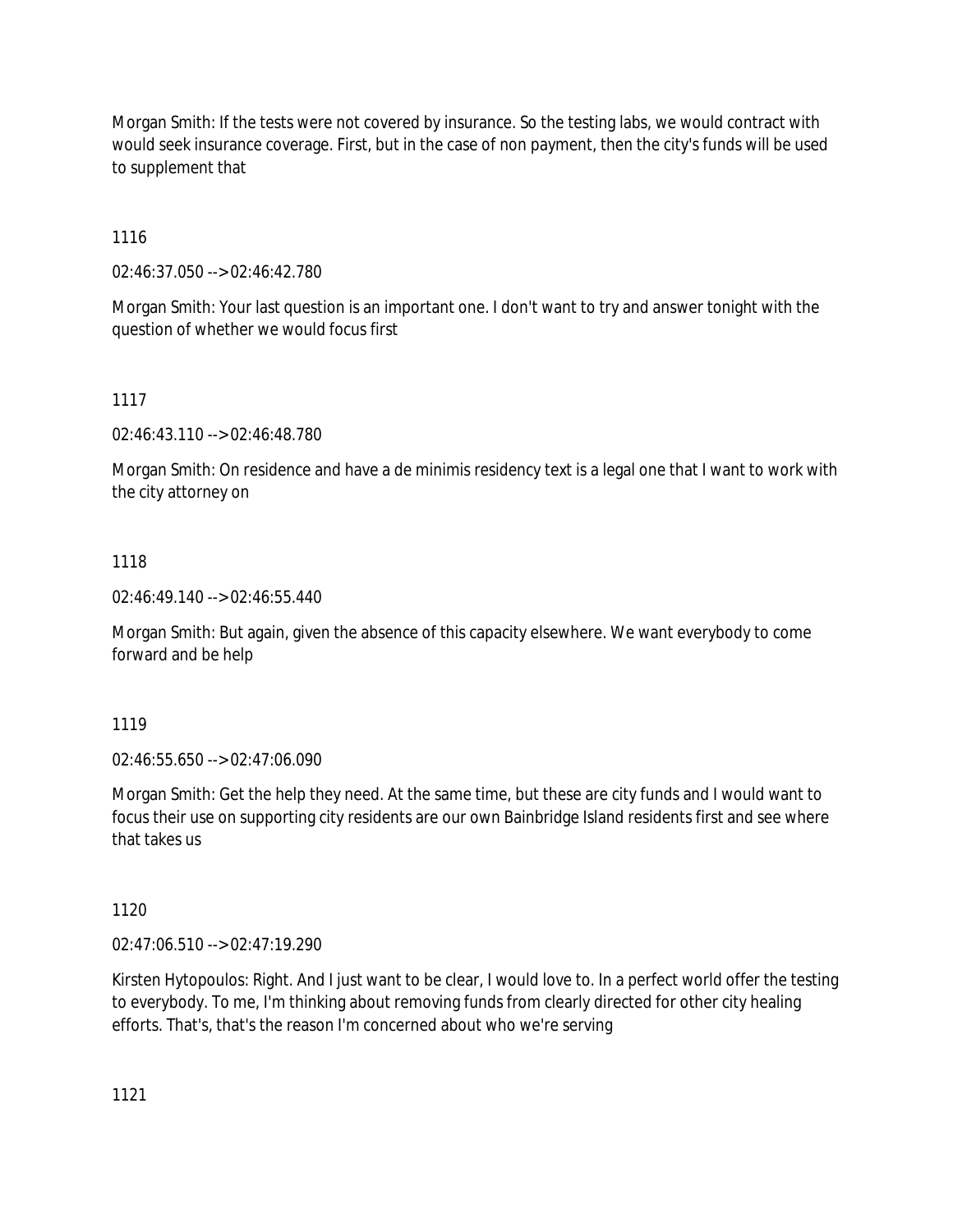02:47:19.740 --> 02:47:33.150

Morgan Smith: I don't want to. I don't know what our legal abilities are, but I, my goal would be to focus this on our economic recovery and given that this is a need that exists across the county. That's something I want to look into in a little more detail.

1122

02:47:35.940 --> 02:47:38.100

Leslie Schneider: Um, let's see. Councilmember Medina.

1123

02:47:42.870 --> 02:47:43.260

Kol Medina: Thanks.

1124

02:47:45.420 --> 02:47:48.570

Kol Medina: Sorry, Morgan. I think you commented on this earlier in your marks and I missed it.

1125

02:47:51.240 --> 02:48:09.450

Kol Medina: The health boards, the county health board that I sit on for us has been quite formally mandated that the health district do this, but has told the health district that we want this to happen, and the health district is working on making this happen for the county

1126

02:48:10.770 --> 02:48:12.600

Kol Medina: Did you comment on that. And the people that are

1127

02:48:12.600 --> 02:48:12.990

Morgan Smith: Staying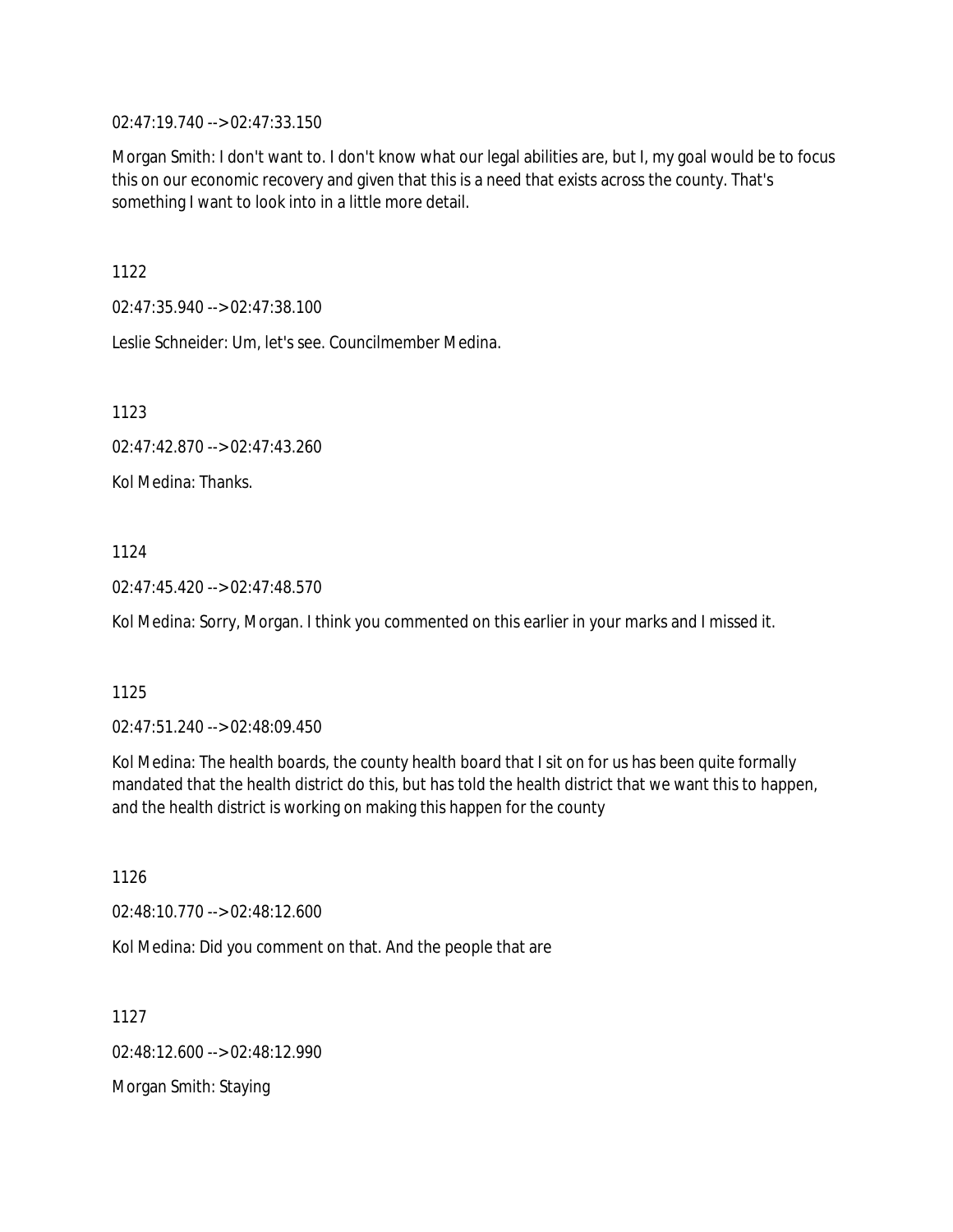02:48:13.200 --> 02:48:26.520

Morgan Smith: up late. I think we've had some struggles with our health district. I wish that they have the capacity to do the things for all of the communities in our county that they can do, but we haven't seen that deliver yet. And we have to base our expectations for the future. What they have

1129

02:48:28.140 --> 02:48:36.540

Morgan Smith: Are definitely planning to stand up a community testing site in Bremerton, and a mobile testing capacity that would travel around the county

1130

02:48:36.870 --> 02:48:43.410

Morgan Smith: My concern is that that those are several weeks away before they're implemented the past testing site was shut down.

1131

02:48:44.070 --> 02:48:52.050

Morgan Smith: Within a week or 10 days. So our prospects for how long lived and how successful those testing facilities are going to be is unknown.

1132

02:48:52.500 --> 02:49:00.330

Morgan Smith: And where they stand up successfully and be an work and operate exactly as we want them to there'll be to serve the entire county

1133

02:49:00.900 --> 02:49:12.210

Morgan Smith: And we are small portion of that county that's located, you know, in some ways, in the in the geographical reaches. So my suggestion is that we give consideration to using our resources to answer this need for our community.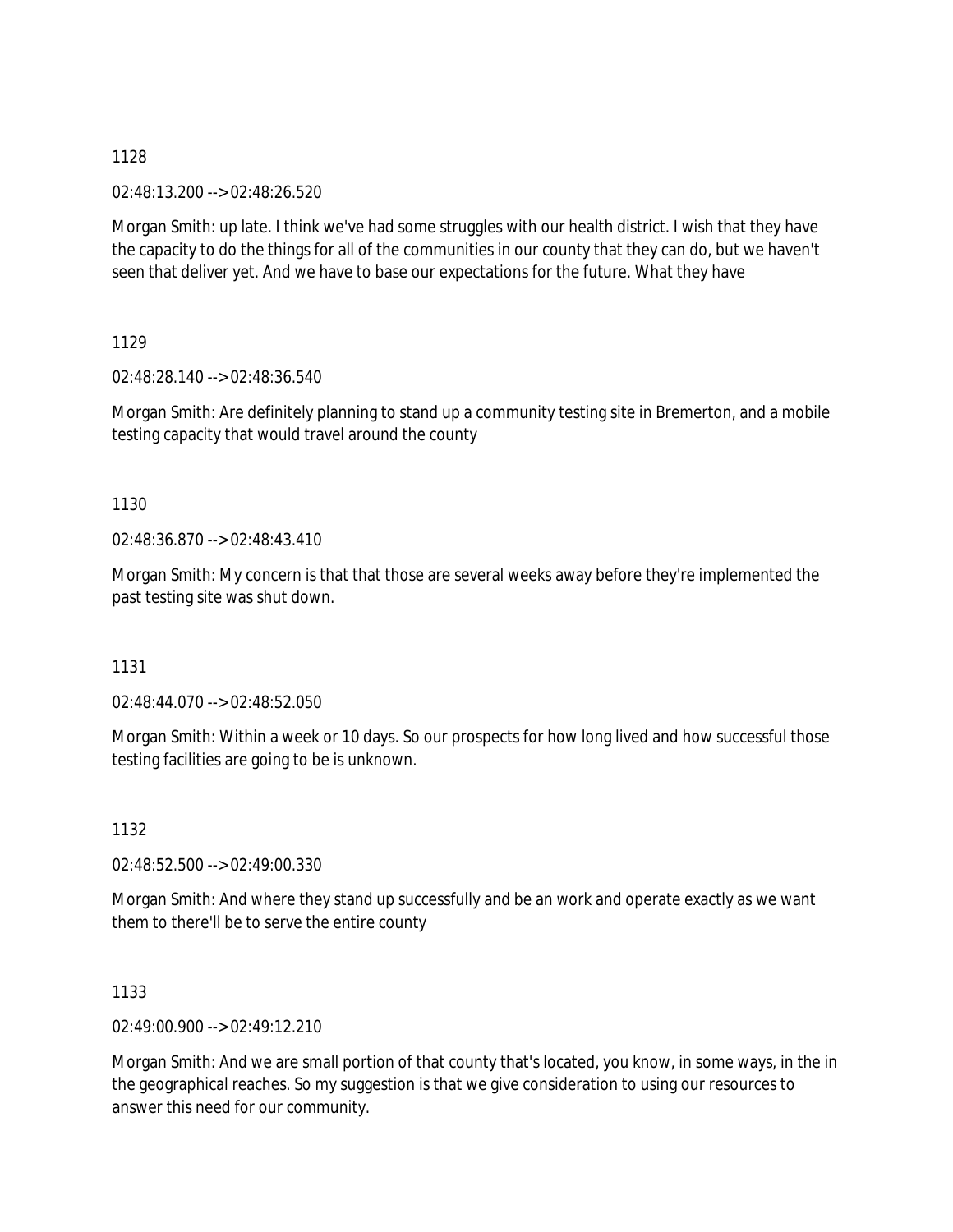02:49:12.450 --> 02:49:18.960

Morgan Smith: And move in tandem with what the Health District is doing and see where that takes us again the model. I'm looking at is very scalable.

1135

02:49:19.350 --> 02:49:32.790

Morgan Smith: And has, I think, a surprisingly low overhead costs. So if we can put it together and it makes a cost benefit. I think it's deliver a real value added to our economic recovery that we is worth us considering taking advantage of

1136

02:49:33.540 --> 02:49:35.040

Kol Medina: And part of what I'm getting at is

1137

02:49:36.750 --> 02:49:41.730

Kol Medina: I so I understand everything you said apart what I'm getting at is so if the Health District stands up

1138

02:49:42.600 --> 02:49:51.390

Kol Medina: They might very well come all the other jurisdictions might agree that they're all going to pitch in some money to make this happen on a county wide basis.

1139

02:49:51.900 --> 02:49:55.860

Kol Medina: And that asked will come to us and if that were to happen.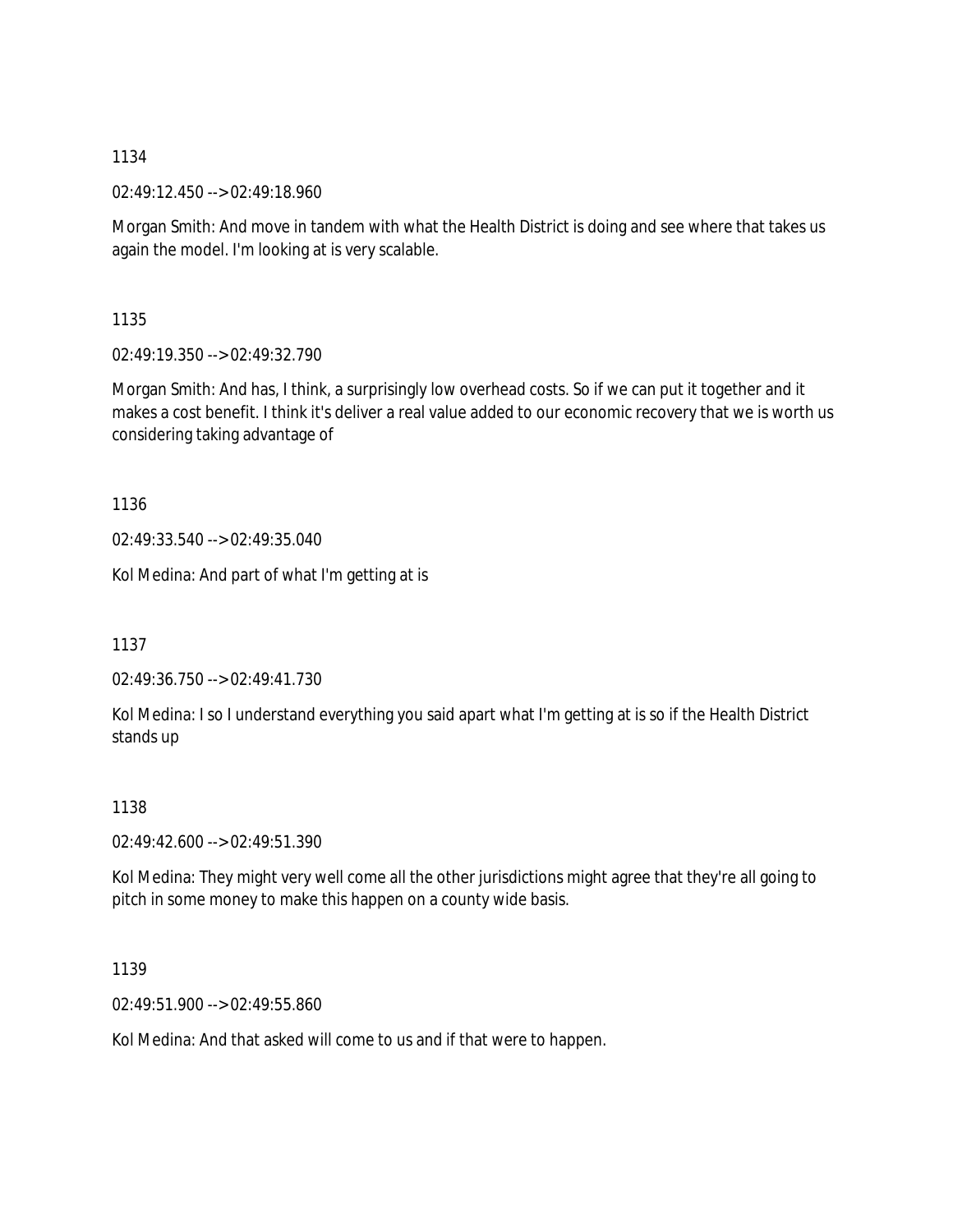02:49:56.670 --> 02:50:05.400

Kol Medina: I think we would need to be prepared to have an answer and is the answer. Okay, yeah, we'll put you in and we'll be part of the county wide thing because we're part of the county and we work together and play together.

1141

02:50:05.760 --> 02:50:11.220

Kol Medina: Or the answer be sorry. No, we set up our own thing. We don't want to play with you and I just think we have to have to do that.

1142

02:50:11.640 --> 02:50:23.220

Morgan Smith: Yeah, and we can anticipate this that discussion. I don't know that it's a given that there'll be an ask related to that because the Health District is receiving direct funding from the federal government for these response efforts. So if they're setting up testing for our county

1143

02:50:23.430 --> 02:50:33.240

Morgan Smith: I assume they also have access to federal funds to support that. So I don't know that they'll be looking to the cities for additional support but but we can anticipate that conversation down the road.

1144

02:50:33.510 --> 02:50:37.680

Morgan Smith: I don't know that. I think that's a reason to get in the way of us moving forward with our own plans.

1145

02:50:41.490 --> 02:50:42.180

Leslie Schneider: Lauren disarm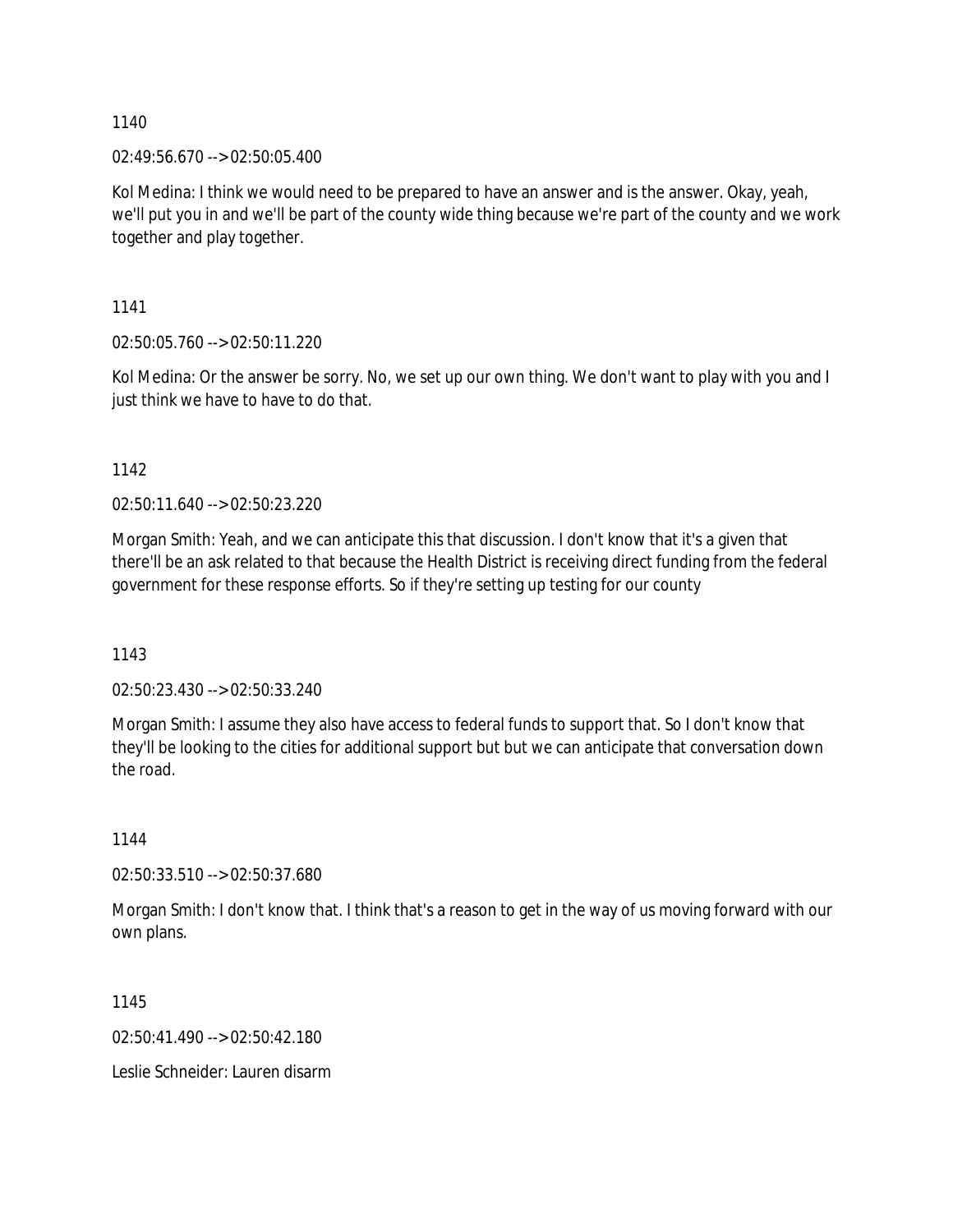### 02:50:42.690 --> 02:50:51.000

Rasham Nassar: You're picking up on on where it comes from Medina just left off. Have we have those conversations, either you or our emergency coordinator had those conversations with the health

1147

02:50:51.480 --> 02:50:54.510

Morgan Smith: Does they haven't made that. So that's what I'm saying. In some ways it's a hypothetical

1148

02:50:55.230 --> 02:50:59.460

Rasham Nassar: I know, but I mean, I just think that if it you know we can anticipate that it likely will be an ask and

#### 1149

02:51:00.150 --> 02:51:08.040

Rasham Nassar: Or maybe we should add, whether it be an ask. And do you know, are they aware of the fact that our city is thinking about moving in a different direction.

1150

02:51:08.490 --> 02:51:10.530

Morgan Smith: We're just, we're just starting our thinking today.

1151

02:51:10.560 --> 02:51:14.880

Morgan Smith: So we can convey that to them. I will say, I think. Councilmember Medina raise the same point.

1152

02:51:15.210 --> 02:51:19.860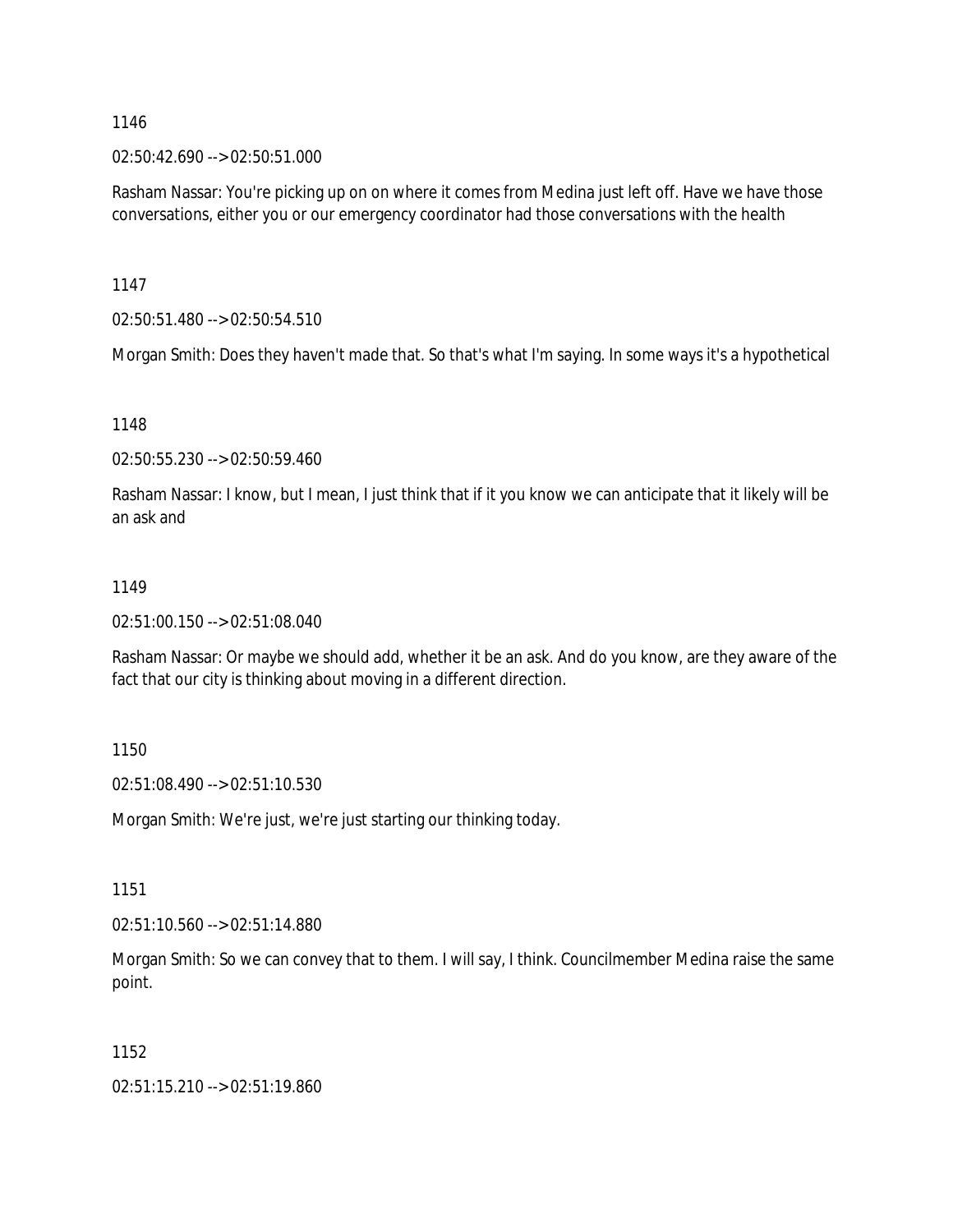Morgan Smith: Earlier about a different issue. And then that asked did not emerged from the Health District so

# 1153

02:51:20.340 --> 02:51:30.150

Morgan Smith: I think we'd have to have more insight into what their expectations were. I don't have any information that they're expecting funding from us for this effort. They didn't in their previous work so

### 1154

02:51:30.480 --> 02:51:45.840

Rasham Nassar: As I you know I share. I think what I heard were some of COUNCILMEMBER had topless his concerns at at the, on the one hand, I'm really happy to hear that the city is taking proactive measures to, you know, meet the needs of our residents of Bainbridge Island. On the other hand, I'm, I'm really

### 1155

02:51:46.860 --> 02:51:55.500

Rasham Nassar: I'm really not happy with, or at peace with drawing borders around the island for healthcare related to cove in it.

### 1156

02:51:55.830 --> 02:52:03.720

Rasham Nassar: I think that if we could somehow find a way to make if we had these services and they weren't available elsewhere in the county. If we could try and make them available to at least those

### 1157

02:52:04.470 --> 02:52:16.980

Rasham Nassar: members of our community that don't live here, but that work here. I don't know what kinds of lines we can draw or, you know, but it's just like, if we're if we're gonna if we're going to go that route make make us Bainbridge Pacific. I think that we should at least recanted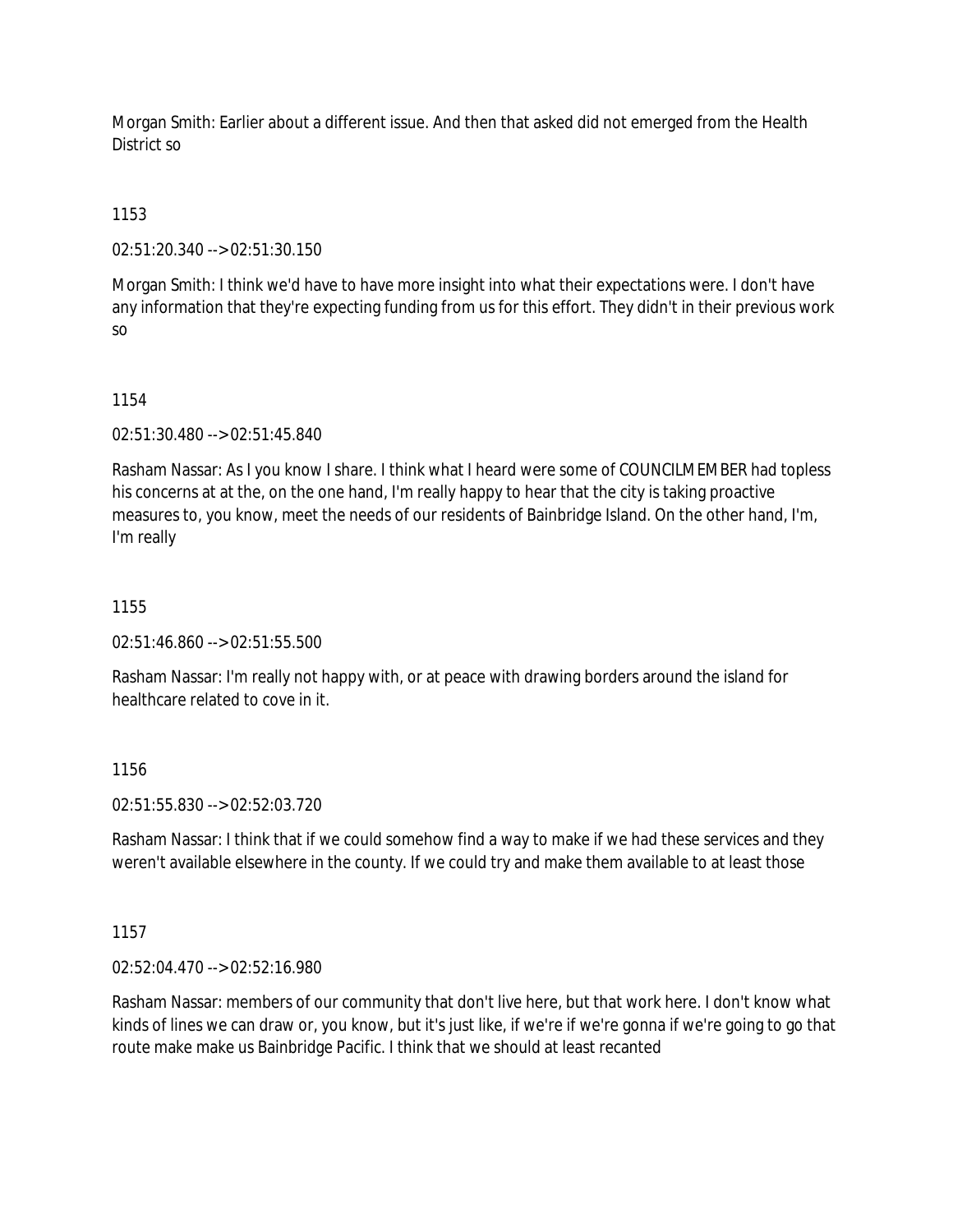02:52:17.460 --> 02:52:24.630

Morgan Smith: All I'm looking forward to tonight is to introduce the concept and understand whether Council want it says us to develop a more specific proposal for your consideration.

1159

02:52:27.150 --> 02:52:36.930

Leslie Schneider: So there's still a bunch of hands up. I just wanted. I just want to say that I'm very, very much in favor of us doing this it. I've been on the calls on on Monday morning that

1160

02:52:39.570 --> 02:52:54.240

Leslie Schneider: That the miracles flow has been guiding and they're all the time. It's just about what's up with testing do we can we test for asymptomatic people in the answers, just keep coming back negative. And it's very frustrating. So I would love to see us take this

1161

02:52:54.960 --> 02:53:07.320

Leslie Schneider: Take you know our own destiny and our hands on hands and I also agree that we shouldn't have too high of a bar for people getting testing here on the island, because

1162

02:53:07.770 --> 02:53:14.730

Leslie Schneider: I would certainly want people who work on the island to be able to get tested on the island fact that helps protect us, us all.

1163

02:53:15.090 --> 02:53:22.230

Morgan Smith: I'm not saying that's a requirement or component of the program. But I do think that, given that we're talking about using funds that were allocated for our economic recovery.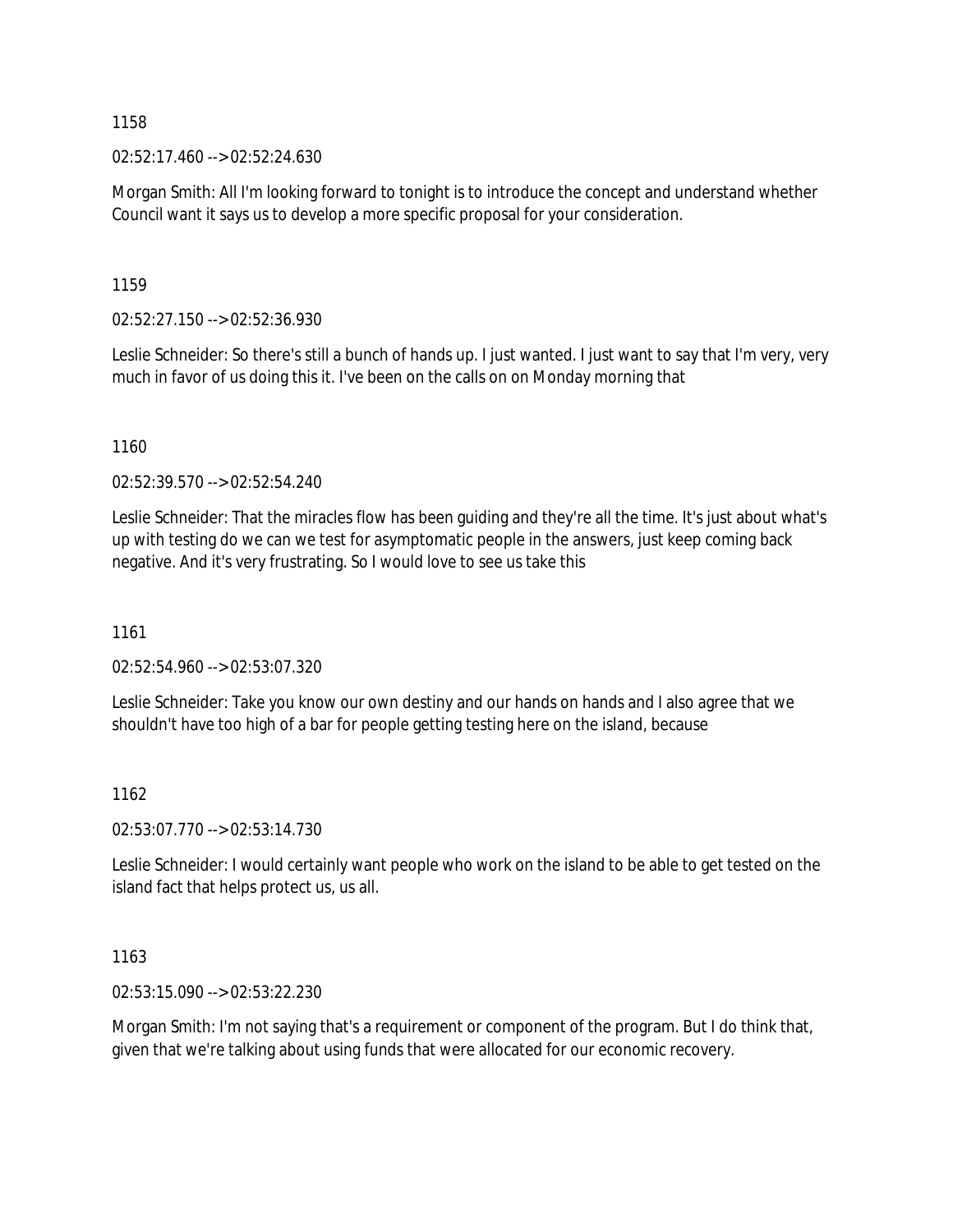02:53:22.500 --> 02:53:35.400

Morgan Smith: Whether that's for residents, where people are visitors or businesses here. I do think that we need to be realistic about the fact that if we stand up a testing site and there isn't any other testing site in the whole county. What are the implications of that.

1165

02:53:35.760 --> 02:53:37.980

Leslie Schneider: Right comes from a right topless.

1166

02:53:40.650 --> 02:53:50.310

Kirsten Hytopoulos: This may be too granular but you know what would be interesting to me would be if we have a site located here at go can walk to and they don't have to get to Bremerton, for example.

### 1167

02:53:50.640 --> 02:53:57.000

Kirsten Hytopoulos: I don't know whether teenagers, I can make this decision for themselves, because of course they have a lot of rights right now of health care.

### 1168

02:53:57.960 --> 02:54:03.180

Kirsten Hytopoulos: And I know just through the grapevine have some teenagers who thought maybe they should get tested at some point.

1169

02:54:03.870 --> 02:54:10.950

Kirsten Hytopoulos: So again, if you know we have this access to people not be able to really can't get somewhere like Bremerton, with mobility issues access issues.

1170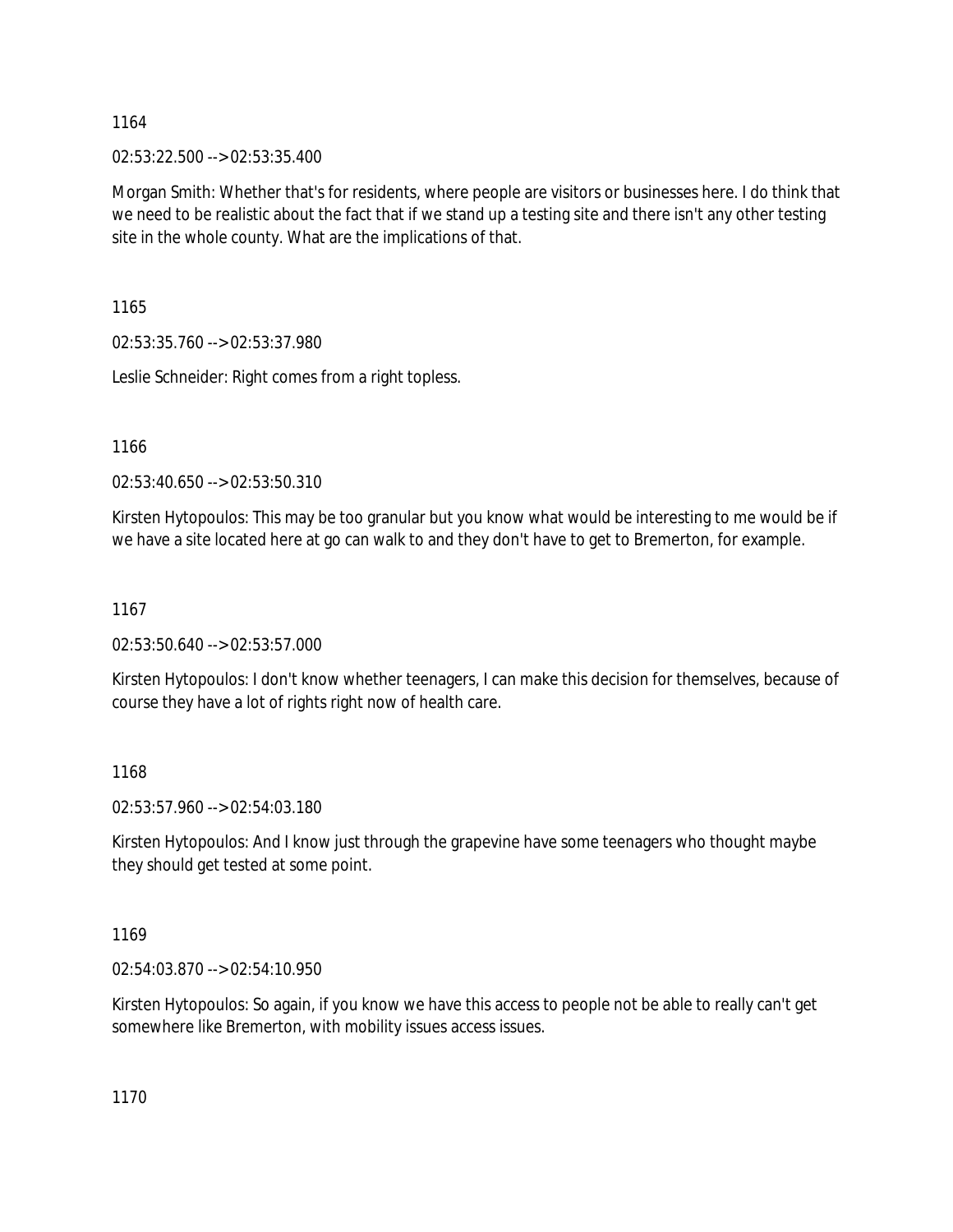02:54:11.310 --> 02:54:19.710

Kirsten Hytopoulos: But there's a lot to be said for having a local site for people who can't get there. So I can't, I don't know about whether they teens could do that, but

1171

02:54:21.180 --> 02:54:23.730

Kirsten Hytopoulos: I'd like to see that option if that's possible. So

1172

02:54:25.260 --> 02:54:34.050

Leslie Schneider: Thank you. So there's still more hands up. We are an hour over our schedule and we're almost at nine, which means we'll need to be taking a quick break.

### 1173

02:54:34.980 --> 02:54:50.010

Leslie Schneider: And we do need to. We have emotion in the packet here that's not related specifically to this particular use of up but but it's mainly just to more or less. I'm going to call it a housekeeping item, just to make sure that we can get the

1174

02:54:51.060 --> 02:54:53.190

Leslie Schneider: That we can get the cares funding.

1175

02:54:53.610 --> 02:54:56.130

Morgan Smith: Do I have direction from Council on this item, though.

1176

02:54:57.780 --> 02:55:01.650

Leslie Schneider: So let me go quickly through the hands that are raised so COUNCILMEMBER Medina.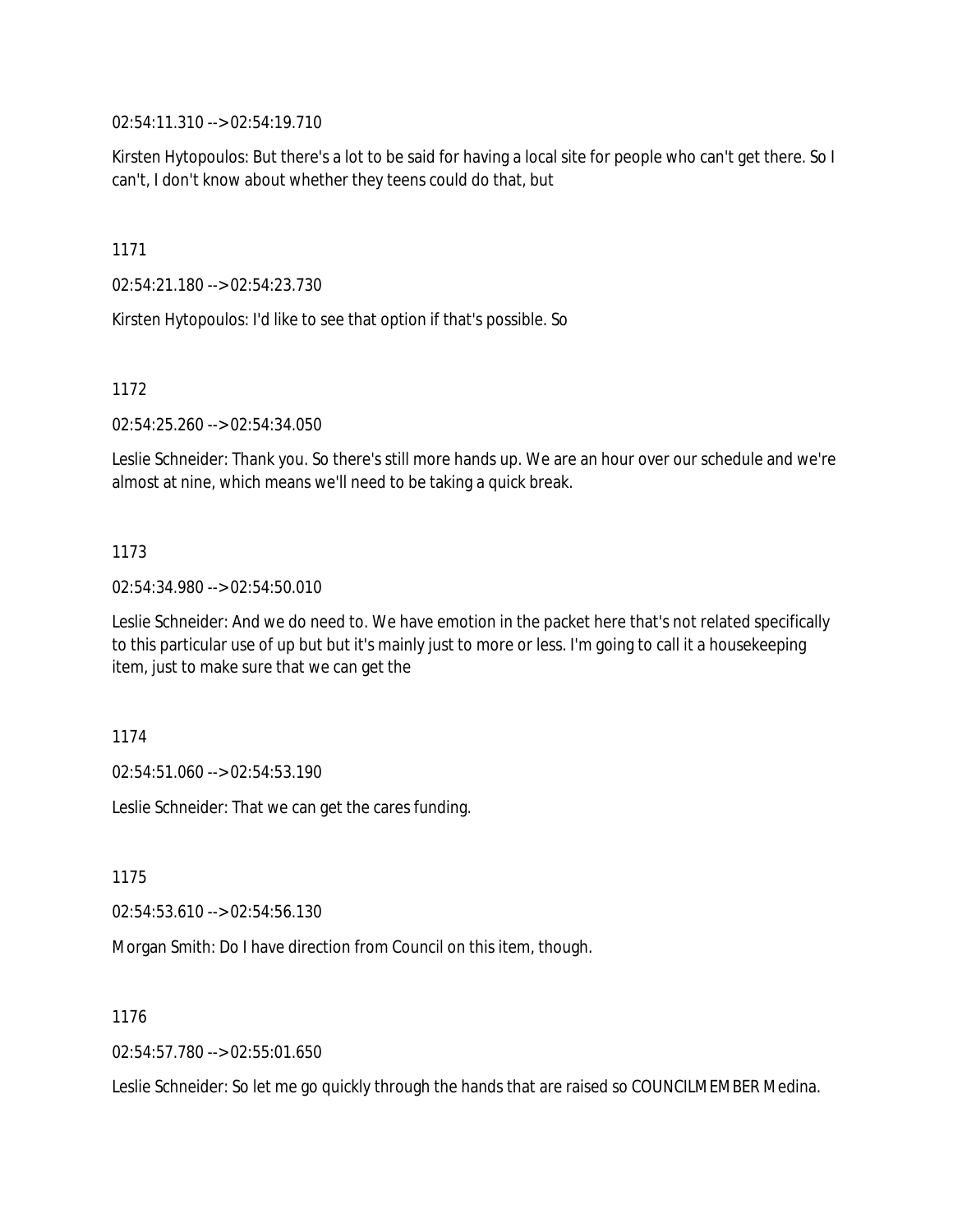02:55:03.240 --> 02:55:09.780

Kol Medina: Yeah, I just want to stay clearly that my comments are not an opposition to doing this. This is great. Let's pursue this

1178

02:55:10.470 --> 02:55:20.670

Kol Medina: I just want it to be done in coordination with our local health district and not as another Bainbridge goes it alone, kind of thing.

1179

02:55:21.210 --> 02:55:34.830

Kol Medina: That's all I'm saying. And my, my point about there might be an ask is completely hypothetical, just to be real clear. I don't think that will actually happen. The Health District has said they think they have enough money to do it on their own. But I was just spraying that up as a hypothetical

1180

02:55:38.850 --> 02:55:39.450

Leslie Schneider: Deputy Mayor

1181

02:55:40.410 --> 02:55:45.900

Joe Deets: Actually COUNCILMEMBER car has not she has her hand up and she hasn't spoken so I'd like to give her a chance

1182

02:55:46.110 --> 02:55:47.490

Leslie Schneider: All right. Councilmember car.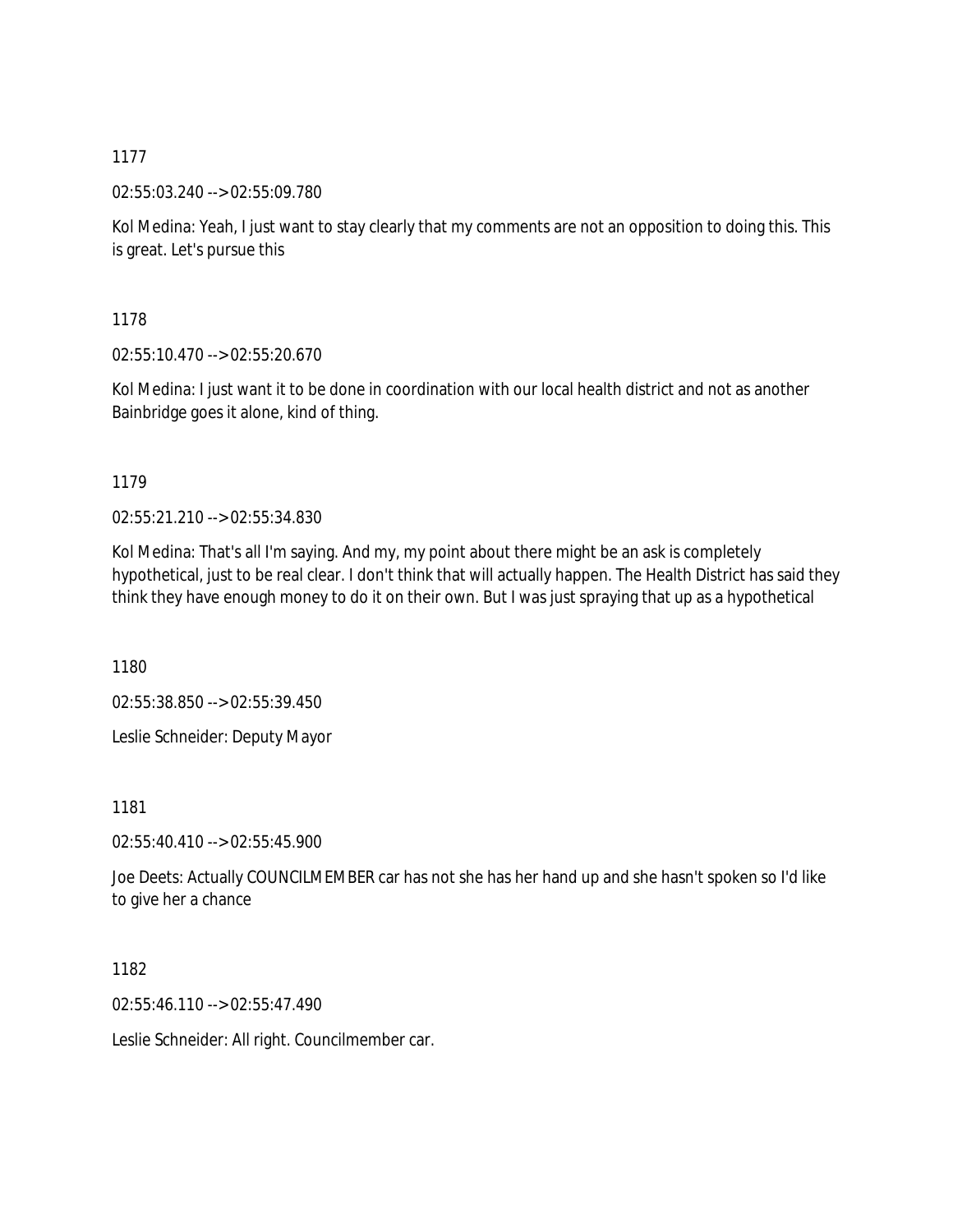02:55:48.390 --> 02:55:50.040

Christy Carr: Thank you, who are deets.

1184

02:55:51.210 --> 02:55:59.580

Christy Carr: All I wanted to do is say thank you for bringing this idea forward city manager and I support you coming back with a more detailed proposal, I appreciate the conversation.

1185 02:56:00.660 --> 02:56:01.290

Thanks.

1186

02:56:02.310 --> 02:56:02.640

Morgan Smith: Okay.

1187

02:56:02.670 --> 02:56:05.160

Morgan Smith: Unless there are other objections I think I have

1188

02:56:07.650 --> 02:56:17.850

Morgan Smith: General sense that the Council's interested in considering something more specific. I'll work with and who will of course work with our concept public health district to to see what coordination is important for us.

1189

02:56:18.210 --> 02:56:26.100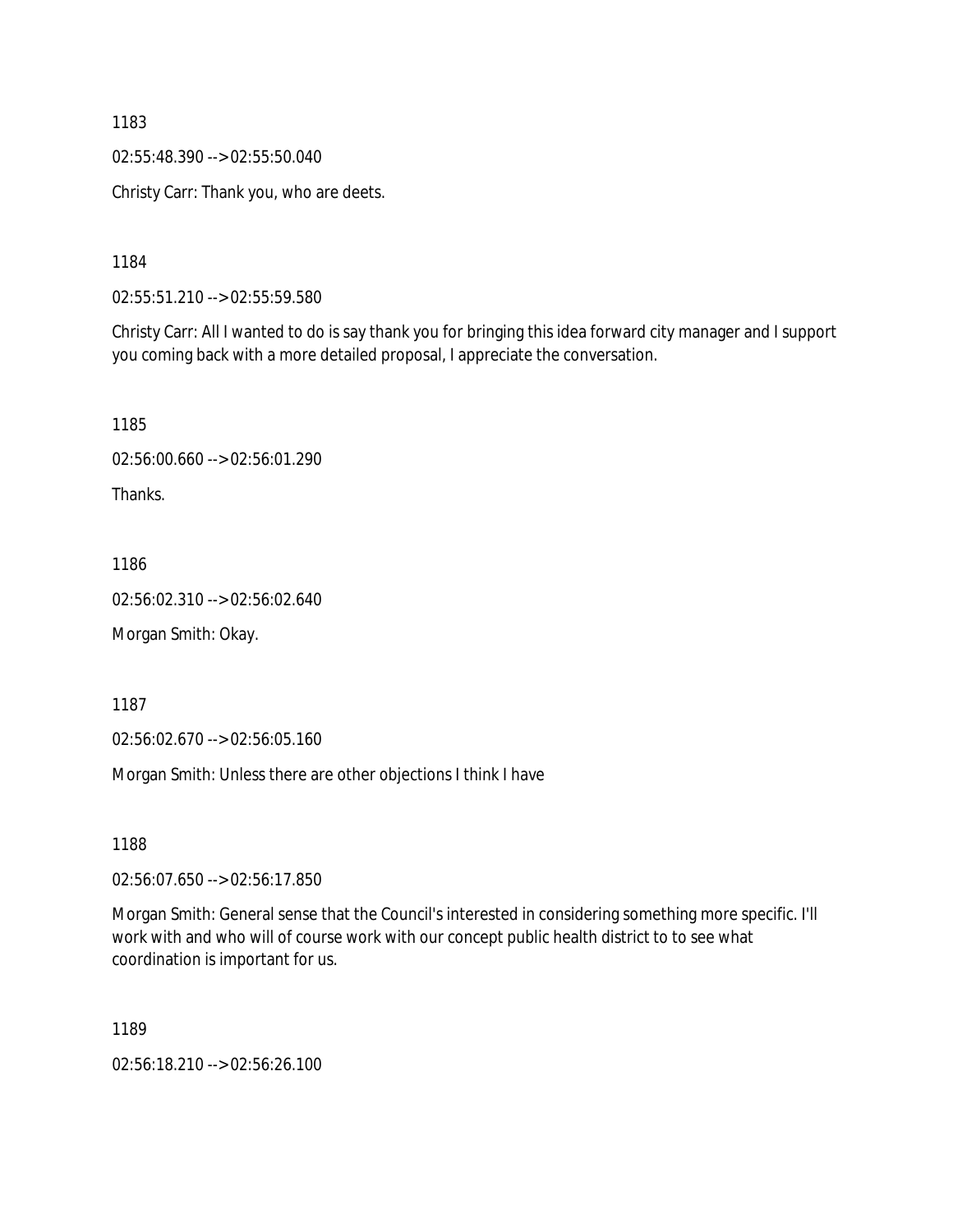Morgan Smith: Bring back some more consideration and then that will have a specific funding request and we can work with you then on that. My goal for my understanding of what

1190

02:56:26.370 --> 02:56:32.760

Morgan Smith: Phase one might cost is that you would still have significant funds remaining for your future economic development planning.

1191

02:56:33.300 --> 02:56:42.390

Morgan Smith: But I did think before you got further down that road that this was the time to introduce this idea as well. So thank you. I think I have what I need. And I'm looking forward to learning more.

1192

02:56:44.100 --> 02:56:46.890

Leslie Schneider: Thank you very much. Morgan Deputy Mayor

1193

02:56:47.520 --> 02:57:04.200

Joe Deets: Yeah. Brilliant. Thank you. Morgan for taking the leadership on this. I just on behalf of all the Council, I think this is excellent Bainbridge need. This is a great way. We need to step up in this crisis and you're showing leadership in that. So thank you. I'm going to make the motion.

1194

02:57:06.240 --> 02:57:08.400

Joe Deets: I moved to accept and ratify the federal

1195

02:57:09.600 --> 02:57:30.090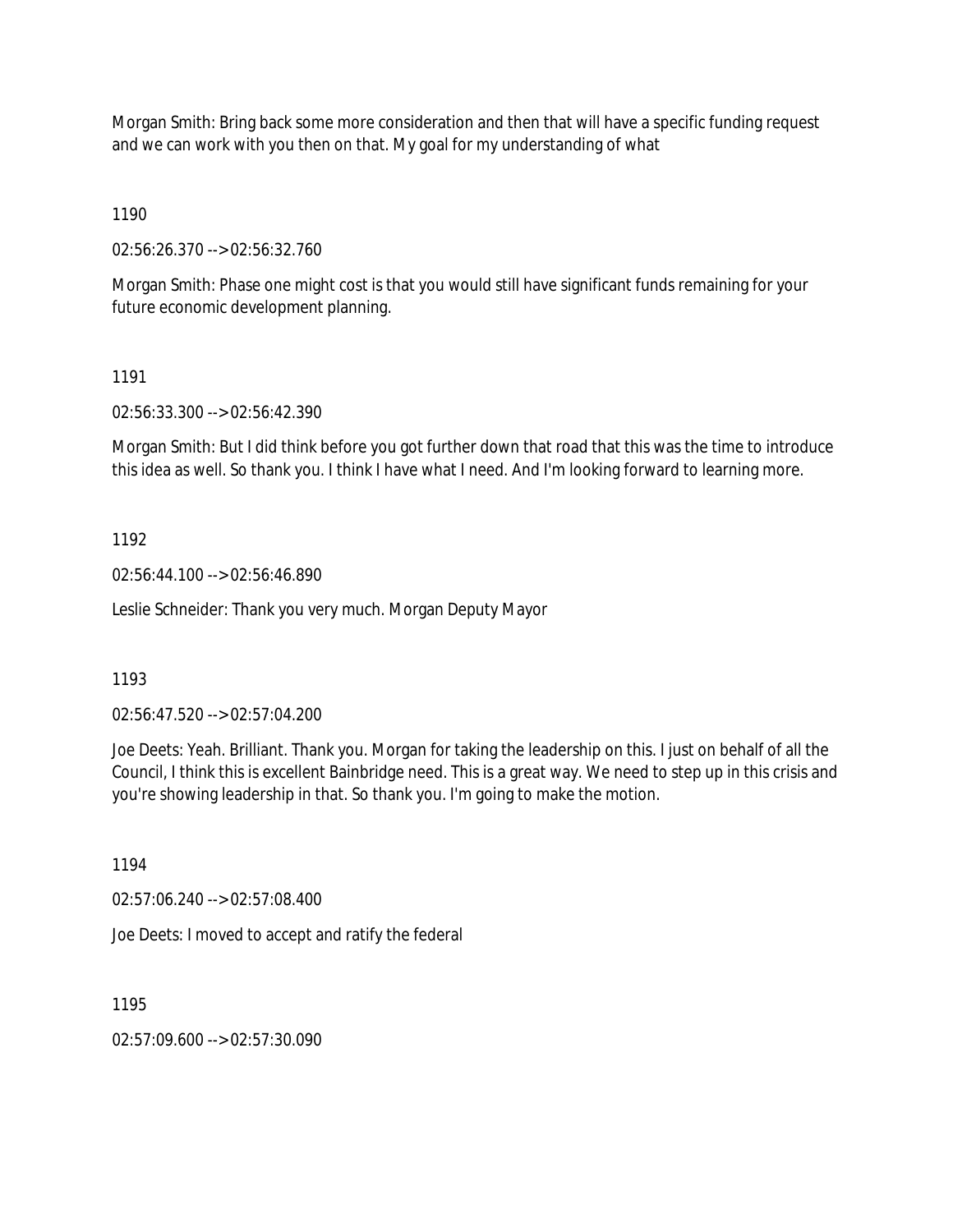Joe Deets: Corner virus aid relief and Economic Security Act grant cares amendment from the Washington State Department of Commerce and the amount of 367,800 with amended end date of November 30 2024 an amended contract total amount of 1,103,000 400

1196

02:57:32.790 --> 02:57:40.980

Leslie Schneider: COUNCILMEMBER Pollux seconded. Is there any further discussion. All those in favor, say, Aye. Any opposed.

1197

02:57:42.240 --> 02:57:43.500

Leslie Schneider: That passes unanimously.

1198

02:57:45.000 --> 02:57:47.100

Leslie Schneider: All right. Thank you very much.

1199

02:57:49.290 --> 02:57:49.710

Leslie Schneider: I

1200

02:57:51.720 --> 02:57:52.860

Leslie Schneider: I'm looking forward to

1201

02:57:53.880 --> 02:58:03.450

Leslie Schneider: Us having a little more control if it works out that way over our testing that really does feel to me like a key to getting our economy going. We are now.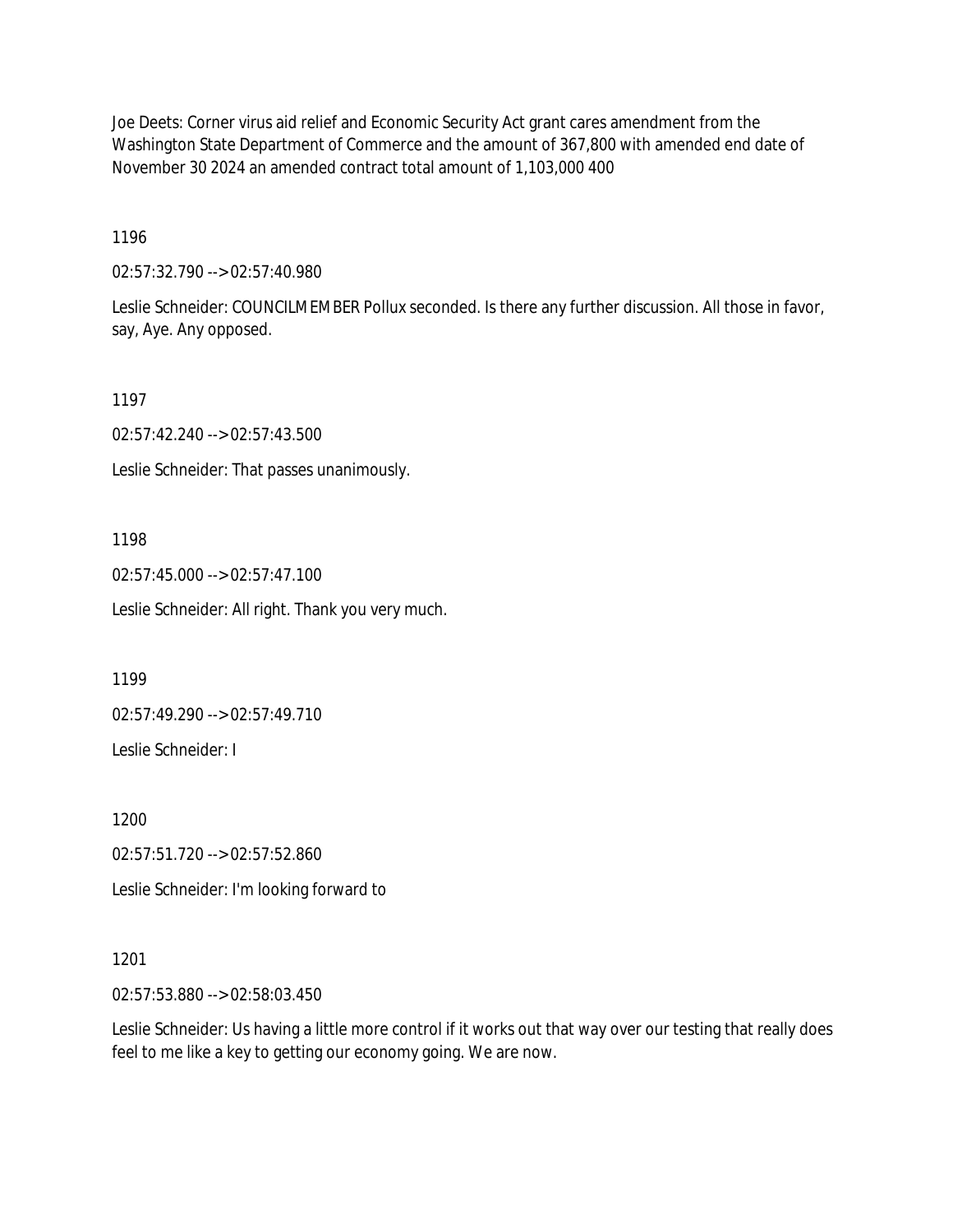02:58:04.590 --> 02:58:14.790

Leslie Schneider: At 857 do we want to take a five minute break and then come back for new business and we've still got a long way to go, folks.

1203

02:58:16.230 --> 02:58:20.190

Leslie Schneider: So let's convene back at 905

1204

02:58:21.570 --> 02:58:23.340

Leslie Schneider: Alright, see you shortly.

1205

02:59:14.640 --> 02:59:15.960 Leslie Schneider: All right. Looks like we're

1206

02:59:17.340 --> 02:59:20.370

Leslie Schneider: Looking for three council members.

1207

02:59:52.980 --> 02:59:55.410

Leslie Schneider: All right, who's going to rise council member deeds for

1208

02:59:57.240 --> 03:00:03.210

Leslie Schneider: Maybe being a few seconds later, still my clock still says 905 so he's still good.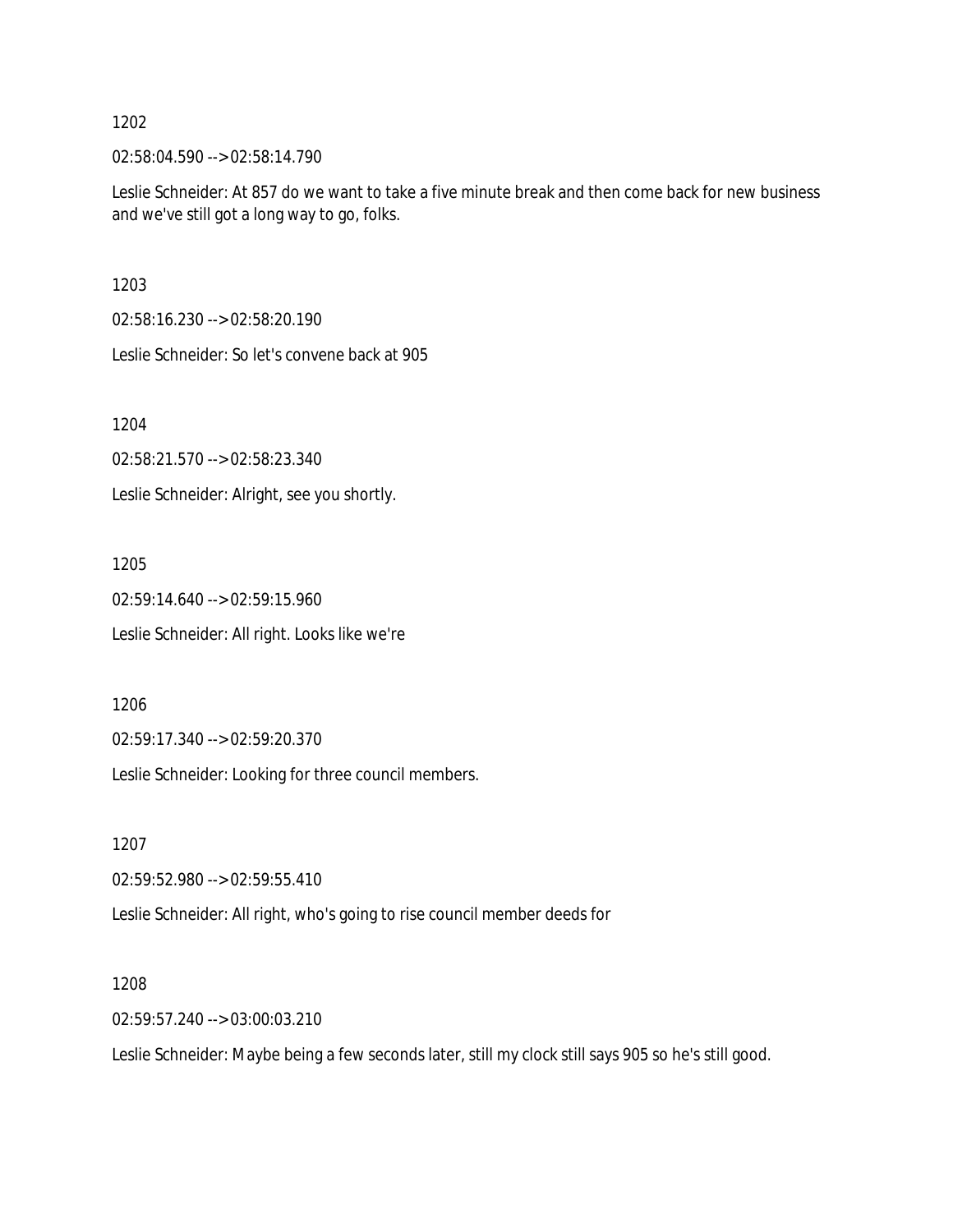03:00:09.240 --> 03:00:10.290

Leslie Schneider: He's officially late

1210

03:00:19.980 --> 03:00:39.180

Leslie Schneider: Alright, well, we have got a really long night. So I'm going to go ahead and get started. So we are now returning after a short break and we are on item 11 a new business updates on at AMP T discussion related to cellular coverage and service gaps.

1211

03:00:39.870 --> 03:00:48.030

Morgan Smith: Thank you, Mayor, I want to note that we're joined tonight for this update by Bainbridge Island fire department chief Hank Turan who thank you for

### 1212

03:00:48.810 --> 03:00:58.680

Morgan Smith: Chief. This is a brief update Council requested a while ago we've had to reschedule. I think we could take as much or as little time as you'd like. Tonight, we don't have

### 1213

03:00:59.910 --> 03:01:08.640

Morgan Smith: We want to give you some sense of the discussions we've had, but I there's not a decision point for counsel on this right now. It's really just an informational opportunity so

1214

03:01:09.990 --> 03:01:25.770

Morgan Smith: This set of discussions grew out of the partnership with first net and our and our city public safety organization. So I'm going to let chief Tran introduce that part of how we became involved in our, our dialogue with at AMP t over the last couple of years.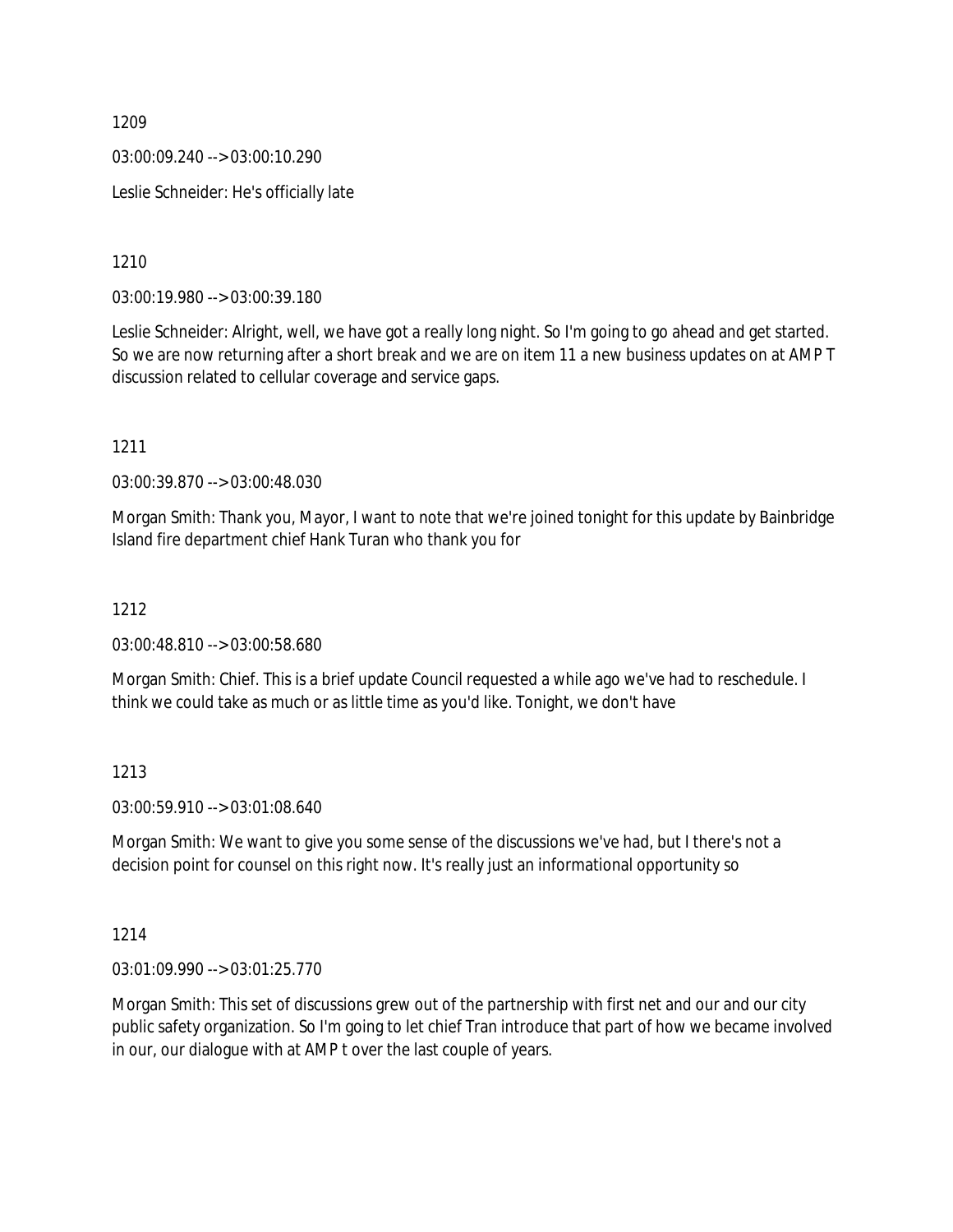03:01:26.520 --> 03:01:39.270

Hank Teran: Yes. Well, first of all, thank you. It's a privilege to to be with you tonight. So as you know, a cell service is very challenging on on the island. And one of the things that fire department was looking at back in 2018 is how we can improve

1216

03:01:40.410 --> 03:01:49.350

Hank Teran: Our covered, not just a day to day basis, but also what did we do in case of a major emergency, you know, one of the things that we found that was very appealing is that with at AMP t

1217

03:01:49.830 --> 03:01:53.280

Hank Teran: They have the contract with the federal government for what you're called first net

# 1218

03:01:53.670 --> 03:02:02.820

Hank Teran: And what first net does is it provides emergency responders, with priority service in case of an emergency. So if you have a largest astronauts just say like an earthquake.

# 1219

03:02:03.660 --> 03:02:11.310

Hank Teran: And the cell services bombarded with people that want to make phone calls in or out of the area emergency responders are given a priority band.

1220

03:02:11.790 --> 03:02:17.370

Hank Teran: Within that within the cell service spectrum. So that way we can do the business that we need to do.

1221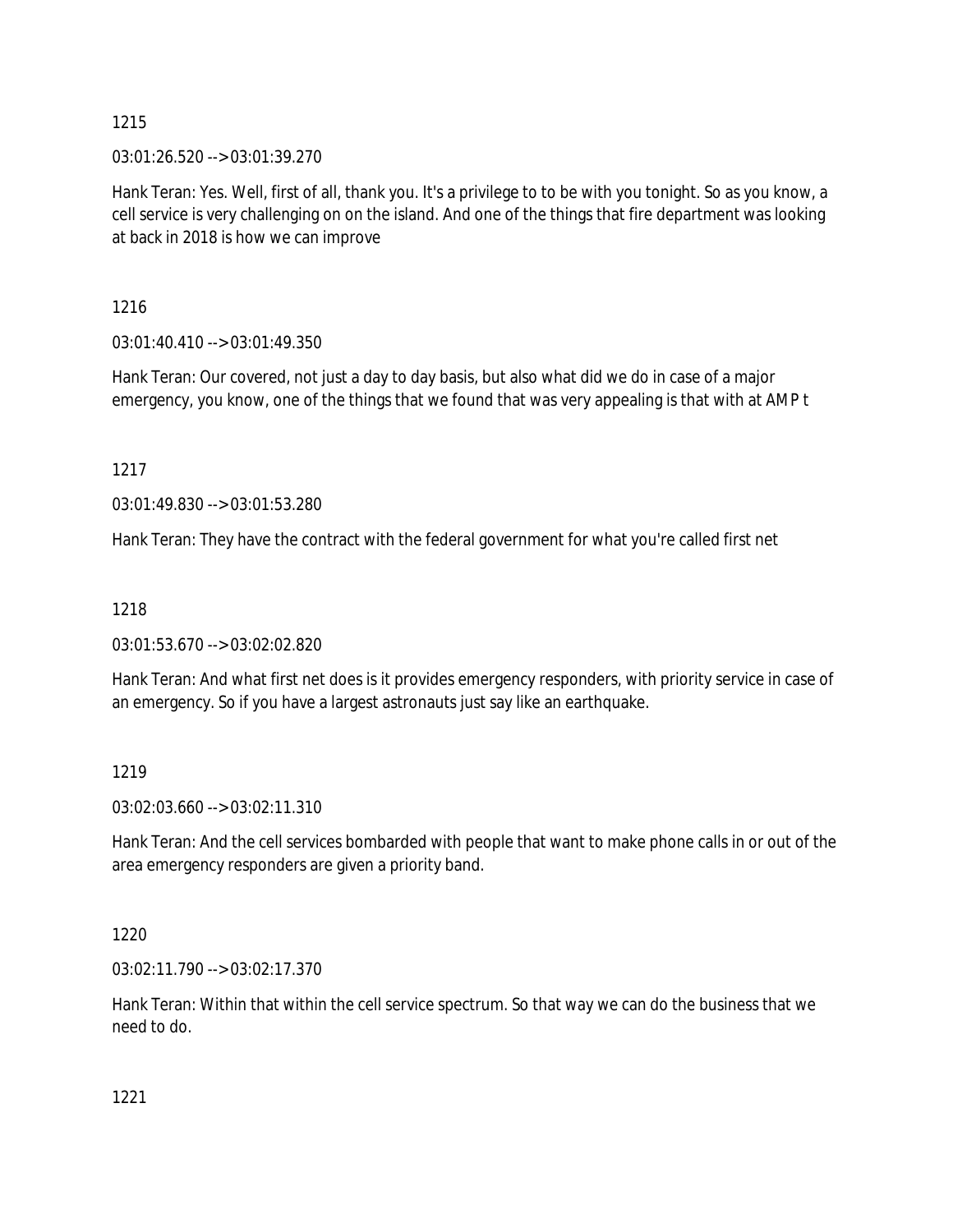03:02:17.970 --> 03:02:26.850

Hank Teran: In addition to the improve service. One of the things that really was attracted to me as a fire chief as they have resources that they make available to us in case of a disaster.

1222

03:02:27.300 --> 03:02:36.150

Hank Teran: One of those sisters are called cows, which are cellular ends on wheels and Colts which are sailors on light trailers that they will bring in

1223

03:02:36.420 --> 03:02:43.260

Hank Teran: And position and communities that do not have cell service and provide basically cell towers in case of an emergency.

1224

03:02:44.100 --> 03:02:50.070

Hank Teran: In addition to those two features. They also have drones and things that you can use in case of a major disaster, so

1225

03:02:50.850 --> 03:02:58.920

Hank Teran: The system with first net is not as robust as it will be in a decade. For now, but it is in Washington and it is moving forward.

1226

03:02:59.580 --> 03:03:02.370

Hank Teran: I believe that over the next 10 years they have multiple

1227

03:03:02.910 --> 03:03:10.140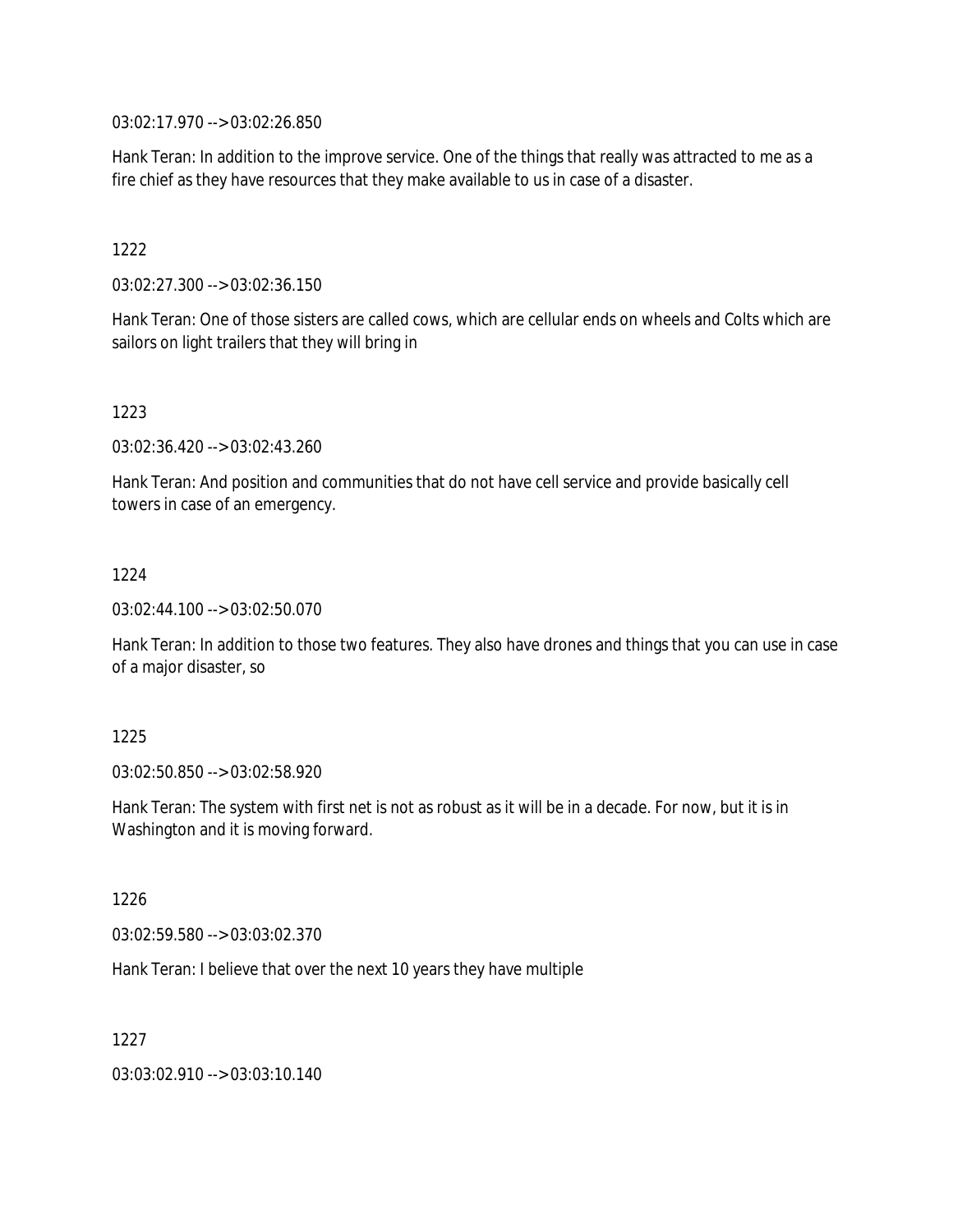Hank Teran: Towers, there'll be putting in throughout the state of Washington. So we wanted to kind of get in more or less on the ground level of what that looks like.

1228

03:03:10.530 --> 03:03:17.340

Hank Teran: At that time I talked to the prior police chief and he had an interest also include over to at AMP t and first net

### 1229

03:03:17.670 --> 03:03:26.760

Hank Teran: So I was told. Anyways, from the at AMP T folks that we were one of the first communities that had both fire and police on first net

### 1230

03:03:27.210 --> 03:03:33.270

Hank Teran: So that's the little bit of a background very quick summary. But if, if, in fact,

1231

03:03:34.140 --> 03:03:49.290

Hank Teran: Equipment would be added, especially in the south end of the island. That would be a benefit for emergency responders as, as well as the community. So that's a very, very quick summary. But I'm here to answer any questions that you may have regarding that decision to move forward with

1232

03:03:50.280 --> 03:04:10.710

Morgan Smith: And then I think the bridge is that at that point we we being fire and police in the city used the dialogue with first net as a point of entry to articulate our disappointment with at AMP T retail services a cell coverage on our island and pointing out that

1233

03:04:11.940 --> 03:04:17.160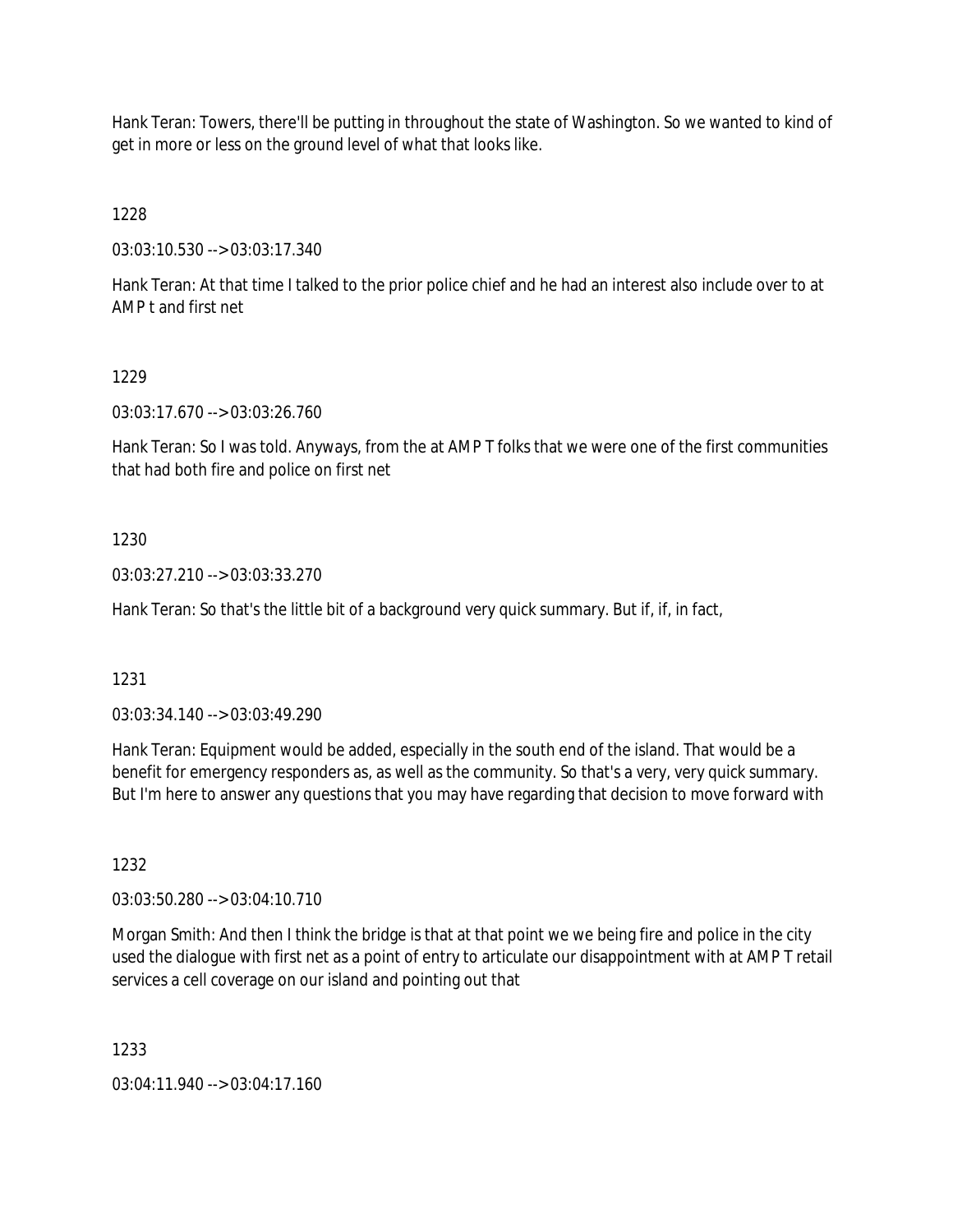Morgan Smith: We had coverage issues for that were there were also public safety.

### 1234

03:04:18.360 --> 03:04:29.490

Morgan Smith: Challenges for us and that person that was building out a network and looking for infrastructure investments to make that well we on in one sift looks like a

# 1235

03:04:30.240 --> 03:04:40.860

Morgan Smith: did not look like a community in need that. On the other hand, there were places where we had a real service gap and that the market was not delivering for us. And we really were pretty as a pointed

### 1236

03:04:41.490 --> 03:04:51.690

Morgan Smith: In our conversations with first net and then as they brought in their retail partners, explaining that we wanted them to see what they could do to show up for our community and improve cell covers

1237

03:04:51.990 --> 03:04:52.560

Morgan Smith: And the reason

1238

03:04:53.190 --> 03:04:54.660

Hank Teran: We leverage that relationship.

### 1239

03:04:54.690 --> 03:05:00.930

Hank Teran: And the discussions have been, I want to say Morgan almost a couple of years, if I'm not mistaken, that we've had. But first, now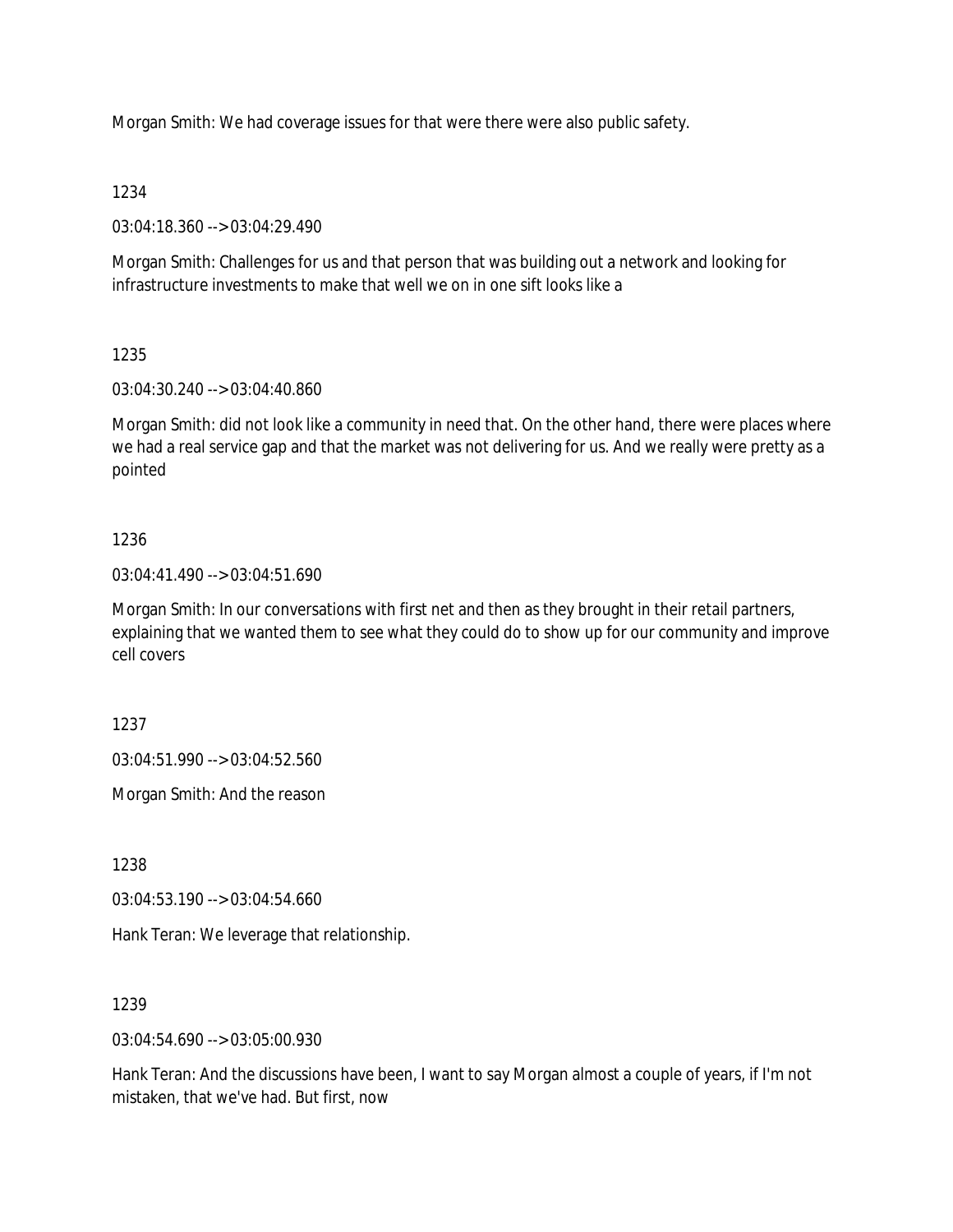03:05:01.740 --> 03:05:08.100

Morgan Smith: It maybe that helps explain to the community. Why it was an at AMP T discussion because it was a first net conversation we were having

1241

03:05:08.430 --> 03:05:16.890

Morgan Smith: It at AMP t that was in the room as a result of that. So we would have made our case to any major carrier, but that was the carrier that we felt like we had some leverage with

1242

03:05:18.030 --> 03:05:27.060

Morgan Smith: After as she said after literally a couple of years of just ongoing dialogue and and encouraging them to come look at our coverage issues.

1243

03:05:27.360 --> 03:05:34.620

Morgan Smith: Do some technical investigation we propose some sites they propose some sites and the upshot of that is that they're currently

1244

03:05:35.130 --> 03:05:46.860

Morgan Smith: Seeking permits they being at AMP T permits and property access agreements legal agreements to locate equipment at two different water tanks on the south end

1245

03:05:48.000 --> 03:05:55.980

Morgan Smith: So my understanding from at AMP t is that if if they are committed to pursuing that stage of those two projects.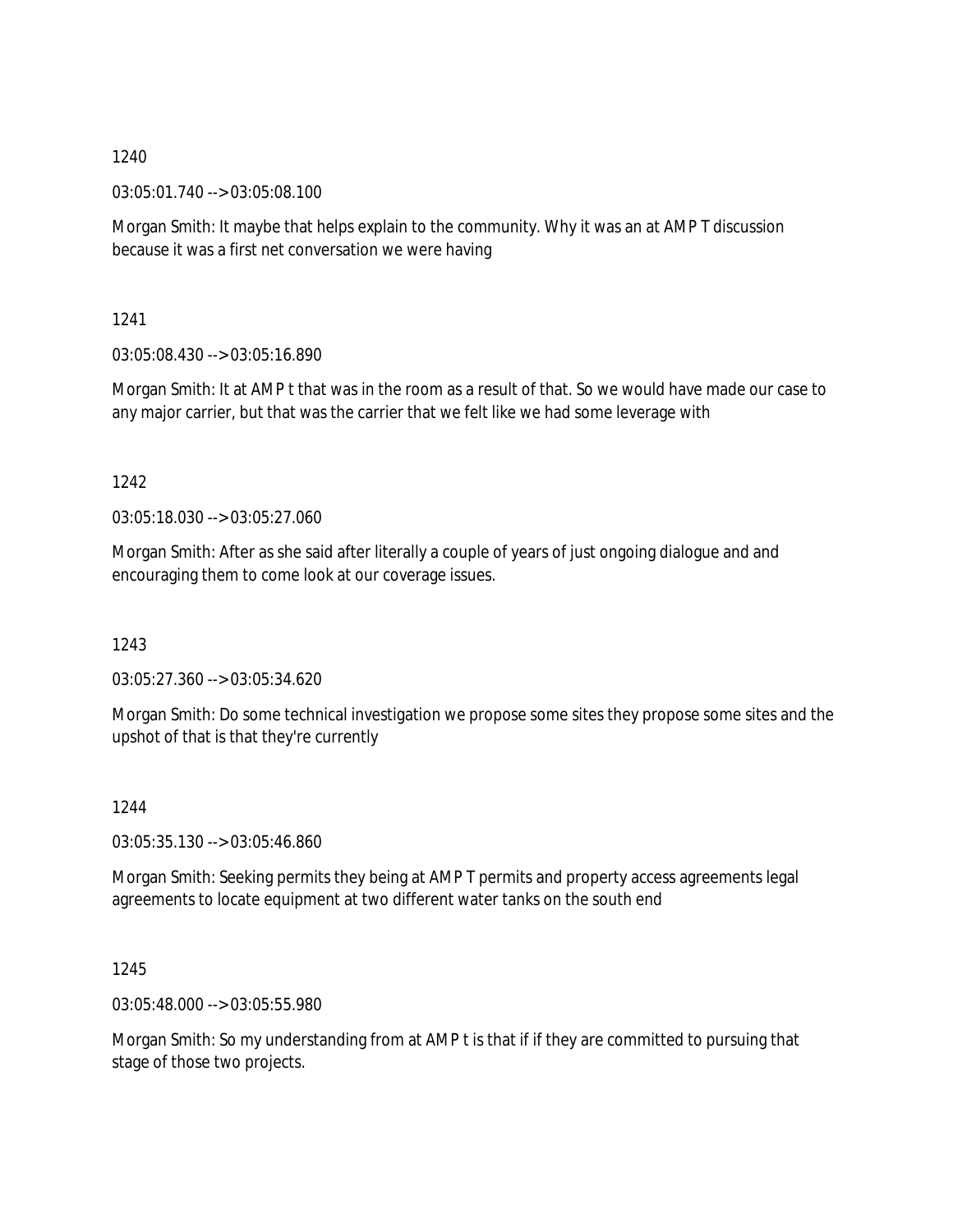03:05:57.510 --> 03:06:10.830

Morgan Smith: And then ideally for island residents, they would proceed with constructing that and installing that equipment. One is at a water tower off of old mill a water tank and the other is it a water tank above Linwood center.

1247

03:06:12.000 --> 03:06:25.890

Morgan Smith: Both of the tanks are owned by KPMG which has been a strong partner for us that raised his hand. Early on, and said, we have the same safety issues with our employees who are on the south end, they can't communicate. So if we can be helpful in a solution. Want to be

1248

03:06:27.060 --> 03:06:28.770

Morgan Smith: And they've been working forward from there.

1249

03:06:29.280 --> 03:06:37.620

Morgan Smith: If, if they were to install that equipment constructed install that equipment, the result would be improved cell coverage in that area for at&t customers.

### 1250

03:06:37.890 --> 03:06:44.940

Morgan Smith: So that would be great. That would be a step forward, but as you want to set expectations that it wouldn't solve all of our public safety needs.

1251

03:06:45.210 --> 03:06:52.290

Morgan Smith: We weren't able to construct a technical solution or come up with us a viable scenario. One thing we were hoping to do was to maybe come up with a site.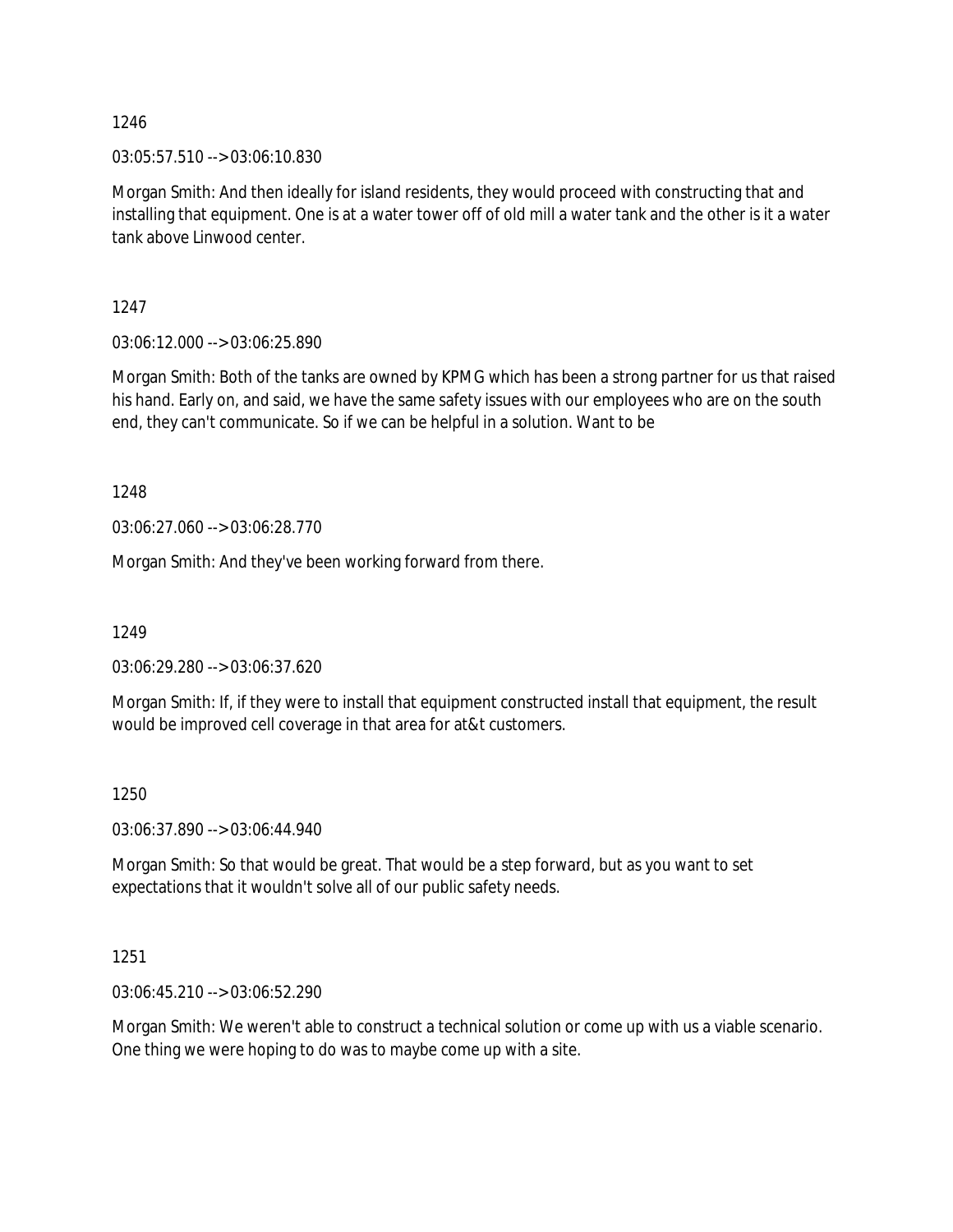03:06:52.740 --> 03:07:04.020

Morgan Smith: That would lend itself to a tower that was tall enough to put equipment from multiple providers and also so solve some coverage gaps for kids 7911

1253

03:07:04.830 --> 03:07:14.310

Morgan Smith: And we weren't able to do that in the course of these conversations. So we're still pursuing it. We're still engaged and we're still very much open and seeking other partners to work with.

1254

03:07:14.970 --> 03:07:31.410

Morgan Smith: But that's, that's the update that you requested on cell coverage discussions today. It's been a very slow process. I'm pleased to see forward progress, but I'm not overwhelmed by what we can expect and we'll just i guess i think it's sort of a wait and see moment.

1255

03:07:34.410 --> 03:07:41.010

Leslie Schneider: Thank you, city manager and and is trying to run

1256

03:07:41.400 --> 03:07:59.280

Leslie Schneider: Yep. Um, one, one thing I just want to say for the public here is that I got a question that I forward into the city manager, not that long ago. Like, why is there some, you know, why does the city not allow a new cell towers and Morgan looked at me like, Leslie.

1257

03:08:00.750 --> 03:08:06.630

Leslie Schneider: We've been advocating for this for years now so I'm really glad that there's an opportunity to get that across to the public.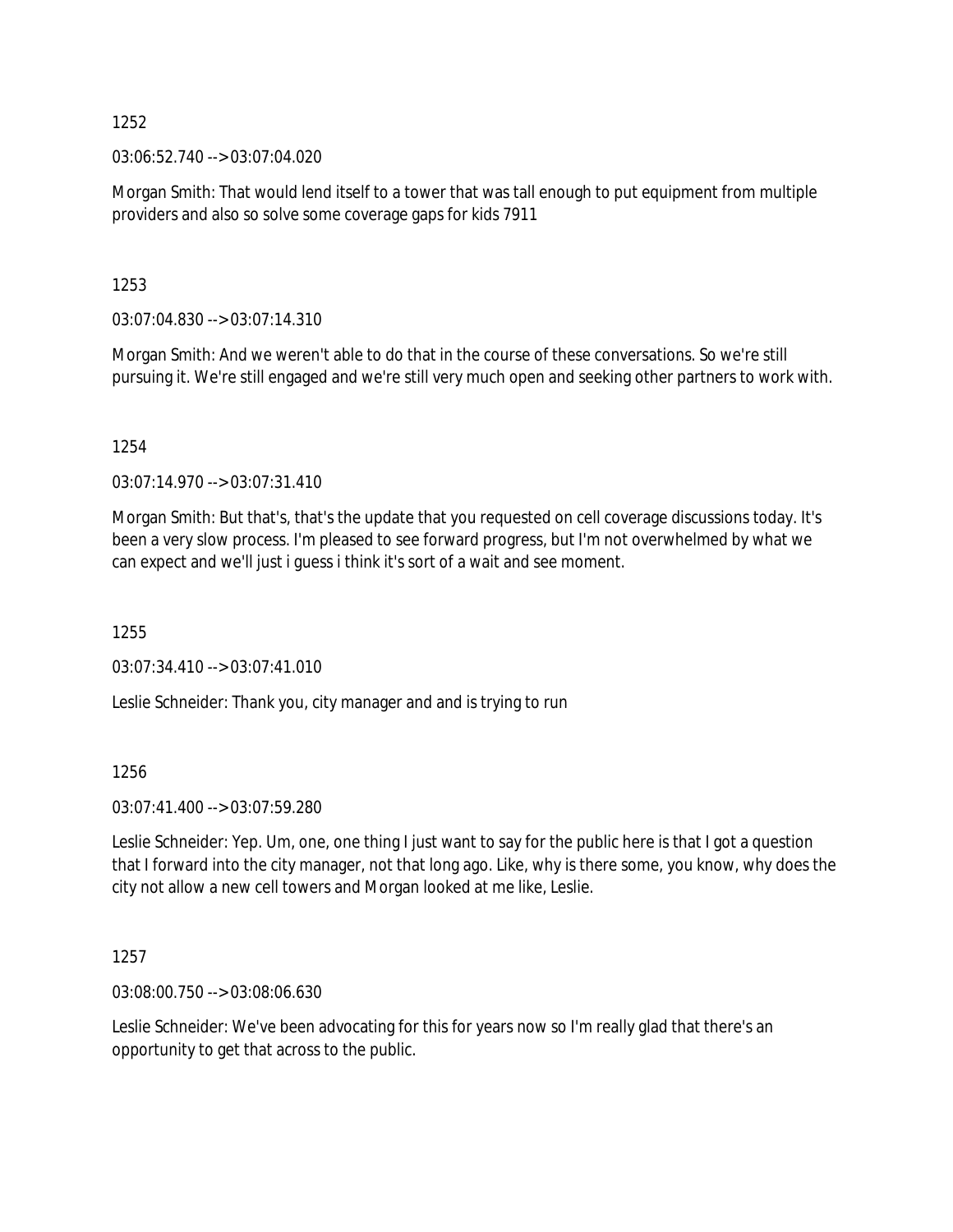03:08:07.200 --> 03:08:11.220

Morgan Smith: I got one time I got a cold call here at the city from somebody who was

1259

03:08:11.490 --> 03:08:19.380

Morgan Smith: shopping around for a site for a cell tower and I literally tried to turn that call around and begged for some contact information for that service provider. I mean,

1260

03:08:19.590 --> 03:08:28.800

Morgan Smith: If there's anybody. You can tell me I can call to talk to to advocate for better coverage on the islands. So we know that it's a real need. We know it exists.

#### 1261

03:08:29.430 --> 03:08:39.960

Morgan Smith: That's the update on this discussion and this opportunity, it would be progress in that area for at AMP T customers, but I don't want to oversell what it's going to deliver

1262

03:08:42.300 --> 03:08:42.840

Leslie Schneider: All right.

1263

03:08:43.980 --> 03:08:47.640

Leslie Schneider: Um, I don't see any hands up for other questions.

1264

03:08:49.110 --> 03:08:55.920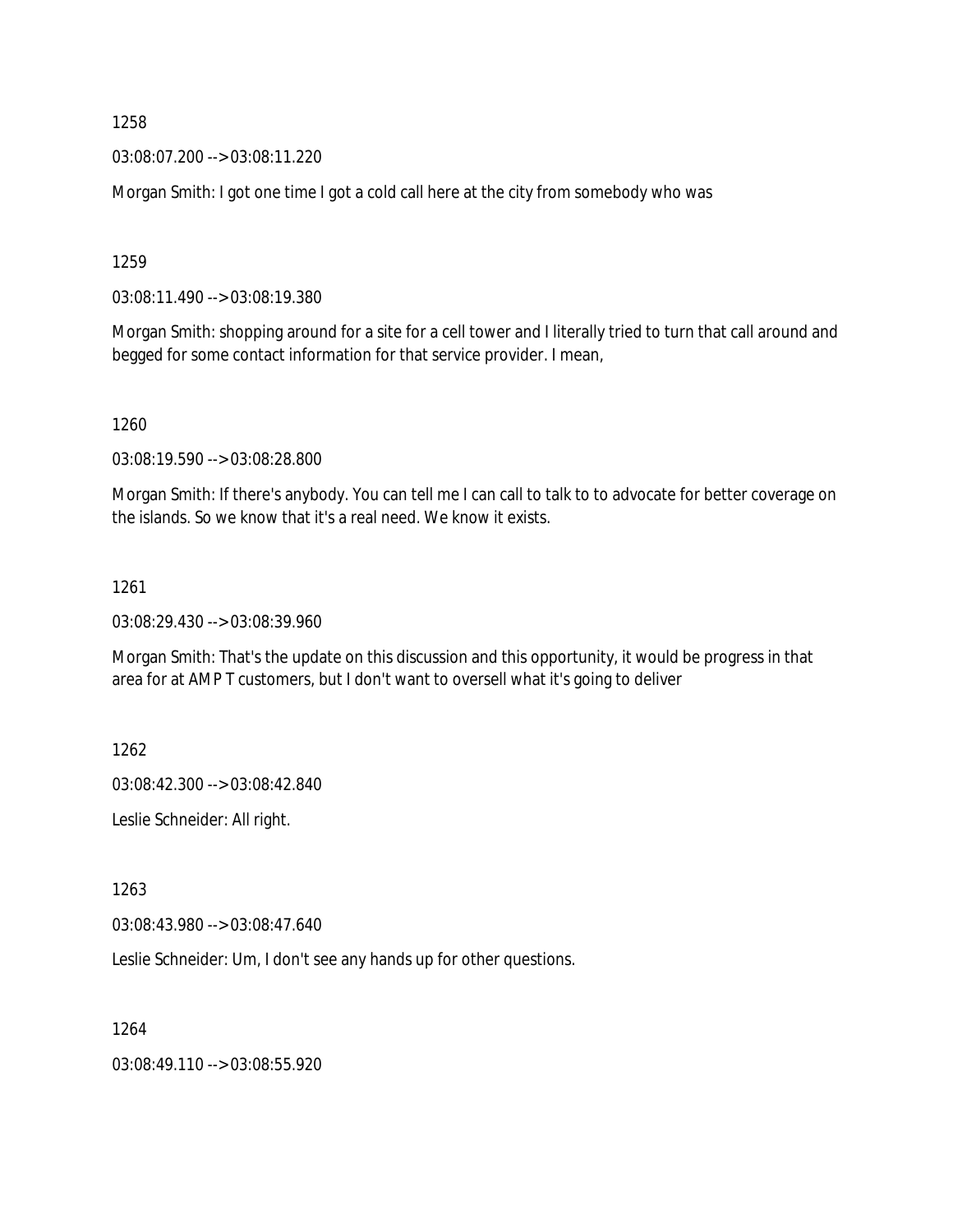Leslie Schneider: So with that, I believe, move on. And thank you very, very much for coming and giving us that update

1265

03:08:56.190 --> 03:08:57.480

Hank Teran: Thank you all. Have a good evening.

1266

03:08:58.080 --> 03:08:59.190

Leslie Schneider: Good night. Bye bye.

1267

03:09:01.140 --> 03:09:13.020

Leslie Schneider: Okay, so we can now move on to item 11 B and drumroll please arts and humanities Bainbridge public art funding proposal, I am so excited that we are finally getting

1268

03:09:15.870 --> 03:09:17.190

Leslie Schneider: Getting the public art.

1269

03:09:20.070 --> 03:09:33.540

Leslie Schneider: Pack, the public art community here and I am the liaison to this group. And I just, this is a wonderful group of folks that give us amazing fun art to interact with and welcome.

1270

03:09:34.140 --> 03:09:37.560

Leslie Schneider: Thank you though. Oh, go ahead.

1271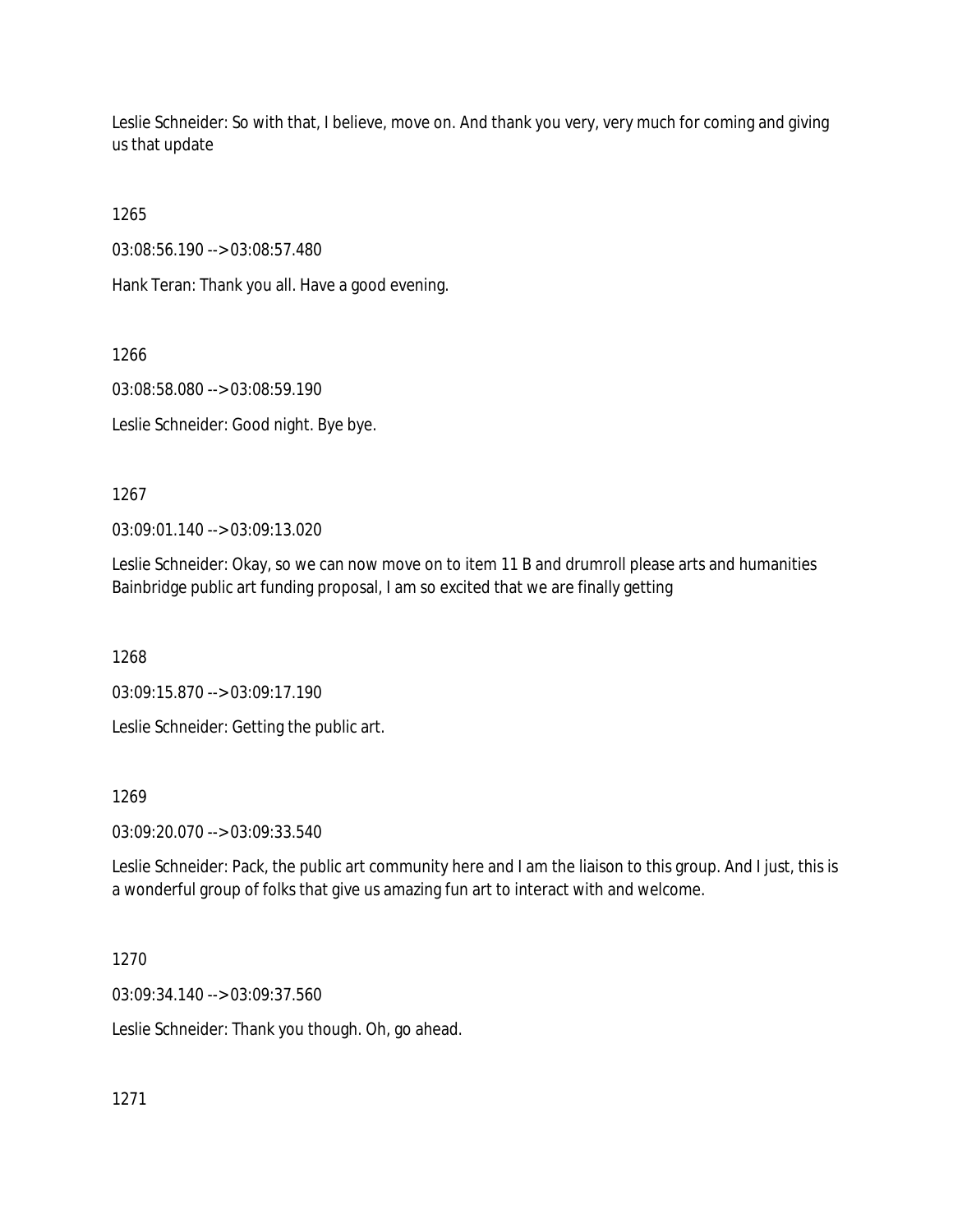03:09:39.030 --> 03:09:53.100

Anne Smart: I don't know that. So Grace Harris and Susan errands, hopefully, are also here I'm thank you for letting us come tonight and I'm going to share my screen. As soon as I hear that they're here because I have the presentation.

1272

03:09:55.410 --> 03:09:59.370

Susan Arens: You. Yeah, waiting for grace. You can go ahead. OK.

1273

03:10:02.490 --> 03:10:03.540

Anne Smart: OK.

1274

03:10:04.350 --> 03:10:07.800

Susan Arens: So I think I can start out. I'm Susan errands and

1275

03:10:09.090 --> 03:10:15.870

Susan Arens: I thank you all for your stamina tonight. Are these are long meetings. So we'll try to get through this quickly.

1276

03:10:17.610 --> 03:10:28.620

Susan Arens: We're here tonight, basically, to ask for the continued funding from for HP is our admin partner for the public art program. So I'm going to talk a little bit about

1277

03:10:29.310 --> 03:10:38.070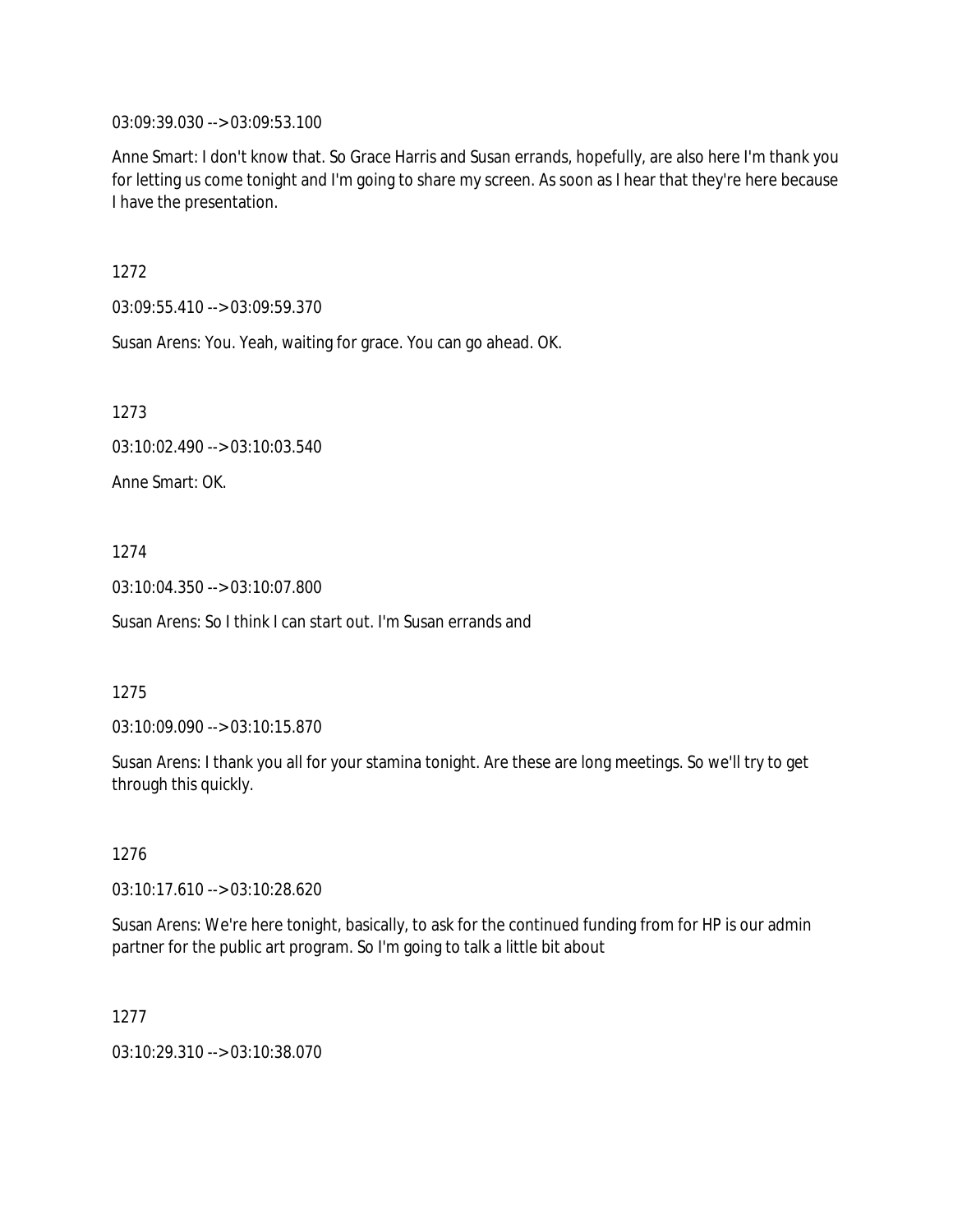Susan Arens: What HP does for us and then grace when there she is. When grace. We'll talk a little bit more about the new programs and the budget.

1278

03:10:39.090 --> 03:10:46.890

Susan Arens: That's for for some of the new things coming ahead. So just as a quick review on the next slide.

1279

03:10:51.990 --> 03:10:52.320

Susan Arens: Yeah.

1280

03:10:54.000 --> 03:11:07.740

Susan Arens: As the organization responsible for helping us as the public art committee, the program arts and humanities Bainbridge has been a great partner and they're asking for this continued funding of \$12,000

1281

03:11:08.820 --> 03:11:18.870

Susan Arens: So you understand what they do. This slide shows that they're conducting all our, our monthly meetings, including the agendas. The minutes the documents.

1282

03:11:19.320 --> 03:11:33.930

Susan Arens: And there they play a major role as a liaison with the local artists to manage our, our current something do rotating sculpture program which is now in its third year, there's a lot of activity involved in that.

1283

03:11:35.520 --> 03:11:48.450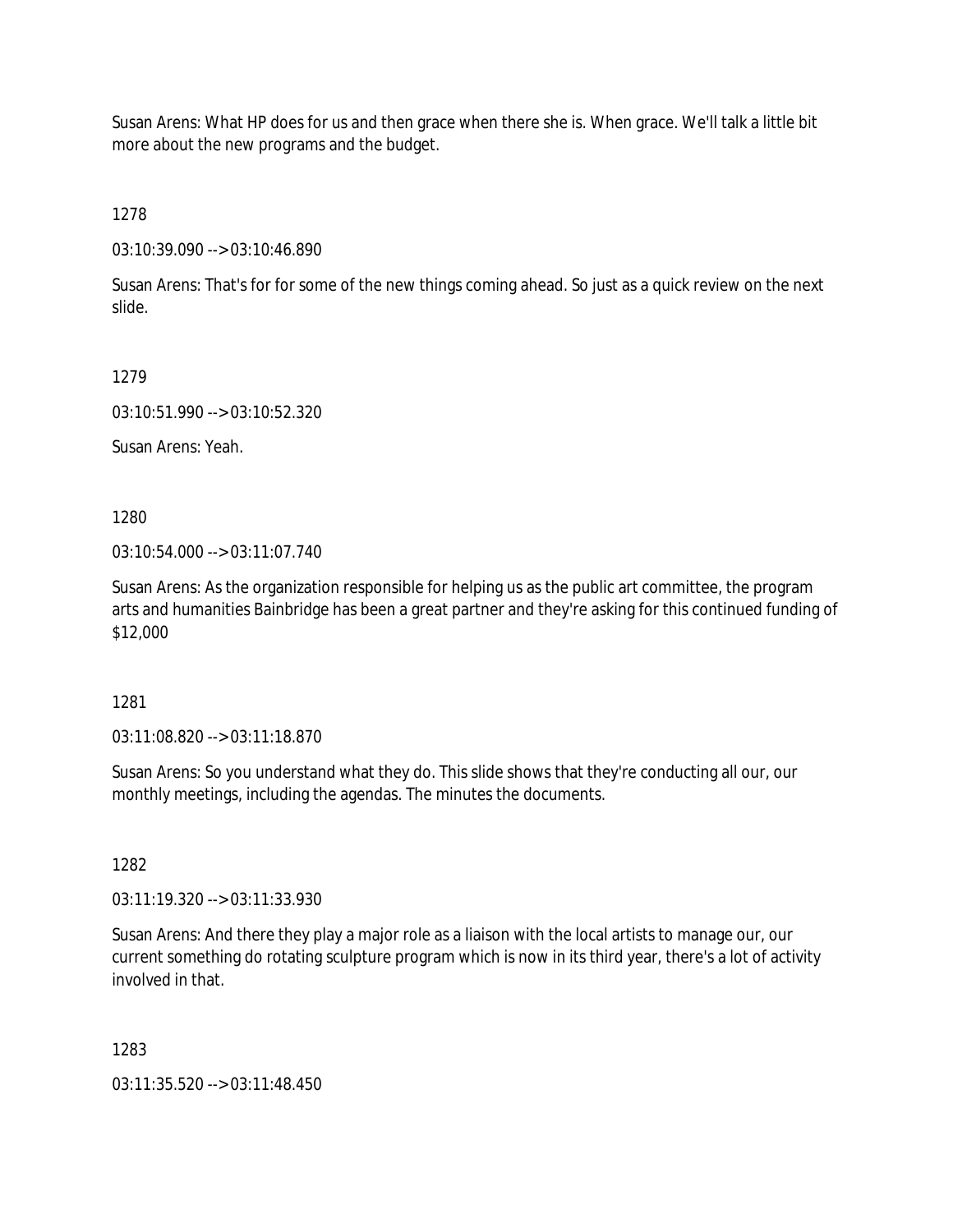Susan Arens: In addition there their coordinate activities to showcase the public art that already exists and work with island artists that Kochi staff. Many of you know this already, and

1284

03:11:49.200 --> 03:11:58.770

Susan Arens: collaborate with other artists regarding maintenance and decommissioning, one of which we recently accomplished with Gail barks sculpture.

1285

03:12:00.480 --> 03:12:17.580

Susan Arens: And finally, that the fun stuff is conceiving and presenting new projects, which hopefully will get along to next year. But basically this year. This year is more of a 220 20 and 2021 seems to be more of a year to promote our existing successes.

1286

03:12:18.720 --> 03:12:22.500

Susan Arens: Successes meaning the something new program primarily

1287

03:12:23.910 --> 03:12:27.540

Susan Arens: So with something new and go to the next slide.

1288

03:12:29.880 --> 03:12:31.830

Susan Arens: That debuted in Winslow and

1289

03:12:33.780 --> 03:12:42.000

Susan Arens: This broad and number of projects number of sculptures to the outdoor sites around Winslow for a year long exhibition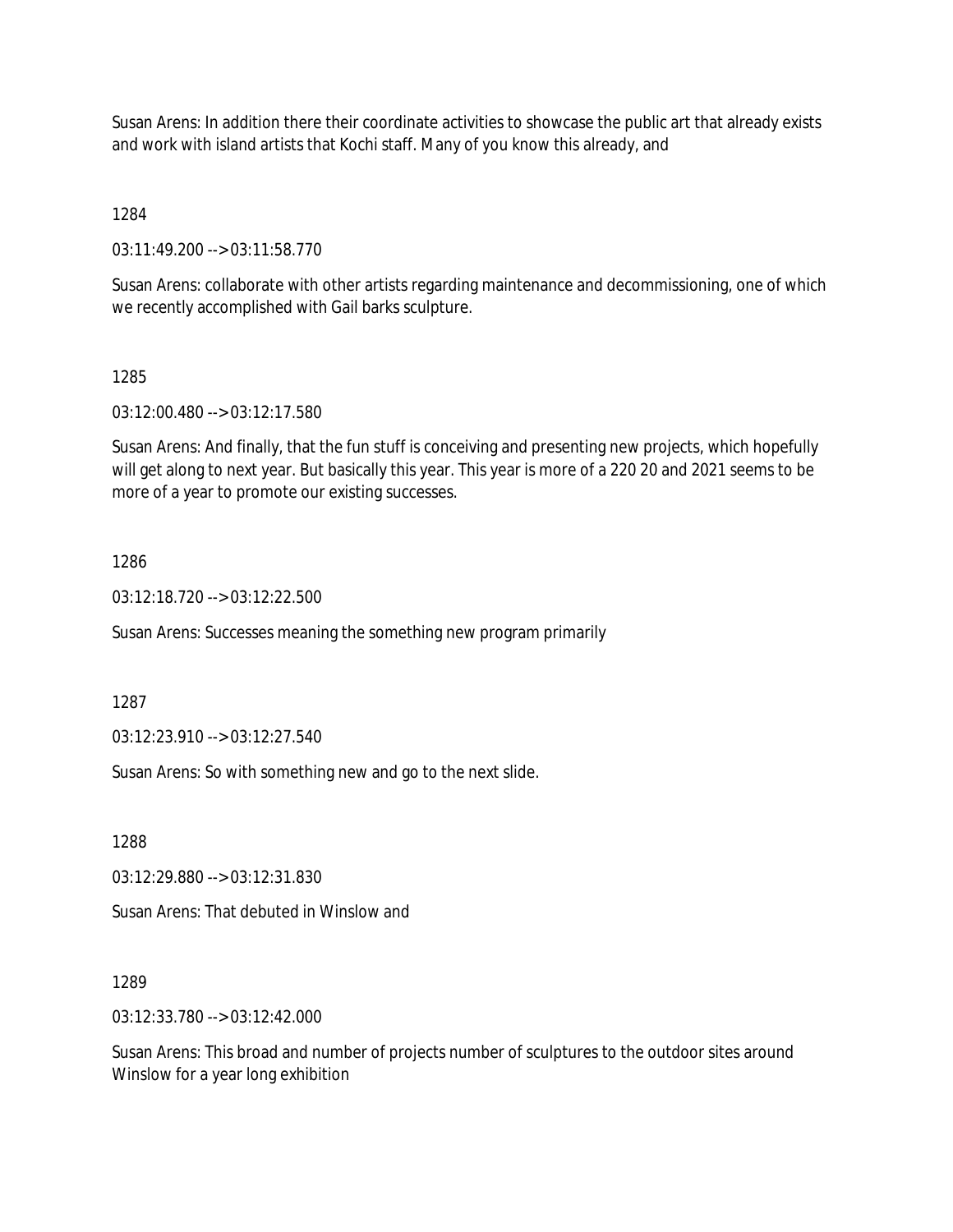03:12:43.620 --> 03:12:54.390

Susan Arens: That was so successful, we ended up buying one particular sculpture, hand in hand, which is done by Will Robinson and waterfront park and then

1291

03:12:55.620 --> 03:13:11.040

Susan Arens: We continued on to something new to and this year presented the people's award choice to Karsten voice voice in who is the sculptor of the piece. It's in the photograph there and he received an honorarium

1292

03:13:12.180 --> 03:13:15.450

Susan Arens: And we're currently involved in something new, three

1293

03:13:16.830 --> 03:13:17.520 Susan Arens: Which is

1294

03:13:18.720 --> 03:13:20.910

Susan Arens: Actually, we just received

### 1295

03:13:22.050 --> 03:13:28.530

Susan Arens: Well, the artists have just recently been notified and those sculptures will be placed in

1296

03:13:29.730 --> 03:13:40.320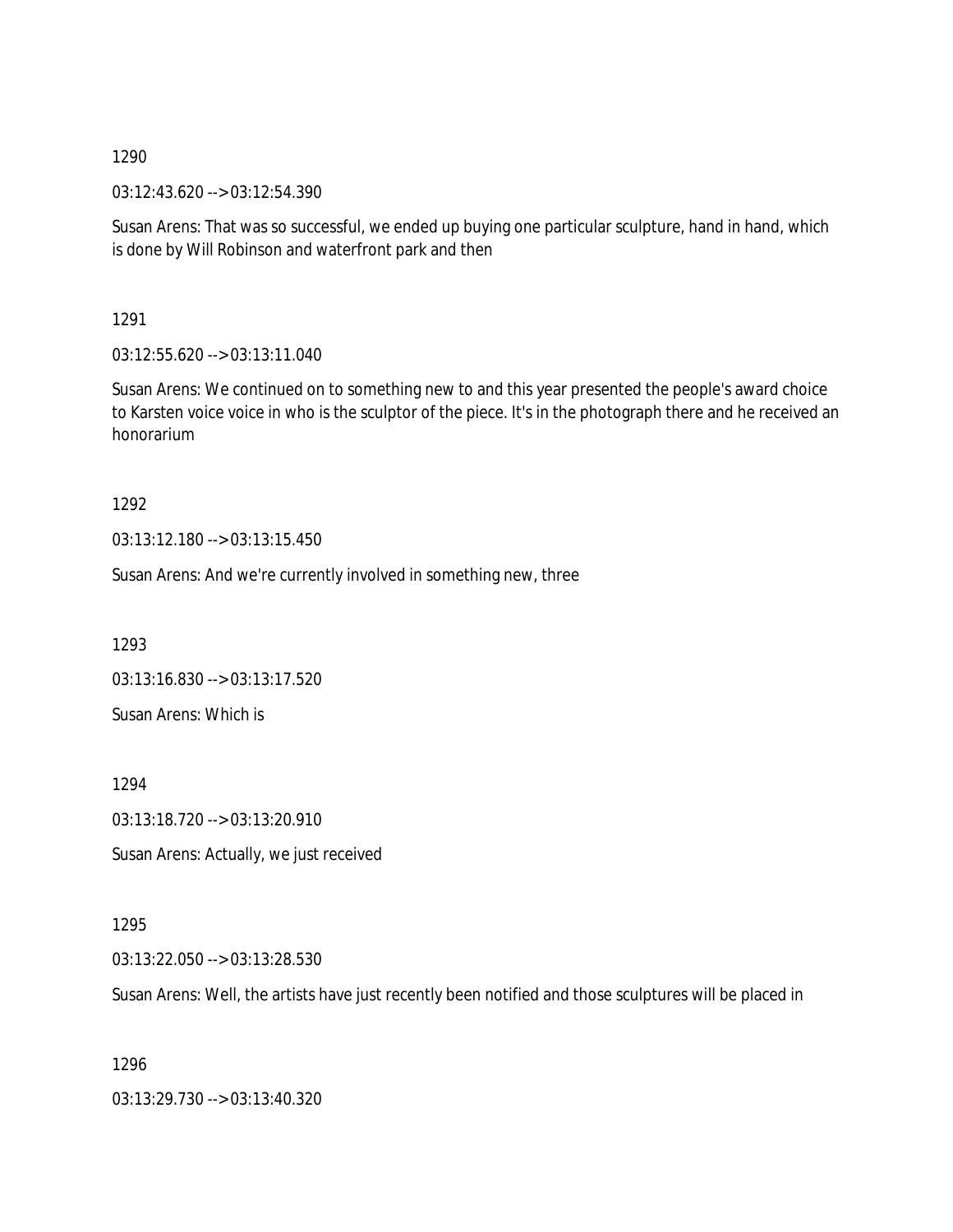Susan Arens: The three places that are already exist one at Madison plaza when it one at the TMC location and also at the City Hall entrance

1297

03:13:41.370 --> 03:13:46.200

Susan Arens: And so that will be done very shortly. And then something new for will come up

1298

03:13:47.430 --> 03:13:53.430

Susan Arens: You'll, you'll see more information about that next year when we added the additional two locations and Waterfront Park.

1299

03:13:56.460 --> 03:14:01.470

Susan Arens: So Grace. Do you want to talk about the new stuff. Yes, certainly.

1300

03:14:01.950 --> 03:14:13.860

graceharris: Thank you for having us here and continuing to keep us on the agenda. I appreciate that person, like we have a couple of items that we are working on that are

1301

03:14:14.670 --> 03:14:25.110

graceharris: As you've seen an open call for art. We want to engage the art community and the art loving community as much as possible.

1302

03:14:25.440 --> 03:14:35.490

graceharris: To get their ideas as to what they would like to see as public art. It's it ranges and we need that kind of feedback to guide us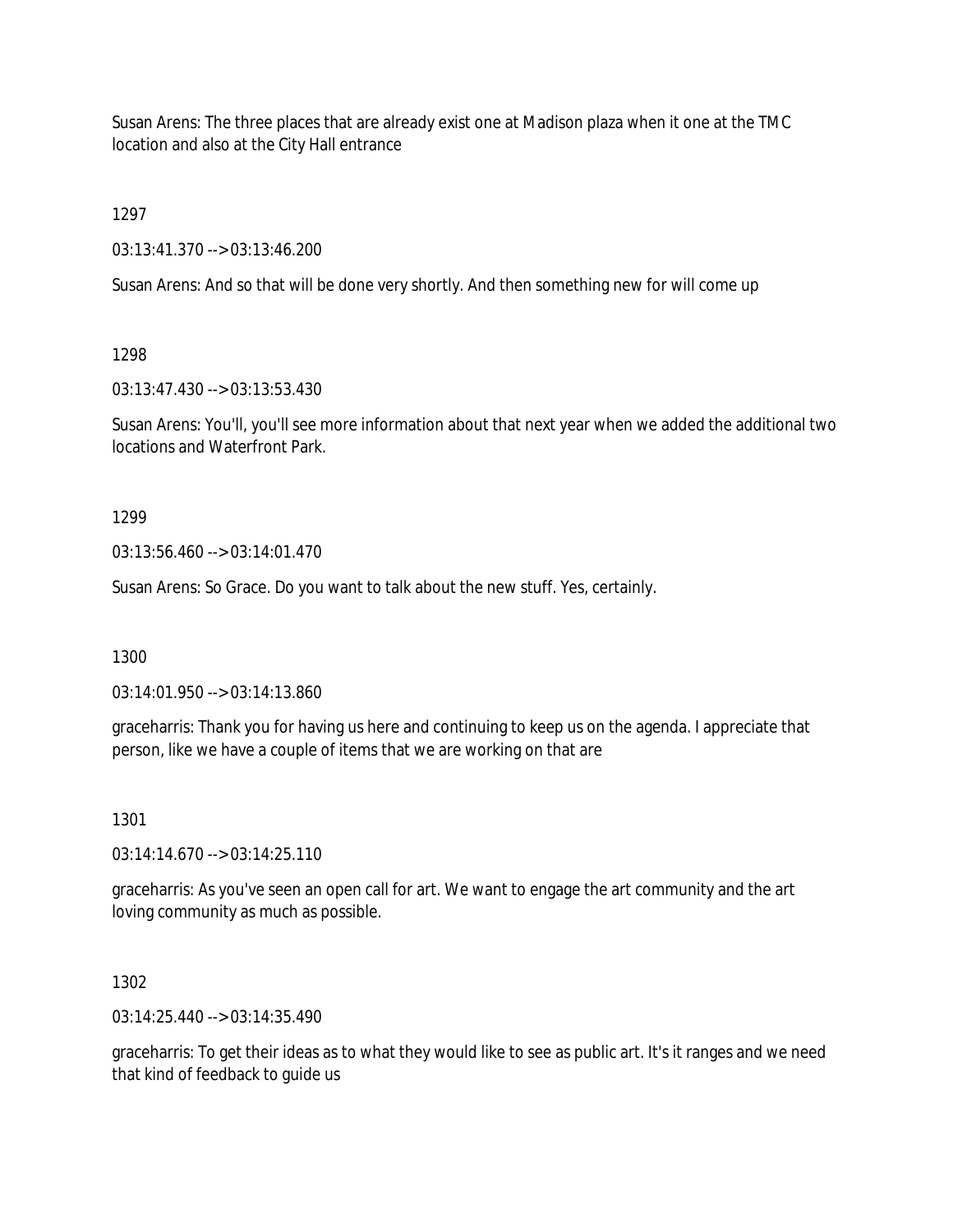### 03:14:36.270 --> 03:14:46.410

graceharris: Secondly, the art wall is a concept that scene, nor nor in small, medium and large cities have we qualify

1304

03:14:46.980 --> 03:15:02.490

graceharris: Being small but not certainly without interest in something like this. So we're looking forward to this as well. And lastly, the ferry terminal tunnel. Yes, there's been for some time to hanging panels, as we all know.

### 1305

03:15:03.540 --> 03:15:09.180

graceharris: properly put together by the Bainbridge historic or his history museum and we'd like to work.

### 1306

03:15:09.600 --> 03:15:26.580

graceharris: With that organization in collaboration with is very system to determine what we could do to replace those panels and and with the kind of hangings, that would be as sustainable as the ones we've had for some time.

1307

03:15:27.600 --> 03:15:34.110

graceharris: All of this is subject to our work and how the coven situation.

### 1308

03:15:35.160 --> 03:15:58.380

graceharris: Takes proceeds. Nobody knows. But we're hopeful that we can get this going. By the end of the year and we would get back to the Council, with our, our findings and a present this for the following year. Ideally, and so moving on to our budget, which is our final page of the package.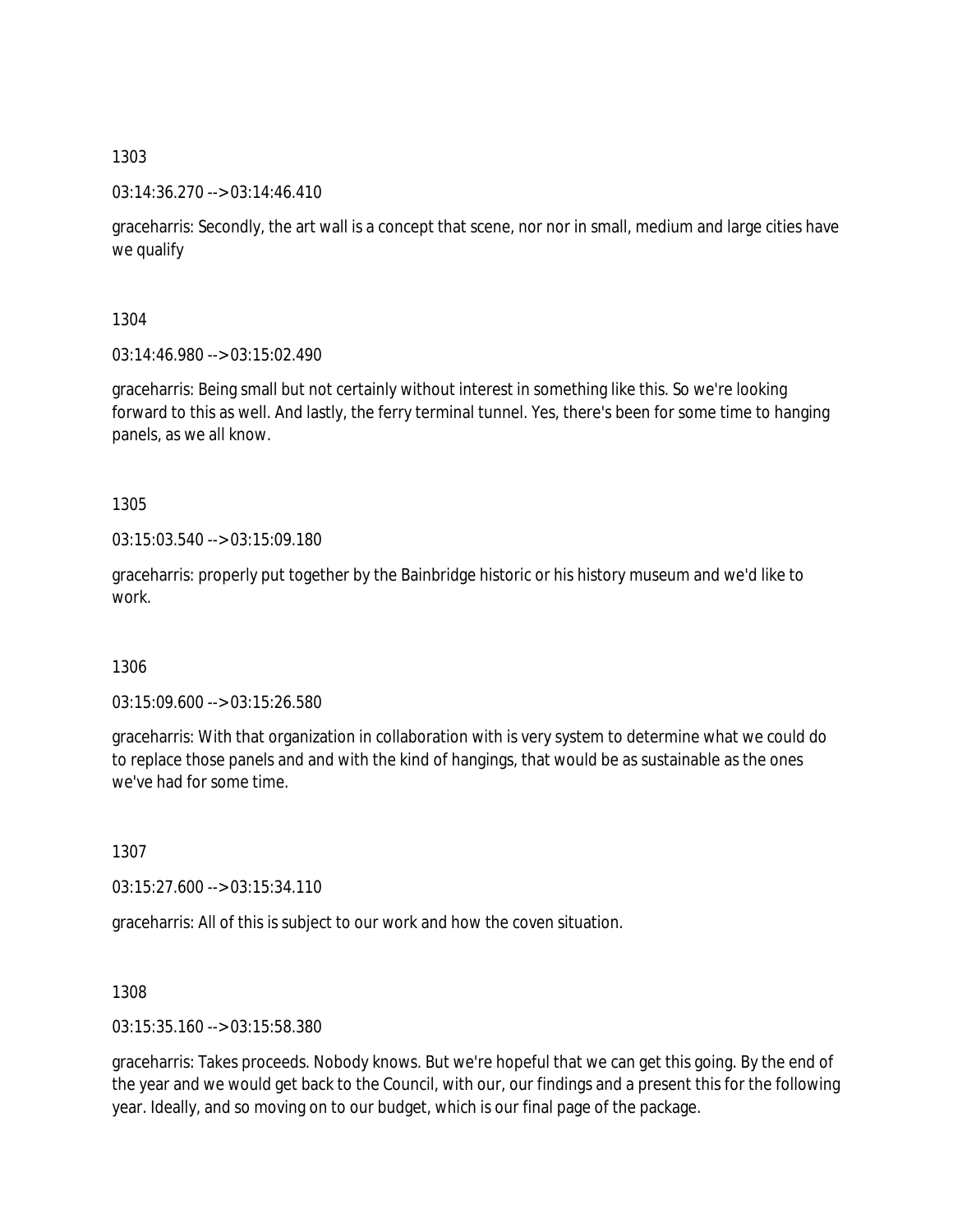03:15:59.730 --> 03:16:15.390

graceharris: We are seeking approximately \$12,000 which is shown in your agenda package. This is what that \$12,000 would cover other than the program budget, which is the first two line items we

1310

03:16:15.900 --> 03:16:33.060

graceharris: Offer our into our artists that standard practice, we've had since something new. One of what it takes to solicit artists submitted is not

### 1311

03:16:33.900 --> 03:16:41.670

graceharris: Inexpensive by some people's notion, but it's what we do and we have to do in order to get the information out, particularly since we can't

# 1312

03:16:42.420 --> 03:16:53.520

graceharris: Really meet people right now, other than on online and through their photographs. So the promotion and publicity is pretty standard and opening reception. We hope to have

# 1313

03:16:55.140 --> 03:17:07.830

graceharris: Eventually, but we're waiting for that artwork plaques us each of the items that we have so far secured have a plaque whether or not we retain them and purchase them.

# 1314

03:17:08.340 --> 03:17:24.120

graceharris: And they aren't rotation. We move items around. We'd like to move them around even further throughout the island as this program goes on. And lastly, an art project, project management fee of 15% is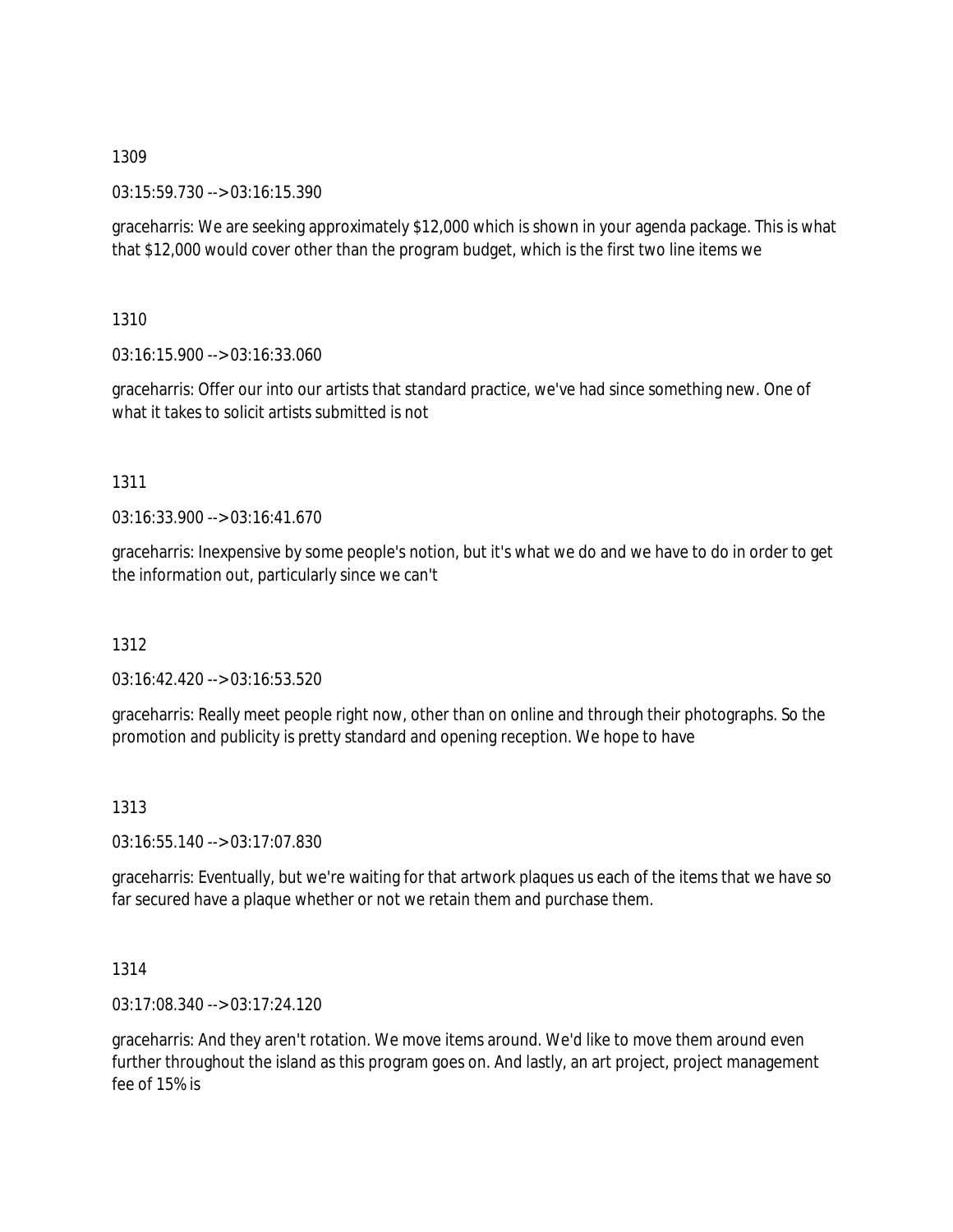03:17:25.230 --> 03:17:38.250

graceharris: What we have been advised to place by city staff and that's reasonable. That gets us pretty close to what total something new funding would

1316

03:17:40.110 --> 03:17:47.610

graceharris: Approximate. So that pretty much covers those two items, any questions, please.

1317

03:17:57.570 --> 03:17:58.380

Rasham Nassar: you're muted.

1318

03:18:01.530 --> 03:18:02.550

Leslie Schneider: councilman COUNCILMEMBER into, sir.

### 1319

03:18:04.770 --> 03:18:14.280

Rasham Nassar: Thank you. So for the presentation. It's so nice to see you all tonight. I'm really happy to finally have you before the Council, I know it's been a long time coming. So

1320

03:18:14.850 --> 03:18:22.980

Rasham Nassar: I'm glad we're having this conversation. Tonight I'm really happy with what you've presented and I only have to one question and then one

1321

03:18:23.520 --> 03:18:33.150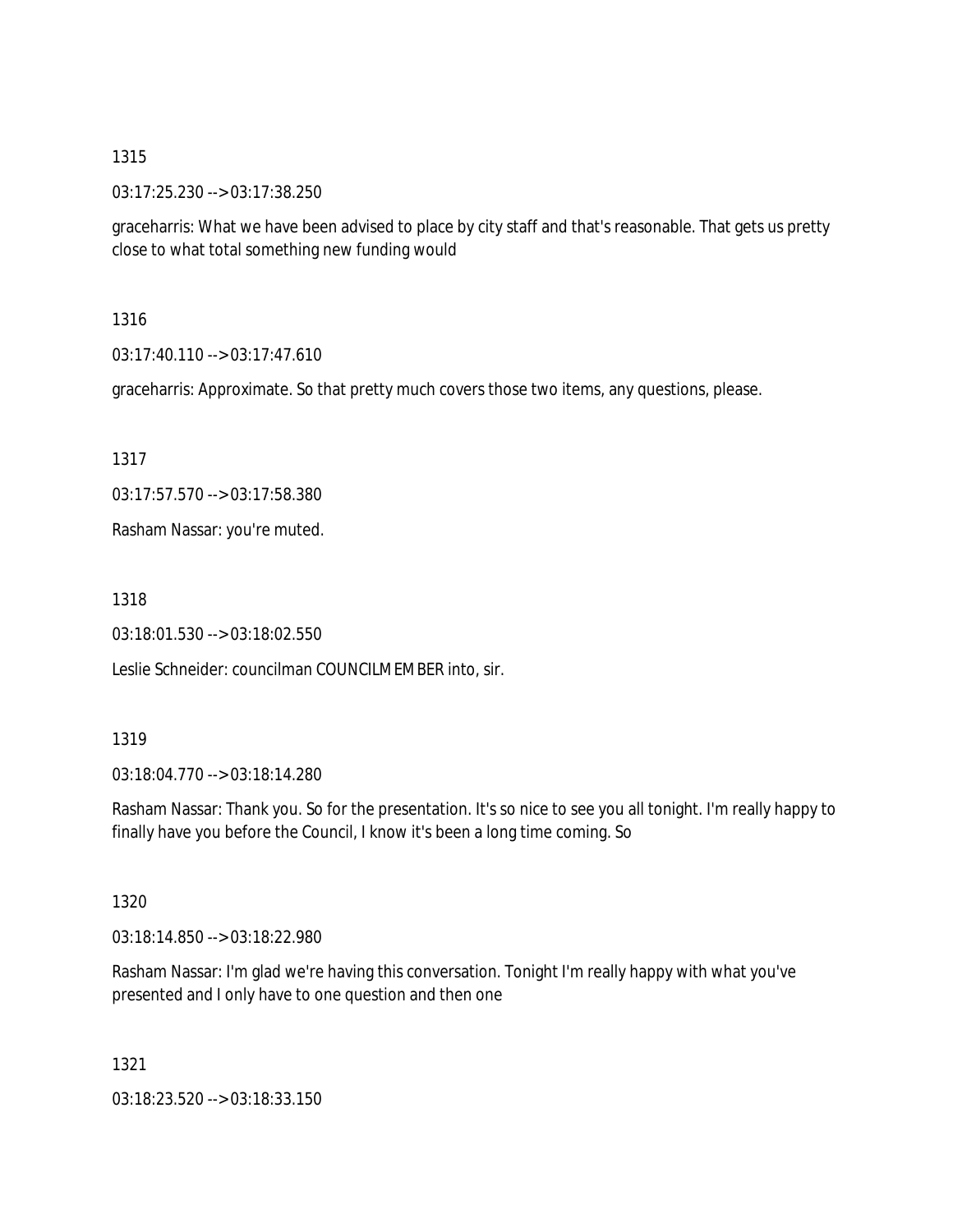Rasham Nassar: Kind of more vague question or question. My first question is, is this is this level of funding, it's at 12,000 right that you're asking from the city is that less than you've

1322

03:18:34.290 --> 03:18:36.810

Rasham Nassar: Historically asked for funding from the Council before

1323

03:18:38.040 --> 03:18:43.860

Anne Smart: Well, it is less. But it's what we received this year. So we're asking for a continued level of funding.

1324

03:18:44.400 --> 03:18:47.220

Rasham Nassar: At 12,000 annually. Is that and is that right

1325

03:18:48.810 --> 03:18:49.350

Anne Smart: I'm sorry.

1326 03:18:49.770 --> 03:18:51.090

Rasham Nassar: At 12,000 annually.

1327 03:18:51.240 --> 03:18:51.690

Anne Smart: Yes.

1328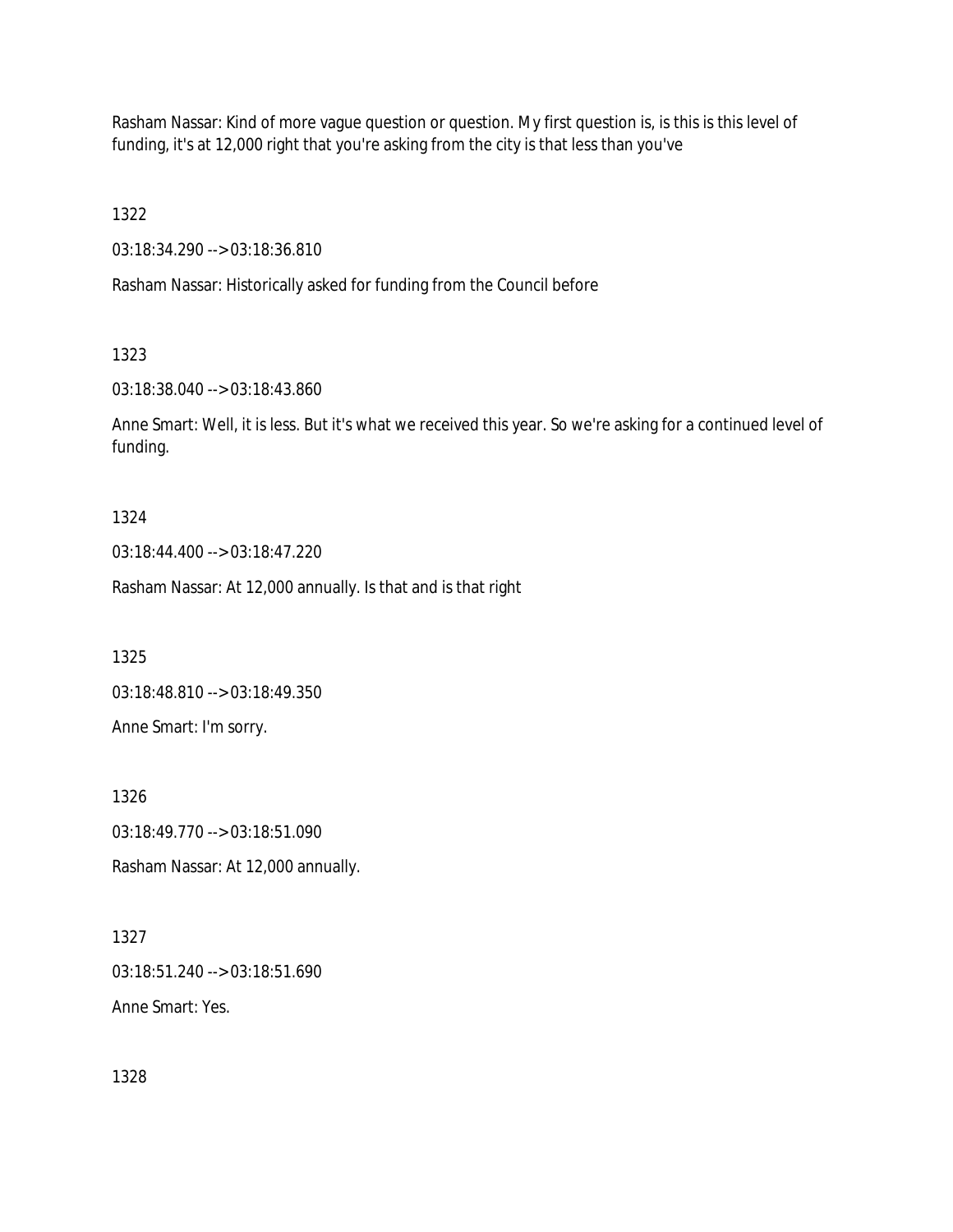03:18:52.080 --> 03:18:57.990

Susan Arens: Okay, yeah. And that's, that's for the HP portion the programs are separate cost.

1329

03:18:59.550 --> 03:19:01.500

Rasham Nassar: Okay. And so we're not seeing that separate cost center.

1330

03:19:01.680 --> 03:19:02.970 Susan Arens: So that's a lot that was

1331 03:19:04.050 --> 03:19:04.380

Rasham Nassar: Five.

1332 03:19:04.500 --> 03:19:08.880 Rasham Nassar: sociality housing so okay got it and and then my second

1333 03:19:09.930 --> 03:19:16.110

Rasham Nassar: And more question suggestion relates to possible

1334

03:19:17.130 --> 03:19:20.490

Rasham Nassar: The possibility to collaborate with the race equity task force.

1335

03:19:21.180 --> 03:19:30.150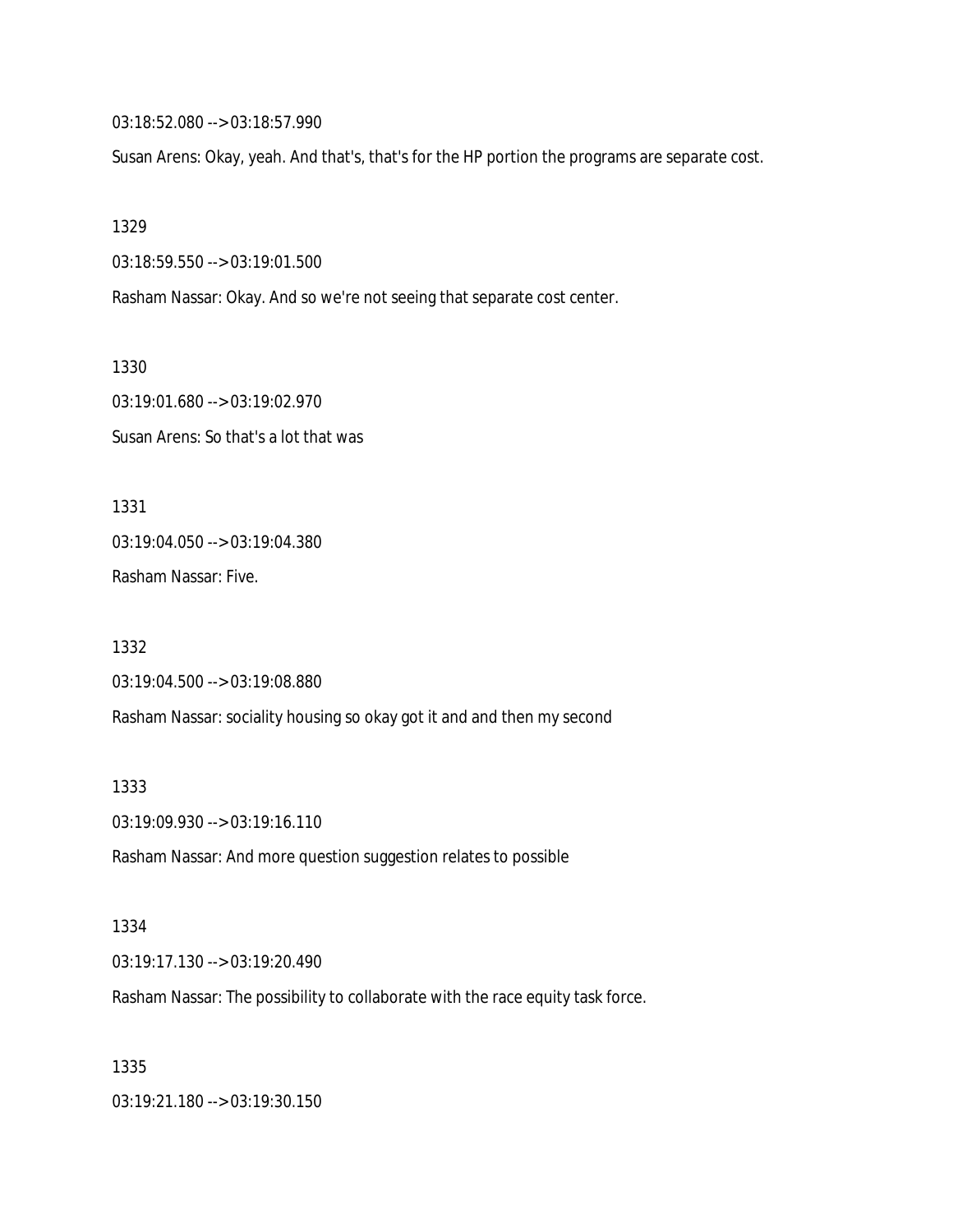Rasham Nassar: I know that one of their work plan items right now is to develop a welcoming sign and currently staff is working with the task force on that. I believe they are planning to come and

### 1336

03:19:30.690 --> 03:19:41.460

Rasham Nassar: Present to the task force on kind of their work and development of what is a welcoming and inclusive city sign that I think, well, the hope is that it will appear somewhere near the ferry terminal near 305 and Winslow way.

### 1337

03:19:42.210 --> 03:19:52.170

Rasham Nassar: But there have been some growing concerns about some activities, especially in Winslow that have inspired some community members to reach out and suggest that we need a stronger.

### 1338

03:19:53.220 --> 03:20:00.090

Rasham Nassar: racial equity and justice presence in Winslow way and the recommendations are to do that through art.

# 1339

03:20:01.140 --> 03:20:03.960

Rasham Nassar: Paint painted walls, you know,

### 1340

03:20:05.160 --> 03:20:13.950

Rasham Nassar: Public art that is really, you know, strongly and very clearly representative of that of the goal of the racial social justice movement.

### 1341

03:20:14.430 --> 03:20:21.690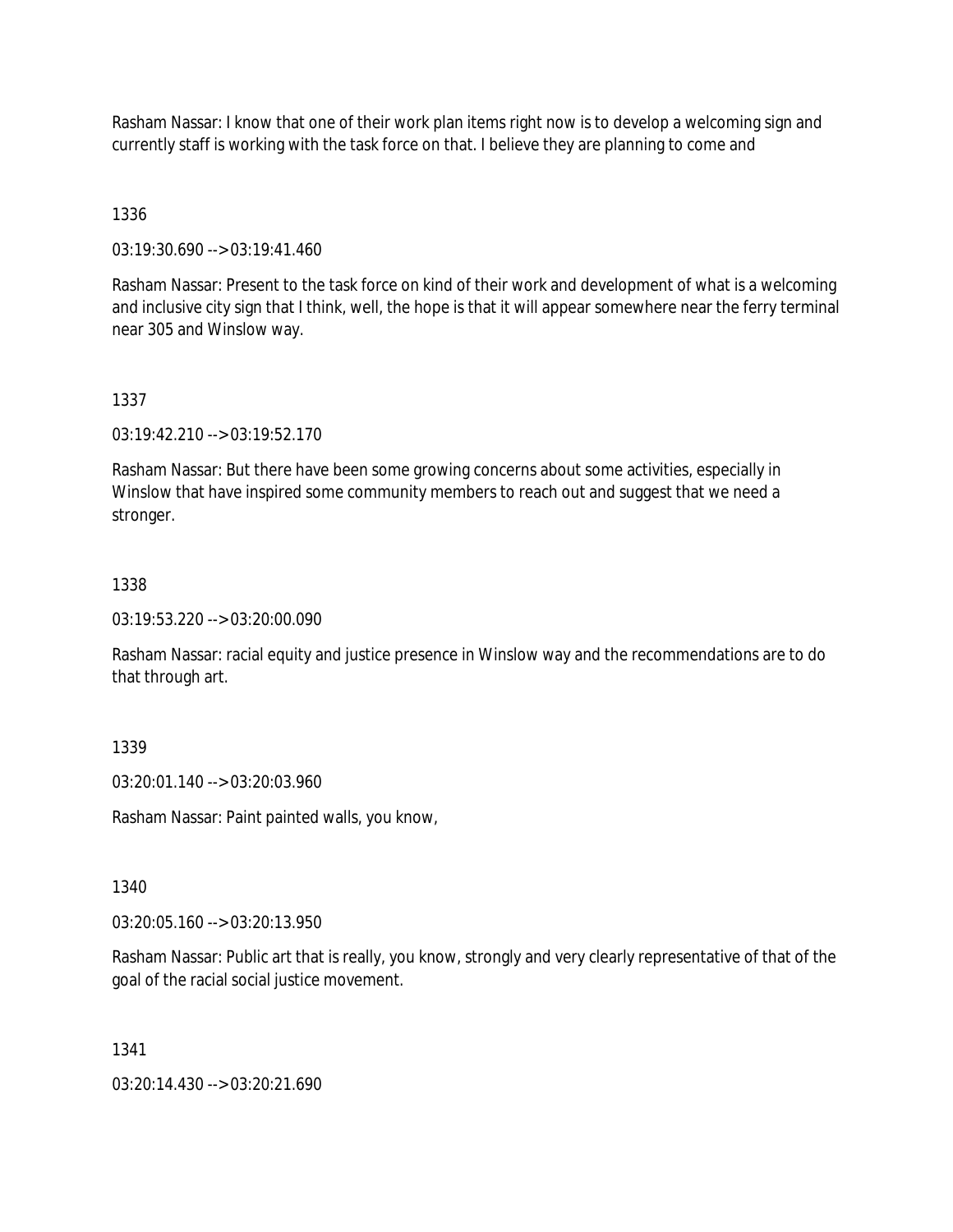Rasham Nassar: So I don't know if that's something I know I think I remember seeing an email it floated to the task force at one point or came to the Council about

1342

03:20:21.990 --> 03:20:30.630

Rasham Nassar: Maybe may or you recall that about some possible collaboration, or over overlap between your work may be collaborating with the race equity task force to get their input.

### 1343

03:20:31.260 --> 03:20:35.670

Rasham Nassar: Suggestions on what you know the color of that at the framework of that. And what that might look like.

### 1344

03:20:36.000 --> 03:20:46.890

Rasham Nassar: But I just wanted to throw out that I would be really supportive of that and from what I'm reading and the emails and public input. I think the community would really appreciate if if our public art kind of took on that.

1345

03:20:49.080 --> 03:20:49.740

Rasham Nassar: As a theme.

1346

03:20:52.440 --> 03:21:01.800

Susan Arens: So, and isn't one of our members, our chair. I think is going to be walking around with the public works director this week as well as well as with yourself.

1347

03:21:01.890 --> 03:21:02.970

Anne Smart: Is that true. Yep, we're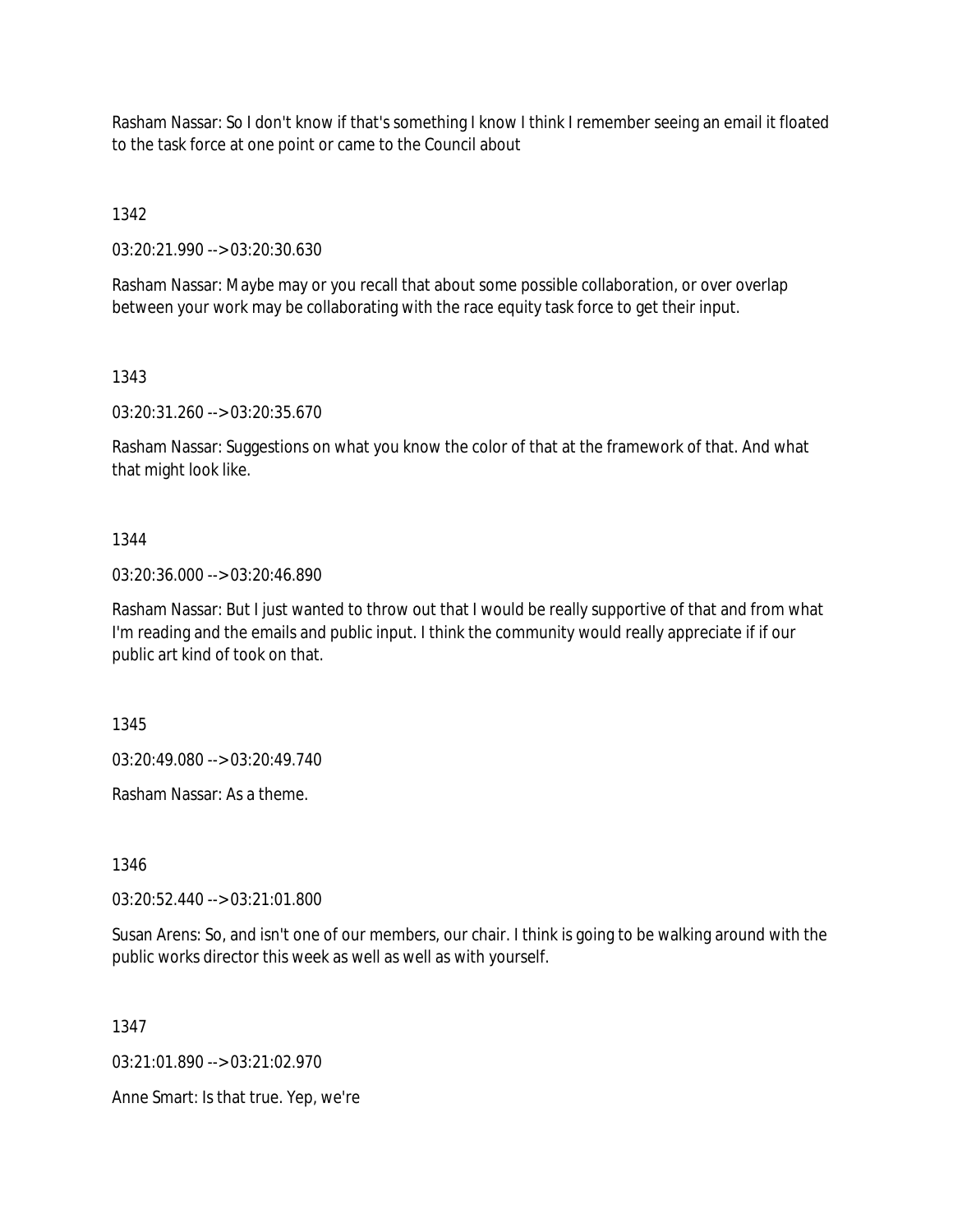1348 03:21:03.210 --> 03:21:03.720 Anne Smart: Going to

1349

03:21:03.870 --> 03:21:09.030

Anne Smart: I'm not gonna we got that rescheduled but the plan was to think about exactly that.

1350

03:21:10.200 --> 03:21:13.110

Anne Smart: We talked about a couple different locations. I know.

1351

03:21:14.340 --> 03:21:31.980

Anne Smart: There were emails between Steve Rab ago our chair, and I believe with you. Morgan about some possible location. So that was the next step. And we're hoping that we will be able to meet and walk around with Chris I think later this week or early next week.

1352

03:21:34.980 --> 03:21:35.370

Susan Arens: Yeah.

1353

03:21:35.760 --> 03:21:49.200

Susan Arens: I'd also like to point out that HP has its talent program, which I hopefully, you all know about, which is a resource for artists and for anyone really to express creatively how they feel about

1354

03:21:50.520 --> 03:22:01.260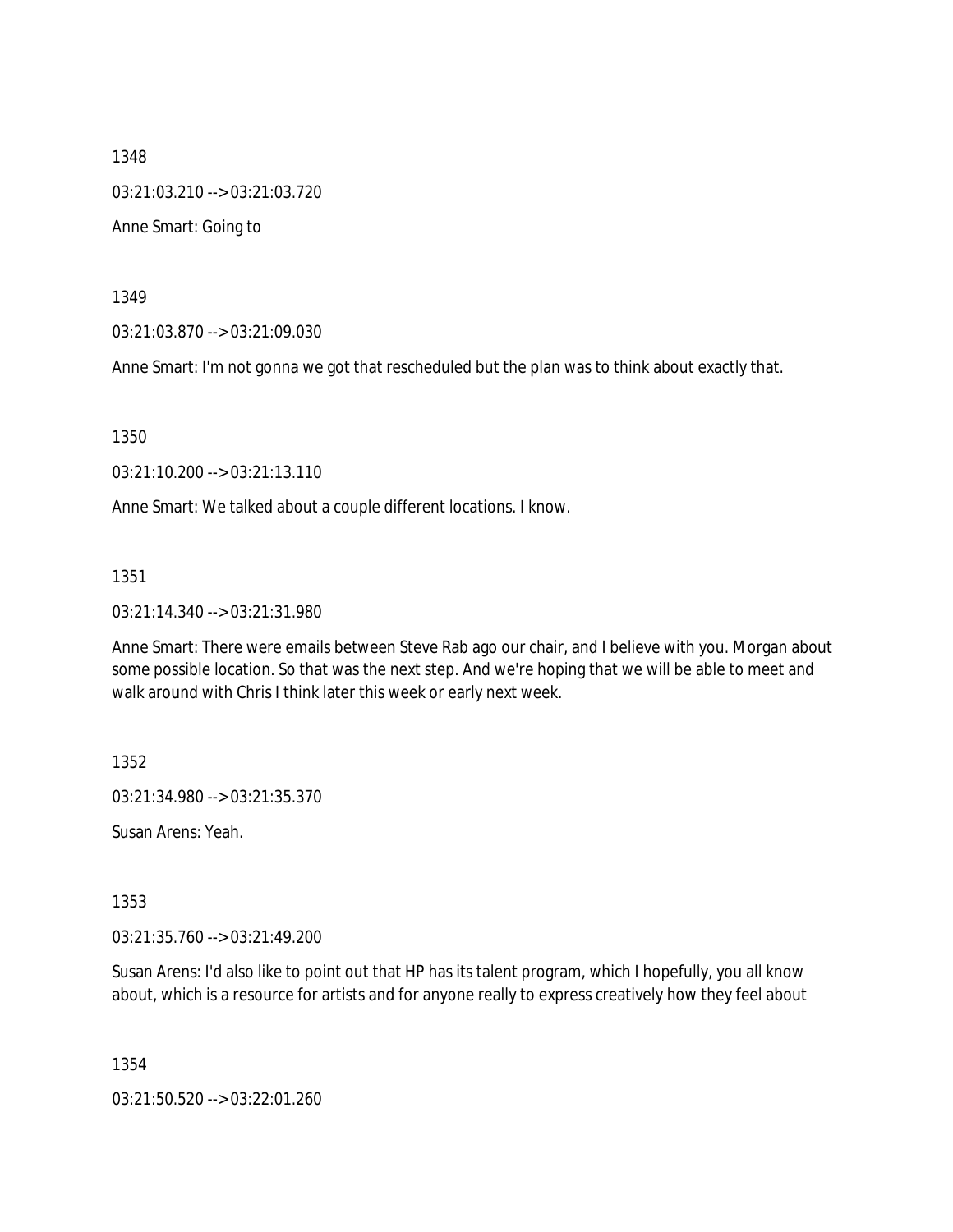Susan Arens: Exactly. These issues. So that's something that we hope to promote more as well or age that's really an HP program more than public art but but the related right

1355

03:22:01.350 --> 03:22:05.520

Anne Smart: And it's on the currents online social justice page. If you guys

1356

03:22:05.580 --> 03:22:06.600

Morgan Smith: Are interested in checking that

1357

03:22:06.600 --> 03:22:13.560

Morgan Smith: Out, just to clarify their request. They are the suggestion that council member in the star was making something more specific about a collaboration.

1358

03:22:14.190 --> 03:22:23.190

Morgan Smith: With HP, or sorry, with the public art committee and the race equity Task Force around the welcoming science and whether that makes it to be community artwork around

1359

03:22:23.790 --> 03:22:35.520

Morgan Smith: That concept. And so I don't think that necessarily needs to involve the public works director. I think there's some creativity and sort of Community visioning there that that can and should happen between those two groups.

1360

03:22:37.560 --> 03:22:37.920

Morgan Smith: Okay.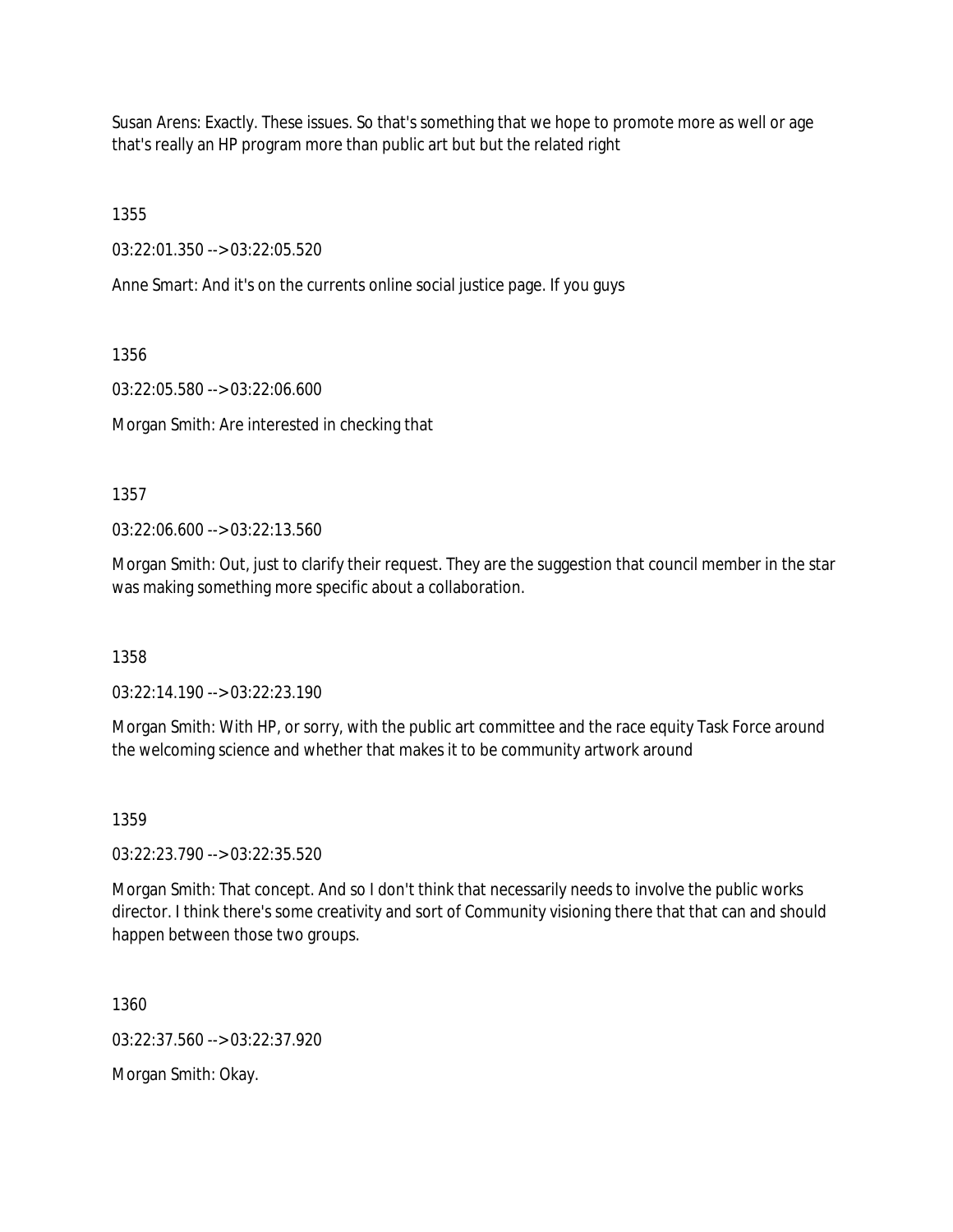1361 03:22:38.460 --> 03:22:38.790 Okay.

1362 03:22:39.870 --> 03:22:40.590 Great idea.

1363

03:22:41.640 --> 03:22:42.600

Leslie Schneider: COUNCILMEMBER Medina.

1364

03:22:46.920 --> 03:22:50.490

Kol Medina: Thank you all for staying up as this tonight and and being here and for all the work and

1365

03:22:52.110 --> 03:22:55.200

Kol Medina: I just want to make sure I understand. And everyone

1366

03:22:56.430 --> 03:23:04.470

Kol Medina: Listening to this understands that what's actually in our package in front of us tonight as a proven and agreement or authorizing the city manager to bring back to us an agreement.

1367

03:23:04.980 --> 03:23:09.810

Kol Medina: That would be \$12,000 a year to Mars and humanities Bainbridge for five years.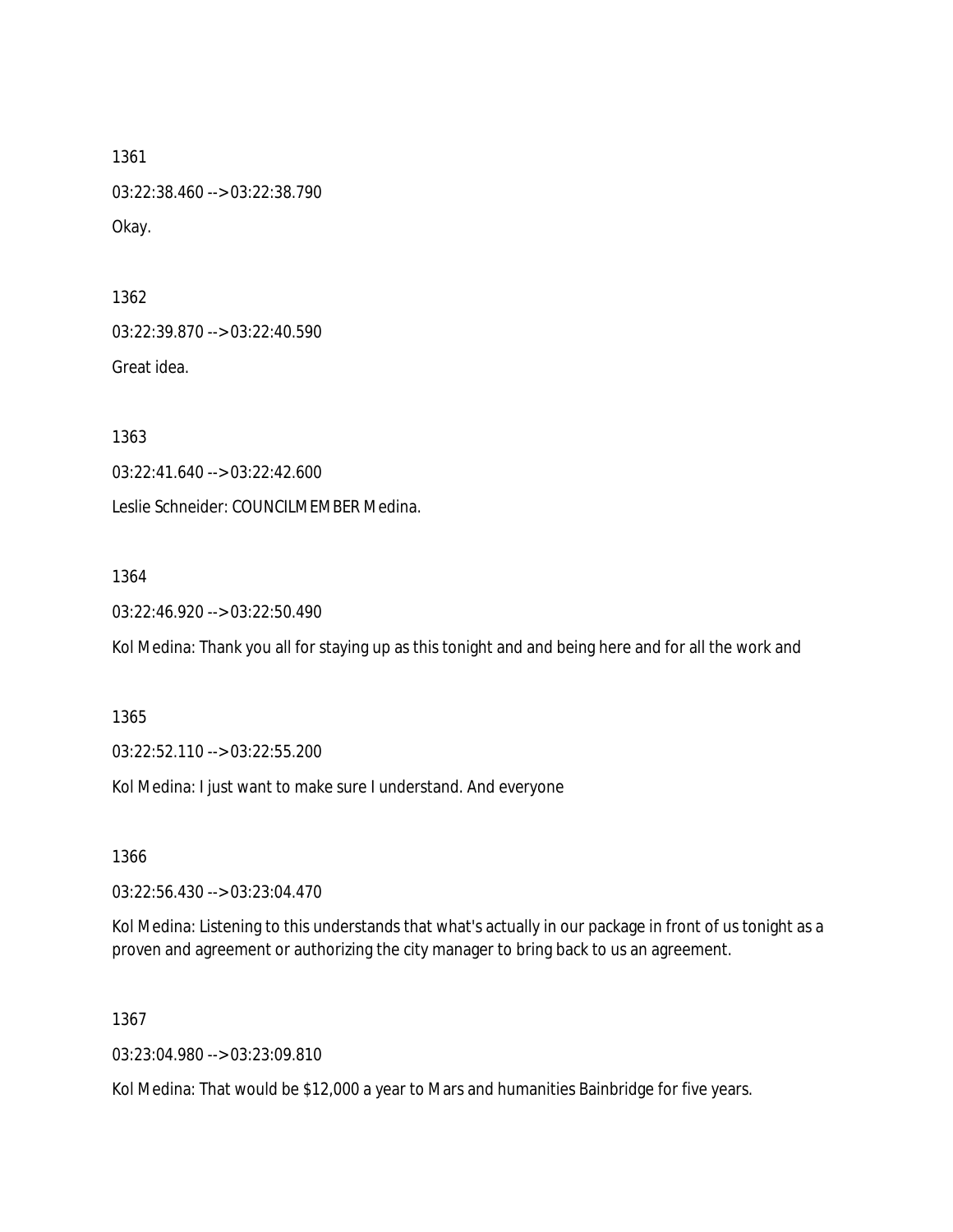03:23:10.290 --> 03:23:26.850

Kol Medina: And a 15% project management fee or future public art projects. And I just want to make sure everyone understands the 15% project management fee and exactly what that would apply to what we'd be committing to, um, so can I don't know. Morgan, maybe you want to clarify that or

1369

03:23:28.140 --> 03:23:34.530

Morgan Smith: Yeah, I would. It's been pretty typical over the 10 years that I've worked on these public art projects that

1370

03:23:34.860 --> 03:23:46.530

Morgan Smith: When there were new projects that in a recognition for the administrative work that arts and humanities, as in supporting the public art committees development of the project and implementation.

1371

03:23:46.980 --> 03:23:56.730

Morgan Smith: That there was, you know, a management fee that's that's fairly de minimis. And that's typically been said at 15% and so we're suggesting that we continue that.

1372

03:23:57.120 --> 03:24:09.540

Morgan Smith: And in particular because something new is a different shape of program and then it recurs every year. We've spent some time over the last year or two as that program has evolved and grown its legs.

1373

03:24:10.470 --> 03:24:15.030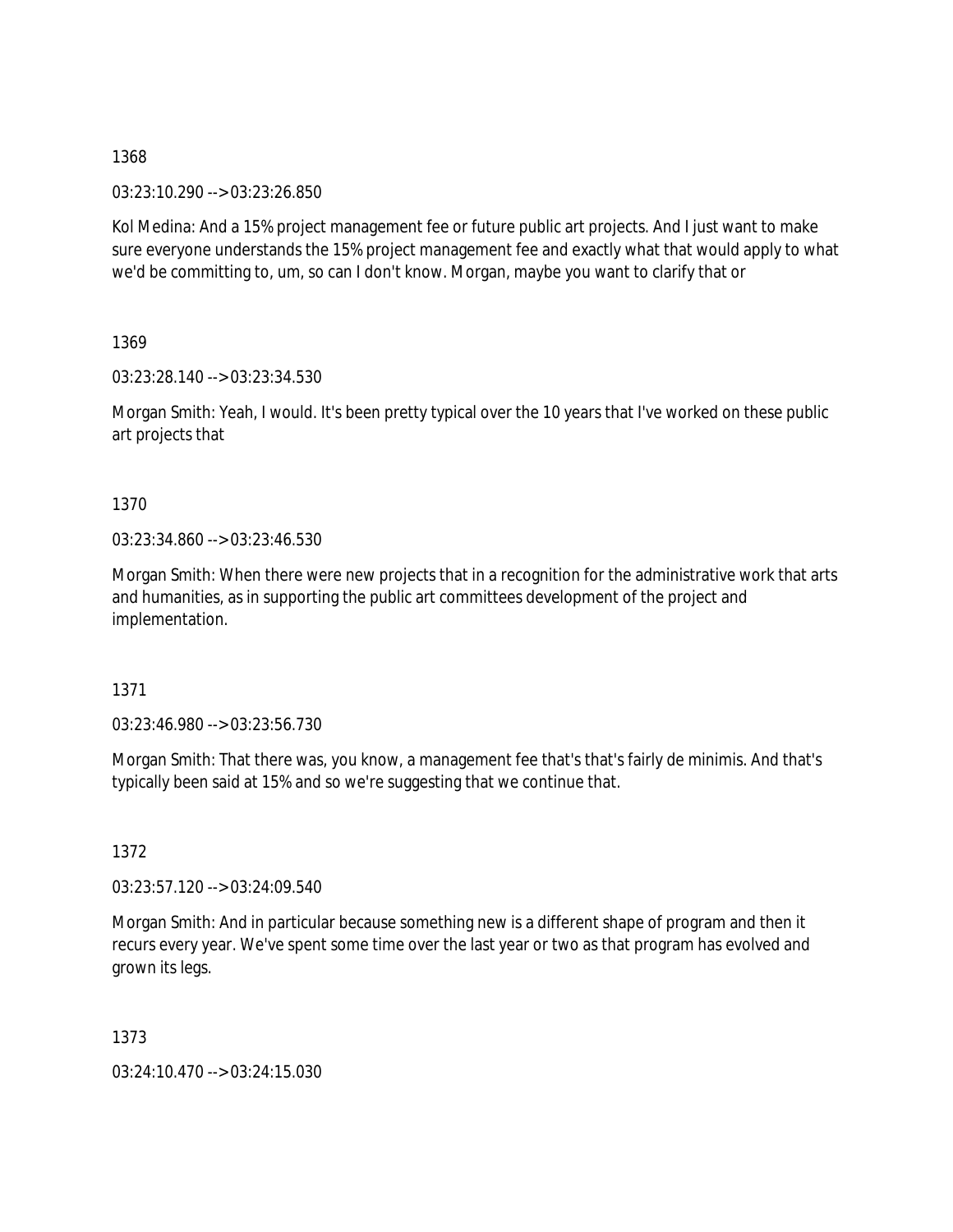Morgan Smith: Talking with arts and humanities and the public art committee about how that management should be

1374

03:24:16.140 --> 03:24:27.030

Morgan Smith: planned and supported and from a city staff perspective, I am comfortable with the proposal that's in front of Council tonight which is for what's basically a 1500 dollar

1375

03:24:27.540 --> 03:24:38.670

Morgan Smith: You know, to \$2,000 annual amount that covers the annual work that arts and humanities staff contribute to support something new rotation every year.

### 1376

03:24:39.240 --> 03:24:49.050

Morgan Smith: Other public art projects come to the Council, one at a time and are approved and would show that 15% line item as part of their approved budgets and that's how we've done it in the past.

1377

03:24:49.350 --> 03:24:54.990

Morgan Smith: The reason we're calling it out here in kind of a explicit way is because we we've

1378

03:24:55.410 --> 03:25:02.460

Morgan Smith: NOT HAD A LOT OF CLARITY between the city, the public art committee and arts and humanities in the first three years of something new.

### 1379

03:25:02.730 --> 03:25:13.230

Morgan Smith: Over how those project management fees should be addressed. So our suggestion is to package up a multi year agreement for \$12,000 a year for the University of support.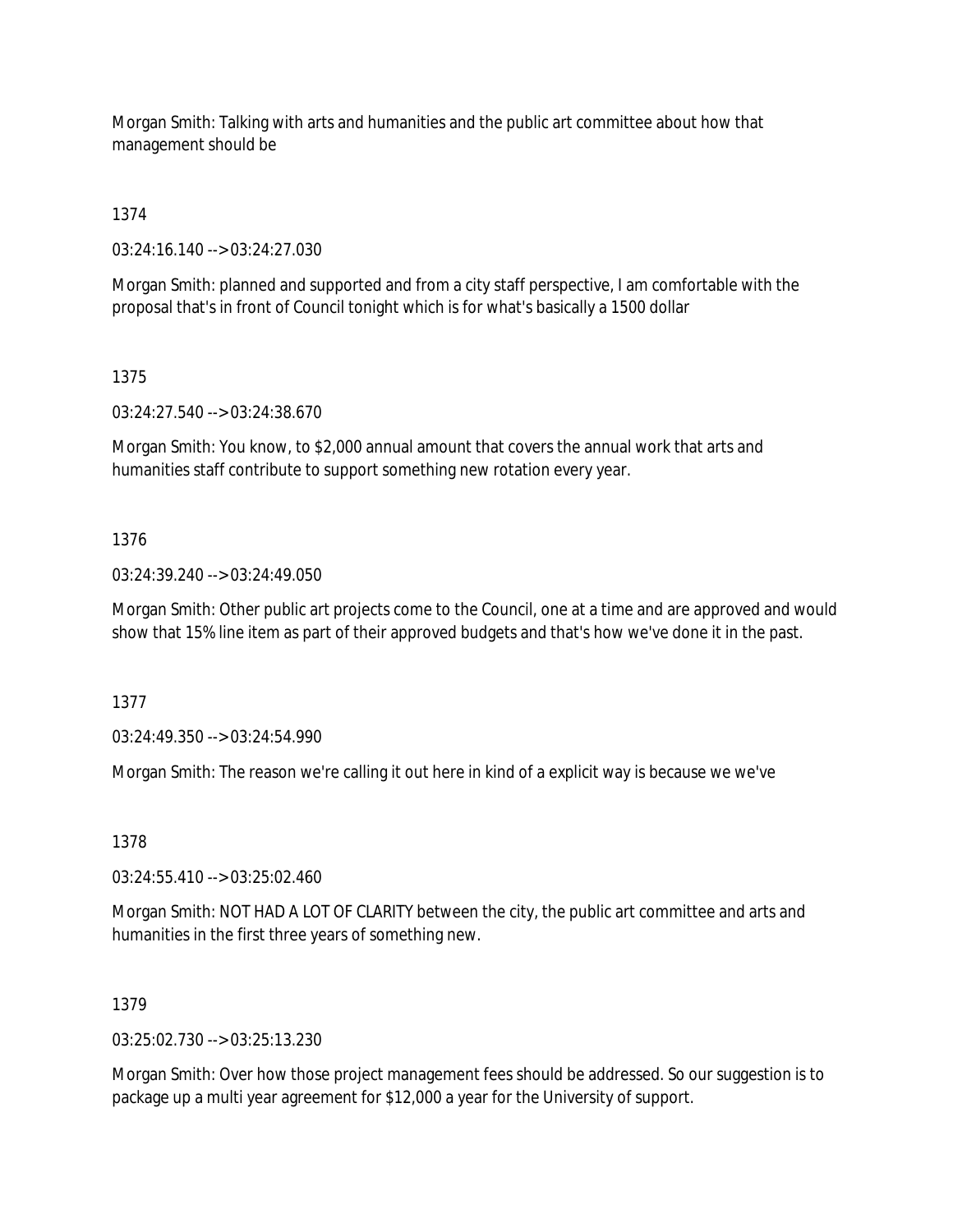03:25:13.800 --> 03:25:25.620

Morgan Smith: HP provides to pack and for that agreement because it's an annual activity to call for to allow for up to 15% of the something new expenses.

1381

03:25:29.310 --> 03:25:30.120

Anne Smart: Thank you for that.

1382

03:25:31.980 --> 03:25:33.570

Leslie Schneider: I'm Deputy Mayor

1383

03:25:37.050 --> 03:25:47.370

Joe Deets: And just a quick comment and then I'll go ahead and make the motion because it's like, well thank you ladies. Good to see you. I'm staying up late with us.

### 1384

03:25:48.000 --> 03:26:01.830

Joe Deets: Looking forward to move forward with this project as a art appreciator not an artist, I would hope that the art that comes forward is reflective of the times that we live in.

1385

03:26:02.910 --> 03:26:08.520

Joe Deets: And and I'll just be frank, I haven't seen that before with the artwork that's been displayed so

1386

03:26:09.270 --> 03:26:23.970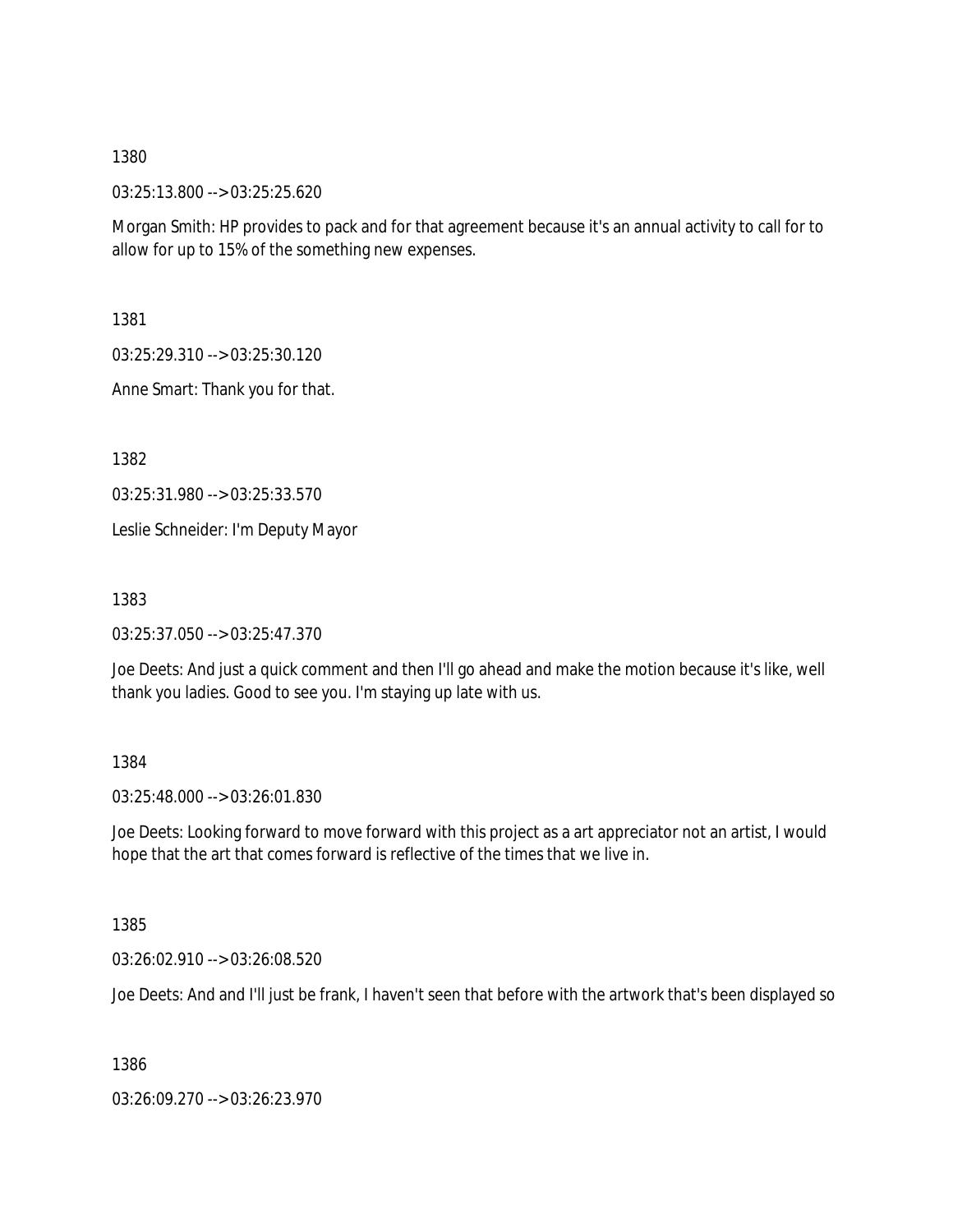Joe Deets: I would hope we've covered with the equity issues with the anguish mental health issues that people are going through. I hope the artwork will be reflective of the times that we live in. Okay, just want to say that because that's what I'm going to be hoping for.

1387

03:26:24.420 --> 03:26:24.870 Joe Deets: So,

1388

03:26:24.990 --> 03:26:36.600

Joe Deets: I moved to for the for approval with the October 13 2020 CONSENT AGENDA city council authorization for the city manager to prepare and execute a five year Professional Services Agreement.

## 1389

03:26:37.110 --> 03:26:50.460

Joe Deets: With loops arts and humanities Bainbridge to include a 12,000 annual payment and a 15,000 project management fee for future public art projects, including the annual something new project.

1390

03:26:51.810 --> 03:26:52.200

Kol Medina: Second,

1391

03:26:53.550 --> 03:26:58.710

Morgan Smith: Just a correction. I think the motion as you read it was \$15,000 but I think you meant

1392

03:26:58.710 --> 03:27:03.600

Joe Deets: 15% okay uh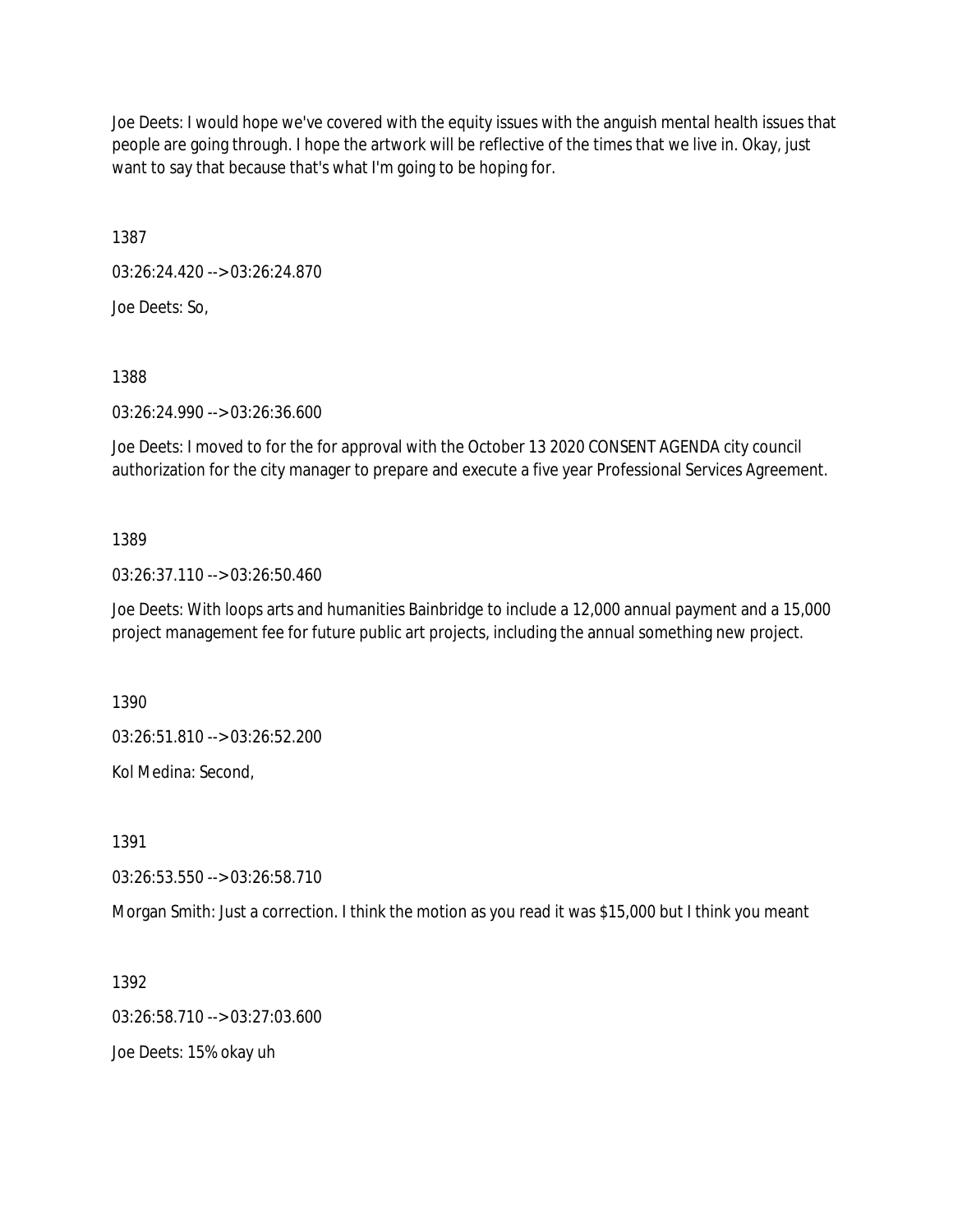03:27:03.720 --> 03:27:06.510

Joe Deets: Amanda does the city manager.

1394

03:27:08.790 --> 03:27:13.170

Leslie Schneider: And we have a second from COUNCILMEMBER Medina. Is there any further. Any further discussion.

1395

03:27:14.610 --> 03:27:16.140

Leslie Schneider: All those in favor please say aye.

1396

03:27:18.660 --> 03:27:19.650

Leslie Schneider: Any opposed.

1397

03:27:20.850 --> 03:27:37.290

Leslie Schneider: Excellent that passes unanimously and Deputy Mayor, I just want to point out that the selection of the art is done by a panel of artists. So it's not done. It's the this committee itself does not select the art so

1398

03:27:38.130 --> 03:27:40.980

Joe Deets: Okay. Just, just my two cents. That's all.

1399

03:27:41.340 --> 03:27:52.320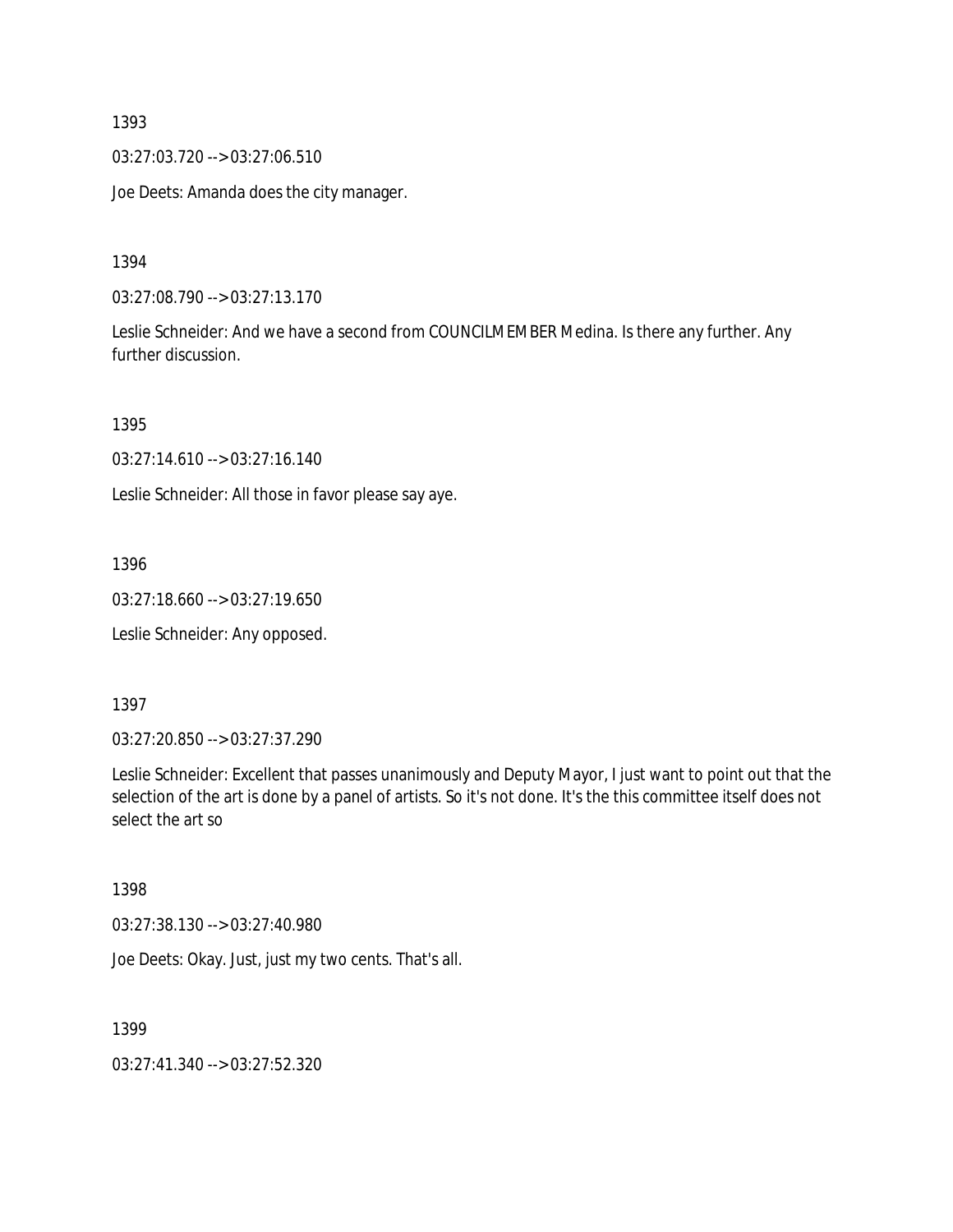Susan Arens: Know, and also I think going forward as we do more programs every program will have a specific jury and depending on what the call asks where those things can be

1400

03:27:53.760 --> 03:27:56.730

Susan Arens: Described you know through the call. So

1401

03:27:57.720 --> 03:27:57.990

Yeah.

1402

03:27:59.010 --> 03:28:01.500

Leslie Schneider: I'm COUNCILMEMBER into sorry, did you have a comment on

1403

03:28:01.500 --> 03:28:03.090

Rasham Nassar: This yeah I want

1404

03:28:03.180 --> 03:28:06.840

Rasham Nassar: I want to follow up because I want to make sure that if any council member has any concern.

1405

03:28:07.920 --> 03:28:22.350

Rasham Nassar: That we that we raise it now so that I'm operating consistent with the will of the Council, I really think that the task force the race equity task force would like to have some input on the public art process. And I would be very happy.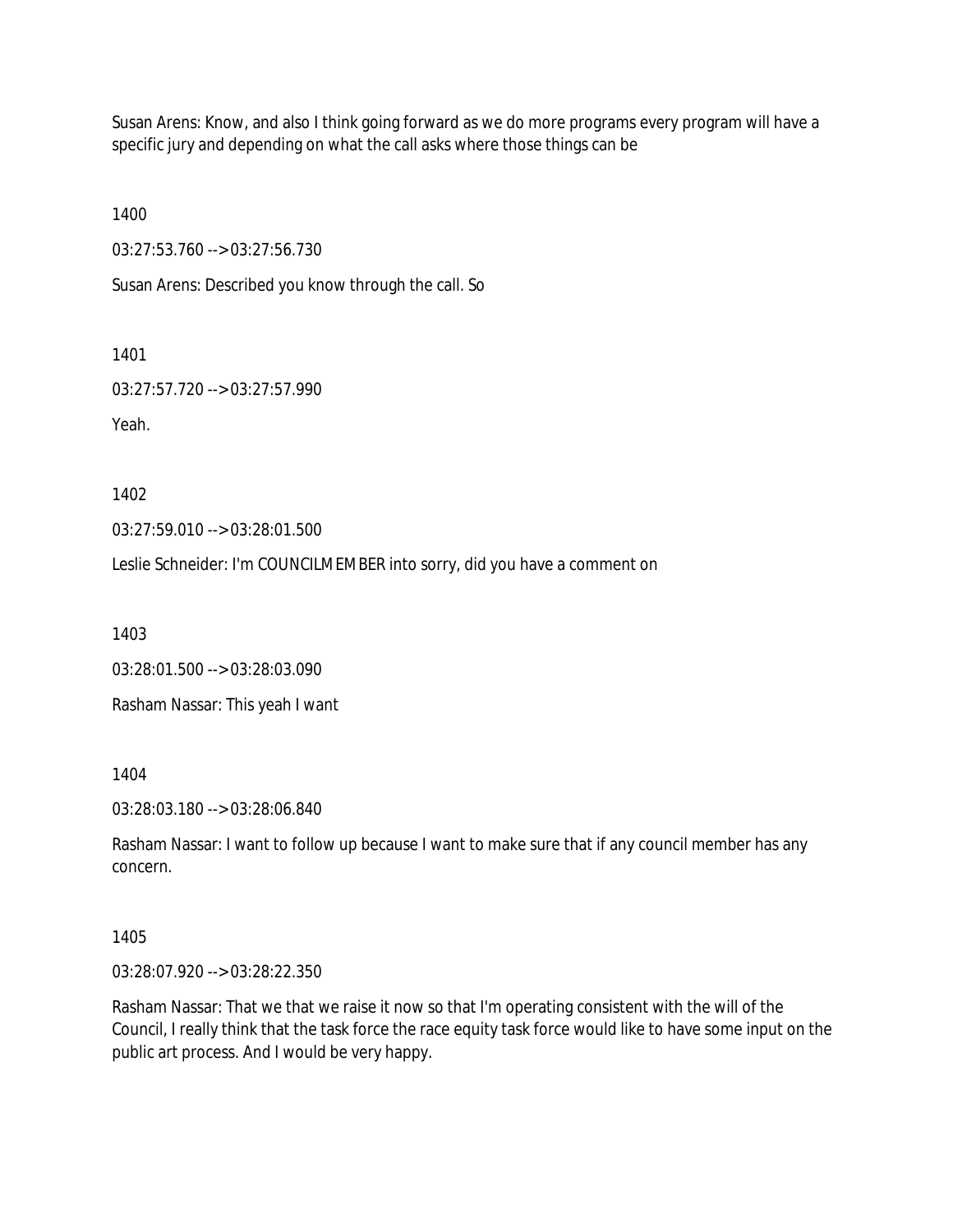03:28:23.490 --> 03:28:26.430

Rasham Nassar: Myself and maybe COUNCILMEMBER high topless to facilitate

1407

03:28:27.840 --> 03:28:38.280

Rasham Nassar: Some or most of you coming to erase equity Task Force meeting just you know bridging that gap and introducing yourselves and kind of what what you do. I know they did appreciate, at least, learning about that.

1408

03:28:38.700 --> 03:28:45.960

Rasham Nassar: And I see a positive collaborative relationship building from there. And I just wanted. I hope that my council members would support.

1409

03:28:46.770 --> 03:29:00.840

Rasham Nassar: Me doing that if anyone has any concerns about that. I will leave here tonight and and add it to my list of things to do to make that contact between the task force and an arts and humanities and public art committee.

1410

03:29:01.050 --> 03:29:02.520

Anne Smart: Thank you. We appreciate that.

1411

03:29:02.580 --> 03:29:03.510

Anne Smart: Look forward to that.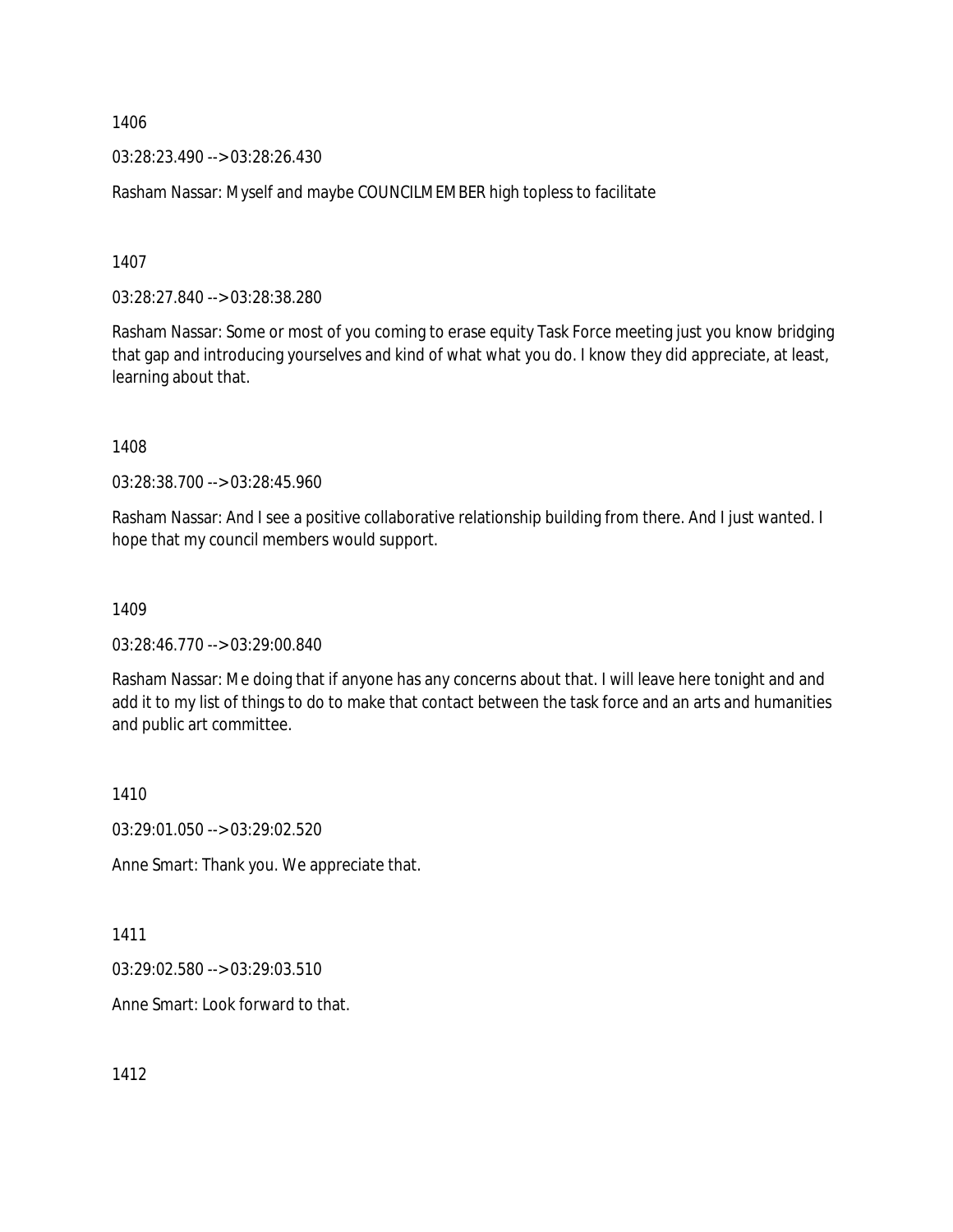03:29:03.870 --> 03:29:04.860

graceharris: Thank you. Yep.

1413

03:29:05.670 --> 03:29:13.590

Leslie Schneider: All right. Wonderful. Well, and Susan and grace. Thank you. All three of you for coming tonight being here.

1414

03:29:13.920 --> 03:29:14.340

Susan Arens: Thank you.

1415

03:29:14.820 --> 03:29:16.140 Anne Smart: Thank you for having us. Thank

1416

03:29:16.140 --> 03:29:17.370 Anne Smart: You all right.

1417 03:29:18.240 --> 03:29:18.750 Leslie Schneider: Good night.

1418 03:29:19.020 --> 03:29:19.470 Tonight.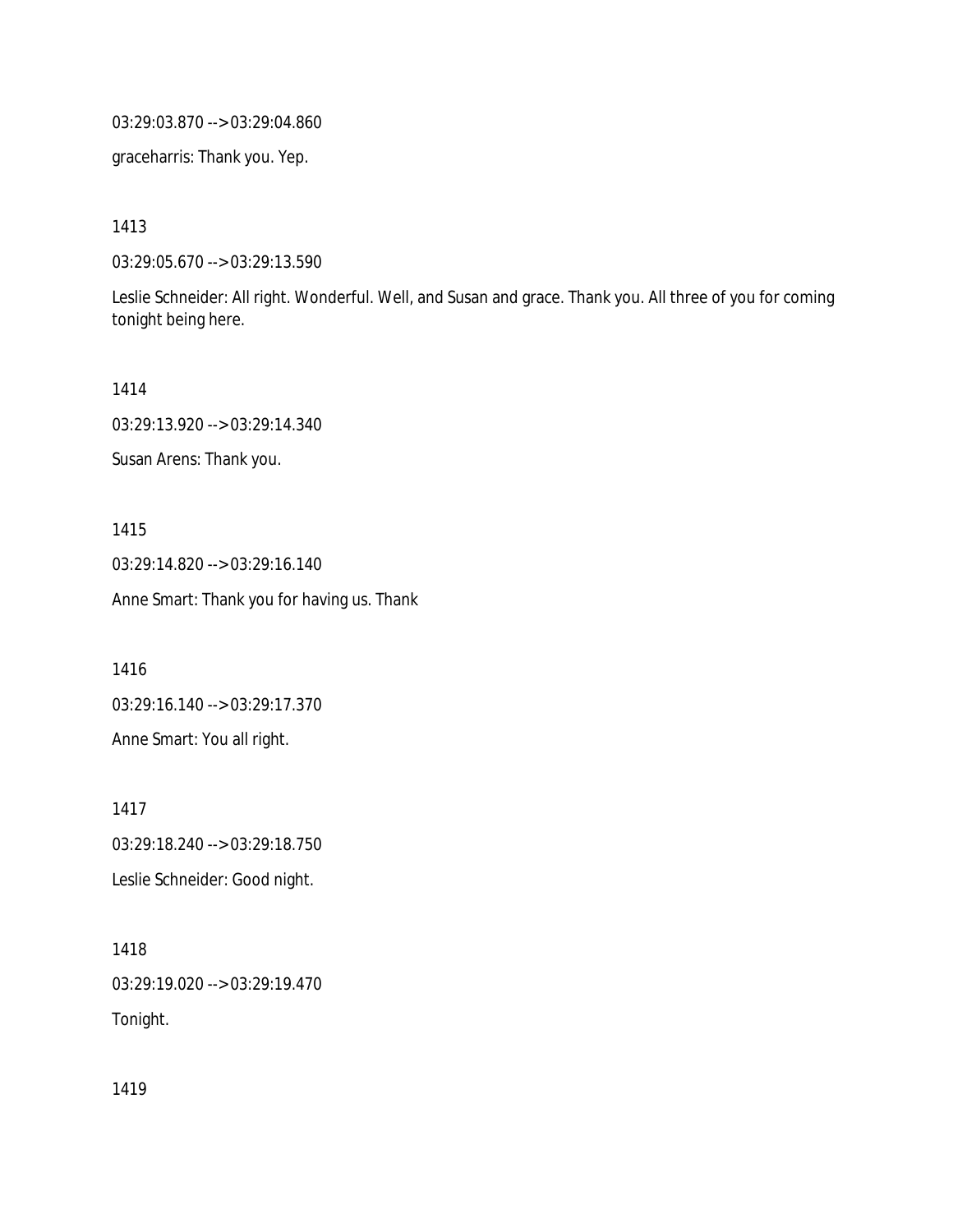03:29:21.480 --> 03:29:22.140

Leslie Schneider: Okay.

1420

03:29:22.770 --> 03:29:26.820

Leslie Schneider: We are now on 11 see consider revising

1421

03:29:27.030 --> 03:29:27.480

Leslie Schneider: The

1422

03:29:27.540 --> 03:29:39.900

Leslie Schneider: Bi MC 12 12.4 0.060 to include Blakely harbor and chief Clark, you're with us to go for it for it to present this one.

1423

03:29:41.070 --> 03:29:42.030

Joe Clark: Well, good evening.

1424

03:29:44.310 --> 03:30:02.250

Joe Clark: We were asked a group of residents brought concerns regarding safety and Blakely harbor. There's been increased use in the harbor mixed use of motorized and non motorized traffic. And so, you know, they have safety concerns. Currently, the municipal code.

1425

03:30:03.270 --> 03:30:13.740

Joe Clark: Creates an island wide know wake speed limits own within 150 feet of any structure or shoreline and that would be the current situation and Blakely harbor.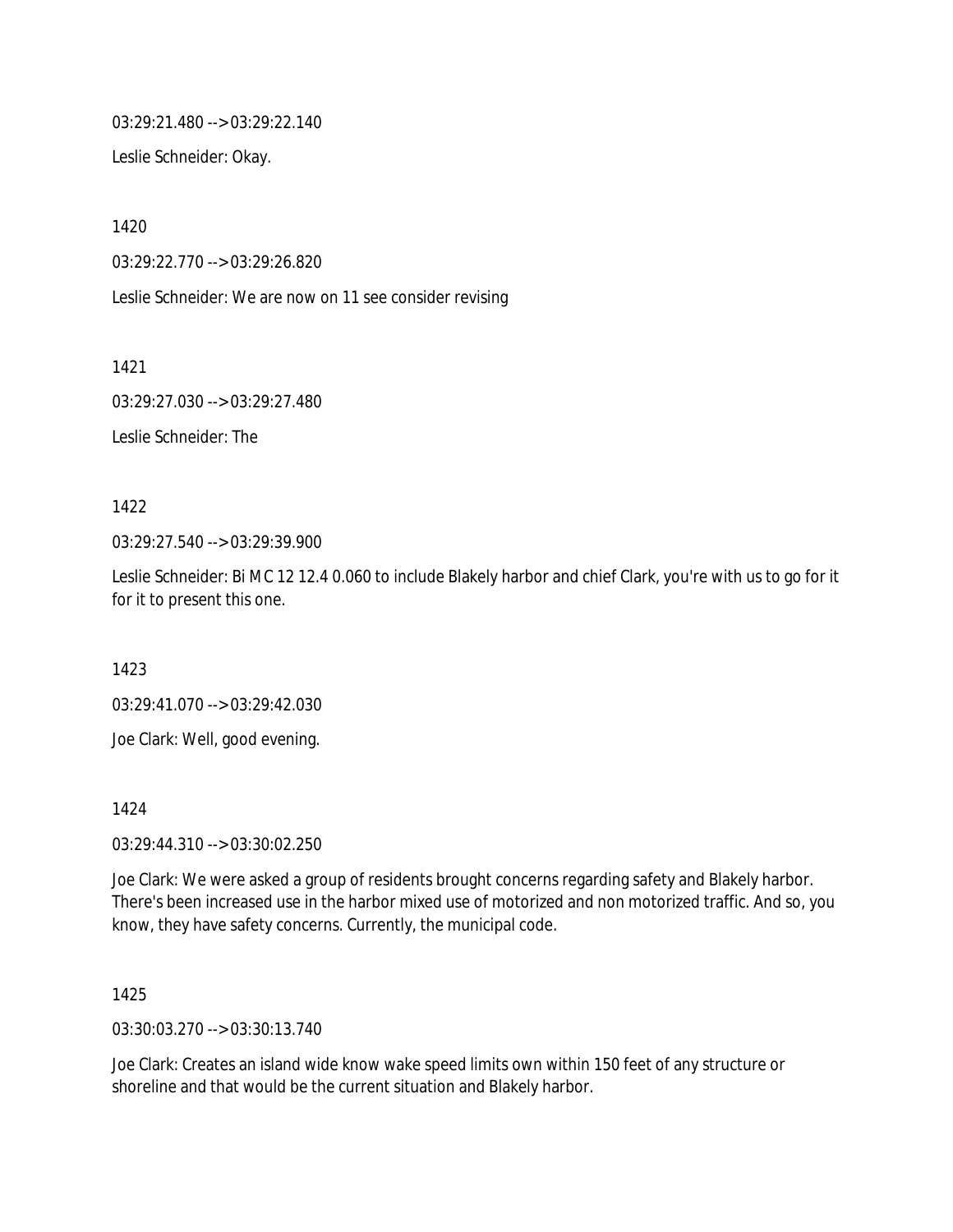03:30:14.520 --> 03:30:29.100

Joe Clark: Within that same code. There are also broader areas of manzanita Bay and port Madison Bay, which would be most consistent with likely harbor and then of course Eagle harbor, which has the ferry traffic throughout the day.

1427

03:30:31.020 --> 03:30:37.560

Joe Clark: And so within those areas marked motors have to operate it that no way speed throughout that zone.

1428

03:30:38.940 --> 03:30:51.390

Joe Clark: So we looked at some options just to provide information to start the discussion, the residents in the packet there's a diagram that shows you know two possible alternatives, one which is in the

1429

03:30:52.620 --> 03:31:02.730

Joe Clark: Eastern side of the harbor is what's been proposed by residents that everything west of that line would be the know wake zone. And then, you know, for a second discussion, we looked at

1430

03:31:04.020 --> 03:31:20.970

Joe Clark: A potential second area west of that. The idea being to separate some of that activity motorized activity jet skis a water ski ears from some of the non motorized and visiting boats that tend to anchor in that area.

1431

03:31:25.170 --> 03:31:36.570

Joe Clark: Also looking back at you know we need proper markings. So depending on which area. The line was placed in, we would have to put up with ways to market.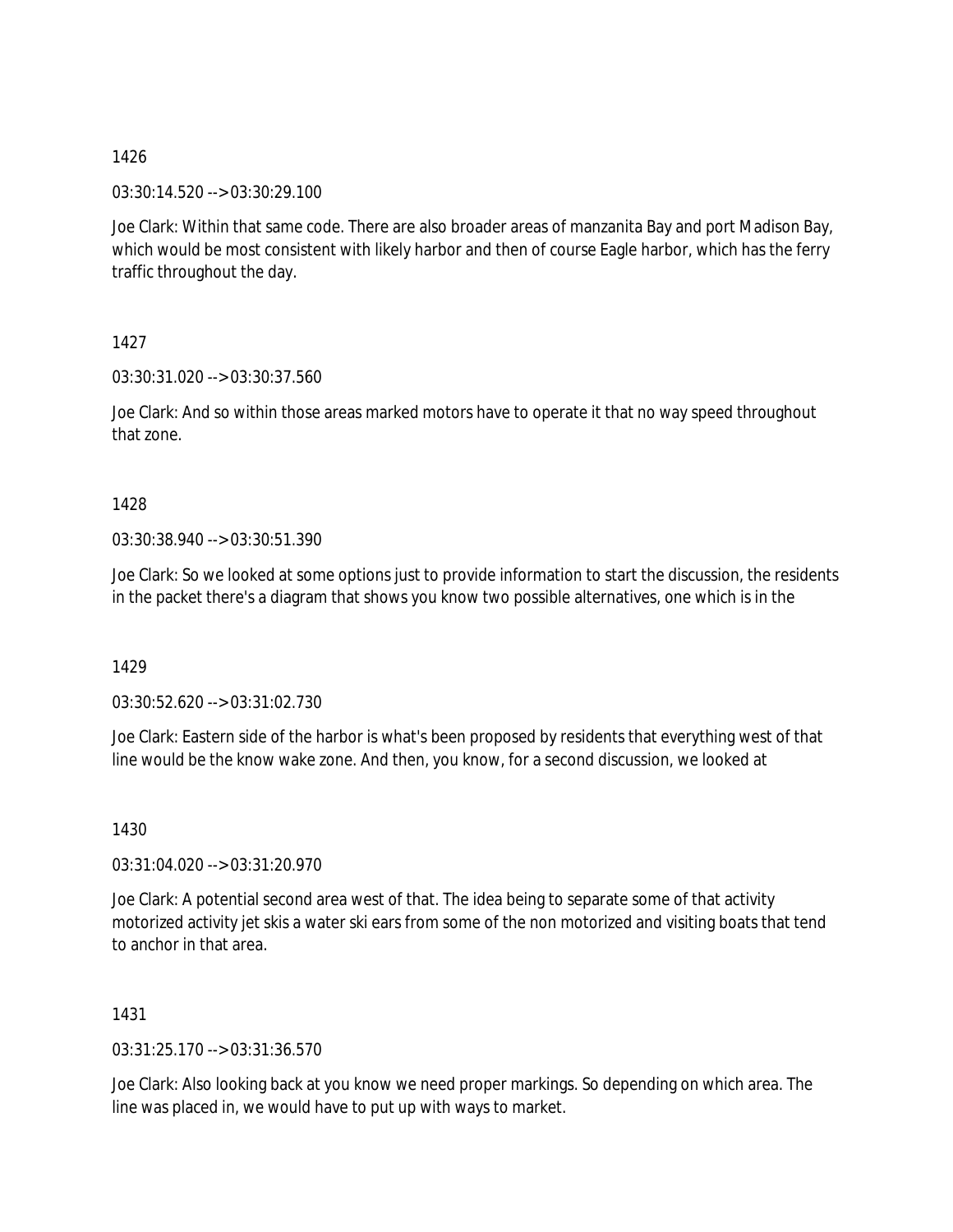03:31:37.830 --> 03:31:53.820

Joe Clark: And the number of boys is contingent upon that section. So we got some cost estimates based on our most current information. These are not quotes, they would vary based on the scope of the work done at the time, the number of buoys placed you know how much they could do on scene so

1433

03:31:55.230 --> 03:31:58.260

Joe Clark: Permitting is about 1400 dollars for the process.

1434

 $03:31:59.940 \rightarrow 03:32:13.110$ 

Joe Clark: good estimate of about \$5,000 per movie. And then of course there would be annual maintenance about \$500 a year league, which is part of our, our master program is maintenance of buoys throughout the island harbors

1435

03:32:15.360 --> 03:32:26.160

Joe Clark: You should Council decided to pursue this action and add Blakely harbor to code the additional work, we would need to do would be you identify the right location. Put that

1436

03:32:27.330 --> 03:32:30.660

Joe Clark: Line to, you know, separate those activities out

1437

03:32:35.130 --> 03:32:36.930

Leslie Schneider: Alright, well thank you very much.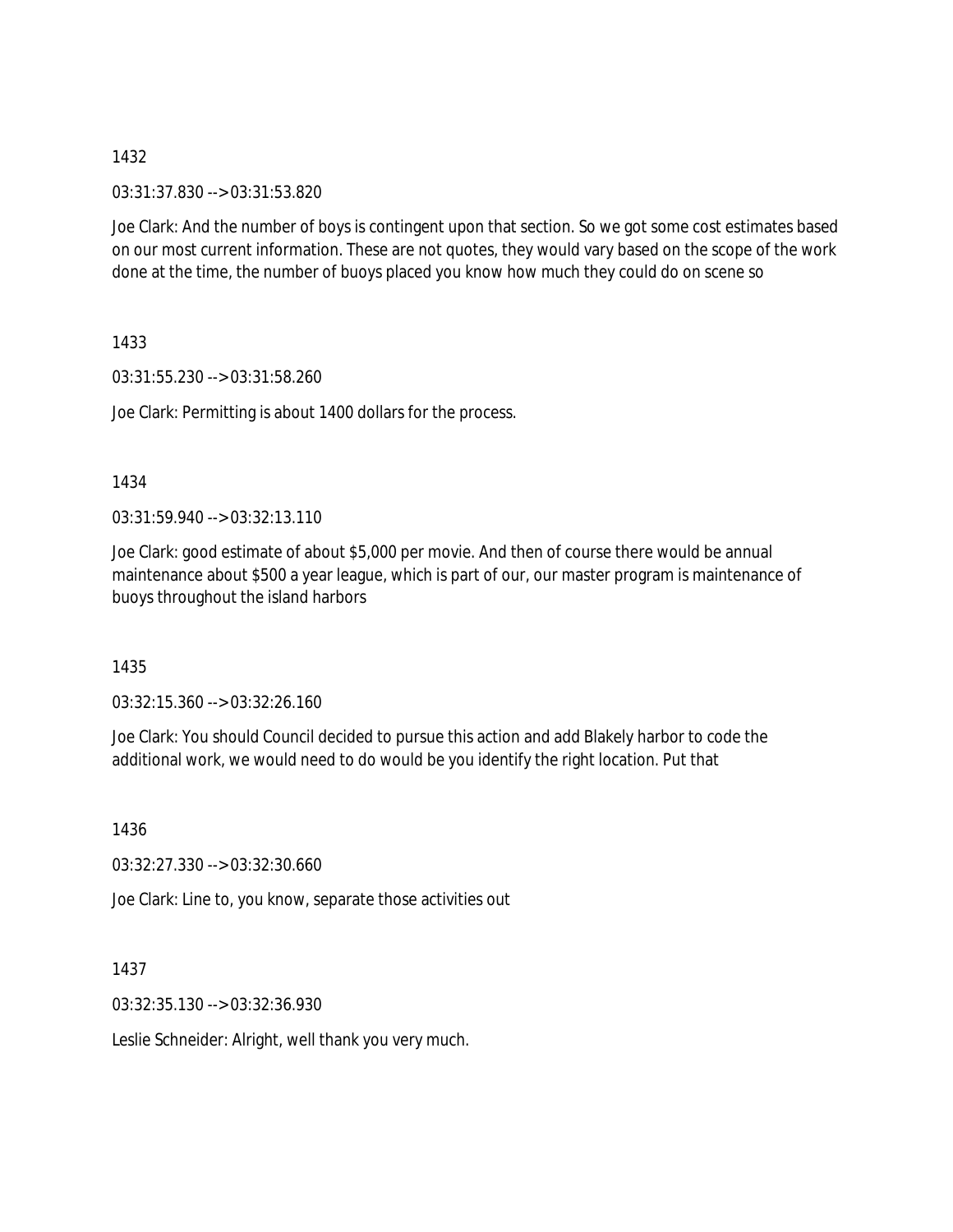03:32:38.370 --> 03:32:45.900

Leslie Schneider: So we'll do some quick discussion here and just FYI. We are like an hour and 10 minutes behind now so

1439

03:32:47.310 --> 03:32:56.520

Leslie Schneider: If we don't make up anytime will be or 1045 at the at the earliest. Okay so COUNCILMEMBER Pollock. You had your hand up first.

1440

03:32:56.880 --> 03:33:08.040

Michael Pollock: Well, I'm trying to speed this along because I think this is a no brainer. There's there's widespread public support from our constituents. So I'm just going to go ahead and make the motion.

1441

03:33:08.550 --> 03:33:17.880

Michael Pollock: I'm going to direct the city manager to prepare a proposal for the future Council consideration, adding Blakely Harvard to the restricted areas outline in the IMC

1442

03:33:19.140 --> 03:33:23.820

Michael Pollock: So based on tonight's hopefully brief Council discussion.

1443

03:33:27.000 --> 03:33:27.960

Michael Pollock: Hopefully be fine.

1444

03:33:30.630 --> 03:33:33.360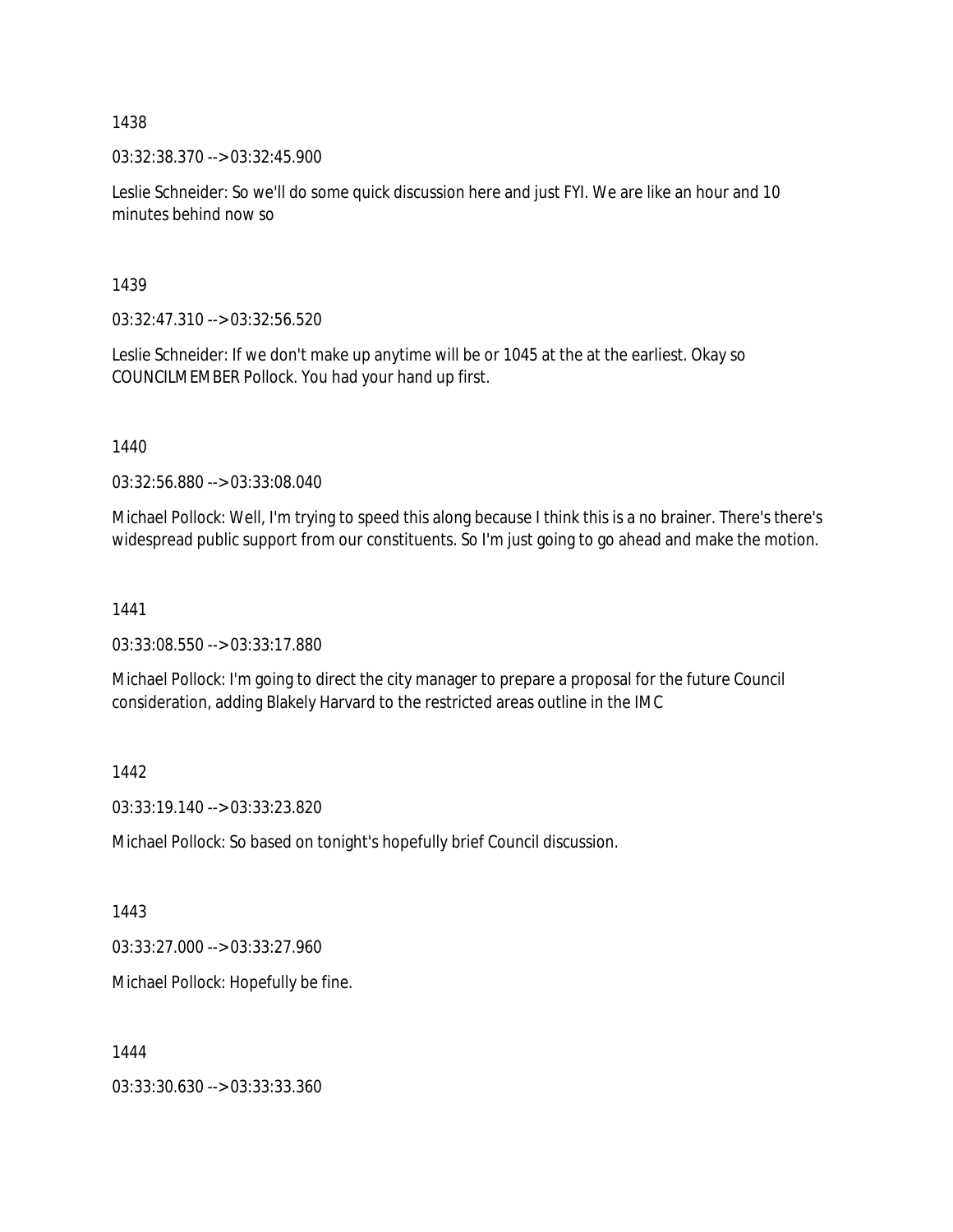Leslie Schneider: Okay. COUNCIL MEMBER nisar Second to that.

1445

03:33:36.060 --> 03:33:39.390

Leslie Schneider: I'm just going to go down the list of hands here. Councilmember I topless.

## 1446

03:33:40.560 --> 03:33:49.110

Kirsten Hytopoulos: Didn't maybe I missed it, because I was looking at the maps. Um, did, did you specify which line. Councilmember Pollock.

1447

03:33:49.710 --> 03:33:51.030

Leslie Schneider: That's what I was wondering. To

1448

03:33:54.780 --> 03:33:56.010

Michael Pollock: Know I i

1449

03:33:58.080 --> 03:34:10.020

Michael Pollock: I I follow through with the recommended motion. So, and it's based on the discussion. So if you have an opinion on that the there has been the comments public comments on that line.

1450

03:34:10.950 --> 03:34:23.340

Michael Pollock: And there may be some safety considerations are our logistical considerations is the part about our house to go, but, um, as far as I'm concerned, I'd rather have it be as far out as possible so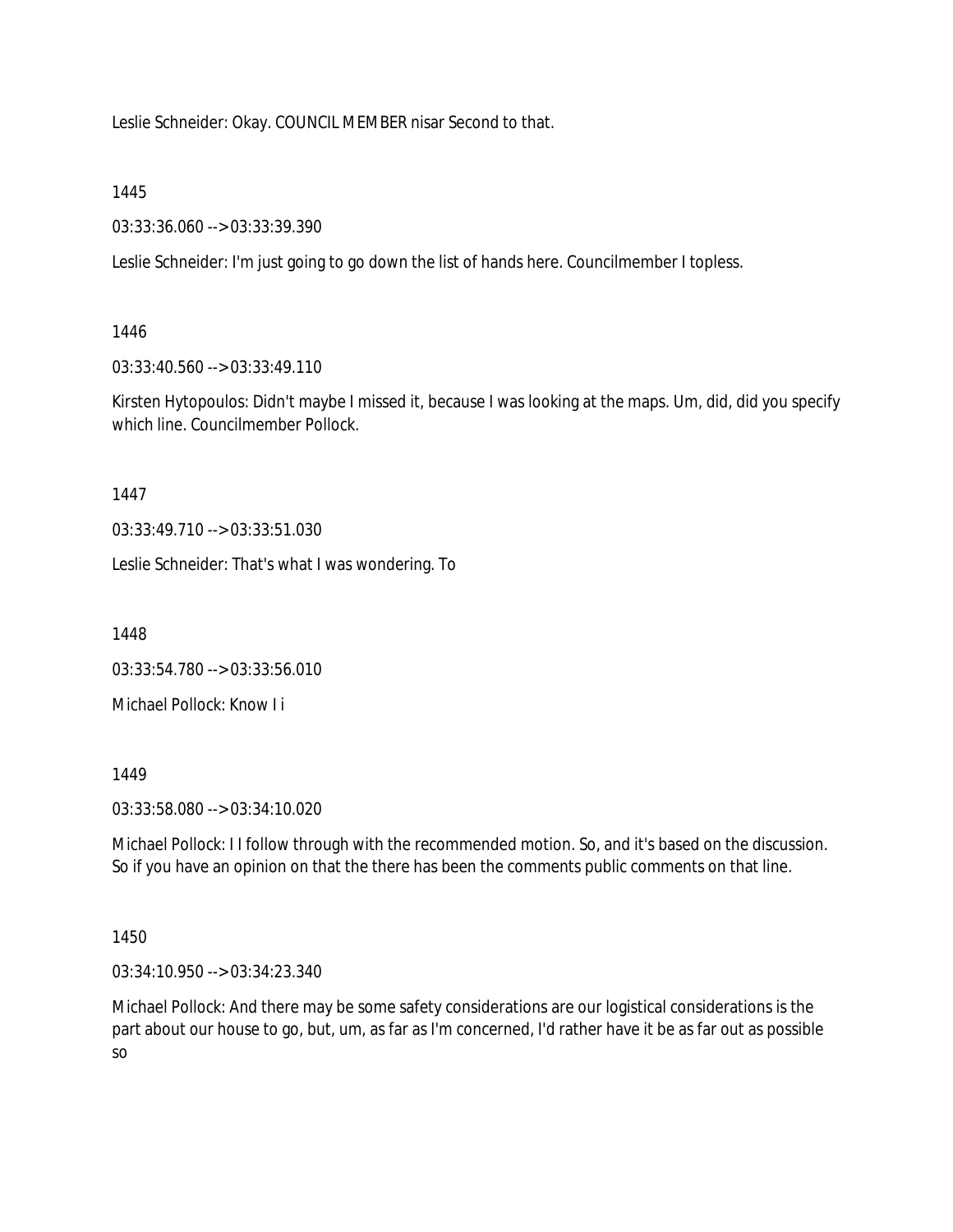03:34:23.820 --> 03:34:31.230

Kirsten Hytopoulos: Right, so I really view. I just, there's two lines in the drawing and I just wasn't sure if you had. Did your motion specify the, the Eastern

1452

03:34:32.760 --> 03:34:38.970

Leslie Schneider: Maybe, maybe he definitely read the correct the recommended motion. So I think basically we're just

1453

03:34:39.300 --> 03:34:49.650

Leslie Schneider: Going to let's just quickly go through one by one and decide, you know what we which green line we like and then we'll, we'll tell the city manager and authorize her to come back with something that we can

1454

03:34:50.670 --> 03:34:51.300

Leslie Schneider: Find off on

1455

03:34:51.660 --> 03:34:55.320

Kirsten Hytopoulos: So I went this most Eastern line.

1456

03:34:58.920 --> 03:35:01.560

Leslie Schneider: Looks like we have three votes for that I would concur.

1457

03:35:02.640 --> 03:35:05.430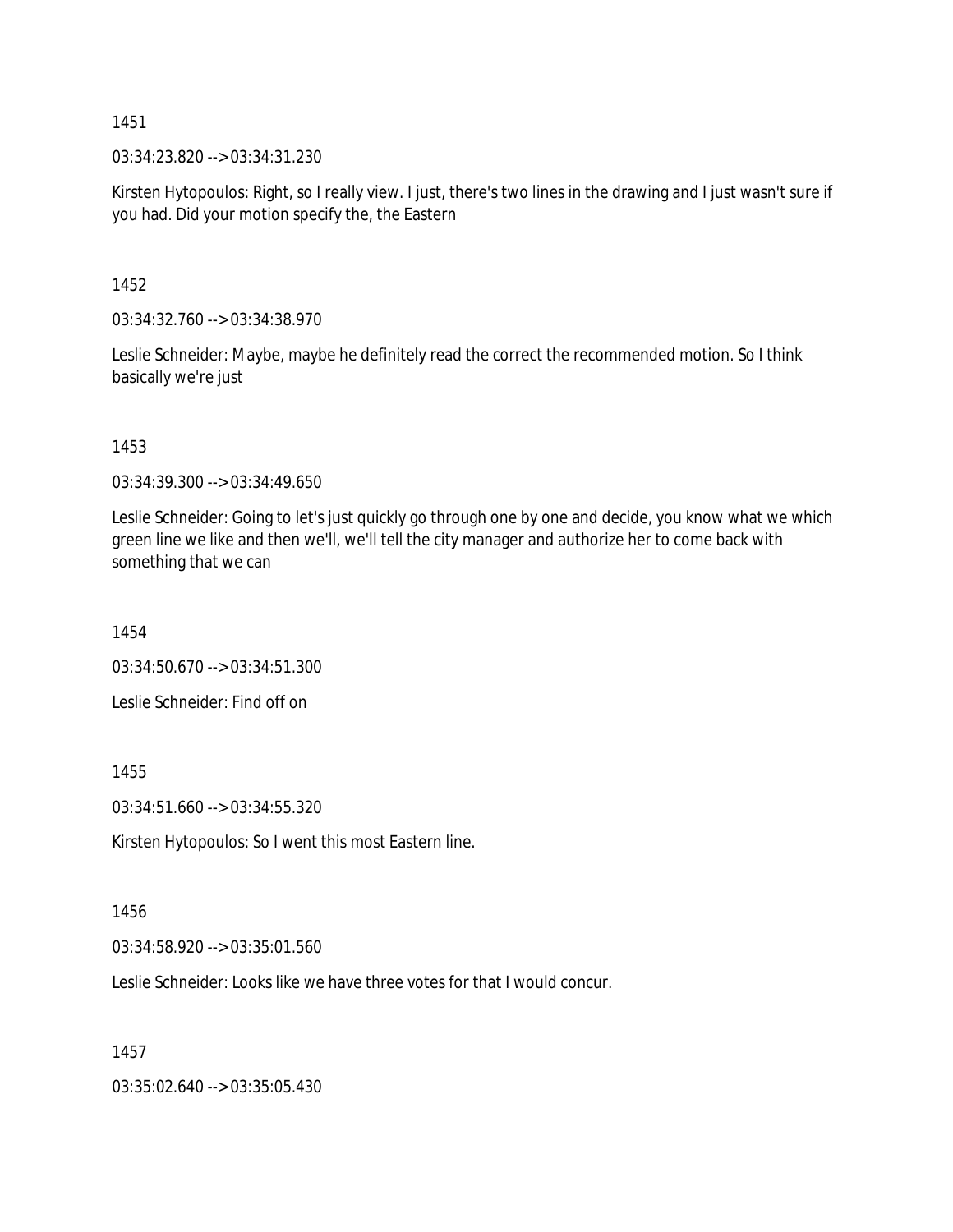Leslie Schneider: So COUNCILMEMBER car, did you have a comment.

1458

03:35:06.810 --> 03:35:09.780

Leslie Schneider: Beyond voting for the Eastern line.

## 1459

03:35:10.590 --> 03:35:24.180

Christy Carr: And I'll just speak to it. I actually was able to go out with to the harbor masters and see the difference between these lines and also see how much open waters still available for people wanting to

1460

03:35:25.350 --> 03:35:28.410

Christy Carr: water ski tube, whatnot. I think that it's really

1461

03:35:29.430 --> 03:35:35.460

Christy Carr: I think it's great that they had nearly unanimous support of the shoreline property owners in favor of this outer line.

### 1462

03:35:36.090 --> 03:35:52.470

Christy Carr: And I think that any of the sort of administrative or cost items in my mind would really be secondary. And I think that I'd like to show a preference for non motorized use in the harbor, they can still anchor, they can still use motorized boats. But I think that

1463

03:35:52.830 --> 03:35:55.020

Christy Carr: I've personally swam out to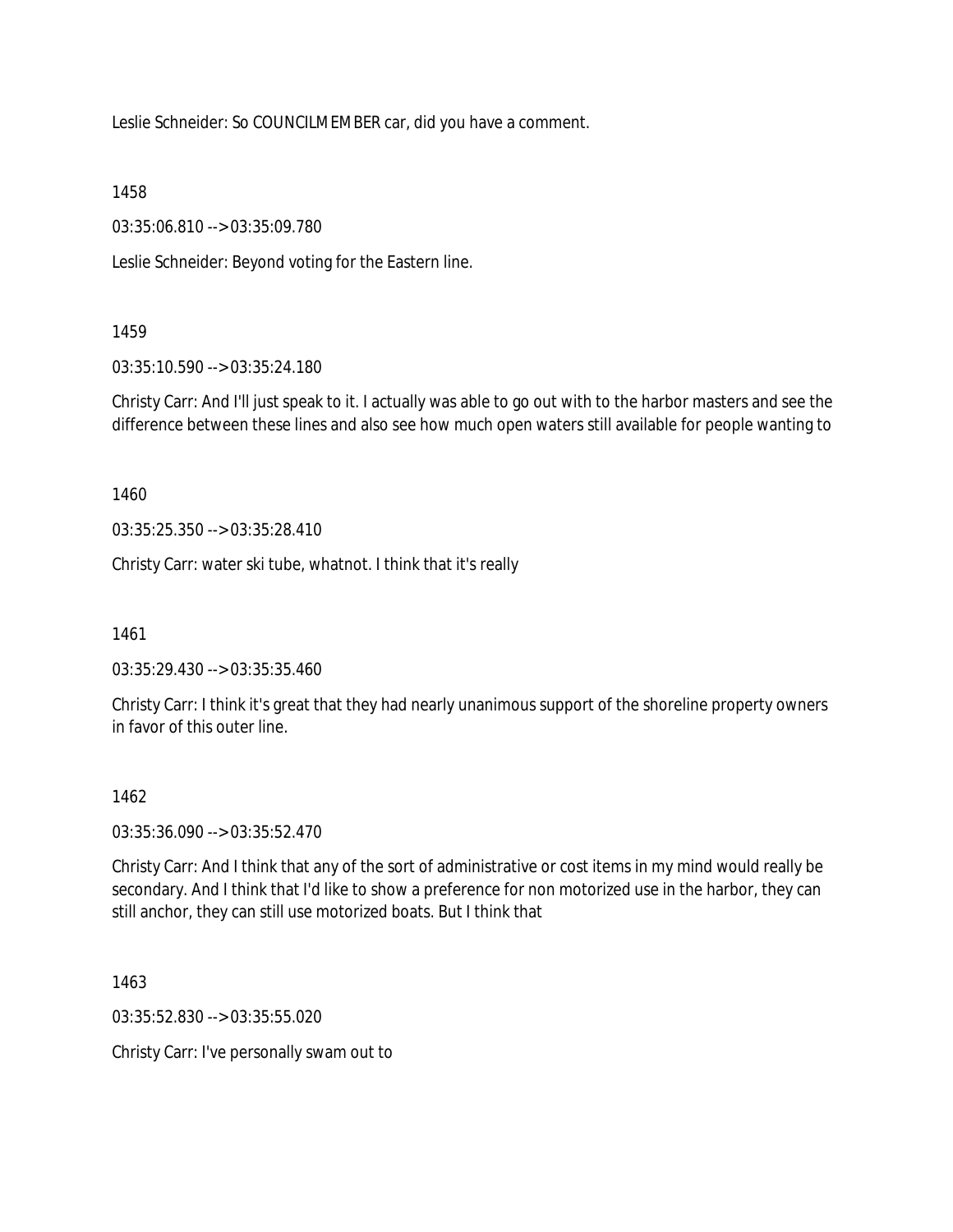03:35:56.790 --> 03:36:04.170

Christy Carr: Blakely rock and I think that more and more people are doing that and it it it would be

1465

03:36:05.250 --> 03:36:12.330

Christy Carr: Really great if we could have a higher level of safety for users. So, I support the eastern line.

1466

03:36:13.260 --> 03:36:15.150

Leslie Schneider: Thank you. Councilmember Medina.

#### 1467

03:36:18.060 --> 03:36:30.930

Kol Medina: I support pushing the line as far to the east as makes sense. And I thought what I heard in chief Clark's words was that they would need to do a little

1468

03:36:31.500 --> 03:36:44.310

Kol Medina: I'm not sure who they are a little more work on determine exactly where to put the line. So I don't want to specify that I want that very line right there, shown in the map, but as far as the east is is reasonably possible

1469

03:36:47.280 --> 03:36:59.220

Leslie Schneider: And so I think we're city manager and chief clerk. Do you have guidance from us. It seems like we're pretty unanimous about wanting the, the further

1470

03:36:59.700 --> 03:37:03.750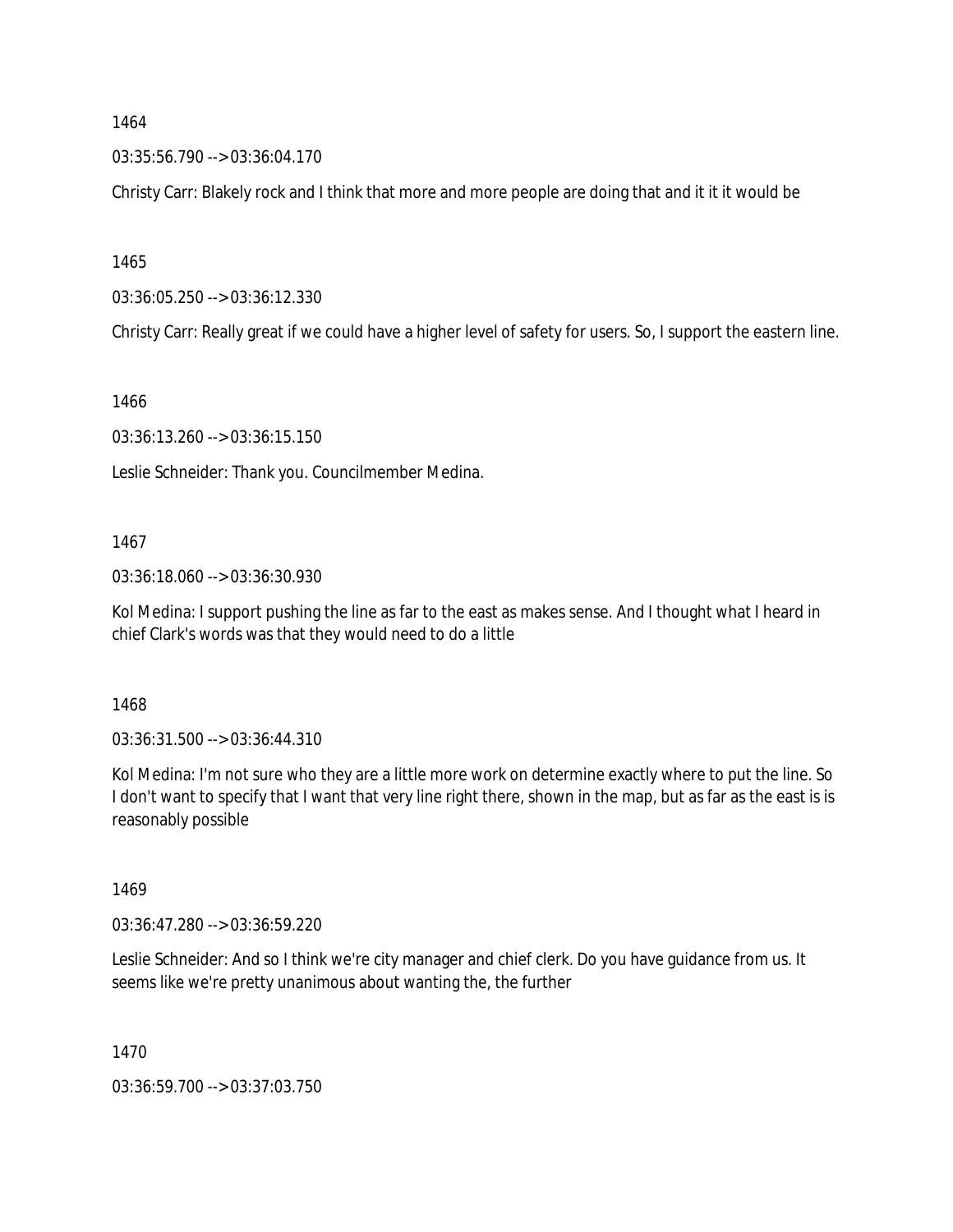Morgan Smith: Yep. And I think also keep in mind procedurally will be bringing this back to Council.

1471

03:37:03.810 --> 03:37:05.880 Morgan Smith: So they'll be an ordinance so

#### 1472

03:37:05.940 --> 03:37:08.670

Morgan Smith: This is the direction we need for tonight and we're ready to move forward.

1473

03:37:09.900 --> 03:37:14.640

Leslie Schneider: So we have a motion and a second. So, all those in favor please say aye.

1474

03:37:17.220 --> 03:37:18.120 Leslie Schneider: Any opposed.

1475 03:37:19.290 --> 03:37:20.670 Leslie Schneider: That motion passes.

1476 03:37:22.620 --> 03:37:23.130 Joe Clark: Thank you.

1477 03:37:25.710 --> 03:37:26.460 Leslie Schneider: Alright.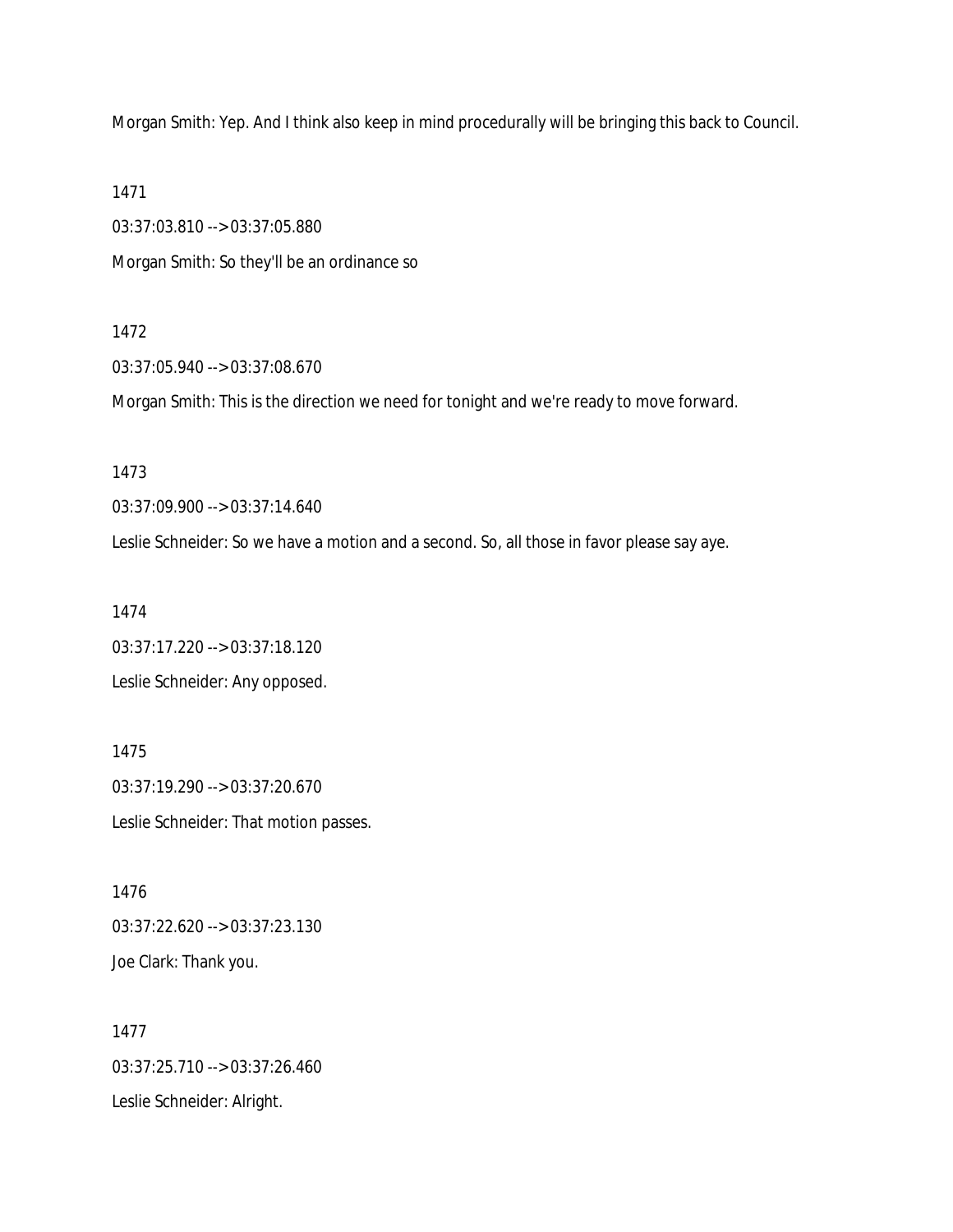03:37:29.460 --> 03:37:44.100

Leslie Schneider: So we are now on to item 11 D jaunty Nelson park at strawberry cannery cove monitoring well license agreement and directors Vicki. This is your item. Right.

1479

03:37:45.240 --> 03:37:48.870

Chris Wierzbicki: Well Chris was making public works director, I see this evening.

1480

03:37:50.100 --> 03:38:01.260

Chris Wierzbicki: This item has a license agreement on the john T Nelson at strawberry can RICO Park property for the installation of a private monitoring. Well, that will support cleanup of the neighboring property.

1481

03:38:02.220 --> 03:38:11.310

Chris Wierzbicki: The license agreement is a fairly small area. It's about 15 feet by 20 feet and it will monitor any movement of contamination that's located on the neighboring property.

1482

03:38:11.760 --> 03:38:19.500

Chris Wierzbicki: Potentially on to the city's property. My understanding is that the neighboring property is undergoing a cleanup through the Department of ecologies

1483

03:38:20.220 --> 03:38:33.060

Chris Wierzbicki: Voluntary cleanup plan at this time. I don't really have any information about what sort of remediation will be occurring on that site but I suspect that the data from this monitoring. Well, as well as other ones on the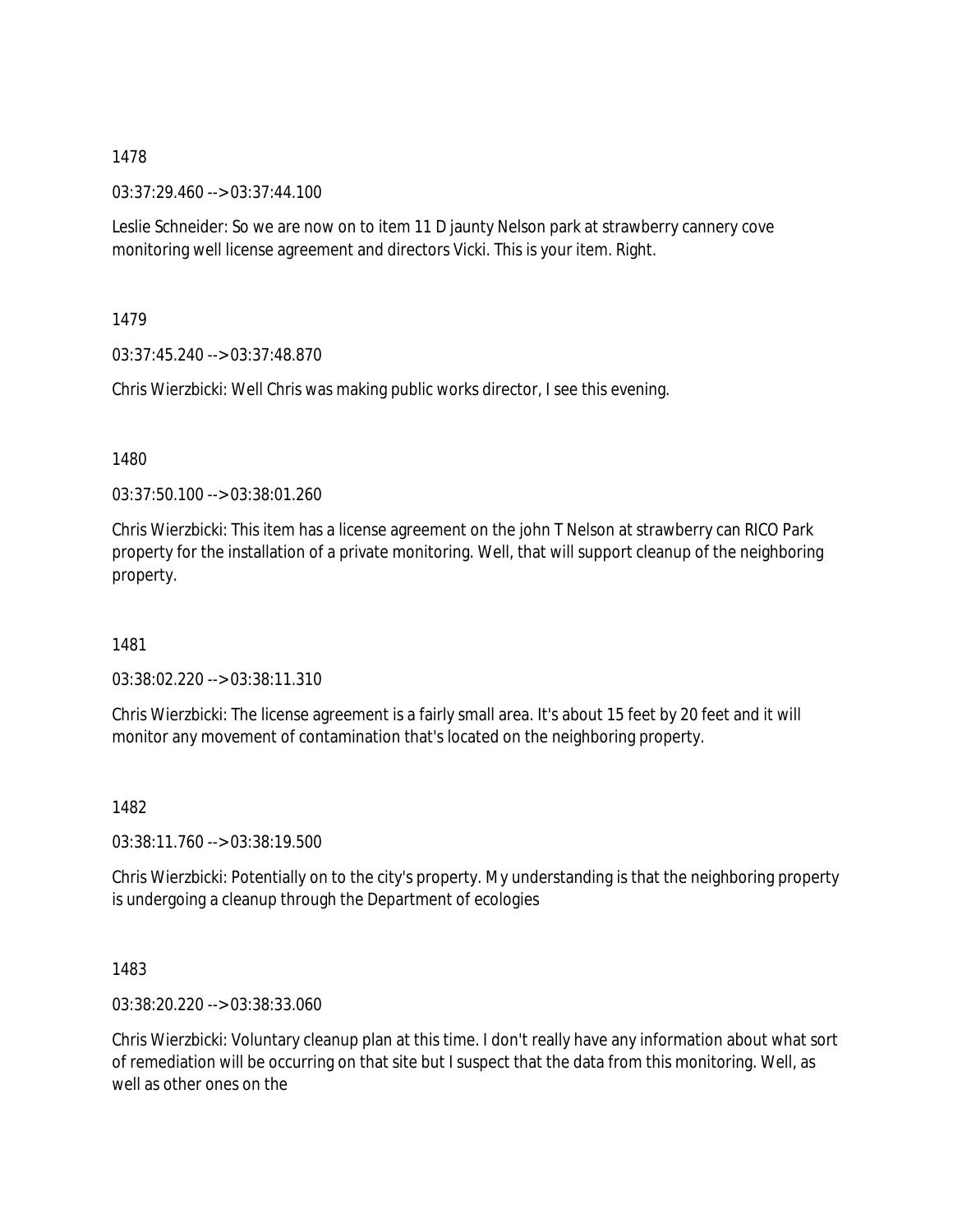03:38:33.750 --> 03:38:40.200

Chris Wierzbicki: On the neighboring property is going to contribute to determining what kind of future actions are necessary on that property if any

1485

03:38:41.670 --> 03:38:45.180

Chris Wierzbicki: So I think that's all I have on this item and happy to answer questions about it.

1486

03:38:46.530 --> 03:38:48.120

Leslie Schneider: Alright. Councilmember Pollock.

1487

03:38:48.840 --> 03:38:53.490

Michael Pollock: move this along to I moved forward to Johnson Nelson Park.

1488

03:38:54.630 --> 03:39:04.530

Michael Pollock: At strawberry cannery coat monitoring well license agreement when a name there for approval with the October 13 2020 consent agenda.

1489

03:39:05.040 --> 03:39:05.430

I can

1490

03:39:07.350 --> 03:39:10.620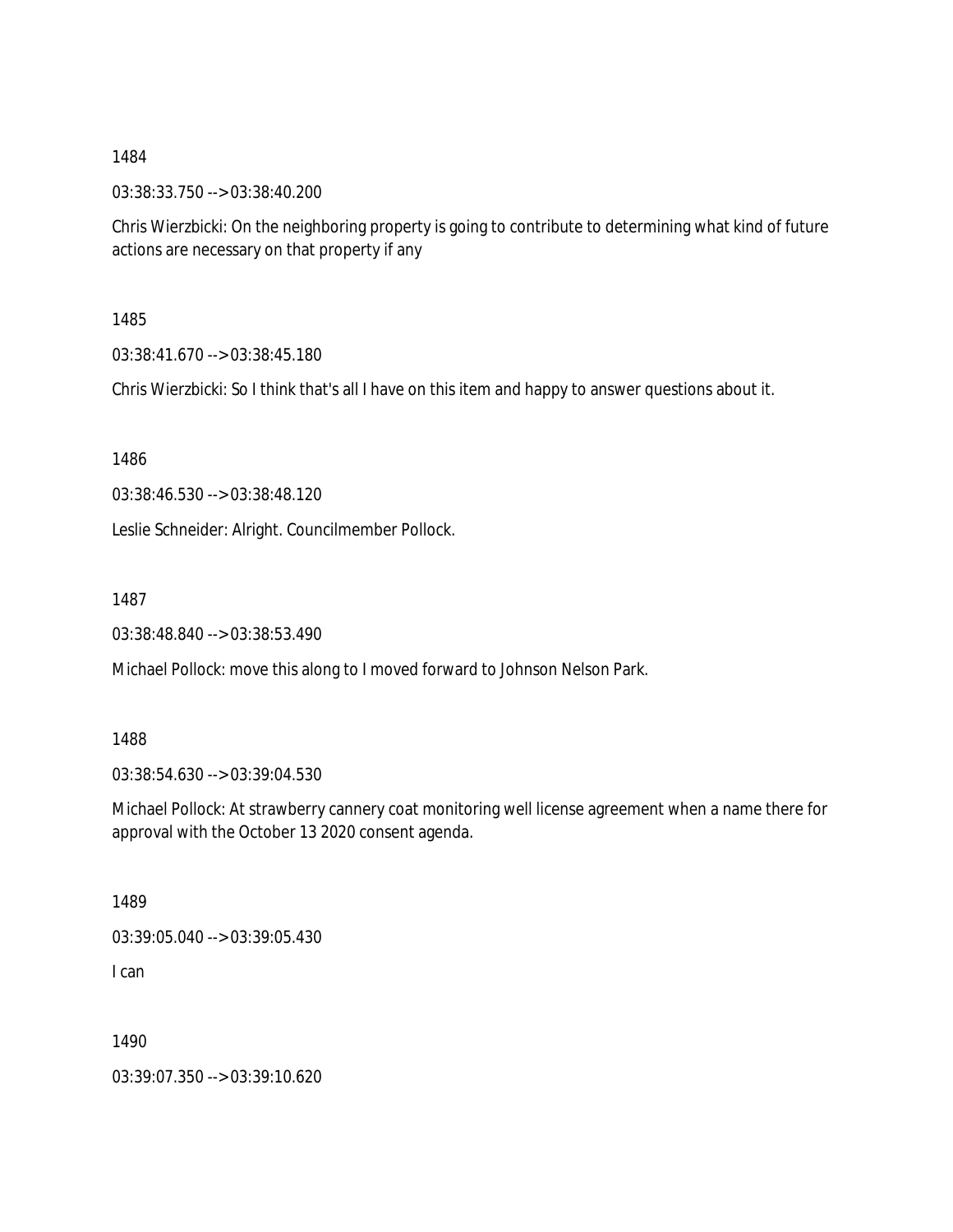Leslie Schneider: COUNCILMEMBER Medina, second to that. Is there any further discussion.

1491

03:39:12.360 --> 03:39:14.640

Leslie Schneider: All right. All those in favor please say aye.

1492

03:39:15.180 --> 03:39:16.410

Kol Medina: Aye. Any

1493

03:39:16.500 --> 03:39:16.980

Posts

1494 03:39:18.000 --> 03:39:19.440 Leslie Schneider: That passes unanimously.

1495 03:39:20.610 --> 03:39:21.510 Leslie Schneider: Thank you, Chris.

1496 03:39:24.510 --> 03:39:25.050 Leslie Schneider: Alright.

1497 03:39:26.310 --> 03:39:36.330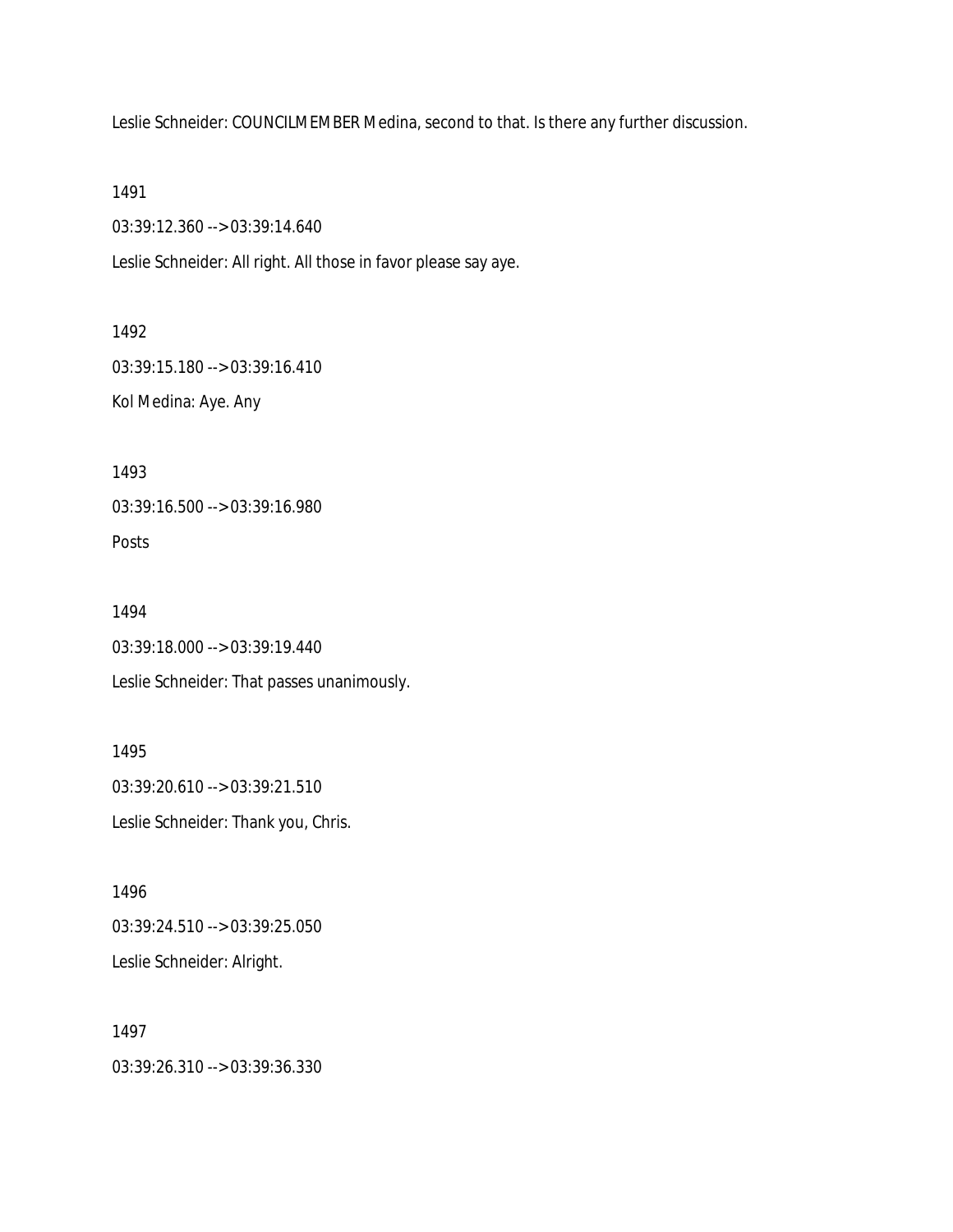Leslie Schneider: We are now moving on to item 11 he and this is for ordinance number 2020 dash 27 adjusting the number of positions on the salary Commission.

1498

03:39:36.690 --> 03:39:38.490

Leslie Schneider: And this is a little bit of a housekeeping.

1499

03:39:38.760 --> 03:39:39.360

Item

1500

03:39:40.740 --> 03:40:03.300

Leslie Schneider: We, we don't have as many salary commission members as we had hoped to have and we would like to move forward. So this is a way of just stating that we're doing this intentionally we're saying that we don't have to have seven members. It's okay to have fewer than that so

1501

03:40:04.410 --> 03:40:05.850

Leslie Schneider: I'm COUNCILMEMBER Pollock.

1502

03:40:08.100 --> 03:40:14.430

Michael Pollock: I moved forward ordinance number 2020 27th level with the October 13 20 20%

1503

03:40:16.290 --> 03:40:16.590

Kol Medina: Okay.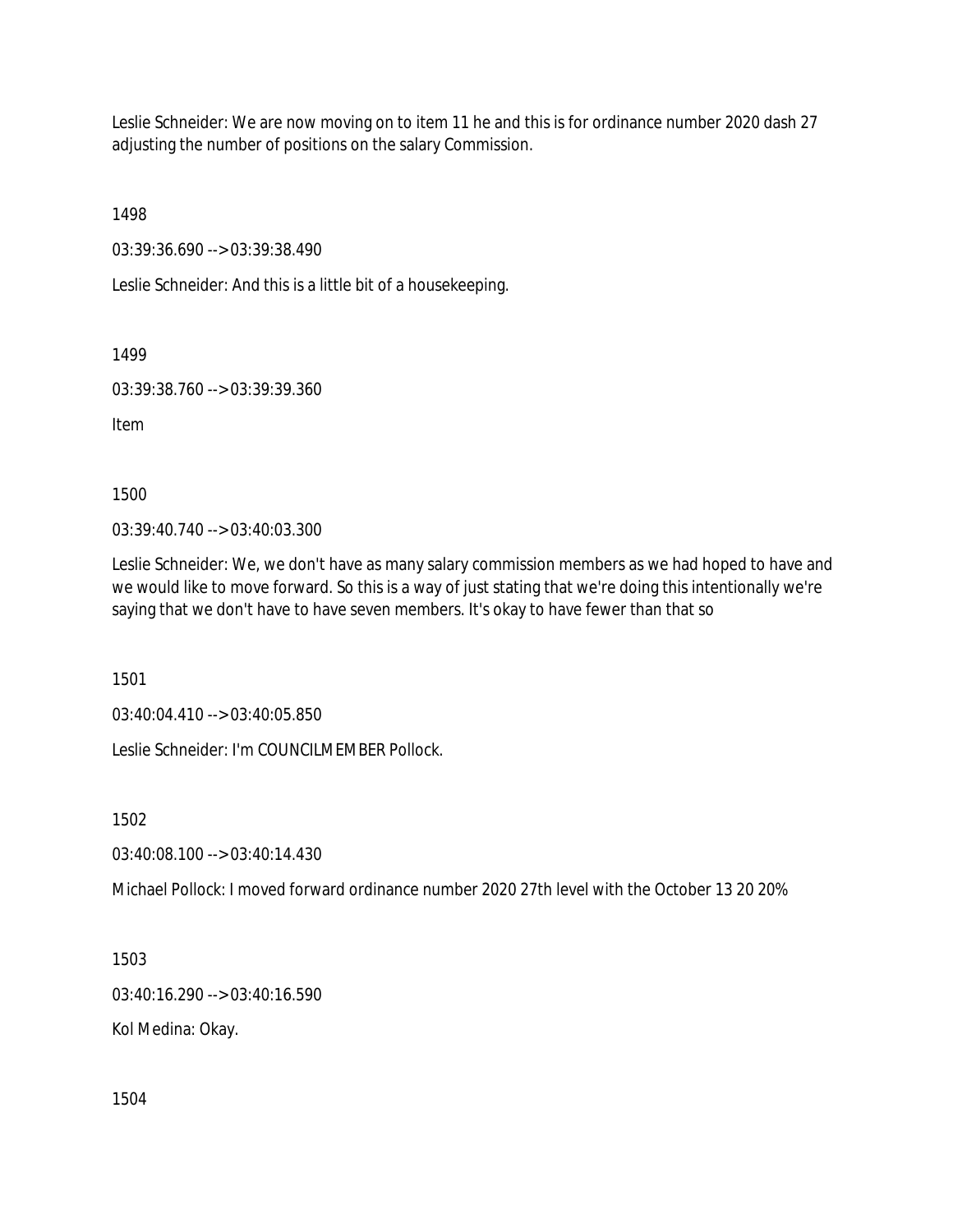03:40:17.430 --> 03:40:23.400

Leslie Schneider: I Deputy Mayor deeps gets the second on that one. And I'm city attorney.

1505

03:40:24.090 --> 03:40:29.430

Joe Levan: So before you vote, I just want to make you all aware that the the way that the ordinance was written.

1506

03:40:30.540 --> 03:40:36.330

Joe Levan: Has been based on the other examples we have like the the island center sub sub very a plan committee.

### 1507

03:40:37.740 --> 03:40:48.300

Joe Levan: For for appointments. This was a unique situation so that the ordinance talks about shelving equal to the number of appointments approved by the Council, they give the Council flexibility.

1508

03:40:48.960 --> 03:40:58.860

Joe Levan: But at a minimum, the Commission shall consistent at least three members. What's unique about the situation here. Is it the way it is. Now if you're going to appoint six members, just to be aware

1509

03:40:59.370 --> 03:41:08.130

Joe Levan: That most of the committees and commissions have an odd number of members and that's the language, it's in that I, for example, that the sub area planning steering committee.

1510

03:41:08.580 --> 03:41:14.760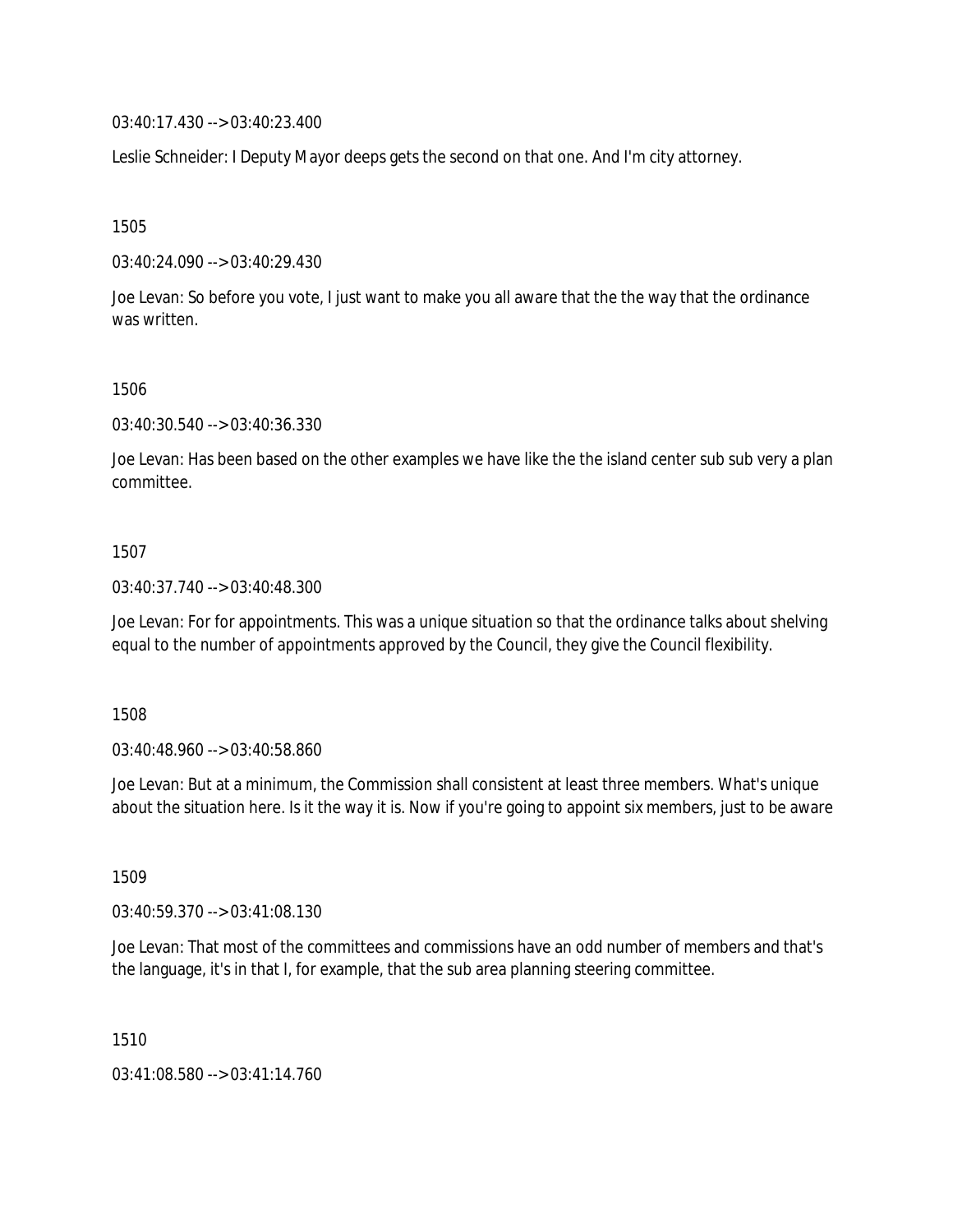Joe Levan: Because obviously, if you have a tie vote, then there's no action that can be taken or, you know, if you get ties and you

1511

03:41:16.290 --> 03:41:29.760

Joe Levan: Can have an issue with moving things forward. So that's that is a unique situation where this potentially could be six members instead of an odd number. So just to be aware of that. That's why it was written that way because currently there are six

### 1512

03:41:30.780 --> 03:41:37.410

Joe Levan: That have been marked for approval at this point or to councils and voted on that yet, but that that's what's been identified at this point.

### 1513

03:41:38.670 --> 03:41:47.070

Morgan Smith: So I appreciate you bringing that forward, but I also just want to point out that we have a slate of committees and advisory groups that might have an odd number of appointees.

1514

03:41:47.400 --> 03:42:01.140

Morgan Smith: But then often function with an even number due to absences or vacancies. So I think it's, I'm glad that you made it explicit, but I don't want to over emphasize the significance because I think most committees are able to function with a little bit of flux and their membership.

1515

03:42:03.390 --> 03:42:05.760

Leslie Schneider: Right. And I'm not sure how the

1516

03:42:06.900 --> 03:42:15.930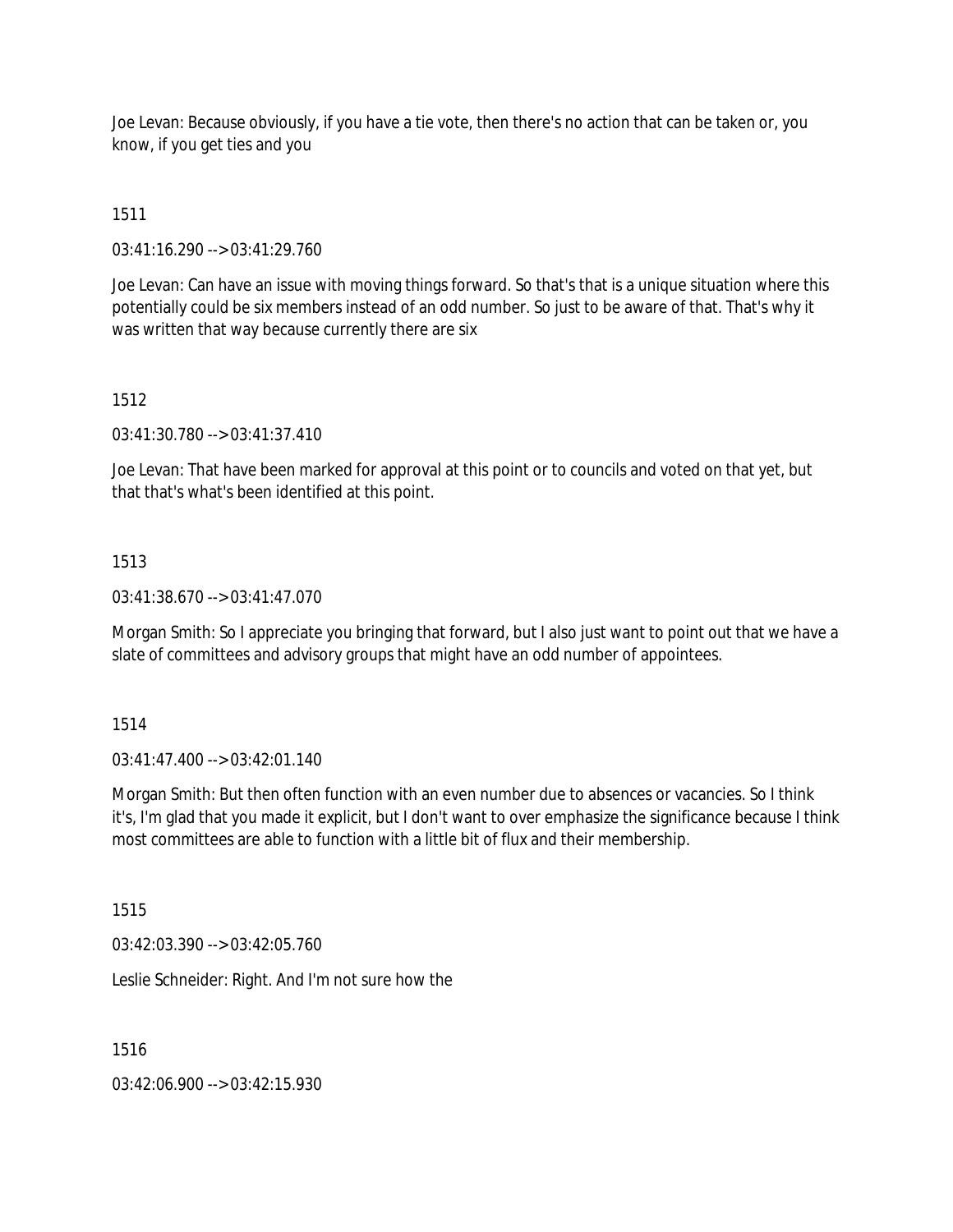Leslie Schneider: How the salary Commission does its work, whether it's similar to other advisory committees or not. But if they're bringing back to us any, you know, and

1517

03:42:17.010 --> 03:42:27.510

Leslie Schneider: Their advisory opinion. Then we or we have stated, we haven't written down yet and put it in the governance manual yet, but we have stated away for

### 1518

03:42:28.800 --> 03:42:50.670

Leslie Schneider: A non consensus decision to come forward. So if it were, we have a process for that right now. And we can change that process, but you know it's there to make decisions like this if there should be a tie, or I mean, usually these are consensus based decisions. Anyway, so it's usually a supermajority

## 1519

03:42:53.010 --> 03:43:04.740

Leslie Schneider: Okay, so we have all of them getting. We have a motion and a second. And we just need to vote. Right. Any further discussion. All those in favor please say aye.

1520

03:43:05.250 --> 03:43:05.640

Right.

1521

03:43:06.780 --> 03:43:08.370

Leslie Schneider: And any opposed.

1522

03:43:09.000 --> 03:43:26.700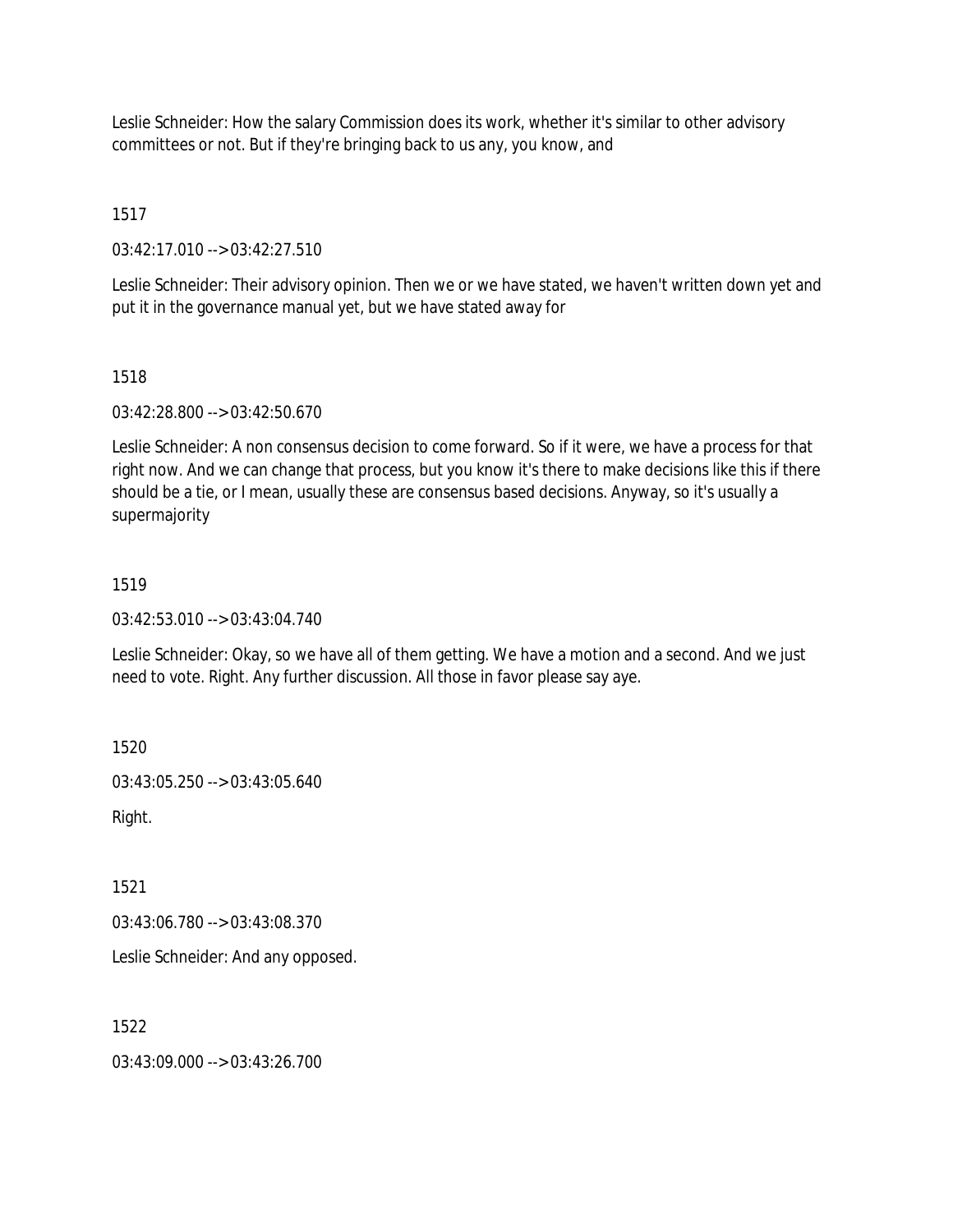Leslie Schneider: That passes unanimously. Great. And now we can move to 11 f to the actual appointments to the salary Commission and that has my name next to it. But if somebody would like to make that motion. That'd be great. Deputy Mayor, would you like to do that.

1523

03:43:27.240 --> 03:43:35.520

Joe Deets: You bet I moved forward for approval with the October 13 2020 consent agenda. The following appointments to the salary Commission.

### 1524

03:43:36.810 --> 03:43:55.170

Joe Deets: Fred wirelessly to position one James hermansson to position to Richard Hoggan to position three Steve locket to position for Lisa meals position five and Andy O'Rourke to position six

### 1525

03:43:57.300 --> 03:43:59.040

Leslie Schneider: COUNCILMEMBER Pollux Second to that.

1526

03:43:59.670 --> 03:44:00.180

Leslie Schneider: Um,

1527 03:44:00.330 --> 03:44:01.320 Any discussion.

1528 03:44:02.370 --> 03:44:02.610 Leslie Schneider: Oh,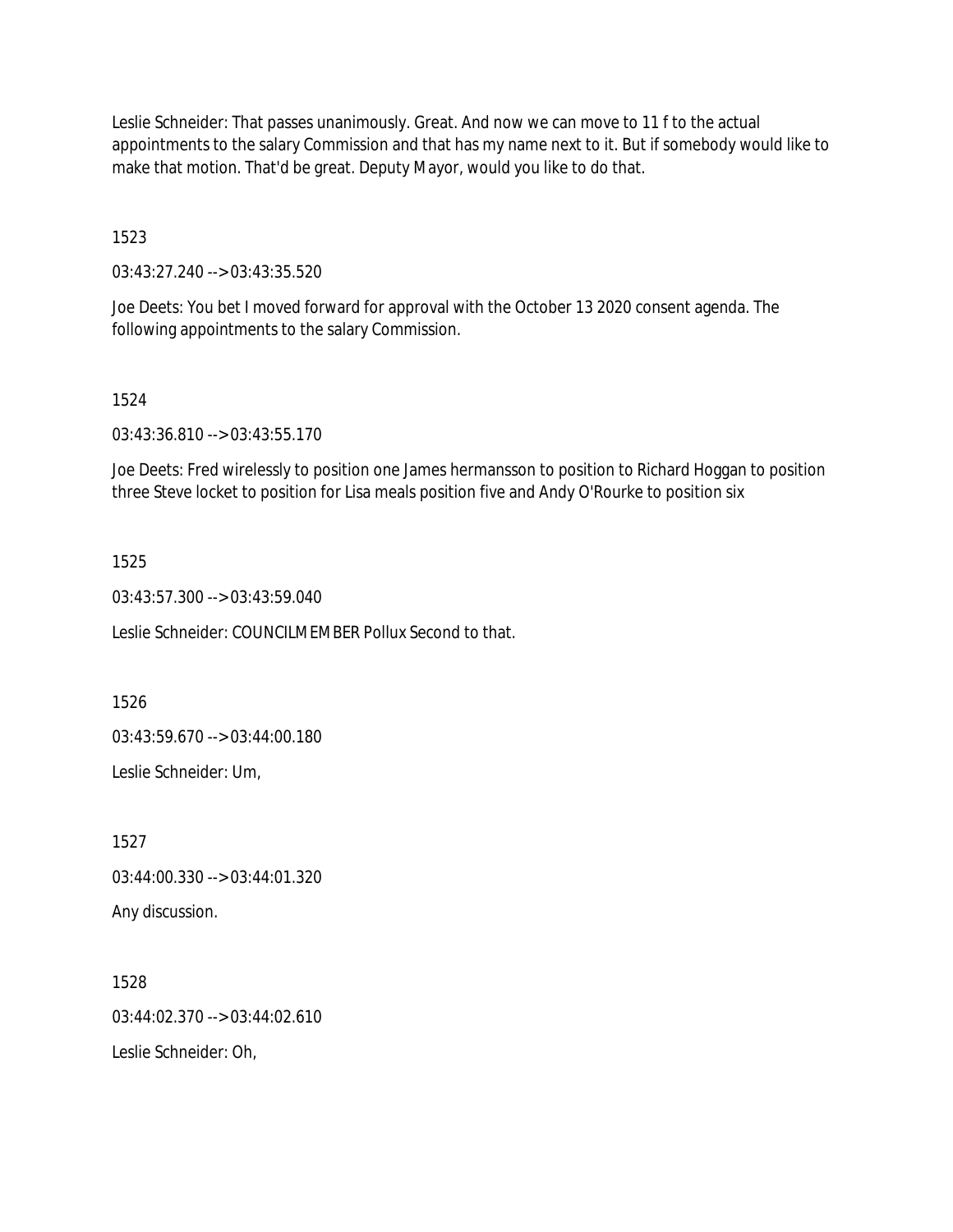03:44:02.970 --> 03:44:04.890

Michael Pollock: No. Just a real quick. One was the

1530

03:44:06.960 --> 03:44:10.890

Michael Pollock: Council member COUNCILMEMBER D tonight. Right. Yeah. We interviewed everybody and

1531

03:44:11.880 --> 03:44:18.360

Michael Pollock: I was just really struck unimpressed by just the willingness of people to serve. It's a fairly minor Commission.

#### 1532

03:44:19.050 --> 03:44:29.610

Michael Pollock: It's it's 120 days and they can get an extension if needed to be. But, um, it was just really nice to see people stepping up and wanting to serve the community. So I really appreciate it and

1533

03:44:30.540 --> 03:44:44.820

Michael Pollock: It was nice to have a seven members and we have seven position. So, you know, it wasn't really a 200 to make the decision but but anyway. And unfortunately, one dropped out. But that's understandable. So that's all

1534

03:44:46.380 --> 03:44:47.940

Leslie Schneider: Great. I appreciate that input.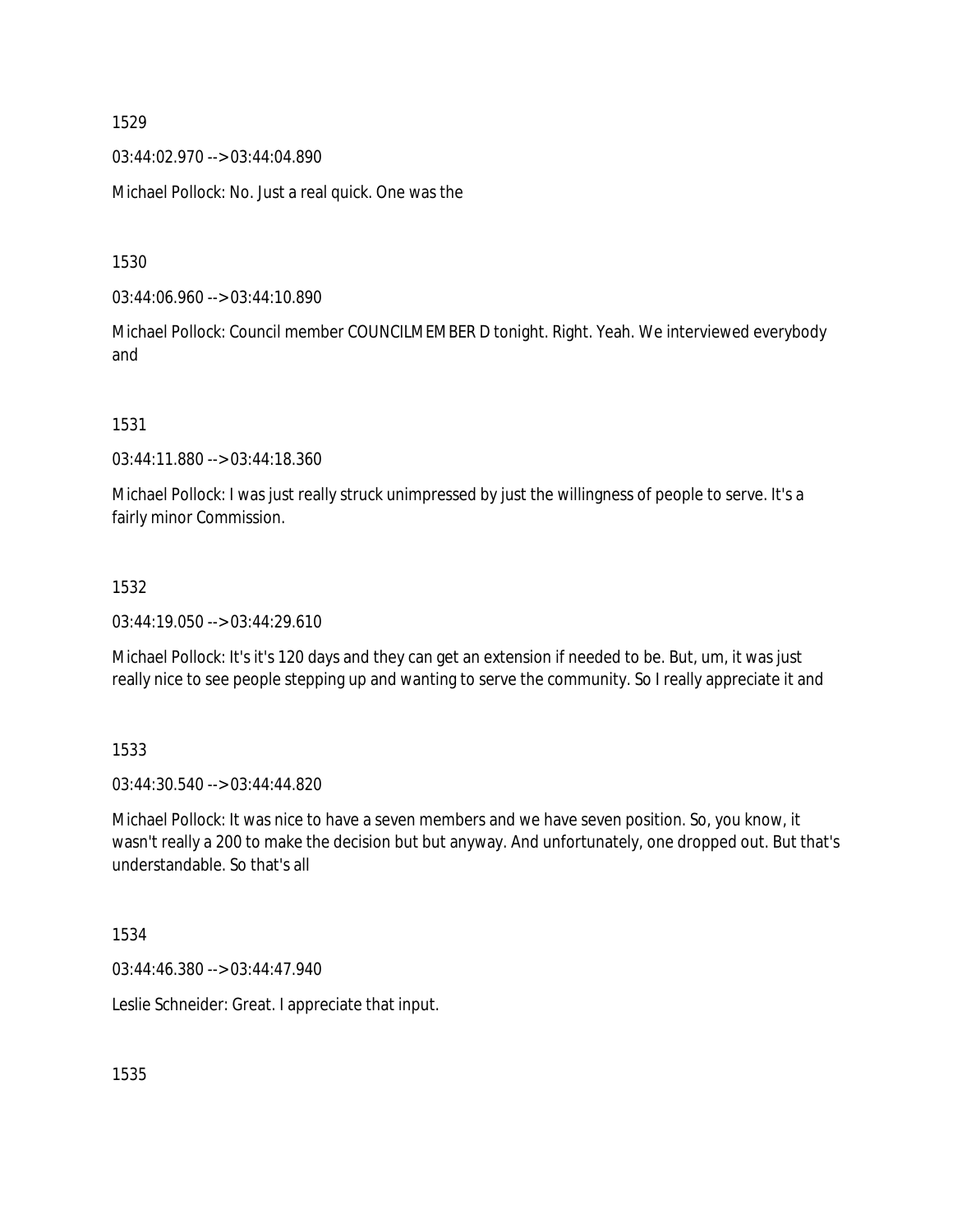03:44:48.720 --> 03:44:49.230

All right.

1536 03:44:52.050 --> 03:44:53.520 Leslie Schneider: We voted, we're done. Right.

1537 03:44:54.960 --> 03:44:56.130 Leslie Schneider: We involved. Yes.

1538 03:44:57.360 --> 03:45:00.960 Leslie Schneider: All right. All those in favor please say I fun

1539 03:45:02.100 --> 03:45:03.090 Leslie Schneider: Any opposed.

1540

03:45:04.920 --> 03:45:08.190

Leslie Schneider: Alright that passes unanimously. Thank you very much.

1541

03:45:09.900 --> 03:45:21.450

Leslie Schneider: And we are now going to move on to item 11 G. The White Way construction project budget amendment for supervisory control and data acquisition system upgrades.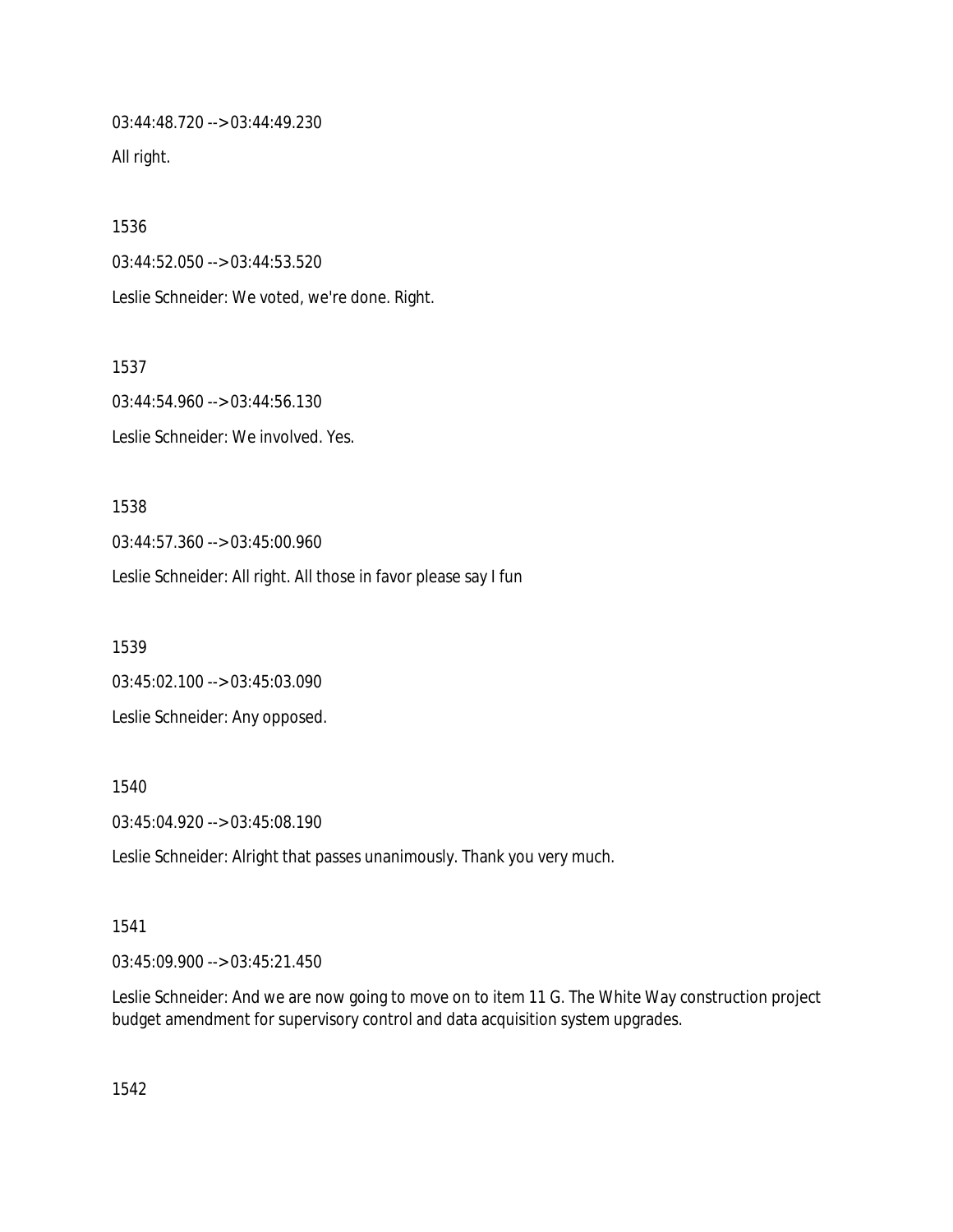03:45:22.590 --> 03:45:33.030

Chris Wierzbicki: Evening and counsel Chris was Becky public works director. So this item is a \$40,000 a request for water fund budget amendment that will support the city's skater system.

### 1543

03:45:33.510 --> 03:45:43.080

Chris Wierzbicki: Some of you might remember that the skater system is the technology that we use to remotely or monitor or some of our critical water and sewer facilities on a 24 seven basis.

1544

03:45:43.980 --> 03:45:53.340

Chris Wierzbicki: Sorry to have to admit that this budget request stems from bit of a communication breakdown on our project management team. And I'll just give you some quick background on that before I open up to questions.

1545

03:45:54.090 --> 03:46:00.540

Chris Wierzbicki: So long story short, we've been working on numerous skate upgrades for about the last two years under a

## 1546

 $03:46:01.020 \rightarrow 03:46:09.450$ 

Chris Wierzbicki: Separate larger project and we have intended to replace the skater components on a pressure release valve and the white on white way as part of that larger project.

### 1547

03:46:10.140 --> 03:46:16.380

Chris Wierzbicki: However, when we discovered earlier this year that we needed to replace that large valve, along with the other work we're doing on why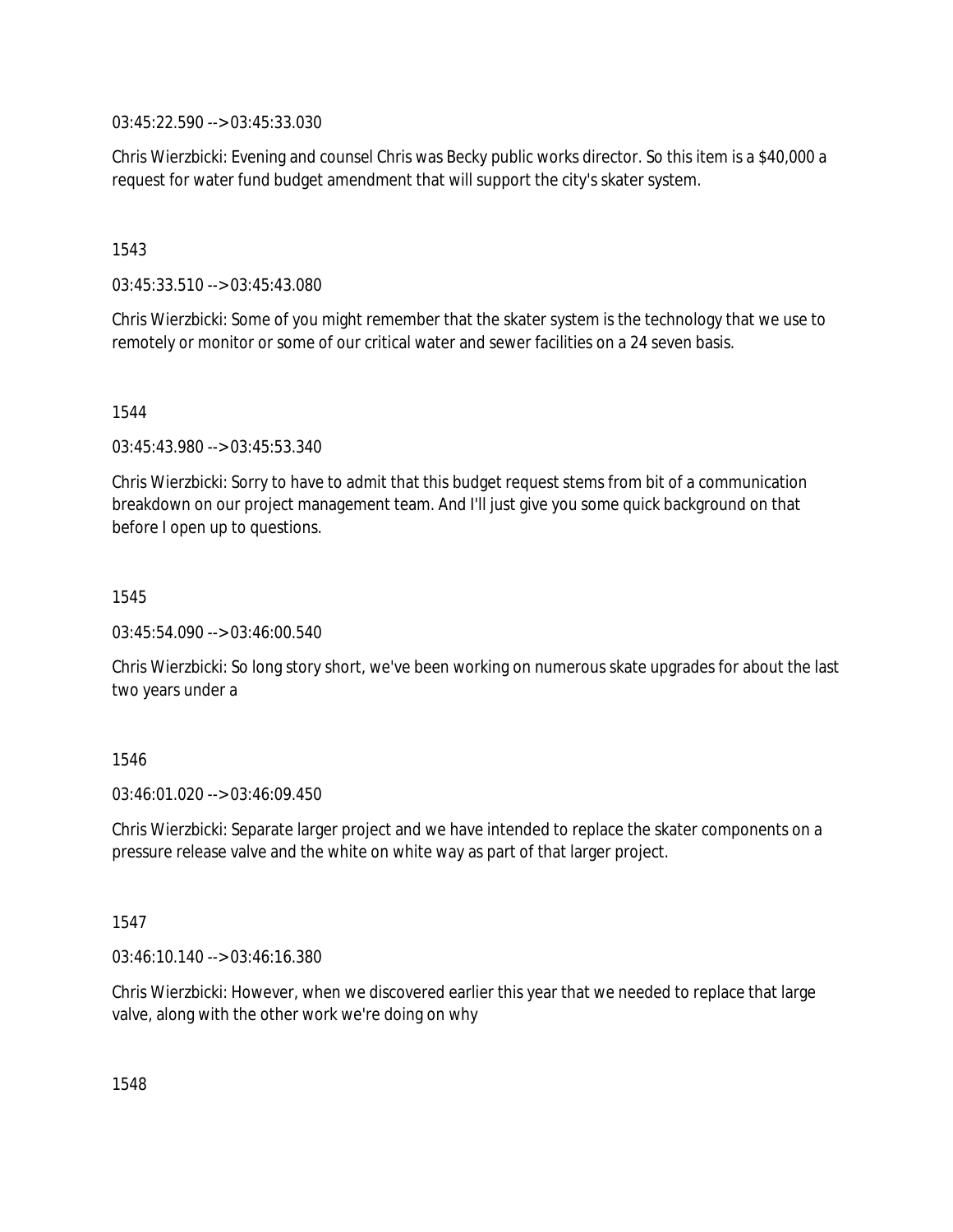03:46:17.070 --> 03:46:28.200

Chris Wierzbicki: We decided to move all the scatter components into that project that's where this is where the breakdown occurred, we move forward with the larger scale project assumption that why would

1549

03:46:28.860 --> 03:46:40.500

Chris Wierzbicki: The white project would pick up that work. And then we move forward with the wire project thinking that the skater project would pick up the work. And now, neither of those projects has enough budget to actually complete that work. So that said,

1550

03:46:41.730 --> 03:46:57.240

Chris Wierzbicki: I'm happy to say that this oversight isn't costing us any extra money or any critical time. It's just a correction that we need to make so that we have the correct budget to install the facilities we need out there on white way so happy to answer any questions about that. Thank you.

1551

03:46:59.910 --> 03:47:00.810

Leslie Schneider: COUNCILMEMBER Pollock.

1552

03:47:01.710 --> 03:47:09.180

Michael Pollock: Um, I know I just have a quick question on that. Are you actually measuring flow as well, or just pressure

1553

03:47:10.560 --> 03:47:17.880

Michael Pollock: And that's one of them to as this. Do we, you're asking for two motions. Are you suggesting both the motions or just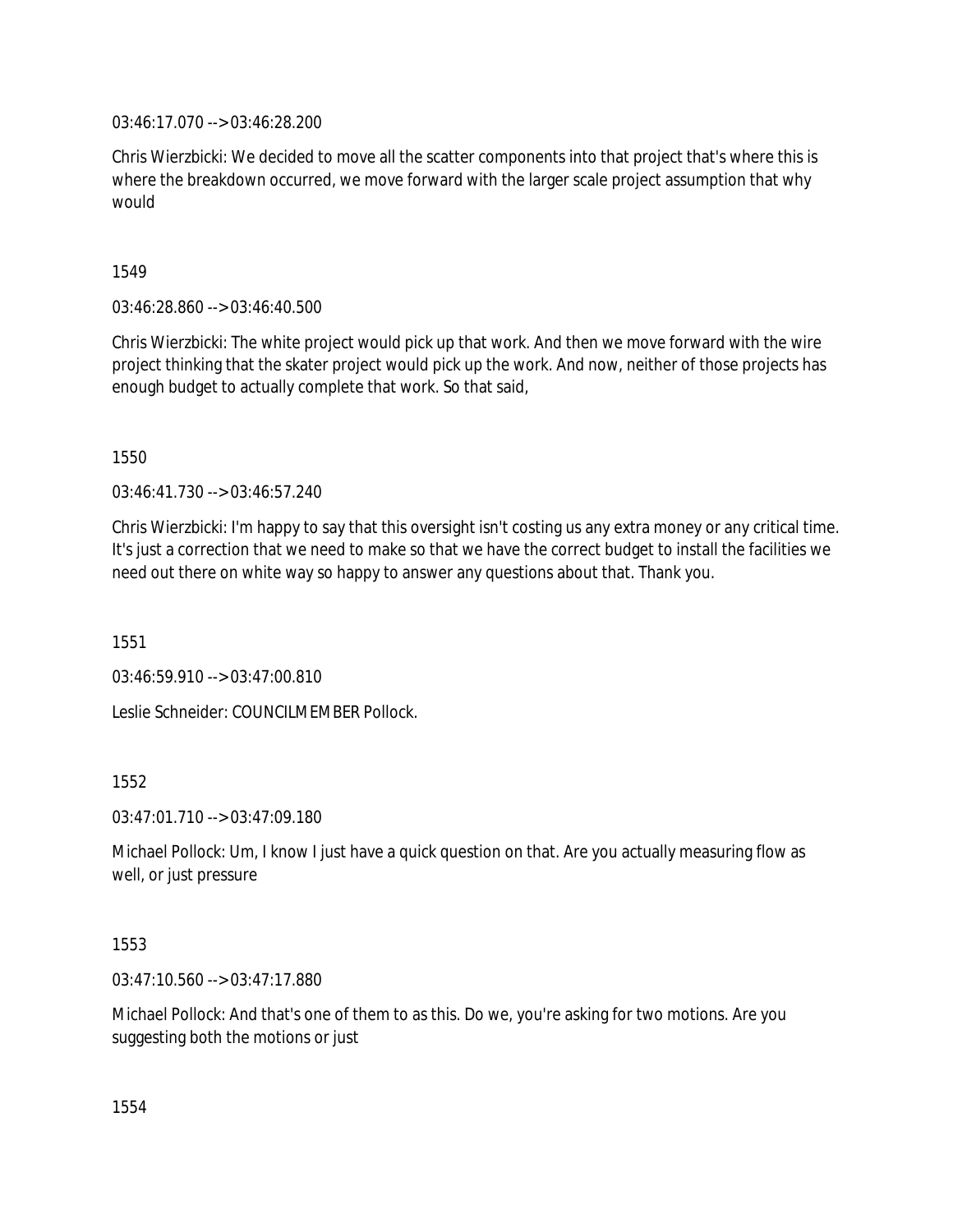03:47:18.990 --> 03:47:21.750

Michael Pollock: So we will have, we have to do those separately. It looks like.

1555

03:47:22.530 --> 03:47:34.170

Chris Wierzbicki: Yeah, I think we need to motions. I wanted to include it in the budget and your standard budget of part of your standard budget amendment process for the fourth quarter. I think that's the second motion and in terms of your first question,

1556

03:47:36.990 --> 03:47:43.530

Chris Wierzbicki: city's water Winslow water system has a high zone and a low pressure zone and there is a distinct line.

1557

03:47:44.010 --> 03:47:52.800

Chris Wierzbicki: Between those two zones that have to be monitored with these pressure release valves to ensure that we don't have high really high pressure going into individual homes that are

1558

03:47:53.250 --> 03:47:59.970

Chris Wierzbicki: In the yellow zone and we have a number of those values across the entire system, the entire Winslow system. This is one of them.

1559

03:48:01.980 --> 03:48:16.620

Michael Pollock: But not yeah but not flow. You're not measuring. Okay. All right. Well, I moved to amend the Wyatt way reconstruction project budget by 40,000 from the city's water fun to design and build the desired scatter upgrade.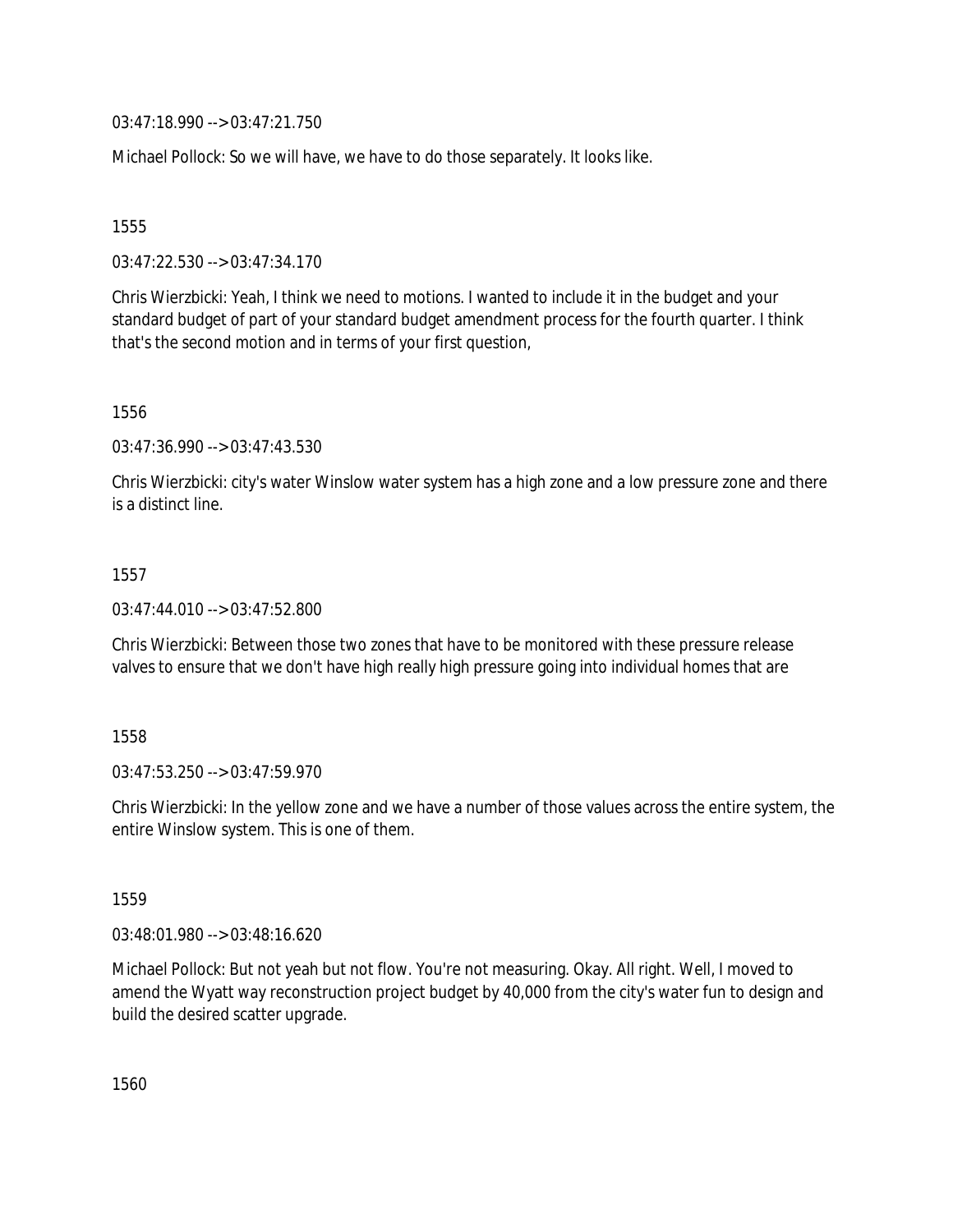03:48:19.980 --> 03:48:21.930

Leslie Schneider: Deputy Mayor deep second to that.

1561

03:48:23.190 --> 03:48:25.440

Leslie Schneider: Any further discussion.

1562

03:48:27.390 --> 03:48:29.400

Leslie Schneider: COUNCILMEMBER hi topless I'm

#### 1563

03:48:29.430 --> 03:48:36.210

Kirsten Hytopoulos: Just for clarification, Chris, you're saying that this really is a movement of the funds budgeted for

### 1564

03:48:36.660 --> 03:48:47.940

Kirsten Hytopoulos: In the distinct skater program into the Winslow prob with the Wyatt reconstruction program. So what you're saying it was. It's a net neutral impact on what was budgeted or does it increase overall

1565

03:48:48.300 --> 03:49:00.480

Chris Wierzbicki: It is an increase overall on the larger scale project we when we consider moving the why project out we fill in that gap with other skater facilities that we needed to have replaced and are using those budget for other facilities.

1566

03:49:01.110 --> 03:49:08.670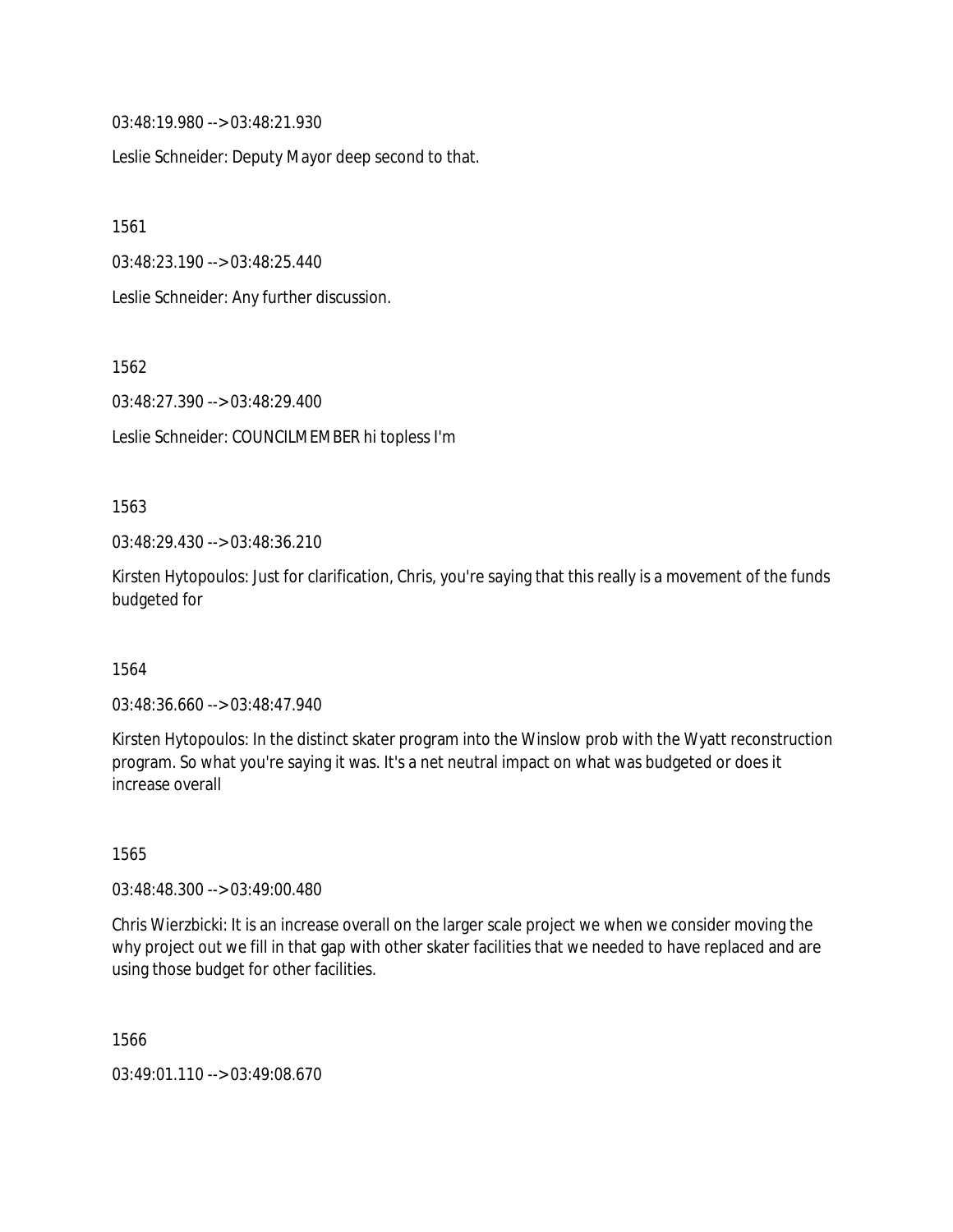Chris Wierzbicki: So that's how we ended up needing the amendment in one place or the other and we decided that living with why project is the right place for it to be.

1567

03:49:14.640 --> 03:49:15.150

Leslie Schneider: Okay.

### 1568

03:49:19.590 --> 03:49:25.320

Leslie Schneider: I'm already getting tired, this is this is a problem. So we have. We have a motion and a second. And

### 1569

03:49:26.400 --> 03:49:27.780

Leslie Schneider: Any further discussion.

1570

03:49:29.460 --> 03:49:31.440

Leslie Schneider: All right, all those favorite please say aye.

1571

03:49:32.190 --> 03:49:33.360

Christy Carr: Aye. Aye.

### 1572

03:49:33.870 --> 03:49:34.800

Leslie Schneider: Any opposed.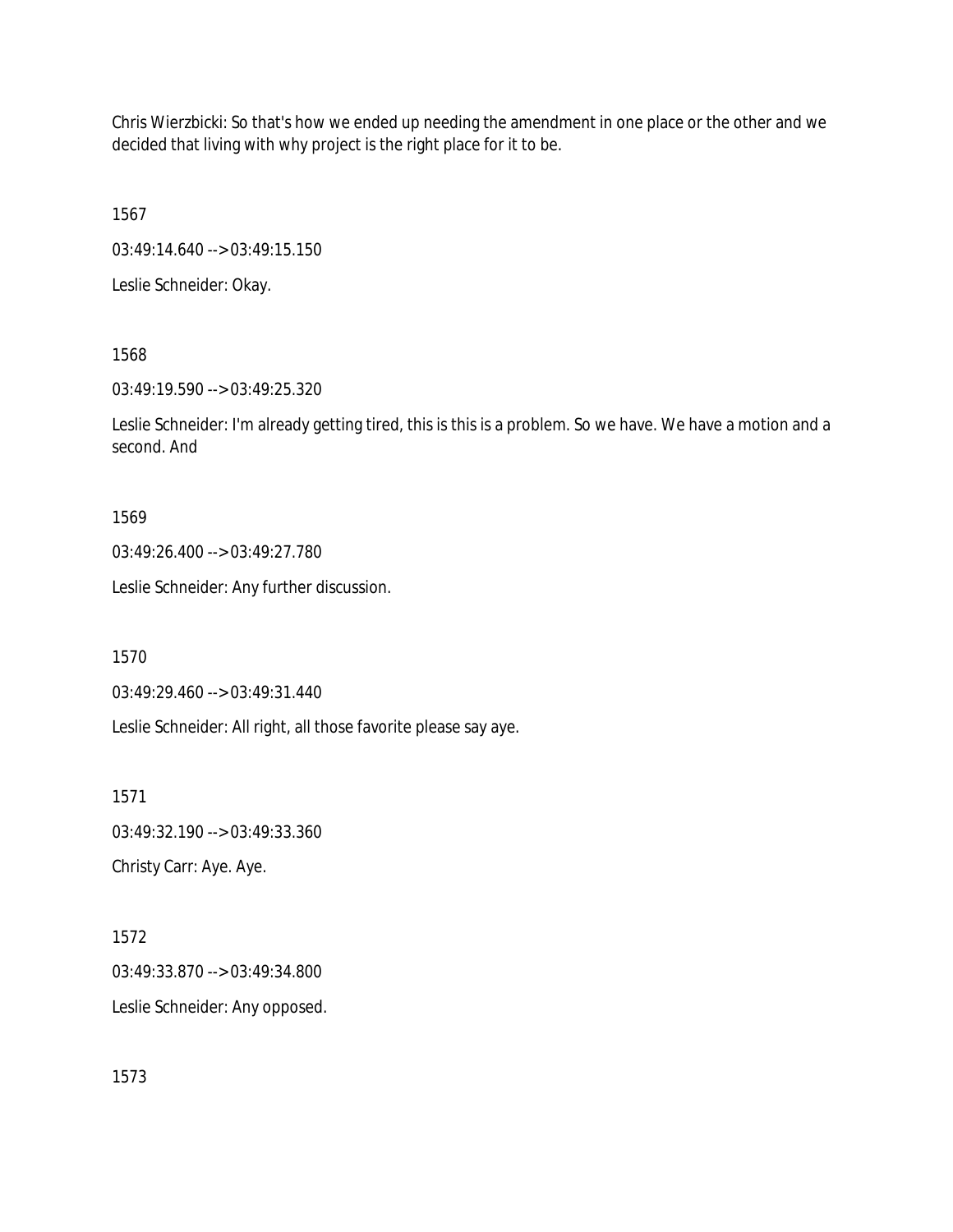03:49:36.120 --> 03:49:38.040

Leslie Schneider: Great that passes unanimously.

1574

03:49:39.060 --> 03:49:39.870

Leslie Schneider: And so

1575

03:49:40.890 --> 03:49:45.600

Leslie Schneider: Chris, to be clear, we do not need to make the second motion because it says that we do.

#### 1576

03:49:46.710 --> 03:49:51.000

Chris Wierzbicki: I think yes, you need to make the second one for that to include them in it, but

1577

03:49:52.050 --> 03:49:54.930

Leslie Schneider: Though I'm going to guess that COUNCILMEMBER Pollock might help us out with that.

1578

03:49:55.530 --> 03:49:58.410

Michael Pollock: Super good GAS, MAN, you should buy a lottery ticket.

### 1579

03:50:00.720 --> 03:50:09.030

Michael Pollock: I moved to authorize the city manager to include the amendment to the white way reconstruction project budget with the fourth quarter budget amendments.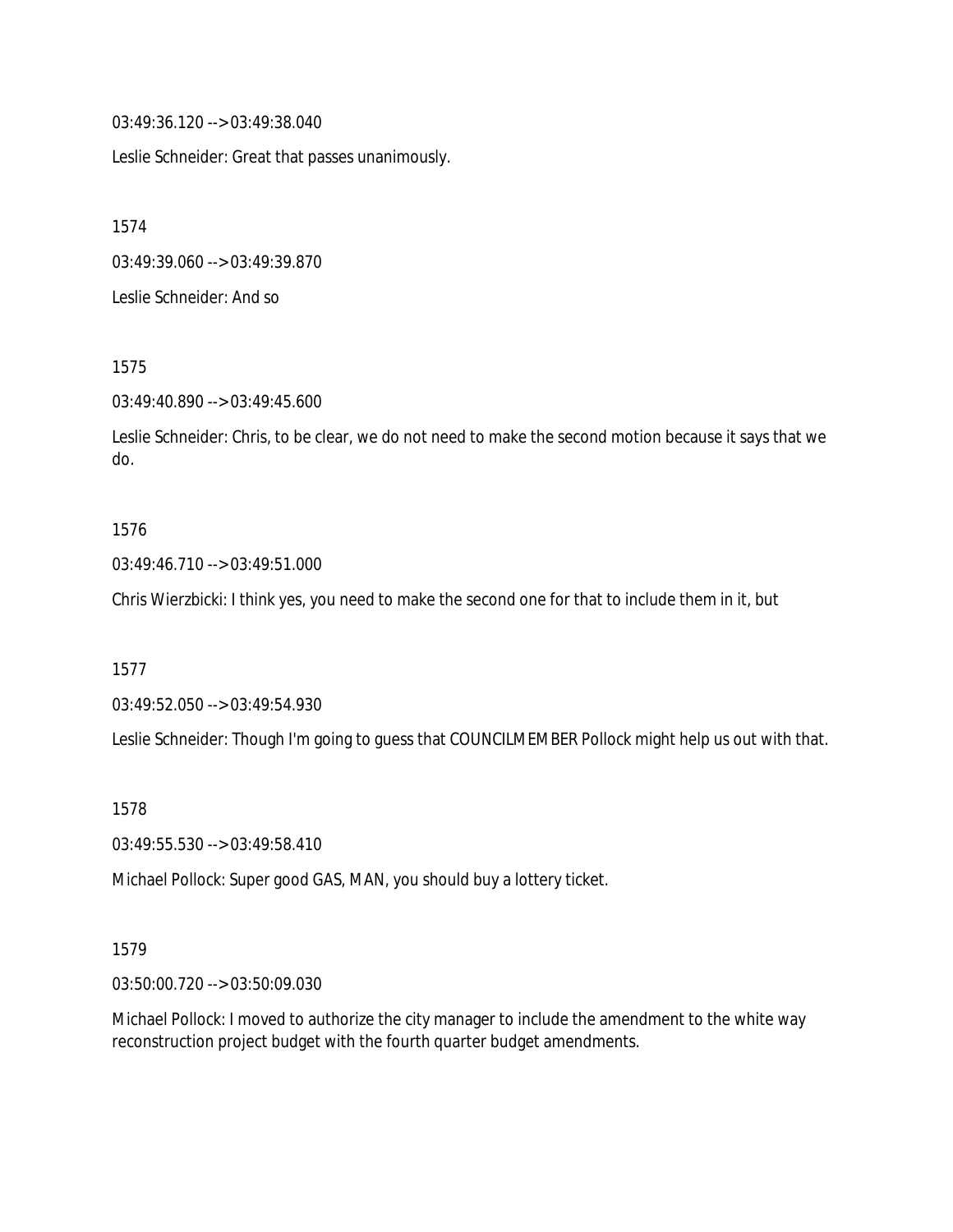1580 03:50:11.010 --> 03:50:11.400 Christy Carr: Like a

1581

03:50:12.570 --> 03:50:16.500

Leslie Schneider: Council member car seconded that any further discussion.

1582

03:50:17.820 --> 03:50:18.960 Leslie Schneider: All those in favor,

1583 03:50:20.190 --> 03:50:20.520 Leslie Schneider: Aye.

1584

03:50:20.970 --> 03:50:24.270

Leslie Schneider: Any opposed, that passes unanimously.

1585

03:50:24.600 --> 03:50:26.520

Chris Wierzbicki: Thanks so much Council of good evening.

1586

03:50:28.350 --> 03:50:28.980

Leslie Schneider: Alright.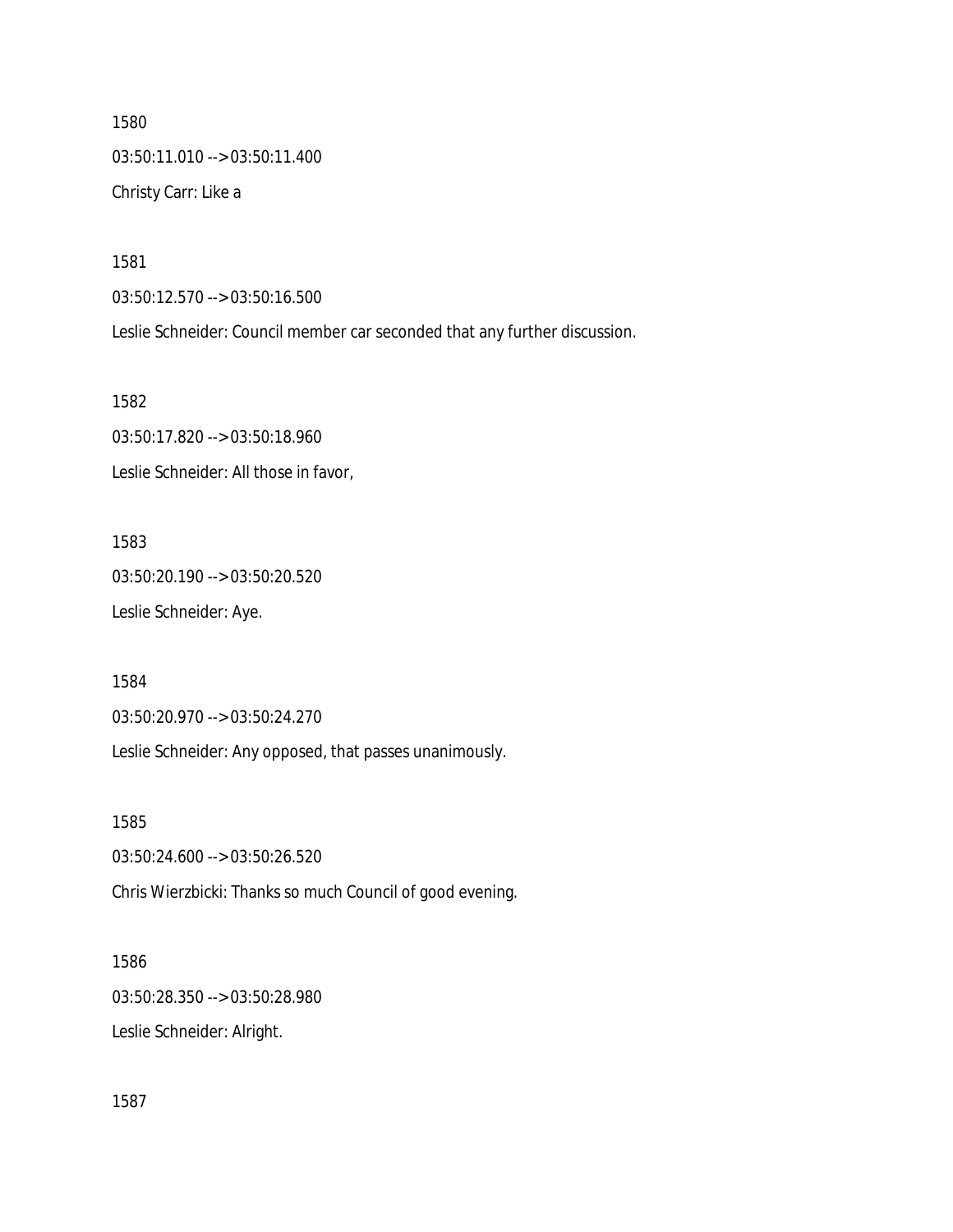03:50:30.630 --> 03:50:43.320

Leslie Schneider: We are now moving into Council discussion and item is expectations for city council liaison. And I just want to give a little bit of background. So this agenda items started

### 1588

03:50:44.040 --> 03:50:54.060

Leslie Schneider: With the need to discuss expectations for a liaisons attendance at their assigned meetings and then the scope was then clarified and broadened at the September 8 business meeting.

### 1589

03:50:54.570 --> 03:51:10.020

Leslie Schneider: during discussion a future Council agendas to revisit the role of liaison as spelled out in the council member liaison job description in item to. So that is the the job description is attached in our packet the duties and expectations of the Council liaison.

### 1590

03:51:13.500 --> 03:51:23.730

Leslie Schneider: And as a reminder, our intention as a council to include this job description by reference in the governance manual that hasn't been done yet, but that that is kind of our assumption going going forward.

### 1591

03:51:24.180 --> 03:51:32.370

Leslie Schneider: So maybe we could start with the original topic of attendance and counselor. Councilmember Medina.

### 1592

03:51:35.550 --> 03:51:37.800

Kol Medina: Well, I'm not starting with attendance. So if you'd like.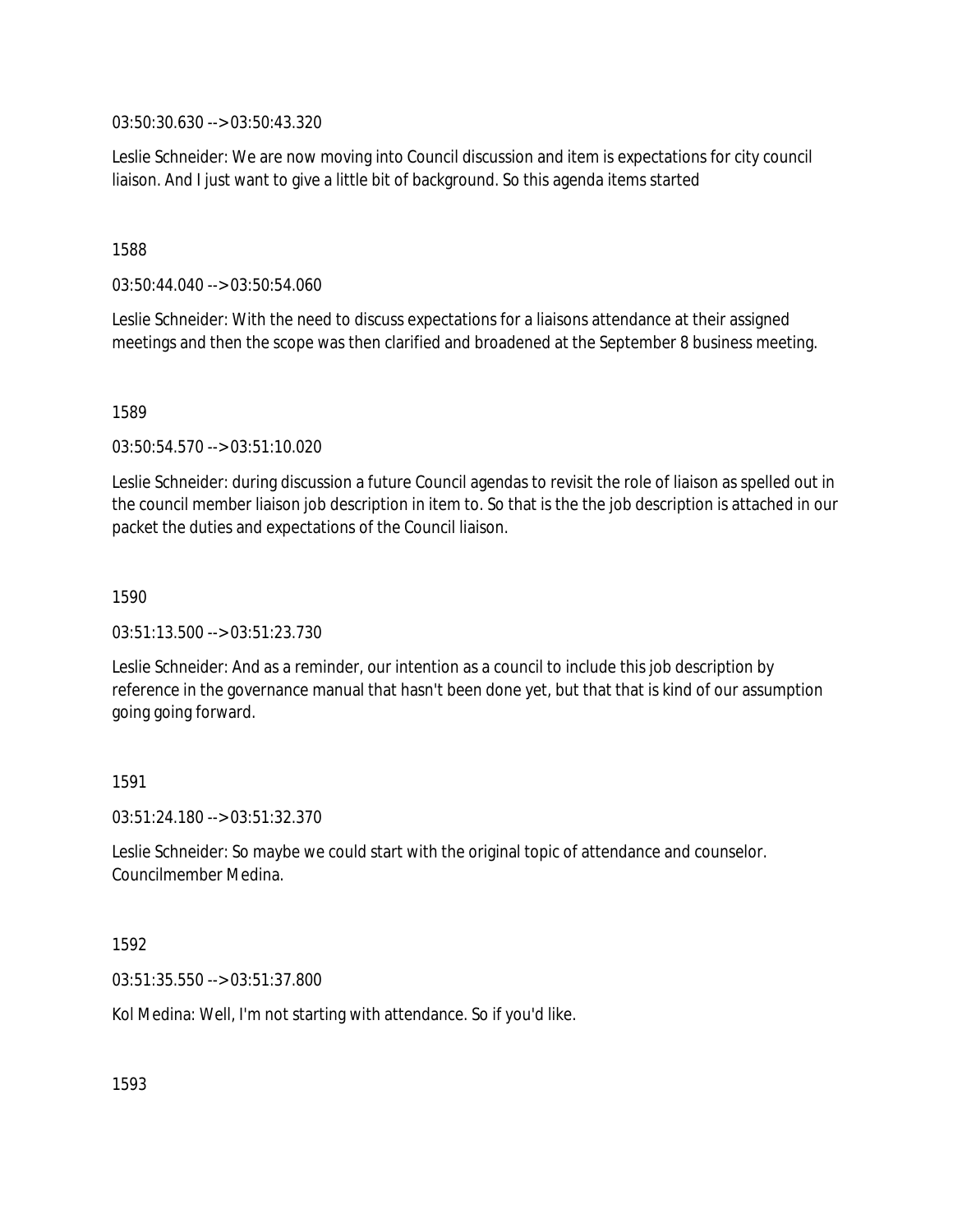03:51:39.870 --> 03:51:40.680

Leslie Schneider: That, that's fine.

1594

03:51:45.060 --> 03:51:45.900

Leslie Schneider: You've got the floor.

1595

03:51:47.130 --> 03:51:47.430

Kol Medina: Okay.

1596

03:51:51.510 --> 03:52:02.430

Kol Medina: So at the end of my comments. I'm going to be doing what I said two weeks ago that I intended to do, and that is making a motion to remove a council member firm is Council liaison positions.

1597

03:52:03.390 --> 03:52:10.920

Kol Medina: And positions on regional boards and committees and I want to explain why I'm making this motion. I am extremely uncomfortable making this motion.

1598

03:52:11.280 --> 03:52:18.180

Kol Medina: I do not want to do this. I apologize for how this motion and the ensuing discussion will I assume make the council member feel

1599

03:52:18.840 --> 03:52:25.020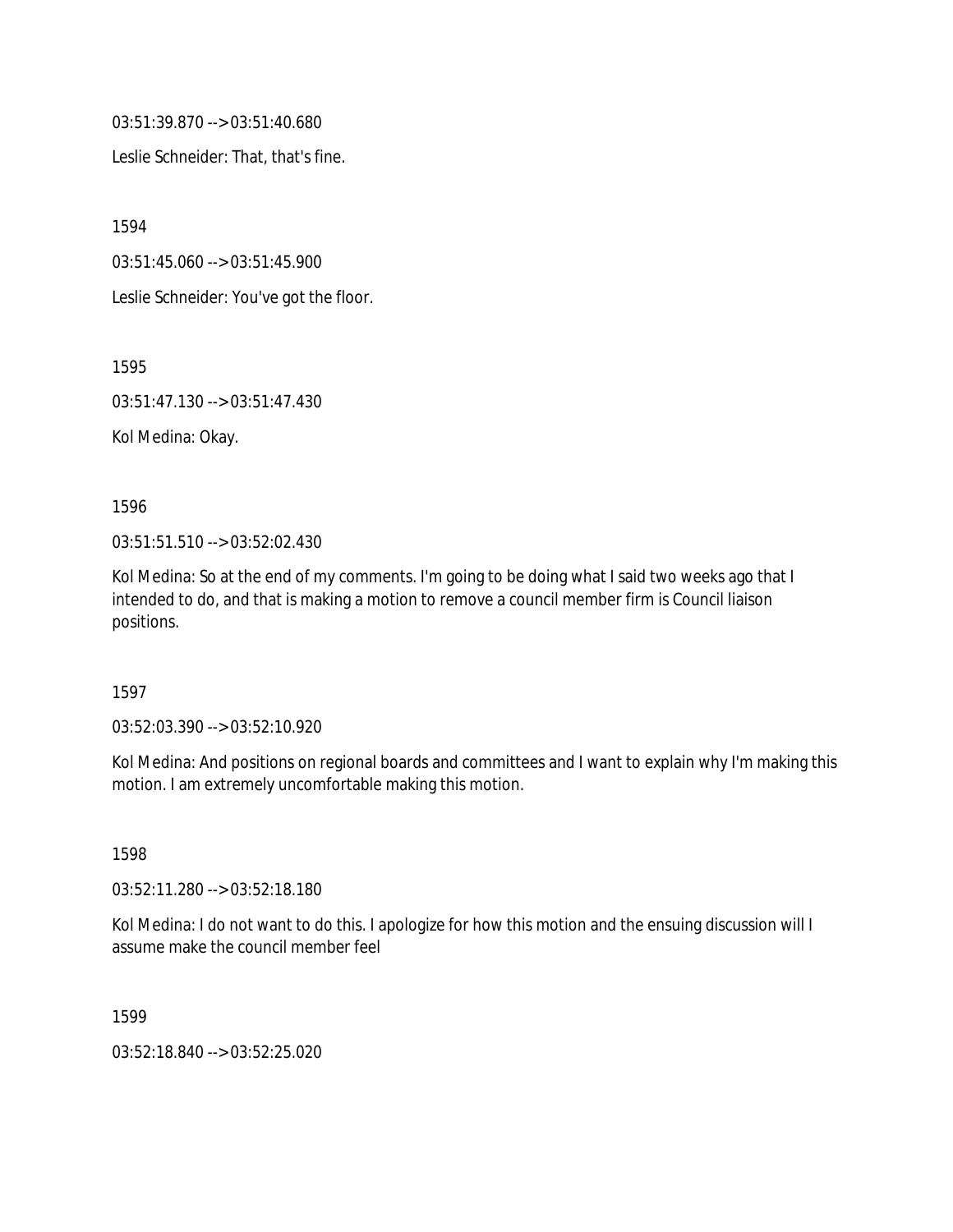Kol Medina: Is never my intent to cause anyone negative emotions, but I feel that I have no choice in this case. And I want to explain why.

1600

03:52:26.010 --> 03:52:32.520

Kol Medina: When it counts member acts as a liaison to a committee that council members job is to represent the entire Council as a body.

## 1601

03:52:33.210 --> 03:52:46.440

Kol Medina: Likewise, when a council member sits on a board or committee as the Bainbridge Island representative that council members job is to represent the entire Council and the city government. I no longer feel that I can trust Council report to consistently.

## 1602

03:52:46.500 --> 03:52:49.740

Michael Pollock: Represent the entire order online order.

### 1603

03:52:51.510 --> 03:52:59.880

Michael Pollock: Mr media's in a personal attack mode and it's not appropriate to be referring to specific council members.

### 1604

03:53:00.330 --> 03:53:17.490

Michael Pollock: This also isn't on the agenda. This isn't the agenda item if Mr media has a problem with any council members performance that needs to be dealt with separately. Her rules. So we're going to have to discuss that. But it's absolutely not appropriate to bring that up right now.

1605

03:53:19.500 --> 03:53:23.460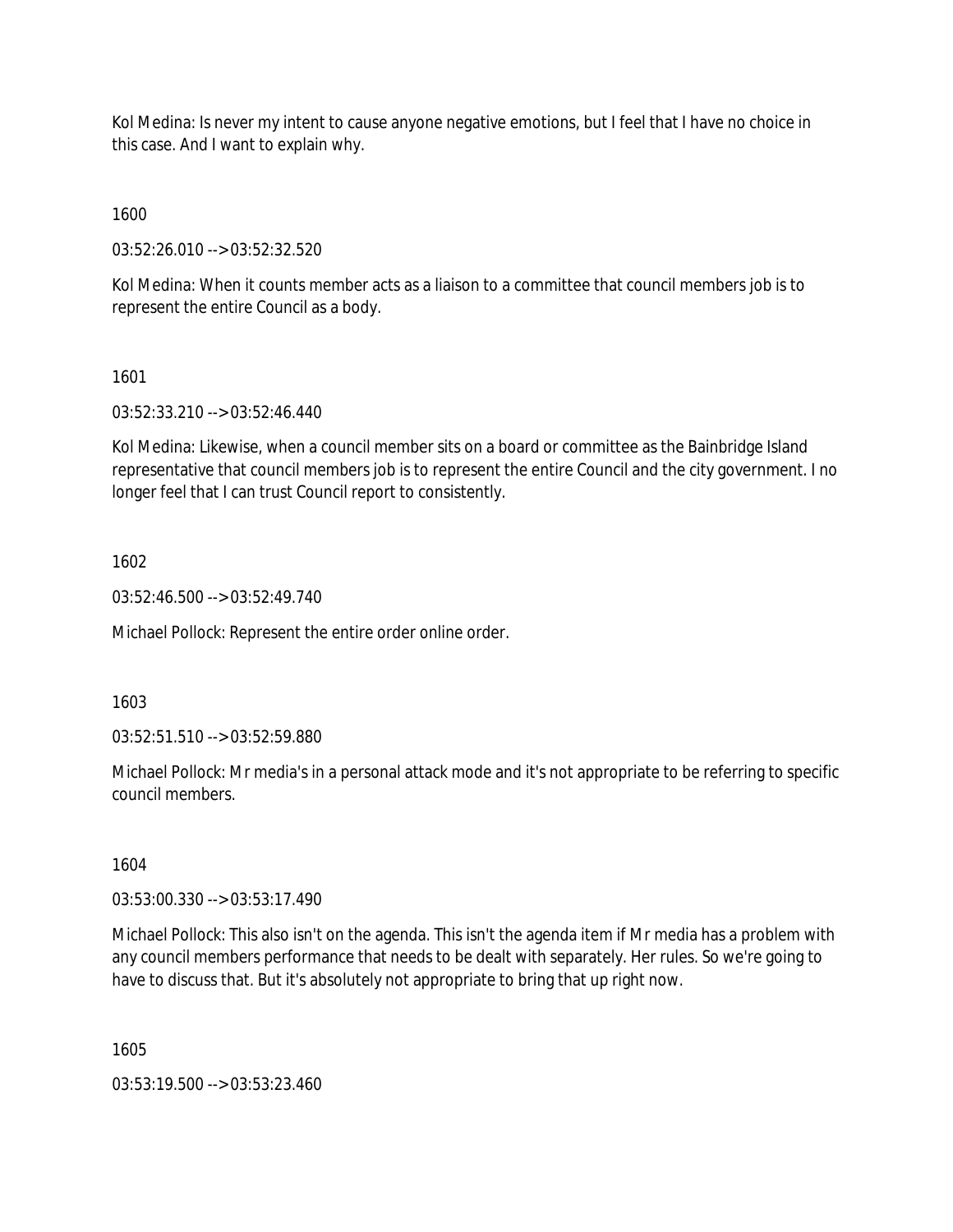Leslie Schneider: So we I we I think we may have to bring this to a full vote.

1606

03:53:24.810 --> 03:53:28.410

Leslie Schneider: I think that we've had a number of indications that this

### 1607

03:53:29.850 --> 03:53:37.410

Leslie Schneider: That there is specific behavior that this is regarding so I'm going to roll that it is in order and

1608

03:53:38.160 --> 03:53:39.960

Michael Pollock: On and or you don't.

1609

03:53:40.170 --> 03:53:42.750

Michael Pollock: You're violating our rules.

1610

03:53:43.230 --> 03:53:49.500

Michael Pollock: There's no no no I'm sorry there's you you don't just get to overrule our rules.

### 1611

03:53:49.770 --> 03:53:57.480

Leslie Schneider: No, I can move on it. And then if you are not satisfied with my ruling, then we need to take a vote on it.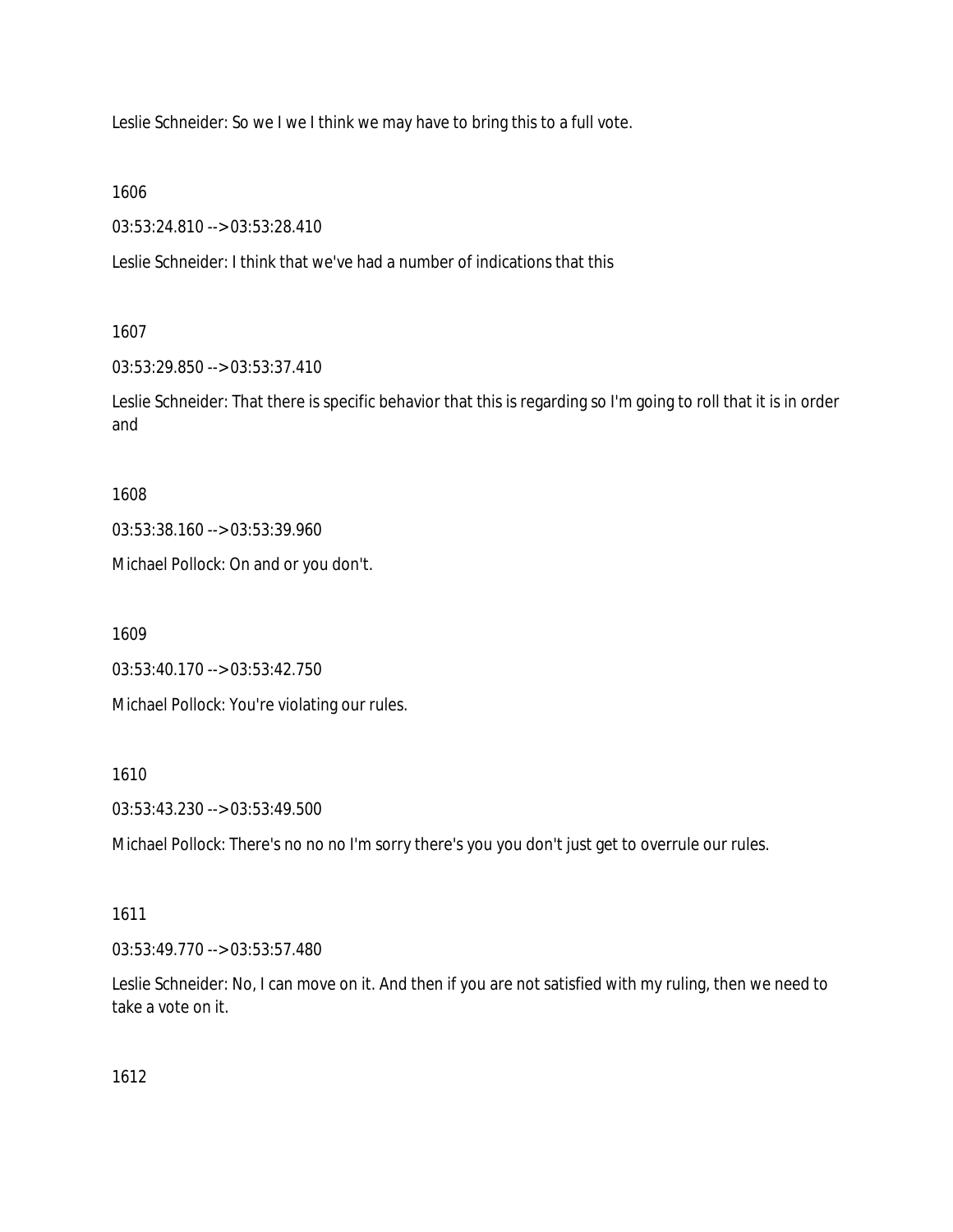03:53:58.740 --> 03:53:59.670

Michael Pollock: That's not correct.

1613

03:54:01.980 --> 03:54:11.700

Michael Pollock: I'm not gonna sit here and listen to the Council attack someone, whether it's me or someone else whether individually or as a group.

1614

03:54:12.000 --> 03:54:28.410

Michael Pollock: That's just absolutely appropriate it's not on the agenda if there's some sort of disciplinary action, which is what Mr media is referring to. We need to schedule that and we need to follow our rules of process. So it's just not going to happen. We need

1615

03:54:28.890 --> 03:54:30.750

Leslie Schneider: To ask. I'm going to ask that we

1616

03:54:30.900 --> 03:54:35.520

Leslie Schneider: Take a vote on whether we can consider COUNCILMEMBER Medina's

1617

03:54:36.840 --> 03:54:45.480

Leslie Schneider: Intent here and that would include him finishing up his, his discussion of it because he hasn't had a chance to do that yet and

1618

03:54:47.370 --> 03:54:55.530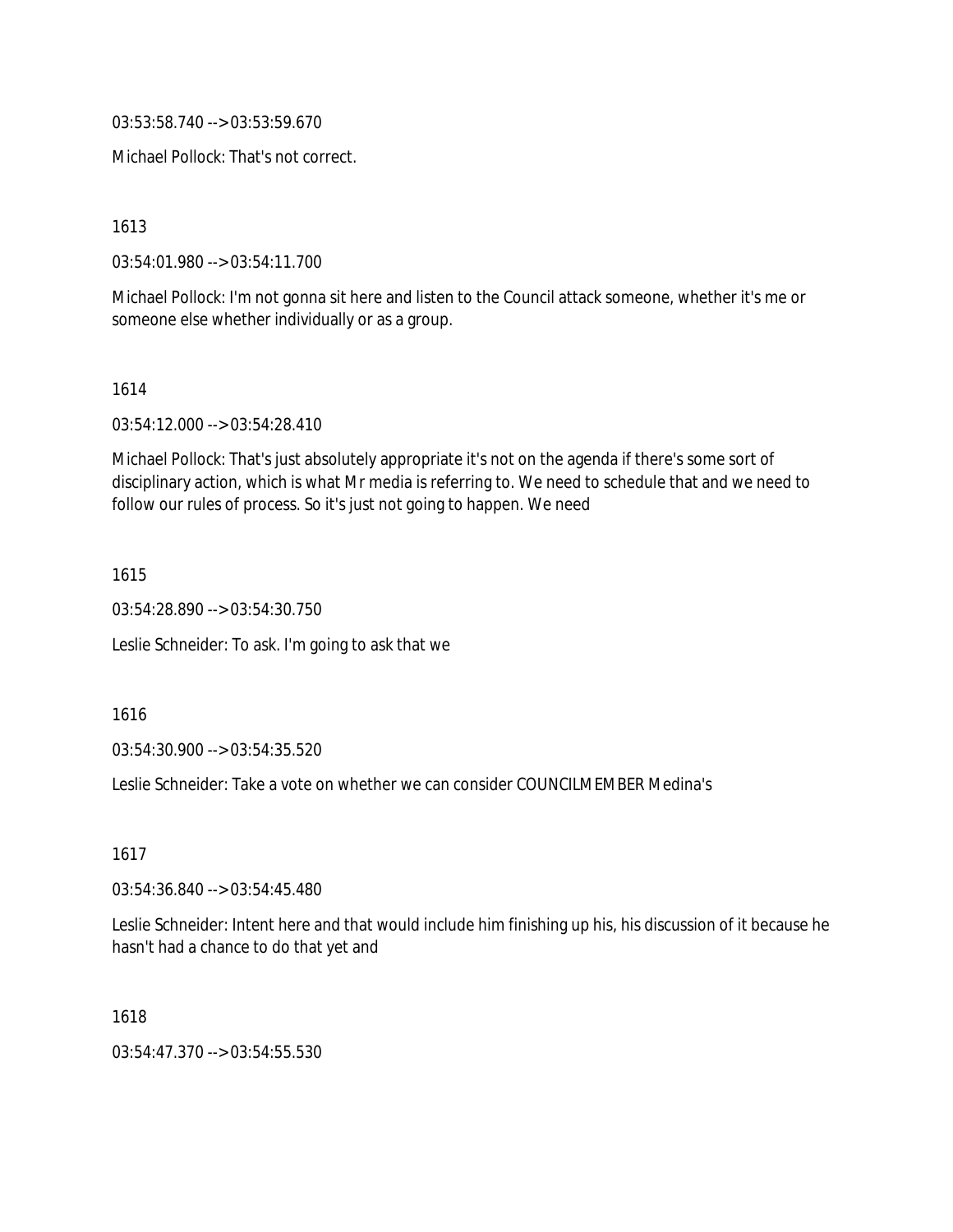Leslie Schneider: So, and I don't think this is up for discussion. Actually, I think what the Robert's rule says that we just take an up or down vote on this so

1619 03:54:56.640 --> 03:54:58.380 Leslie Schneider: All those in favor of

1620 03:55:01.500 --> 03:55:05.370 Leslie Schneider: I'm, I'm not clear on I guess we can say

1621

03:55:07.620 --> 03:55:11.400

Leslie Schneider: COUNCILMEMBER Pollux a concern can say I

1622

03:55:13.830 --> 03:55:19.920

Leslie Schneider: Am and all and, any opposed to upholding his concern that would be a day.

1623 03:55:21.390 --> 03:55:22.260 Leslie Schneider: I'm going to vote a

1624 03:55:22.740 --> 03:55:23.430 Mayor

1625 03:55:26.070 --> 03:55:37.200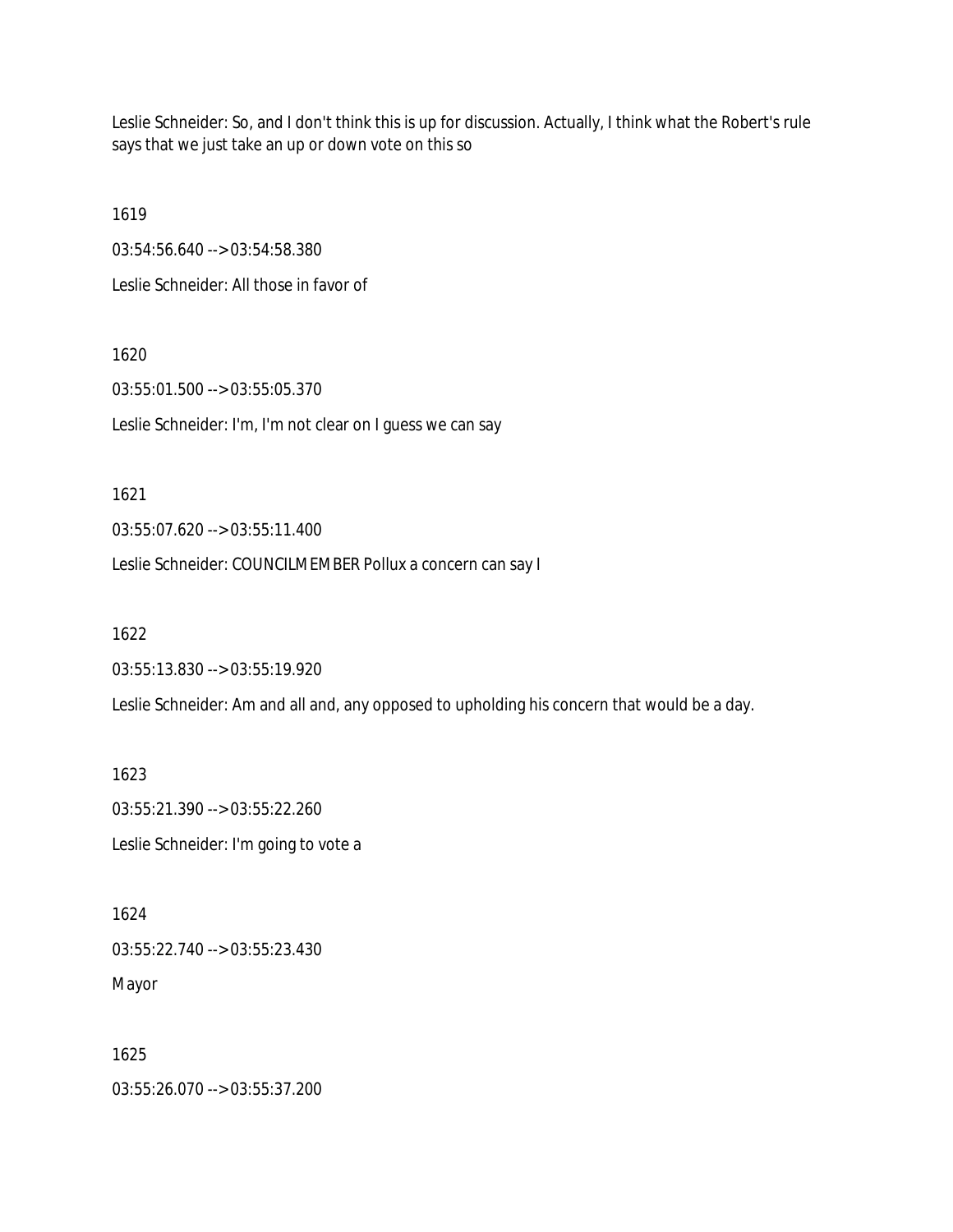Rasham Nassar: I would look I would look to the city attorney, because we are in violation of our rules, the City Council has adopted Robert's Rules of Order and we also have an ethics program, which lays out the procedure for how we handle these kinds of complaints.

1626

03:55:39.810 --> 03:55:44.730

Leslie Schneider: I call for a vote. And I don't know that I was able to count and see how that vote turned out.

1627

03:55:44.880 --> 03:55:50.310

Rasham Nassar: I don't think anybody knows what we're doing. I think we're going is is entirely confused right now and I want to

### 1628

03:55:50.640 --> 03:55:57.720

Kol Medina: Point of order is neither one of you have the floor. The mayor has the for you guys. Just keep butting in and talking

1629

03:56:00.960 --> 03:56:08.070

Rasham Nassar: I Council number called a point of order on a rule. And the question now is, does the mayor have the have the authority and how is the motion.

1630

03:56:08.460 --> 03:56:18.900

Rasham Nassar: To be frame to the Council to effectively waive our rules of process. So, to allow COUNCILMEMBER Medina to continue with his comments. That's the question I would turn to the city attorney for that.

1631

03:56:20.700 --> 03:56:22.320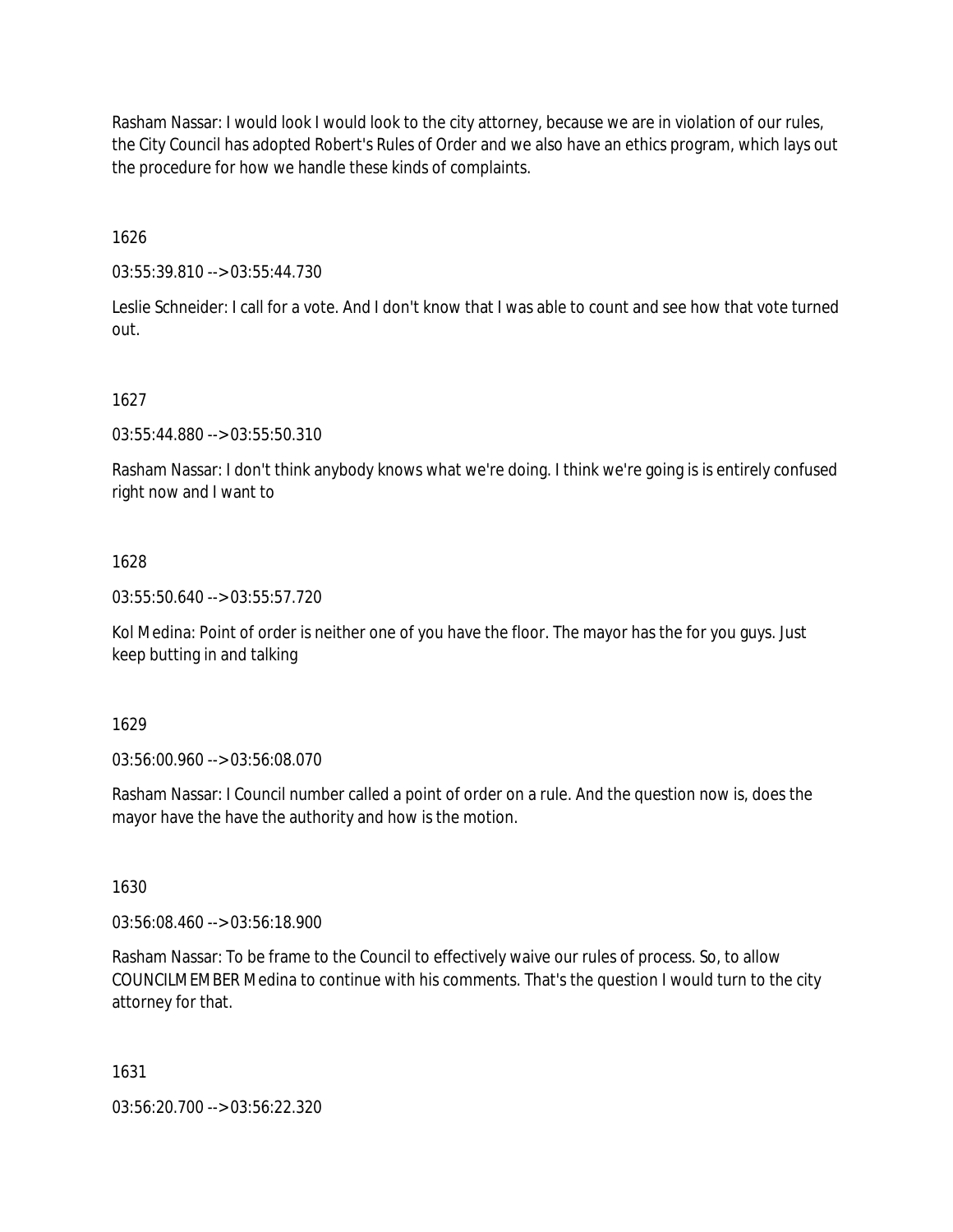Leslie Schneider: Hey, I'm me if I could read this.

1632

03:56:22.320 --> 03:56:26.310

Leslie Schneider: Please. This is the printout of point of order.

1633

03:56:29.250 --> 03:56:42.780

Leslie Schneider: In order when it is in order when another has the floor. Yes, requires a second to know. So that's for the point of order, is it debatable. No, but the chair can permit explanation, unless it is submitted to the assembly for a vote.

1634

03:56:43.860 --> 03:56:57.180

Leslie Schneider: May it be reconsidered know unless it is submitted to the assembly for a vote. Is it an amenable no vote required is ruled by the chair, unless it is submitted to the assembly for a vote then it requires a majority vote.

1635

03:57:03.060 --> 03:57:03.990

Kol Medina: To the point of order.

1636

03:57:06.300 --> 03:57:07.260

Leslie Schneider: COUNCILMEMBER Medina.

1637

03:57:07.770 --> 03:57:10.140

Kol Medina: Point of order failed. So I'm going to continue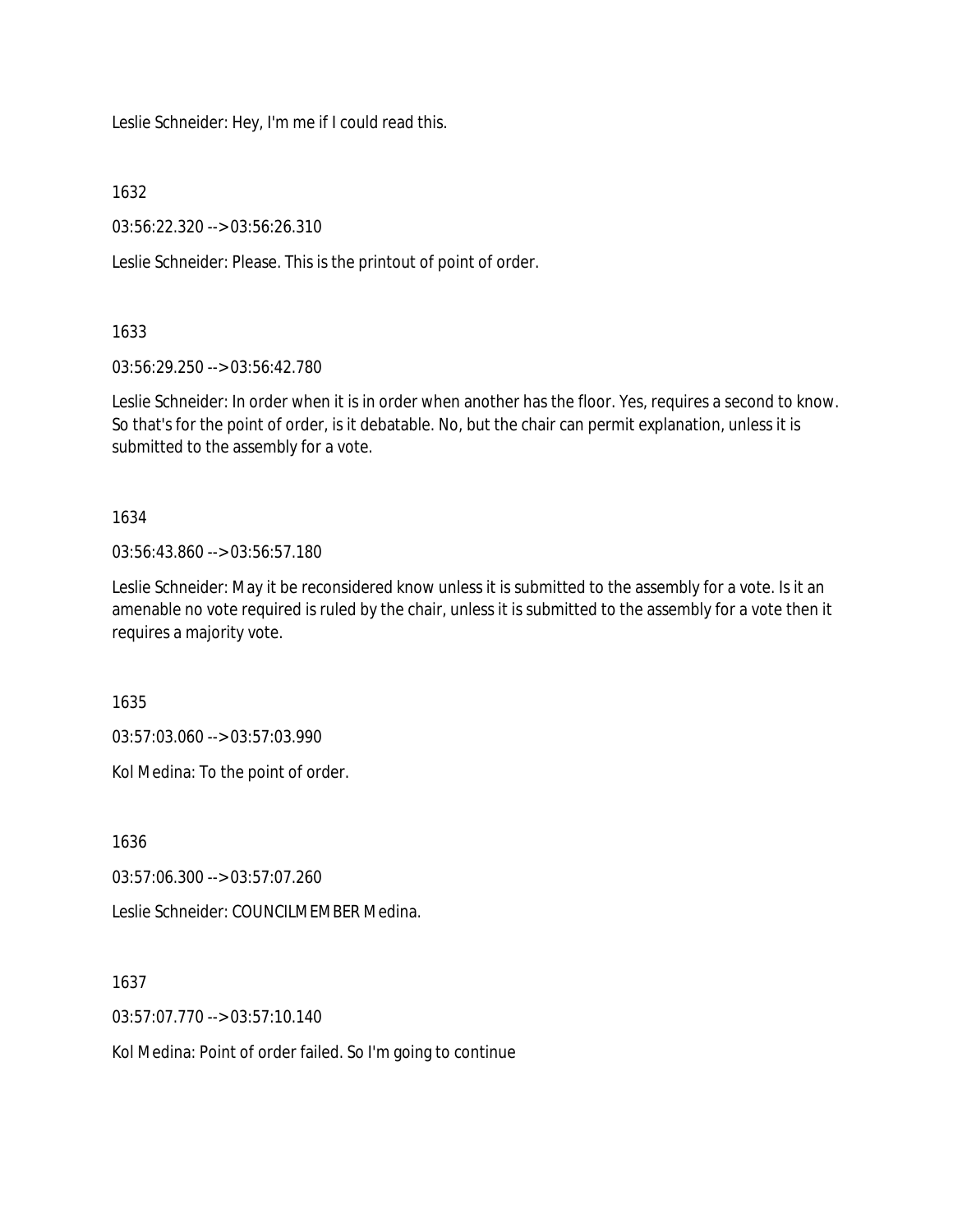1638 03:57:10.560 --> 03:57:11.010 Leslie Schneider: Thank you.

1639

03:57:15.690 --> 03:57:21.300

Kol Medina: As I was saying, I no longer feel that I can trust counselor epoxy consistently represent

1640

03:57:21.570 --> 03:57:29.340

Michael Pollock: Border on so you're attacking again, you're not to refer to people by name. I'm sorry.

1641

03:57:30.630 --> 03:57:32.520 Kol Medina: It's the same point of order, you just made.

1642

03:57:32.880 --> 03:57:35.670

Michael Pollock: It doesn't matter. You're out of court.

1643

03:57:37.980 --> 03:57:41.910

Leslie Schneider: I need you to scan down here I I convey my

1644

03:57:42.540 --> 03:57:45.450

Michael Pollock: Hair to follow our Rules of Procedure.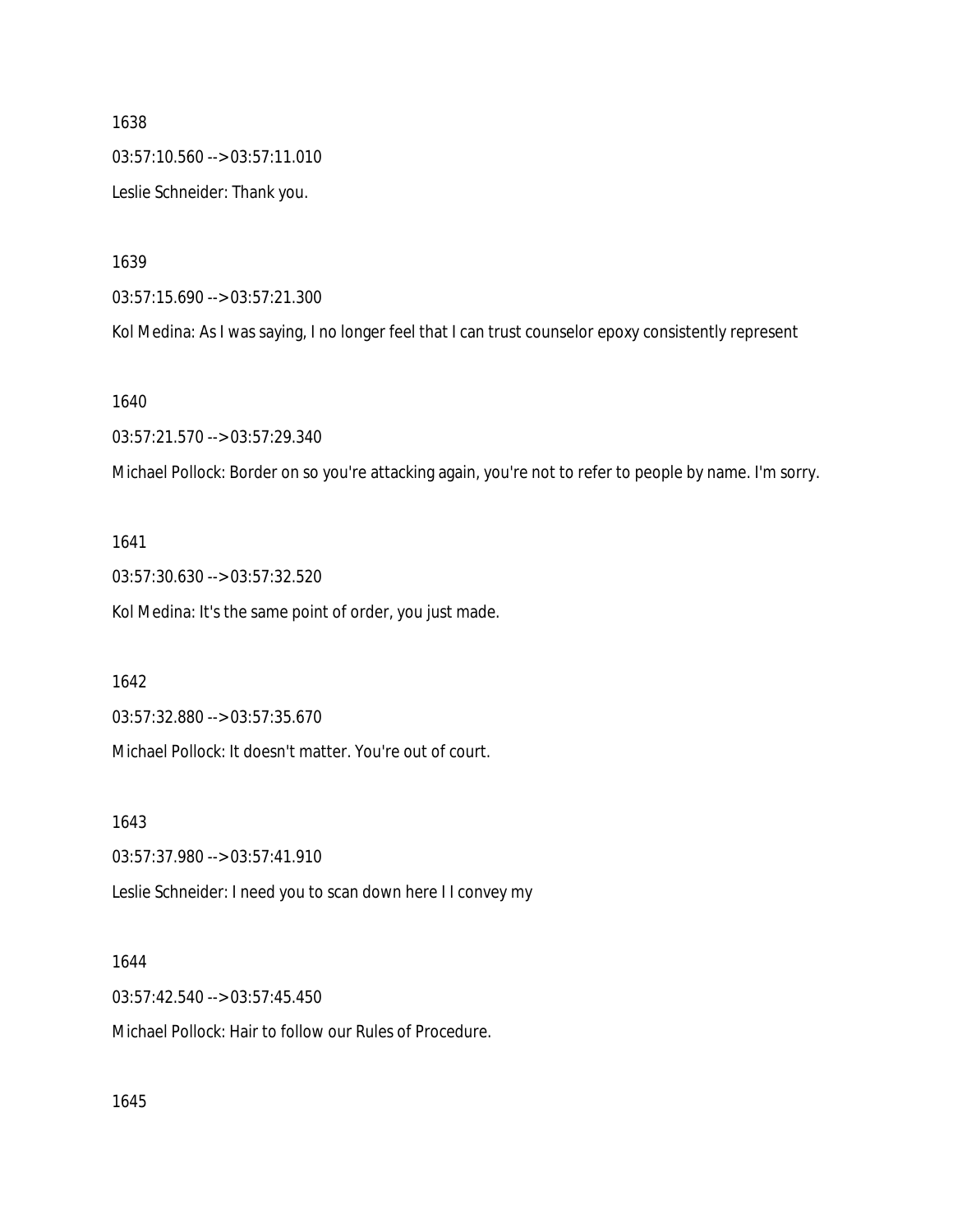03:57:45.660 --> 03:57:46.230

And our rules.

1646

03:57:47.370 --> 03:57:47.730

Michael Pollock: Allow

1647

03:57:49.080 --> 03:58:02.640

Michael Pollock: And they do not allow having somebody bring on to the agenda subject, this is this is off topic is this absolutely off topic. This is unrelated to the discussion and then the turtles brought before us.

1648

03:58:02.970 --> 03:58:03.390

Leslie Schneider: So we need

1649

03:58:03.690 --> 03:58:12.120

Leslie Schneider: We need to find a way forward here and I am going to say that the way forward is that we, we can always undo whatever is done here.

1650

03:58:12.510 --> 03:58:22.410

Leslie Schneider: But I don't know how else to bring this up and you know if you have, if you have a rule that is in front of you, that you could read to us.

1651

03:58:23.220 --> 03:58:32.610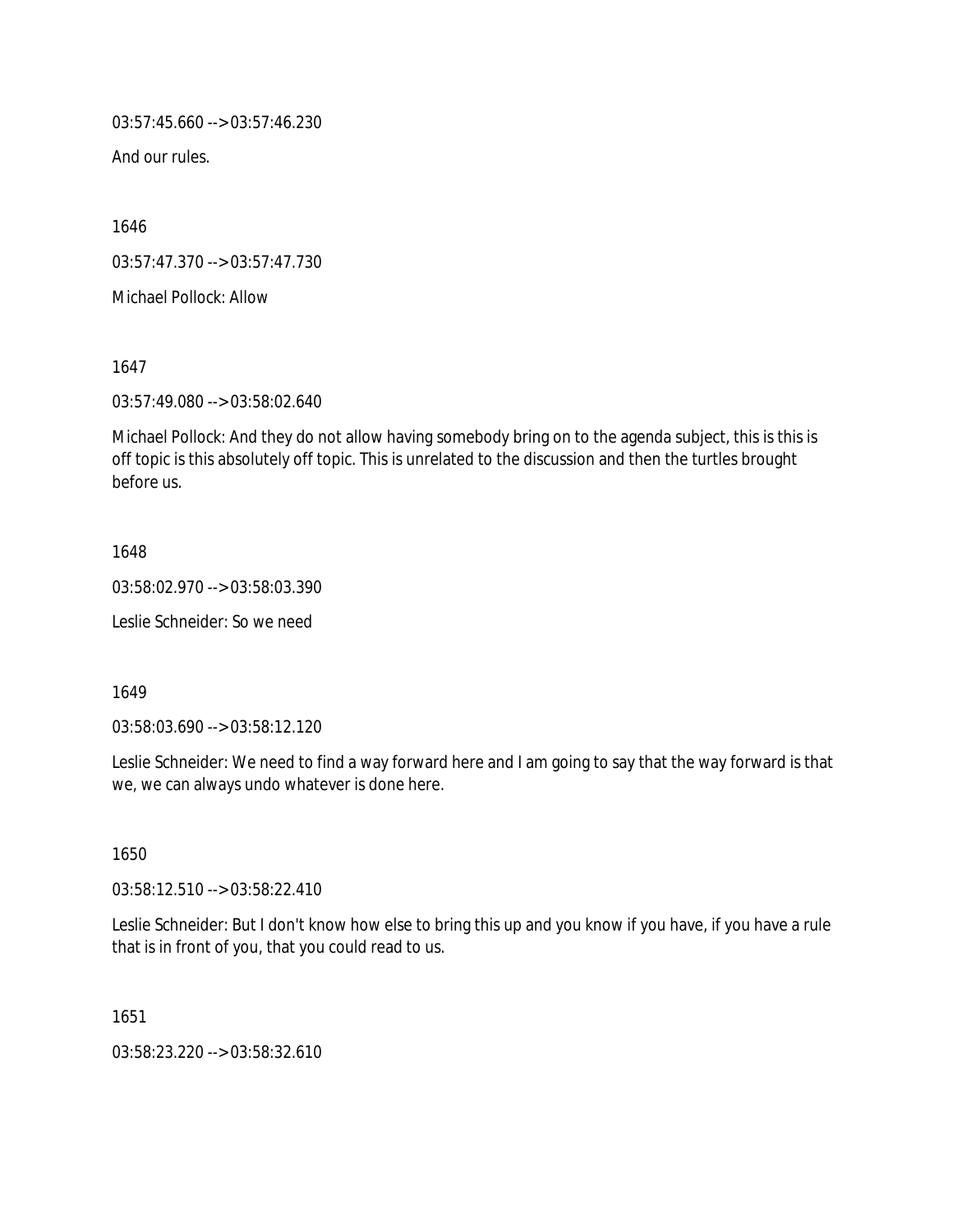Leslie Schneider: I would allow that. And if you don't, then I think we need to move forward with the understanding that we have. And if we have to roll back and undo something later we could do that as well.

1652

03:58:33.690 --> 03:58:43.050

Leslie Schneider: There have been many complaints for them from the community and I need, I would like to give COUNCILMEMBER Medina, the floor again and we need to hear him out.

1653

03:58:47.850 --> 03:58:48.720 Michael Pollock: Or COUNCILMEMBER

1654

03:58:48.750 --> 03:58:50.790 Michael Pollock: No sorrow or anybody. This is

1655

03:58:52.050 --> 03:58:52.290

Rasham Nassar: The

1656 03:58:52.530 --> 03:58:55.380 Michael Pollock: Query and appropriate a fee. This is I

1657 03:58:55.440 --> 03:58:55.800 Rasham Nassar: Let me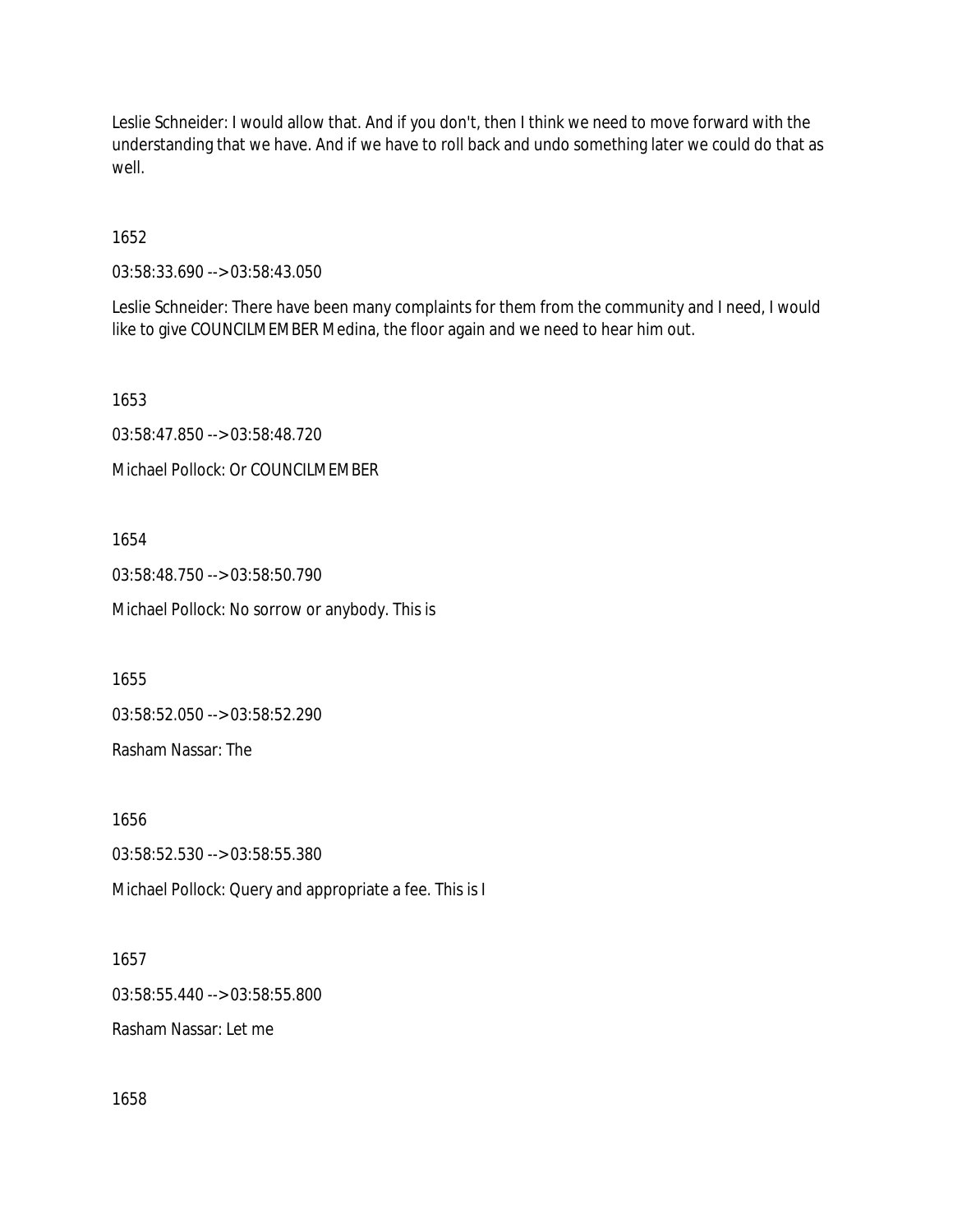03:58:56.040 --> 03:58:59.490

Michael Pollock: Add a rule for I'm going to help you out.

1659

03:59:01.770 --> 03:59:05.760

Leslie Schneider: And how we can how I can share this meeting, if I am completely ignored.

1660

03:59:06.240 --> 03:59:09.450

Michael Pollock: Okay, you asked for a request, you ask for help on a question.

1661 03:59:09.900 --> 03:59:10.830

Michael Pollock: We have

1662

03:59:11.130 --> 03:59:19.860

Michael Pollock: An entire chapter on disciplinary procedures and and that's what we're talking about here. So it's chapter

1663 03:59:19.920 --> 03:59:20.880 Kol Medina: Oh, you're not

1664

03:59:21.330 --> 03:59:23.820

Kol Medina: You don't even know what I'm going to say no.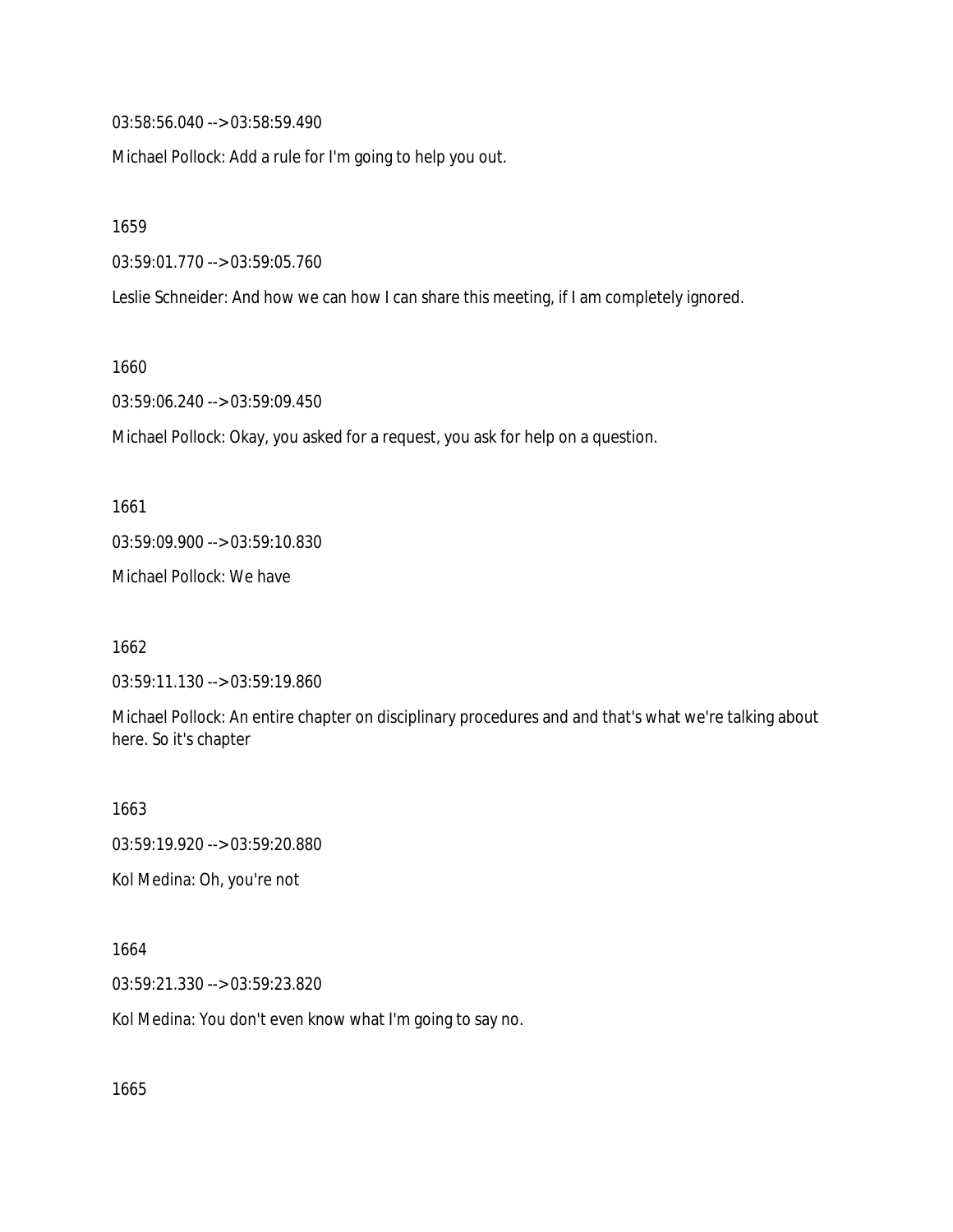03:59:24.360 --> 03:59:33.540

Leslie Schneider: Medina has not had a chance to finish, but I will interrupt him just for a second because I'm going to ask the city attorney to clarify, because I

1666

03:59:34.770 --> 03:59:43.740

Leslie Schneider: City attorney is it appropriate for the for the Council to remove a privilege.

1667

03:59:44.850 --> 03:59:49.050

Leslie Schneider: And you and I've had a conversation about this. So I'm going to put you on the spot here.

## 1668

03:59:50.250 --> 03:59:55.620

Joe Levan: Oh, happy to jump in as I've indicated the Council previously your, your, your Rules of Procedure.

1669

03:59:56.220 --> 04:00:02.190

Joe Levan: The what state law provides is the Council determines its Rules of Procedure. So, the Council has adopted Robert's Rules.

1670

04:00:02.760 --> 04:00:13.650

Joe Levan: But the Council can also wave its rules if it wants to buy majority vote. So that's one one path for potentially, if you want to consider this tonight, would be to have a vote on whether or not to waive

1671

04:00:14.280 --> 04:00:22.830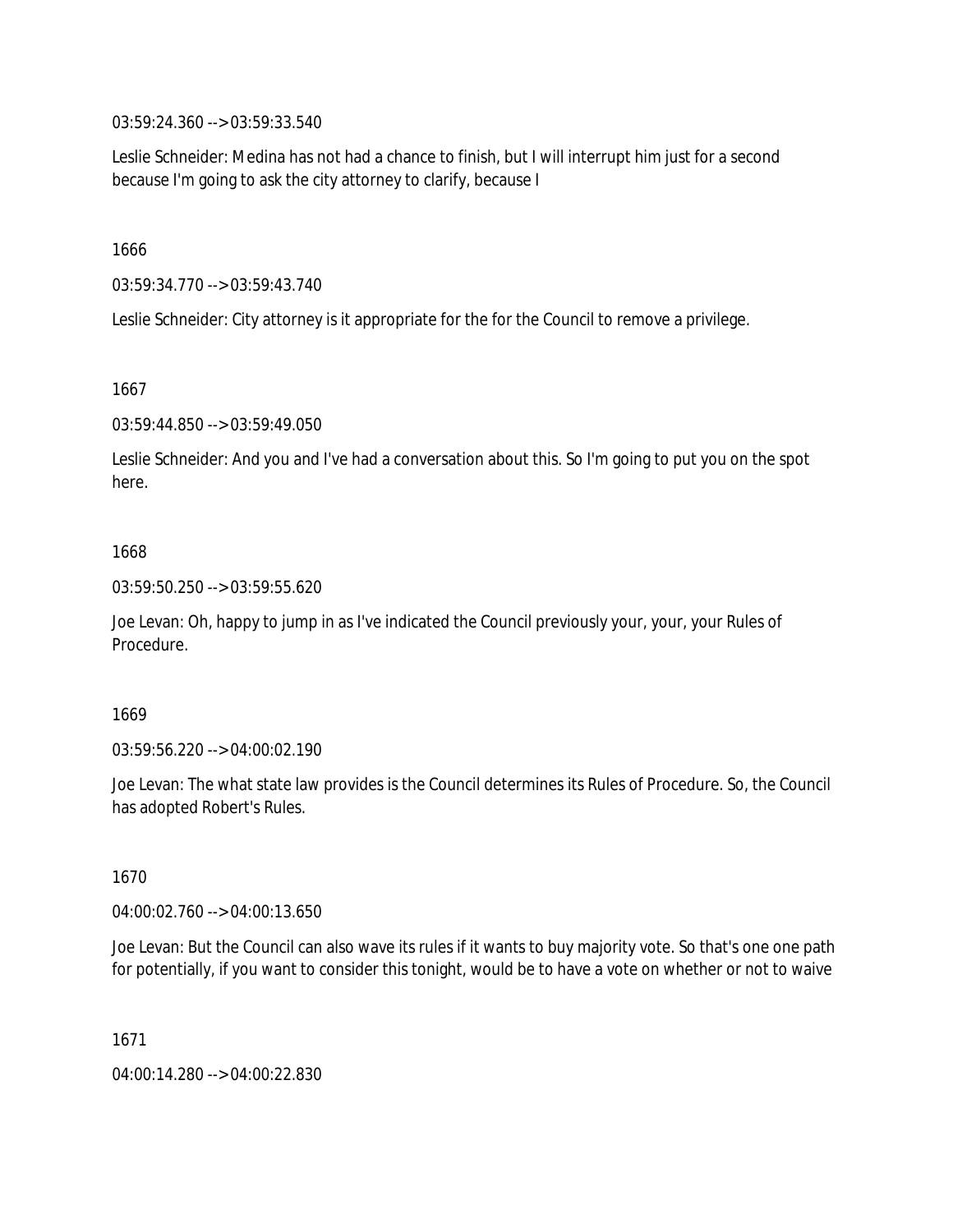Joe Levan: Any rules that would otherwise apply and not allow this to continue have a vote on that first and then you can then move forward. If that passes.

1672

04:00:25.320 --> 04:00:29.160

Leslie Schneider: Okay so COUNCILMEMBER Medina. Please continue. But

1673

04:00:29.220 --> 04:00:31.200

Rasham Nassar: Sorry. No, because what

1674

04:00:32.730 --> 04:00:40.860

Rasham Nassar: I think I let me just give me one second to clarify this. The point of order that was called was a point of order.

#### 1675

04:00:41.280 --> 04:00:49.290

Rasham Nassar: Pointing out a rules violation being committed by COUNCILMEMBER Medina for having this discussion out of order, theoretically, what is this out of order.

### 1676

04:00:49.590 --> 04:00:57.660

Rasham Nassar: It's inconsistent with our adopted Rules of Procedure, what are our adopted Rules of Procedure Robert's Rules of Order chapter 20 of Robert's Rules of Order.

1677

04:00:58.020 --> 04:01:10.860

Rasham Nassar: outlines a process that we have adopted for how you handle code of conduct complaints or allegations against council members that process has not been followed this is inconsistent with that process. So the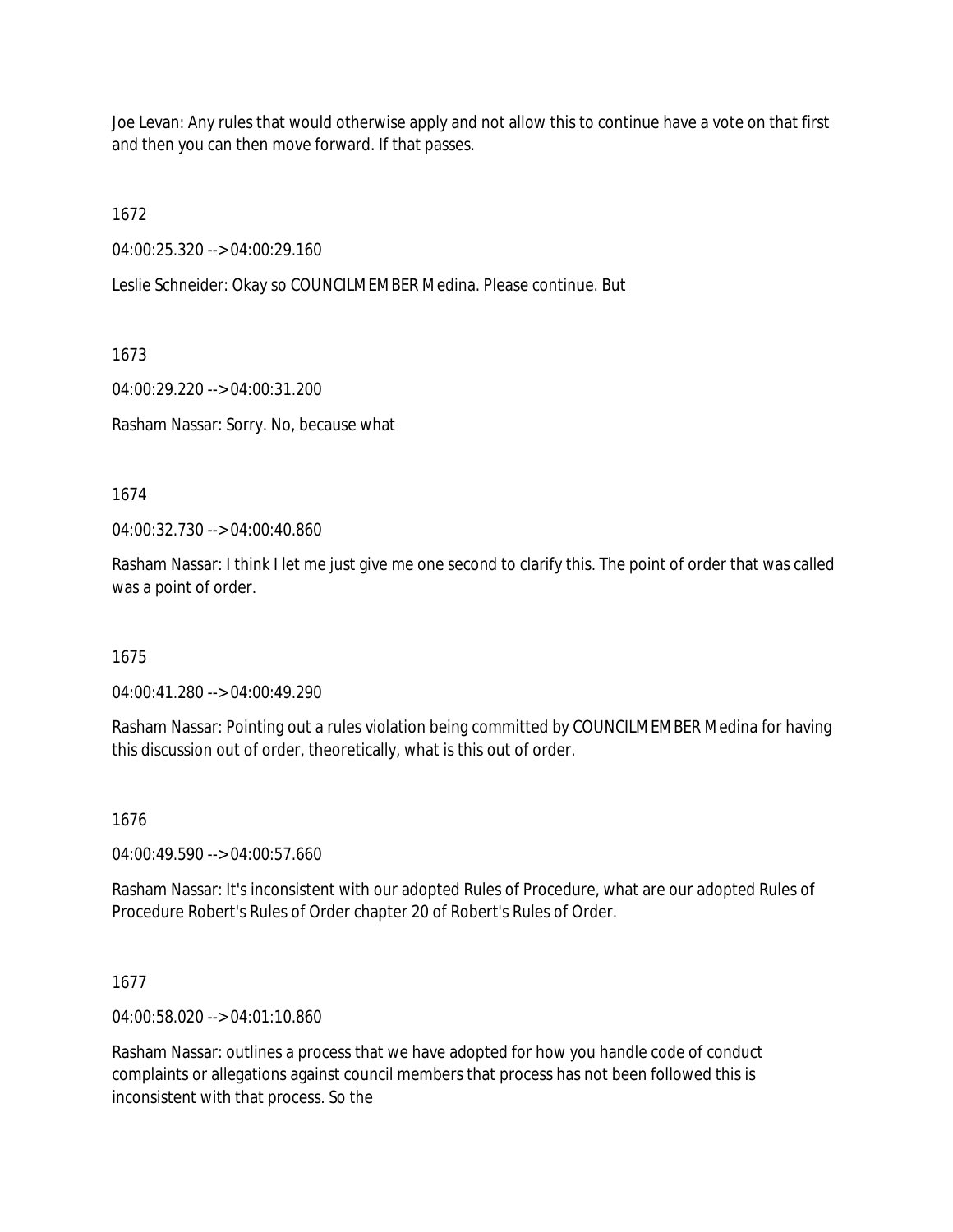04:01:10.890 --> 04:01:16.830

Rasham Nassar: We're not about code of conduct here. This is about committee assignments. It is not about code of conduct.

#### 1679

04:01:16.890 --> 04:01:19.200

Leslie Schneider: Please. Councilmember Medina continue

1680

04:01:21.300 --> 04:01:21.690

Kol Medina: Yes.

1681

04:01:22.260 --> 04:01:25.890

Kol Medina: I'm not talking about disciplinary action. You don't even know what I'm

### 1682

04:01:25.950 --> 04:01:29.490

Kol Medina: Saying I'm not talking about code of conduct.

1683

04:01:32.250 --> 04:01:33.660

Kol Medina: I'm going to try to continue

1684

04:01:35.400 --> 04:01:39.870

Kol Medina: What I was saying was, I no longer feel that cancer Pollock and consistently represented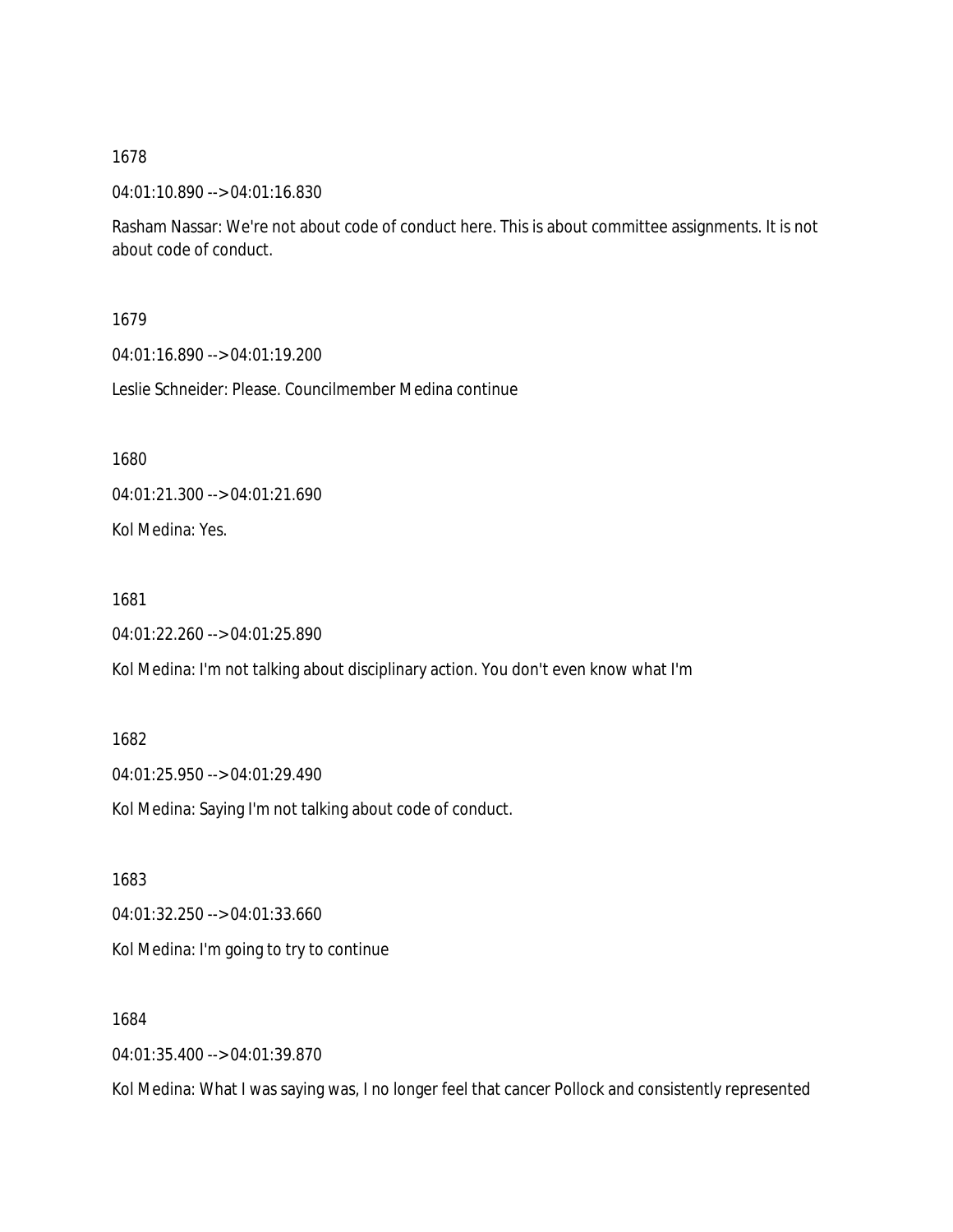1685 04:01:40.260 --> 04:01:43.830 Michael Pollock: I have to ask you to stop the personal attacks.

1686 04:01:44.130 --> 04:01:45.420 Kol Medina: And attack.

1687 04:01:45.480 --> 04:01:46.140 Leslie Schneider: Your way that you

1688 04:01:46.920 --> 04:01:48.300 Michael Pollock: Know refer to me.

1689 04:01:49.350 --> 04:01:50.070

Michael Pollock: I'm sorry.

1690

04:01:50.280 --> 04:01:57.660

Leslie Schneider: I don't, I don't have a gavel I can't turn them off. And we are going nowhere. We are going to be here all night. If you're going to continue this

1691

04:01:58.170 --> 04:02:02.400

Michael Pollock: We're gonna be here all night if Mr Medina continues to attack me personally.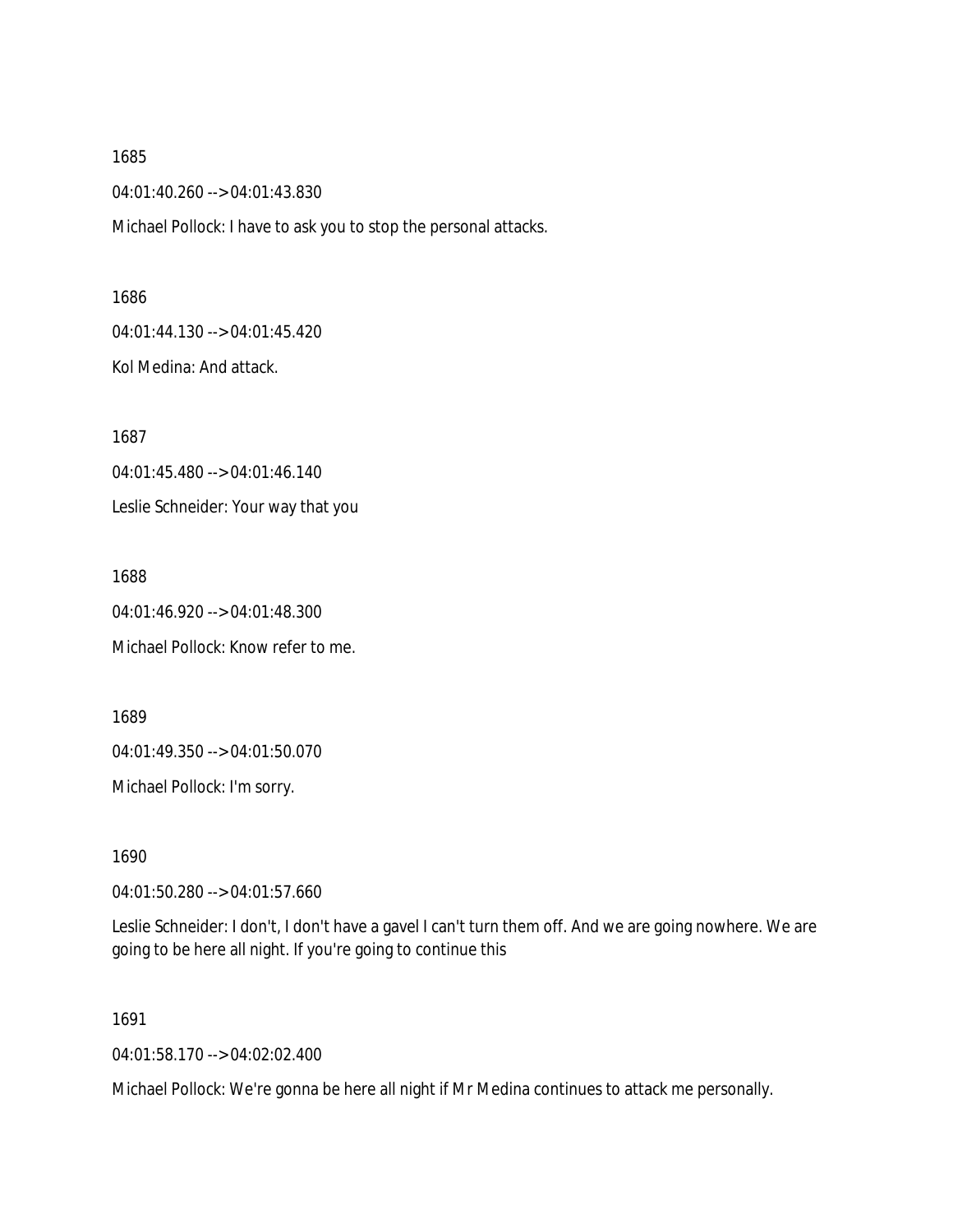1692 04:02:02.490 --> 04:02:03.510 That's in a probiotic.

1693

04:02:04.680 --> 04:02:05.160

Michael Pollock: So,

1694

04:02:05.730 --> 04:02:06.450

Michael Pollock: Anyone attack.

1695

04:02:06.960 --> 04:02:19.470

Michael Pollock: You want to have a vote of the Council and override the rules and allow for personal attacks, then you have to make that vote, we have to do that right now. And so if we're just going to have personal attacks, then great.

1696

04:02:20.580 --> 04:02:32.070

Michael Pollock: So that's the vote that needs to be on the table because our rules do not allow for them to an ad hominem attack and we do not allow for it's inconsistent with our code of ethics. It's worthy of a

1697

04:02:33.870 --> 04:02:34.410

Michael Pollock: Number.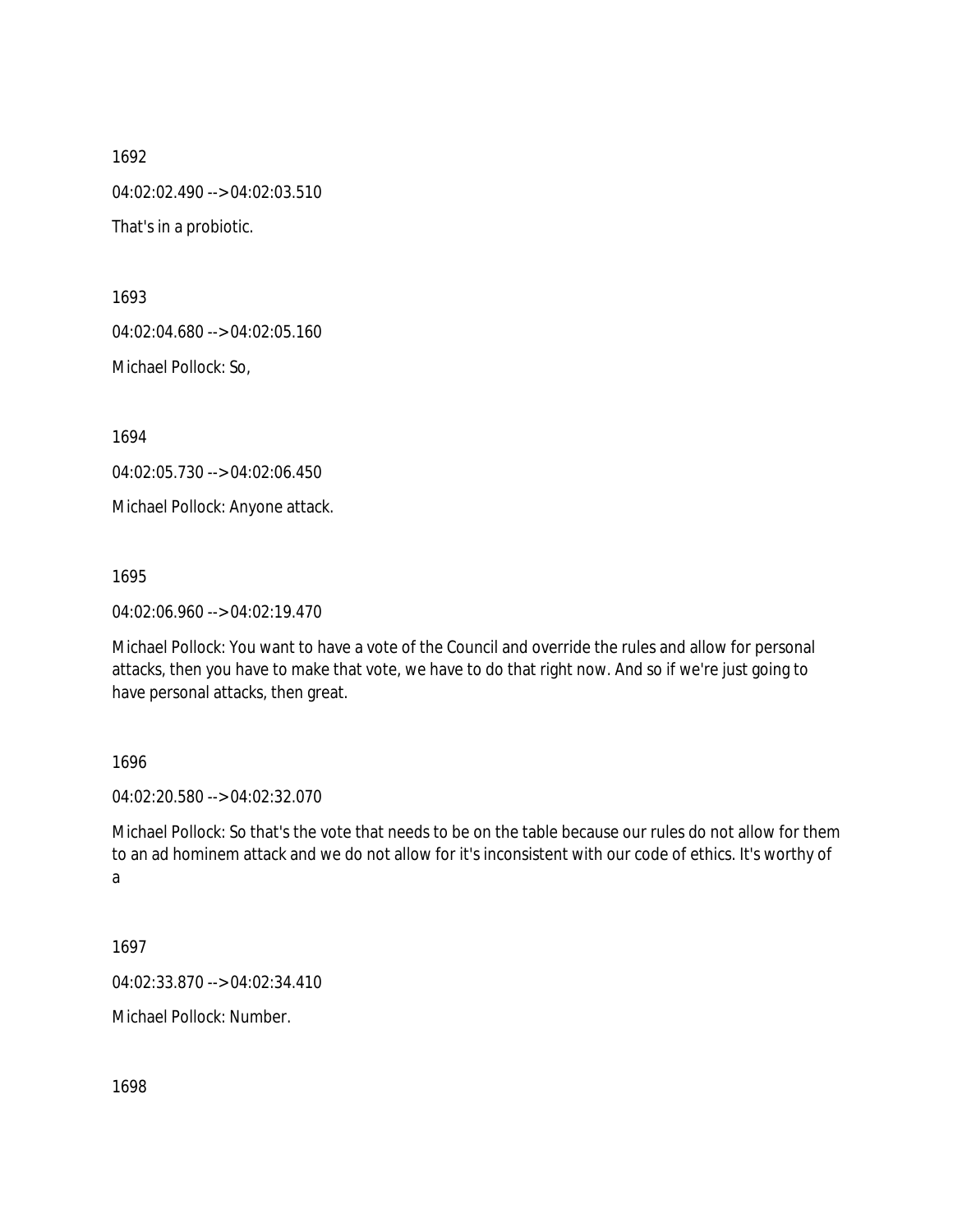04:02:35.070 --> 04:02:38.490

Leslie Schneider: Three that this is a personal attack. This is about

1699

04:02:41.370 --> 04:02:42.900

Michael Pollock: You're not the one being attacked.

1700

04:02:46.560 --> 04:02:51.330

Leslie Schneider: We need a path forward here and you keep interrupting you are out of order.

#### 1701

04:02:52.380 --> 04:03:00.570

Michael Pollock: You're right I am out of order now, but Mr Medina is out of order. So the question on the table is is are you going to allow personal attacks.

1702

04:03:00.900 --> 04:03:14.400

Michael Pollock: And that is not appropriate, and according to our rules. So you're leaving me you're leaving me with no choice but to file an ethics complaint against Mr Medina and anybody else in the process. So if that's what

1703

04:03:15.120 --> 04:03:22.620

Leslie Schneider: You have right and I would suggest you pursue it. But you, you cannot keep interrupting. This particular conversation. This is

1704

04:03:23.040 --> 04:03:23.640

Michael Pollock: where we're at.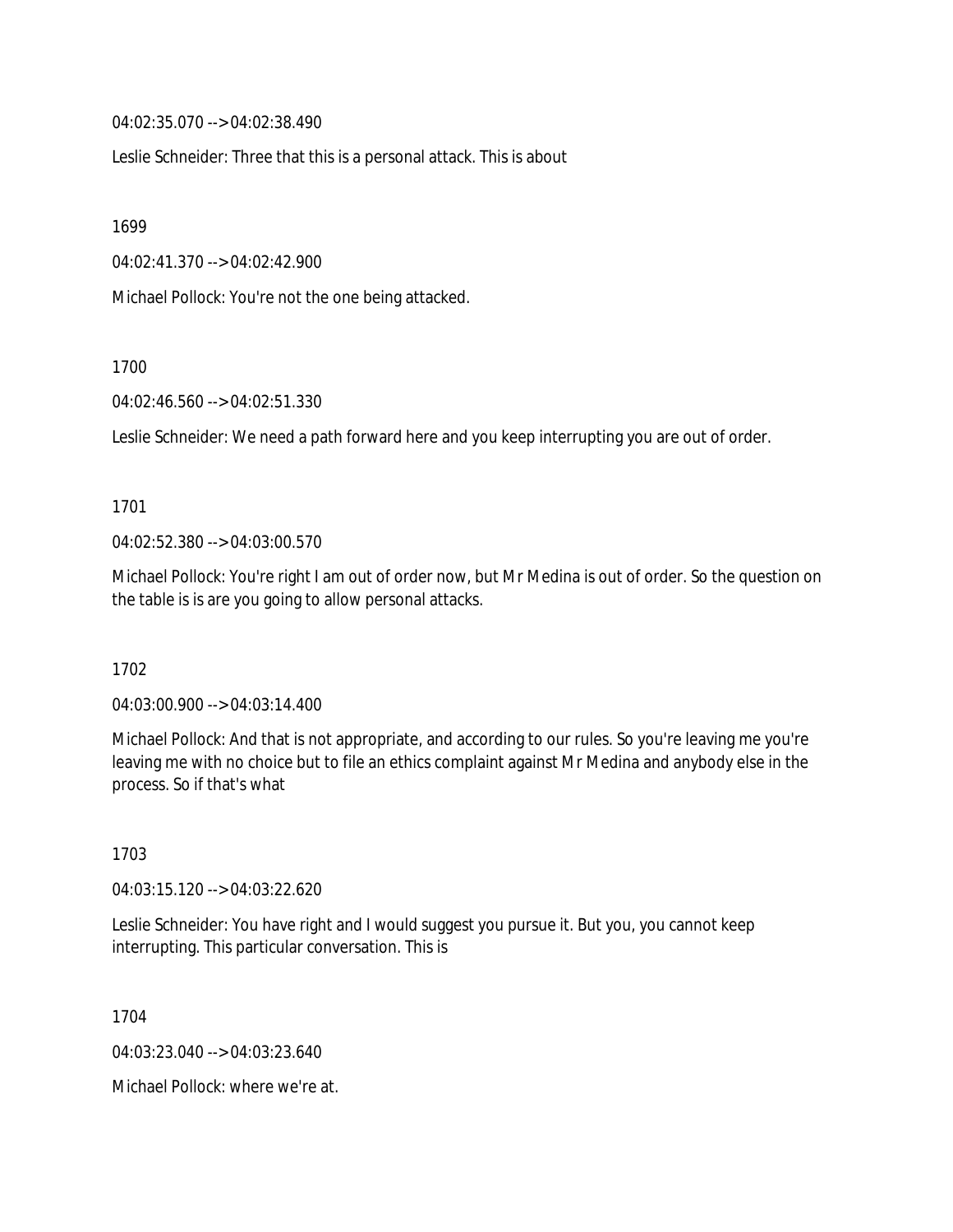04:03:25.110 --> 04:03:28.380

Michael Pollock: Mr videos or behaviors atrocious. I'm sorry.

1706

04:03:30.600 --> 04:03:38.100

Kol Medina: Now any personal attacks tonight. It was that me stating my personal opinion is not an attack on you.

1707

04:03:38.820 --> 04:03:55.980

Kol Medina: But I will continue if you actually have a rule that you think I'm violating an actual rule. You can ask the Council to vote on whether I'm violating it and the Council vote, and if they agree that I'm violating it, then I will stop but outside of that. That's how Robert's Rules works.

1708

04:04:00.240 --> 04:04:09.600

Kol Medina: If I cannot trust someone to represent the Council, I cannot let them stay in positions where their job is to represent the Council. It's that simple.

1709

04:04:10.560 --> 04:04:20.910

Kol Medina: The breach of my trust by this council member has happened over the course of the last years I've witnessed multiple incidents where the council member presented false or misleading state to the public or two committees.

1710

04:04:21.630 --> 04:04:32.280

Kol Medina: I did not say this lightly I deeply regret having to make this statement about anyone, especially in public, and especially about a council members, such as this council member for whom I have a substantial amount of respect.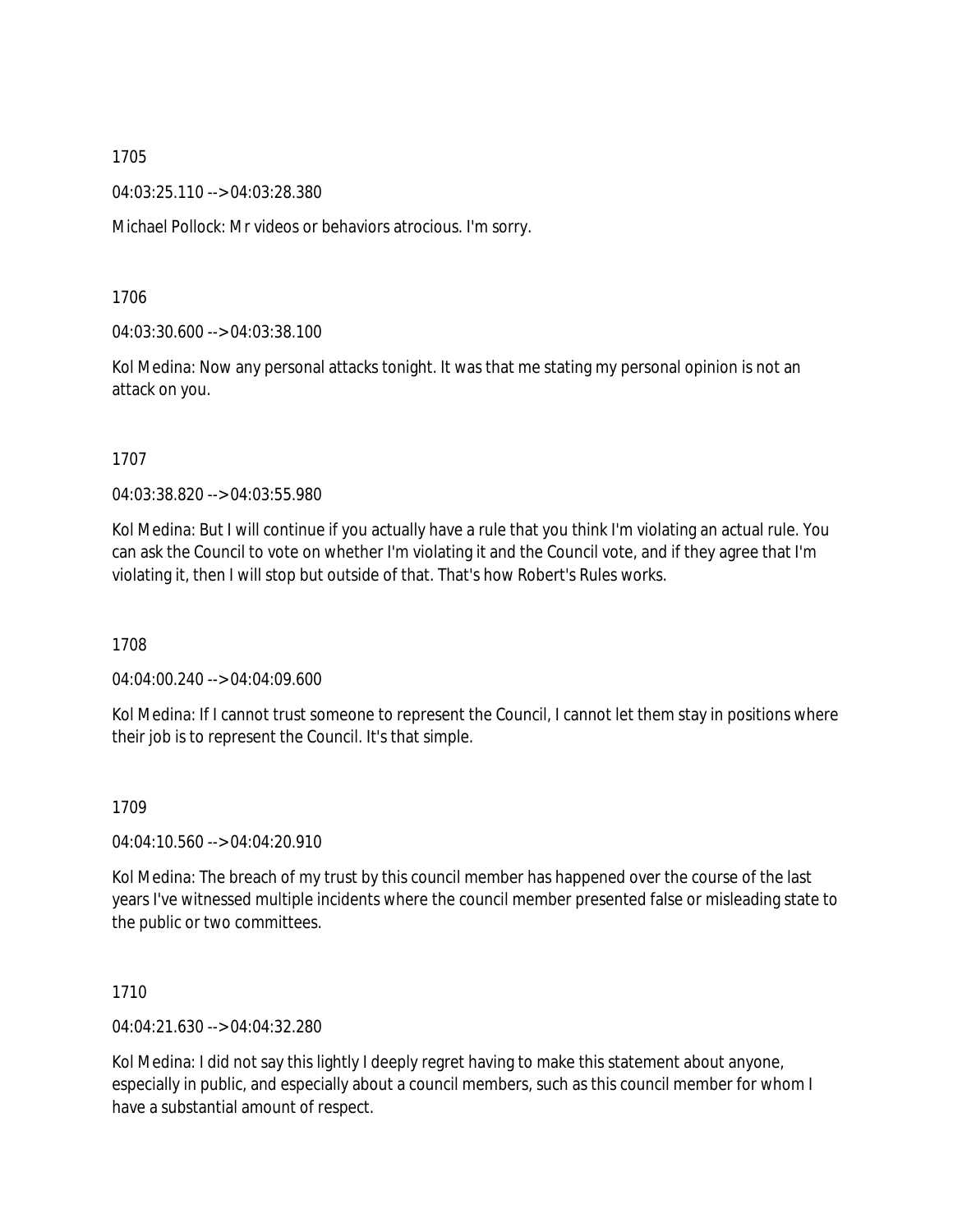04:04:33.690 --> 04:04:42.870

Kol Medina: This council member brings a great deal that is good to this Council and to his role here, frankly, he and I are aligned. Most of the important topics in front of this Council.

1712

04:04:43.500 --> 04:04:49.830

Kol Medina: But I assume that ME MAKE AN EMOTIONAL DAMAGE my relationship with him. I find that very unfortunate and I'm sorry for it.

# 1713

04:04:50.700 --> 04:04:54.930

Kol Medina: Damaged relationships among council members are not in the best interest of this Council or the city.

# 1714

04:04:55.860 --> 04:05:01.650

Kol Medina: However, I've come to believe that the damage caused by false and misleading statements is worse. So here we are.

# 1715

04:05:02.310 --> 04:05:07.590

Kol Medina: I will not go through all the instances of false misleading statements, one by one, although I'm prepared to do so if people would like

# 1716

04:05:08.400 --> 04:05:20.280

Kol Medina: All of the statements that I'm referring to are on the record and can be seen in writing or in video, the objective proof is there is not. It's an attack. I'm speaking about facts and anyone can go and see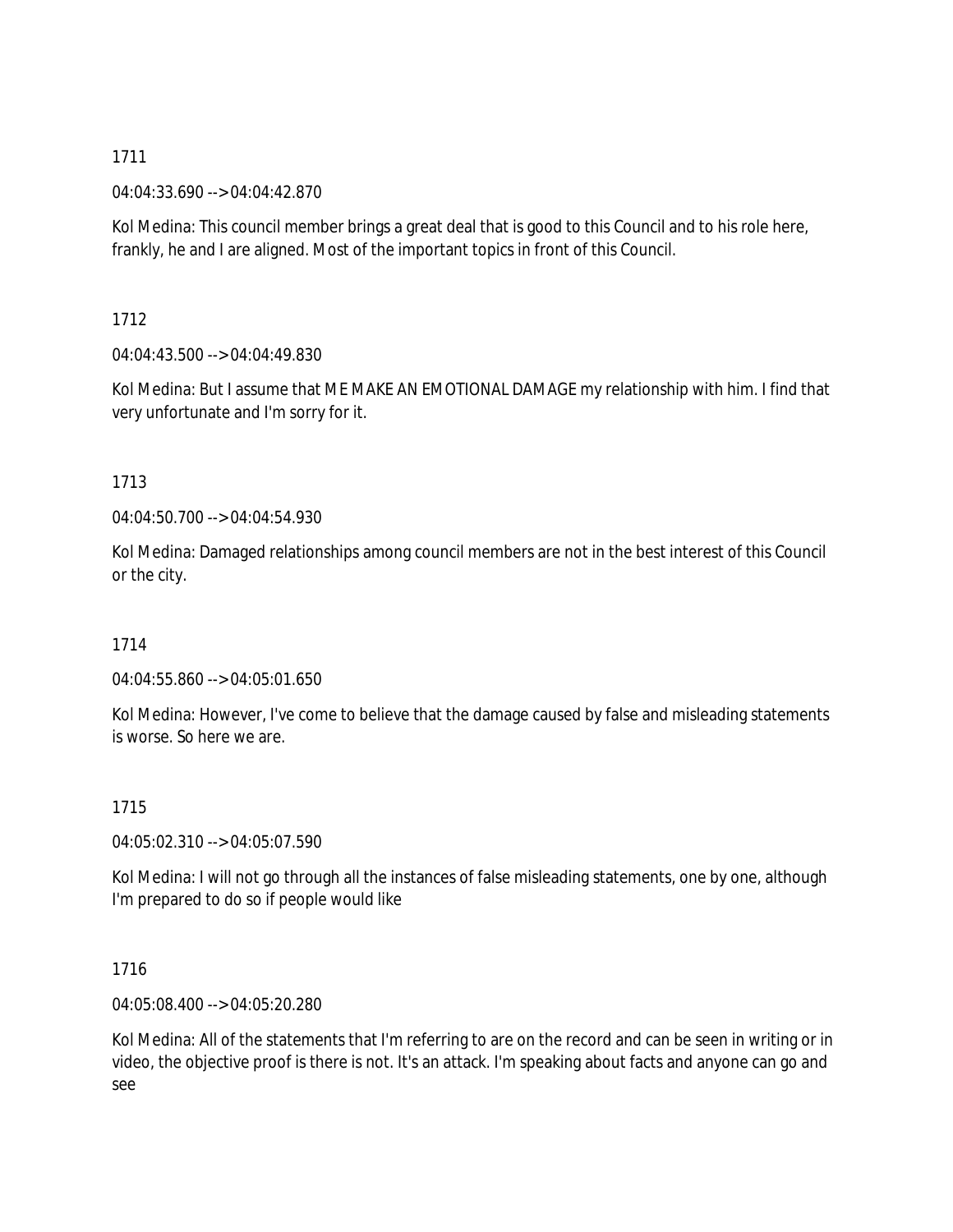04:05:21.300 --> 04:05:29.700

Kol Medina: Wants to be clear that I have no idea why the counselor makes these statements. I'm in no way commented on the counselors motives are trying to impugn his character.

1718

04:05:30.180 --> 04:05:39.810

Kol Medina: I believe the counselor was a good person who is trying to help this community for all I know all of the counselors misstatements have an innocent mistakes. I have no idea.

# 1719

04:05:40.860 --> 04:05:53.910

Kol Medina: All I know is that I haven't shown repeatedly, the Council or does this and therefore I feel this council member is not a good fit for any jobs that involve the responsibility of consistently and accurately representing this Council.

# 1720

04:05:55.110 --> 04:06:02.640

Kol Medina: Furthermore, I feel that the Council needs to send a clear message to the community this council members, not always speak for this Council.

1721

04:06:03.660 --> 04:06:09.990

Kol Medina: Before making my motion i will i for anyone watching this meeting that you will most likely here one or more Council ever speak against my emotion.

1722

04:06:10.650 --> 04:06:17.520

Kol Medina: And hear comments in the community about this as you listen to these comments you will quite possibly hear a great deal of gaslighting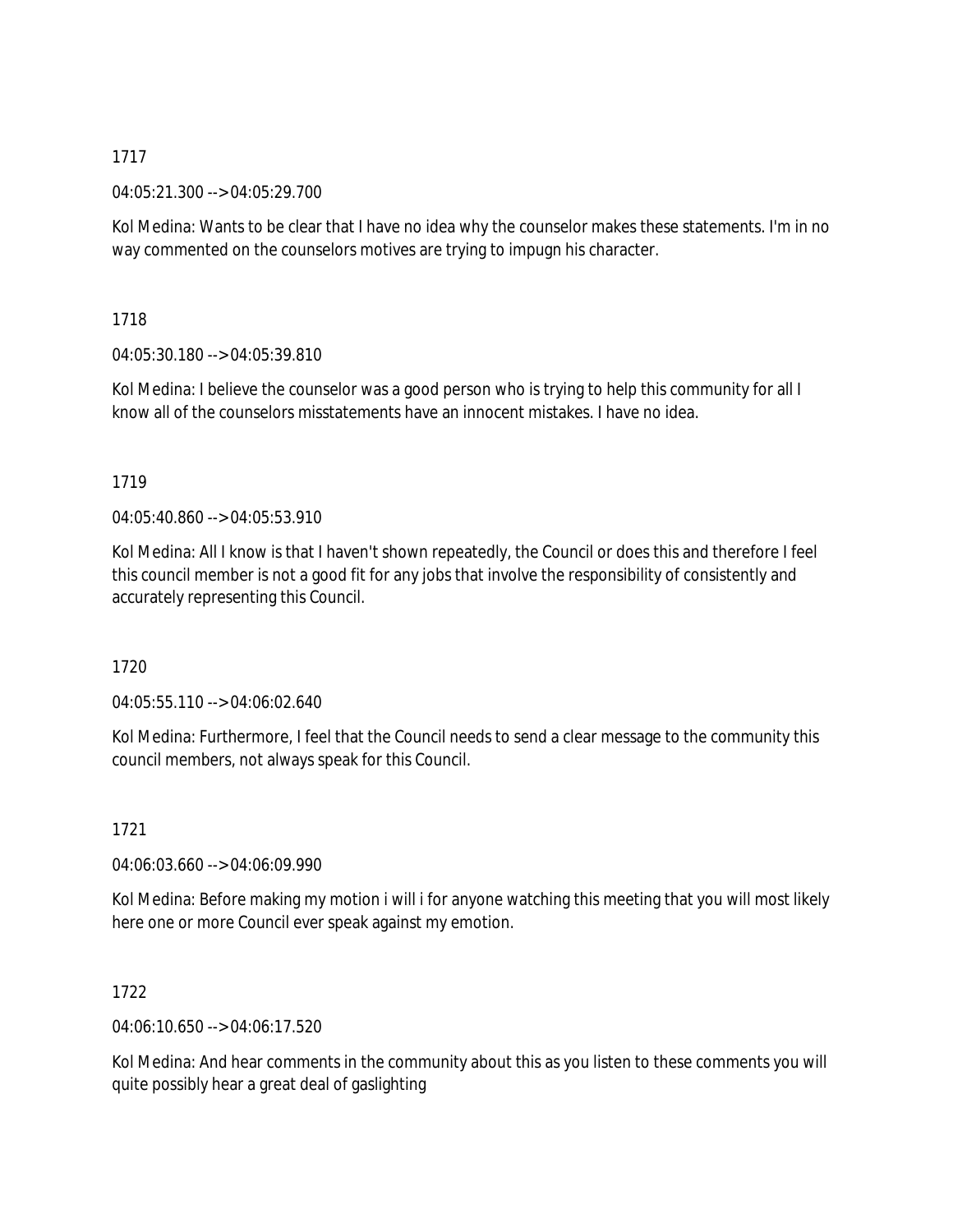04:06:18.060 --> 04:06:27.570

Kol Medina: Of efforts to confuse this issue of efforts to twist and mistake, what I've just said presentations of arguments that don't actually have any relationship to what I've just said.

1724

04:06:28.170 --> 04:06:38.730

Kol Medina: Tax against me personally and false or misleading statements about why I'm making this motion as you listen to or read that bear please bear in mind that I'm making this motion for one reason.

# 1725

04:06:39.600 --> 04:06:53.340

Kol Medina: I no longer trust a council member to consistently represent this Council therefore I am recommending that this council member no longer be in positions where this council members job is to represent this Council, as I said, it's that simple.

1726

04:06:54.810 --> 04:07:02.730

Kol Medina: So I move the counselor Pollock be removed from all of his counsel years on assignments and appointments to regional bodies effective immediately.

1727

04:07:03.750 --> 04:07:16.860

Kol Medina: This motion be liberally construed to achieve the intent of the motion that this motion specifically does not apply to any Council subcommittee or ad hoc committee on which counselor Pollock serves as a member, along with other council members.

1728

04:07:22.980 --> 04:07:25.380

Leslie Schneider: Okay, I'm looking for a second.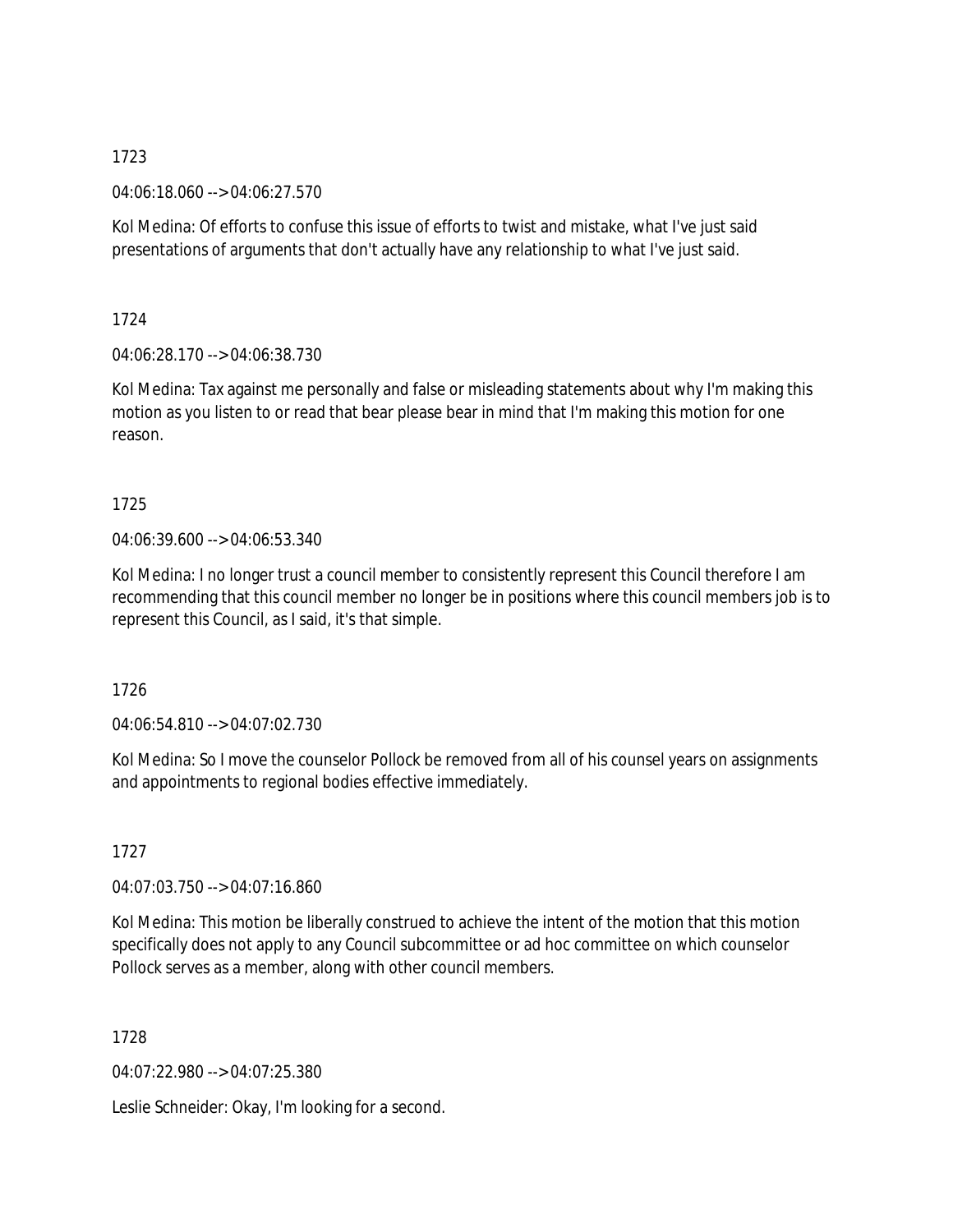1729 04:07:29.550 --> 04:07:31.770

Leslie Schneider: Council member. Hey topless seconds that

1730

04:07:35.640 --> 04:07:36.330

Leslie Schneider: So,

1731

04:07:37.350 --> 04:07:40.320

Leslie Schneider: COUNCILMEMBER Pollock has his hand up and he certainly has

1732

04:07:41.580 --> 04:07:48.690

Leslie Schneider: A right to explain his position. I just COUNCILMEMBER Pollock. I just need to for you to keep it to

# 1733

04:07:50.190 --> 04:07:53.970

Leslie Schneider: The trust factor that is brought up by COUNCILMEMBER Medina.

1734

04:07:54.990 --> 04:08:08.550

Michael Pollock: Okay, well, I'll try to explain this as succinctly as possible is that this is out of order. We have a process for discipline.

1735

04:08:09.510 --> 04:08:10.020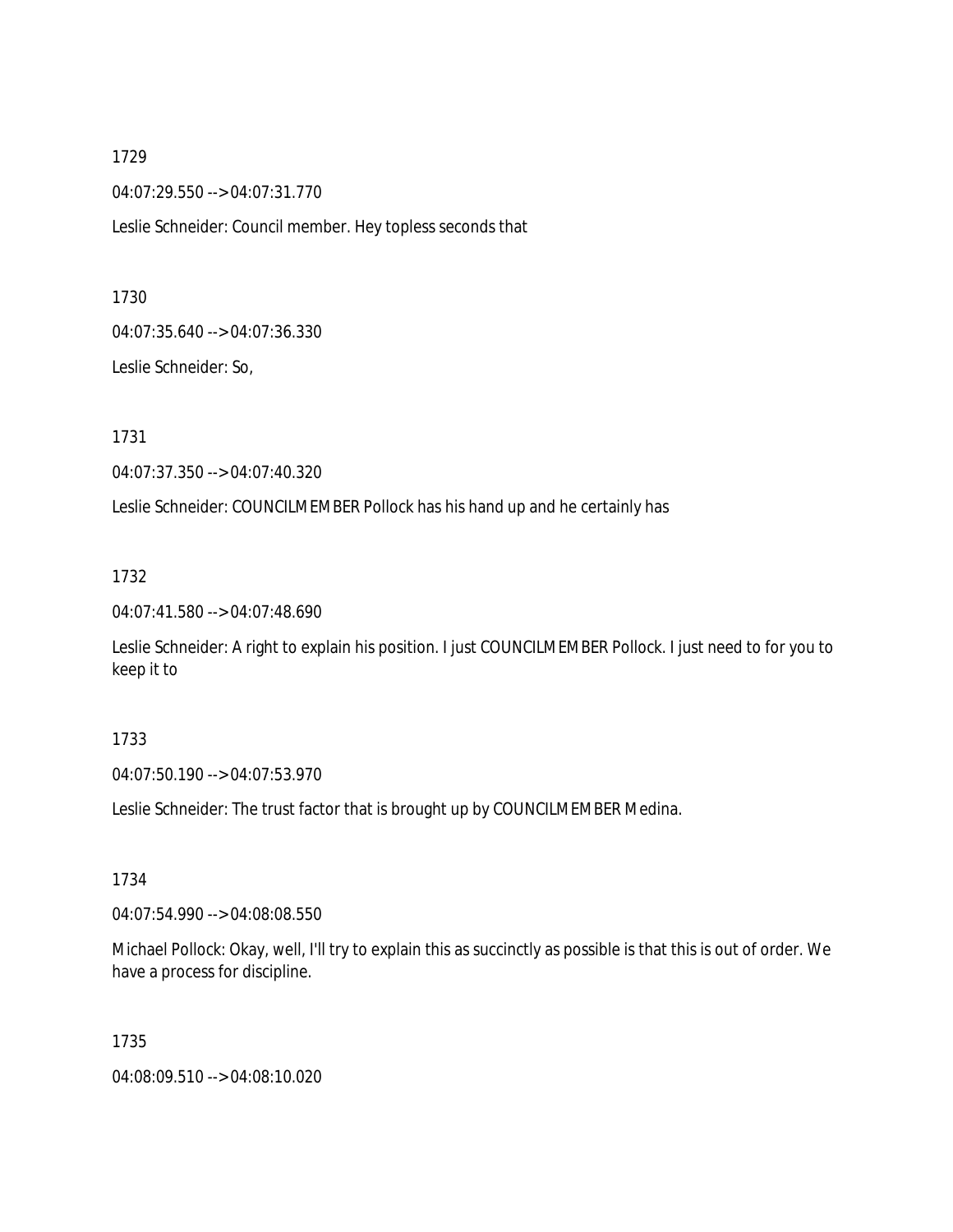Leslie Schneider: This is

1736

04:08:11.550 --> 04:08:19.290

Michael Pollock: All I have the floor mounted married you've given me the floor. It's against the rules for you to interrupt me while I haven't before

1737

04:08:20.820 --> 04:08:21.660 Michael Pollock: So please

1738

04:08:24.900 --> 04:08:27.090

Leslie Schneider: That you can go ahead and speak for 10 minutes

1739

04:08:36.150 --> 04:08:39.750

Michael Pollock: I'm sorry, I don't know what you're what you're saying.

1740

04:08:41.130 --> 04:08:43.170

Michael Pollock: You have a call on what's your comment.

1741

04:08:45.810 --> 04:08:47.880

Leslie Schneider: COUNCILMEMBER Pollock, you have the floor.

1742

04:08:49.080 --> 04:08:57.060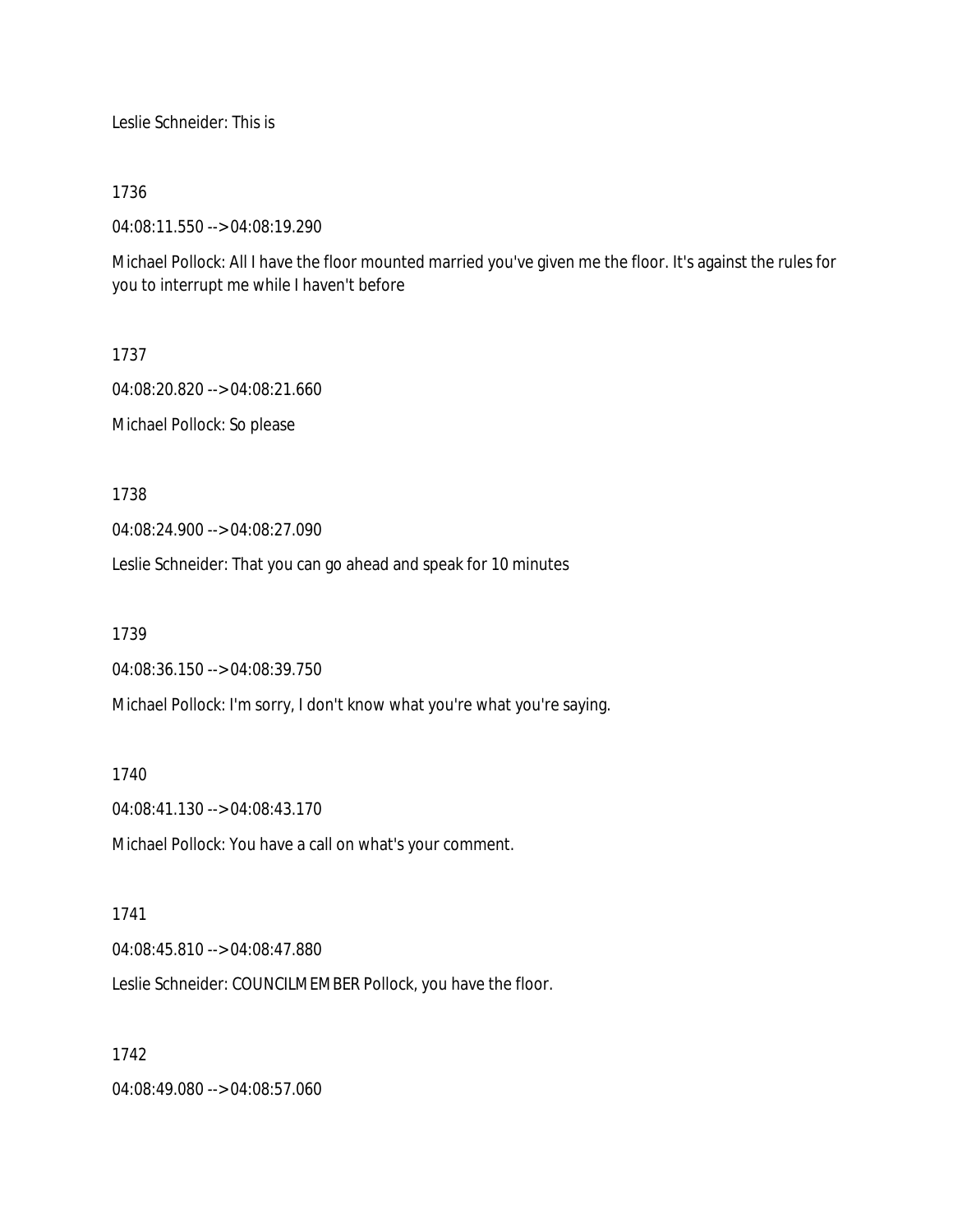Leslie Schneider: I would hope that you would use it to respond to the very narrow subject at hand, you have the floor.

1743

04:08:58.950 --> 04:09:04.290

Michael Pollock: The subject at hand that's on the agenda and for which

1744

04:09:05.580 --> 04:09:15.180

Michael Pollock: I was prepared to debate was the duties and expectations of a Council is on my understanding when we have a subject matter at hand.

1745

04:09:15.840 --> 04:09:35.970

Michael Pollock: With information that we discuss that. And that's, that's the matter to be discussed. Councilmember Dina house introduced emotion that is has nothing to do with this. It's off topic. It's not appropriate for this particular agenda item. My feeling is that of Mr.

1746

04:09:37.110 --> 04:09:42.210

Michael Pollock: Medina has an issue with my

1747

04:09:44.910 --> 04:09:59.100

Michael Pollock: behavior or conduct that he follow the rules that are in Robert's Rules of Order in terms of disciplinary procedures and it's laid out there in Chapter 20 which has been mentioned already, so if

1748

04:09:59.580 --> 04:10:05.040

Michael Pollock: That is what Miss readiness from the field and it's clear he he has an issue.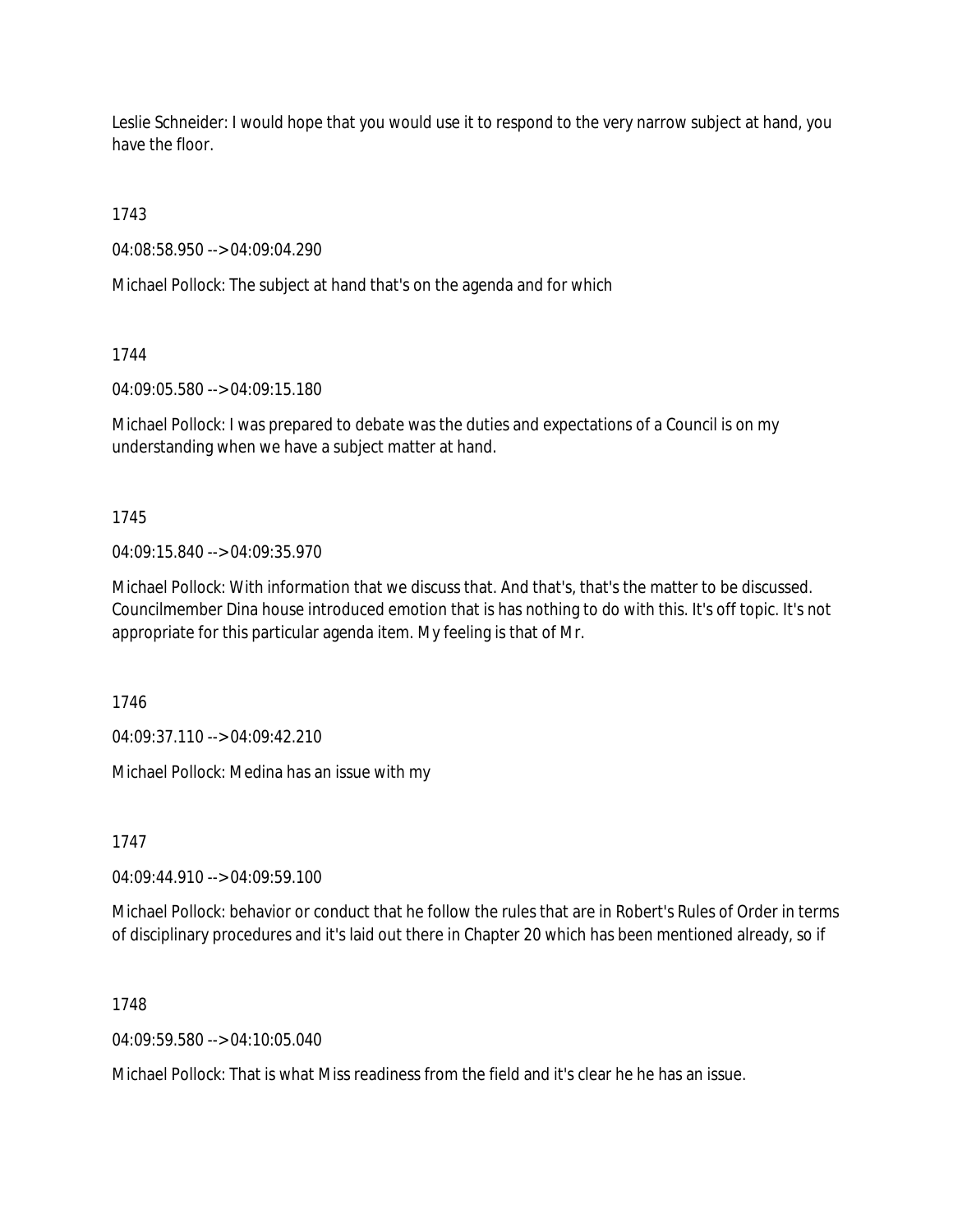04:10:05.640 --> 04:10:12.450

Michael Pollock: That is the process that you should be following and he hasn't done that. So we're already in a process violation because

1750

04:10:12.750 --> 04:10:21.600

Michael Pollock: If you read through that. The first thing he should be doing. Is this talking to you, then the mirror and talking to me. I'm trying to handle the situation discreetly.

## 1751

04:10:22.560 --> 04:10:32.490

Michael Pollock: And and resolve the issue rather than simply use the public forum as some sort of humiliation exercise. It's just, it's an embarrassment.

1752

04:10:33.360 --> 04:10:36.900

Michael Pollock: To this council and Mr media's leadership over the past

1753

04:10:37.590 --> 04:10:50.340

Michael Pollock: Couple of years has consistently been this type of behavior singling out and targeting people with whom he has policy differences and he can't seem to understand the difference between

1754

04:10:51.180 --> 04:11:00.060

Michael Pollock: Differences of opinion and simply trying to censor somebody because he disagrees with them and behavioral differences or behavioral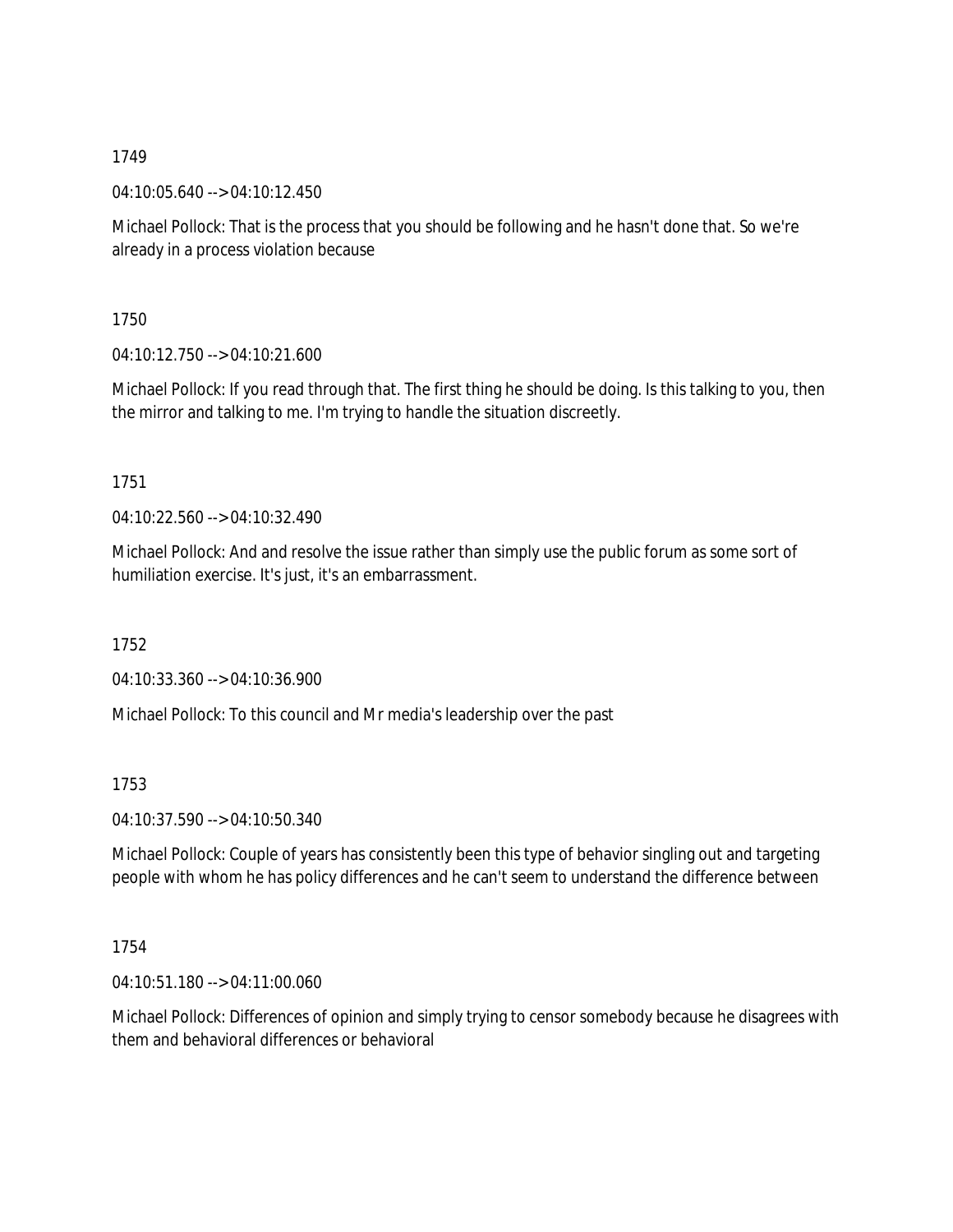04:11:00.810 --> 04:11:10.350

Michael Pollock: In consistencies with our rules. So everything that I've done is consistent with our rules expressing my opinion is not an offense for which I need to be

1756

04:11:11.520 --> 04:11:16.110

Michael Pollock: Discipline. But if Mr Medina bothered to take the time to actually

1757

04:11:17.160 --> 04:11:25.530

Michael Pollock: Follow read the rules and follow them. He would understand that we have something that's called not due process and and and a fair trial.

## 1758

04:11:25.770 --> 04:11:34.350

Michael Pollock: I'm actually horrified that the two members of the Court on our Council are the ones that are simply trying to work around due process.

# 1759

04:11:35.010 --> 04:11:39.660

Michael Pollock: So that's a bit of an embarrassment. I think it's just absolutely embarrassing.

# 1760

04:11:40.620 --> 04:11:55.080

Michael Pollock: So we need to follow our processes, if we're not following every violating our goals, then we're not doing the public any service. We're violating the public trust or violating our oath of office, which is to uphold on rules and laws.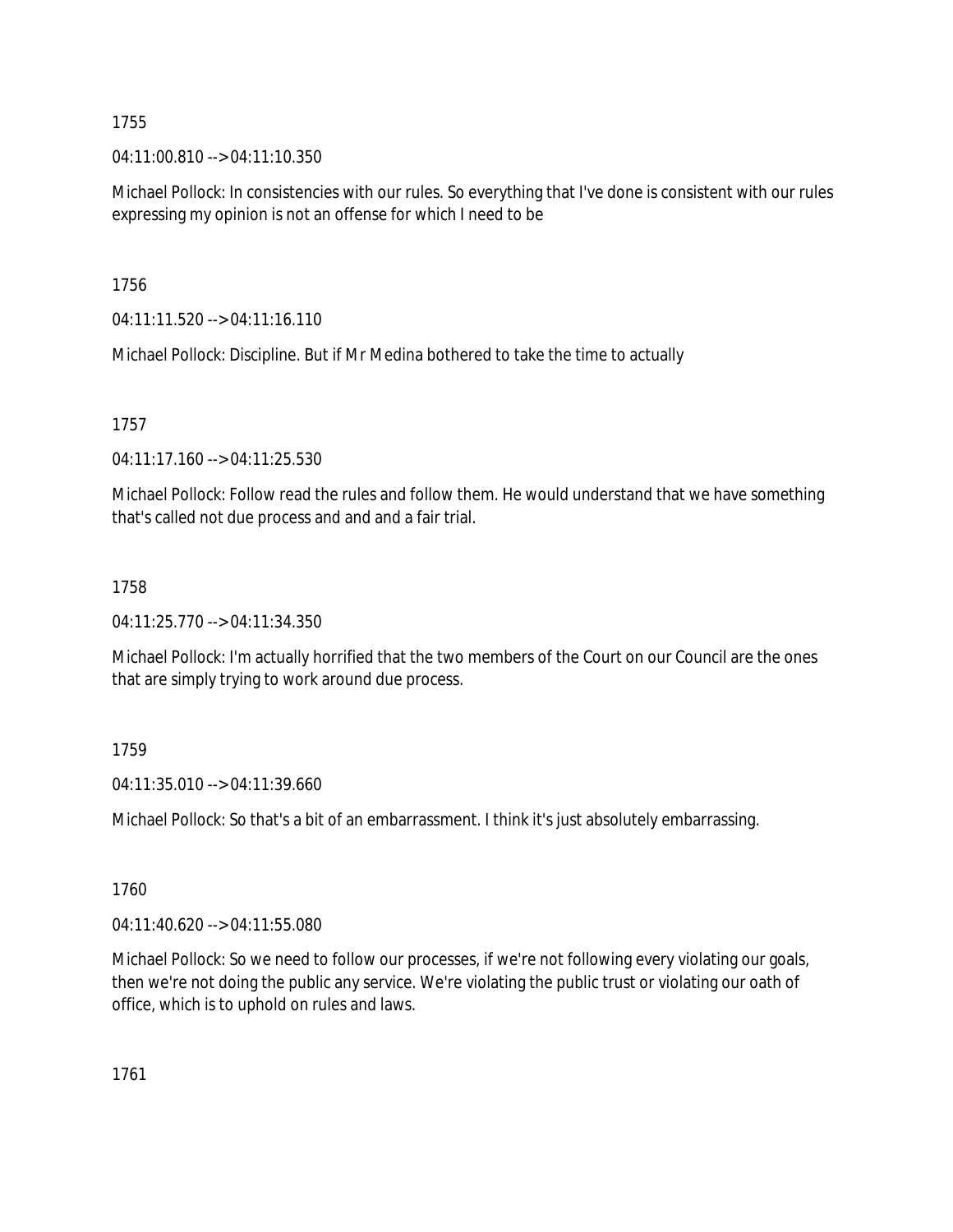04:11:55.290 --> 04:12:11.400

Michael Pollock: So I think that what we all need to do is look at what we are supposed to do for disciplinary procedures if that's the route that we want to go look at them and follow them. And that really involves among other things.

1762

04:12:12.420 --> 04:12:24.120

Michael Pollock: Due Process and a chance to read the and have the charges the specific details of what rule was violated or what what part of our code of conduct was violated.

1763

04:12:24.420 --> 04:12:41.850

Michael Pollock: And then a chance to prepare a defense and then to have people listen and objectively make a decision about what to do and then also to have the to be have these rules fairly applied is another one so consistency and application. And then for the

1764

 $04.12.43.050 -> 04.12.52.410$ 

Michael Pollock: Punishment doesn't work to fit the crime. So there's a number of things that we have agreed to follow as and as part of Robert's Rules of orders.

1765

04:12:53.100 --> 04:13:02.220

Michael Pollock: By adopting those which is standard procedure and and we're not following them and Mr Medina's just getting. I mean, he made up his mind to two

1766

04:13:03.720 --> 04:13:22.470

Michael Pollock: meetings ago. He's wants to he made up the mind. Use the executioner he's, he didn't bother with the trial he didn't even bother with leveling any charges, other than some vague and I think unsubstantiated charges. So he's in violation and following our rules and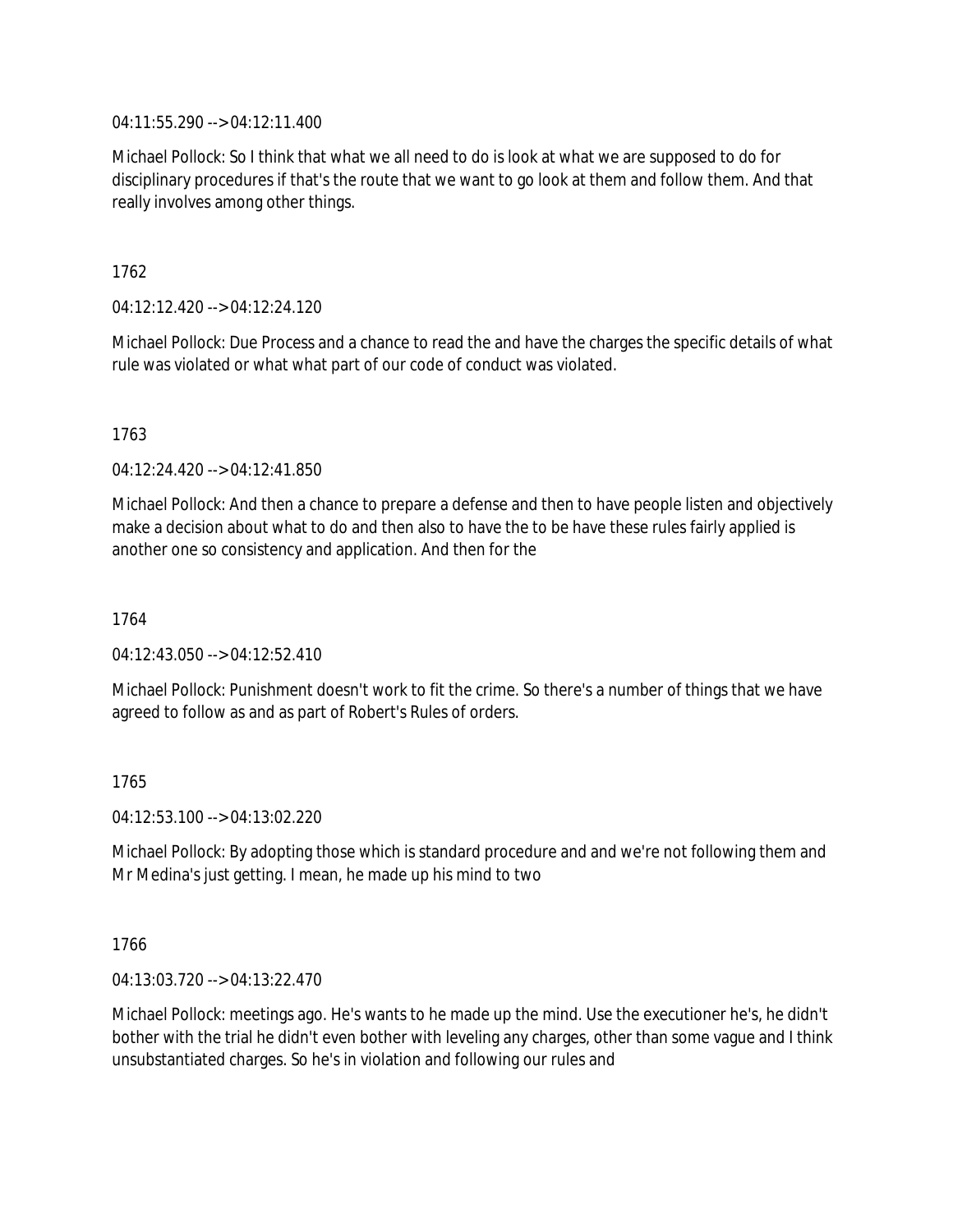04:13:23.760 --> 04:13:34.860

Michael Pollock: You know at this point I'm, I'm, I'm just so frustrated and disappointed that we seem to spend an inordinate amount of time.

1768

04:13:35.670 --> 04:13:45.810

Michael Pollock: Trying to control, especially from from Medina and particular Medina and high populace trying to control what other council members say

1769

04:13:46.140 --> 04:13:58.290

Michael Pollock: And and that's just absolutely goes against the whole idea of parliamentary procedure, we get to have opinions we should be and our rules and our aspirations are to be inclusive and to respect.

1770

04:13:58.620 --> 04:14:09.330

Michael Pollock: Other opinions and Mr Medina seems to struggle with understanding the difference between somebody's opinion and actual conduct.

### 1771

04:14:10.740 --> 04:14:22.590

Michael Pollock: Problem. So I have not heard. We went through this and let's see. In March, there was this issue raised again I top Alyssa Medina raise this issue about

### 1772

04:14:23.100 --> 04:14:34.380

Michael Pollock: Something that I said at a planning commission that they never actually said what the problem is they just insinuated the same words. Oh, I don't know if I can trust.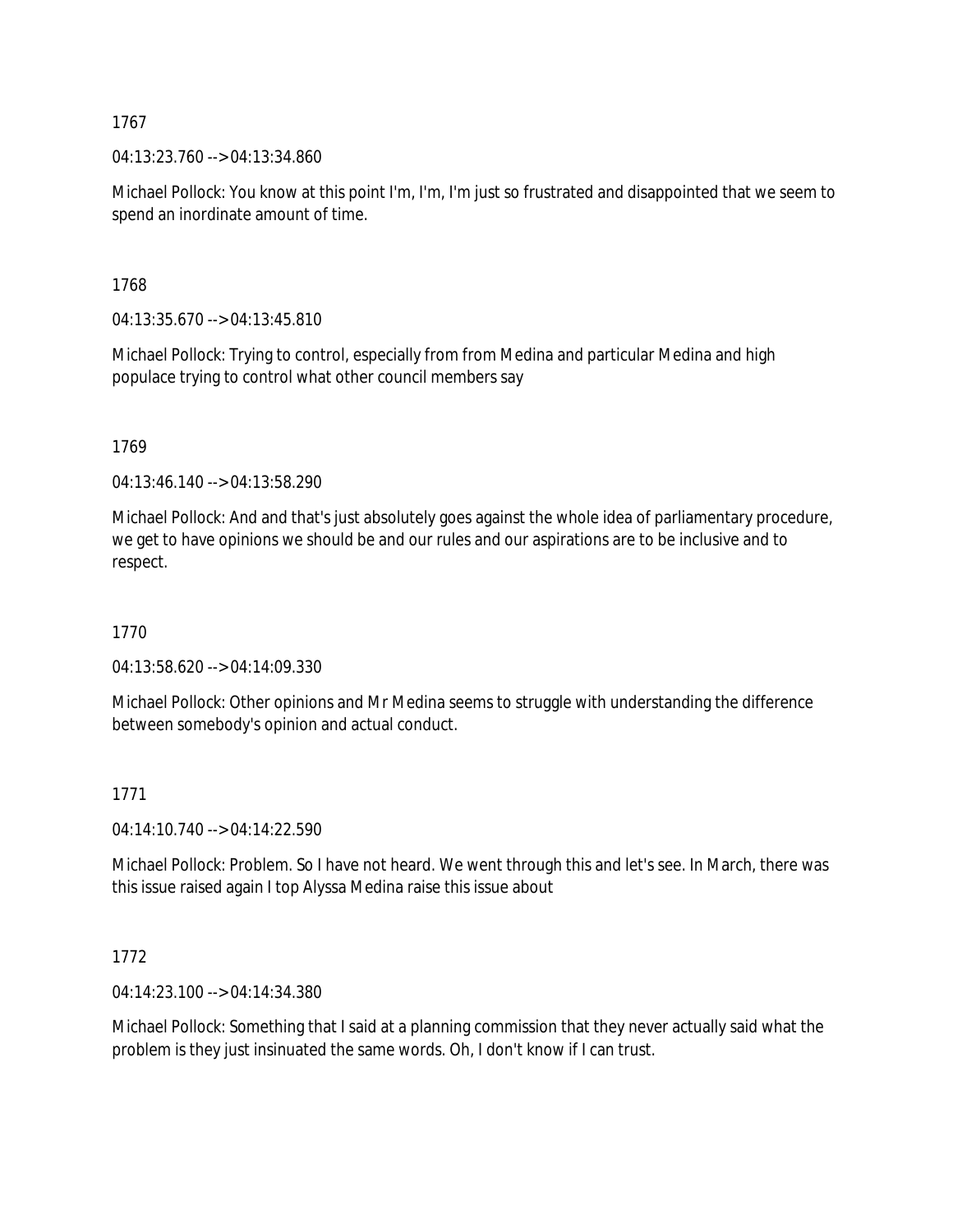04:14:34.620 --> 04:14:43.260

Michael Pollock: This council member. I feel like my trust has been violated. Well, I didn't say anything that wasn't honest, that wasn't accurate.

1774

04:14:43.920 --> 04:14:58.950

Michael Pollock: But that was never discussed it was just this sense of just these kind of vague and baseless allegations. So, you know, Mr Medan has smirk. I think don't serve the Council well and I don't really appreciate

1775

04:15:00.210 --> 04:15:12.630

Michael Pollock: Having this constant attacks, it's not healthy for our democracy, it's not healthy for the Council, it just speaks to the dysfunction of this Council, it really, really does are certainly those two numbers so

1776

04:15:14.040 --> 04:15:25.890

Michael Pollock: You know, I'll pause and let other comments, but I, I just, I just find it outrageous that we are so far, a full of our rules and and

# 1777

04:15:26.400 --> 04:15:37.590

Michael Pollock: It just, it's really unfortunate because it leaves me with no real choice but to file ethics complaint against these two numbers and to go through the

1778

04:15:37.890 --> 04:15:49.710

Michael Pollock: Mediation process to resolve these issues and I think I would suggest that if they have a problem with my behavior that they have to specify it and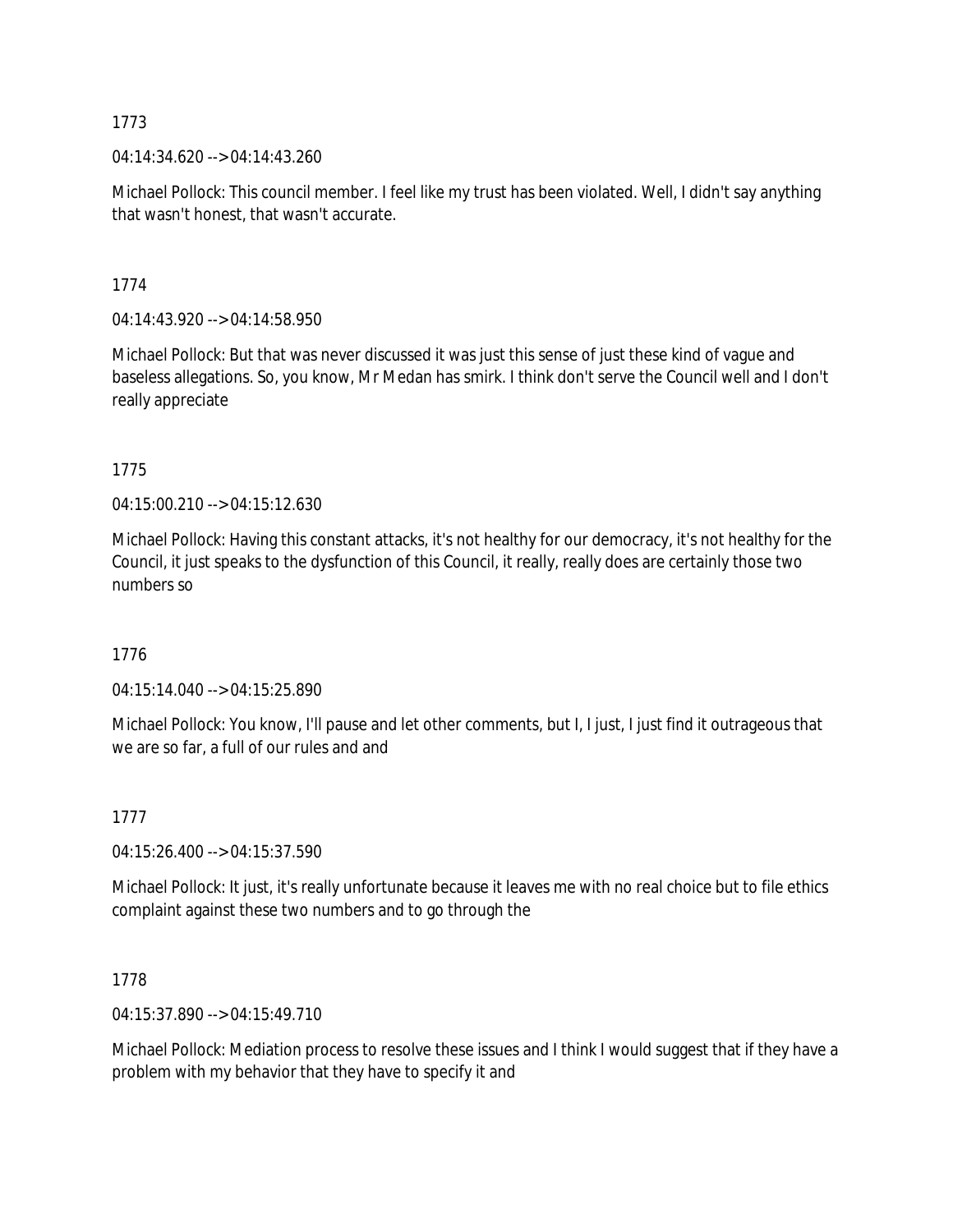04:15:50.160 --> 04:15:59.430

Michael Pollock: They have the option of filing an ethics complaint themselves a code of conduct complaint and that's what I would suggest they do. I don't suggest that the rest of the Council buy into this

1780

04:16:00.270 --> 04:16:11.970

Michael Pollock: Because then you're going to be in the same position you're violating the rules and you're going to be subject to the same thing, which is an ethics complaint. So that's where I'm that's where I'm at.

1781

04:16:12.690 --> 04:16:29.730

Michael Pollock: I say, it's just a real shame that this is the kind of behavior that seems to go on and that we can't focus on policies, rather than people, which is again what our rules call for what the basic purpose of Robert's Rules of Order are so

1782

04:16:31.050 --> 04:16:31.920

Michael Pollock: I'll stop there.

1783

04:16:39.630 --> 04:16:41.940

Rasham Nassar: Yeah, thanks. I'm

1784

04:16:44.790 --> 04:16:54.720

Rasham Nassar: I'm really disappointed, again, I think I said this last time. This came up in this manner, and I've repeatedly stated before, maybe going back as far as March this what has clearly not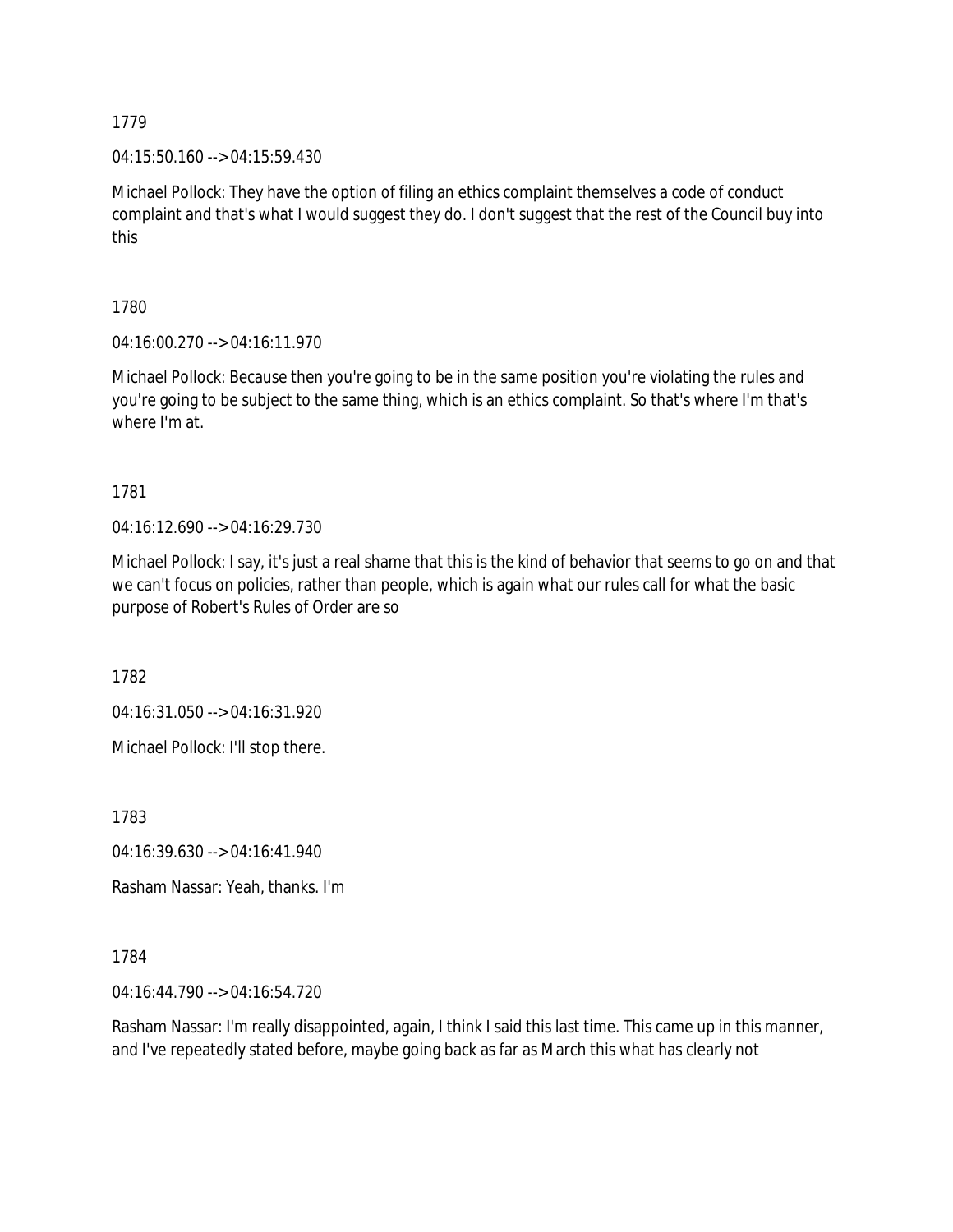04:16:55.440 --> 04:17:06.210

Rasham Nassar: Then a compelling argument or reason to not have these kinds of conversations or communications during agenda items where they're not scheduled for during for good at the order which is not the purpose of for good of the order

1786

04:17:06.630 --> 04:17:15.540

Rasham Nassar: To lodge personal attacks against council members to make allegations of code of conduct violations completely and entirely outside of any provisions of due process.

1787

04:17:25.770 --> 04:17:37.590

Rasham Nassar: Itself very clear at this point in time and everything that COUNCILMEMBER Pollock said is true. I have taken the time to go back and read Robert's Rules of Order it's chapter 20 does the rules that we are we have adopted I've reflected back on.

1788

04:17:39.030 --> 04:17:46.890

Rasham Nassar: And the year that the city council spent almost 20 separate meetings, talking about ethics in various forms and one of the things that we committed to was holding ourselves.

1789

04:17:47.280 --> 04:17:59.760

Rasham Nassar: To the highest ethical standards. And I just wonder if we could take a step back and think about what's happening here tonight if that if this kind of conduct is consistent with highest ethical standards.

1790

04:18:03.990 --> 04:18:13.980

Rasham Nassar: I think what's most disappointing and a little frightening for me personally, but also for a lot of members of our public is that this kind of conduct these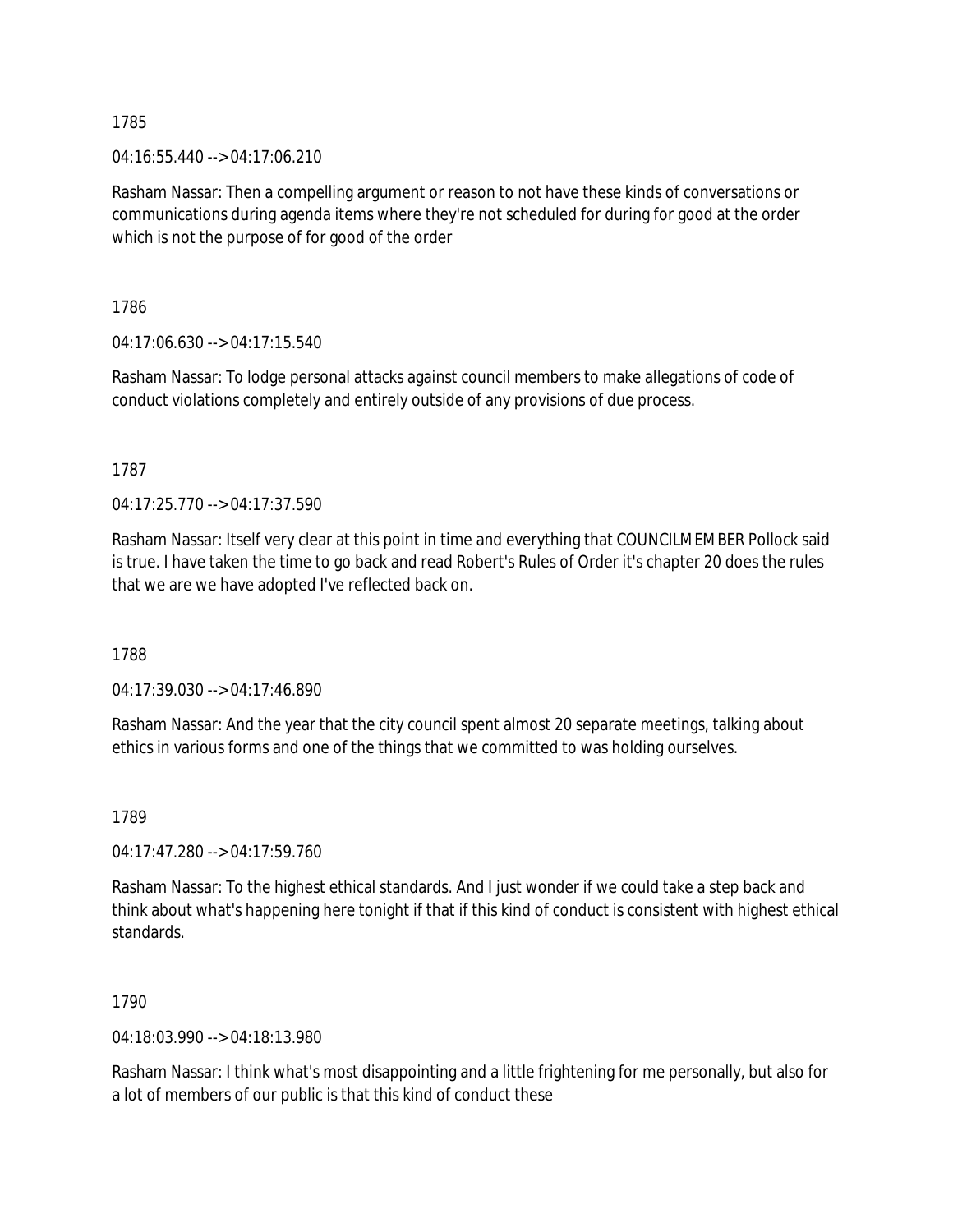### 04:18:14.580 --> 04:18:19.830

Rasham Nassar: Late Night random allegations, these attacks that we launched these complaints that we

### 1792

04:18:20.760 --> 04:18:28.680

Rasham Nassar: Allege completely out of order against against council members has become almost a norm, it's it's become tolerated.

## 1793

04:18:29.070 --> 04:18:41.400

Rasham Nassar: By the city council and it's to the point where if anyone even questions or raises a concern, then they're met with almost immediate opposition. I mean, we heard it in. Councilmember Medina's comments where he's actually prepping the community.

### 1794

04:18:41.880 --> 04:18:50.100

Rasham Nassar: To hear the comments that he anticipates I'm going to make and the comments that I'm just that I'm going to make our comments that are constitutionally valid.

### 1795

04:18:50.430 --> 04:18:56.880

Rasham Nassar: They're based in due process. And I know that that at least two of the council members that are sitting here with us tonight.

### 1796

04:18:57.240 --> 04:19:02.460

Rasham Nassar: Are well versed in that and they're very well rooted in our ethics program and in our core values.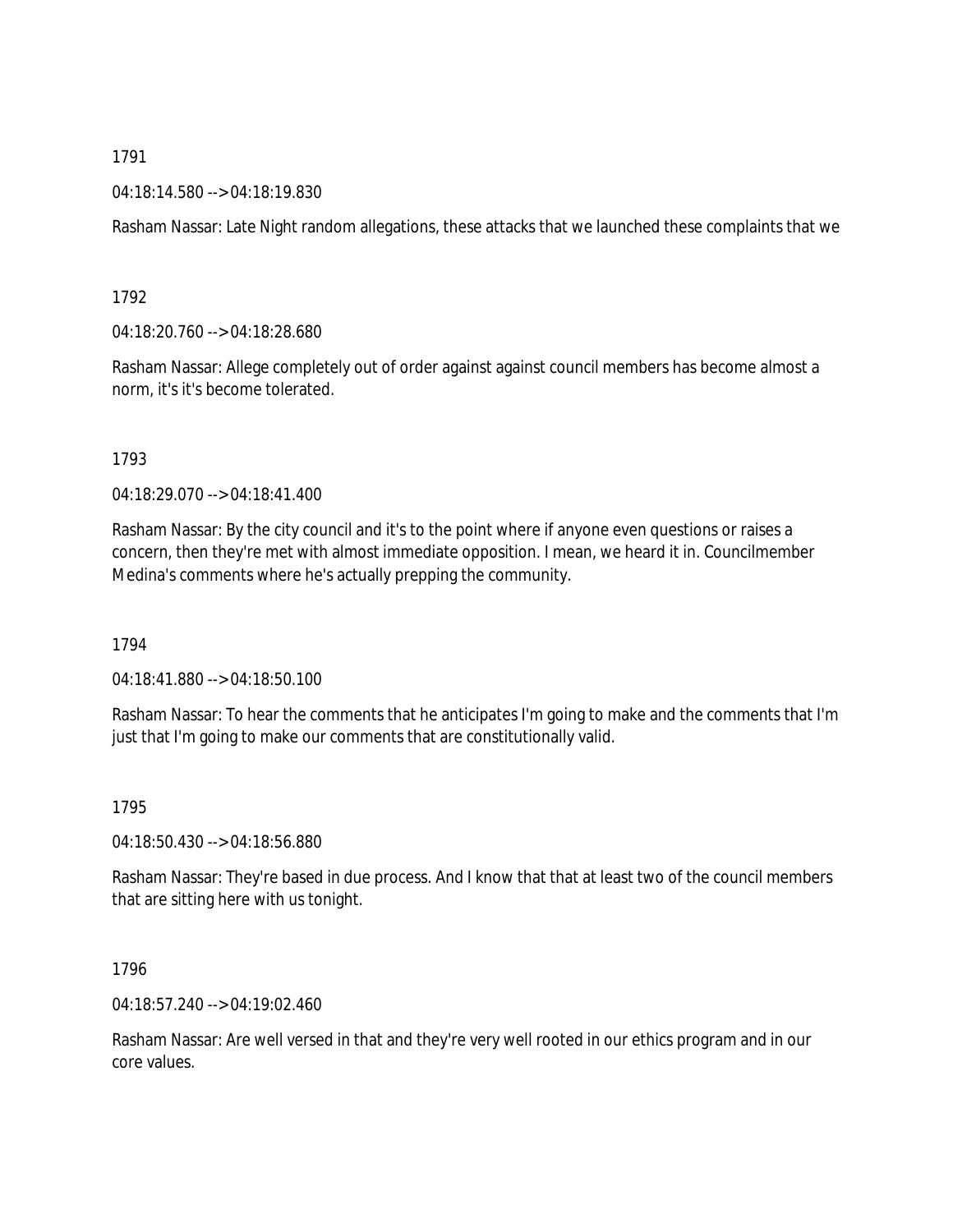04:19:03.150 --> 04:19:09.960

Rasham Nassar: So it should not come as a surprise to anyone here that I'm sitting here and portraying and reflecting back all of these

1798

04:19:10.470 --> 04:19:22.800

Rasham Nassar: Values and all the work that we spent collaboratively as a Council over 2019 but some of us to instill but the but the fact is, is that this has become a habit and COUNCILMEMBER Pollock pointed it out it was a habit that developed in

1799

04:19:24.210 --> 04:19:38.070

Rasham Nassar: And these personal attacks. They just have to stop. They have to stop. We have rules and when a majority makes those rules adopts those rules, but does not make them binding on themselves. What you have is a process, a body.

1800

04:19:38.880 --> 04:19:45.600

Rasham Nassar: Of systemic oppression and we're having conversations about systemic racism right now about allowing for a diversity of opinion.

1801

04:19:45.930 --> 04:19:52.020

Rasham Nassar: About speaking truth to power. I mean, Mayor Snyder, how many times that we hear that in the interviews for the race equity Task Force meeting.

1802

04:19:52.680 --> 04:19:59.160

Rasham Nassar: And yet, when we have council members that that that are raising opinions or sharing opinions or have ideas that are different or contrary to what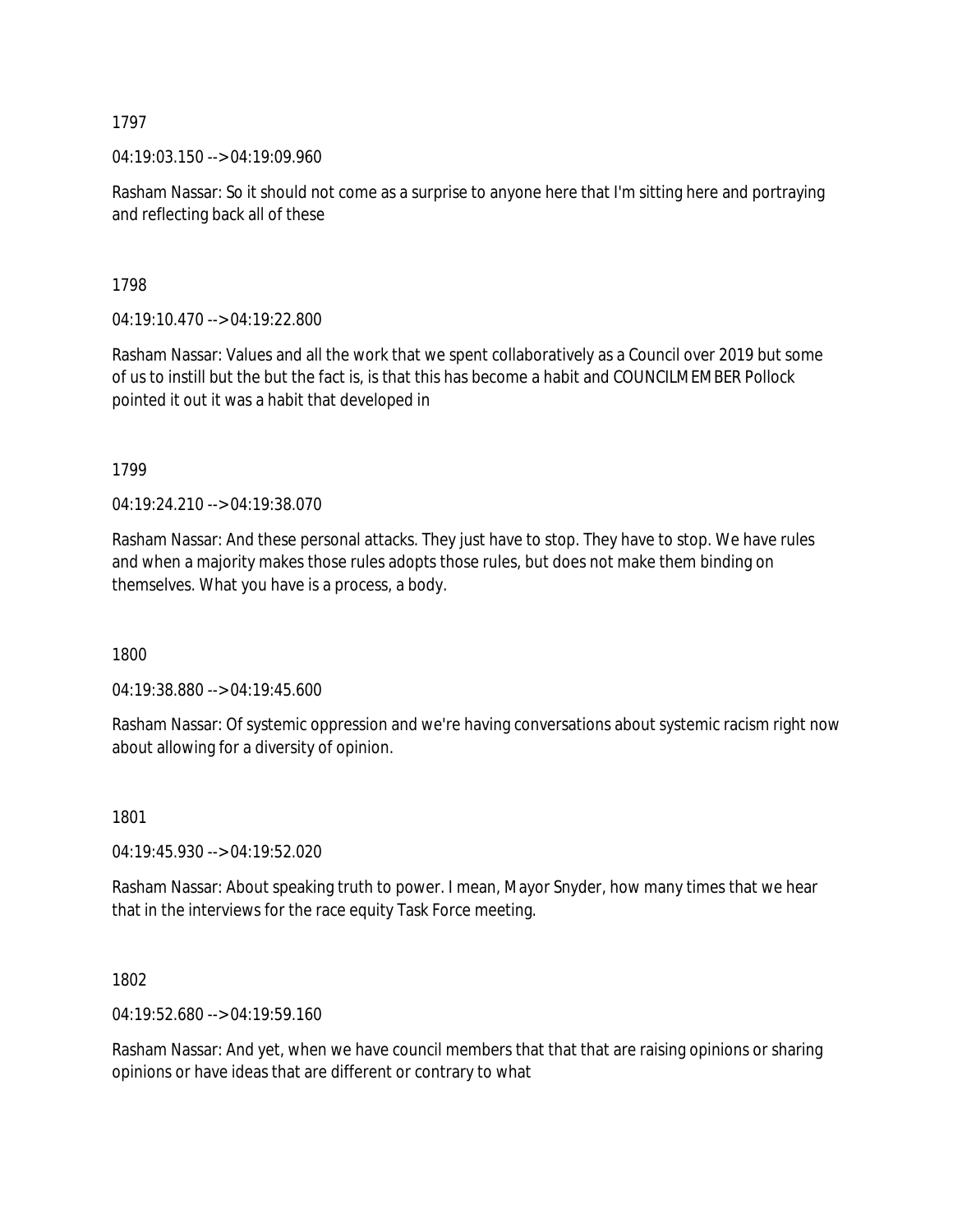04:19:59.460 --> 04:20:03.090

Rasham Nassar: Maybe the majority opinion might be there almost immediately attacked

1804

04:20:03.510 --> 04:20:12.180

Rasham Nassar: And then our forum is such as to allow those personal attacks as a way to extract as much pain embarrassment and humiliation as possible.

1805

04:20:12.570 --> 04:20:21.900

Rasham Nassar: But the act of allowing that in and of itself is a violation of our rules and a violation of our process and I sat back quietly through 2018 and 2819

1806

04:20:22.230 --> 04:20:29.610

Rasham Nassar: And watched it happen and I let it happen. And that is my biggest regret and I will not let that happen again. I will not let it happen anymore.

1807

04:20:30.570 --> 04:20:41.310

Rasham Nassar: If the Council is going to continue having these discussions. I'm going to, I am going to turn my video off and turn my mic off and abstain because I will not be seen to be complicit in these conversations anymore.

1808

04:20:43.320 --> 04:20:51.750

Rasham Nassar: I have been provided by a member of the public with a list a long list of process violations committed by four members of the city council, neither of them.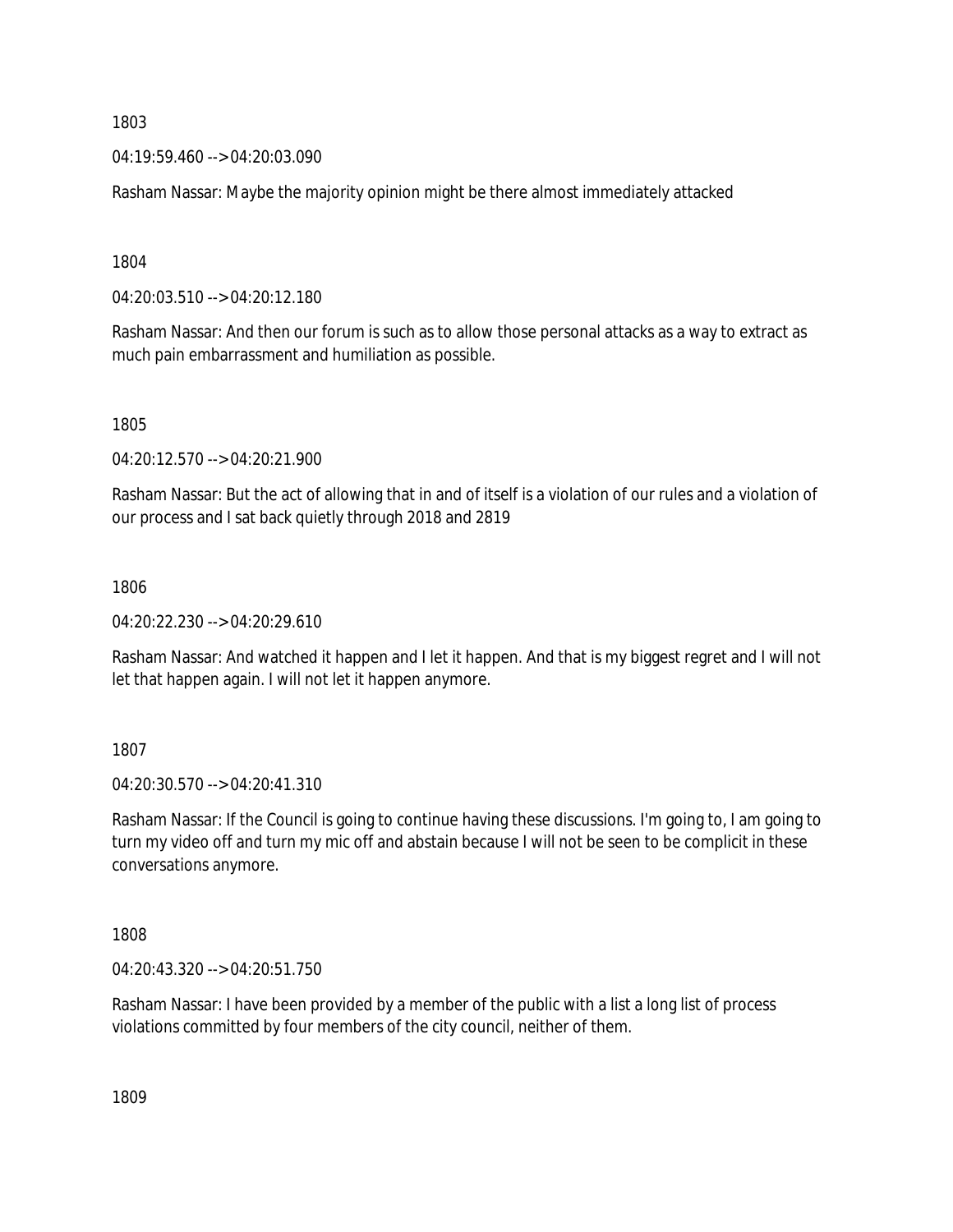04:20:52.440 --> 04:21:00.840

Rasham Nassar: neither of whom is COUNCILMEMBER Pollock. And these have been factually checked and they're near certain, how would you prefer that I raised these

1810

04:21:01.560 --> 04:21:11.400

Rasham Nassar: Should I wait to go to the order tonight and logic vague allegation or insinuation of inappropriate conduct committed by one of you or would you prefer. I picked up the phone and I called

1811

04:21:12.750 --> 04:21:25.110

Rasham Nassar: Because that's what our Rules say you handle it discreetly like mature professionals off the Dyess so it was not to confuse the public. So as a preserve the integrity of this body, so that we can do our work.

1812

04:21:26.280 --> 04:21:35.100

Rasham Nassar: We are in the middle of a pandemic or climate is collapsing. We have serious problems with keeping our meetings under four hours conducting our business alone.

1813

04:21:36.300 --> 04:21:39.810

Rasham Nassar: And this is how the Council allows itself to use its time.

1814

04:21:42.030 --> 04:21:42.960

Rasham Nassar: It is embarrassing.

1815

04:21:44.880 --> 04:21:53.970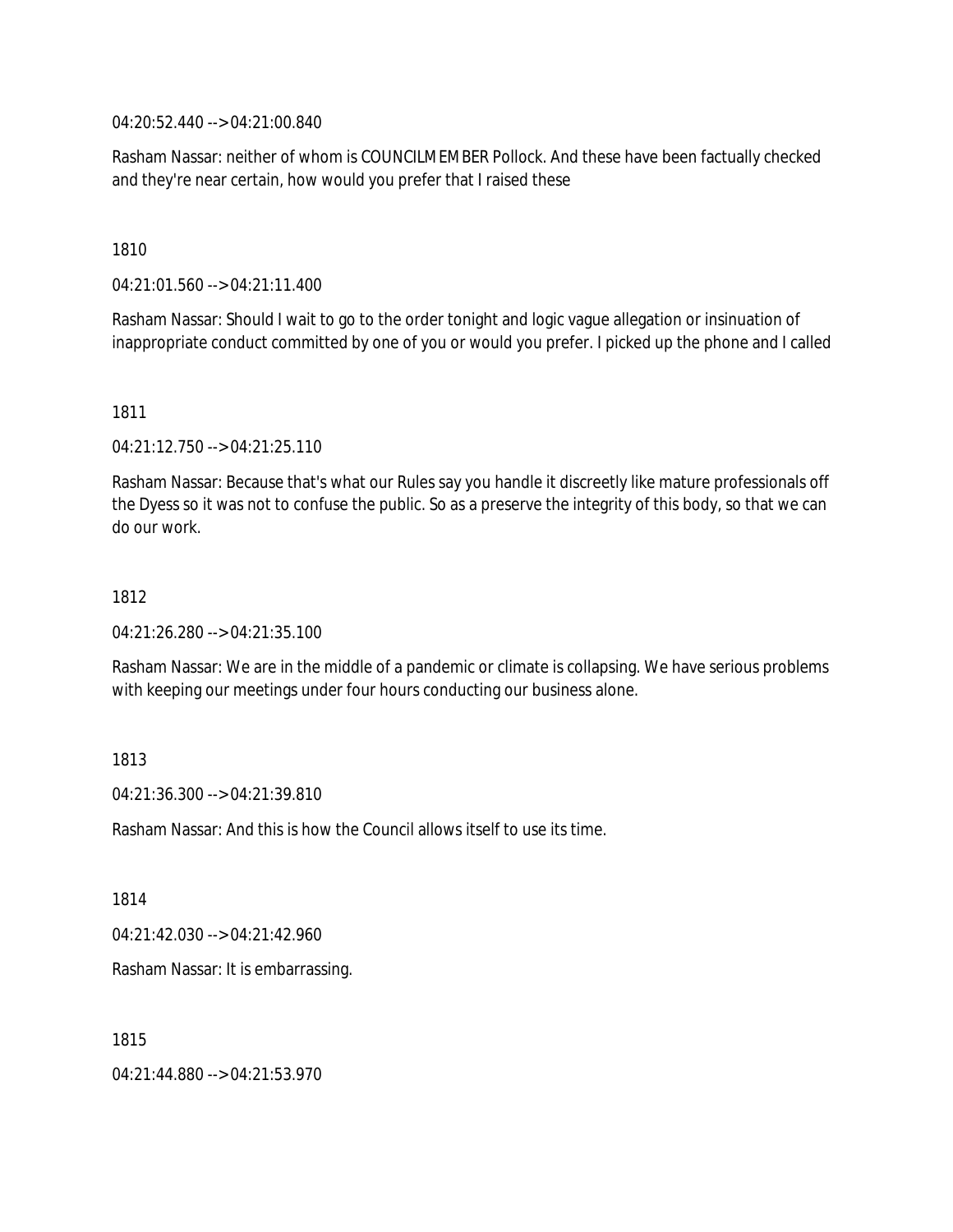Rasham Nassar: And it's intolerable and this is not me speaking this is the four or five 610 12 members of the public with whom I had this exact conversation.

1816

04:21:57.870 --> 04:22:06.420

Rasham Nassar: So I want an answer to that question I want you all to think about that these process violations that I have before me that had been provided to me. How would you prefer a handle them.

1817

04:22:11.040 --> 04:22:13.200

Leslie Schneider: COUNCILMEMBER deets Deputy Mayor de

1818

04:22:15.660 --> 04:22:16.380

Joe Deets: Okay.

1819

04:22:18.510 --> 04:22:29.940

Joe Deets: Let's just say this is the conversation. I didn't want to have tonight. I think we would all agree. I was actually hoping if I could have spoke first. I would have said let's reschedule this conversation, but didn't

1820

04:22:31.320 --> 04:22:45.630

Joe Deets: Well, I, I'm taking a different approach I prickly have been troubled with COUNCILMEMBER politics comments in committees Planning Commission race equity Task Force. I just have that. That's my opinion.

1821

04:22:46.650 --> 04:22:53.280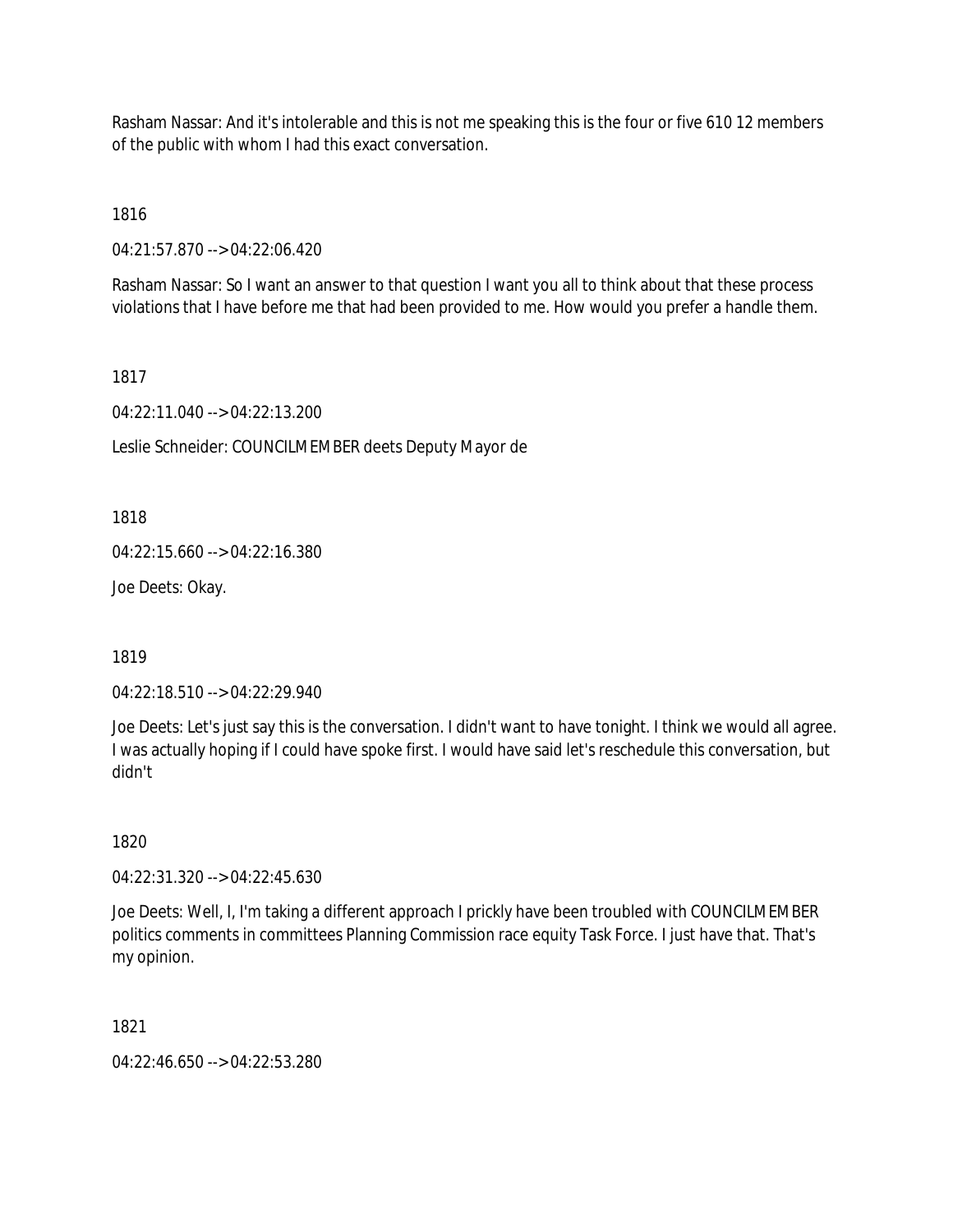Joe Deets: I've been trouble. Having said that, I'm uncomfortable with this process that we're doing now.

# 1822

04:22:54.390 --> 04:23:01.800

Joe Deets: Frankly, the, the whole discussion. Originally, let me just say about council member ladies and job description is I wanted to have

## 1823

04:23:02.310 --> 04:23:14.160

Joe Deets: An inclusion to this is slightly off topic, but just as an obvious conclusion that if you're assigned as a agreed to be a Council as on the actually show up for the meetings because that had become an issue.

## 1824

04:23:15.570 --> 04:23:29.850

Joe Deets: And I thought, Oh, my God. Do I do we need to actually say that the count of someone who says, I'll be a liaison actually shows up for the meetings, but we're not having a conversation. And that seems minor in under the circumstances, but we do have

# 1825

04:23:30.960 --> 04:23:34.410

Joe Deets: A couple items and descriptions here of the job description.

1826

04:23:35.790 --> 04:23:39.840

Joe Deets: That the liaison shall not attempt to influence the work or recommendations of a committee.

1827

04:23:40.980 --> 04:23:43.200

Joe Deets: And I have a problem with that, from what I've heard.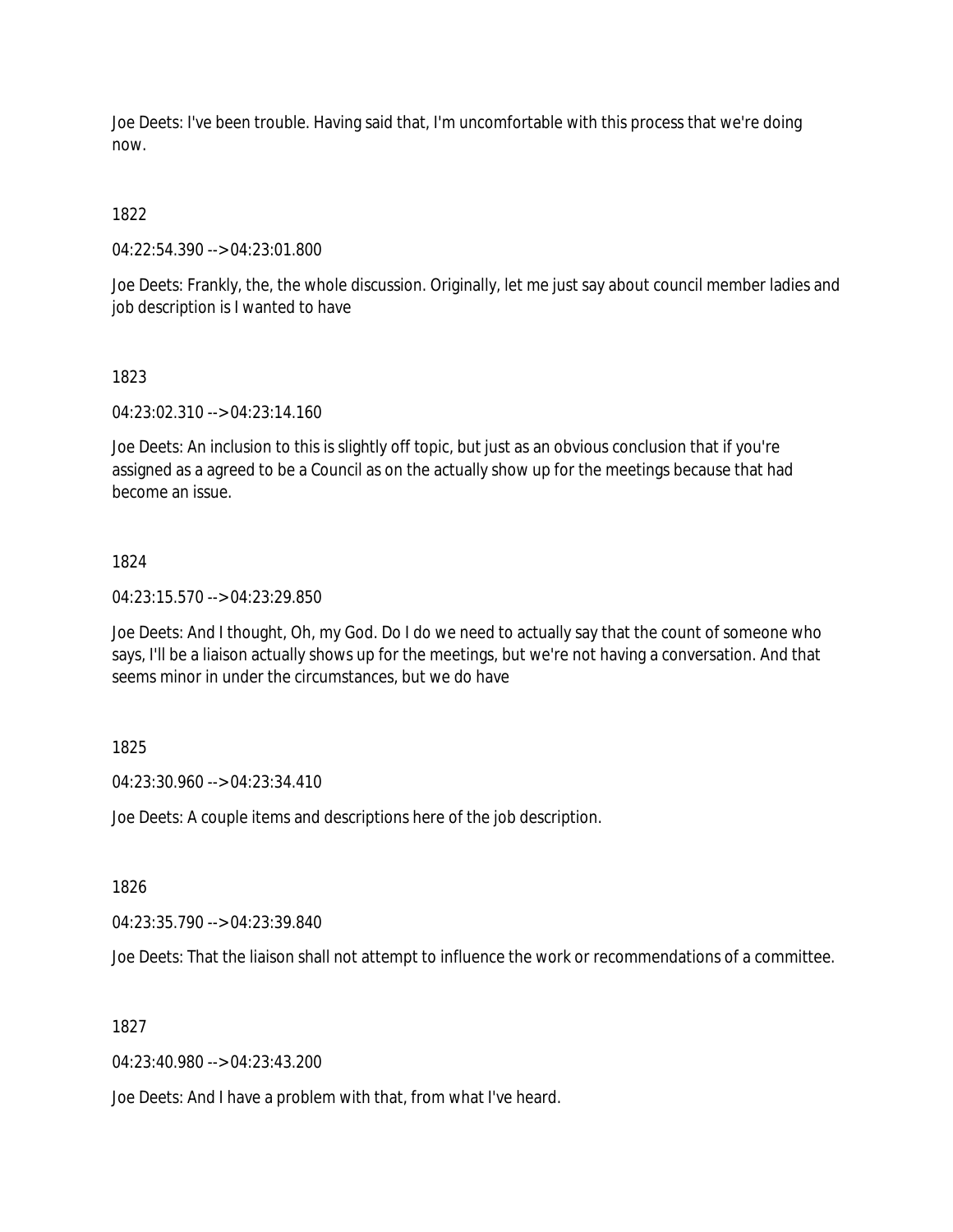04:23:45.180 --> 04:23:53.430

Joe Deets: Having said that, I would feel the way I think we should be talking about is changing our rules.

#### 1829

04:23:54.600 --> 04:23:57.900

Joe Deets: In that, in the event that we feel that there was

1830

04:23:59.340 --> 04:24:01.440

Joe Deets: A violation. What are the remedies.

#### 1831

04:24:02.520 --> 04:24:08.190

Joe Deets: I would prefer to have that discussion and basically not have any names, just have

## 1832

04:24:08.880 --> 04:24:22.770

Joe Deets: What happens if we feel that one of us is not doing our job is liaison in any one of these, what is the remedy for that have that discussion. We don't even have to name names have that discussion. And then we vote to change.

## 1833

04:24:23.760 --> 04:24:34.830

Joe Deets: Our rules and then once that's in place. Then we have a solid process. So that's where I'm coming from. I'm not in favor of this motion.

1834

04:24:36.210 --> 04:24:44.670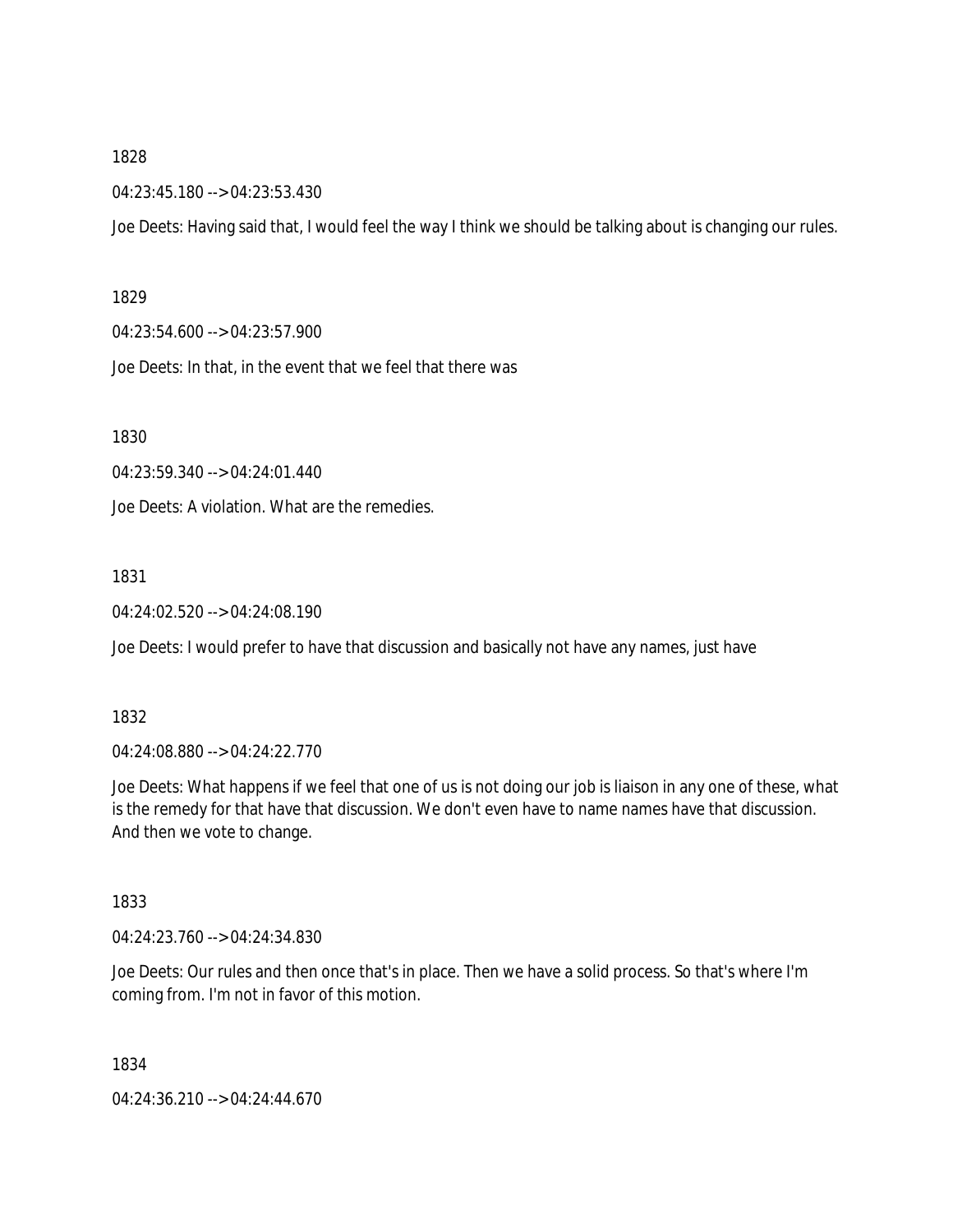Joe Deets: That's just my view, but I am troubled by the behavior of my colleagues, so I'm just don't feel we're doing this right in my view.

1835

04:24:46.890 --> 04:24:48.120

Leslie Schneider: COUNCILMEMBER hi topless.

1836

04:24:50.010 --> 04:24:55.650

Kirsten Hytopoulos: There's so much time pack because of everything that's happened since Cole spoke I'm even really know where to begin.

1837

 $04.24.55.860 -> 04.25.05.310$ 

Kirsten Hytopoulos: Um, uh, what's really important is this conversation isn't defined by some people attempting to claim that it's about being punitive and about

1838

04:25:06.570 --> 04:25:14.280

Kirsten Hytopoulos: This is about discipline, if that's just not the case. I don't see it that way at all. I will say, I wish you know that we had

1839

04:25:15.180 --> 04:25:19.140

Kirsten Hytopoulos: I would have hoped that tonight was going to be about two things. They would hope it tonight was going to be about

1840

 $04.25.19770 -> 04.25.26640$ 

Kirsten Hytopoulos: At the end of the day, correcting the record for the public because that's actually the main driving factor, I will speak for myself behind my concerns.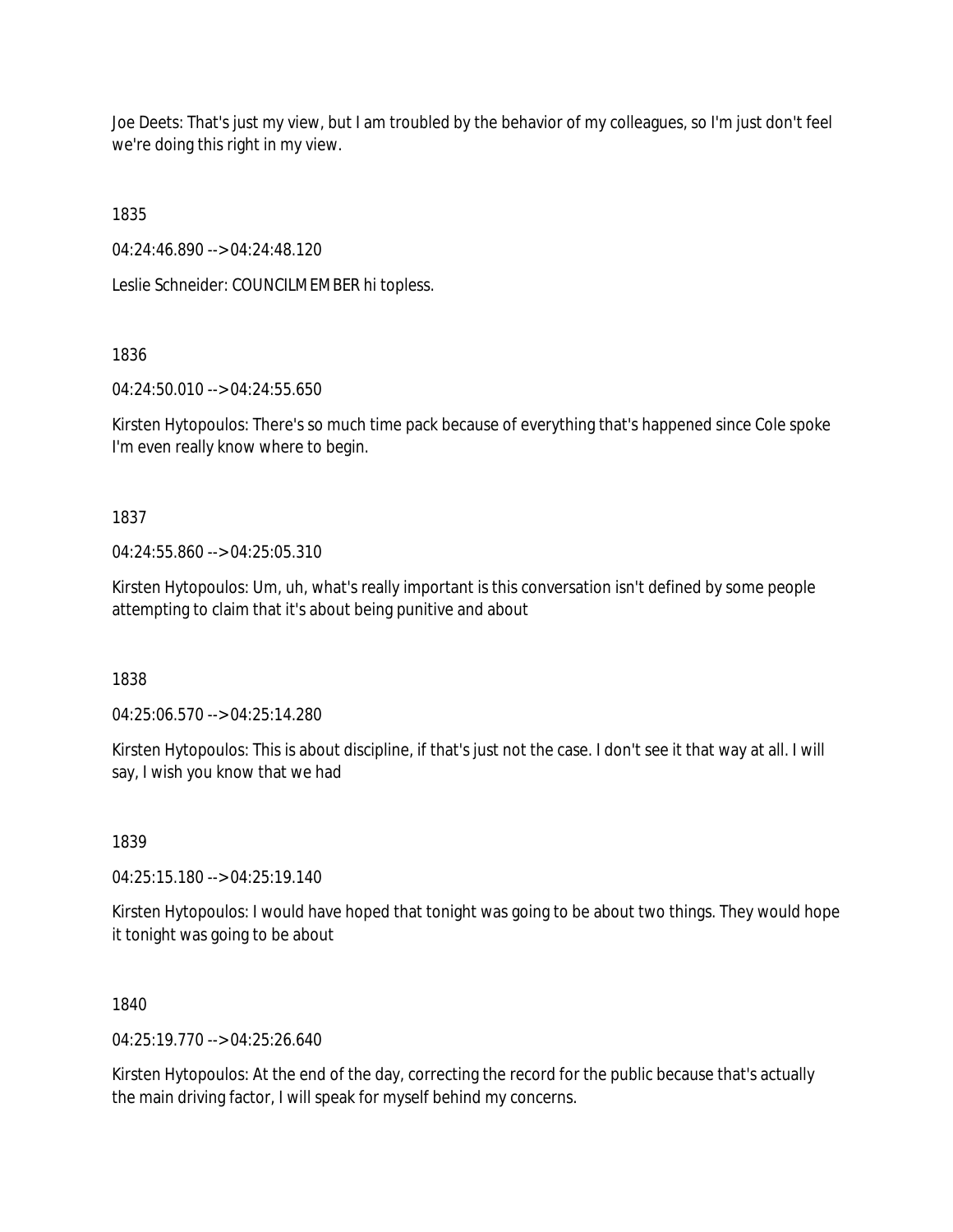04:25:27.090 --> 04:25:35.850

Kirsten Hytopoulos: About the actions that that Council republican is taken in front of the planning commission in front of raise equity task force. And frankly, with regards to the the

1842

04:25:36.990 --> 04:25:46.740

Kirsten Hytopoulos: article in the paper. And so I think you know if this wasn't about concerns about undermining the integrity, the credibility of this body and our work.

1843

 $04.25.47.550 -> 04.25.53.220$ 

Kirsten Hytopoulos: It wouldn't be worth a spraying it wouldn't be something we should be discussing, but we have to discuss it. Because when statements are made.

1844

04:25:53.700 --> 04:26:04.170

Kirsten Hytopoulos: To our whether to our to our committees or whether it's the public generally and and and statements are made, that would be concerning to people that are inflammatory

1845

04:26:04.650 --> 04:26:14.940

Kirsten Hytopoulos: And we don't address them publicly. Then we have that whole factor to deal with. So why is it we should not take take somehow take care of this. That one member of Council, because again we have quorum issues.

1846

04:26:15.270 --> 04:26:24.600

Kirsten Hytopoulos: But some amongst those who are concerned, who've been repeatedly concerned, one of us, I guess from what I'm hearing or the mayor, we should be quietly talking to the council member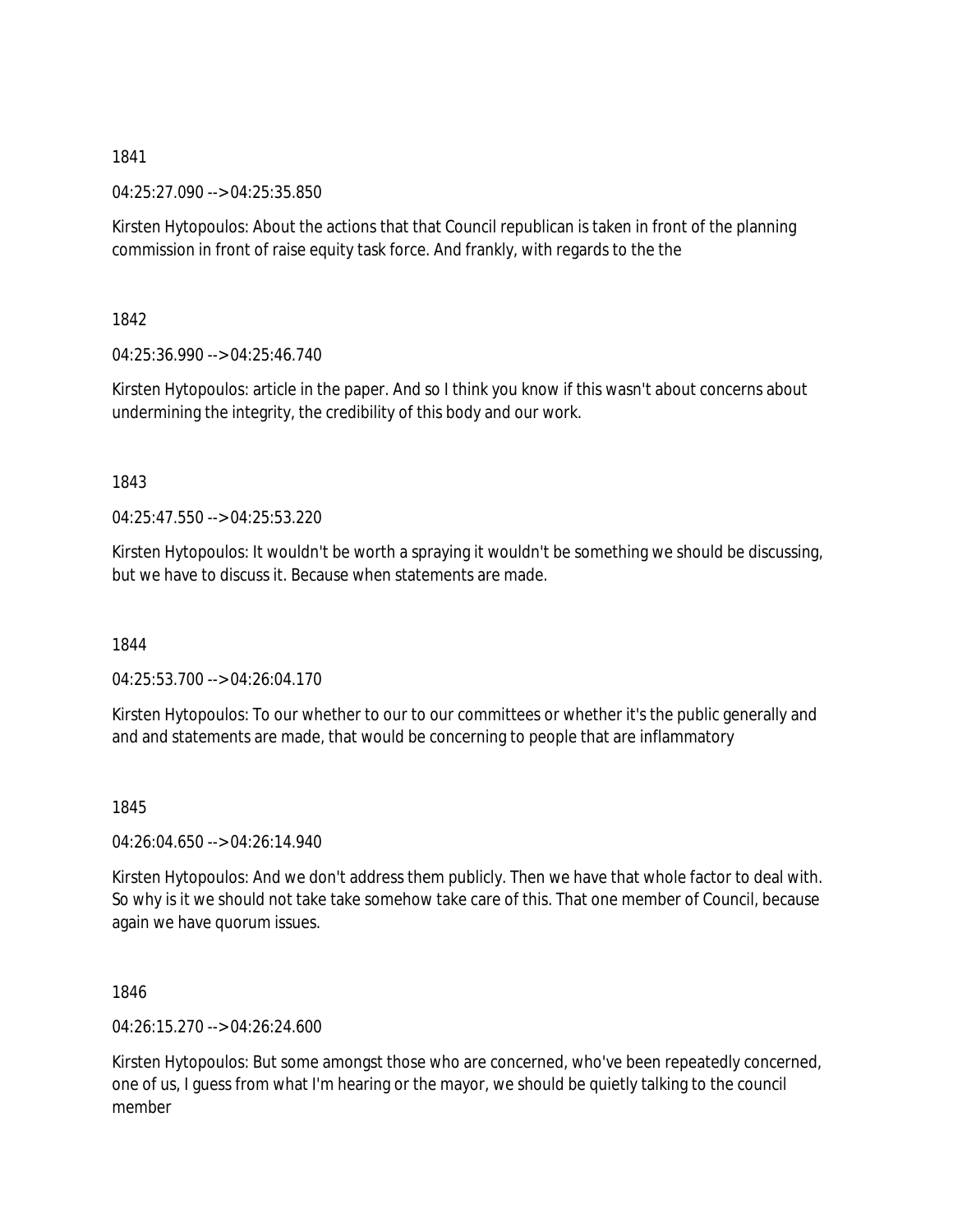04:26:25.380 --> 04:26:29.850

Kirsten Hytopoulos: And the problem is is, again, we have to we have to talk about this publicly because we need to correct the record.

1848

04:26:30.210 --> 04:26:38.280

Kirsten Hytopoulos: I don't know where we'll get to that. And probably won't on the specific issues we have to address the fact that some of us here from many, many counts. Many, many members of public who say

1849

04:26:38.580 --> 04:26:51.630

Kirsten Hytopoulos: Not that they're concerned sure they don't want to see us having to waste our time on this. Nobody wants to see us do this, we don't want to do this, but they also want to see the the the actions when they're when they happen to be addressed. They want us to take action.

1850

 $04.26:52.770 \rightarrow 04.27:01.560$ 

Kirsten Hytopoulos: And so, you know, I do this. Is that what this is. This is not about being punitive. This is not a personal attack at calling some calling out

1851

04:27:01.920 --> 04:27:12.720

Kirsten Hytopoulos: We are a body that functions together and calling out behavior when somebody is representing when when the job they're performing is speaking on behalf of when they're representing the work

1852

04:27:13.170 --> 04:27:20.970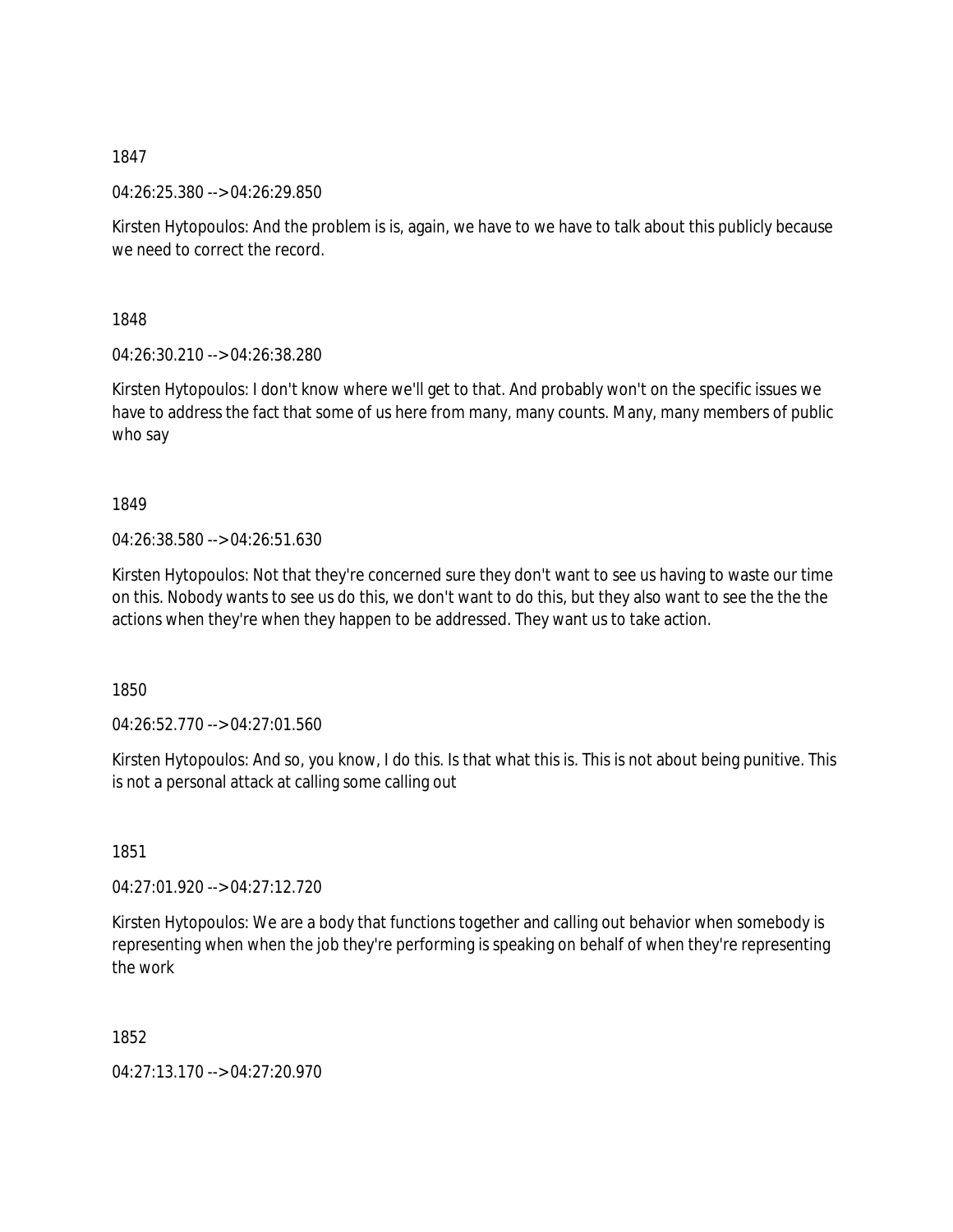Kirsten Hytopoulos: Of the Council when they're representing the policies that we have the decisions that we've made how we function as a body.

1853

04:27:21.870 --> 04:27:28.440

Kirsten Hytopoulos: Our, our calling out that statements are being made that are undermining statements are being made that are not true.

1854

04:27:28.890 --> 04:27:35.430

Kirsten Hytopoulos: That's part and parcel of this work, and that's not about personal attacks. It's about trying to preserve the this body is a functioning body.

## 1855

04:27:36.150 --> 04:27:41.850

Kirsten Hytopoulos: And I'm happy to talk about specifics as soon as we talk about specifics my concerns in this most recent incident.

1856

04:27:42.180 --> 04:27:50.640

Kirsten Hytopoulos: Had to do with multiple references to there being a lack of transparency that we have some sort of exclusivity and exclusive process and selecting

1857

04:27:51.300 --> 04:27:55.200

Kirsten Hytopoulos: Committee members that we don't have a process that it's willy nilly that we

## 1858

 $04.27:55.500 -> 04.28:01.410$ 

Kirsten Hytopoulos: That you know that when people were asking, is this something that just gets one, the committee, we're asking is, this is something that we change whenever we feel like it.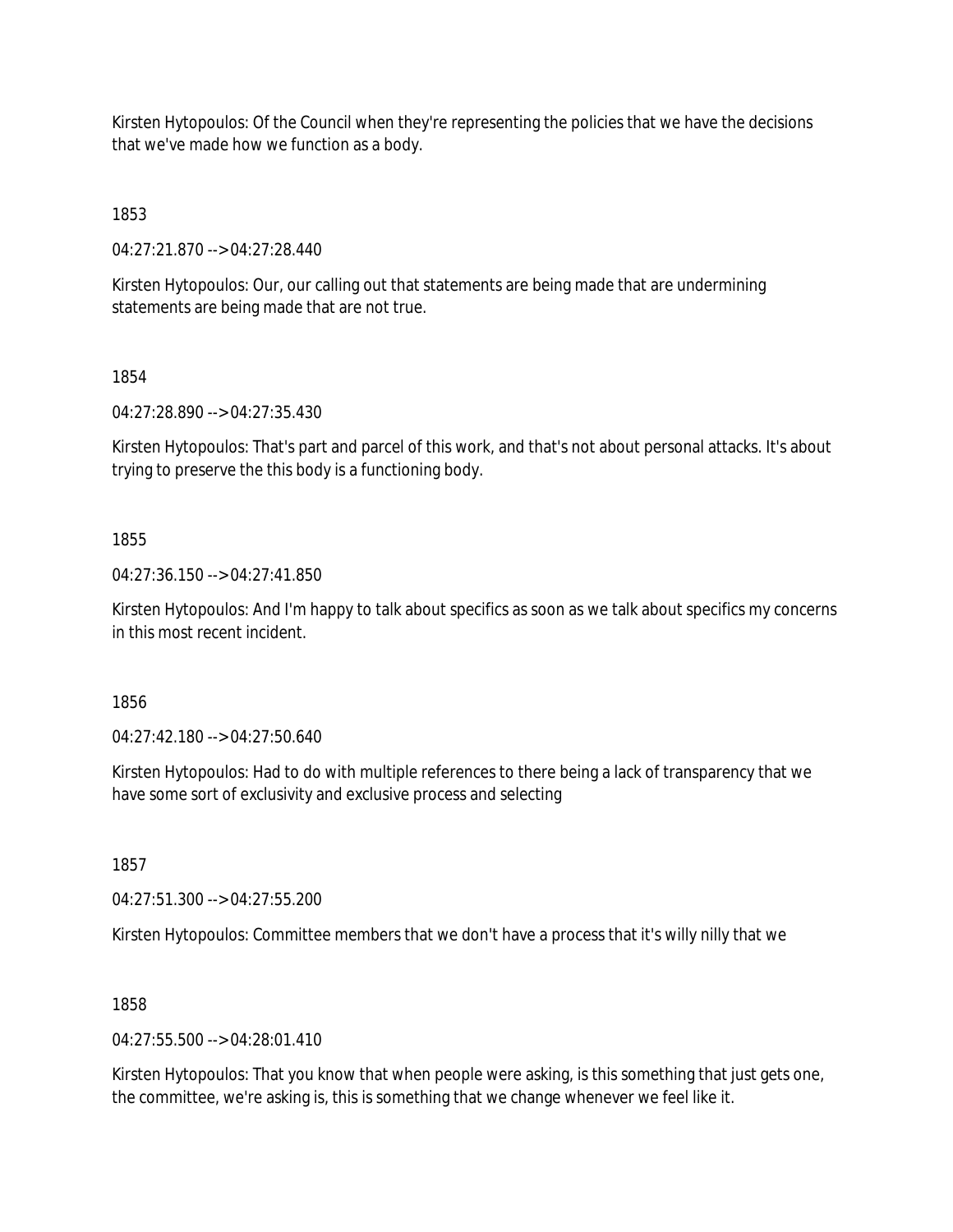04:28:01.770 --> 04:28:07.680

Kirsten Hytopoulos: That counselor Pollock was saying, as far as I can tell, it's something that just, you know, every Council every committee does it however they want

1860

04:28:09.030 --> 04:28:17.730

Kirsten Hytopoulos: The, you know, having been on Council going to the fact correction part of, you know, having band house will be for for four years. During this 10 year period or so that it seems like

1861

04:28:18.000 --> 04:28:25.140

Kirsten Hytopoulos: Everyone I've spoken to agrees. We've been doing this a certain way, we have we have a practice we follow that practice. I've done three three.

1862

04:28:25.740 --> 04:28:31.710

Kirsten Hytopoulos: Interview panels so far in my night this nine month term so far, they've all look just like they did before.

1863

04:28:32.160 --> 04:28:40.380

Kirsten Hytopoulos: And so when we're dealing with a politically sensitive situation, above all else right now with our tenuous relationship right now at the races. We task force.

1864

04:28:40.650 --> 04:28:48.720

Kirsten Hytopoulos: Which is what we're going to talk about in a minute, which we were talking about last week and having a council member go into that situation where they are very reasonably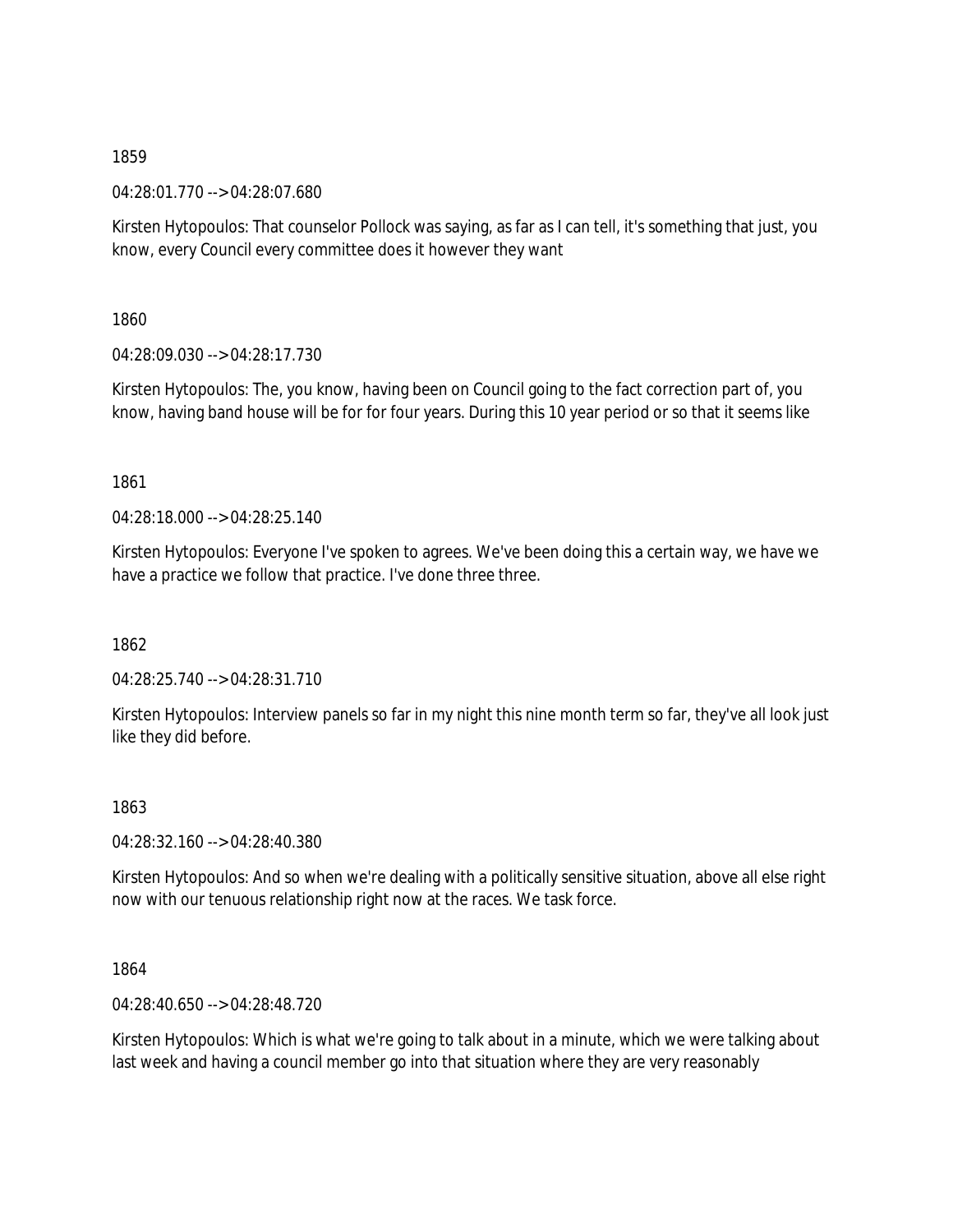04:28:49.200 --> 04:29:01.740

Kirsten Hytopoulos: Asking questions about, do you even have a process, you know, are you in fact a non transparent body that just willy nilly changes your rules, whenever you feel like it. These are things and I thought quotes here. We can talk about him.

1866

04:29:02.160 --> 04:29:09.420

Kirsten Hytopoulos: And and and the council member rather than trying to reassure we have, we do have process we we don't treat you. We're not trying to treat you differently.

1867

04:29:09.870 --> 04:29:18.300

Kirsten Hytopoulos: I'm trying to create trust the council member, whether it's just that of being careless or intentional and I really don't know. I'm going to go with careless.

1868

04:29:18.960 --> 04:29:26.280

Kirsten Hytopoulos: It's just not a good place to be careless with what said because that's why you know the role of a of a of a liaison is just so important.

## 1869

04:29:27.150 --> 04:29:31.950

Kirsten Hytopoulos: Because again, what I believe how you could anybody watching would say the by the end of that meeting.

1870

04:29:32.730 --> 04:29:46.800

Kirsten Hytopoulos: And that the members of the race aqui taskbar spell even more convinced that we have no process that we have some sort of exclusive that we behave in some exclusive way where we have been where we decide on the fly, how we want to treat each situation.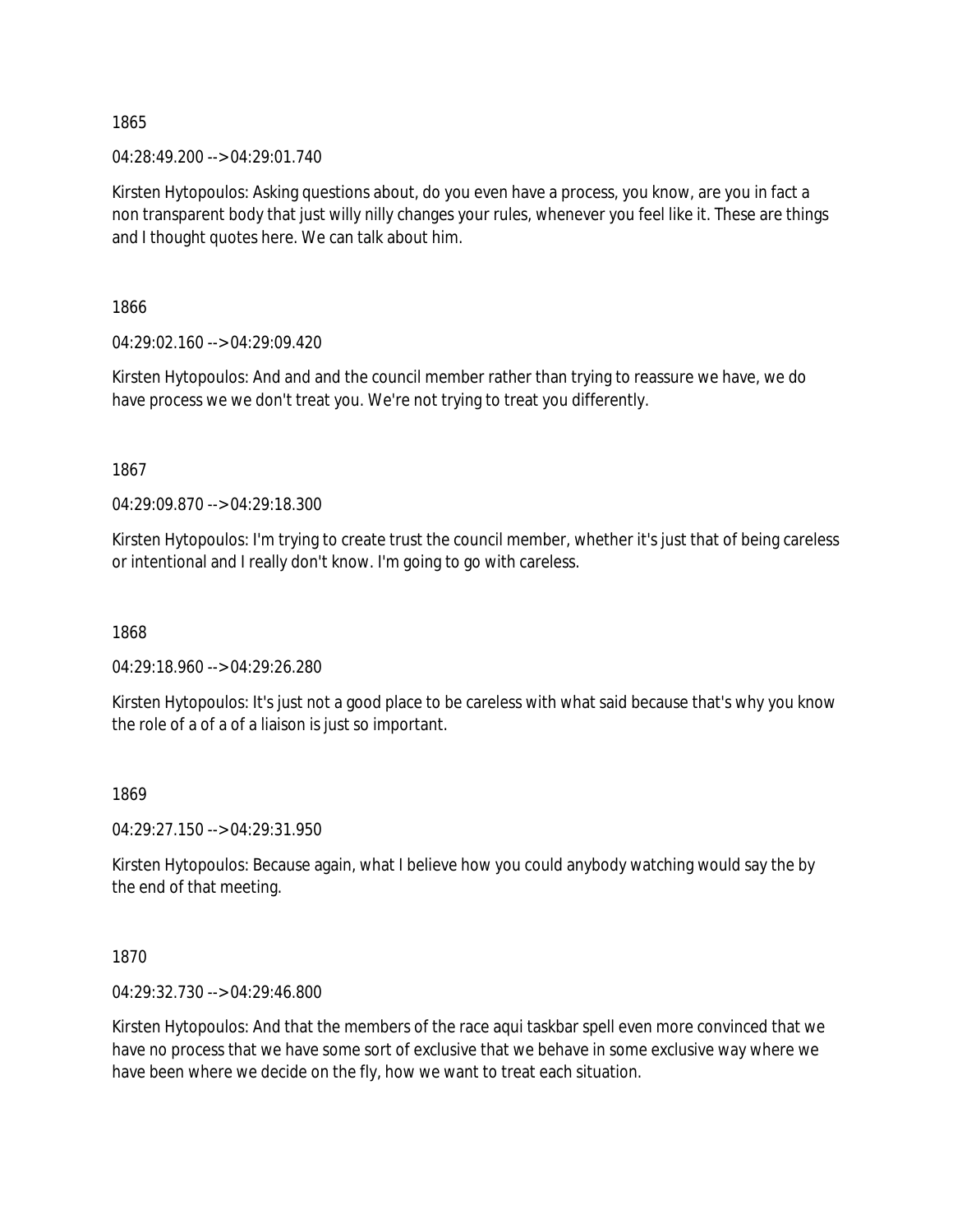04:29:47.850 --> 04:29:51.360

Kirsten Hytopoulos: And just keeping the distrust on the on the committee.

1872

04:29:53.310 --> 04:30:00.960

Kirsten Hytopoulos: But real quick. I just want to real quick because, I mean, I know that from experience. I'm probably not going to talk again and a couple of things that were mentioned I'm hearing

1873

04:30:01.500 --> 04:30:09.420

Kirsten Hytopoulos: Threats, quite frankly to any of us who choose to speak up tonight about our concerns, I'm hearing threats that we will have ethics complaints brought against us.

## 1874

04:30:09.840 --> 04:30:21.270

Kirsten Hytopoulos: And, and, I guess, and then can also under sorry talking about bring for process violations that is absolutely fine. But it feels a little bit like we're being threatened if you want to bring these forward. Be prepared because we're coming next.

1875

04:30:21.720 --> 04:30:28.650

Kirsten Hytopoulos: What I would say is, and what I'm also hearing is the proper place for this is an ethics complaint or a code of conduct complaint.

1876

04:30:29.250 --> 04:30:35.640

Kirsten Hytopoulos: I don't believe that as a functioning body if our body as opposed to if what you're saying is, is what we should be doing is bringing

1877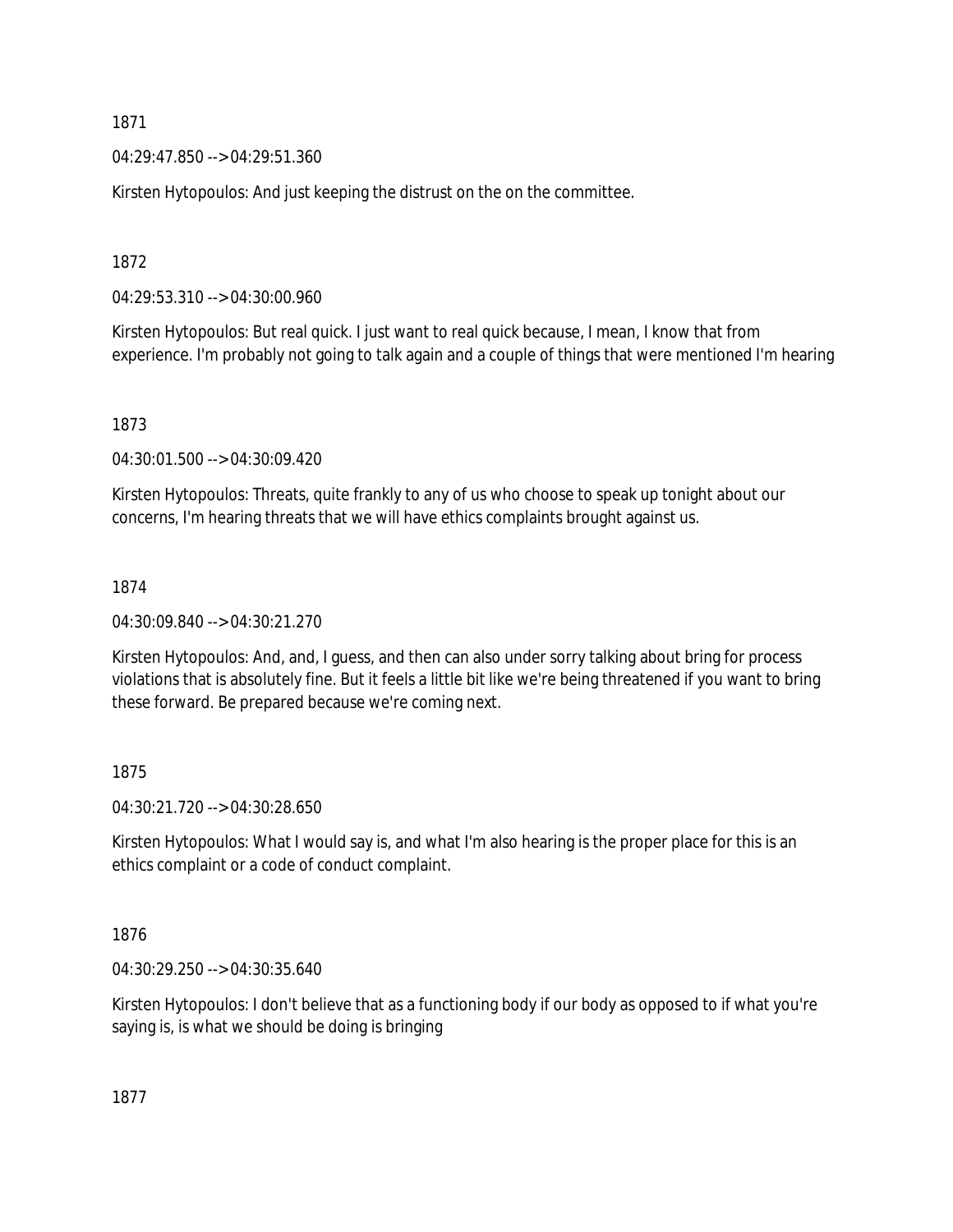04:30:35.940 --> 04:30:42.270

Kirsten Hytopoulos: Code of Conduct complaints against each other in front of the ethics board. I don't think that that is a tour.

1878

04:30:42.720 --> 04:30:49.500

Kirsten Hytopoulos: Or, well, I've heard that Michael, it's my turn right now, but it is that just that. Where else are we going to do this.

1879

04:30:49.770 --> 04:30:57.210

Kirsten Hytopoulos: Unfortunately, we are a public body. We have an OPM a that we have to abide by. And this is where we're going to have to deal with these kind of situations that we can have

1880

04:30:57.450 --> 04:31:05.910

Kirsten Hytopoulos: A calm and rational conversation where it says is not personal as possible. And it's, it's just simply about trying to avoid the continued harm.

1881

04:31:06.180 --> 04:31:15.450

Kirsten Hytopoulos: Not punishing not reprimanding castigating that is not the idea what what what call was trying to say is the targeted action was asking to take

1882

04:31:15.810 --> 04:31:20.310

Kirsten Hytopoulos: Was too and I would certainly think it should only be for a certain period of time would be that for some period of time.

1883

04:31:20.610 --> 04:31:31.500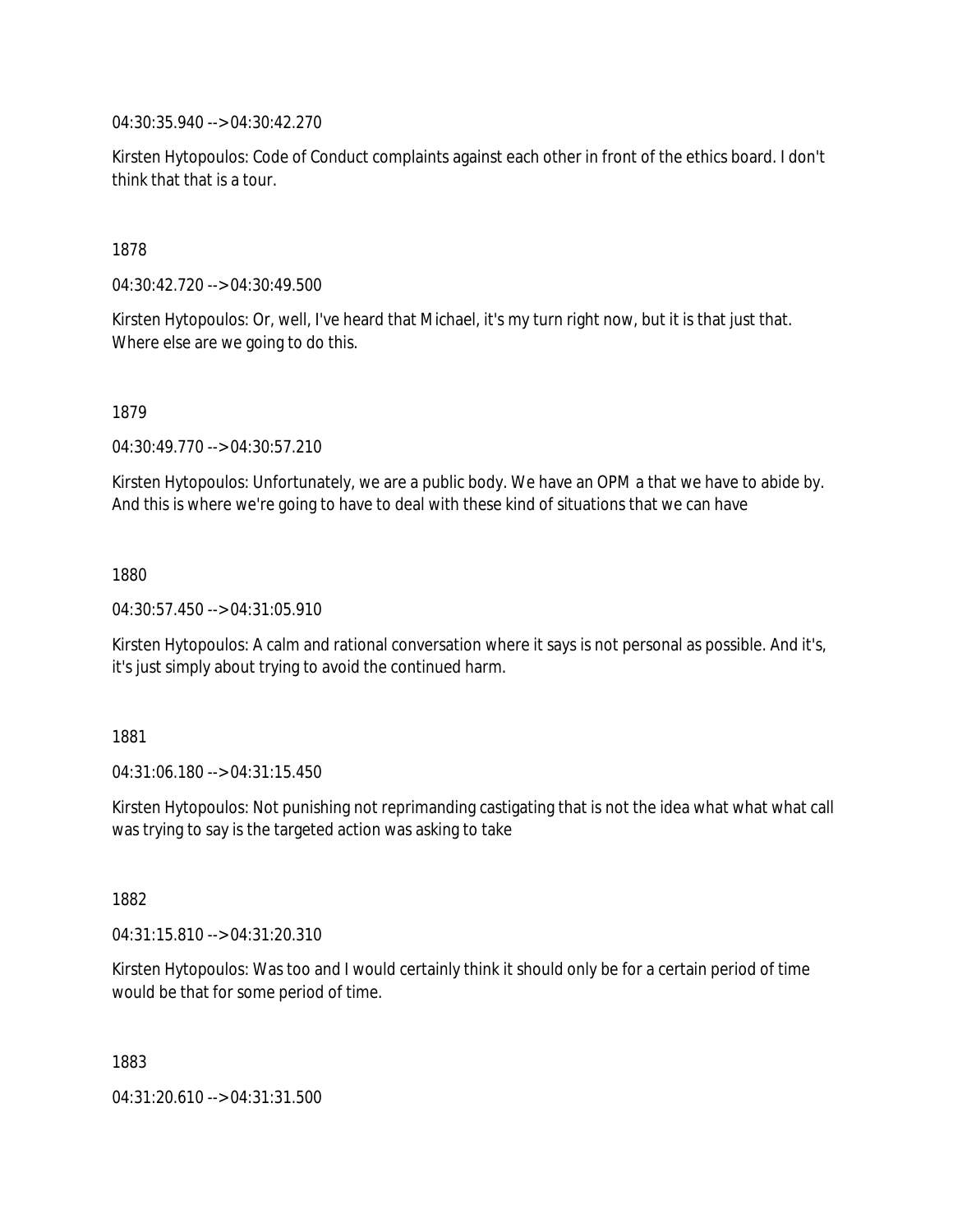Kirsten Hytopoulos: That the Council says the. We don't want to extend to Michael Pollack, the privilege of representing us on these bodies because we don't feel that he is that he's property is

1884

04:31:32.160 --> 04:31:44.610

Kirsten Hytopoulos: Accurately representing our policies and he's painting us as an incredible an incredible what the word is non transparent exclusive organization and we can't. We actually have the right to revoke that privilege.

1885

04:31:45.090 --> 04:31:50.790

Kirsten Hytopoulos: That's it's not meant as a punishment. It's about wanting to stop that from happening and saying,

1886

04:31:51.900 --> 04:31:54.510

Kirsten Hytopoulos: Michael, it's just not working, we had the planning commission incident.

1887

04:31:54.930 --> 04:32:01.350

Kirsten Hytopoulos: This isn't a liaison thing. But we had an article that completely miss represented what had happened, and the appointment of the planning of the planning, Commissioner.

1888

04:32:01.830 --> 04:32:06.600

Kirsten Hytopoulos: And now we've had this and I think that I speak, other people can speak to this. I think Cole's saying this.

1889

04:32:07.560 --> 04:32:17.310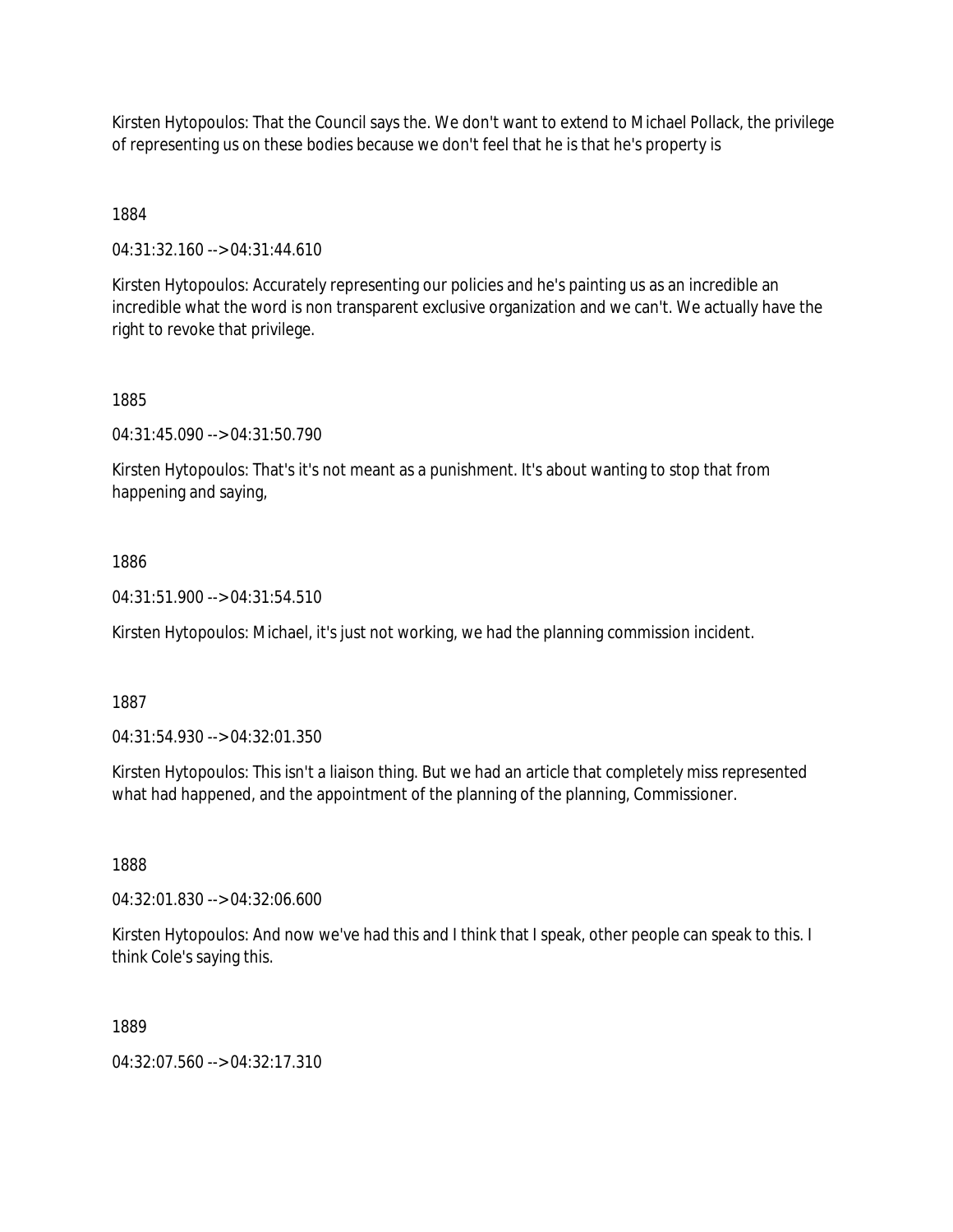Kirsten Hytopoulos: It just feels like we don't really have a choice but to say we can't have you speaking on behalf of us. That's all we can do you are an equal to us. We're all equals on this board. We were all on this, on this.

1890

04:32:17.700 --> 04:32:22.110

Kirsten Hytopoulos: On the on the council. We're all elected officials were elected officials. This is not a punishment.

1891

04:32:23.520 --> 04:32:29.160

Kirsten Hytopoulos: This is just trying to get control over behavior that is undermining the work at the Council.

## 1892

04:32:31.530 --> 04:32:39.060

Leslie Schneider: Council member car, you don't have your hand up, but I'm just wondering if you haven't had a chance to to speak yet.

1893

04:32:40.380 --> 04:32:43.050

Christy Carr: Yes, sure. AND THANK YOU MAYOR.

1894

04:32:45.480 --> 04:32:56.940

Christy Carr: This is tough. I did call council member Pollock, and I talked with them on the phone quite extensively about this issue and I won't share that personal conversation, but I did attempt to

1895

04:32:59.460 --> 04:33:05.190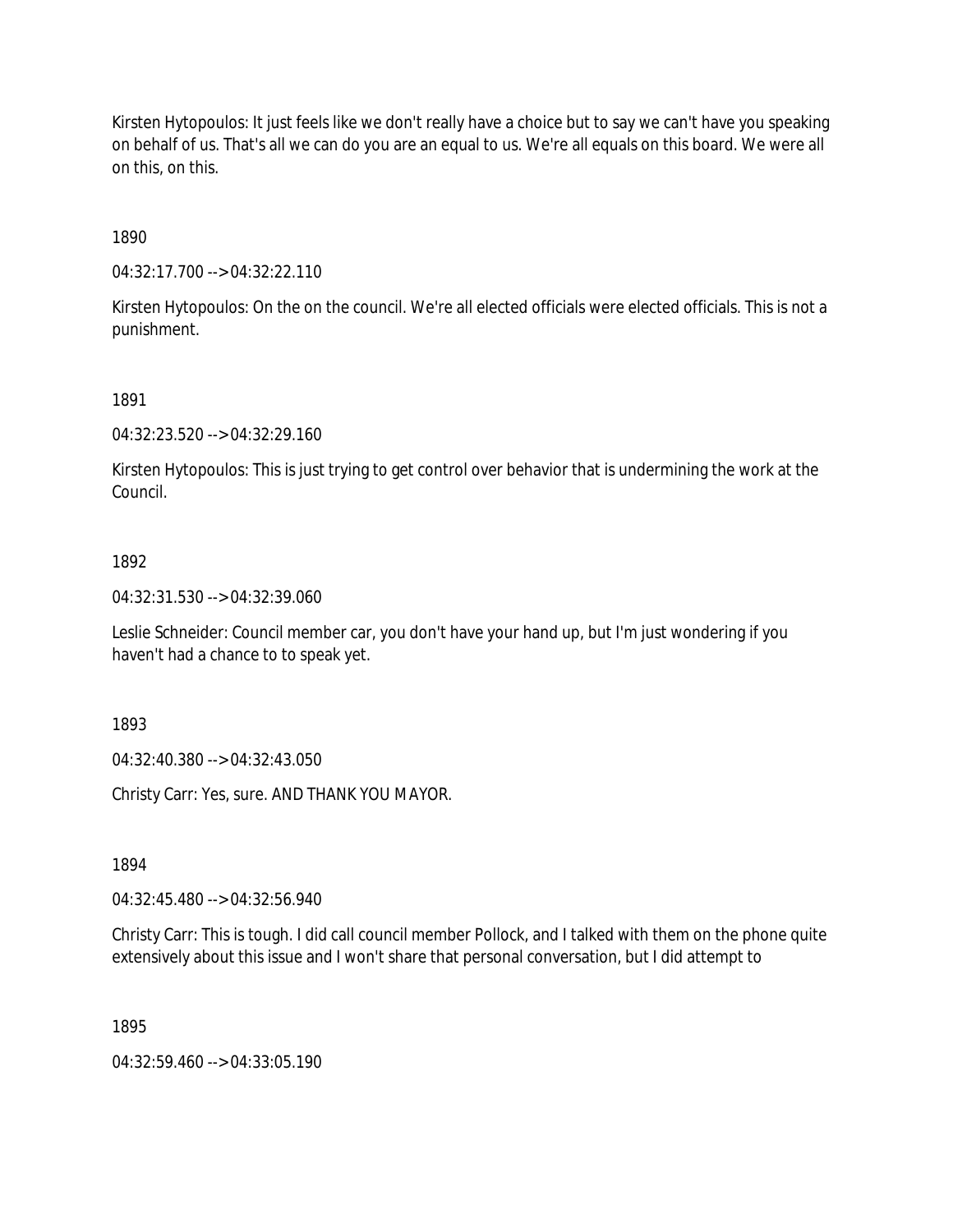Christy Carr: Kind of see where he's coming from and to share my perspective on this, I would like to say that

1896

04:33:06.210 --> 04:33:13.830

Christy Carr: I've almost fully disagree with councilman Republic and the SARS characterization of COUNCILMEMBER Medina's

1897

04:33:14.970 --> 04:33:28.890

Christy Carr: Comments and his motion. And I think that that's part of the problem that we have here is that council members are mischaracterizing on the Dyess what other council members are saying

1898

04:33:29.400 --> 04:33:37.200

Christy Carr: I heard COUNCILMEMBER Medina basically speak his truth. And what he said was about trust. And I think that

1899

04:33:37.920 --> 04:33:48.360

Christy Carr: Ultimately this this Council is broken and we need to move forward as a collaborative body to do the work of the community, and I would like all of us to take

1900

04:33:48.870 --> 04:33:59.430

Christy Carr: This opportunity to commit to doing our part in fixing this. And I don't know exactly what that is. We've talked about having a mediated

1901

04:33:59.910 --> 04:34:10.020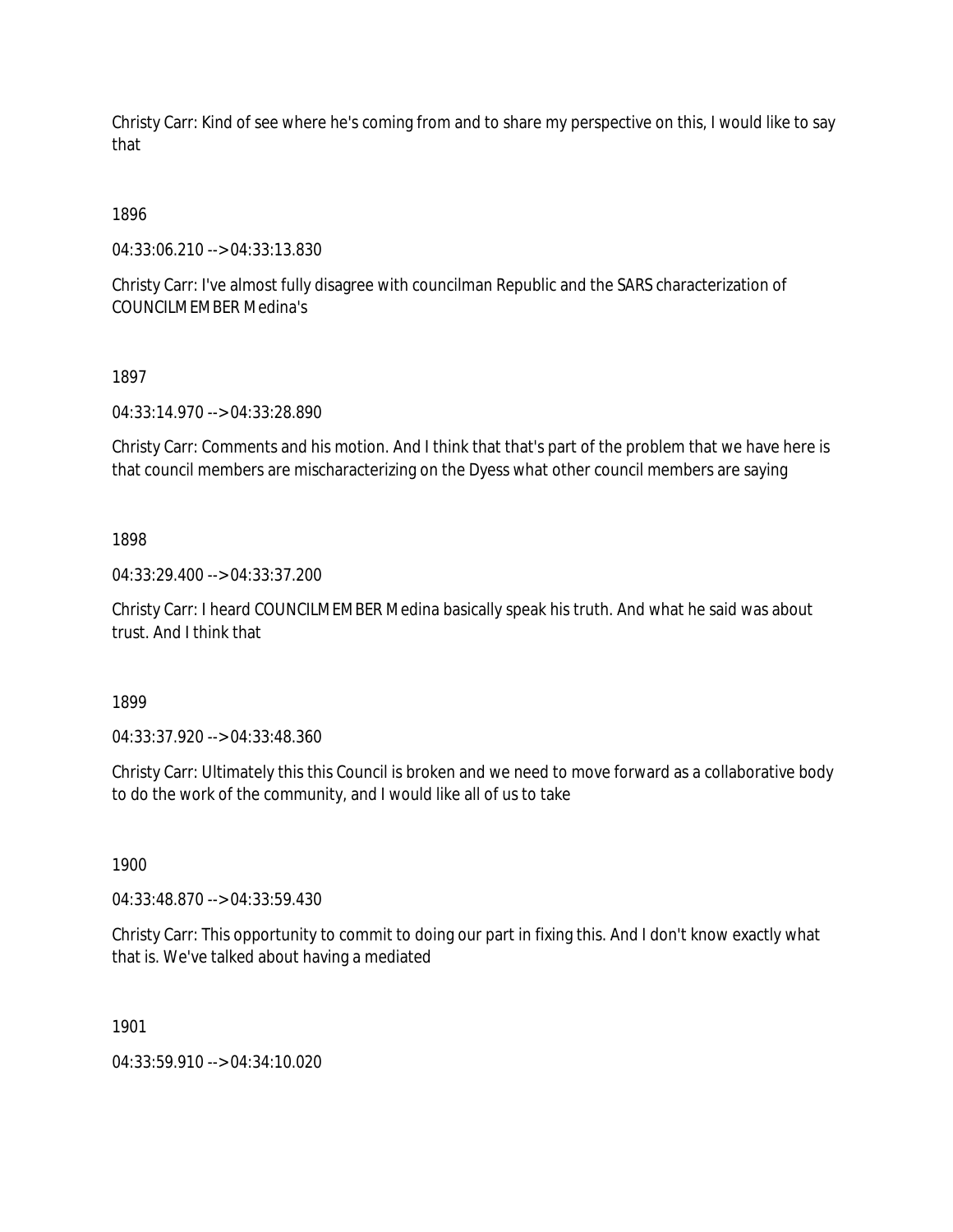Christy Carr: group therapy session, if you will, I would hope that all Members of the Council would still be interested in doing that, frankly, I think that COUNCILMEMBER Pollock has

1902

04:34:11.880 --> 04:34:15.450

Christy Carr: His actions today warrant sanction. And I think that

1903

04:34:17.010 --> 04:34:20.040

Christy Carr: I do think that he has undermined the

1904

04:34:21.480 --> 04:34:29.520

Christy Carr: The, the Council when speaking as a liaison. And I think that it's it's hurtful to the body as a whole.

1905

04:34:30.810 --> 04:34:36.360

Christy Carr: All be honest, I haven't read that section of Robert's Rules. I don't know what the process should be

1906

04:34:37.770 --> 04:34:47.220

Christy Carr: Or is supposed to be. But I would hope that that we could find a way that we all move we all move through this

1907

04:34:49.140 --> 04:34:56.010

Christy Carr: To to COUNCILMEMBER Medina's point without damaging our, our council relationships beyond repair.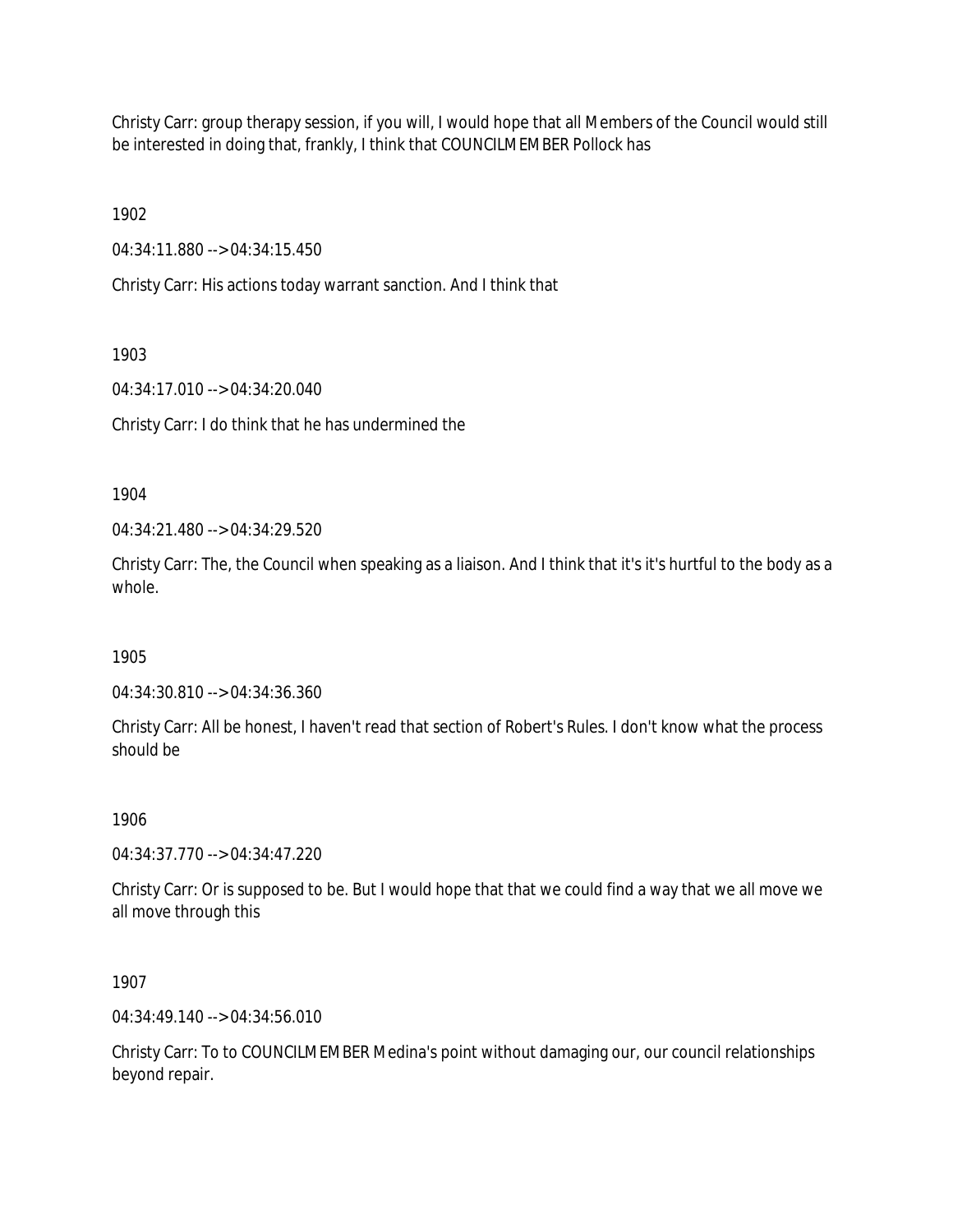04:34:56.400 --> 04:35:04.590

Christy Carr: Because I came, I joined this council. I wasn't elected you guys put me here. And I did that because I wanted to work with you guys.

1909

04:35:04.920 --> 04:35:11.610

Christy Carr: And I still want to work with you guys and I respect all of you and I think you all have something to offer and so

1910

04:35:12.120 --> 04:35:22.830

Christy Carr: That's just really my ask of my fellow council members. I don't have the same history that you guys do on a past council. I don't have the history that some of you have with COUNCILMEMBER Pollock.

1911

04:35:23.940 --> 04:35:32.190

Christy Carr: But I'm here to show up and do the Council work and and that's my ask of you guys as well.

1912 04:35:33.390 --> 04:35:33.930 Christy Carr: Thanks.

1913 04:35:35.760 --> 04:35:37.080

Leslie Schneider: Thank you, Kevin, a record.

1914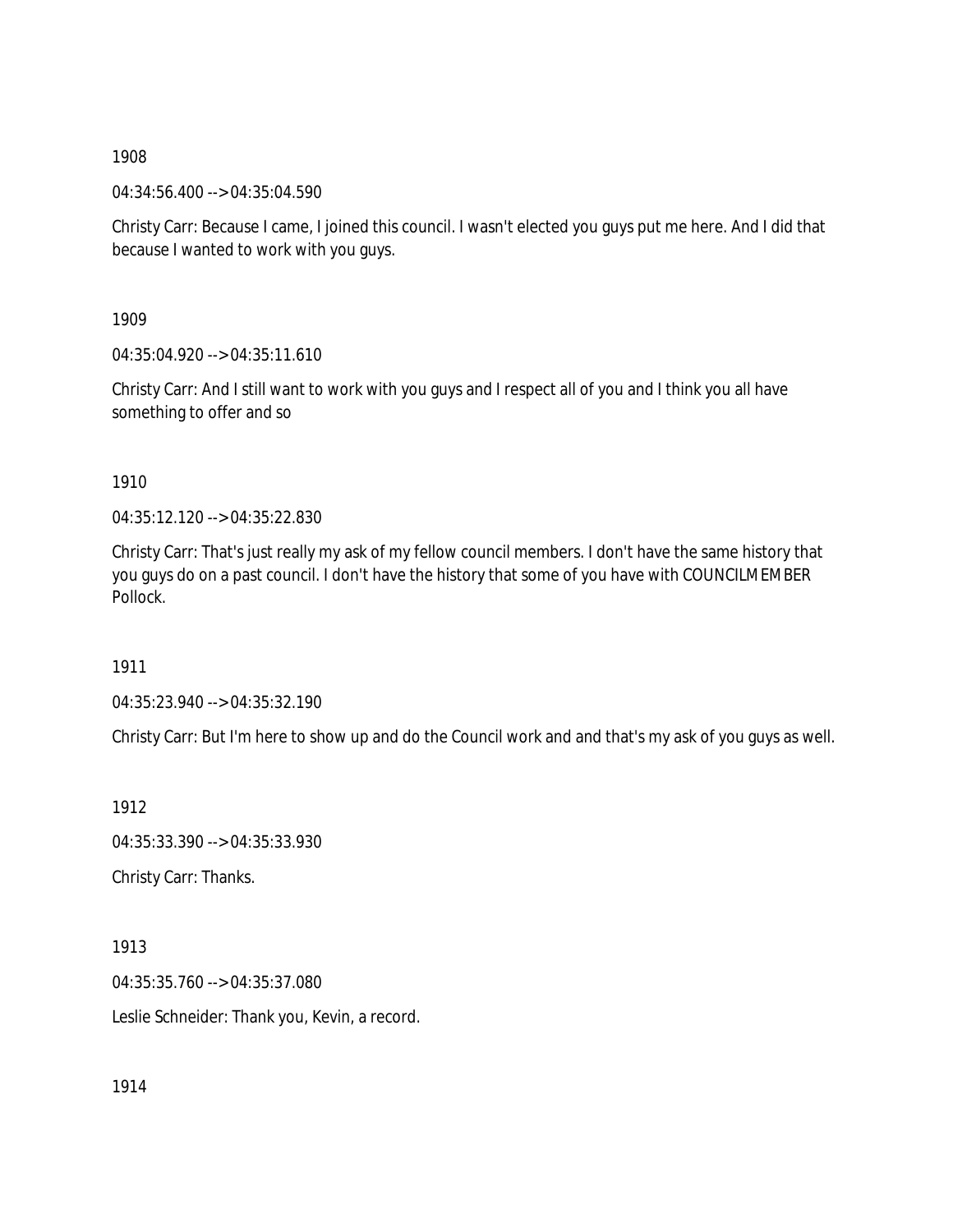04:35:38.130 --> 04:35:45.180

Leslie Schneider: On so it is 1041 and after this item. We're not done yet.

1915

04:35:46.230 --> 04:35:48.690

Leslie Schneider: There are two hands raised and

1916

04:35:50.910 --> 04:35:53.430

Leslie Schneider: I will are

1917

04:35:54.630 --> 04:36:06.210

Leslie Schneider: So COUNCILMEMBER into SAR I'll go to you, and then I'll go to COUNCILMEMBER Medina and you know as the chair. I need to call on people at least twice, so we could be here for a while yet.

1918

04:36:06.900 --> 04:36:13.950

Rasham Nassar: Thank you, Mayor as appreciate you recognizing me and just under car, I agree with almost everything you said.

1919

04:36:15.390 --> 04:36:22.080

Rasham Nassar: The point that I'm trying to make and emphasizing the point that Council of our Pollock was making was that this is just not the appropriate venue.

1920

04:36:23.760 --> 04:36:31.440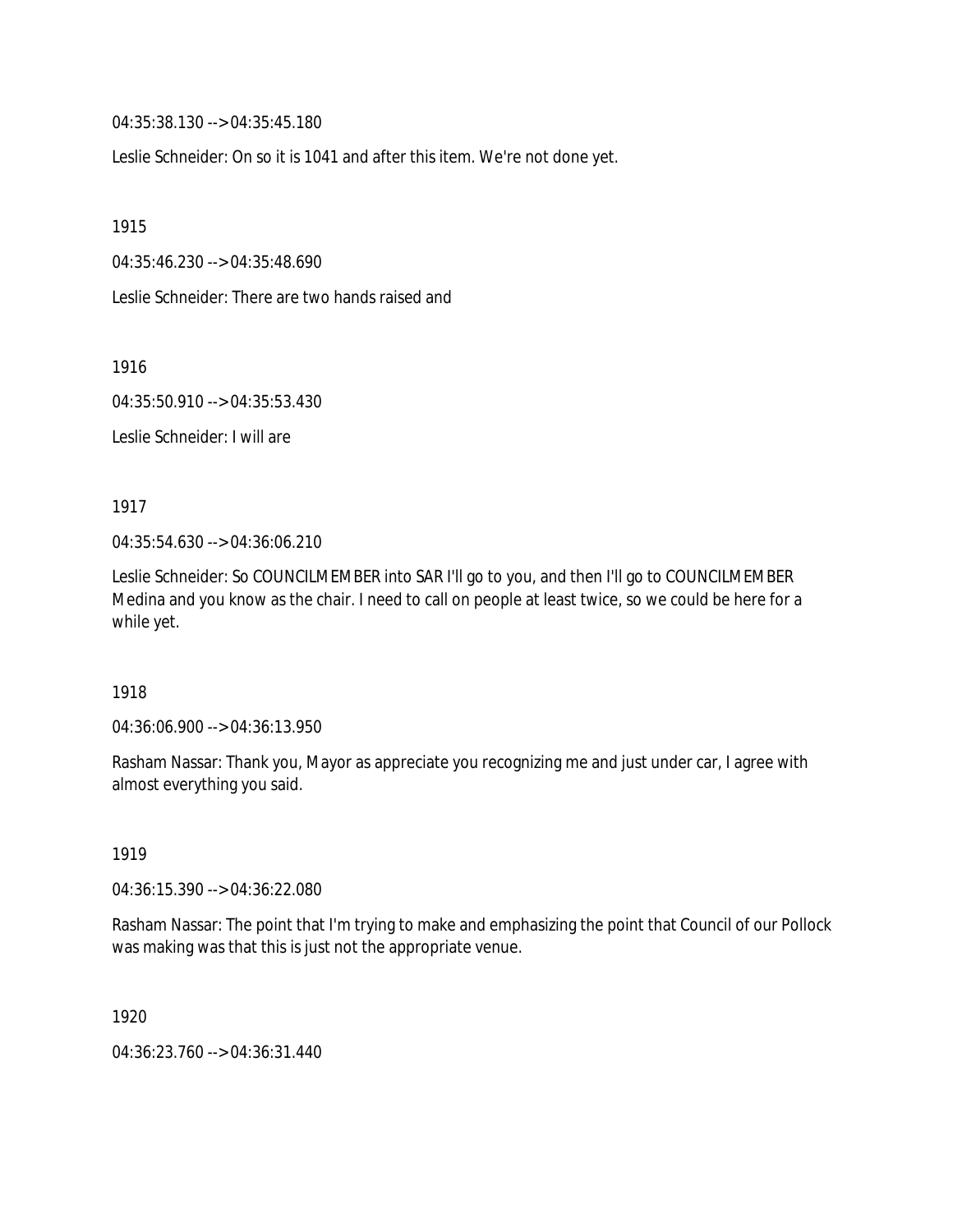Rasham Nassar: And now I take, I take into consideration that some may not have read chapter 20 of Robert's Rules of Order and may be unfamiliar with the concept of due process.

1921

04:36:32.010 --> 04:36:42.540

Rasham Nassar: But can you can you all just think for a moment that council member Pollock, aside from hearing these things, these allegations launched publicly from the Dyess during council meetings unexpectedly.

#### 1922

04:36:43.200 --> 04:36:53.670

Rasham Nassar: In the moment has not actually bit been in receipt of a list of violations or potential violations are allegations and then provided been provided with an opportunity to respond.

#### 1923

04:36:54.600 --> 04:37:05.550

Rasham Nassar: I mean, that was something that the Council and 2019 worked on meeting after meeting in our ethics program consistent with our core values of fairness of respect for one another.

1924

04:37:06.480 --> 04:37:18.030

Rasham Nassar: How do we make this fair. The question for the Council tonight is fine. We want to have this conversation, fine, but is the is continuing to have this conversation is taking action on the motion on the floor. Tonight fair

## 1925

04:37:19.200 --> 04:37:23.790

Rasham Nassar: Is it consistent with our rules, is it consistent with our core values.

1926

04:37:24.690 --> 04:37:39.180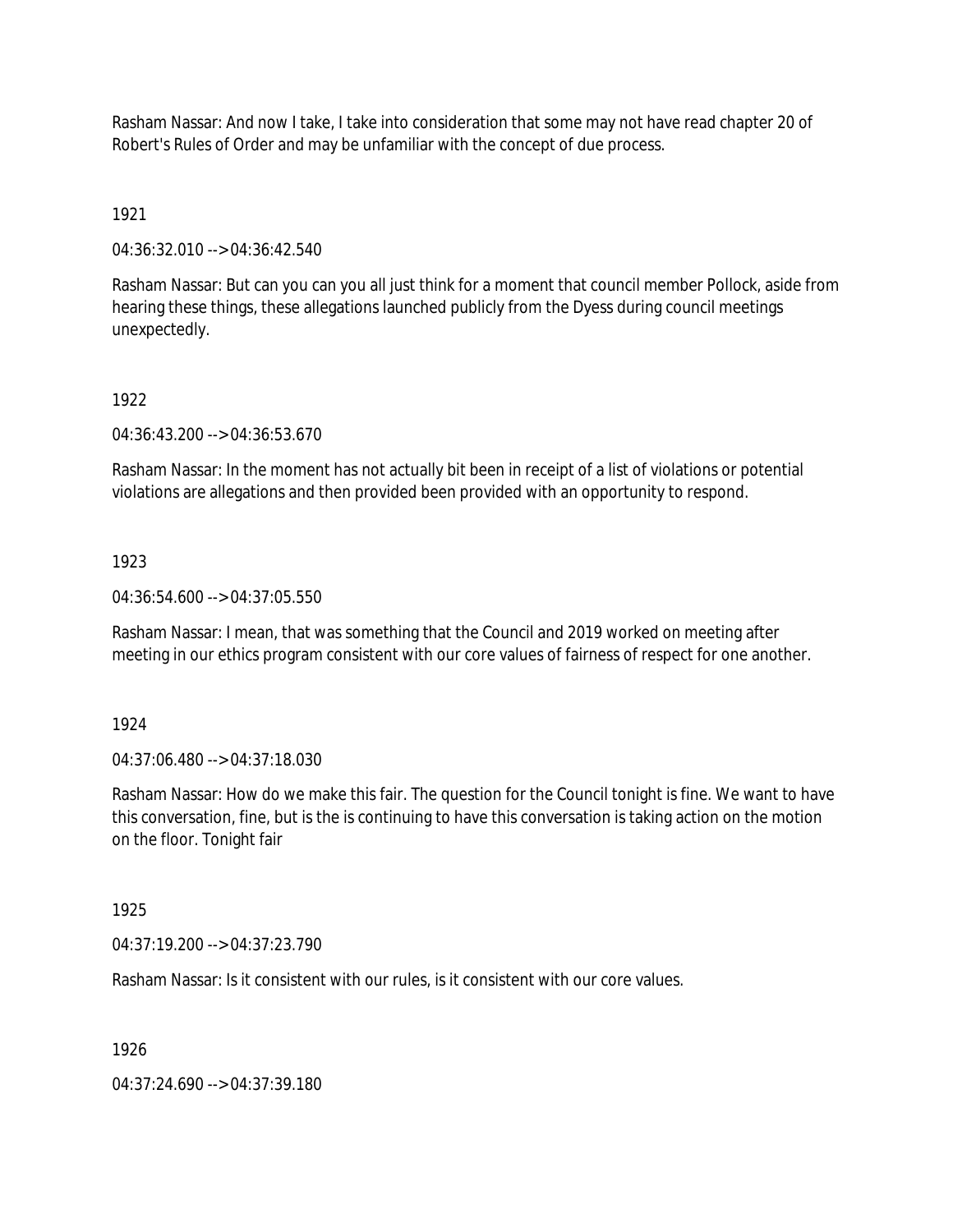Rasham Nassar: And the answer to all three of those questions. This is not because COUNCILMEMBER Pollock has not been afforded ample time to provide a defense. That's a fundamental and foundational aspect that governs most every aspect across our democracy.

1927

04:37:40.200 --> 04:37:42.870

Rasham Nassar: And this Council somehow thinks they can just pluck it out.

1928

04:37:44.220 --> 04:37:51.030

Rasham Nassar: And that's what's embarrassing. That's what makes me so deeply sad that in the middle, in the midst of a social justice movement.

## 1929

04:37:52.980 --> 04:37:59.310

Rasham Nassar: Speaking speaking to council members that have actually integrated A WHAT WAS IT COUNCILMEMBER Medina.

1930

04:38:00.630 --> 04:38:09.060

Rasham Nassar: social reform native justice platform into our ethics program Article one, because it was less punitive

1931

04:38:11.460 --> 04:38:14.370

Rasham Nassar: That this is the course of action networks need to take

1932

 $04:38:17.400 \rightarrow 04:38:27.420$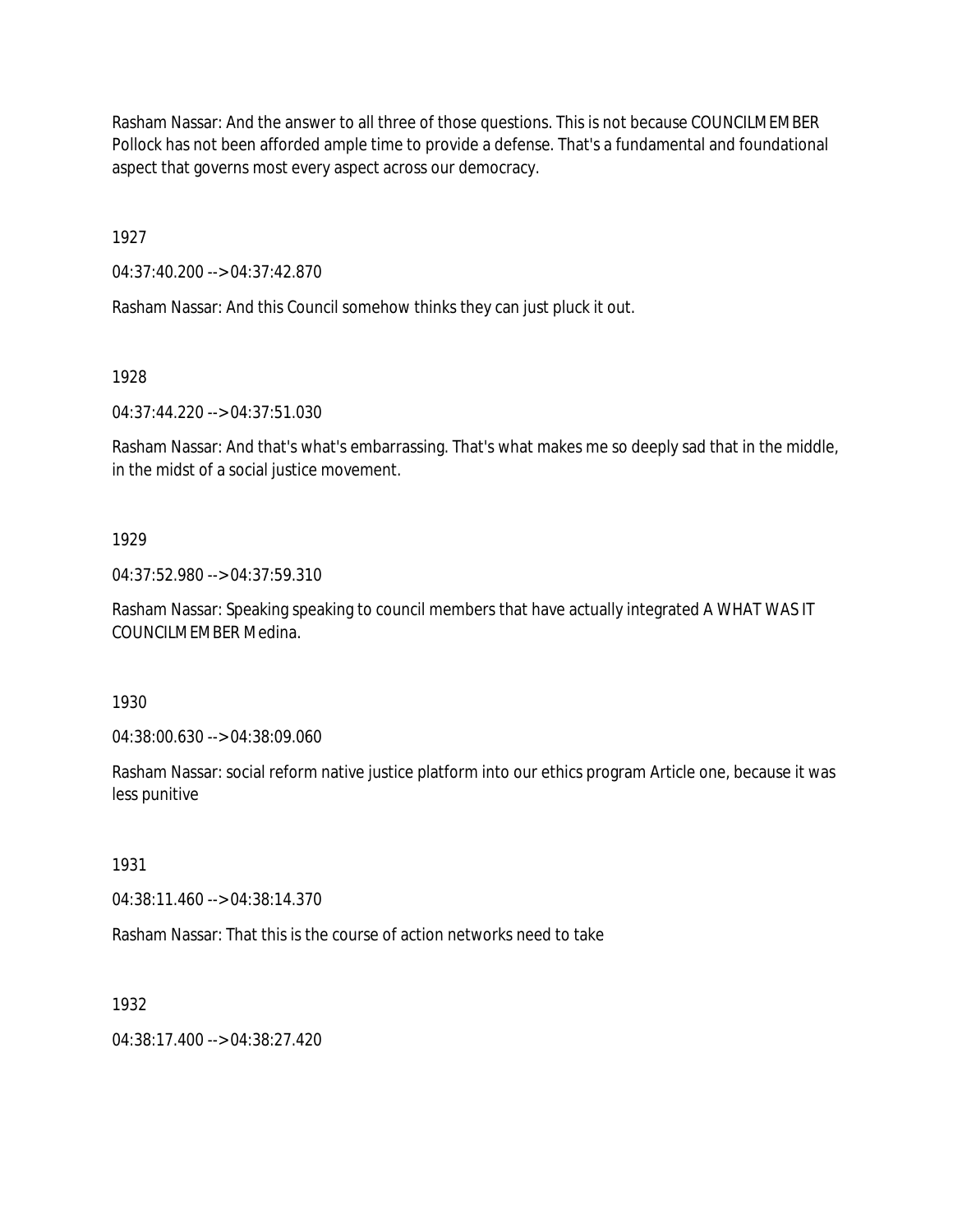Rasham Nassar: So we're right now having a conversation about the roles of the liaisons and we're having a discussion about a specific council member who has been in violation of them. And so I'm going to go ahead and take a moment to

1933

04:38:27.930 --> 04:38:32.370

Rasham Nassar: Point out where other violations have been committed by Council members in their roles as liaison.

1934

04:38:33.210 --> 04:38:49.860

Rasham Nassar: And then we can have the conversation if that's what Council prefers otherwise we can defer this discussion after we've developed either an option three here that some council members don't like the idea of filing ethics complaint against another council member I personally feel that's

1935

04:38:51.060 --> 04:38:54.330

Rasham Nassar: My farm more mature professional approach to take.

1936

04:38:56.250 --> 04:39:04.860

Rasham Nassar: Because at least provides for that opportunity to respond and to appear in one's own defense in a neutral setting with a neutral mediator.

1937

04:39:07.860 --> 04:39:20.850

Rasham Nassar: We can defer this discussion. Then after we've had a conversation about how we are going to handle ALEC allegations or code of conduct complaints against council members consistent with Robert's Rules of Order, or we can develop a whole new process.

1938

04:39:22.200 --> 04:39:27.180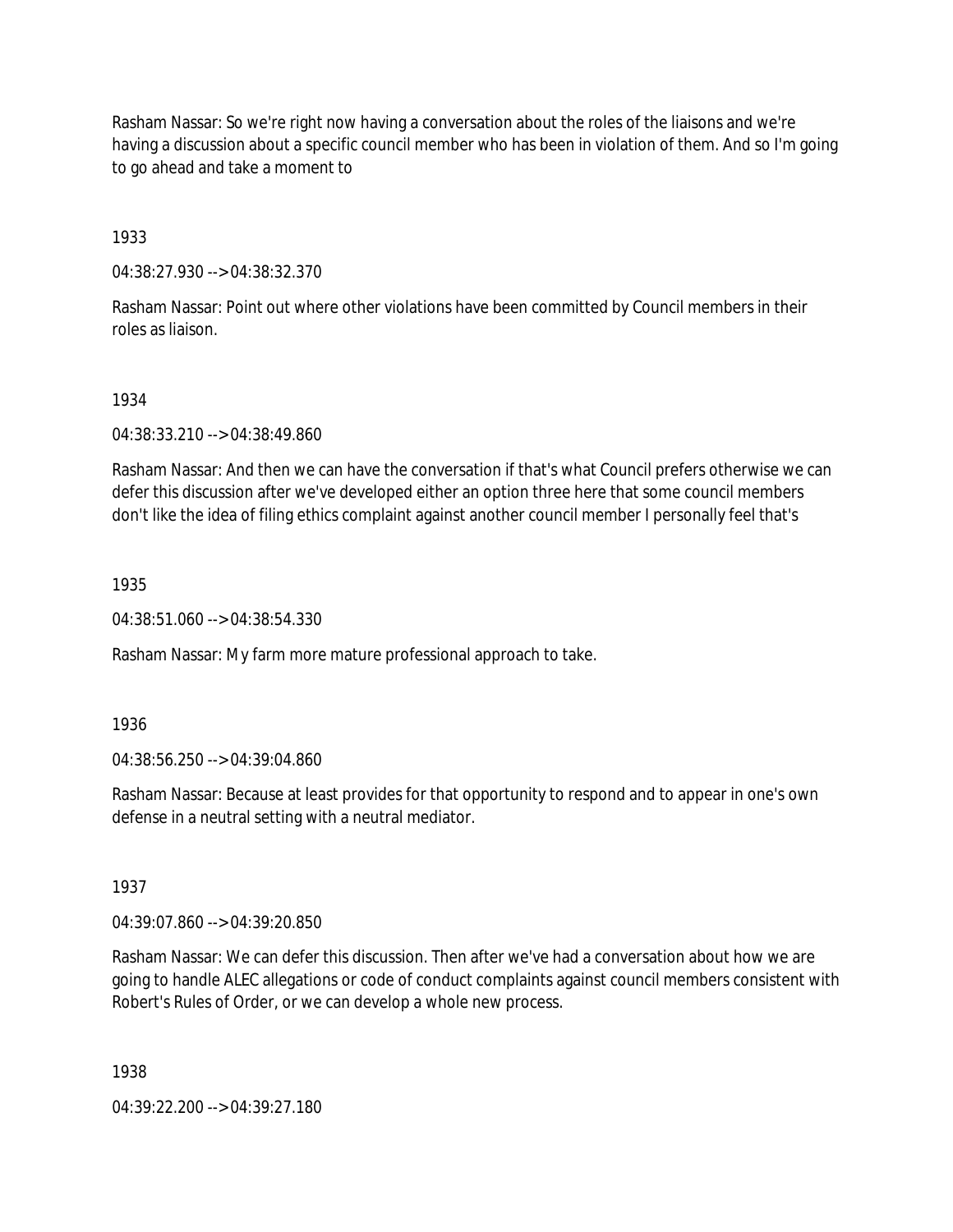Rasham Nassar: That borrows from both of them and write it something different, just like we did for the rules of liaison.

1939

04:39:29.610 --> 04:39:37.620

Rasham Nassar: But if we're going to have a conversation that's going to continue towards raising allegations against council members for violating their roles as liaison.

1940

04:39:37.860 --> 04:39:43.710

Rasham Nassar: Now we're going to have the conversation in the context of every council member that has potentially violated the rules of the liaison.

## 1941

04:39:44.790 --> 04:39:54.750

Rasham Nassar: And we can be here until 1130 at night. So that's the decision before the Council, but I will wait. I don't know how councils feeling, but that's where

1942

04:39:56.160 --> 04:39:57.180

Rasham Nassar: That's where I'm going to go

1943

04:39:59.430 --> 04:40:00.000

Leslie Schneider: Um,

1944

04:40:00.480 --> 04:40:04.290

Leslie Schneider: I'm going to call on COUNCILMEMBER Medina here in a second. I just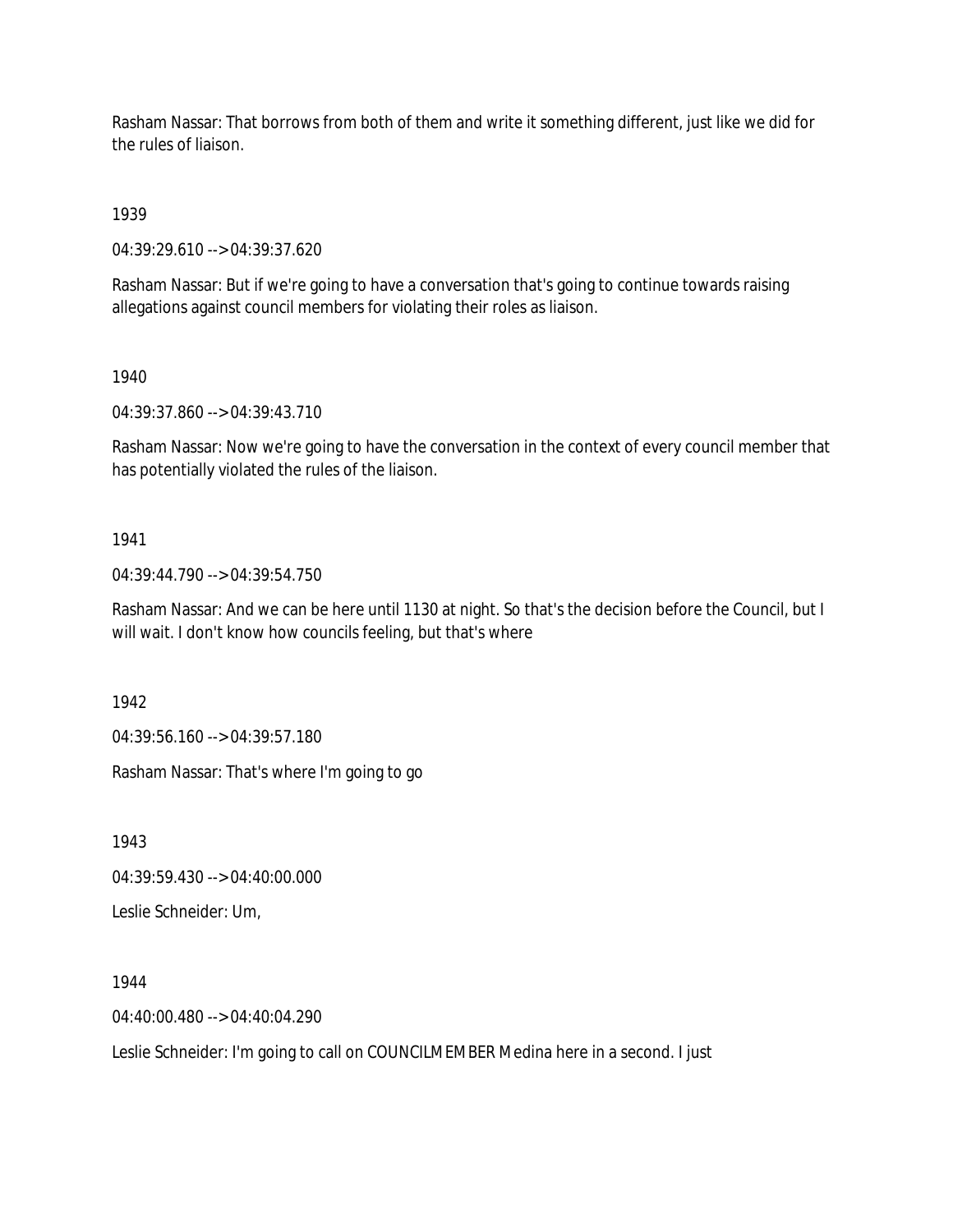04:40:05.700 --> 04:40:06.960

Leslie Schneider: I need to

1946

04:40:09.390 --> 04:40:10.200

Leslie Schneider: I'm

1947

04:40:12.300 --> 04:40:19.020

Leslie Schneider: I'm still frustrated by COUNCILMEMBER Pollock, you know, shaking his finger at me saying, shame on you. Shame on you.

#### 1948

04:40:20.040 --> 04:40:22.470

Leslie Schneider: For something that was

## 1949

04:40:23.820 --> 04:40:43.710

Leslie Schneider: For taking over the race equity task force with something that I had not done. And so I just need to remind you. Councilmember Pollock that that was a personal attack. I don't know how it gets more personal than saying, shame on you. Shame on you. I'm COUNCILMEMBER Medina.

1950

04:40:46.860 --> 04:40:47.430

Kol Medina: Thank you.

1951

04:40:50.850 --> 04:40:52.980

Kol Medina: I guess I'll just remind anyone watching of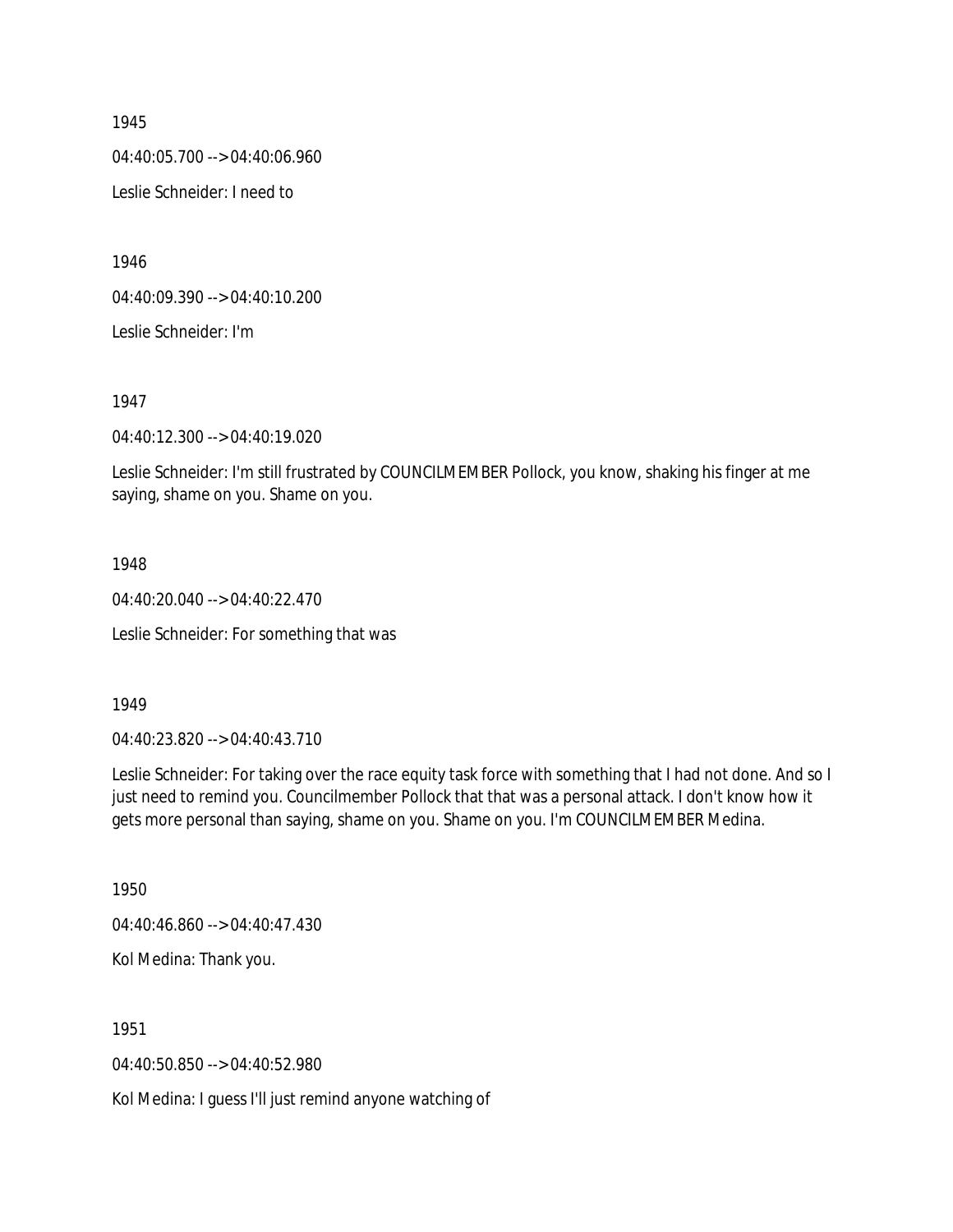1952 04:40:55.230 --> 04:40:56.580 Kol Medina: Two things that I said

1953

04:40:57.720 --> 04:41:09.960

Kol Medina: One was, hey, some people are going to respond to what I said by confusing the issue and making a whole bunch of arguments that don't have anything to do with what I said. So keep that in mind.

1954

04:41:11.610 --> 04:41:12.540

Kol Medina: And to

1955

04:41:14.130 --> 04:41:18.840

Kol Medina: What I actually said was not an allegation.

1956

04:41:19.950 --> 04:41:31.440

Kol Medina: Of anything. It was a statement that said, I have lost trust in a council member to represent me and the rest of this Council out in the public

1957

04:41:32.460 --> 04:41:37.290

Kol Medina: That's it. That's not a that's not a statement anyone needs to defend themselves from

1958

04:41:37.890 --> 04:41:55.560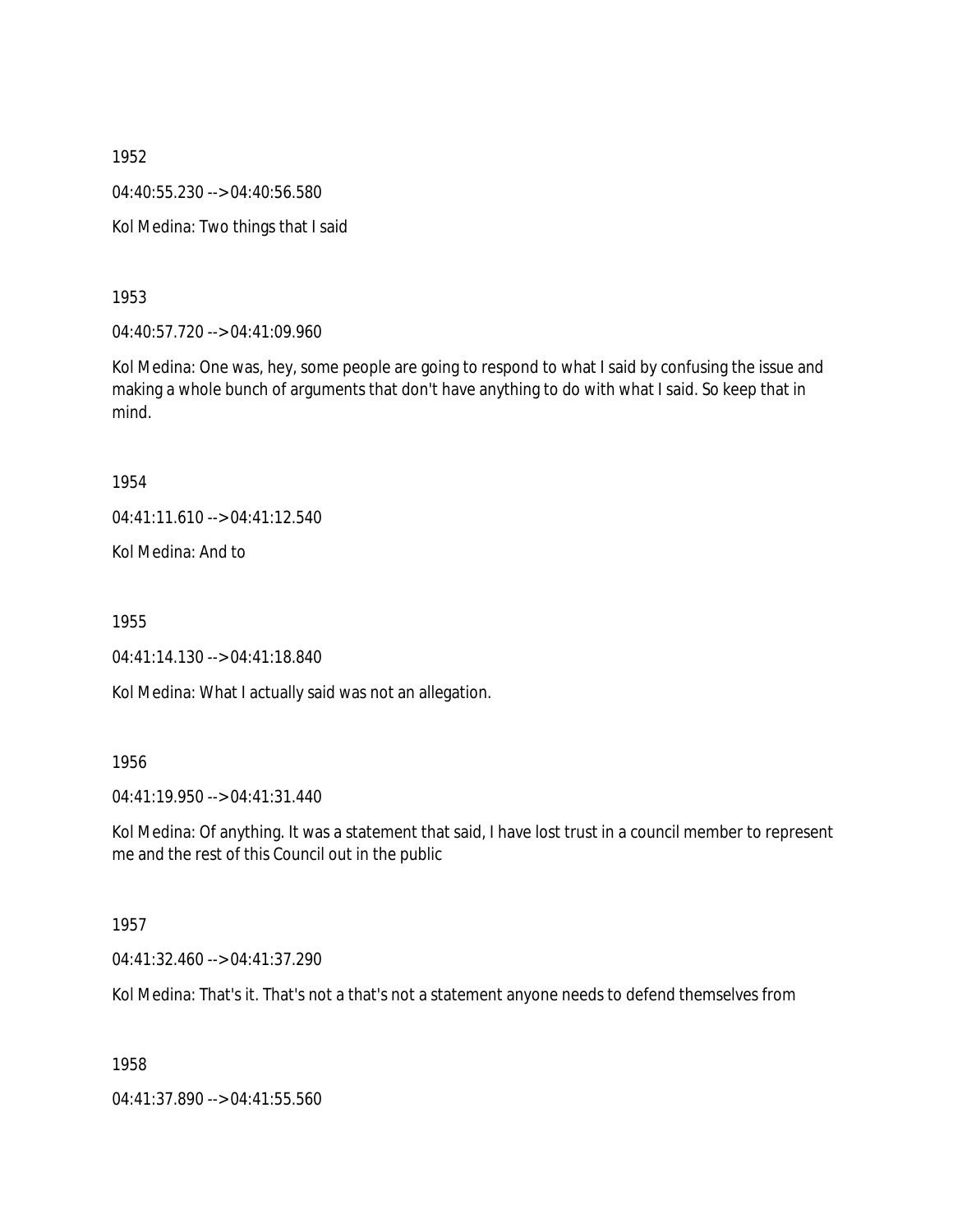Kol Medina: That is just the truth. I have lost trust in the council member here to go and represent me and the rest of the Council, it's not an allegation that is a statement and there's no defense to it because that is just true. I have lost to that trust so that

1959

04:41:57.300 --> 04:42:06.180

Kol Medina: I guess we'll just leave it at that. I'm not gonna respond point by point to all the other things that are extraneous and I really don't think have any bearing on what I've said, or the motion I put on the floor.

1960

04:42:08.430 --> 04:42:10.110

Kol Medina: Other than this.

1961

04:42:11.250 --> 04:42:17.010

Kol Medina: There's no question of due process here. It's nice to bring up these terms and throw them around.

1962

04:42:18.210 --> 04:42:32.010

Kol Medina: Due process applies to rights being taken away without due process. None of us have a right to represent the Council on any of these committees or bodies.

1963

04:42:32.790 --> 04:42:42.660

Kol Medina: The Council lets us represent the Council on these bodies and the Council can decide to not let us represent us on these bodies. There's no right.

1964

04:42:43.200 --> 04:43:00.600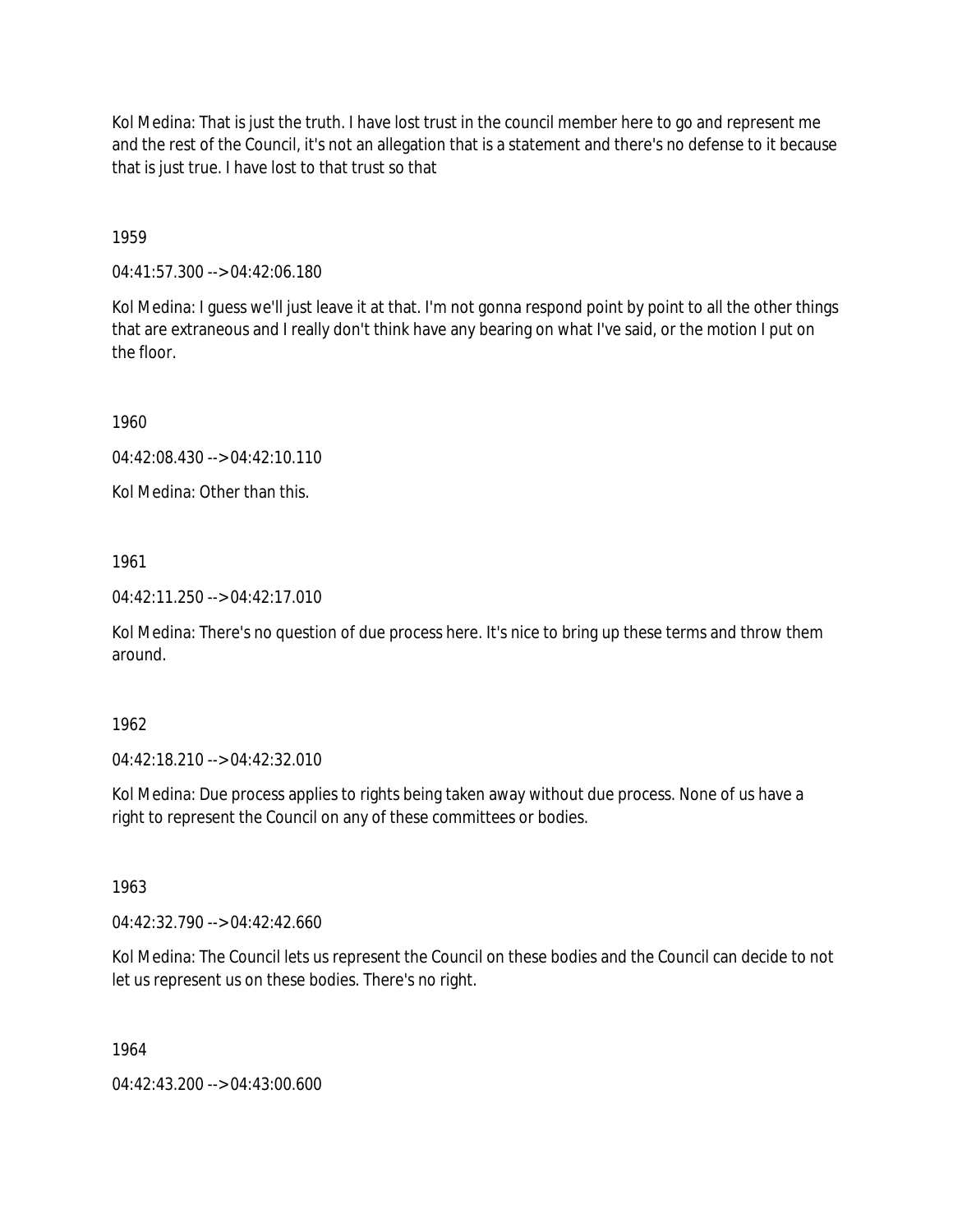Kol Medina: It is a privilege we are given. So due process while it sounds nice. It just doesn't apply here. And finally, I'll just ask since number of people have said we're violating our rules and revising and Robert's Rules. So I'll just ask our city attorney.

1965

04:43:01.980 --> 04:43:06.570

Kol Medina: If the Council were to pass this motion, have we violated any of our rules.

1966

04:43:10.290 --> 04:43:11.010

Kol Medina: You may be

1967

04:43:11.310 --> 04:43:11.790

Joe Levan: If it's

1968

04:43:12.900 --> 04:43:18.720

Joe Levan: I don't have the rules in front of me but in terms of the description has been provided by their council members. So that's why

1969

04:43:19.350 --> 04:43:28.590

Joe Levan: I indicated that if you wanted to address that issue, the Council could wave its rules to the extent that they are contrary to what the action that you're seeking to take

1970

04:43:30.750 --> 04:43:36.780

Kol Medina: And I just don't think it's fair to say, you may be I mean that's just like either we are, we're not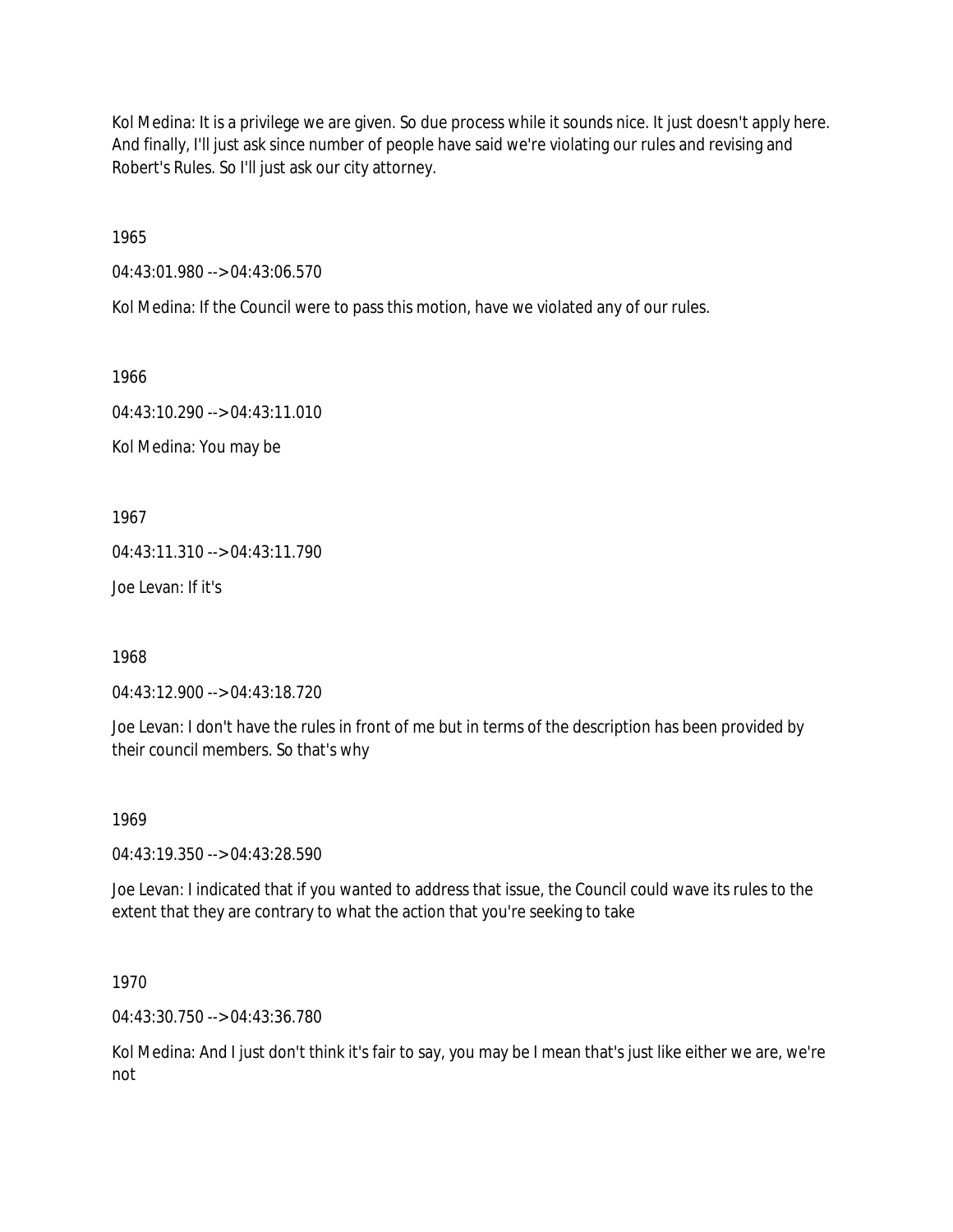04:43:37.230 --> 04:43:47.340

Joe Levan: Well, because if what was read under Chapter 20 is is accurate. I don't have that in front of me, so I'm not going to make a ruling on that and the end of the day, this is the Council's process.

1972

04:43:47.790 --> 04:43:59.310

Joe Levan: These are the Council's Rules, so you can turn to me and ask questions about what rules apply, but it's it's up to the Council to determine what rules. It wants to apply to such situation. So if you've adopted Robert's Rules.

# 1973

04:43:59.760 --> 04:44:08.580

Joe Levan: Then, then that's something that means something and you should follow that. And if you don't want to follow Robert's Rules, then you can do otherwise you Council has the authority to do that.

# 1974

04:44:15.900 --> 04:44:26.310

Leslie Schneider: So before, before I move on, I'm big COUNCILMEMBER hi topless have. Have you had a chance to speak twice yet.

1975

04:44:27.450 --> 04:44:38.970

Leslie Schneider: Okay, so I'm I'm limiting our conversation to twice per council member and that would so COUNCILMEMBER high topless will speak. And then if either

1976

04:44:39.780 --> 04:44:52.020

Leslie Schneider: Deputy Mayor deeds or COUNCILMEMBER card would like to speak again, they may otherwise. We have a motion on the floor. We have a second. We will take a vote it either passes or it doesn't pass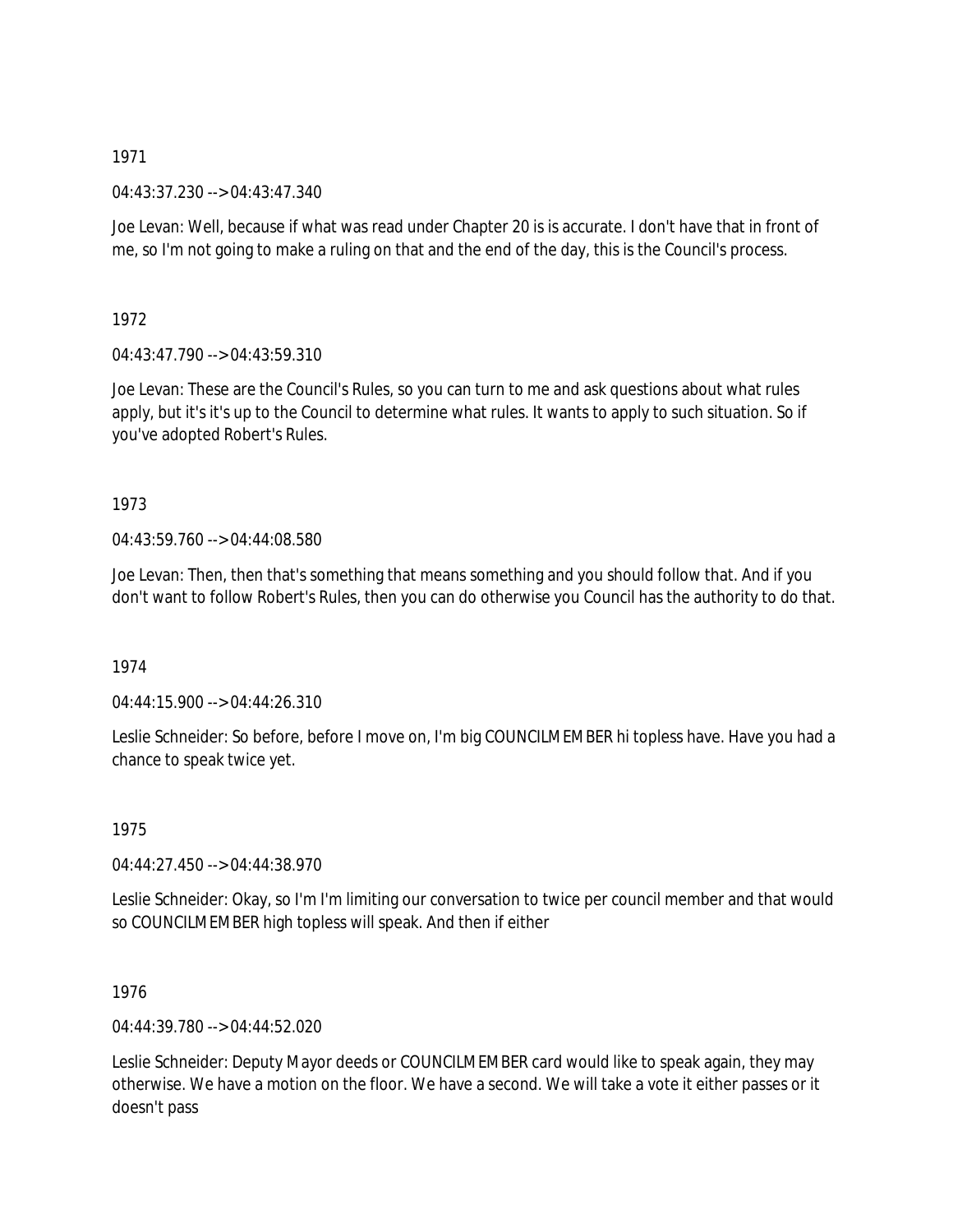04:44:52.560 --> 04:44:59.250

Leslie Schneider: We can decide in the future, whether it violated rules or not. And we can come back and undo and redo whatever we need to do.

1978

04:45:00.450 --> 04:45:02.820

Leslie Schneider: So COUNCILMEMBER high topless.

1979

04:45:05.910 --> 04:45:11.130

Kirsten Hytopoulos: So a couple of things. I think the public deserves to understand that, with regards to this Robert's Rules issue.

1980

04:45:11.610 --> 04:45:24.390

Kirsten Hytopoulos: Like just about every organization. I've ever been involved with and has adopted Robert's Rules. Most of us have absolutely no idea what's in the recesses of Robert's Rules. So it's really important. First of all, for the for the community understand

1981

04:45:24.930 --> 04:45:31.590

Kirsten Hytopoulos: That if there is a rule that we don't have that we're not aware of about how this particular action, action should be taken.

1982

04:45:32.430 --> 04:45:40.350

Kirsten Hytopoulos: Then we're not aware of it and it's not strange that we're not aware of it because Robert's Rules is very long and very archaic and anybody who served on a board ever knows this.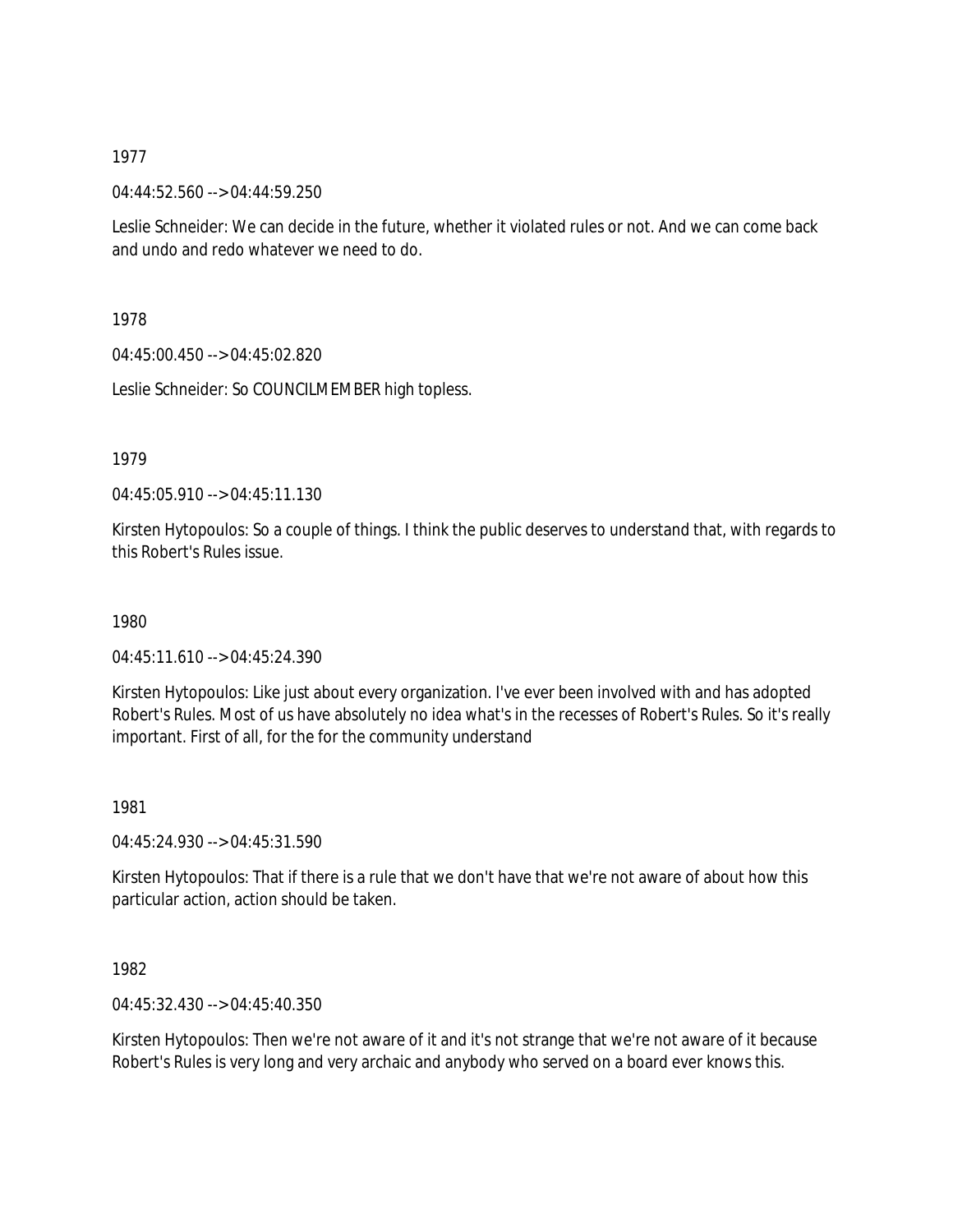$04:45:41.100 \rightarrow 04:45:46.380$ 

Kirsten Hytopoulos: So, so first of all, I would say, I don't have any problem with us, potentially, saying that we're going to waive our rules.

1984

04:45:47.340 --> 04:45:57.450

Kirsten Hytopoulos: And also for the the benefit of public we've talked about this before. We've talked about should we change our rules should we keep with Robert's Rules. We make make our own rules. We've talked about the fact that

1985

04:45:57.840 --> 04:46:07.050

Kirsten Hytopoulos: That is what we can do. We can always suspend our rules which are the city attorney is trying to tell us. So, especially with some huge behemoth like Robert's Rules, where

1986

04:46:07.410 --> 04:46:12.480

Kirsten Hytopoulos: You know, I suppose the one we're going to talk to you next month knows the intricately very few of us do.

## 1987

04:46:13.020 --> 04:46:21.090

Kirsten Hytopoulos: That I don't find it strange at all that we would say, well, if by chance this falls under that rule, we would wave. We're gonna wave our roles. I don't have a problem with that.

1988

04:46:21.600 --> 04:46:34.380

Kirsten Hytopoulos: I mean, I'm looking right now around the time that we have. And I'm seeing that a deliberative assembly has inherent right to make an enforce its own laws, etc. So I'm not seeing anything I welcome people to bring it forward to us when we can discuss this further later.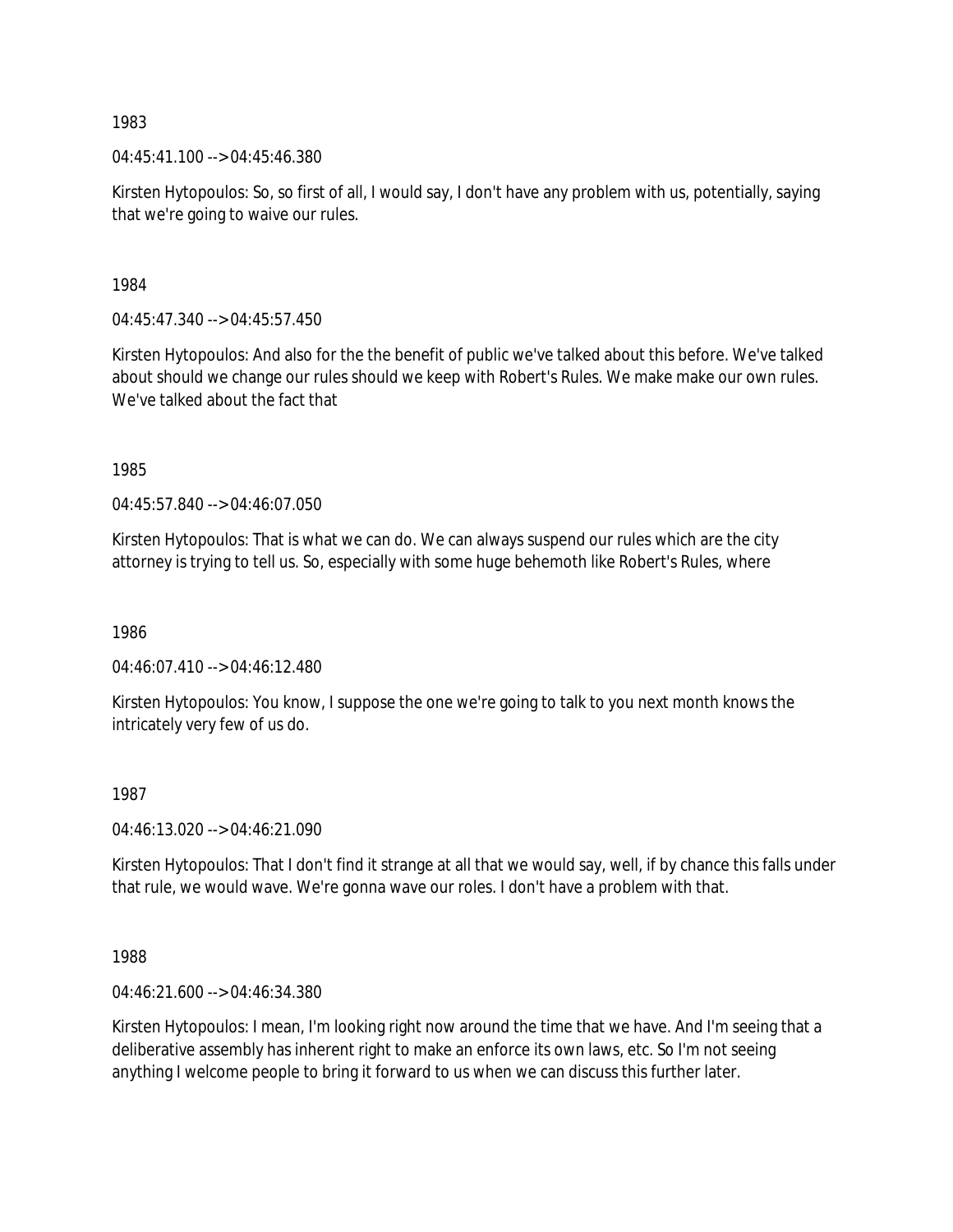04:46:35.550 --> 04:46:43.200

Kirsten Hytopoulos: I really appreciate Paul's statement about trust, and that he's hit it exactly where what my feeling was in response to this idea that we're going to have some type Tribunal.

1990

04:46:43.500 --> 04:46:49.560

Kirsten Hytopoulos: We're gonna, we're going to bring forward facts and then we're going to have a defense and all that. Because again, first of all, with nobody is

1991

04:46:50.100 --> 04:46:56.070

Kirsten Hytopoulos: Is centering anybody. Nobody is trying to remove somebody, which of course we couldn't anyway from council or

#### 1992

04:46:56.520 --> 04:47:05.790

Kirsten Hytopoulos: Or a again to humiliate or anything like this is not meant to be a punishment. It's become a circus because every time we try to have any kind of conversation becomes a circus.

1993

04:47:06.150 --> 04:47:13.560

Kirsten Hytopoulos: That doesn't mean I mean I guess we are somehow all at fault. I'm not sure that's the case. But unfortunately, apparently are unable to have just a calm conversation.

1994

04:47:13.920 --> 04:47:21.480

Kirsten Hytopoulos: Had we had a calm conversation. This could have been a pretty short conversation about about is narrow issue as the mayor tried to keep it earlier.

1995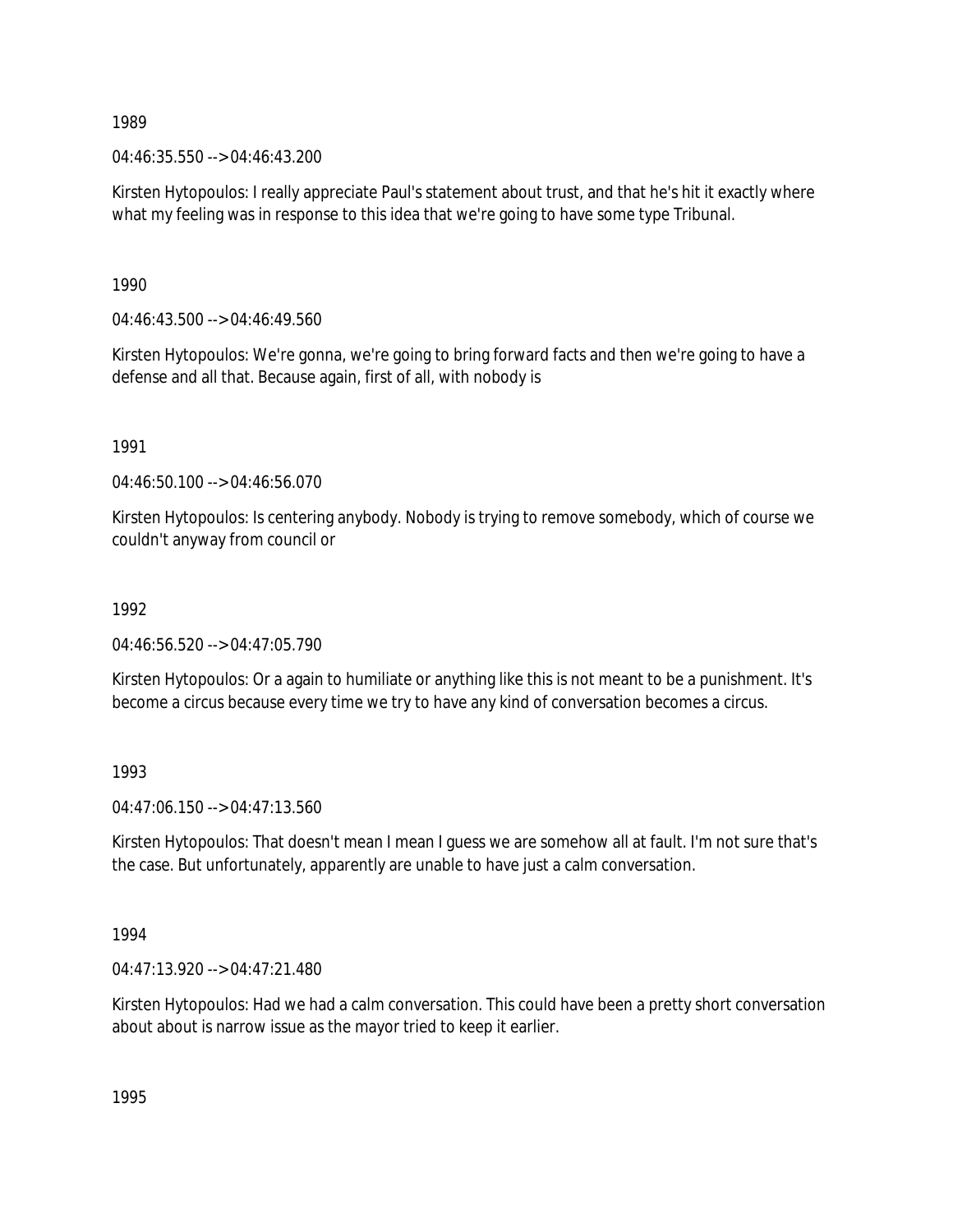04:47:22.680 --> 04:47:32.940

Kirsten Hytopoulos: But, but the bottom line is we each will have the same feeling of trust that we have, or we don't. And it's based on a series of events that have occurred that we've witnessed that we have opinions about

1996

04:47:33.420 --> 04:47:44.460

Kirsten Hytopoulos: And and so exchanging you know art. We could argue till the cows come home, but that's not going to change things like trust and again as Cole has said this is a matter of

1997

 $04:47:45.420 \rightarrow 04:47:54.210$ 

Kirsten Hytopoulos: revoking a privilege to represent the Council, it is not about taking away, right, and even the word revoke I'm sorry to say, but that's just what it is.

1998

04:47:56.430 --> 04:48:03.180

Kirsten Hytopoulos: I guess the only other thing I wanted to point out, because I do want to be able to help the mayor stick with having us just speak twice.

1999

04:48:04.080 --> 04:48:07.140

Kirsten Hytopoulos: And there's so many things they're flying around the room at the moment sticking on the walls.

2000

04:48:07.710 --> 04:48:19.020

Kirsten Hytopoulos: But I do want to go back to a lot of us most of us were not able to interject and speak out when that whole thing was going on about points of order and interrupting, and so forth. That was horrible.

2001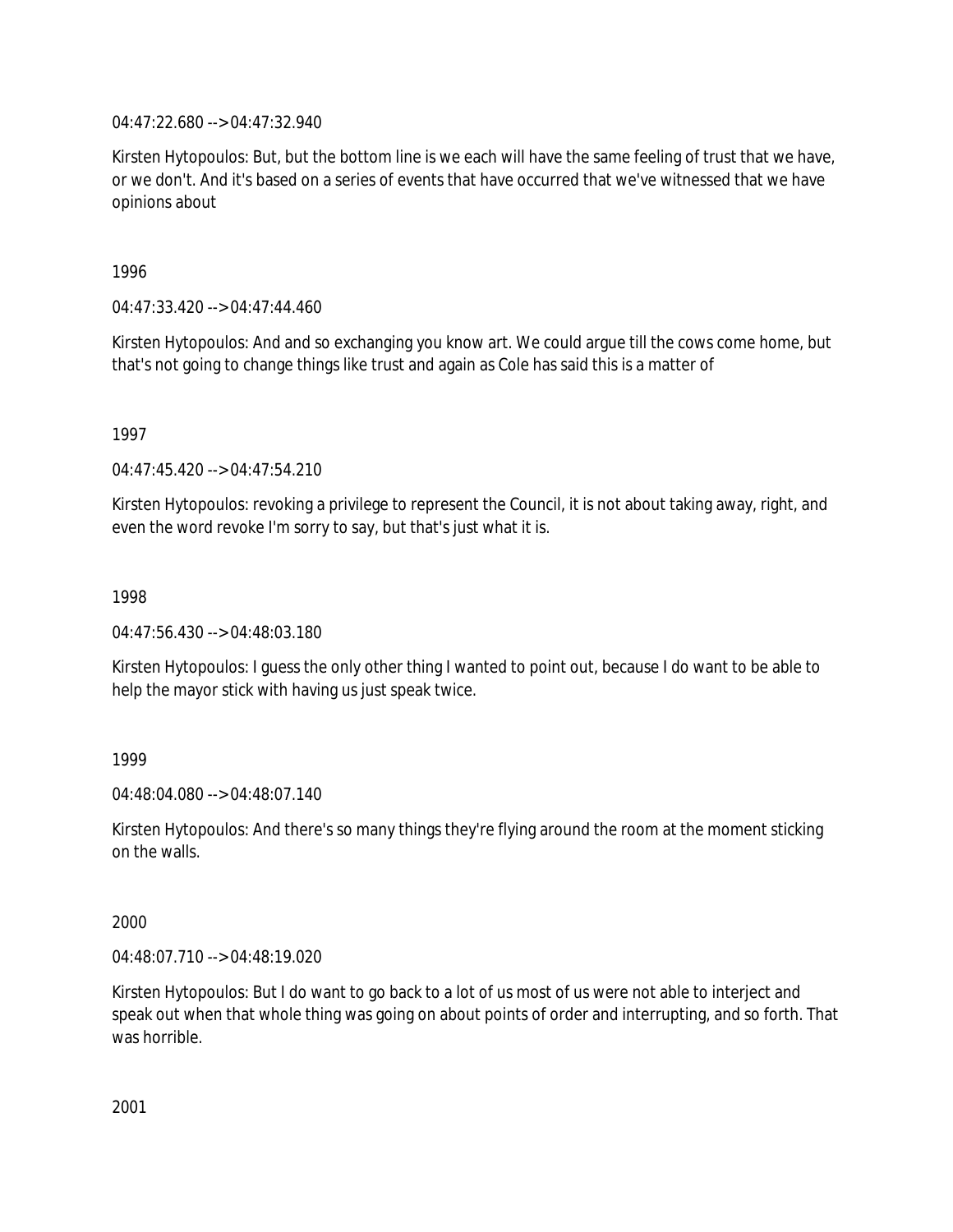04:48:19.560 --> 04:48:35.100

Kirsten Hytopoulos: And that can't happen and that we absolutely have to talk to Jurassic Parliament woman about because the mayor can rule on the point of order, and then that's an end, she can ask us, we can you can appeal it to us as my understanding, we can have. We can we can we can

## 2002

04:48:36.420 --> 04:48:44.250

Kirsten Hytopoulos: Decide whether to overrule it but and then that's it. Otherwise it's chaos and that's the reason we have rules. That's the reason we have Robert's Rules.

2003

04:48:44.640 --> 04:48:52.080

Kirsten Hytopoulos: So will we cannot have anymore. No matter what the subject is is we cannot have this this free for all. Craziness, right.

## 2004

04:48:53.040 --> 04:49:02.310

Kirsten Hytopoulos: So we've got to make our case do our point of order, we get a ruling if we don't like it, we have to move on. Hopefully, we're going to do without with it with the dress a parliament person.

2005

04:49:04.080 --> 04:49:05.520

Kirsten Hytopoulos: So that's it.

2006

04:49:09.030 --> 04:49:12.090

Leslie Schneider: All right, thank you. So

2007

04:49:13.440 --> 04:49:20.010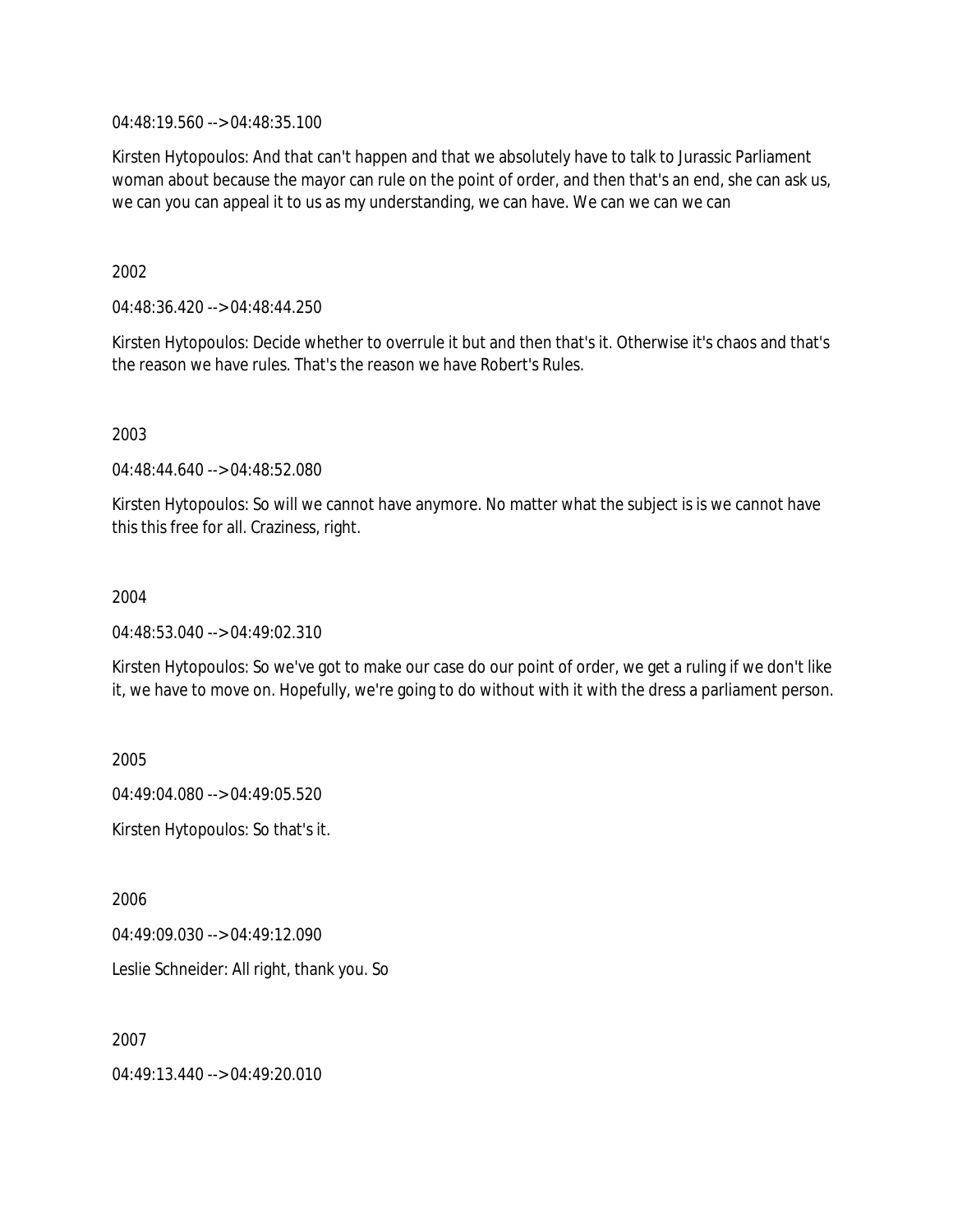Leslie Schneider: That the two council members who have not spoken twice are again Deputy Mayor deets and COUNCILMEMBER car.

2008

04:49:21.060 --> 04:49:25.170

Leslie Schneider: They I don't see their hands up. So I am going to

#### 2009

04:49:25.530 --> 04:49:29.370

Michael Pollock: Call I don't actually know what's working for us. I'm sorry.

2010

04:49:29.700 --> 04:49:30.150

Okay.

2011

04:49:31.980 --> 04:49:34.770

Leslie Schneider: I stand corrected. You have the floor.

2012

04:49:37.260 --> 04:49:37.950 Michael Pollock: I guess I

2013

04:49:41.940 --> 04:49:44.010

Michael Pollock: So hard to know what to say. I feel like

2014

04:49:45.360 --> 04:49:50.430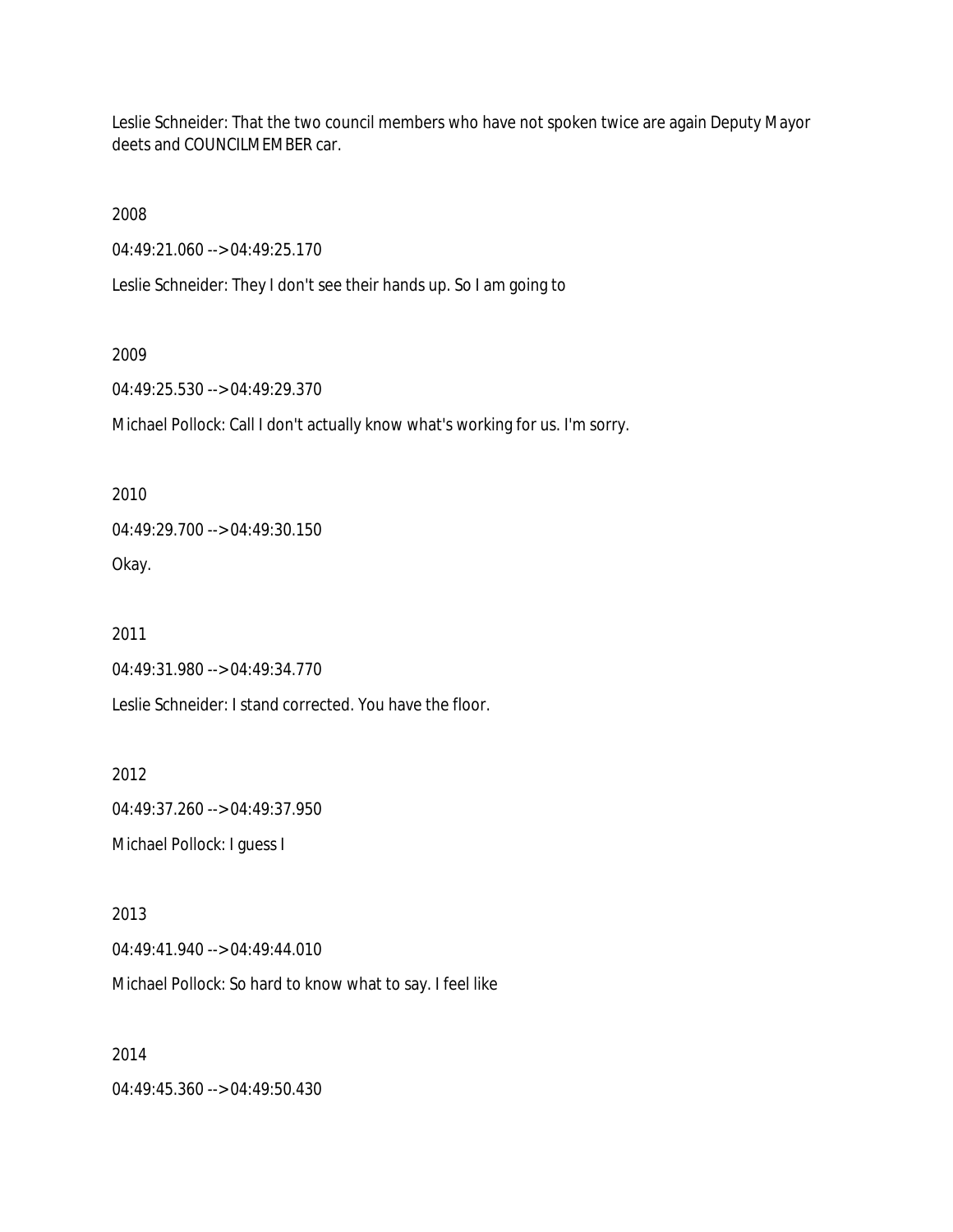Michael Pollock: As though council members Medina and it was really

2015

04:49:51.840 --> 04:49:58.980

Michael Pollock: Just a falsified of what this councils about I don't agree.

# 2016

04:50:00.090 --> 04:50:11.760

Michael Pollock: We have rules were supposed to follow them. We've agreed you've taken an oath of office to uphold our laws and make the ability of

# 2017

04:50:12.660 --> 04:50:27.840

Michael Pollock: Anybody to overrule on those. This is just, it's, it's just not done. I've never been in a body where the presiding officer just simply decides. This is how they're going to apply a rule.

2018

04:50:28.980 --> 04:50:33.690

Michael Pollock: I know I've seen this now. Go on.

# 2019

04:50:35.160 --> 04:50:51.240

Michael Pollock: For years, and the singling out of behavior of doing this sentence, and it's really coming from the DN now from from high topless and to see, I think, you know,

# 2020

04:50:52.890 --> 04:51:01.830

Michael Pollock: Medina being characterized as speaking his truth. Fine, he can speak it, but our rules again require that we don't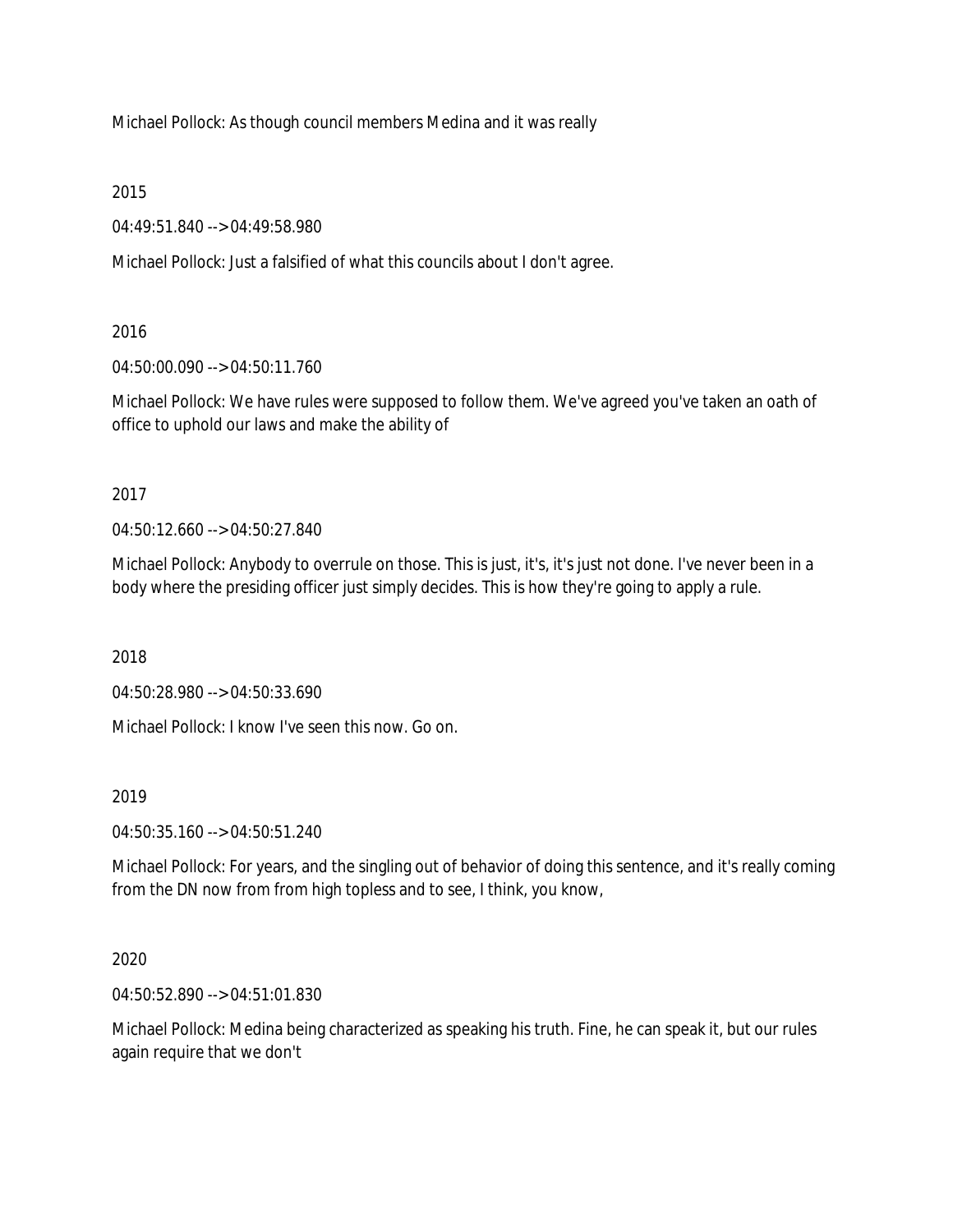04:51:02.520 --> 04:51:16.140

Michael Pollock: Do that but we don't do these attacks. So I don't know what to do as a council member. I feel like as our parliamentary procedure that we have an obligation to protect the rights of

2022

04:51:16.410 --> 04:51:32.250

Michael Pollock: The minority voices or dissenting voices and I still haven't heard in all of this in any of this anything specific about what rule was broken and and nowhere in here.

2023

04:51:32.640 --> 04:51:43.890

Michael Pollock: Have have I been provided an opportunity to say, well, here's my side of the story. Here's what's going on. So with that, if this is all just being unsubstantiated stuff. So if you're truly

2024

04:51:45.810 --> 04:51:54.600

Michael Pollock: Going to want to go ahead with this and then let's schedule a time for it. Let's look at

2025

04:51:55.950 --> 04:52:03.450

Michael Pollock: Provide what it is. I mean I council member Party said I'd done something that you think needs sanctioning. Well, what specifically

2026

04:52:03.780 --> 04:52:12.570

Michael Pollock: Please put it in writing and let me respond to it and same same for for Medina and it populates any of you.

2027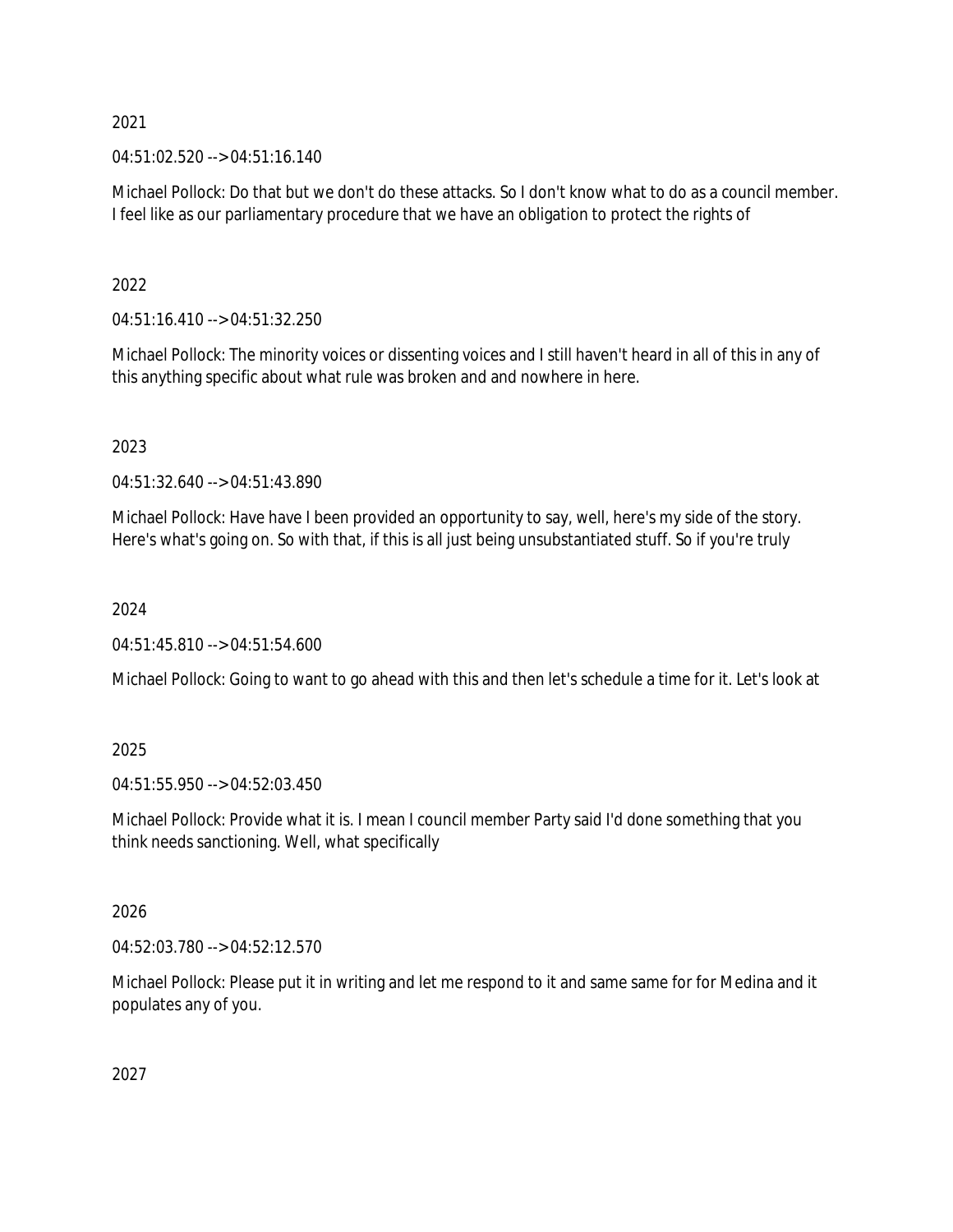04:52:13.530 --> 04:52:22.410

Michael Pollock: You know, or call and say hey you know what you said was this, but I haven't gotten any of that. I didn't get it in March and I'm

2028

04:52:22.740 --> 04:52:28.260

Michael Pollock: Not getting it now. And so, that to me is just the horrible part of this is that

2029

04:52:28.710 --> 04:52:37.230

Michael Pollock: Is that it's just this vein unsubstantiated thanks and I respect that. Some of you may not like

## 2030

04:52:37.500 --> 04:52:48.660

Michael Pollock: Or be troubled by something I've said, but the same thing as how I feel and members of the community feel about many of the things that that some of you have said and and so

2031

04:52:49.050 --> 04:53:00.390

Michael Pollock: You know, I'm not gonna sit here on public dies and say, oh, you said this, I'm troubled by that you said this and and and COUNCILMEMBER high topless there's been so many things that you've said.

2032

04:53:00.600 --> 04:53:12.930

Michael Pollock: That are troubling to me extremely troubling and Medina as well. Those two very troubling. I'm not gonna waste time here. I'm going to talk to you about it and see if we can resolve it. So,

2033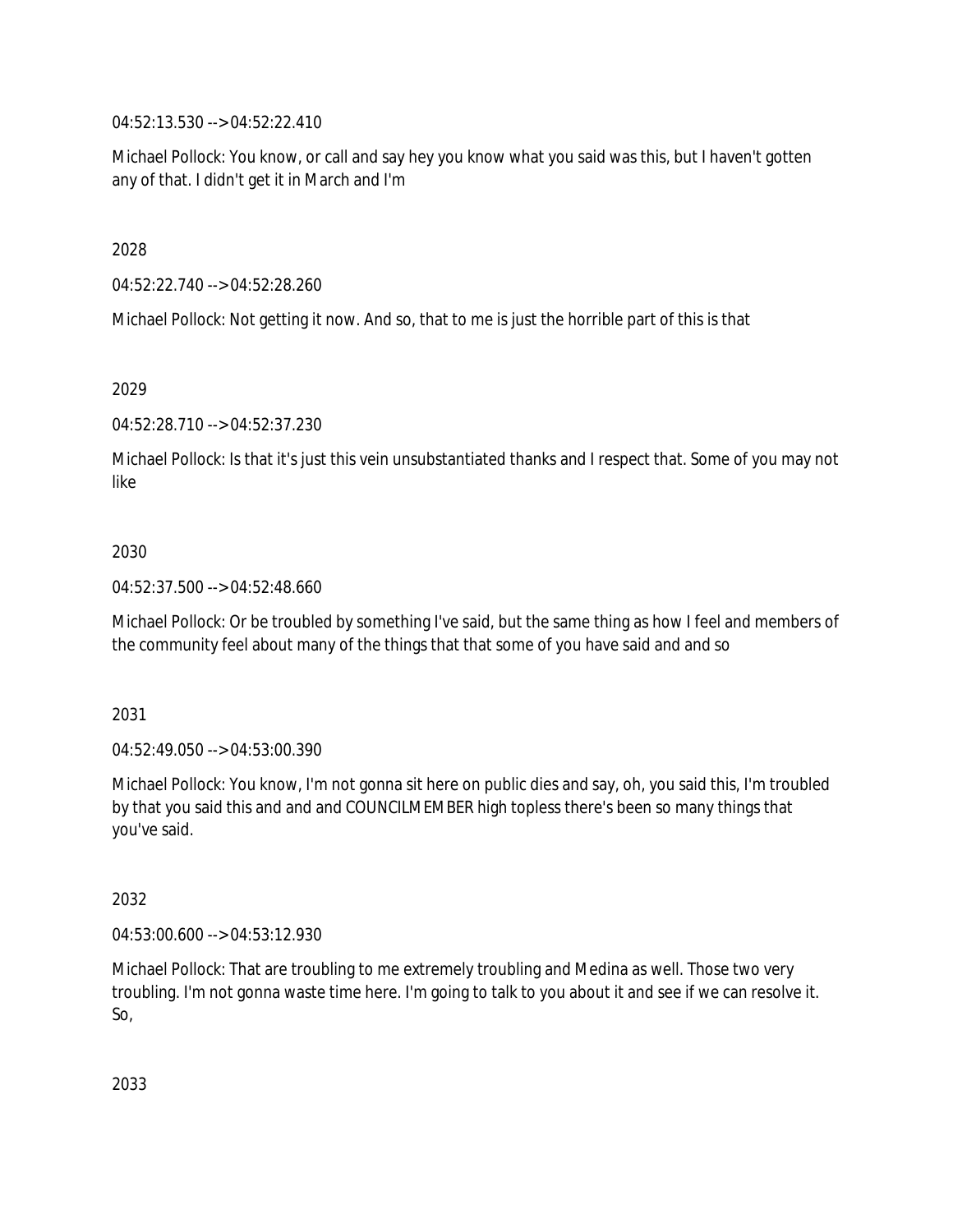04:53:13.950 --> 04:53:34.890

Michael Pollock: You know, that's my approach to this. So I just would, you know, you've talked about trust. You talk about having relationships and this I mean this is your, this is your idea of how to build relationships and trust. I mean, I, that's a deep concern in and of itself. So

2034

04:53:36.000 --> 04:53:50.730

Michael Pollock: You know, my suggestion is, we obviously we don't support this motion if there are specific issues that people have put it in writing and let's have a discussion about it and

2035

04:53:51.600 --> 04:53:58.290

Michael Pollock: That will provide an opportunity for me to put in writing concerns I have with some of you if you don't want to talk about it.

2036

04:53:58.650 --> 04:54:16.020

Michael Pollock: And so we get these issues on the table and we discussed them and we move forward. And then secondly is what COUNCILMEMBER deep said so long ago. This is like you know we do we have to do this on a personal level, um, I would

2037

04:54:17.040 --> 04:54:27.570

Michael Pollock: Suggest that if their behaviors and they can be specified and you don't want to see them, then let's write them down and let's come up with an agreement and let's say here's what happens. So

2038

04:54:28.650 --> 04:54:37.560

Michael Pollock: You know, when the things that I've heard is to say, well, they said something that isn't true. It's like, well, that's something that's debatable.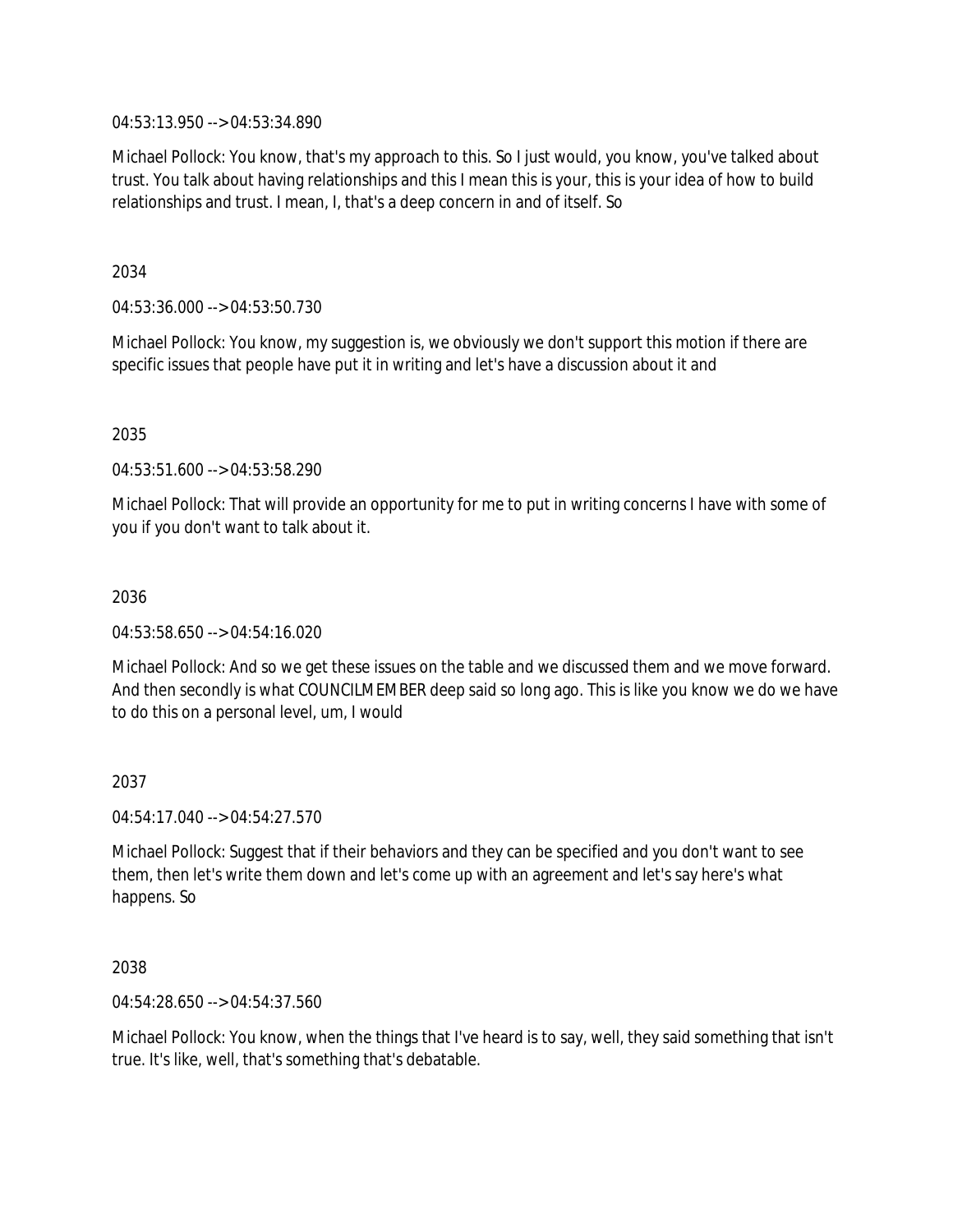04:54:38.430 --> 04:54:52.080

Michael Pollock: I think that I am sad. I absolutely I have facts I have what's in writing and that's what I'm referring to is the fact is something that I can look and see this written down. So I guess.

2040

04:54:53.460 --> 04:55:12.750

Michael Pollock: I'm just so troubled by this this behavior. And I think COUNCILMEMBER Dietz has proposed a reasonable path forward and I suggest that we avail ourselves of that rather than simply single out somebody

2041

04:55:13.710 --> 04:55:30.720

Michael Pollock: bothers me this time. Somebody else in the past, someone else in the future and said we don't like you were troubled by you. We disagree with you. We think you're on truthful. Therefore, we're going to sanction you and we need a more formal process. And that's what our rules call for so

2042

04:55:31.980 --> 04:55:38.850

Michael Pollock: I really don't know what else to say. Except I'm just pleading for reason and for us to follow our rules.

2043

04:55:39.810 --> 04:55:46.800

Michael Pollock: That we've agreed to uphold and I know it's all. None of you are familiar with Robert's Rules as well as I am, but I am very familiar with them.

2044

04:55:47.190 --> 04:55:55.890

Michael Pollock: And we do have a full session. It's not just some minor esoteric for me. There's a whole chapter on disciplinary procedures and so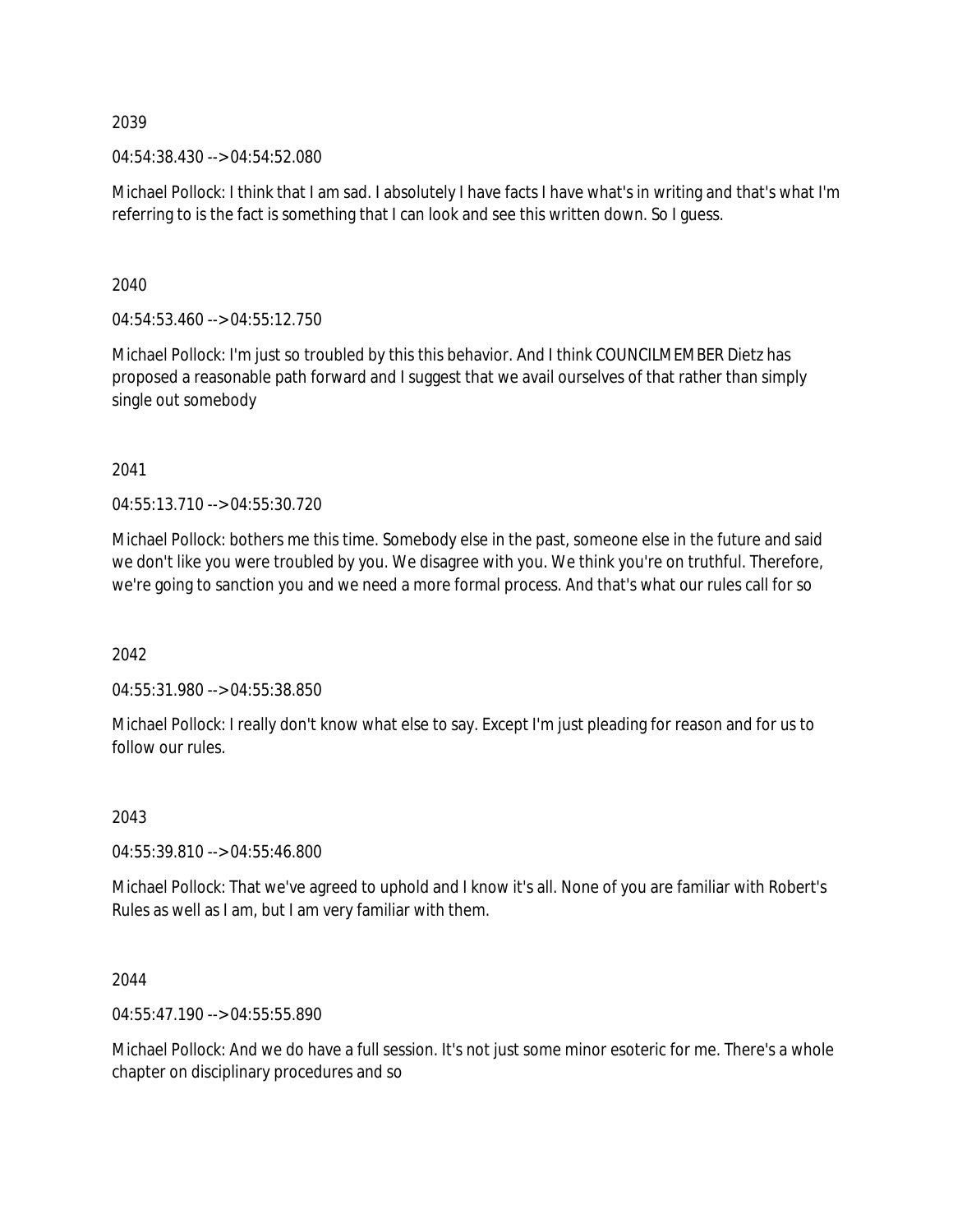04:55:56.400 --> 04:56:09.930

Michael Pollock: I really would encourage us to look at those rules and the really electrically along the lines of what COUNCILMEMBER geeks is proposed so if you guys want to go, go and move ahead with

2046

04:56:10.980 --> 04:56:24.210

Michael Pollock: Developing I guess clear a clear understanding of what it is the behavior that each of you don't like and I and again I have behaviors that I've observed that I don't particularly care for

2047

04:56:24.870 --> 04:56:37.500

Michael Pollock: Let's have that conversation. And let's figure out what we're going to do to stop those behaviors and figure out how to work together and that this isn't the approach that's going to work. I don't see how this is going to do anything towards working together.

2048

04:56:38.880 --> 04:56:40.230

As a company simply

2049

04:56:41.760 --> 04:56:43.740

Michael Pollock: It just seems like a declaration more

2050

04:56:46.200 --> 04:56:46.680

Leslie Schneider: Okay.

2051

04:56:48.150 --> 04:56:48.870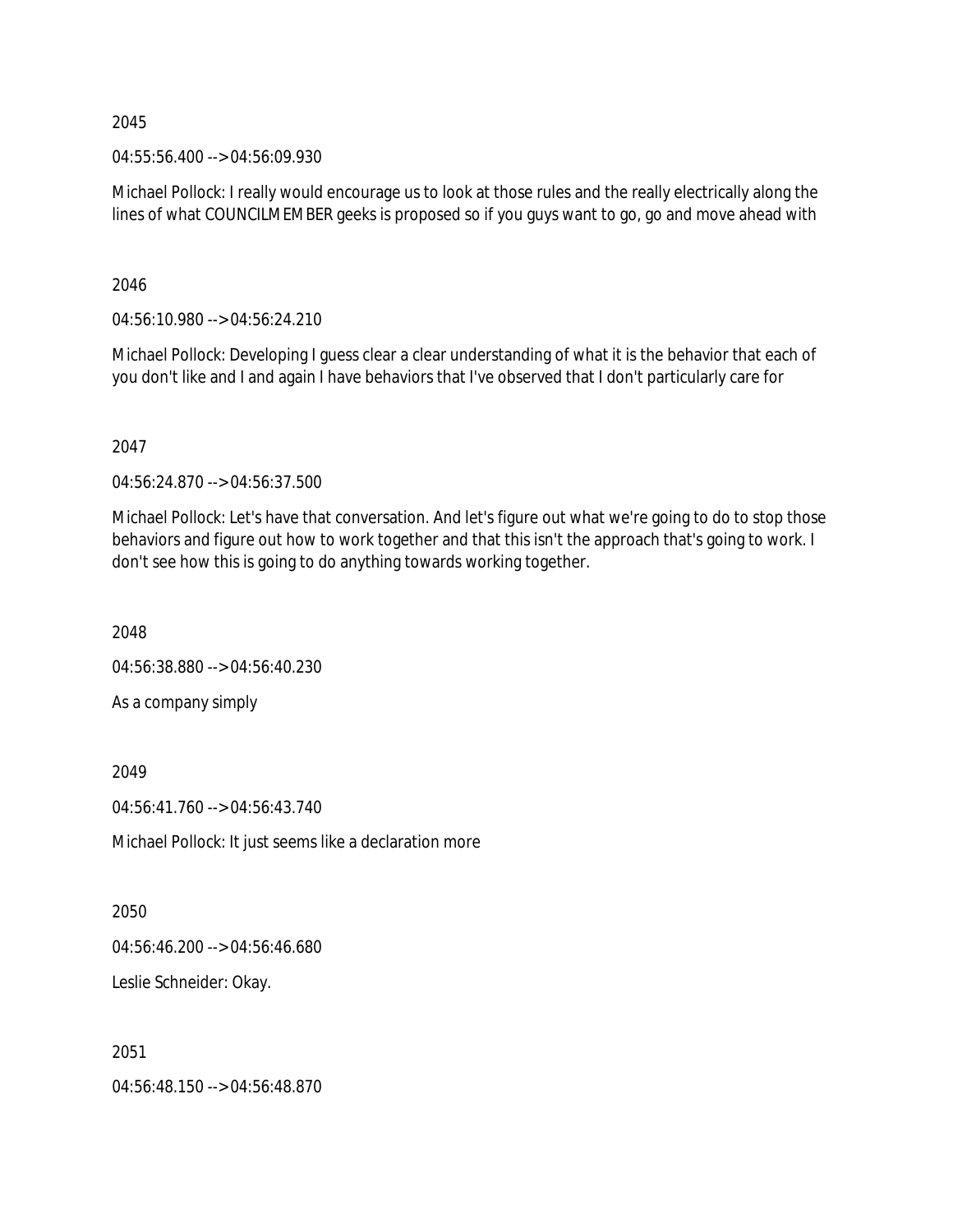Leslie Schneider: So,

### 2052

04:56:51.780 --> 04:56:55.440

Leslie Schneider: I will just say quickly before calling on COUNCILMEMBER car that

### 2053

04:56:56.460 --> 04:57:05.250

Leslie Schneider: I didn't hear anything from COUNCILMEMBER Pollock in the way of responding to, you know, his personal attacks on me.

2054

04:57:07.230 --> 04:57:07.800

Leslie Schneider: So,

2055

04:57:08.820 --> 04:57:11.850

Leslie Schneider: Just acknowledging here that their

### 2056

04:57:13.200 --> 04:57:19.830

Leslie Schneider: personal attacks. Can we can we can slice and dice them, but I think that something like shame on you. Shame on you is

# 2057

04:57:21.990 --> 04:57:25.200

Leslie Schneider: Nothing but a personal attack. Councilmember car.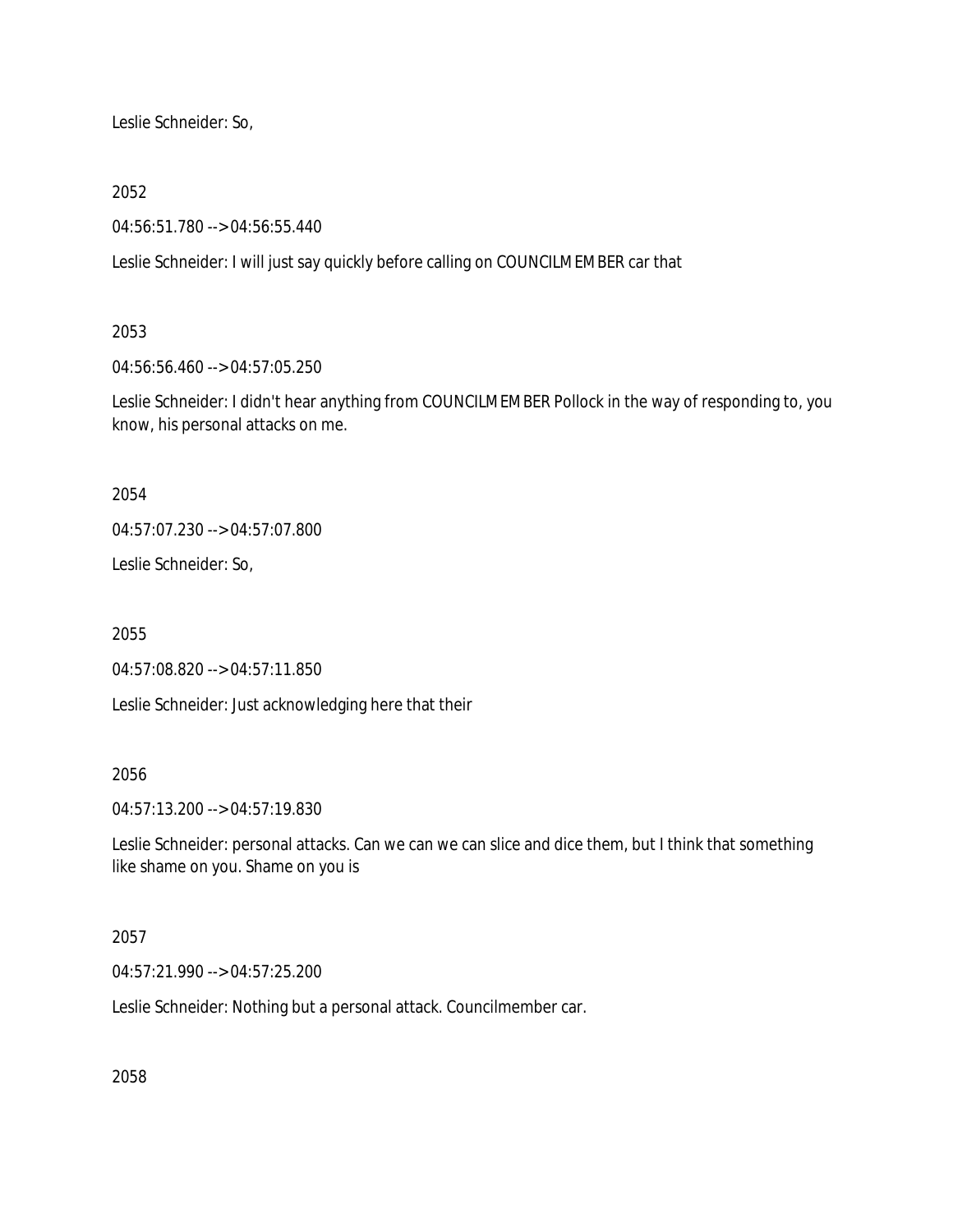04:57:26.940 --> 04:57:38.880

Christy Carr: Thank you. Um, I, I just wanted to I guess close off my thoughts was saying that I it's interesting because I hear different people saying different things, but we're all having the same conversation.

2059

04:57:39.240 --> 04:57:50.280

Christy Carr: And that's really challenging for me so I can only imagine that it's really challenging for the public. So one person is talking about trust and one and other people are talking about rules and and policy.

2060

04:57:51.060 --> 04:57:51.990

Christy Carr: And I think that

2061

04:57:54.360 --> 04:58:04.320

Christy Carr: What I heard from COUNCILMEMBER Medina, is that he's lost trust in COUNCILMEMBER Pollock, and that the Council gives each other the privilege to serve and represent

### 2062

04:58:05.040 --> 04:58:15.300

Christy Carr: The Council and to on these different bodies and so therefore the Council can take that away. I don't necessarily see that as that we're breaking a rule or even that it's discipline.

2063

04:58:16.500 --> 04:58:28.620

Christy Carr: So, so that that to me, I think, is just apples and oranges. That being said, I think that to try to conserve the body. I'm not going to vote in favor of this motion.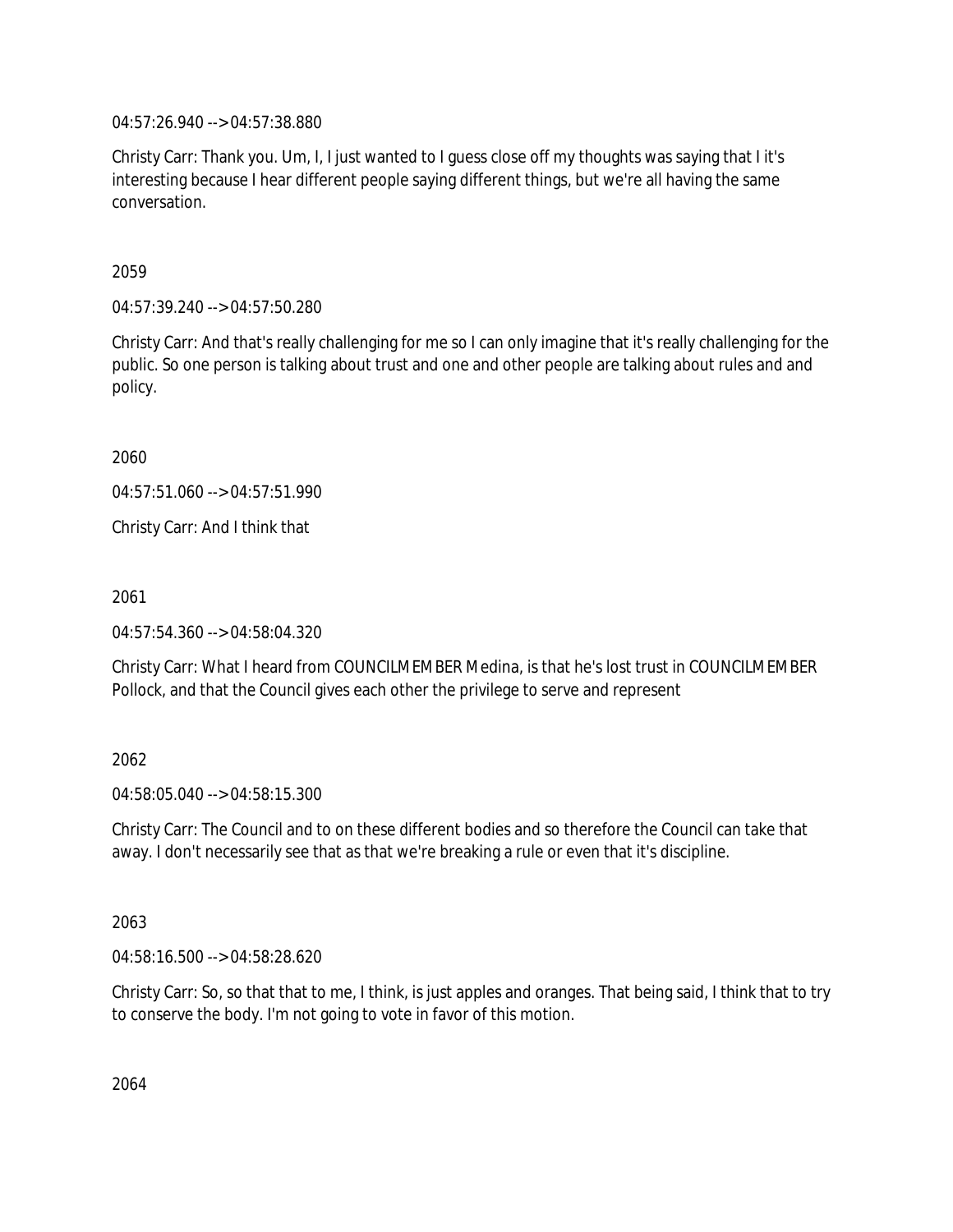04:58:29.790 --> 04:58:33.720

Christy Carr: But I would hope that again that this Council can commit to

2065

04:58:35.010 --> 04:58:51.780

Christy Carr: To working through these issues, so that we can work collaboratively in the future. And I think that to a counselor Deputy Mayor deets is point if we if we disagree on what our processes or what our rules are or how we're supposed to

2066

04:58:53.970 --> 04:59:07.230

Christy Carr: handle these things, then we should have a conversation about that. I don't think that that that we should continue to feel as council members that

2067

04:59:07.980 --> 04:59:18.600

Christy Carr: Any council member is misrepresenting the body. I think for the people that I've heard from the community, the people who email me and stop me on the street. It is about COUNCILMEMBER Pollock.

### 2068

04:59:18.990 --> 04:59:31.830

Christy Carr: That's not to say that the Council people aren't hearing about me or other council members, but it's a habit and a pattern that I've seen developed by COUNCILMEMBER Pollock and and I've heard his side of the story. So

2069

04:59:33.270 --> 04:59:34.080

Christy Carr: I think that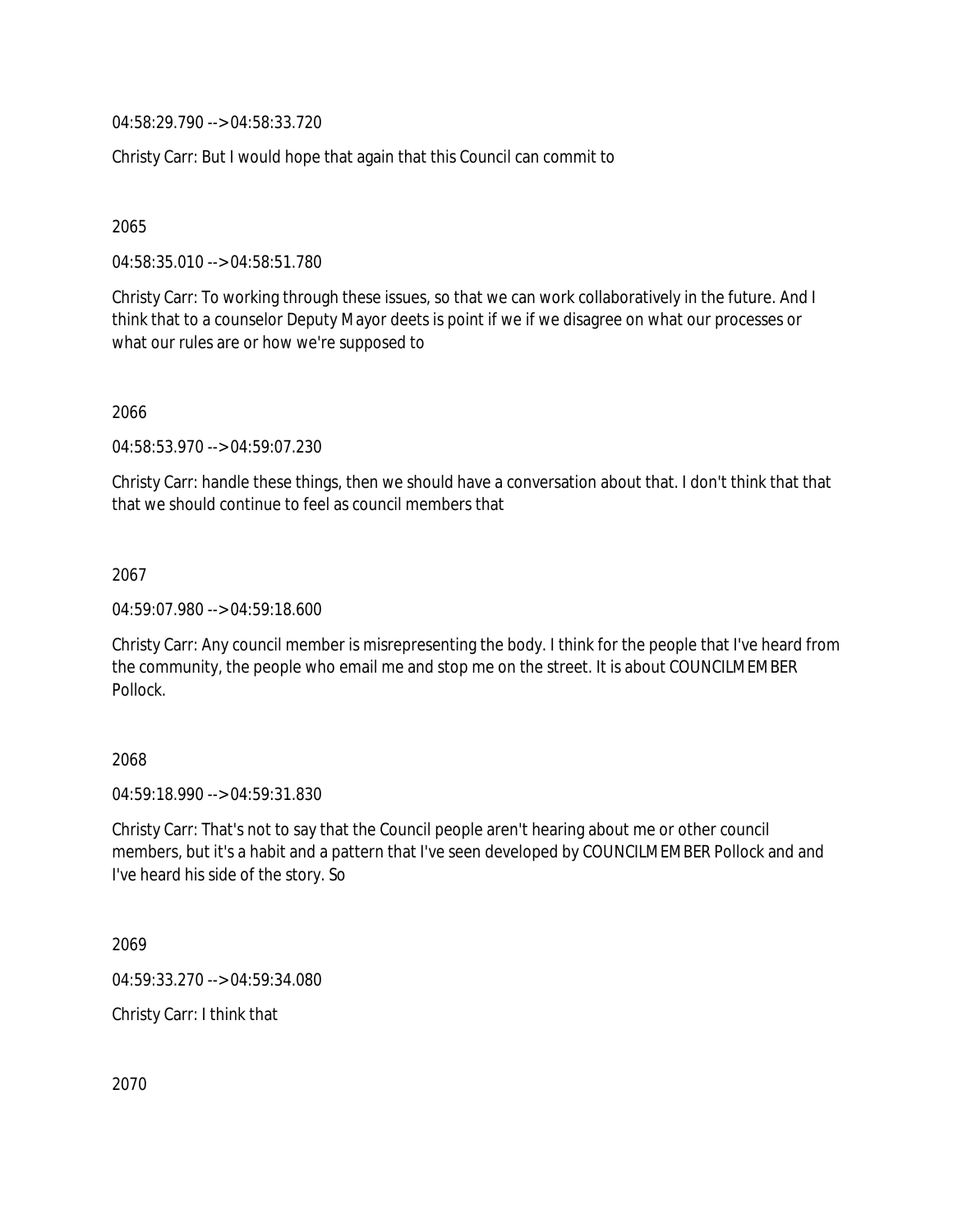04:59:35.400 --> 04:59:43.890

Christy Carr: I would, because passing this motion to me just seems like a point of no return. And I would like to find a different path.

2071

04:59:45.360 --> 04:59:47.730

Christy Carr: And I think I'm going to end it there.

2072

04:59:51.930 --> 04:59:58.800

Leslie Schneider: Thank you. Councilmember car. Okay, so we have a motion on the floor. It's been second Ted

### 2073

05:00:01.980 --> 05:00:11.010

Leslie Schneider: At this point, I couldn't. If I'm counting votes it we, it would not pass and I'm still ready to vote on it.

2074

05:00:12.180 --> 05:00:15.030

Leslie Schneider: So I believe that's where we are.

2075

05:00:17.790 --> 05:00:22.620

Leslie Schneider: All in favor of COUNCILMEMBER Medina's motion to

2076

05:00:23.640 --> 05:00:32.970

Leslie Schneider: It was a very long motion. But what I'm going to say is that it was to remove liaison positions but not just to be clear, but not in the case where it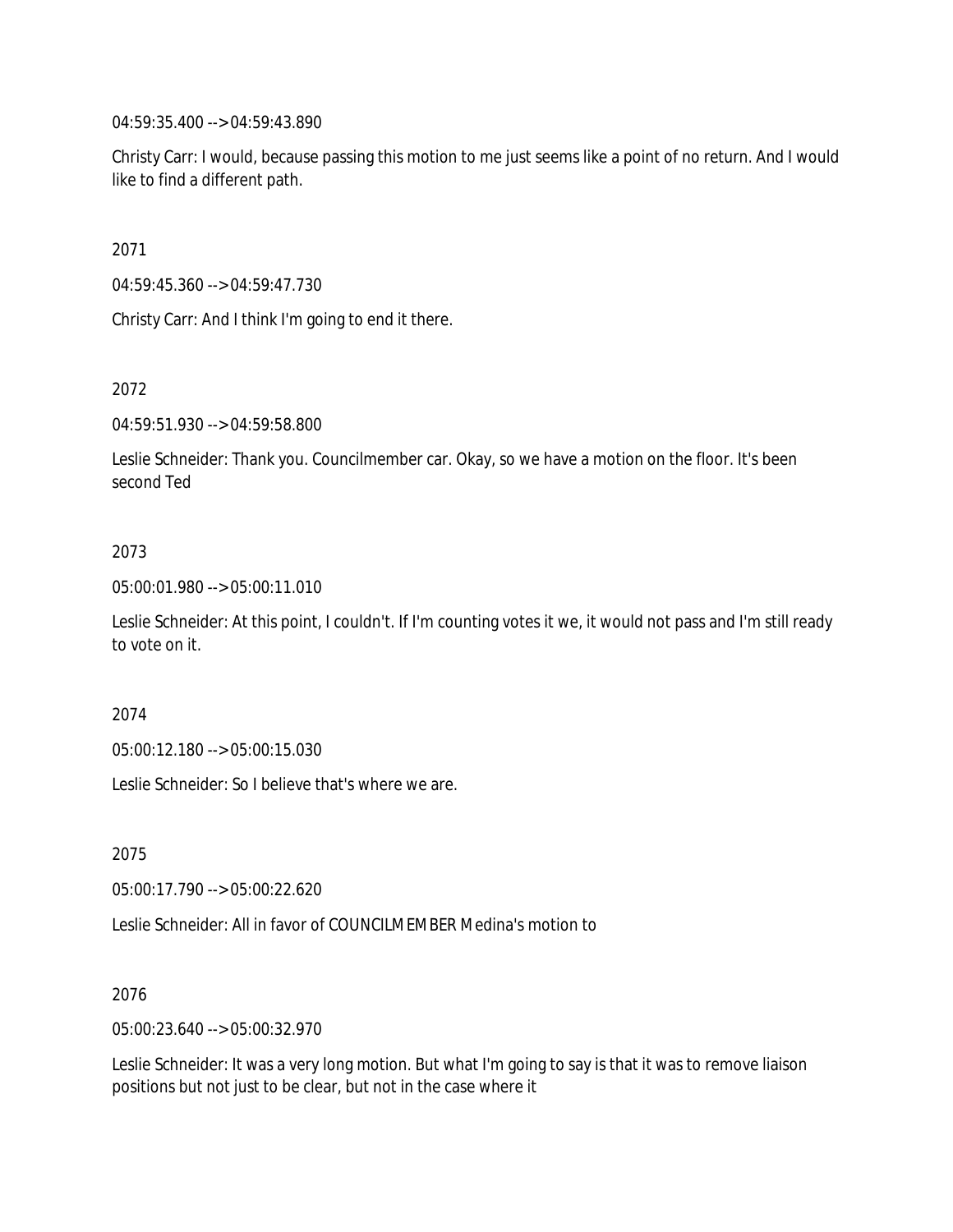05:00:33.990 --> 05:00:40.470

Leslie Schneider: There would be like a an ad hoc committee or something like that. So it was a narrow and and their emotion.

2078

05:00:42.570 --> 05:00:44.430

Leslie Schneider: All those in favor please say I

2079

05:00:45.390 --> 05:00:48.660

Leslie Schneider: Right I and all those

2080

05:00:50.610 --> 05:00:51.720

Leslie Schneider: All those opposed.

2081 05:00:53.640 --> 05:00:53.970 Leslie Schneider: Alright.

2082 05:00:55.710 --> 05:00:56.880 Leslie Schneider: So the motion.

2083 05:00:56.910 --> 05:00:58.860 Leslie Schneider: Fails, and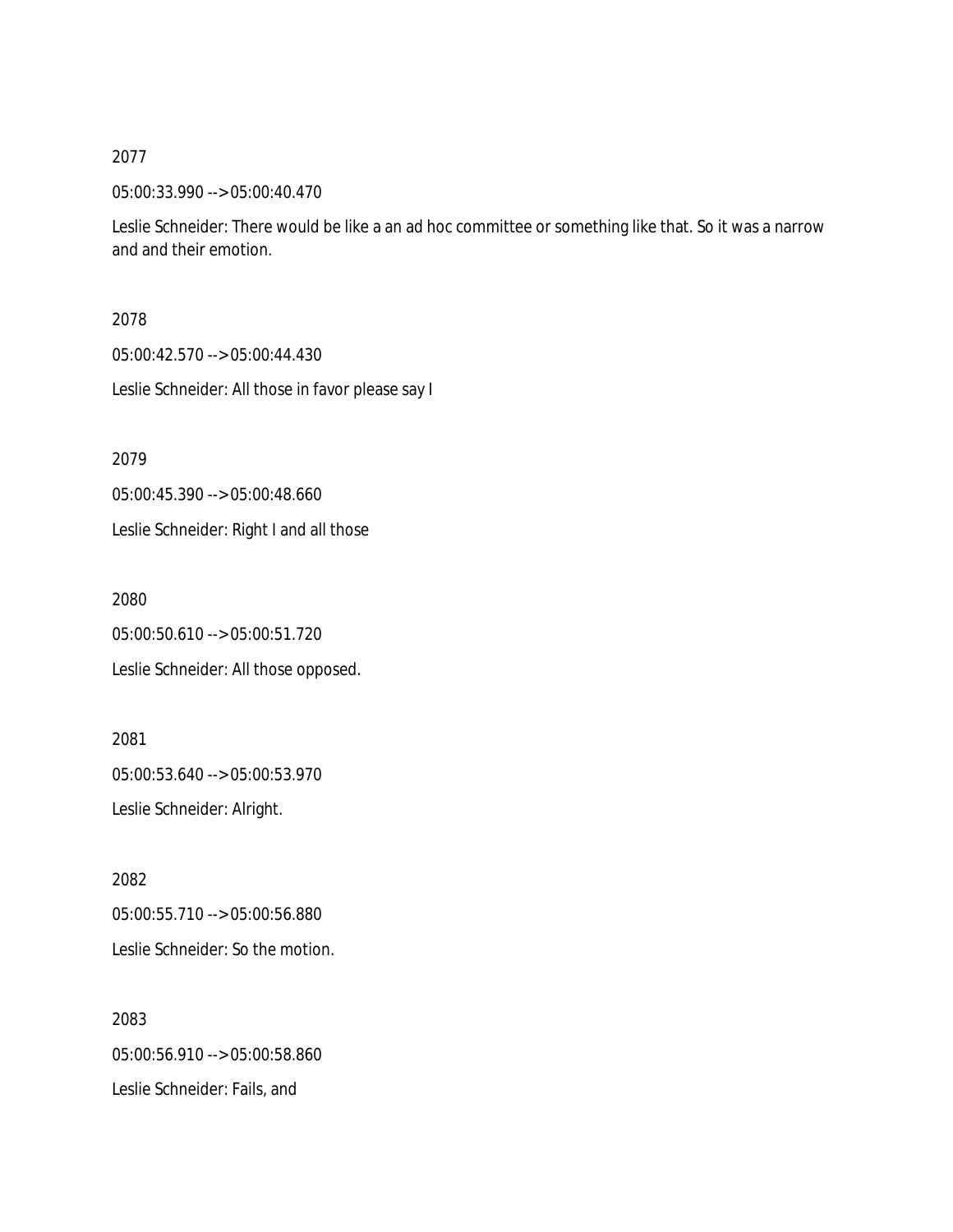2084 05:00:59.130 --> 05:01:00.210 Leslie Schneider: We will

2085

05:01:02.850 --> 05:01:05.070

Leslie Schneider: We will have conversations in the future.

2086

05:01:06.870 --> 05:01:24.420

Leslie Schneider: Alright, we are going to move on to our second Council discussion of the night, noting that it is now 1107 item 12 B is City Council support for race equity Task Force work plan items 10 minutes

2087

05:01:25.380 --> 05:01:27.300

Rasham Nassar: Mayor council member car would like to speak.

2088

05:01:28.620 --> 05:01:29.850

Leslie Schneider: Yes. Councilmember car.

2089

05:01:30.450 --> 05:01:42.420

Christy Carr: Thank you. Um, I guess it's late now. So we won't get to it. But I think part of what we are supposed to be talking about is council member expectations in terms of attendance at when they're liaison.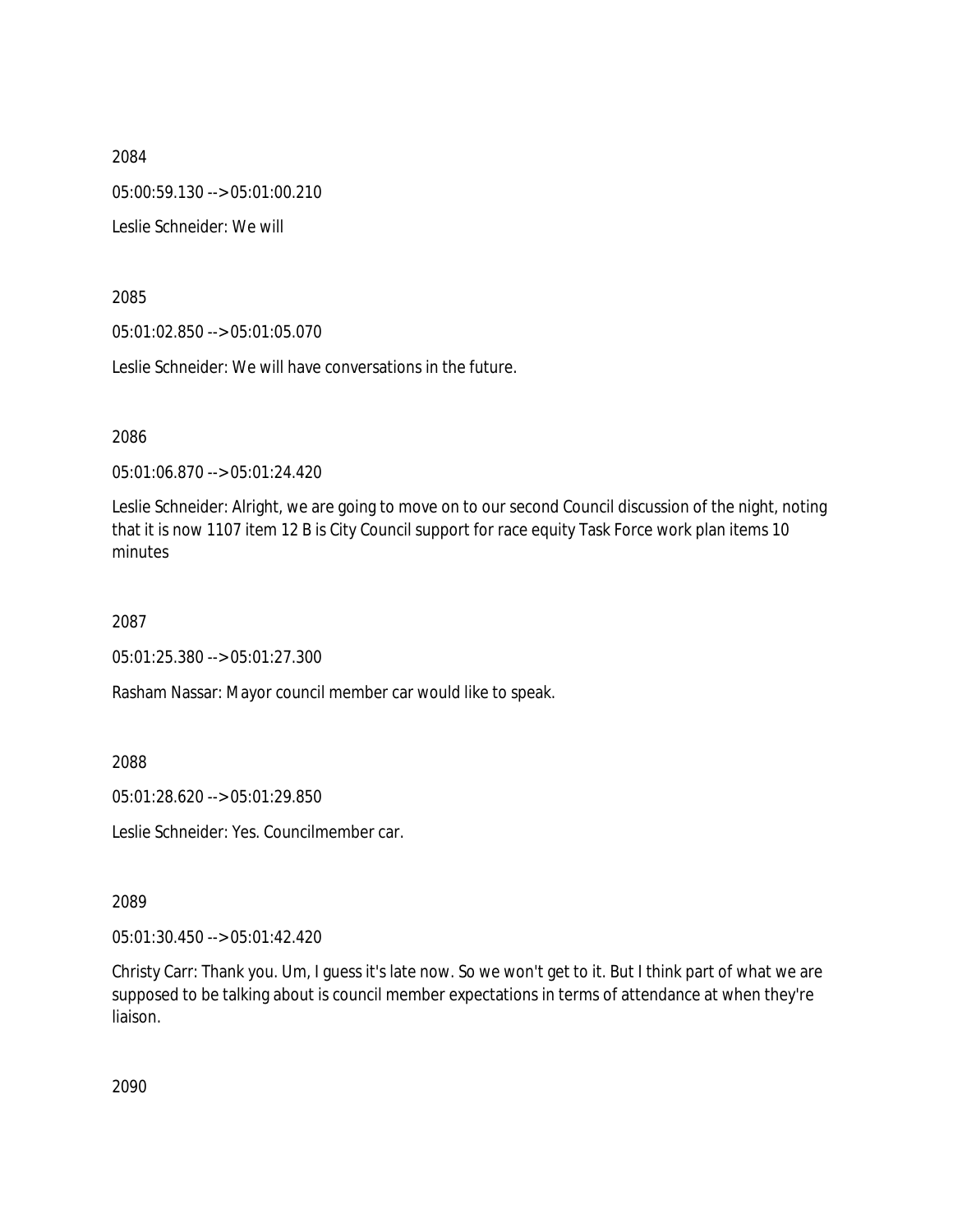05:01:43.440 --> 05:01:52.230

Christy Carr: And so I hope that we do return to that topic because it's something that I would like to know as a newcomer of sorts, to the Council, and I'd also like to know.

2091

05:01:53.040 --> 05:02:08.220

Christy Carr: What other people's expectations are so that we have a shared expectation of people at least attending or what happens when they don't attend. So if we could please have that on a future agenda to tie up, I would appreciate it.

2092

05:02:12.420 --> 05:02:17.010

Leslie Schneider: We're going to move on because we need, we need to this is not going to this.

2093

05:02:18.060 --> 05:02:22.200

Leslie Schneider: But I agree that we have lots that we need to tie up on this agenda item.

2094

05:02:23.040 --> 05:02:24.300

Michael Pollock: That's all in one second.

2095 05:02:24.660 --> 05:02:25.020 Okay.

2096 05:02:27.450 --> 05:02:28.500 Leslie Schneider: So item.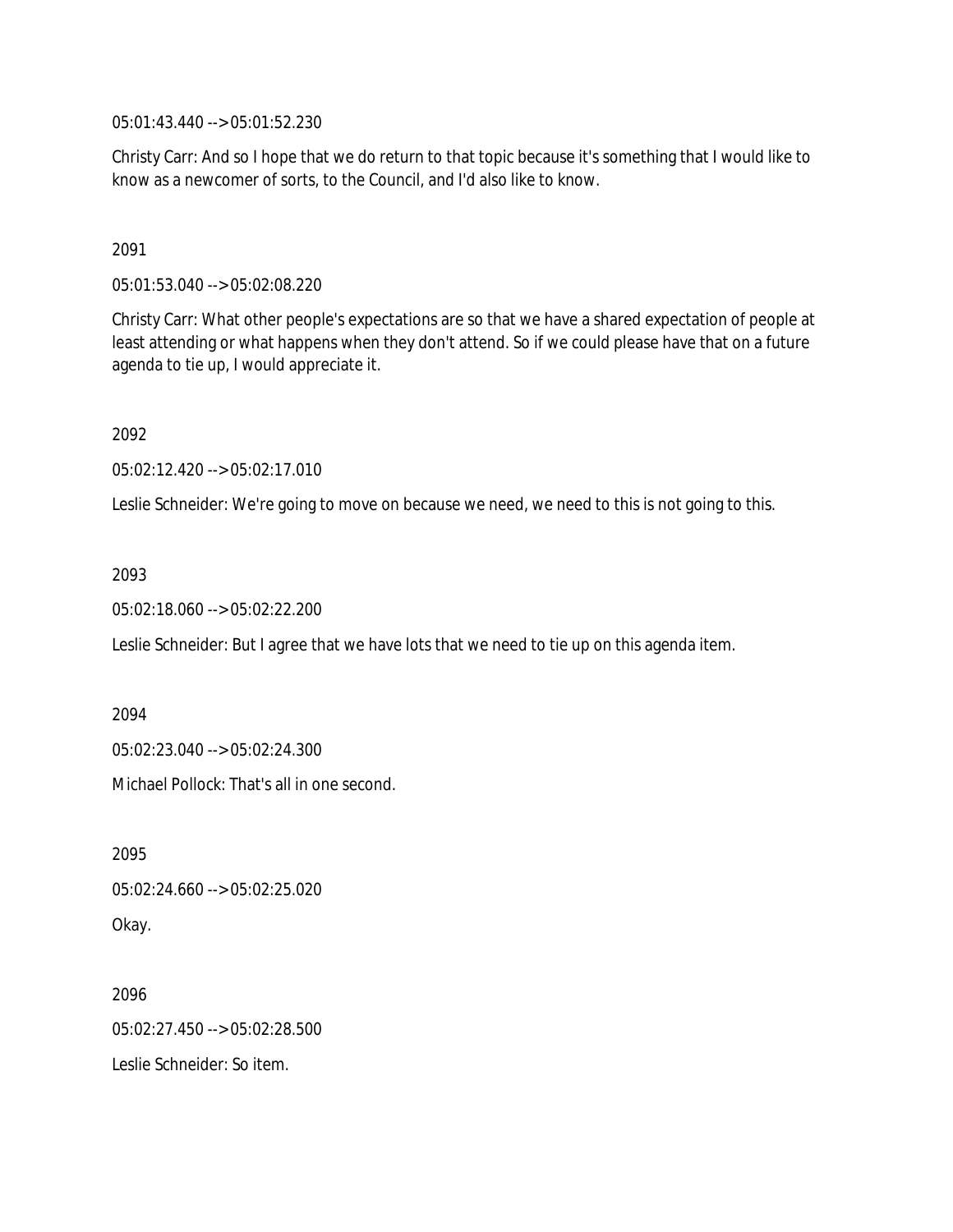05:02:29.070 --> 05:02:33.450

Leslie Schneider: 12 B is City Council support for race equity Task Force work plan.

2098

05:02:34.110 --> 05:02:41.760

Leslie Schneider: Items and this is a continuation from the Council discussion last week.

2099

05:02:43.170 --> 05:02:44.010 Leslie Schneider: We're were

#### 2100

05:02:45.270 --> 05:02:48.960

Leslie Schneider: We, there is a recommended motion here. The city count and

#### 2101

05:02:50.580 --> 05:02:59.460

Leslie Schneider: I don't think that there is a crisis here. I don't think we have to decide this tonight and I sort of feel a little past my ability

2102

05:03:01.440 --> 05:03:12.030

Leslie Schneider: To think clearly. So if there's anybody that would like to make a motion to pump this to another meeting. We could do that if somebody feels like there's urgency on this that

2103

05:03:13.260 --> 05:03:14.310

Leslie Schneider: Council member nisar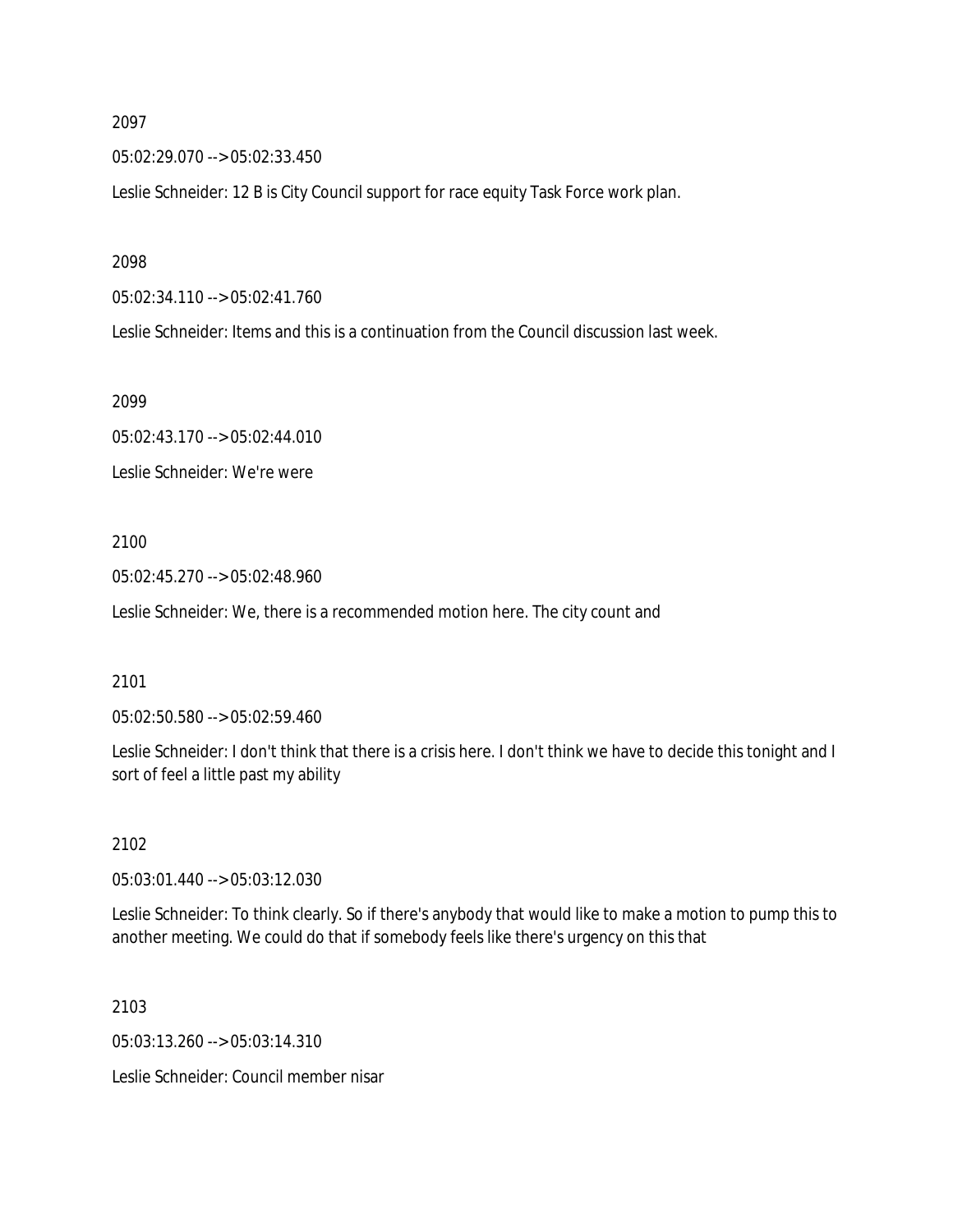05:03:15.360 --> 05:03:25.290

Rasham Nassar: Yeah, so, you know, some of our high top list. And I actually talked about this, and I know that counselor her topless has been in communication with some of the members of the task force since the last meeting. I certainly have.

2105

05:03:25.740 --> 05:03:32.880

Rasham Nassar: And I think there are two two outcomes from those discussions accounts on her head topless please correct me if I'm wrong, or if I'm misunderstanding.

2106

05:03:33.750 --> 05:03:41.880

Rasham Nassar: One is that I think the task force and i and i think council would appreciate having an additional Council liaison for support.

2107

05:03:42.390 --> 05:03:52.650

Rasham Nassar: I think I forget who the comments are was but somebody actually noted that when we started the task force there were three. We all remember former council member chairman was the third Council ease on along with myself and COUNCILMEMBER deeds.

2108

05:03:53.700 --> 05:04:04.860

Rasham Nassar: And then I think that the conversation should be about what kind of support that we can provide the city and the task force to effectively implement and expedite the implementation of their work plan.

2109

05:04:05.700 --> 05:04:18.240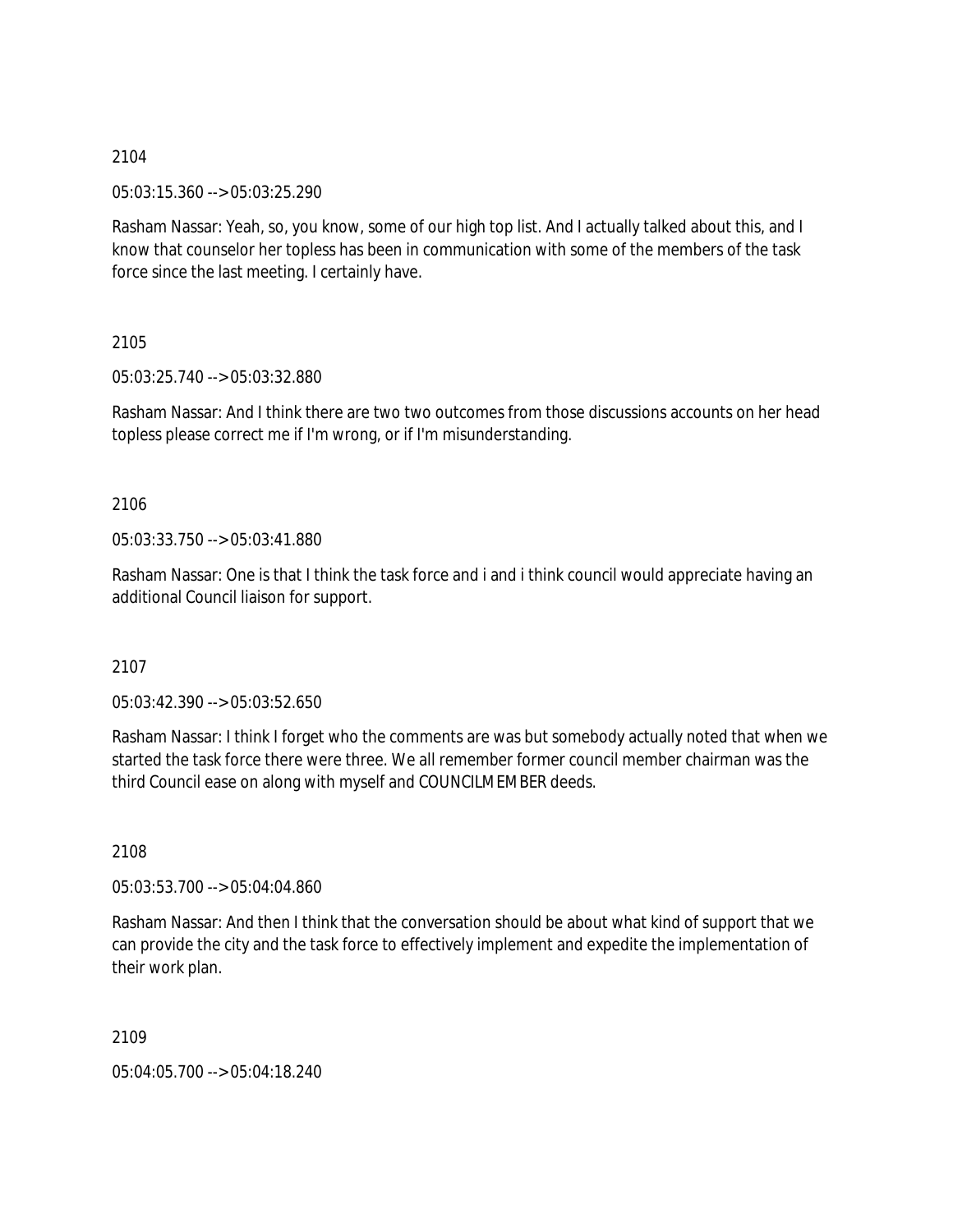Rasham Nassar: But the feeling that I was left with was that we're just kind of not there yet. And that since there is really no emergency and the task force isn't meeting until I think it's the first meeting October.

2110

05:04:18.960 --> 05:04:29.250

Rasham Nassar: I don't know the date, but the first thing the first Thursday and October that it might be a good idea to allow them to have a conversation to introduce the new liaison. I'm sorry, Counselor I topless. I'm not sure that you're

2111

05:04:29.700 --> 05:04:36.060

Rasham Nassar: Interested in the role, I, I know that in bit. Okay, I know that it had been been suggested by some task force members that you joined. So that's great.

## 2112

05:04:36.450 --> 05:04:43.950

Rasham Nassar: And allow counselor had topple is to join as a second liaison. And then I would think that counseling right topless and I could come back to the Council with a recommendation.

2113

05:04:45.570 --> 05:04:48.180

Leslie Schneider: Um, thank you for that. My only

2114

05:04:49.080 --> 05:04:52.830

Leslie Schneider: word of caution is that we've just had a very, very long conversation about

2115

05:04:53.040 --> 05:05:04.170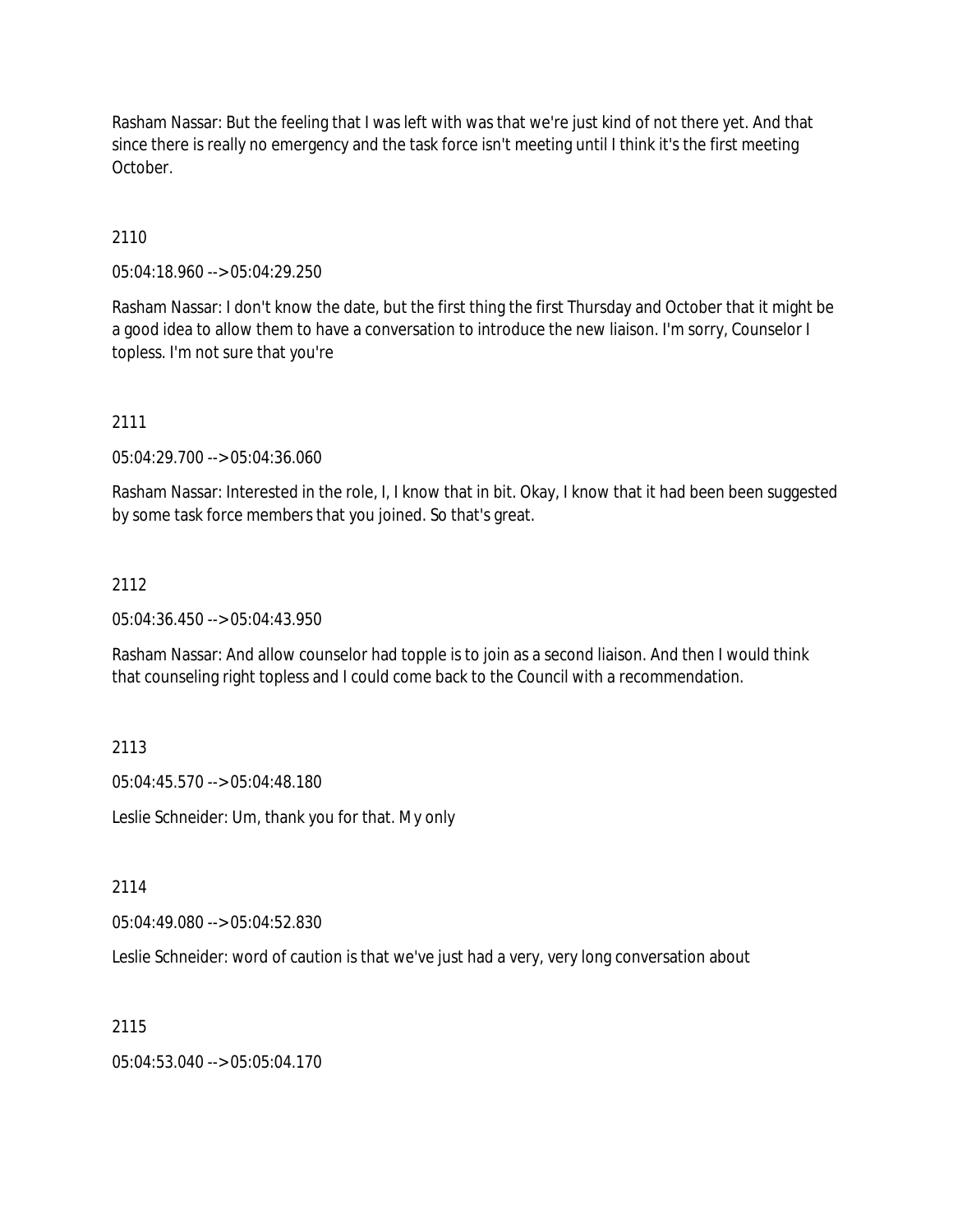Leslie Schneider: Liaison roles and those and the role of liaison doesn't really allow for council members to get in roll up their sleeves and and sort of do that kind of work. It's more of an arm's length type of position.

2116

05:05:04.770 --> 05:05:16.080

Leslie Schneider: So happy to have that conversation at another time. And I definitely. I mean, I support having an additional liaison, or maybe even an additional two liaisons and

# 2117

05:05:16.650 --> 05:05:33.240

Leslie Schneider: And maybe we can just define a whole new way for those liaisons in this particular case to work with the task force, but I just have to honor what we've been going through, which is a liaison is not supposed to be getting in there and doing that kind of setting of direction with

2118

05:05:35.010 --> 05:05:35.310

Rasham Nassar: Great.

2119

05:05:35.610 --> 05:05:37.350

Leslie Schneider: With a task force.

2120

05:05:37.560 --> 05:05:43.860

Rasham Nassar: And I, and I respect that Mayor. That's not what I intended. I meant that customer topless and our capacity as council members.

2121

05:05:44.130 --> 05:05:53.280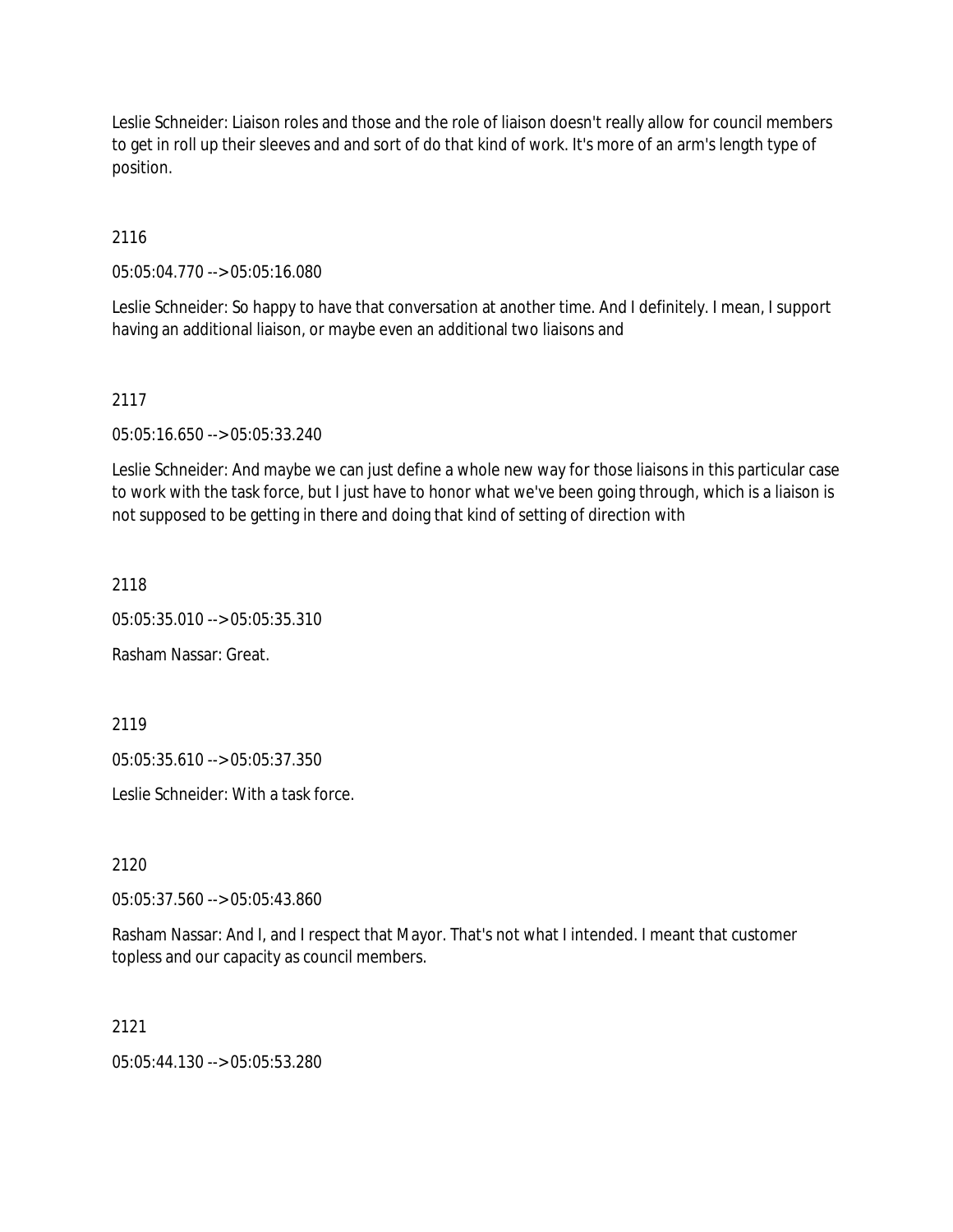Rasham Nassar: You know, click. Come, come, come back and then engage in a more robust discussion with the Council on a path forward once counselor high topless has an opportunity to kind of witness, where they are to

2122

05:05:53.310 --> 05:05:54.180

Rasham Nassar: Get caught up.

2123

05:05:54.480 --> 05:05:59.640

Rasham Nassar: And their work plan and then we can we can certainly have a couple, we will have a conversation with the full Council.

#### 2124

05:06:01.980 --> 05:06:03.780

Rasham Nassar: Informed after the task force meeting. Yeah.

2125

05:06:04.800 --> 05:06:06.000

Leslie Schneider: Council member had topless.

2126

05:06:07.260 --> 05:06:12.360

Kirsten Hytopoulos: Well, it may be impossible because of the late hour, but I think I would have fight in an ideal.

### 2127

05:06:12.840 --> 05:06:18.750

Kirsten Hytopoulos: Outcome tonight, we'd have some preliminary or a little bit more conversation than we had last week to kind of feel out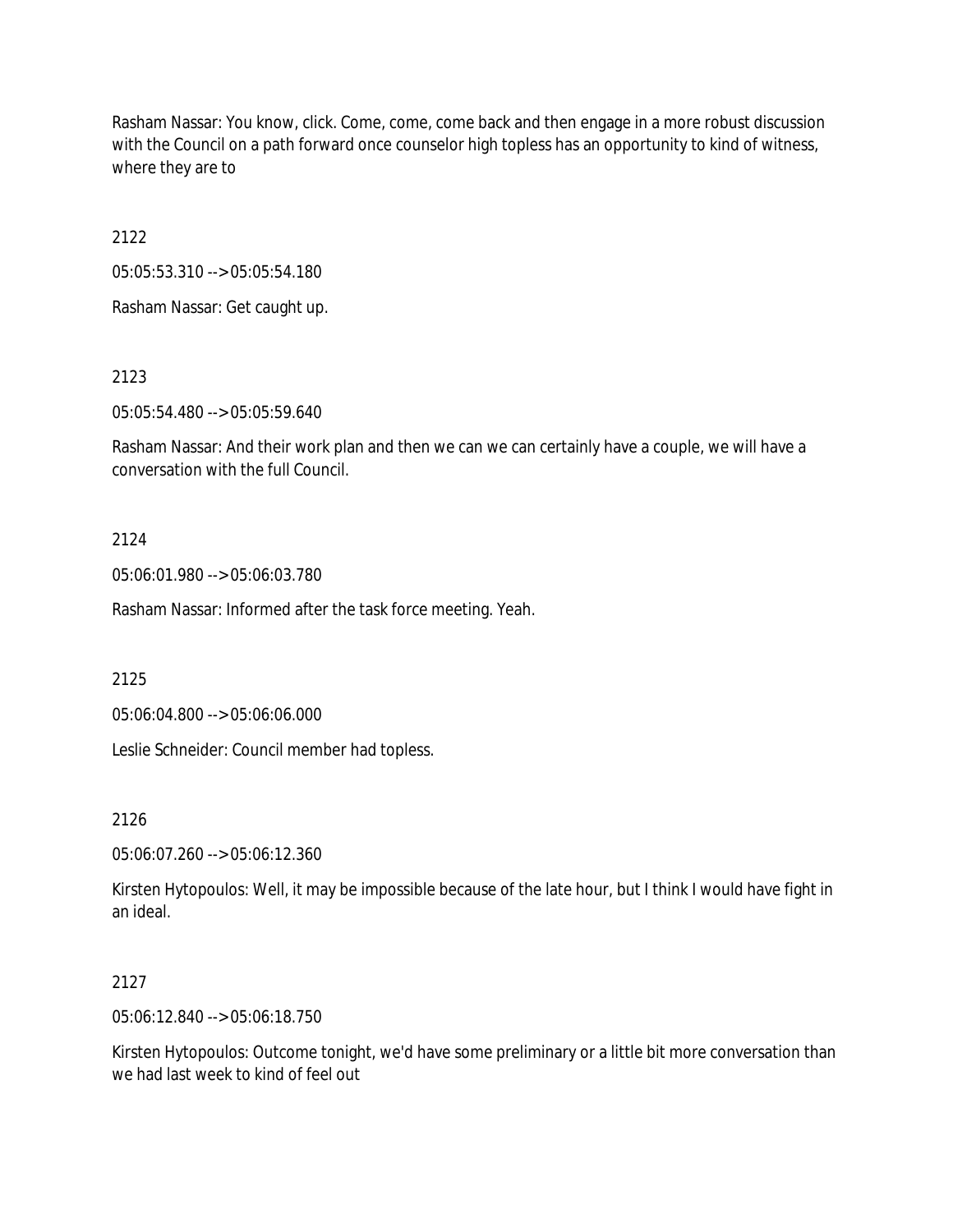05:06:19.230 --> 05:06:22.800

Kirsten Hytopoulos: The Council members on where what sort of solution they think would be the best approach.

2129

05:06:23.250 --> 05:06:30.840

Kirsten Hytopoulos: And bring that to the task force so that they could think about those, you know those different approaches and have some meat to work on at the meeting. So like

2130

05:06:31.200 --> 05:06:39.360

Kirsten Hytopoulos: It could be are we talking about heightened every time multiple liaisons that are in a heightened and, you know, responsibility, somehow, is it going to be a

2131

05:06:39.900 --> 05:06:45.330

Kirsten Hytopoulos: Subcommittee, I think, I think we should have more liaisons and I think it might need to be also an ad hoc committee.

2132

05:06:45.720 --> 05:06:51.840

Kirsten Hytopoulos: But what is that ad hoc committee clarifying that this ad hoc committee will also be comprised of basically Task Force members.

2133

05:06:52.320 --> 05:07:02.730

Kirsten Hytopoulos: But, you know, just kind of lay out something like a menu or just kind of like the ideas. So that was something to bring for because I definitely felt like yet tonight would be a premier would be premature for us to take final action.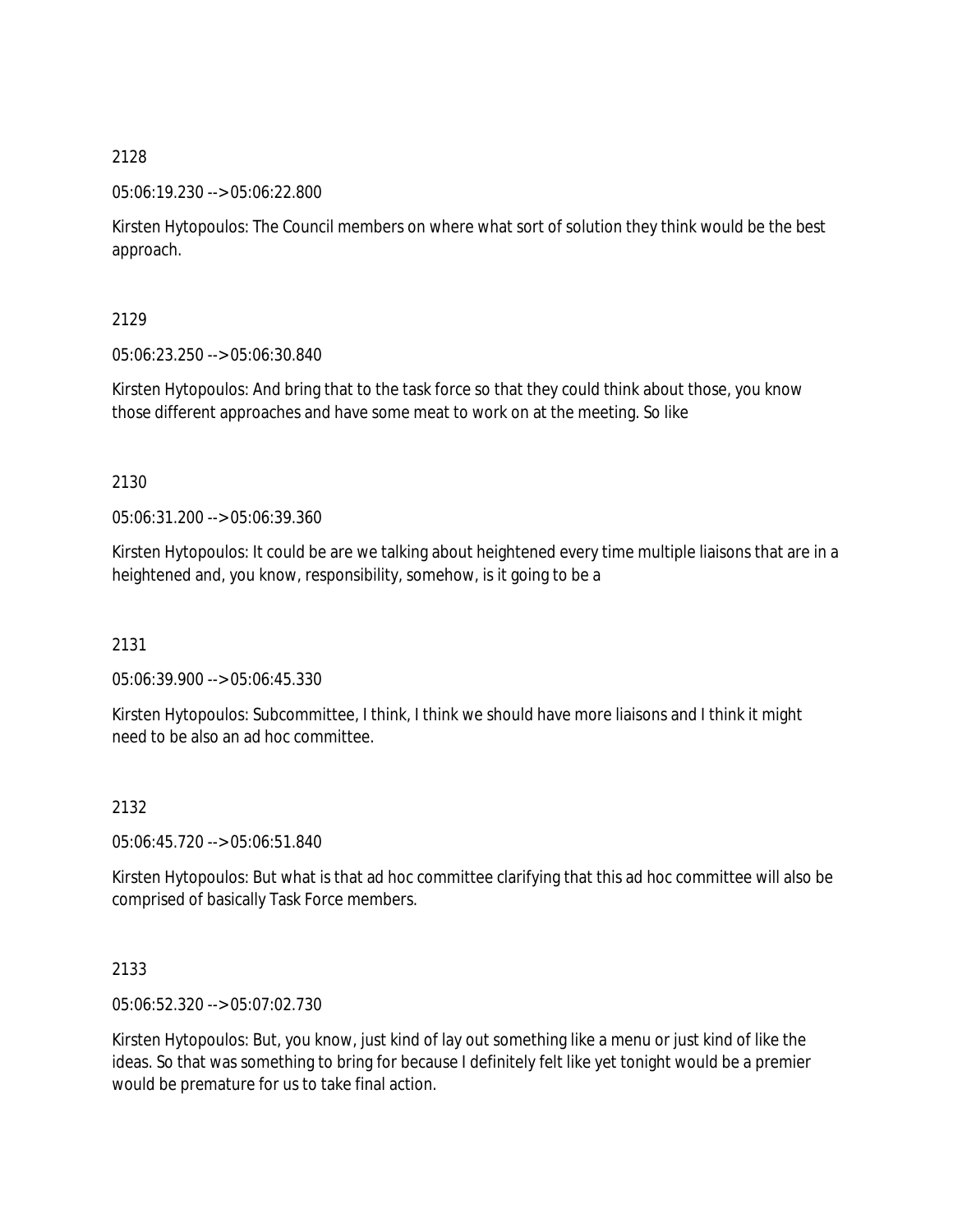05:07:03.330 --> 05:07:08.550

Kirsten Hytopoulos: But if we had something to bring forward for them to kind of digest, then we could get more

2135

05:07:09.660 --> 05:07:20.460

Kirsten Hytopoulos: useful feedback from them and it since they are meeting, what next week. Right. So I don't know if there's any appetite or how hard it is for us to have that conversation about what sort of options, we'd be talking about that.

2136

05:07:21.150 --> 05:07:21.720

Leslie Schneider: Do you think

2137

05:07:22.980 --> 05:07:34.980

Leslie Schneider: Do you think that you would be able to work with council member into SAR and bring that recommendation back without actually having an official liaison. I mean, you know, you could choose to to work with her and attend that meeting, and we could make sure that there are no

2138

05:07:35.610 --> 05:07:47.550

Leslie Schneider: That that there wouldn't be too many council members at that meeting. We could just agree to that, but it would just be the two of you there. Do you would that be an acceptable next step to help inform what eventually happens

2139

05:07:49.500 --> 05:07:56.550

Kirsten Hytopoulos: Right. Yeah. Well, I mean, so you're saying, I mean I can go there as a liaison, or I can go there as a as a council member visitor. Is that what you're saying.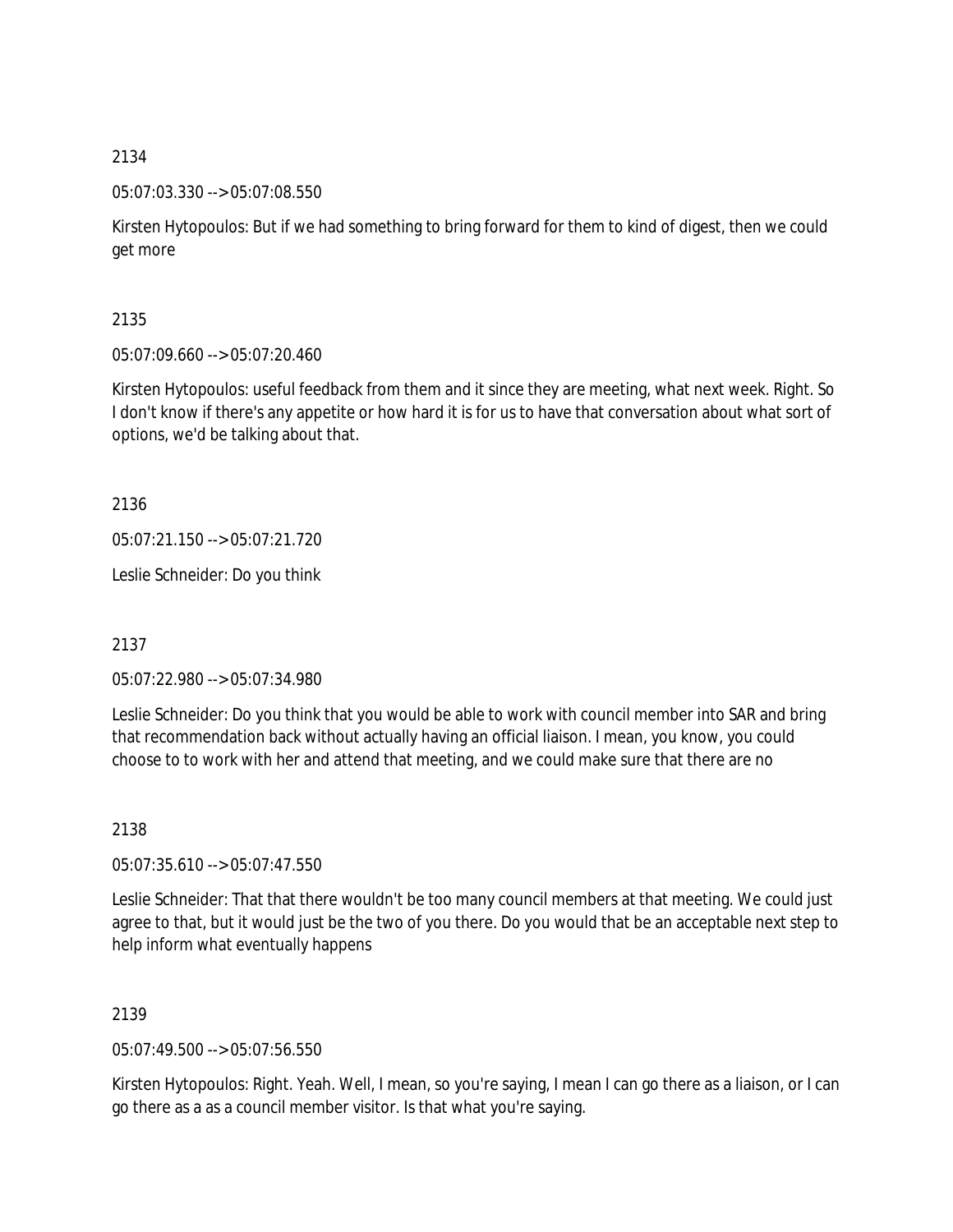2140 05:07:57.570 --> 05:07:58.260 Leslie Schneider: Right, I'm just

2141

05:07:58.800 --> 05:08:08.910

Leslie Schneider: Saying lead our I'm just trying to avoid us taking action tonight, which, you know, assigning you as the liaison, even though I would be very, very happy to see you become you know

2142

05:08:11.850 --> 05:08:13.050

Leslie Schneider: Anyway, that was just my point.

2143

05:08:14.160 --> 05:08:16.230

Leslie Schneider: Yeah, I'm COUNCILMEMBER car.

#### 2144

05:08:17.700 --> 05:08:25.410

Christy Carr: Thank you. Um, I would like to maybe hear more from the city manager in terms of what

2145 05:08:26.550 --> 05:08:28.920 Christy Carr: The liaison approach would mean for

2146

05:08:30.330 --> 05:08:33.630

Christy Carr: For what I heard from her we heard in public comment that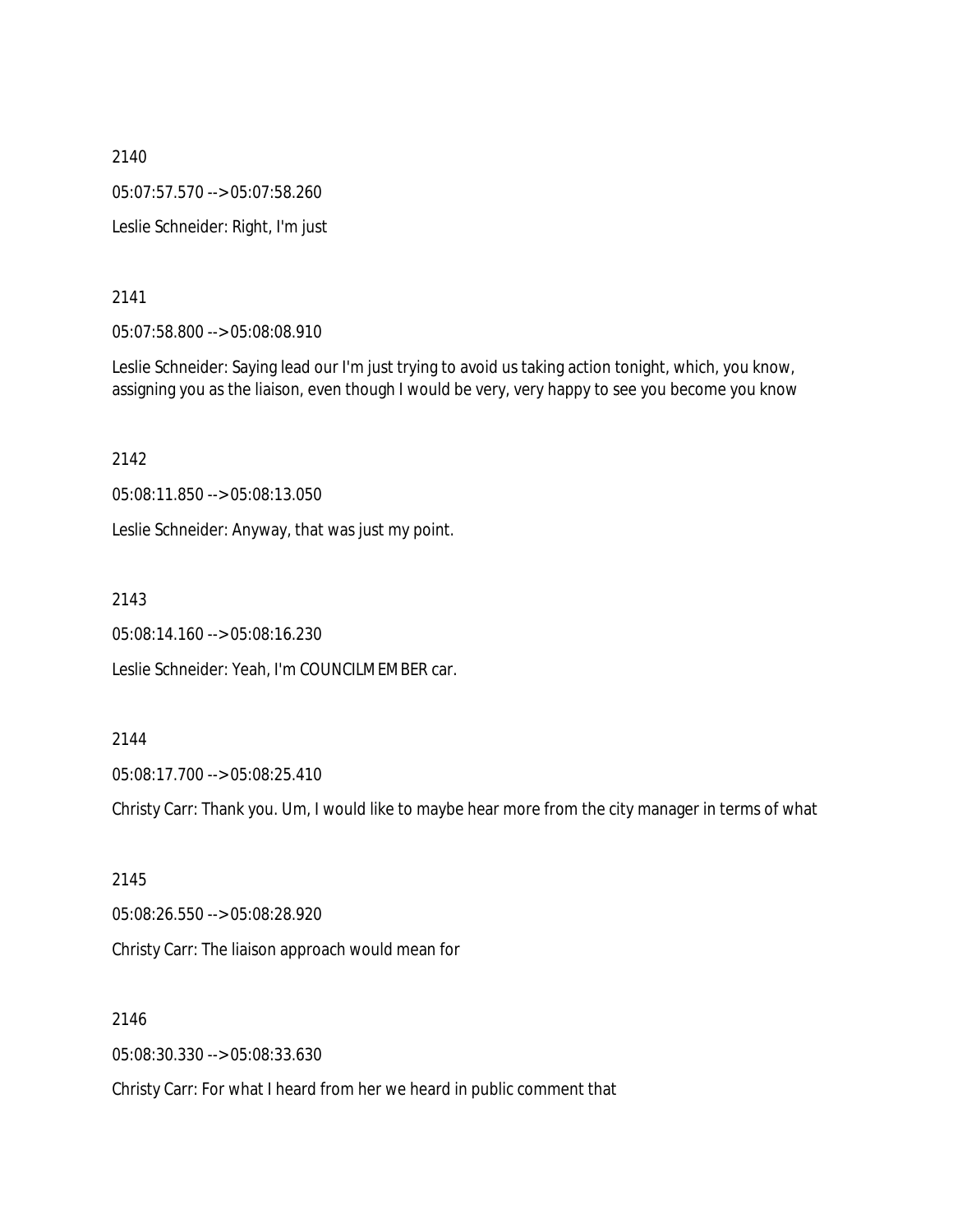05:08:34.920 --> 05:08:44.070

Christy Carr: That her communications were asking for help and I saw them in that I, same way. And so I think that if we return to that, where she was asking for help.

# 2148

05:08:44.610 --> 05:08:55.830

Christy Carr: Does she have a specific something to say about a liaison versus a different approach so that maybe we can put some bookends around what the conversation actually is.

# 2149

05:08:59.190 --> 05:09:01.530

Leslie Schneider: City Manager, would you like to respond.

2150

05:09:02.160 --> 05:09:04.890

Morgan Smith: do my best to be coherent.

# 2151

05:09:08.220 --> 05:09:11.610

Morgan Smith: I don't have more to add to the message.

## 2152

05:09:12.630 --> 05:09:19.710

Morgan Smith: That I sent a couple of weeks ago and I do want to emphasize exactly as you heard it, as we heard of public comment.

2153

05:09:20.190 --> 05:09:25.470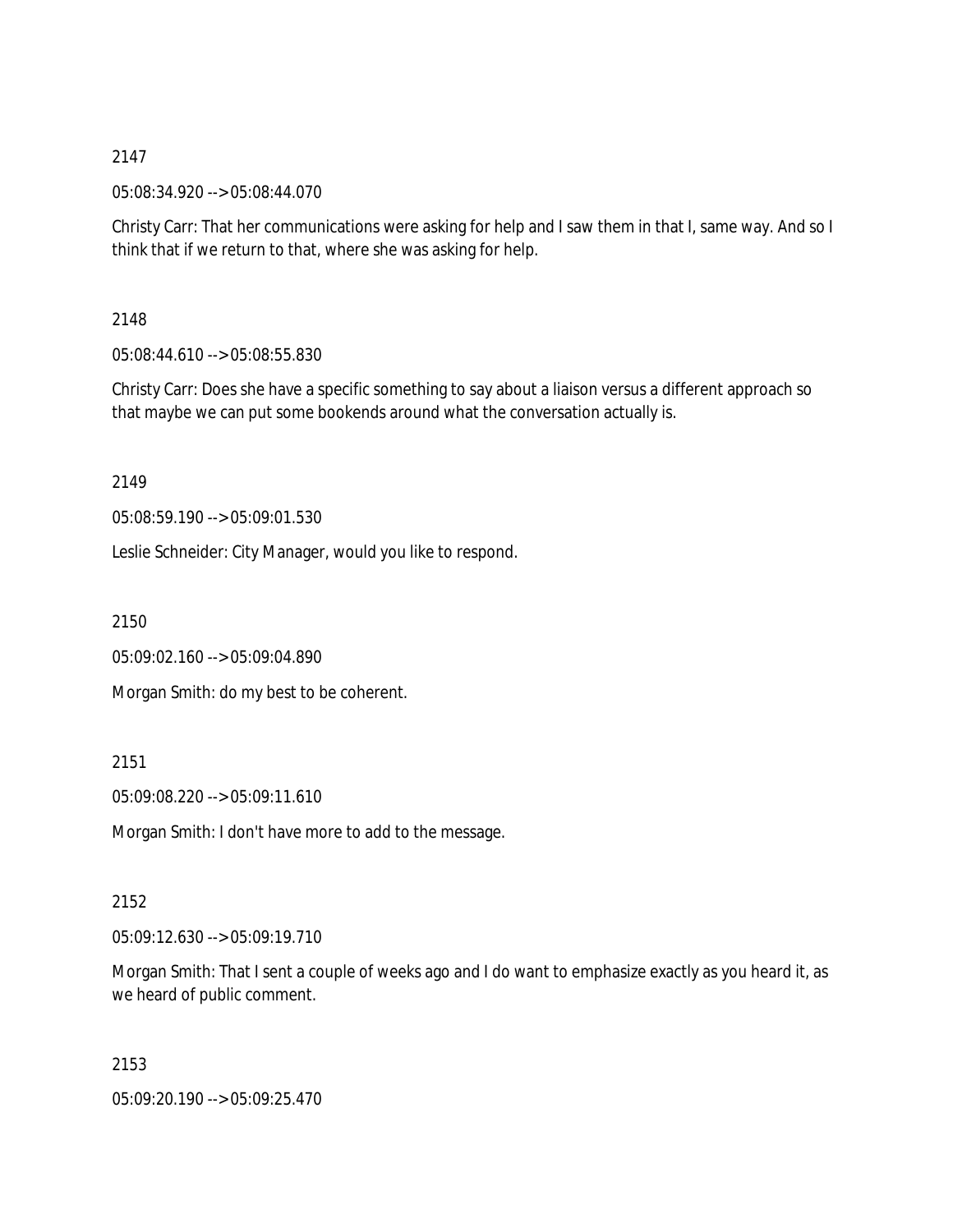Morgan Smith: I it was my intention to just communicate with Council about the fact that there's some problem solving, that's needed

2154

05:09:25.920 --> 05:09:41.760

Morgan Smith: And so if Council can get comfortable. I do think it's a valid point that's been raised. You've spent a lot of time articulating what it is you do and don't want liaisons to do and their interaction with advisory groups and I don't know that.

#### 2155

05:09:43.170 --> 05:09:54.270

Morgan Smith: Problem Solving necessarily falls within that. But realistically, that's what's needed. And so it's around, you know, kind of order of magnitude for me is

#### 2156

05:09:54.690 --> 05:10:04.260

Morgan Smith: If there's going to be sick expenditure of funds in conjunction with this group's activities. How can that happen because that's not something that that we've done

### 2157

05:10:06.000 --> 05:10:17.280

Morgan Smith: It's a how to structure that in and how to bring those funding request forward to counsel in a way that they're feasible and ready to implement as opposed to just kind of pulled pulled

### 2158

05:10:18.210 --> 05:10:27.330

Morgan Smith: Together on the by the task force who don't. I think have an appreciation for the internal and operational requirements on a on a city administrative end

### 2159

05:10:28.080 --> 05:10:36.780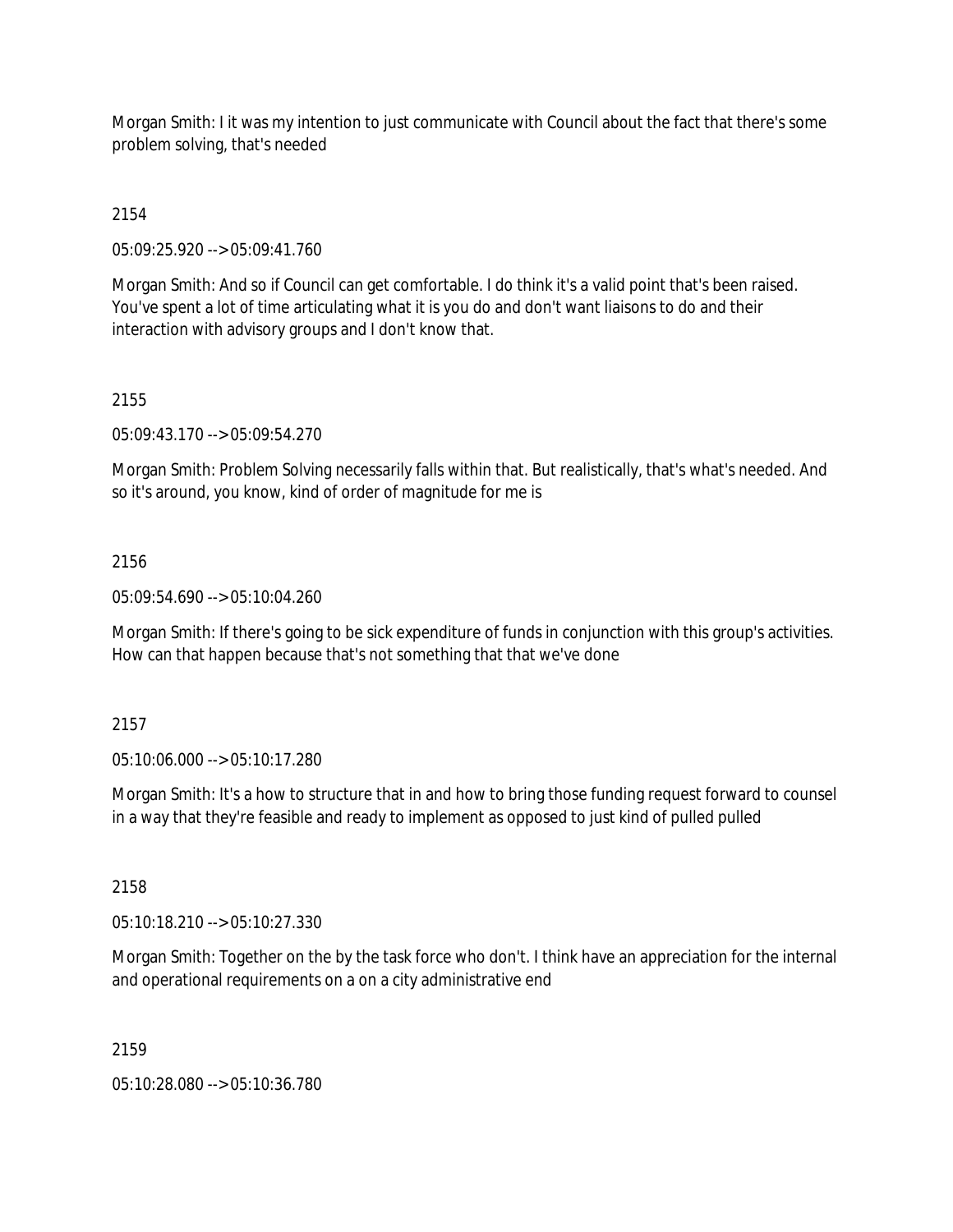Morgan Smith: So that's one and the other is continuing to work through what our opportunity is at gear. If there is an opportunity

2160

05:10:37.350 --> 05:10:49.710

Morgan Smith: And how that gets implemented and so adult expect it would be great if it, if I'm wrong, and we connect with gear and the suggested are willing to offer exactly what the task force has in mind.

### 2161

05:10:50.880 --> 05:10:54.540

Morgan Smith: But I think it's going to be the case that we're going to have to work together to to

## 2162

05:10:55.830 --> 05:11:00.540

Morgan Smith: Identify how that program gets implemented to. So those are the two big ones.

### 2163

05:11:01.830 --> 05:11:10.170

Morgan Smith: And then so that's just a flavor of the kind of problem solving. I think also more immediately I it would be great to have Council resources to work on the code.

### 2164

05:11:10.710 --> 05:11:16.140

Morgan Smith: That is being drafted to create the standing advisory committee because that that those

### 2165

05:11:16.710 --> 05:11:23.340

Morgan Smith: Committee codes typically are place to house the scope and the mission and the responsibilities of the Advisory Group.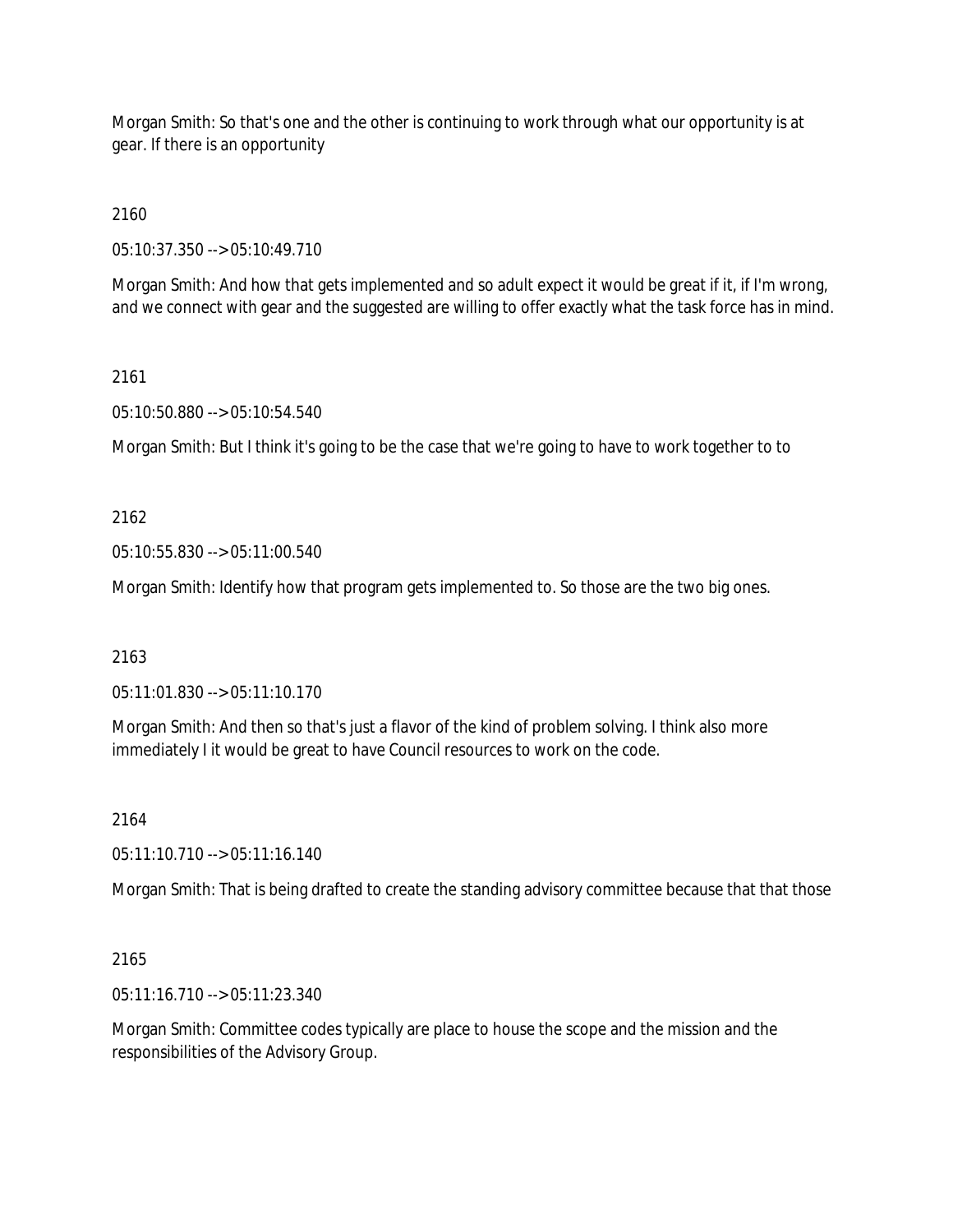05:11:23.940 --> 05:11:35.910

Morgan Smith: And I think that is a voice those goals and scope and responsibilities, the task force has presented you with some recommendations around that. But those are councils to

2167

05:11:37.080 --> 05:11:46.020

Morgan Smith: To really develop invoice. So it'd be great to have some counsel resources on that exercise as well that helped to kind of respond to what you're asking for.

### 2168

05:11:48.540 --> 05:11:59.340

Christy Carr: Yeah, thanks. I just, I guess I just wanted to return to where we started and make sure that whatever approach we move toward is addressing that. So yeah.

# 2169

05:11:59.820 --> 05:12:09.480

Morgan Smith: And I think last time we talked. I think it was last week. Councilmember Regina have framed it as a bridge between the implementation work that city staff will do

### 2170

05:12:10.020 --> 05:12:21.990

Morgan Smith: Versus the policy advisory work of the committee and i think that's that's important because in this case the task force is working on and thinking about and developing ideas about

### 2171

05:12:22.920 --> 05:12:33.420

Morgan Smith: The city taking specific actions, but it wouldn't be Task Force members that take the majority of those actions that will be city staff and how exactly that happens does need a bridge right now.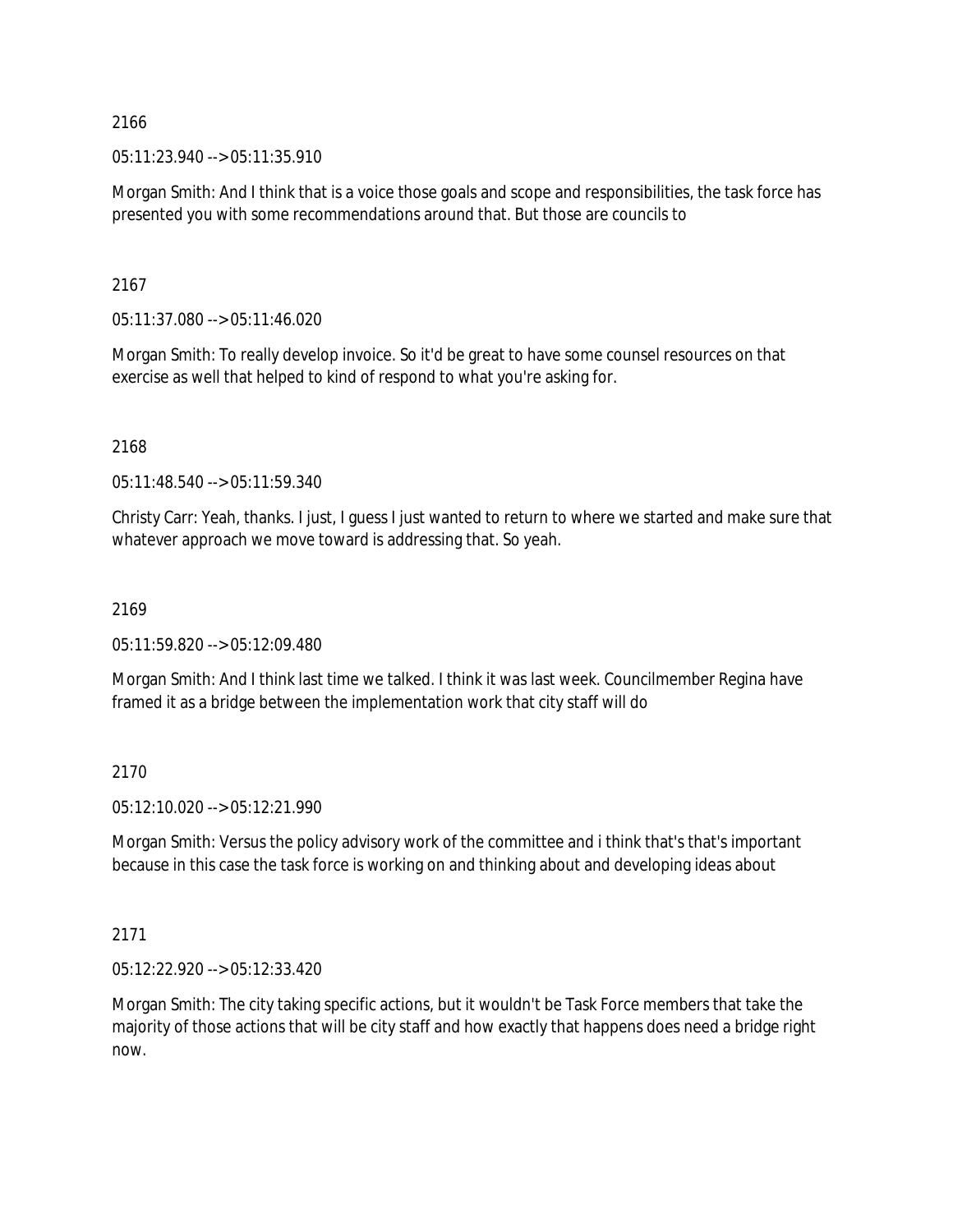05:12:36.960 --> 05:12:38.580

Leslie Schneider: I'm Deputy Mayor deets.

2173

05:12:41.130 --> 05:12:50.250

Joe Deets: didn't realize I was next in line. Um, well, I thought last week's meeting we actually covered a lot of ground customer Polycom weren't there.

2174

05:12:50.880 --> 05:12:56.160

Joe Deets: I don't know if you heard, but it seemed like we had least those of us who are present, more or less.

### 2175

05:12:56.850 --> 05:13:11.940

Joe Deets: At least the majority of us said yes, we were agreeable to doing this ad hoc committee to help implement the work the work plan of the task force. So, I'll be honest, I was sort of expecting, we would kind of maybe wrap that up tonight.

### 2176

05:13:13.500 --> 05:13:20.310

Joe Deets: And in yet i i send some folks on a punt. So I'm not sure why we would want to punt on this.

### 2177

05:13:21.810 --> 05:13:27.390

Joe Deets: I mean having another liaison, that'd be great. But that's different, as we know.

## 2178

05:13:28.350 --> 05:13:43.890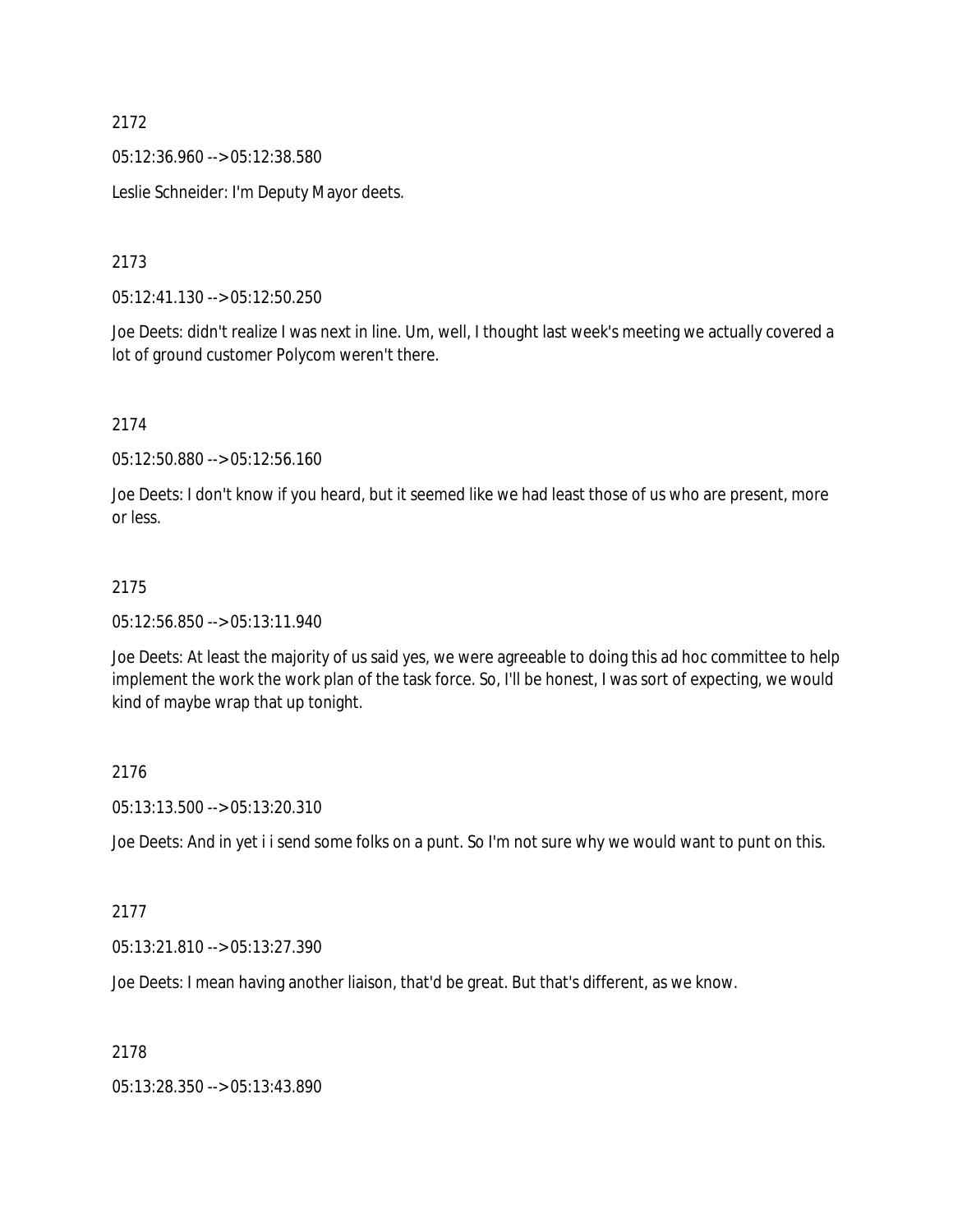Joe Deets: That is very different. So, but the having a an ad hoc committee specifically to help implement these action items that the city manager had approved, can we have that conversation if we're not up for it tonight, then let's punt. But that's where I thought we were at tonight.

2179

05:13:45.360 --> 05:13:49.050

Leslie Schneider: Getting married if you'd like to put emotion on the floor, you're welcome to do that.

2180

05:13:50.190 --> 05:13:51.180 Joe Deets: Oh, you had to do it.

2181

05:13:52.200 --> 05:13:59.040 Joe Deets: Okay. Um, I move well okay I moved to

2182

05:13:59.430 --> 05:14:02.670

Joe Deets: Whatever holler at me. I'm sorry.

2183

05:14:03.240 --> 05:14:11.760

Rasham Nassar: Well i sorry to interrupt you. I don't like calling point of order, but it's just that this is really important item for so many members of the community.

## 2184

05:14:12.060 --> 05:14:21.300

Rasham Nassar: This is always a sensitive topic of discussion. I know that. Councilmember high topless maybe can appreciate where I'm coming from having been on the phone and having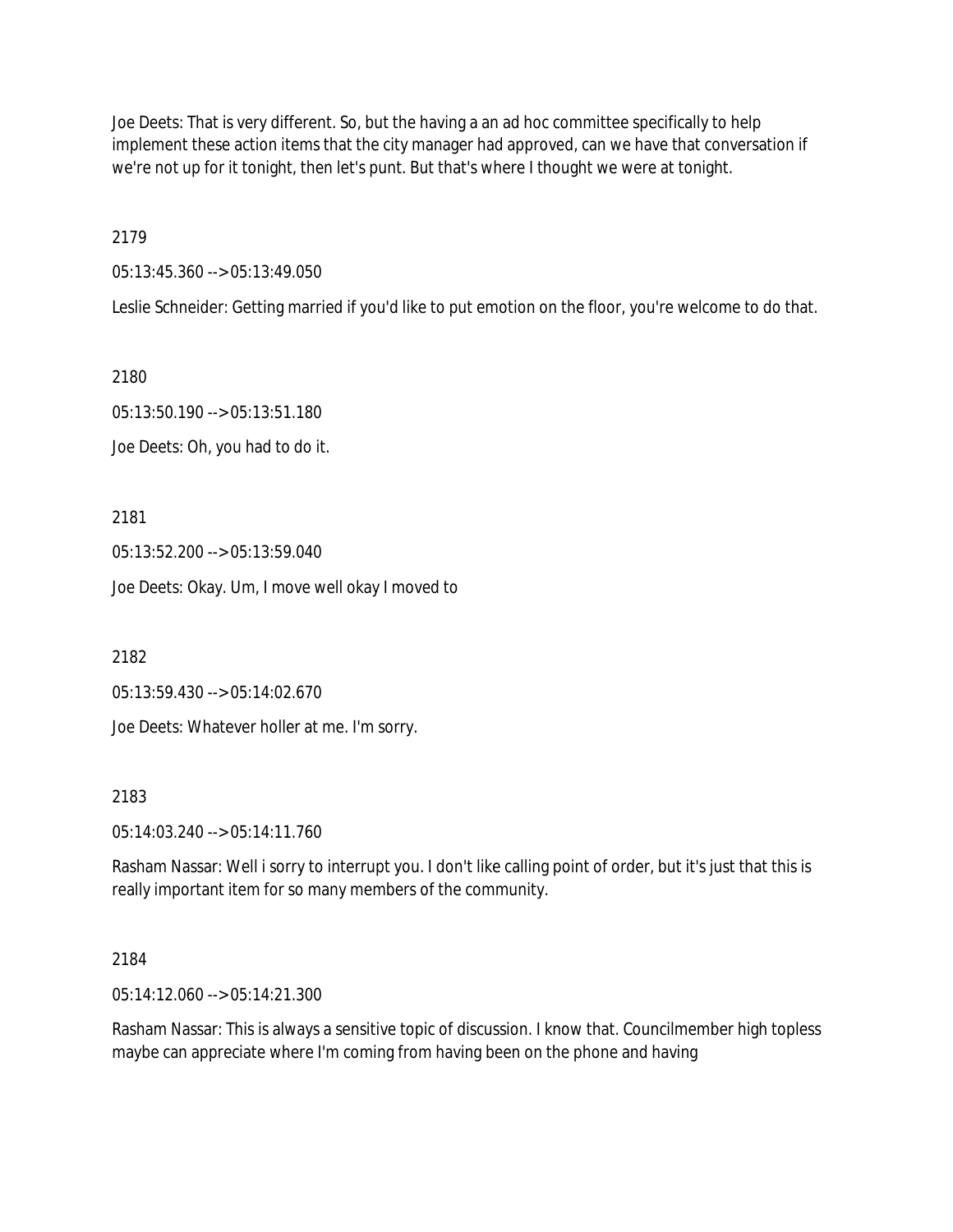05:14:21.360 --> 05:14:21.900 Had

2186

05:14:23.310 --> 05:14:25.470 Joe Deets: A sham. Your you point or

2187 05:14:25.920 --> 05:14:28.710 Rasham Nassar: This is on this is this is on our, our

2188 05:14:29.820 --> 05:14:31.440 Rasham Nassar: This is not in your pocket.

2189 05:14:32.670 --> 05:14:33.090 Rasham Nassar: No.

2190 05:14:33.450 --> 05:14:34.140 Leslie Schneider: COUNCILMEMBER

2191 05:14:34.350 --> 05:14:35.400 Rasham Nassar: This is our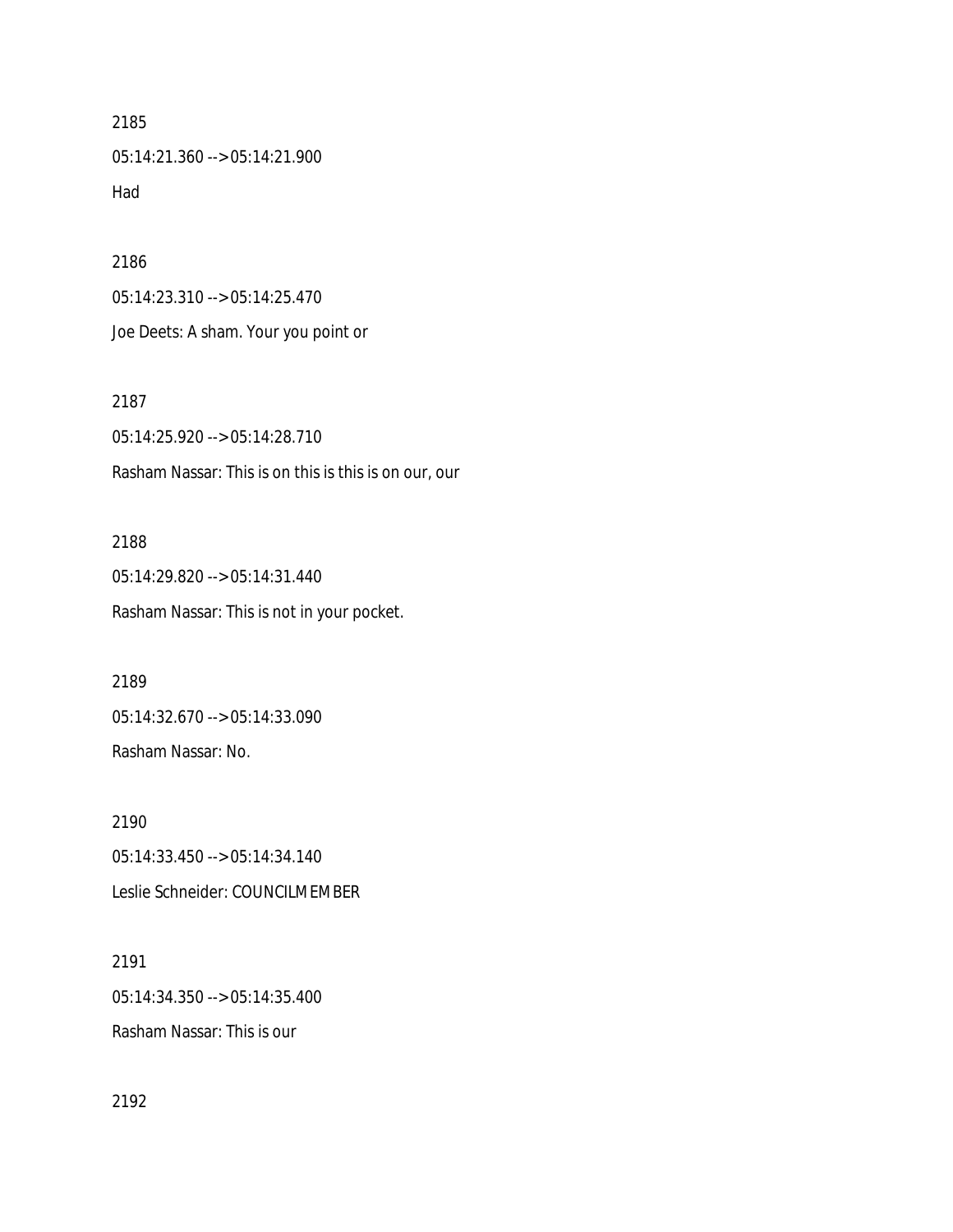05:14:35.970 --> 05:14:48.720

Rasham Nassar: This is in our packet without emotion and I'm pointing that out. And I'm asked, and I'm just pointing the fact out that we don't have a recommend motion to take action in our packet TONIGHT. THIS IS SCHEDULED FOR Council discussion.

2193

05:14:50.280 --> 05:14:50.820

Joe Deets: Because

2194

05:14:51.990 --> 05:15:05.010

Leslie Schneider: It says the City Council may consider actions to support the race equity task force if somebody wants to put emotion on the floor. They can do that. And that was what I heard. Councilmember Deputy Mayor Dietz offering. So he doesn't need to he's

2195

05:15:05.040 --> 05:15:10.080

Joe Deets: Welcome to visit the, sorry, I thought I was doing a favor. Here I'm seriously.

2196

05:15:10.950 --> 05:15:17.220

Joe Deets: I'm it please folks don't cut each other off. I mean, that's just. We don't do that.

2197

05:15:18.510 --> 05:15:19.950

Joe Deets: I don't appreciate that.

2198

05:15:22.170 --> 05:15:25.530

Joe Deets: So if you don't want emotion. Fine.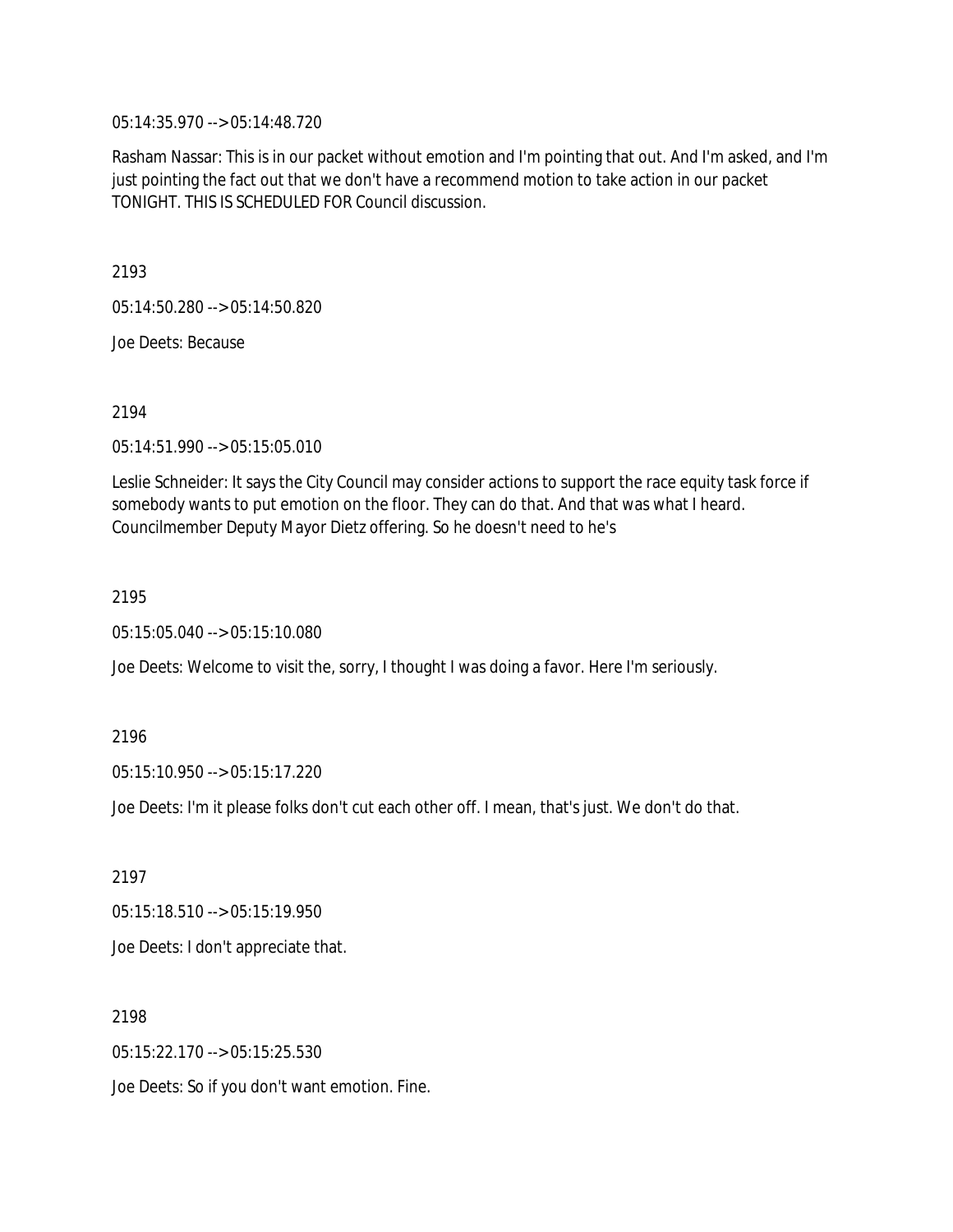2199 05:15:27.570 --> 05:15:29.130 Joe Deets: But you could vote it down.

2200

05:15:31.170 --> 05:15:31.680

Joe Deets: So,

2201

05:15:33.180 --> 05:15:37.500

Joe Deets: All right, I'm not, I will try that. All right, but I don't appreciate being cut off.

2202

05:15:41.460 --> 05:15:42.510

Leslie Schneider: COUNCILMEMBER Pollock.

2203

05:15:45.570 --> 05:16:01.110

Michael Pollock: No, I appreciate the comments. Everybody's on the hour is late, I was frankly expecting or continuation of the conversation. But I was unfortunately able to unable to attend, but I was able to follow up on it so

2204

05:16:02.220 --> 05:16:20.850

Michael Pollock: I'm behind what COUNCILMEMBER deeds. I guess I wanted to add and I'm and I'm glad you didn't move forward with the motion because I wanted to suggest a forward movement on for I thought the conversation was at the end of the last meeting.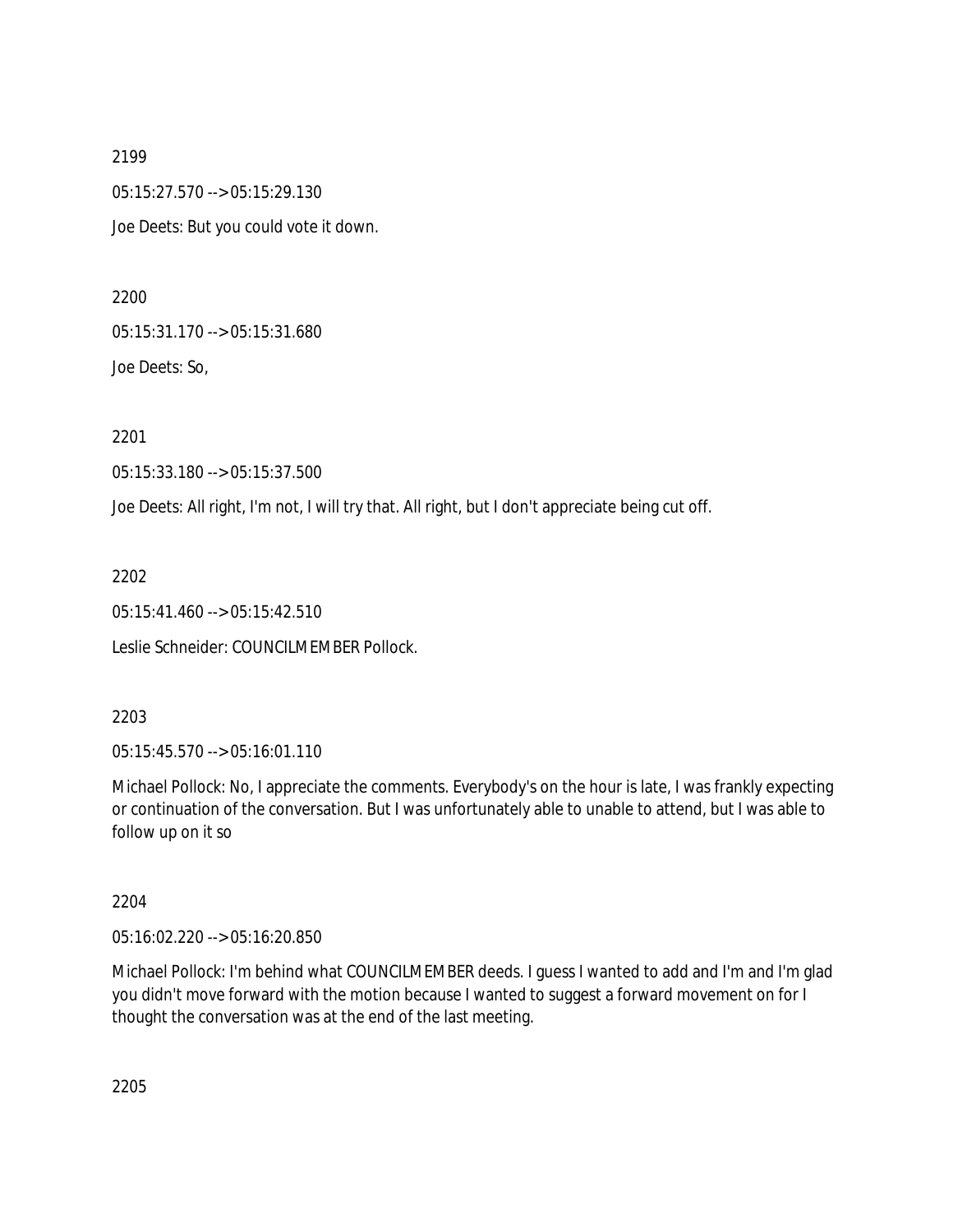05:16:22.320 --> 05:16:29.880

Michael Pollock: And I just throw that out there and forgive me if I'm not my article itself at whatever 1130 at night.

# 2206

05:16:30.210 --> 05:16:42.990

Michael Pollock: But I thought that the method of communication that we established with the planning commission where we formed an ad hoc committee between three members of the planning commission committee members of the Council.

# 2207

05:16:43.620 --> 05:16:55.110

Michael Pollock: Is a very good setup to have communications. It doesn't run into the liaison issues. It's a way to move forward. And I think my concern with what I heard. And I mean,

# 2208

05:16:55.800 --> 05:17:04.860

Michael Pollock: At the last meeting was this sense that the ad hoc committee was kind of going to be in control of the race equity community. So I would suggest

# 2209

05:17:05.280 --> 05:17:14.220

Michael Pollock: That a way that would empower the race equity community and facilitate communication and coordination, would be to form the race equity committee.

# 2210

05:17:14.610 --> 05:17:21.900

Michael Pollock: And then they can provide three members and we can provide three members and we can work on implementing some of this stuff.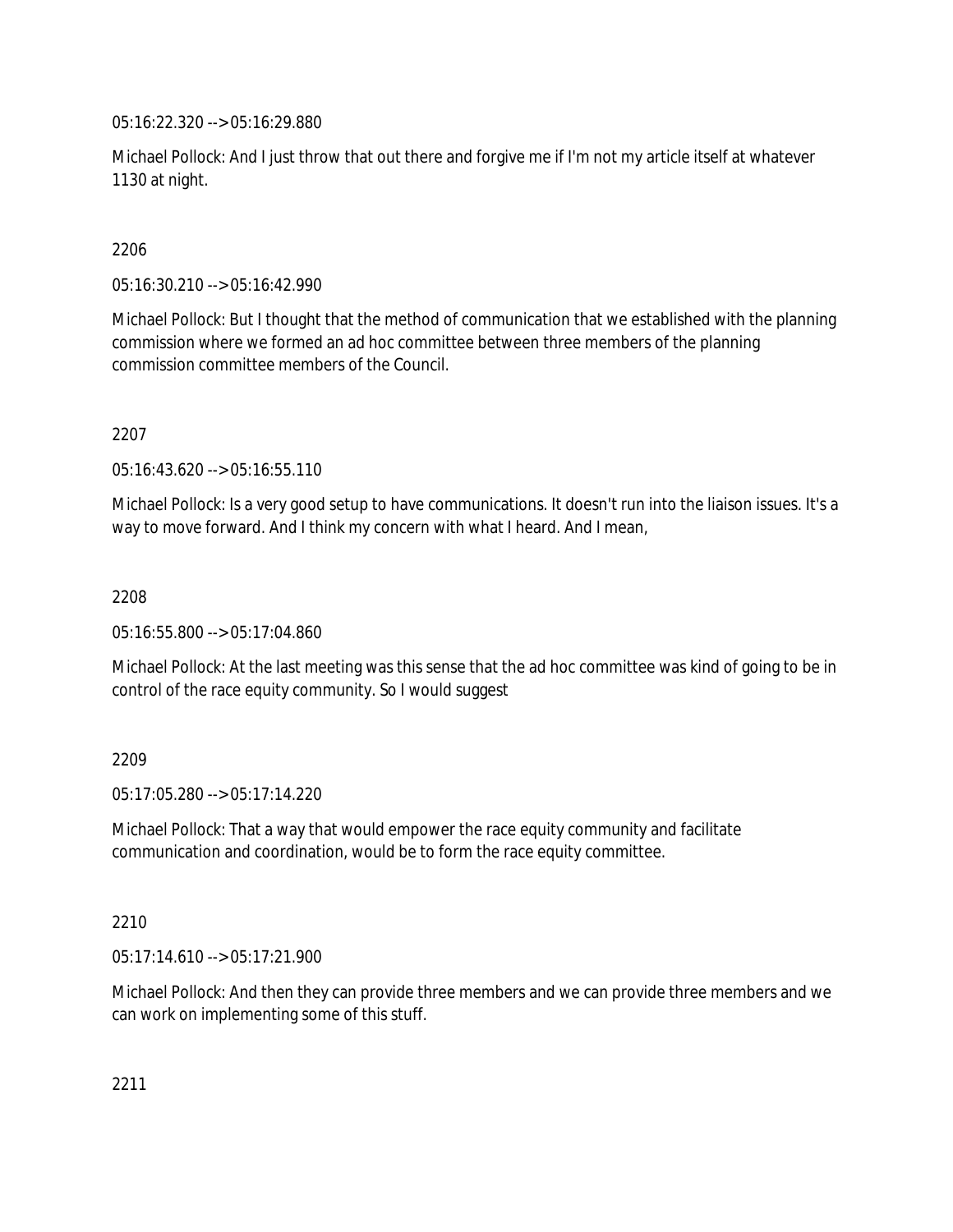05:17:22.380 --> 05:17:34.740

Michael Pollock: You know, and if we don't want to wait for the committee to be forum, we can just take three members of the task force and three council members and form a community. So that would be emotion I would be happy to put on the table.

# 2212

05:17:35.310 --> 05:17:42.540

Michael Pollock: If there's interest and that seems like a part of the fly for. So I'm going to just give me a thumbs up. So I'm going to make a motion here.

# 2213

05:17:42.780 --> 05:18:03.420

Michael Pollock: So we can move forward. So I move that we form an ad hoc committee between three council members and three x three members of the race equity cast force soon to be racial racial equity Community Advisory Committee, and that's what the formal name is and that we do that.

# 2214

05:18:06.210 --> 05:18:19.140

Michael Pollock: ASAP. And then the question. So I just let's get that on the table. And if we can vote on that. And then let's talk about who the members are going to be and how we're going to decide that, or maybe save that for another day. So that's my

2215

05:18:19.980 --> 05:18:22.140

Leslie Schneider: And motion on the floor. Is there a second

### 2216

05:18:24.090 --> 05:18:25.830

Leslie Schneider: Deputy Mayor seconds that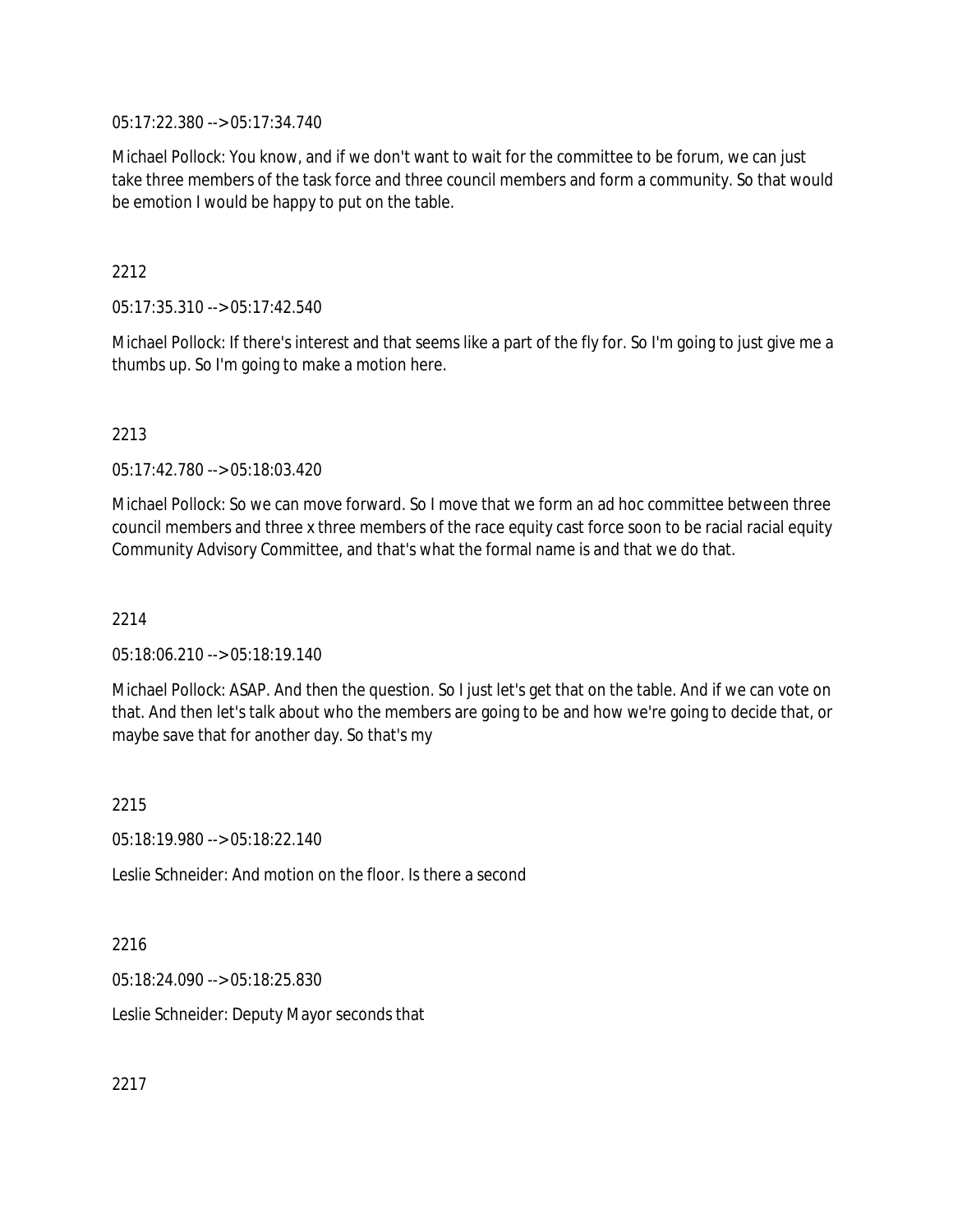05:18:27.060 --> 05:18:38.460

Leslie Schneider: So count some overhead topless your I haven't heard from COUNCILMEMBER Medina yet and I don't know why his hand is kind of far down the list, but do you mind if I go to him first because I don't think we've heard from him.

2218

05:18:40.440 --> 05:18:41.370

Kol Medina: Great, thank you.

2219

05:18:42.900 --> 05:18:45.510

Kol Medina: I would support them ocean, but for one thing.

# 2220

05:18:46.620 --> 05:18:57.270

Kol Medina: I would prefer to ask the race equity Task Force how they feel about that before we make that decision, so I

### 2221

05:18:58.260 --> 05:19:07.170

Kol Medina: I think will vote against the motion and if it fails, I would make a motion to go ahead and appoint counselor I topless as a second liaison.

# 2222

05:19:07.620 --> 05:19:22.470

Kol Medina: And to then direct the liaisons to the race equity task force to go to the task force and ask the task force with their ideas are for created a bridge to help move this work forward.

2223

05:19:25.740 --> 05:19:26.220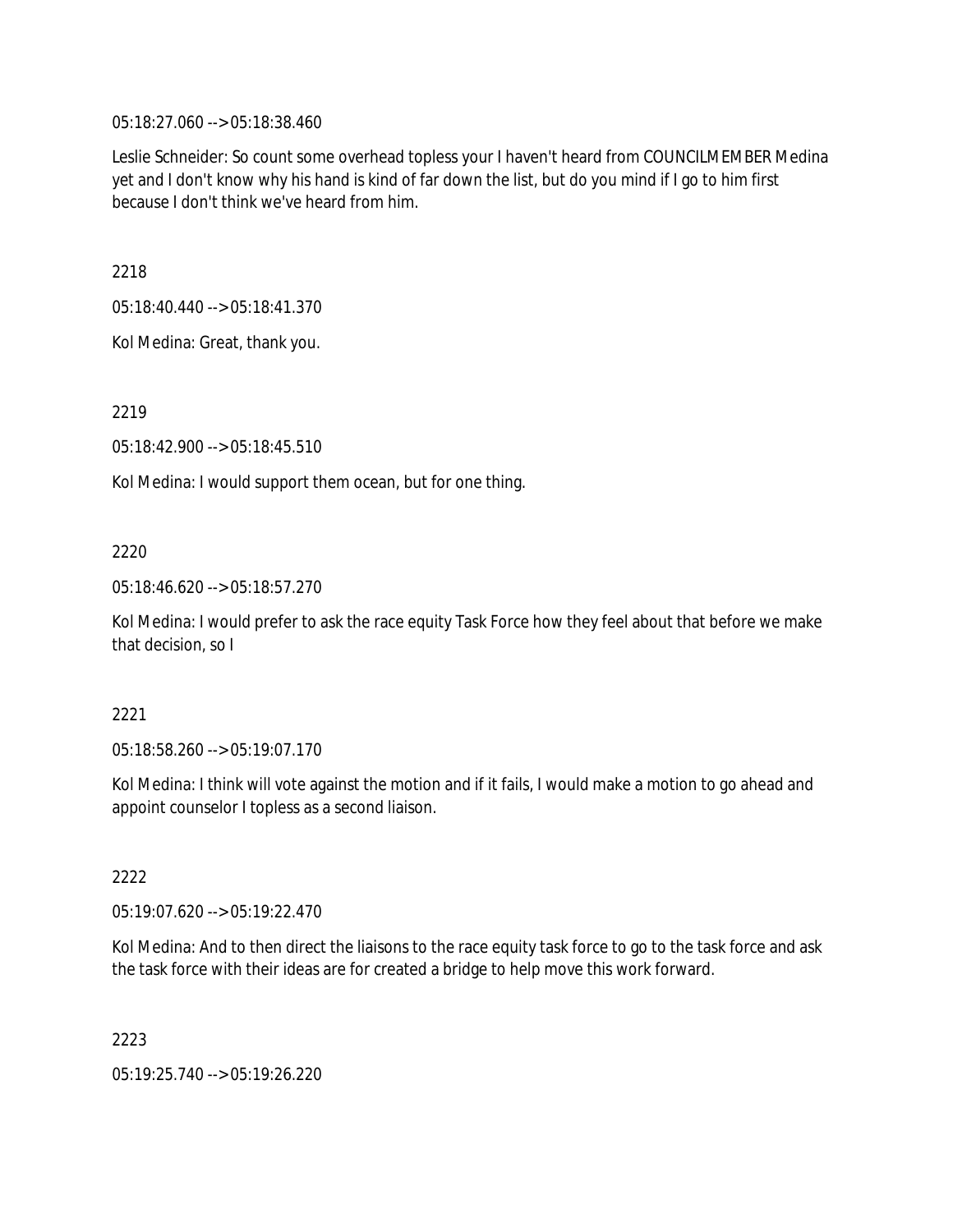Leslie Schneider: Okay.

2224

05:19:26.250 --> 05:19:27.960

Leslie Schneider: Have kept some overhead topless.

# 2225

05:19:28.770 --> 05:19:34.500

Kirsten Hytopoulos: That's pretty much what I was going to say, we definitely need to hear from them, whether we whether we find out that, you know,

# 2226

05:19:34.860 --> 05:19:43.110

Kirsten Hytopoulos: The bulk of us feel that it looks like this. And we take that forward or whether we ask a more open ended question. I definitely don't want us to take action tonight so

# 2227

05:19:47.100 --> 05:19:57.360

Michael Pollock: If I man I'm that's fine. I wanted to be some acting so I'm happy to withdraw the motion. No problem. I'm just trying to get us moving here.

2228

05:19:58.740 --> 05:20:00.150

Michael Pollock: So I withdraw the motion.

2229

05:20:02.190 --> 05:20:03.750

Leslie Schneider: Okay, um,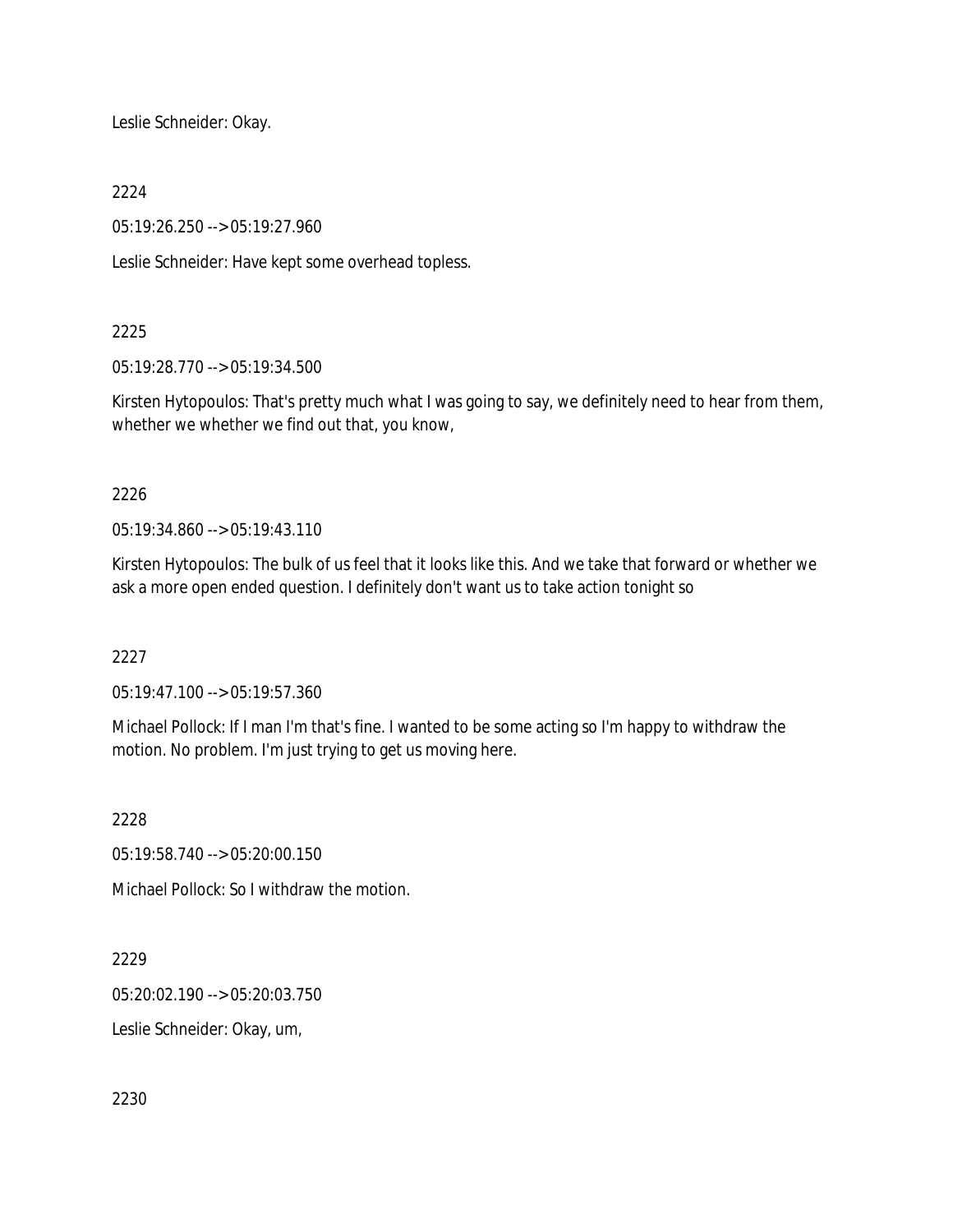05:20:08.010 --> 05:20:09.150

Leslie Schneider: So again,

2231 05:20:09.750 --> 05:20:11.310 Rasham Nassar: Very. I put a new motion on the floor.

05:20:11.640 --> 05:20:12.060 Leslie Schneider: Yes.

2232

2233 05:20:12.690 --> 05:20:16.320

Rasham Nassar: I moved to a point. Councilmember high topless as the liaison.

2234 05:20:17.790 --> 05:20:19.080 Rasham Nassar: To the race equity task force.

2235 05:20:22.680 --> 05:20:26.670 Leslie Schneider: Deputy Mayor. Second to that. Okay any discussion.

2236 05:20:28.440 --> 05:20:29.070 Kol Medina: Yeah, I just

2237 05:20:29.520 --> 05:20:35.490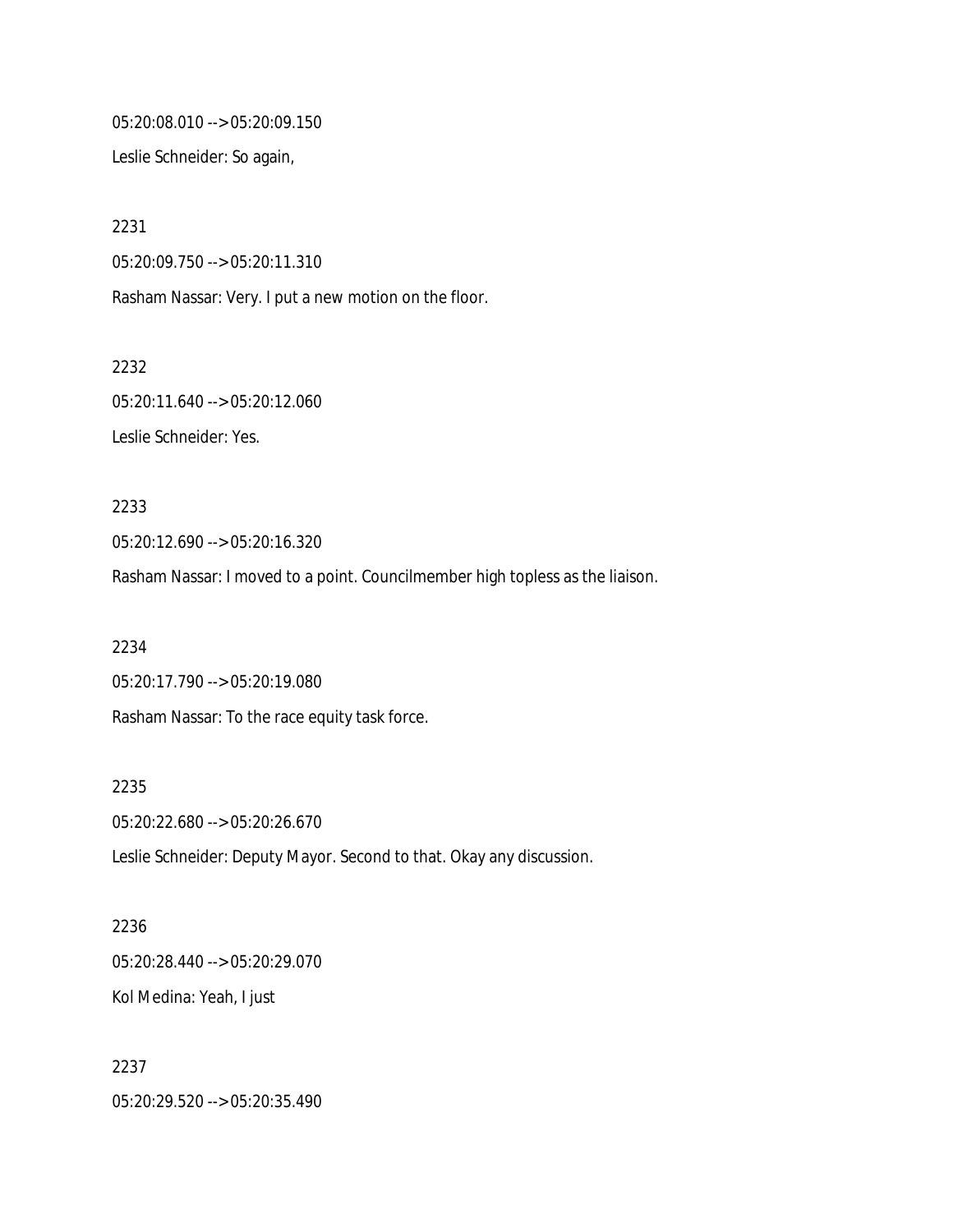Kol Medina: I'm just maybe a suggestion I think what you said was appointed as the liaison.

2238

05:20:37.080 --> 05:20:39.180

Kol Medina: I think he has a second liaison.

# 2239

05:20:42.180 --> 05:20:56.340

Rasham Nassar: Well Claire, I will amend the motion on the floor to to state that I moved to a point. Councilmember high topless to serve as Coley gaze on along with COUNCILMEMBER nisar to the race equity task force.

# 2240

05:21:01.620 --> 05:21:03.210

Leslie Schneider: Catholic counselor Pollock seconds that

2241

05:21:04.590 --> 05:21:05.610

Leslie Schneider: And

# 2242

05:21:06.750 --> 05:21:09.630

Leslie Schneider: Do we need to vote on the amendment. Please say no.

## 2243

05:21:11.520 --> 05:21:12.060

Leslie Schneider: We have any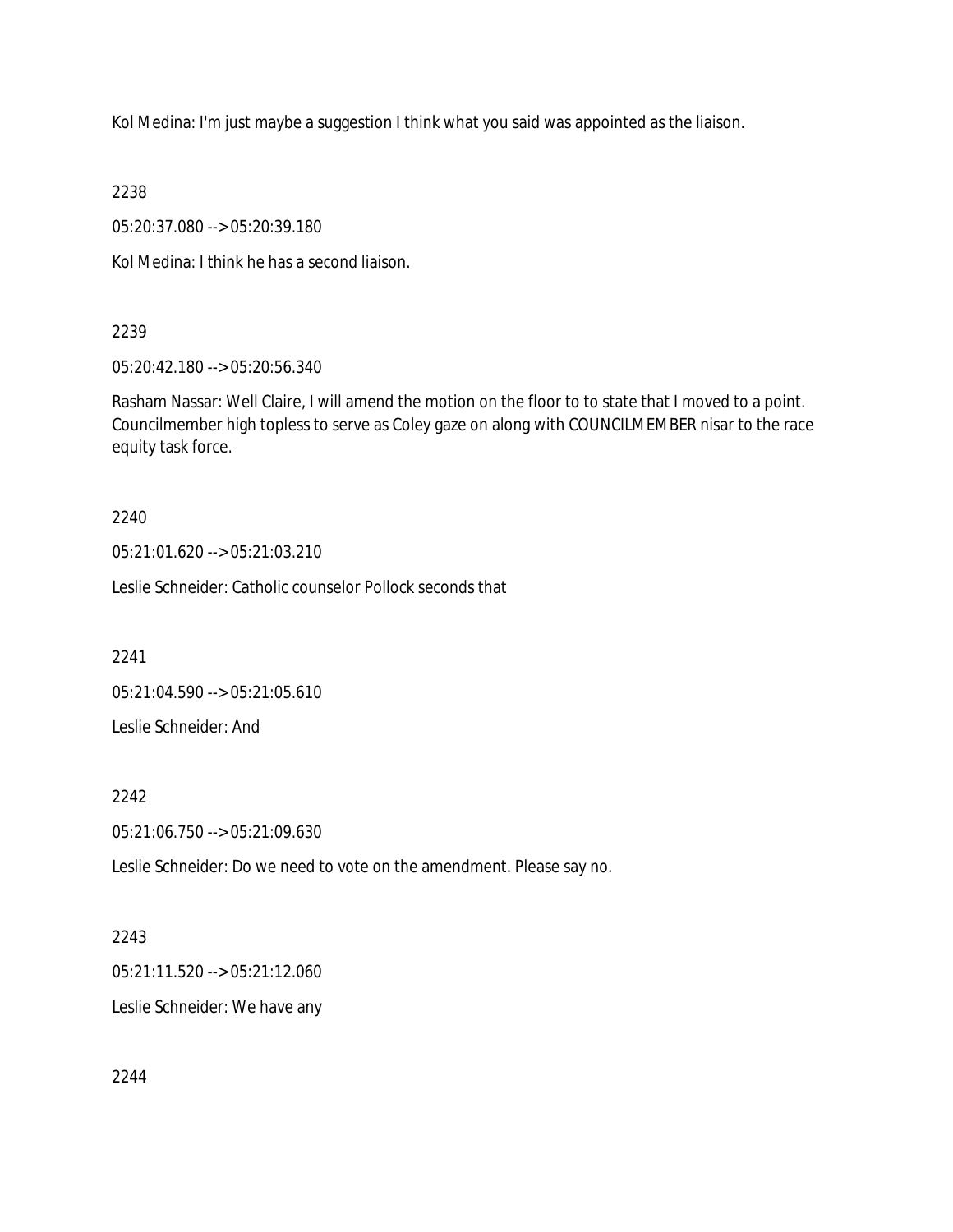05:21:12.900 --> 05:21:14.820

Michael Pollock: This this call.

2245

05:21:15.300 --> 05:21:17.670

Leslie Schneider: All those in favor please say aye.

2246

05:21:18.450 --> 05:21:20.760

Leslie Schneider: Aye. Any opposed.

2247

05:21:22.020 --> 05:21:27.750

Leslie Schneider: Alright. Councilmember hi topless. Congratulations. Look forward to

2248

05:21:30.000 --> 05:21:32.730

Leslie Schneider: Hearing back on possible next steps.

2249

05:21:33.750 --> 05:21:54.240

Rasham Nassar: I'll make a second motion, if I may just that the liaison, my co liaison and I have formal authority from the Council to discuss this specific topic with there is equity customers at their next meeting. I move to direct the liaison, the Council liaison. So the race equity task force to

2250

05:21:57.210 --> 05:22:07.620

Rasham Nassar: Present this discussion to the task force for the purposes of getting their feedback and then returning to the Council with a feedback from the race equity task force on this topic.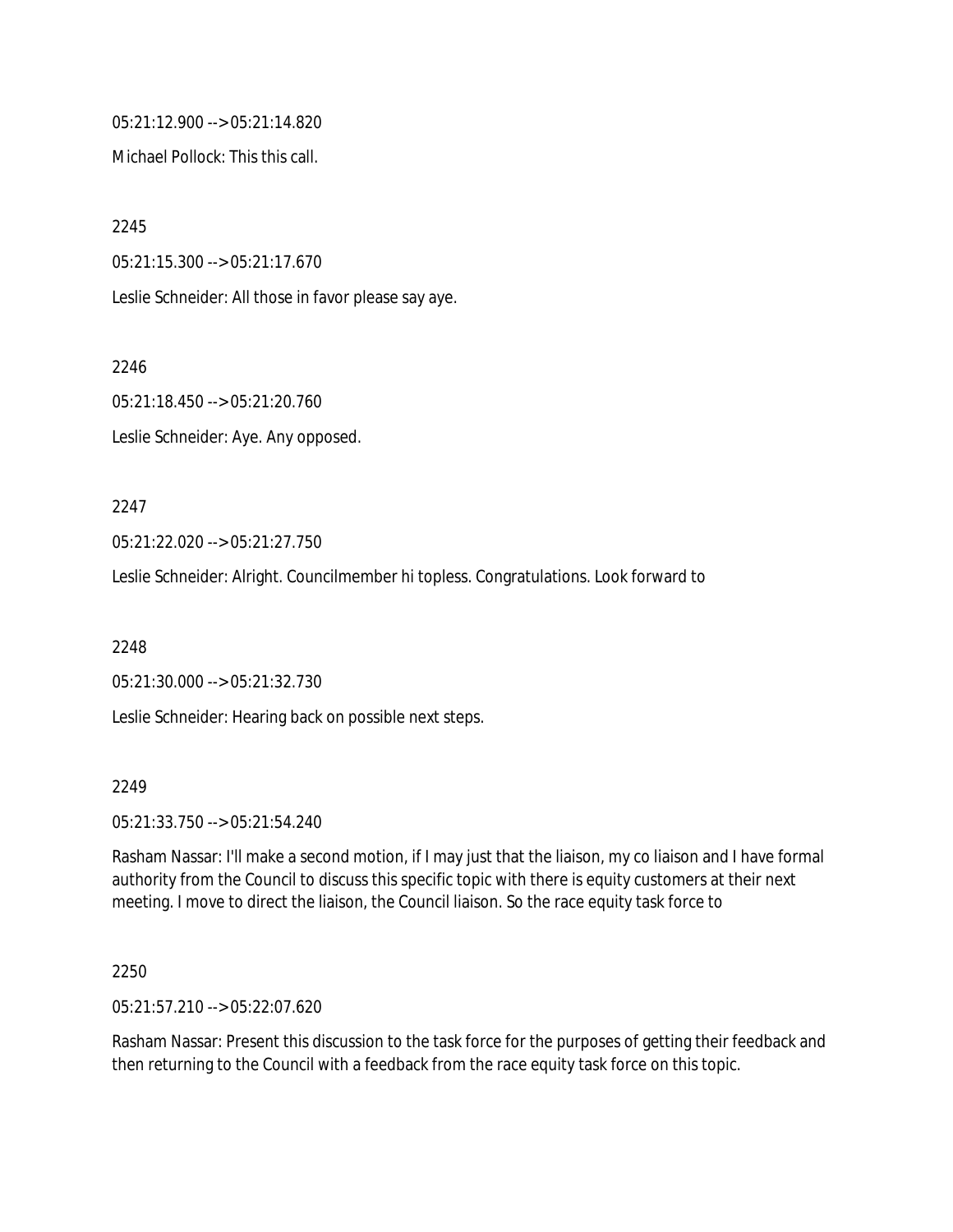2251 05:22:10.530 --> 05:22:10.800 Right.

2252

05:22:12.540 --> 05:22:16.740

Leslie Schneider: There was a council member car will second at that

2253

05:22:17.790 --> 05:22:21.750

Leslie Schneider: Okay. Any further discussion. All in favor please say

## 2254

05:22:22.470 --> 05:22:27.030

Leslie Schneider: Hi post that's passes unanimously. Thank you. Thank you.

#### 2255

05:22:28.140 --> 05:22:33.600

Leslie Schneider: All right, we took a couple actions to support the race equity Task Force. Well, then

## 2256

05:22:34.680 --> 05:22:37.830

Leslie Schneider: We are now moving on to the consent agenda.

#### 2257

05:22:39.960 --> 05:22:42.990

Leslie Schneider: With someone like to make emotion Deputy Mayor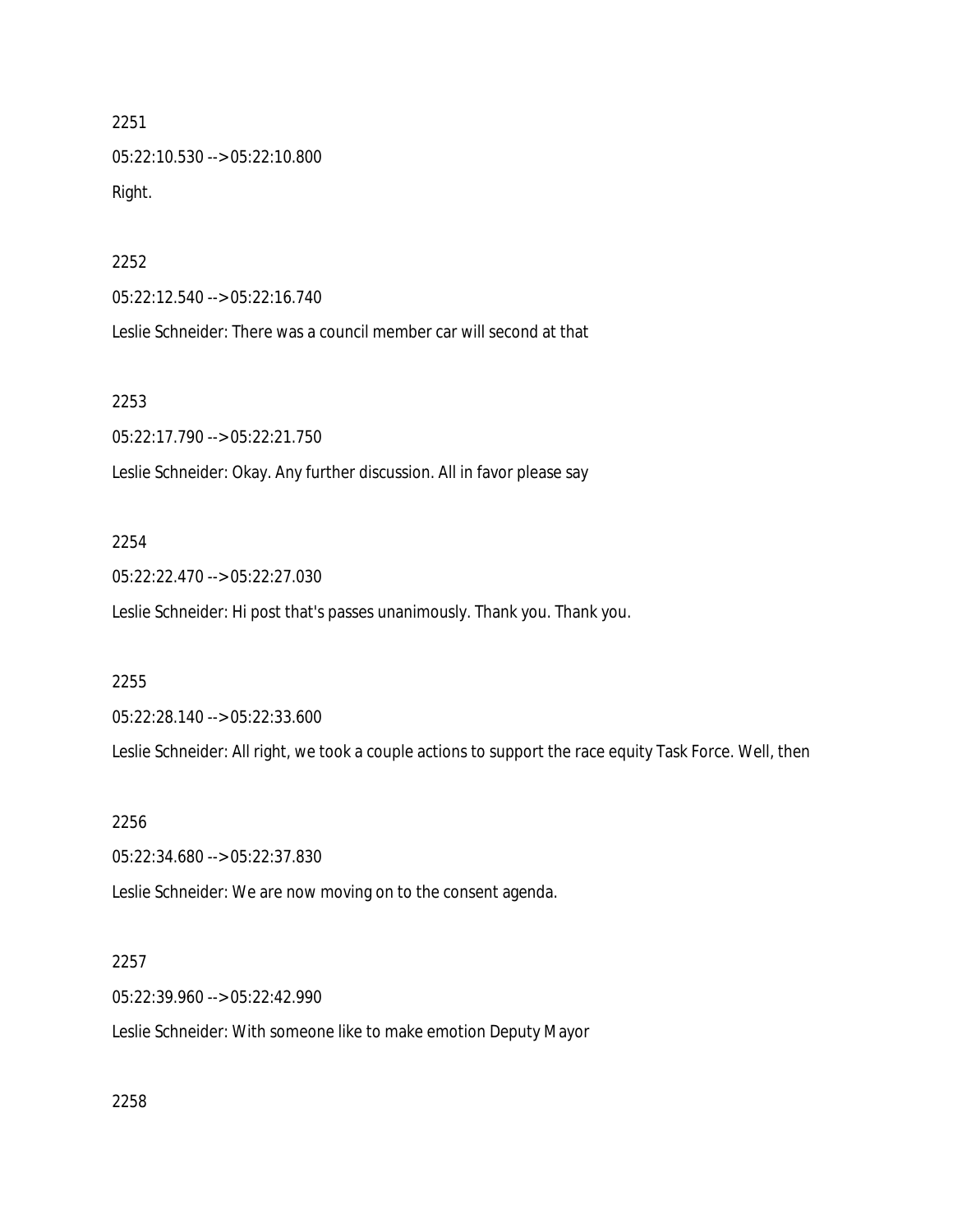05:22:43.260 --> 05:22:45.480

Joe Deets: I moved to approve the Consent Agenda.

2259

05:22:46.080 --> 05:22:52.140

Leslie Schneider: Larkin announcement republic. Second. Any discussion. All those in favor. Aye.

2260 05:22:53.550 --> 05:22:54.540 Leslie Schneider: Any opposed.

2261 05:22:56.430 --> 05:22:57.900 Leslie Schneider: That passes unanimously.

2262 05:23:02.130 --> 05:23:05.100

Leslie Schneider: Either item 14 committee reports.

2263 05:23:07.440 --> 05:23:08.250

Leslie Schneider: Deputy Mayor

2264

05:23:08.940 --> 05:23:25.020

Joe Deets: Yeah, I just wanted to share with you after I don't know how many years maybe three years. So the client climate change advisory committee approved the Climate Action Plan that we're going to be seeing. So what their last meeting they discussed the gave it vote and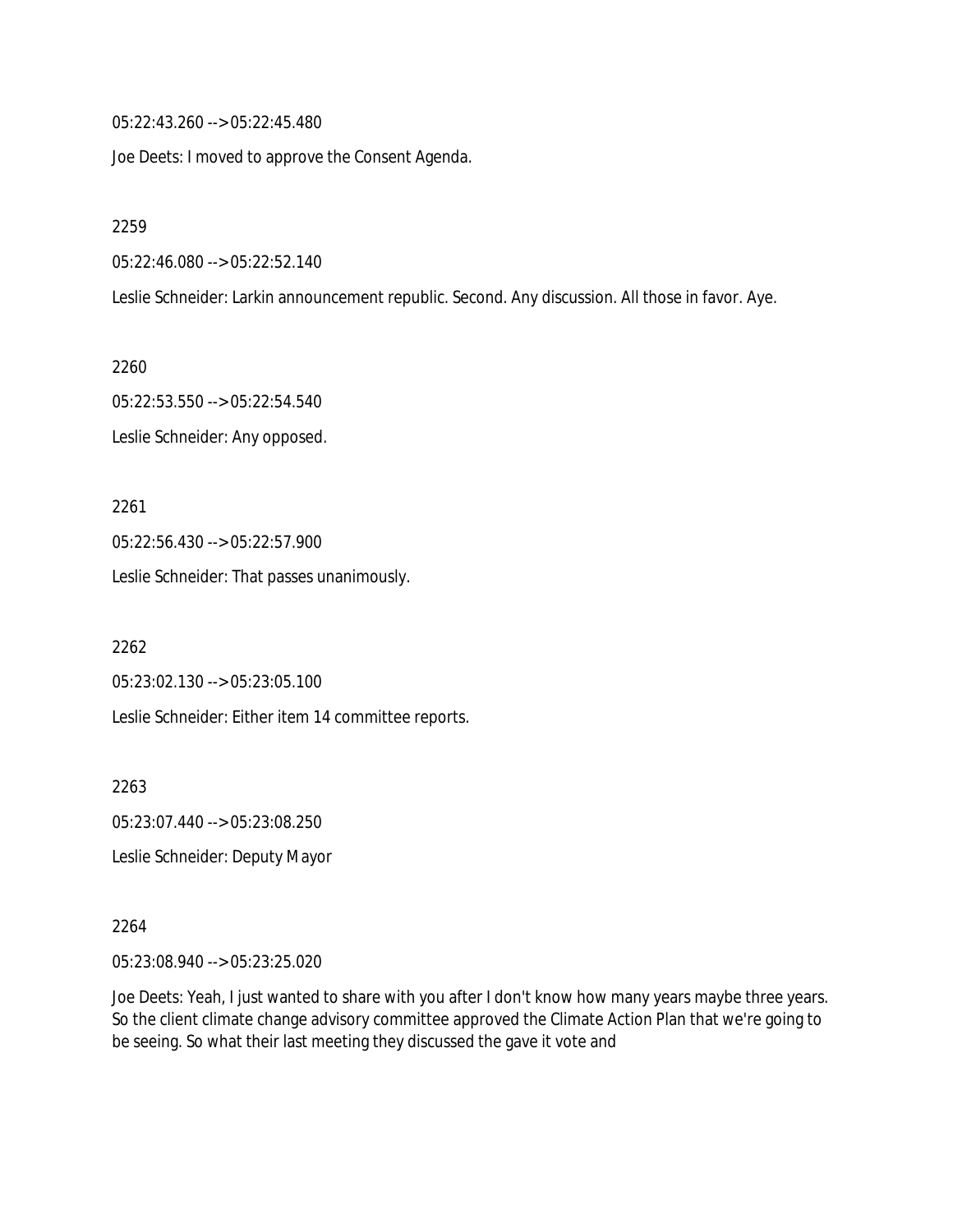05:23:26.310 --> 05:23:30.300

Joe Deets: It was, it was quite a moment. So I just, I just wanted to share that with you.

2266

05:23:31.530 --> 05:23:35.700

Leslie Schneider: That is important work. And I'm very grateful to hear that progress.

#### 2267

05:23:36.120 --> 05:23:42.810

Michael Pollock: Thank you Joe. That's a good way to wrap up the evening or the morning. Oh, no.

# 2268

05:23:43.770 --> 05:23:45.870 Leslie Schneider: Almost no but we're not wrapped up yet.

#### 2269

05:23:47.730 --> 05:23:49.620

Leslie Schneider: Are there any other committee reports.

## 2270

05:23:50.760 --> 05:23:54.090

Leslie Schneider: We can no one died and 15 for the good of the order

## 2271

05:23:57.630 --> 05:23:58.380 Leslie Schneider: Deputy Mayor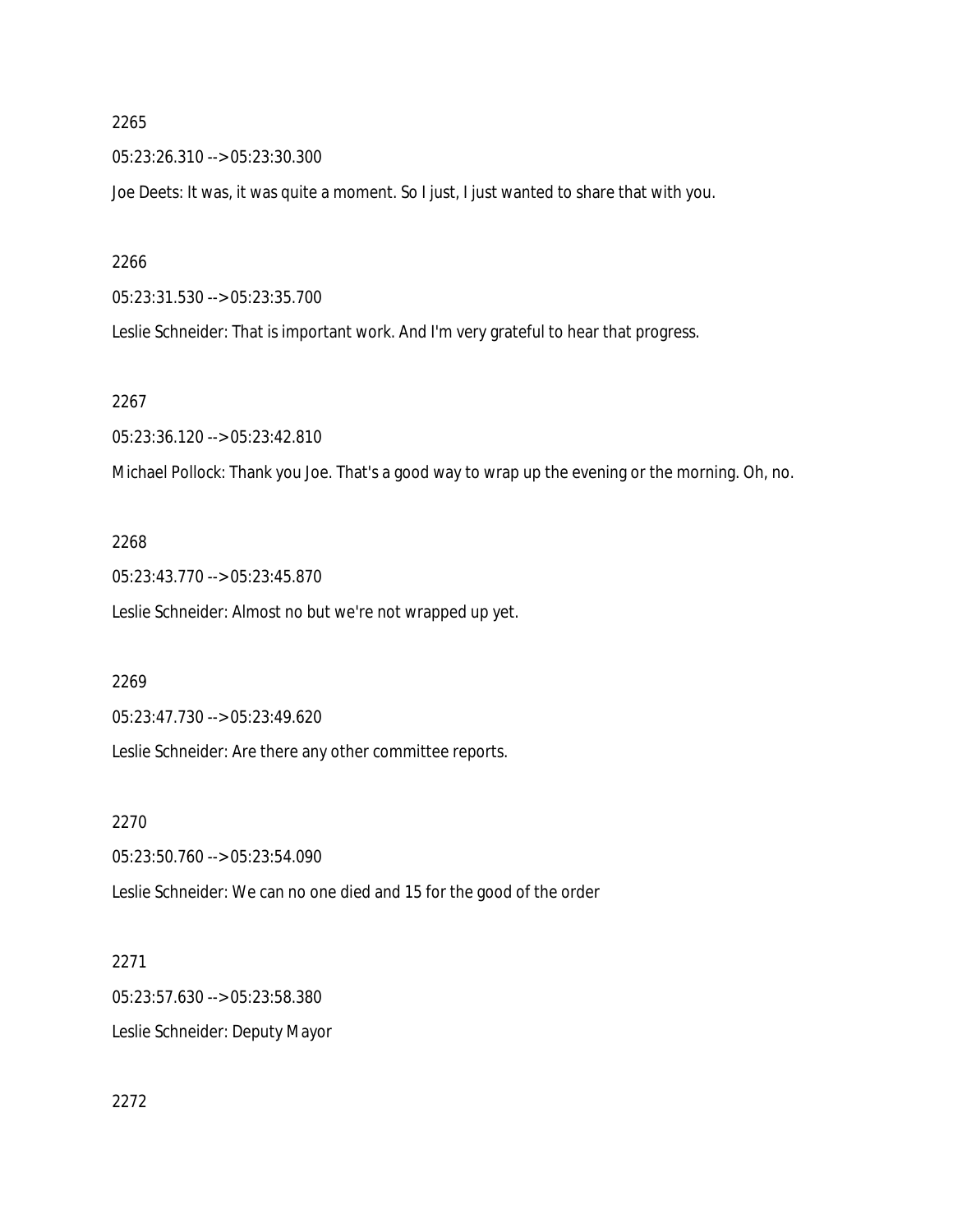05:23:58.800 --> 05:24:02.310

Joe Deets: Oh, I'm sorry. I lost my hand up, other than long night, folks.

2273

05:24:04.650 --> 05:24:10.140

Joe Deets: Let's spend some time and think about tonight and how we can all do better.

2274

05:24:12.420 --> 05:24:25.020

Joe Deets: This in don't fire off emails. Don't rally your troops just everyone needs to take some time. Pause reflect and then just let it sit. Please.

#### 2275

05:24:27.120 --> 05:24:28.470

Leslie Schneider: COUNCILMEMBER hi topless.

2276

05:24:31.500 --> 05:24:39.420

Kirsten Hytopoulos: I don't think I have any troops, but okay. Um, but should I address that. I mean, I'm happy to start with addressing the the

2277

05:24:39.870 --> 05:24:48.420

Kirsten Hytopoulos: Public comment regarding the connections. I made regarding the placement of the item on the agenda. I don't think there was an OPM, a violation.

2278

05:24:48.930 --> 05:24:53.910

Kirsten Hytopoulos: Of the 231 still applying in a public meeting about that. But here's why I don't think there was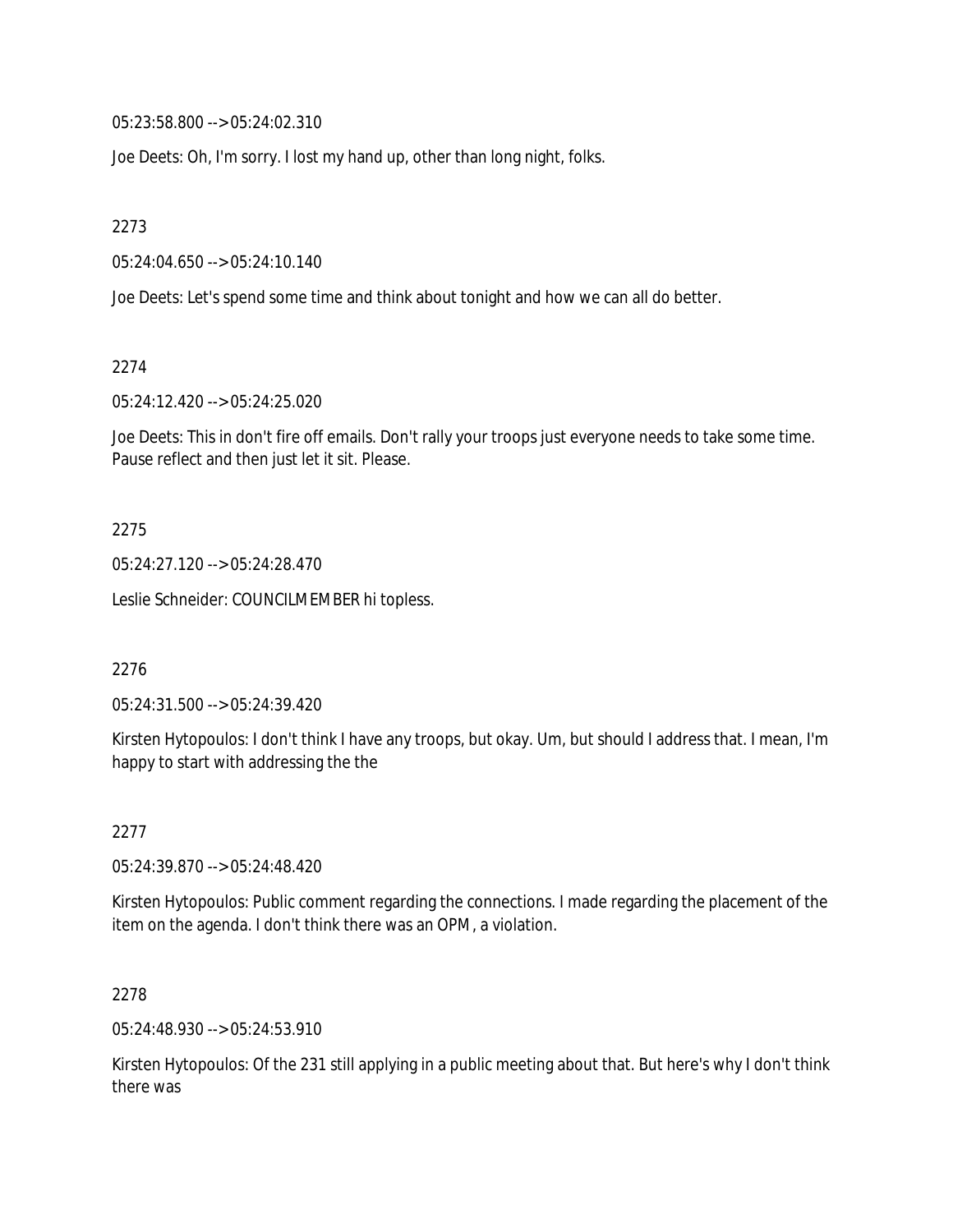05:24:54.900 --> 05:25:06.000

Kirsten Hytopoulos: So, you know, the issue is taking an action. You know, it says it's a it's it's council members coming to members of body so customers coming together more than

2280

05:25:06.600 --> 05:25:11.160

Kirsten Hytopoulos: A quorum or more to take an action to conduct the business of the city.

2281

05:25:11.970 --> 05:25:21.930

Kirsten Hytopoulos: And so when you reflect back on it. The, the business that was conducted between the first three council members, which was me sending a one line email to granted it was an email.

2282

05:25:22.320 --> 05:25:30.720

Kirsten Hytopoulos: To the mayor and that's in the city and the, sorry, the mayor, the Deputy Mayor saying that I support adding this to the agenda that

2283

05:25:31.320 --> 05:25:36.390

Kirsten Hytopoulos: That resulted in the adding of the item to the agenda, which happened which

2284

05:25:36.720 --> 05:25:44.460

Kirsten Hytopoulos: Won't get into, but I didn't really think about that was actually going to get the agenda them, but it did, it got on the agenda. And so by Monday morning it was on the agenda, and that was the action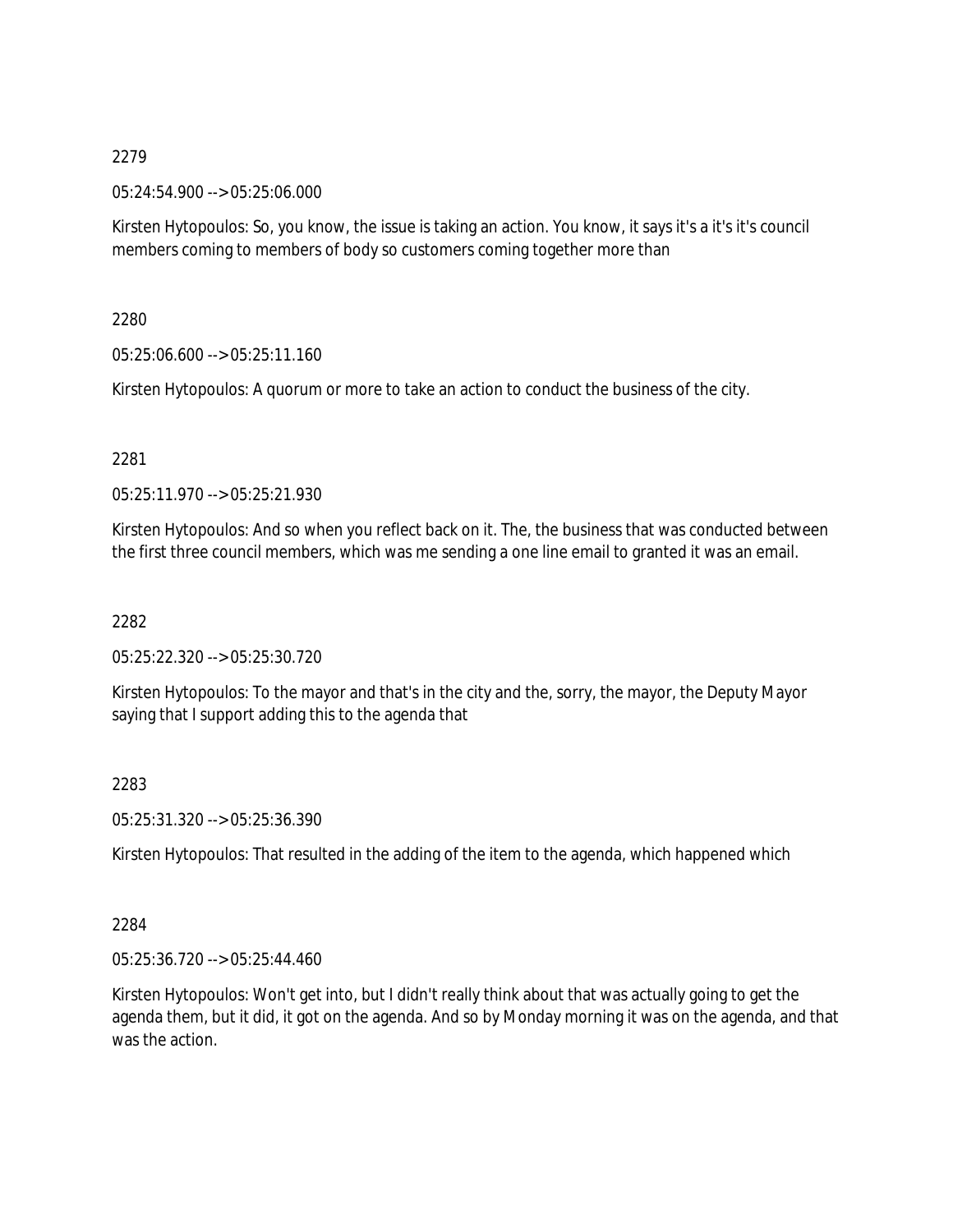05:25:44.970 --> 05:25:57.000

Kirsten Hytopoulos: So just for everyone's sake, including the public to understand that was all of the every interaction for what it's worth, that I had on that, that I think was the 11 911

2286

05:25:57.900 --> 05:25:59.580

Kirsten Hytopoulos: With I never had any other reaction.

2287

05:25:59.970 --> 05:26:10.920

Kirsten Hytopoulos: An interaction with Joe on this at all with COUNCILMEMBER deeds. So other than that, him being a recipient of that one email and ham replying back in response to I believe the city manager is, is this a good caption for the item.

### 2288

05:26:11.460 --> 05:26:20.700

Kirsten Hytopoulos: That was it. So there was no phone call, Joe. There's no conversation and I never talked to Joe about it again and talk to Joe about the next week, Monday, it's on the agenda and I'm talking to Cole.

## 2289

05:26:21.210 --> 05:26:30.720

Kirsten Hytopoulos: About issues, not as if it matters not about not to call him on that specific issue he on to me on that and he can speak to the city chooses, it doesn't matter.

2290

05:26:30.960 --> 05:26:36.240

Kirsten Hytopoulos: We were talking about agenda items and we talked about the agenda item. So we talked about, like,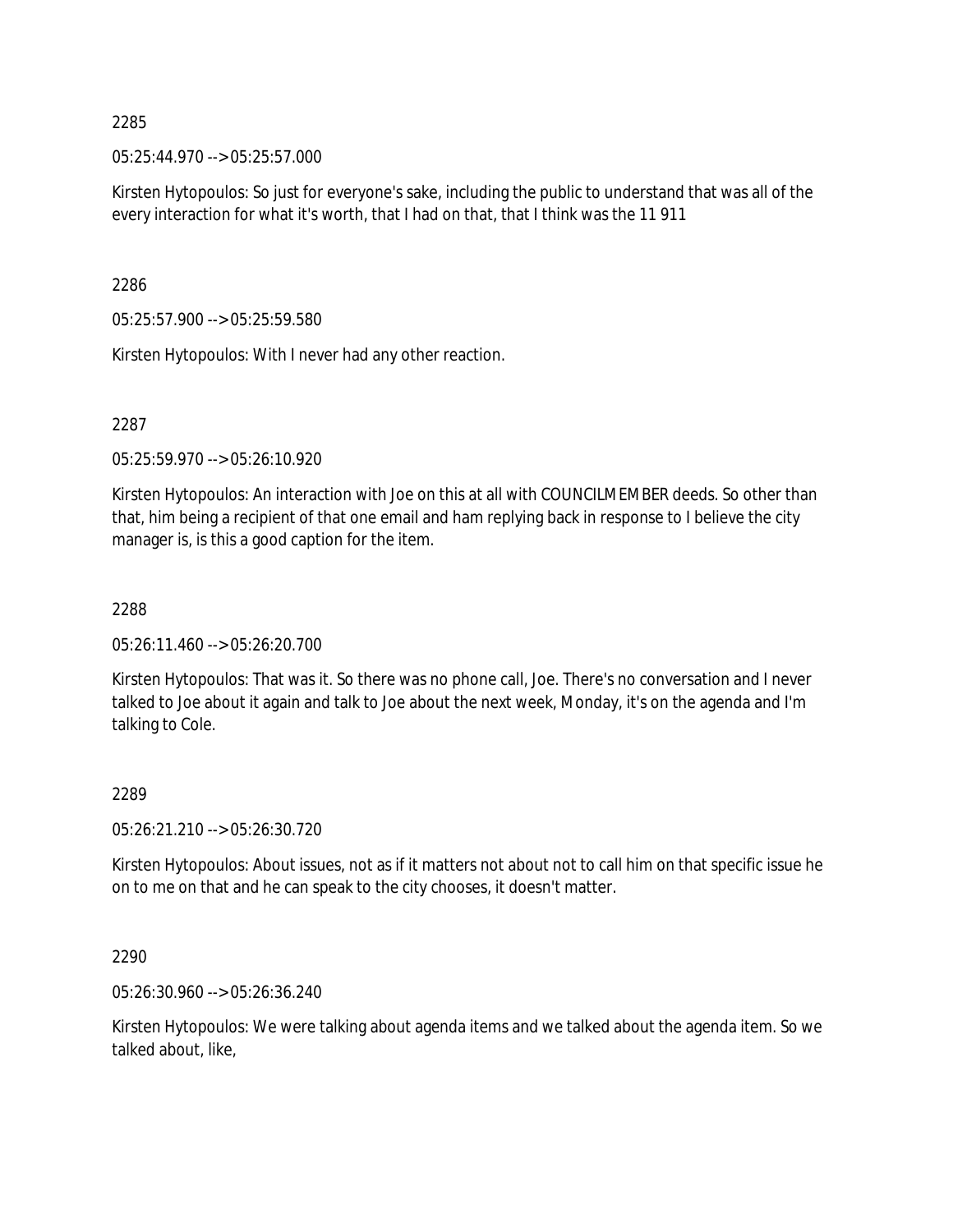05:26:36.540 --> 05:26:48.450

Kirsten Hytopoulos: What would be a good solution. And he came up with that idea, he brought it forward on Tuesday about maybe it would be maybe this will we should do is create a standing committee of the Council, so that was that conversation. And that was about

2292

05:26:49.440 --> 05:26:55.740

Kirsten Hytopoulos: You know, within the topic of the agenda item. What are the solutions that we could be using to solve the problem.

2293

05:26:56.190 --> 05:27:08.370

Kirsten Hytopoulos: So I don't see that myself as a as a rolling form of four people talking about the same issue or doing the city's business, but I'd be happy to be chastised for it if I if I if I did.

2294

05:27:09.660 --> 05:27:16.650

Kirsten Hytopoulos: And I will point out. I mean, these are, this is a perfect example how how easy it is to get tripped up with something like that.

## 2295

05:27:17.160 --> 05:27:29.040

Kirsten Hytopoulos: You know that one line email on Friday about something and my mind never even logging in the slightest bit that I'd had any conversation with Joe about the topic at all because that was a, you know, one line addition to the agenda.

2296

05:27:29.400 --> 05:27:37.890

Kirsten Hytopoulos: As opposed to when I think I can speak for myself, we've probably all experienced it regularly when we think, okay, I really want to talk to council members about an issue.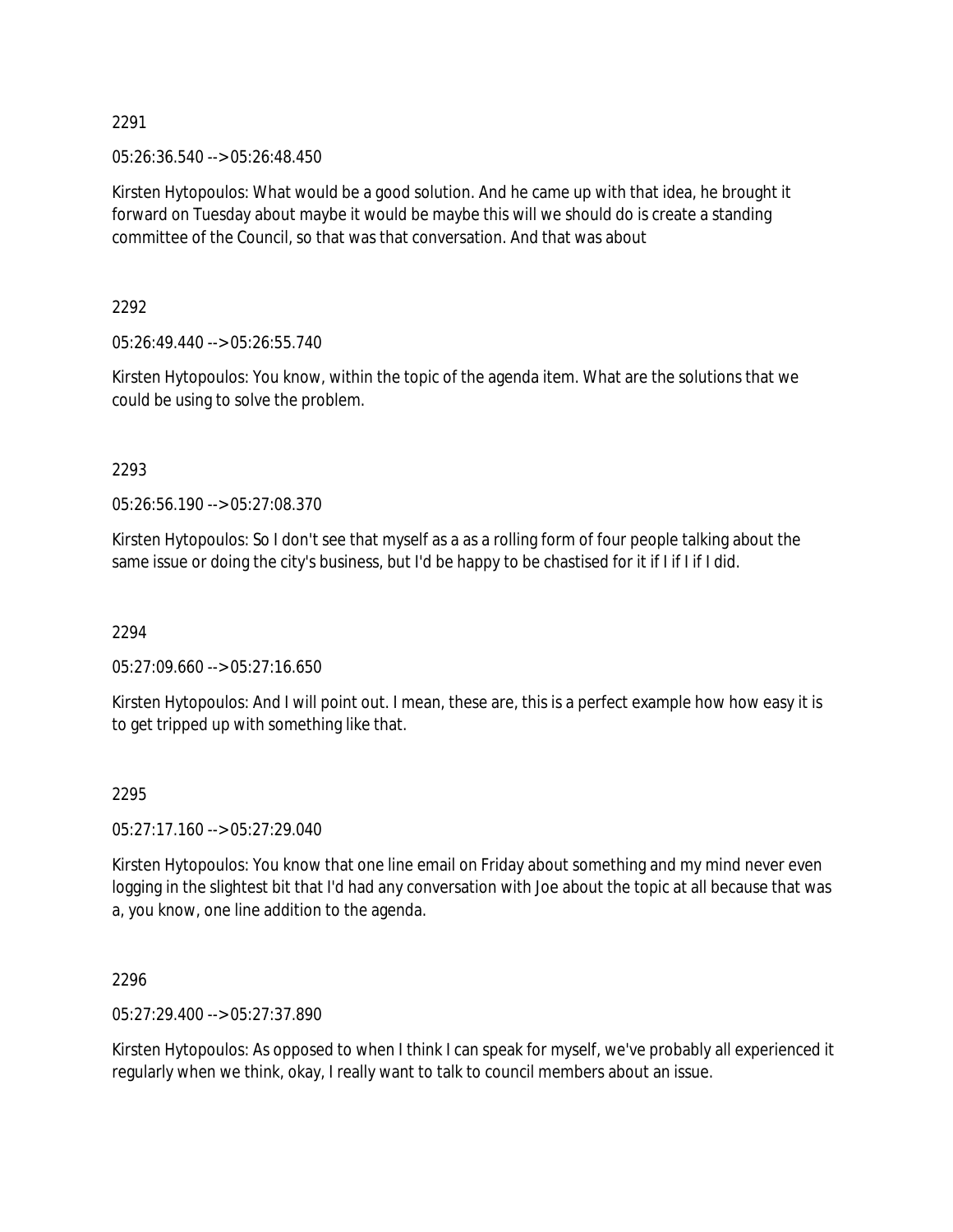05:27:38.250 --> 05:27:43.200

Kirsten Hytopoulos: I've got account my council members and find my two people, and will you know that I'm that I choose to talk to

2298

05:27:43.710 --> 05:27:55.080

Kirsten Hytopoulos: I mean, Joe is nowhere on that on this issue at all. So I hope that makes sense. But like I said, I feel like that the action that was taken by the three council members or Friday was an addition to the agenda.

2299

05:27:55.680 --> 05:28:06.630

Kirsten Hytopoulos: And then what I discussed with colon on Monday was the item that was already on the agenda with and ways to solve it. That's the best I could tell you guys, I'm happy to get feedback on it.

2300

05:28:09.720 --> 05:28:12.690

Leslie Schneider: Thank you very much for that. I was gonna say something similar.

2301

05:28:14.040 --> 05:28:17.490

Leslie Schneider: In the way that I remembered it. But you said it perfectly. So

2302

05:28:18.930 --> 05:28:20.220

Leslie Schneider: I don't think we need to dive in.

2303